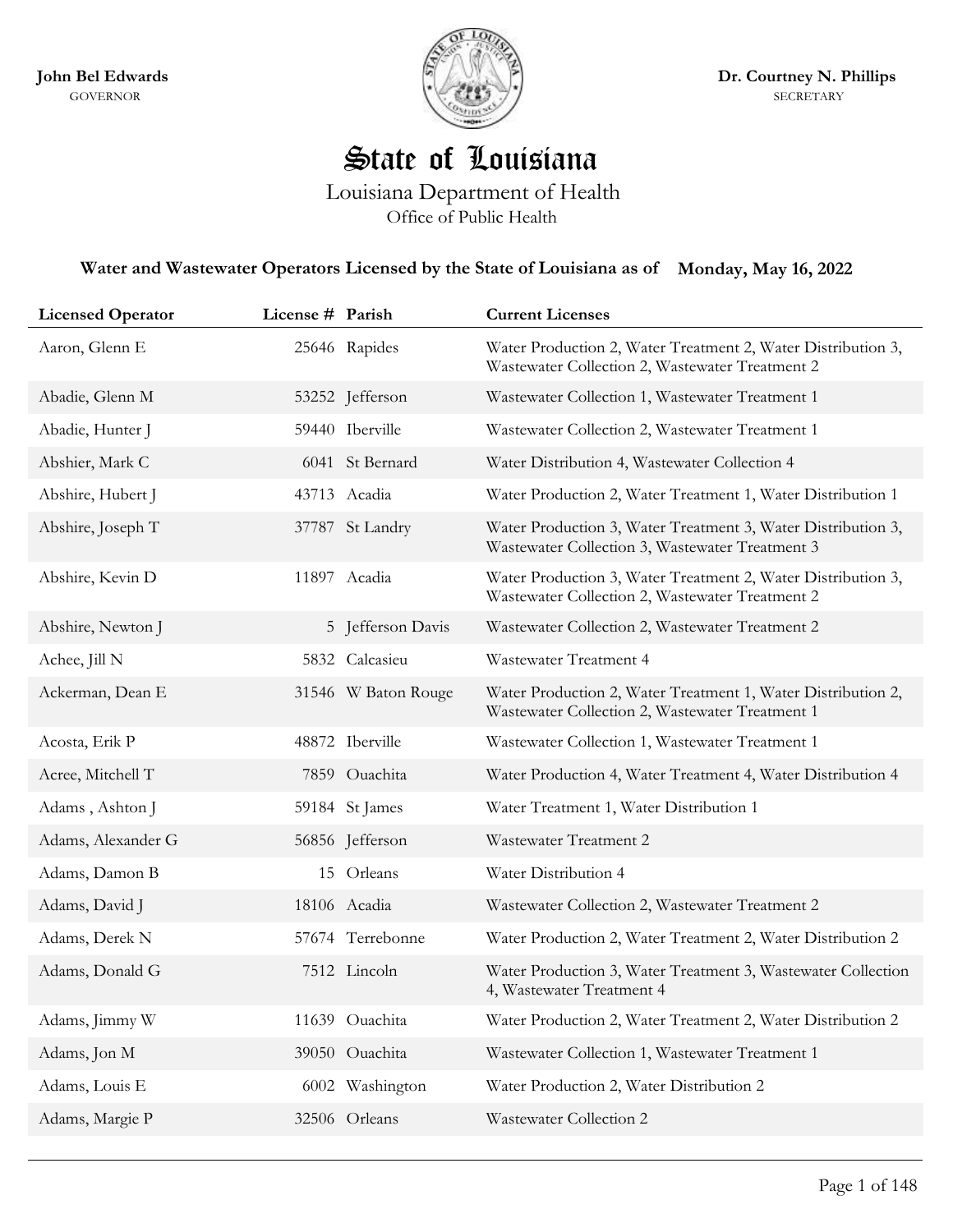| <b>Licensed Operator</b>       | License # Parish |                     | <b>Current Licenses</b>                                                                                         |
|--------------------------------|------------------|---------------------|-----------------------------------------------------------------------------------------------------------------|
| Adams, Mary T                  |                  | 5103 Washington     | Water Production 3, Water Treatment 2, Water Distribution 4                                                     |
| Adams, Nicole M                |                  | 10010 Evangeline    | Wastewater Collection 1, Wastewater Treatment 1                                                                 |
| Adams, Rufus P                 | 20               | Caldwell            | Water Production 3, Water Treatment 2, Water Distribution 2,<br>Wastewater Collection 2, Wastewater Treatment 2 |
| Adams, Stephen H               |                  | 25647 St Tammany    | Water Production 4, Water Treatment 4, Water Distribution 4,<br>Wastewater Collection 4, Wastewater Treatment 4 |
| Adams, Warren J                |                  | 6105 St Mary        | Water Production 3, Water Treatment 4, Water Distribution 3                                                     |
| Adkins, Lindsey                |                  | 7424 St Tammany     | Water Production 4, Water Treatment 4, Water Distribution 4,<br>Wastewater Collection 4, Wastewater Treatment 4 |
| Adkins, Robert H               |                  | 55112 Vernon        | Water Production 2, Water Treatment 1, Water Distribution 1                                                     |
| Ainsworth, Danny L             |                  | 27506 Lasalle       | Wastewater Collection 4, Wastewater Treatment 4                                                                 |
| Airhart, William S             |                  | 28806 Vernon        | Water Production 1, Water Treatment 1, Water Distribution 1                                                     |
| Akins, Dennis C                |                  | 45255 Caddo         | Wastewater Collection 2, Wastewater Treatment 2                                                                 |
| Alario, Chris A                |                  | 7626 Lafourche      | Water Production 4, Water Treatment 4                                                                           |
| Alario, Trey J                 |                  | 58159 Lafourche     | Water Production 2, Water Treatment 2                                                                           |
| Albert, Deven J                |                  | 11764 Lafourche     | Water Production 4, Water Treatment 4, Water Distribution 4                                                     |
| Albrecht, Paul J               |                  | 48675 Natchitoches  | Water Production 3, Water Treatment 2, Water Distribution 2                                                     |
| Albright, Mark A               |                  | 57672 Ascension     | Water Production 1, Water Treatment 1, Water Distribution 1,<br>Wastewater Collection 1, Wastewater Treatment 1 |
| Albritton, Scott A             |                  | 27766 Ouachita      | Water Production 4, Water Treatment 4, Water Distribution 4                                                     |
| Alcantara, Kevin               |                  | 60790 Orleans       | Wastewater Collection 1, Wastewater Treatment 1                                                                 |
| Alexander, Bradley J           |                  | 51278 Morehouse     | Water Production 4, Water Treatment 3, Water Distribution 4,<br>Wastewater Collection 4, Wastewater Treatment 4 |
| Alexander, Dale J              | 49               | Orleans             | Water Treatment 4, Wastewater Treatment 4                                                                       |
| Alexander, Dana P              |                  | 12926 E Baton Rouge | Water Production 1, Water Treatment 1, Water Distribution 1,<br>Wastewater Collection 1, Wastewater Treatment 1 |
| Alexander, Ethel M             | 32507            | St Martin           | Water Treatment 1, Water Distribution 1                                                                         |
| Alexander, Garard J            |                  | 45053 Orleans       | Water Distribution 1                                                                                            |
| Alexander, Jerome              |                  | 7329 Lafayette      | Wastewater Collection 4, Wastewater Treatment 3                                                                 |
| Alexander, Reed A              |                  | 12009 St John       | Water Production 4, Water Treatment 4, Water Distribution 2,<br>Wastewater Collection 4, Wastewater Treatment 3 |
| Alexander, Rodney D            |                  | 35546 St Tammany    | Wastewater Collection 1, Wastewater Treatment 1                                                                 |
| Alexander, Terrion M           |                  | 48374 Tensas        | Water Treatment 1, Water Distribution 1                                                                         |
| Alexander-Derbigney, Cynthia M |                  | 35066 Iberia        | Water Production 2, Water Treatment 1, Water Distribution 1                                                     |
| Alexis, Jerry A                |                  | 52625 Ascension     | Water Production 1, Water Treatment 1, Water Distribution 1                                                     |
| Alford, Crystal G              | 6269             | Bienville           | Water Production 2, Water Treatment 1, Water Distribution 1                                                     |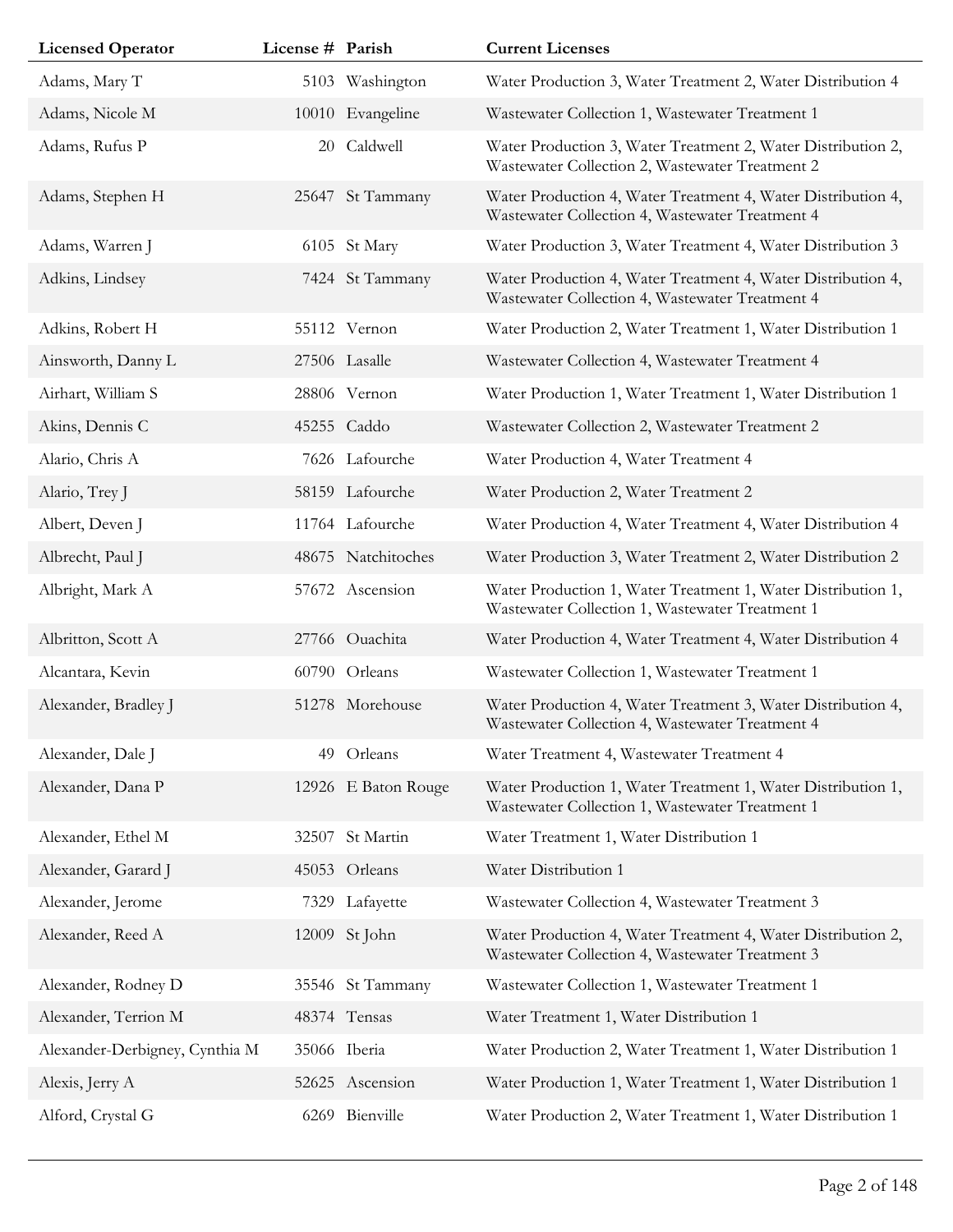| <b>Licensed Operator</b> | License # Parish |                     | <b>Current Licenses</b>                                                                                         |
|--------------------------|------------------|---------------------|-----------------------------------------------------------------------------------------------------------------|
| Alford, Phillip D        |                  | 52 St Tammany       | Water Production 4, Water Distribution 4, Wastewater<br>Collection 4, Wastewater Treatment 4                    |
| Alfred, Rudy L           |                  | 54146 Lafayette     | Wastewater Collection 1                                                                                         |
| Alleman, Brett M         |                  | 54034 Lafayette     | Water Production 2, Water Treatment 2, Water Distribution 2,<br>Wastewater Collection 1, Wastewater Treatment 1 |
| Alleman, Kim D           |                  | 60 Lafayette        | Water Production 2, Water Treatment 2, Water Distribution 3,<br>Wastewater Collection 2, Wastewater Treatment 2 |
| Alleman, Lynn J          |                  | 7642 Iberville      | Wastewater Collection 2, Wastewater Treatment 2                                                                 |
| Allemand, Jared J        |                  | 5941 Lafourche      | Water Production 4, Water Treatment 4, Water Distribution 4                                                     |
| Allen, April B           |                  | 43737 Orleans       | Wastewater Collection 2, Wastewater Treatment 4                                                                 |
| Allen, Bobby L           |                  | 42739 Livingston    | Wastewater Collection 4, Wastewater Treatment 4                                                                 |
| Allen, Brad S            |                  | 7855 Livingston     | Wastewater Collection 3, Wastewater Treatment 3                                                                 |
| Allen, Brandon P         |                  | 7854 E Baton Rouge  | Water Production 2, Water Treatment 1, Water Distribution 1                                                     |
| Allen, Carlton J         |                  | 6691 Orleans        | Water Distribution 4, Wastewater Collection 4                                                                   |
| Allen, Fren              |                  | 48676 Grant         | Water Production 1, Water Treatment 1, Water Distribution 1                                                     |
| Allen, James L           |                  | 8145 Richland       | Water Production 2, Water Treatment 2, Water Distribution 2                                                     |
| Allen, Jamie V           |                  | 7161 Ascension      | Water Production 2, Water Treatment 1, Water Distribution 1,<br>Wastewater Collection 1, Wastewater Treatment 1 |
| Allen, Joyce B           |                  | 12486 Pointe Coupee | Water Production 2, Water Treatment 2, Water Distribution 1                                                     |
| Allen, Kenneth           |                  | 61498 Iberville     | Water Production 1, Water Treatment 1, Water Distribution 1                                                     |
| Allen, Matthew P         |                  | 11625 Ascension     | Water Production 2, Water Treatment 2, Water Distribution 2,<br>Wastewater Collection 1, Wastewater Treatment 1 |
| Allen, Michael A         |                  | 65 Union            | Water Production 4, Water Treatment 4, Water Distribution 4,<br>Wastewater Collection 4, Wastewater Treatment 4 |
| Allen, Robert E          |                  | 9651 Pointe Coupee  | Water Production 4, Water Treatment 4, Water Distribution 4,<br>Wastewater Collection 2, Wastewater Treatment 2 |
| Allen, Willie L          |                  | 35726 Grant         | Water Treatment 1                                                                                               |
| Ambert, Juan R           |                  | 34607 St Tammany    | Water Production 3, Water Treatment 3, Water Distribution 4,<br>Wastewater Collection 3, Wastewater Treatment 1 |
| Amedee, Kenneth J        |                  | 6403 Iberville      | Water Production 1, Water Distribution 1                                                                        |
| Ancar, Caileb M          |                  | 33966 Plaquemines   | Water Production 1, Water Treatment 1, Water Distribution 1,<br>Wastewater Collection 4, Wastewater Treatment 4 |
| Ancar, Marcelin T        |                  | 5790 Plaquemines    | Water Production 4, Water Treatment 2, Water Distribution 4,<br>Wastewater Collection 4, Wastewater Treatment 4 |
| Andel, Mark              |                  | 30793 St Tammany    | Water Production 2, Water Treatment 2, Water Distribution 1,<br>Wastewater Collection 1, Wastewater Treatment 2 |
| Anderson, Abc            |                  | 47053 Caddo         | Water Production 1, Water Treatment 1, Water Distribution 1,<br>Wastewater Collection 3, Wastewater Treatment 3 |
| Anderson, Billy J        |                  | 39090 Calcasieu     | Wastewater Collection 1, Wastewater Treatment 1                                                                 |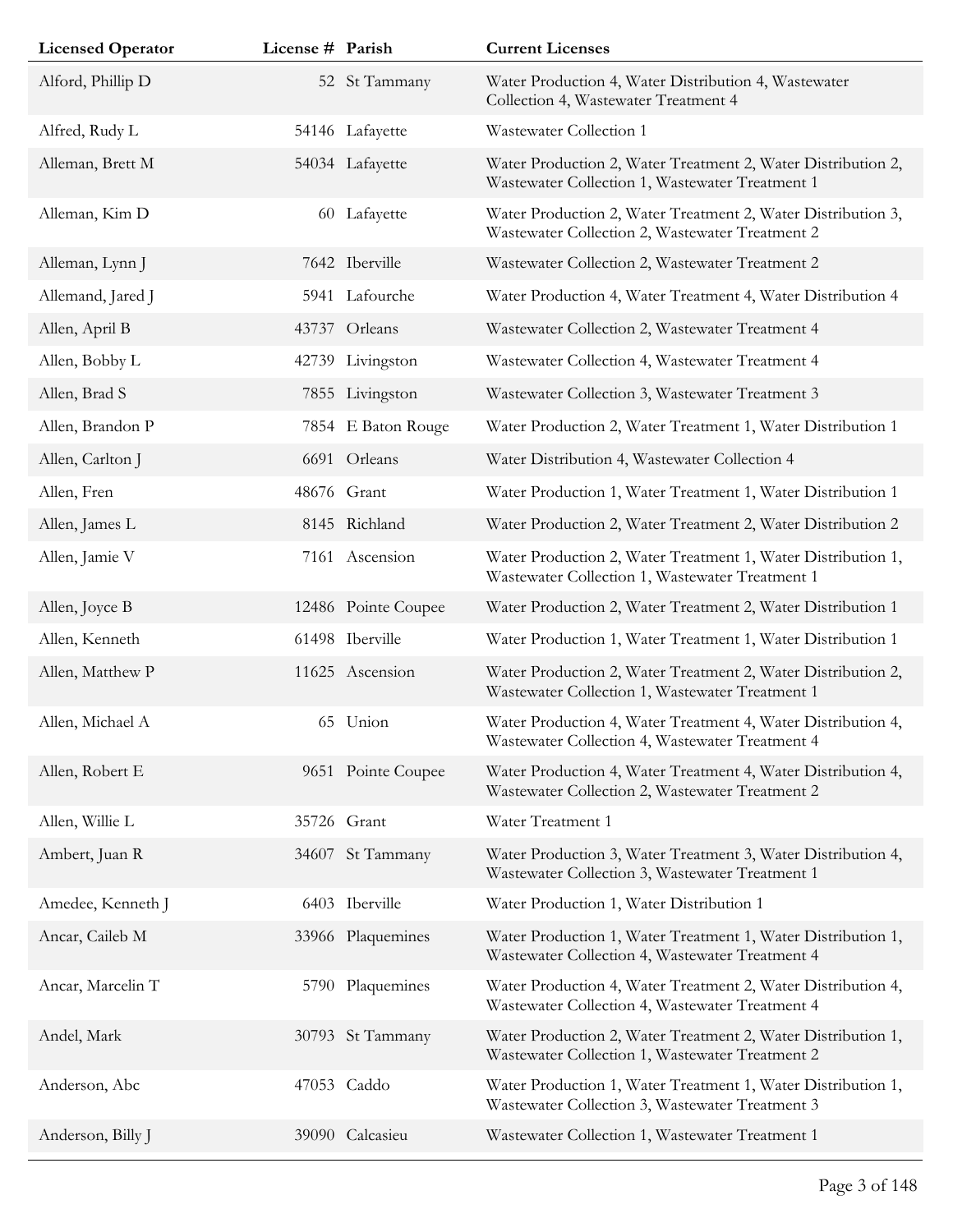| <b>Licensed Operator</b> | License # Parish |                     | <b>Current Licenses</b>                                                                                                                     |
|--------------------------|------------------|---------------------|---------------------------------------------------------------------------------------------------------------------------------------------|
| Anderson, Brian K        |                  | 45372 Lafayette     | Water Treatment 1, Wastewater Collection 1, Wastewater<br>Treatment 4                                                                       |
| Anderson, Charles W      |                  | 35366 St John       | Water Production 1, Water Treatment 1, Water Distribution 1                                                                                 |
| Anderson, Cody W         |                  | 61723 Iberville     | Wastewater Collection 1, Wastewater Treatment 1                                                                                             |
| Anderson, Edd            |                  | 36651 Caddo         | Wastewater Collection 1, Wastewater Treatment 4                                                                                             |
| Anderson, Jeffery R      |                  | 29826 Bossier       | Wastewater Collection 4, Wastewater Treatment 4                                                                                             |
| Anderson, John R         |                  | 40346 Union         | Water Production 3, Water Treatment 3, Water Distribution 3,<br>Wastewater Collection 3, Wastewater Treatment 3                             |
| Anderson, Joshua K       |                  | 49138 Caddo         | Water Production 3, Water Treatment 3, Water Distribution 3,<br>Wastewater Collection 1, Wastewater Treatment 1                             |
| Anderson, King D         |                  | 6995 Rapides        | Wastewater Collection 2                                                                                                                     |
| Anderson, Matthew D      |                  | 53633 Natchitoches  | Water Production 4, Water Treatment 4, Water Distribution 4,<br>Wastewater Collection 4, Wastewater Treatment 4                             |
| Anderson, Randy E        |                  | 10989 Lincoln       | Water Production 1, Water Treatment 1, Water Distribution 1,<br>Wastewater Collection 1, Wastewater Treatment 1                             |
| Anderson, Scott E        |                  | 52412 Livingston    | Water Production 2, Water Treatment 1, Water Distribution 2                                                                                 |
| Anderson, Tony J         |                  | 11850 Rapides       | Water Production 4, Water Treatment 4, Water Distribution 4,<br>Wastewater Collection 2, Wastewater Treatment 2                             |
| Andrade, Victor H        |                  | 58215 Livingston    | Water Production 2, Water Treatment 1, Water Distribution 2,<br>Wastewater Collection 1, Wastewater Treatment 1                             |
| Andre, Jeffrey C         |                  | 44395 Iberville     | Wastewater Collection 1, Wastewater Treatment 1                                                                                             |
| Andrepont, Richard E     |                  | 5003 Lafayette      | Wastewater Collection 3, Wastewater Treatment 2                                                                                             |
| Andrews, Hayward         |                  | 5048 E Baton Rouge  | Water Distribution 4                                                                                                                        |
| Andrews, Justin R        |                  | 30794 St Tammany    | Wastewater Collection 2                                                                                                                     |
| Andrews, Scott A         |                  | 21606 Bossier       | Wastewater Collection 1, Wastewater Treatment 1                                                                                             |
| Andrews-Brock, Tammy Y   |                  | 11832 E Baton Rouge | Wastewater Treatment 1, Wastewater Treatment 2                                                                                              |
| Ange, Davin L            |                  | 43752 Calcasieu     | Wastewater Collection 1, Wastewater Treatment 1                                                                                             |
| Ange, Hade B             |                  | 54693 Calcasieu     | Wastewater Collection 1, Wastewater Treatment 1                                                                                             |
| Ange, Michael J          |                  | 10890 Calcasieu     | Wastewater Collection 1, Wastewater Treatment 1                                                                                             |
| Ange, Sam A              |                  | 10891 Calcasieu     | Wastewater Collection 2, Wastewater Treatment 2                                                                                             |
| Angelle, Neil A          |                  | 30795 St Martin     | Water Production 3, Water Treatment 3, Water Distribution 3,<br>Wastewater Collection 3, Wastewater Collection 4, Wastewater<br>Treatment 3 |
| Animashaun, Ron          | 30826            | Assumption          | Wastewater Collection 1, Wastewater Treatment 1                                                                                             |
| Anthony, Martha M        |                  | 61317 Tangipahoa    | Water Production 1, Water Treatment 1, Water Distribution 1                                                                                 |
| Antoine, Alonzo J        |                  | 50012 Iberia        | Water Production 2, Water Treatment 1, Water Distribution 1                                                                                 |
| Antoine, Lawrence        |                  | 7516 Lafayette      | Wastewater Collection 4, Wastewater Treatment 1                                                                                             |
|                          |                  |                     |                                                                                                                                             |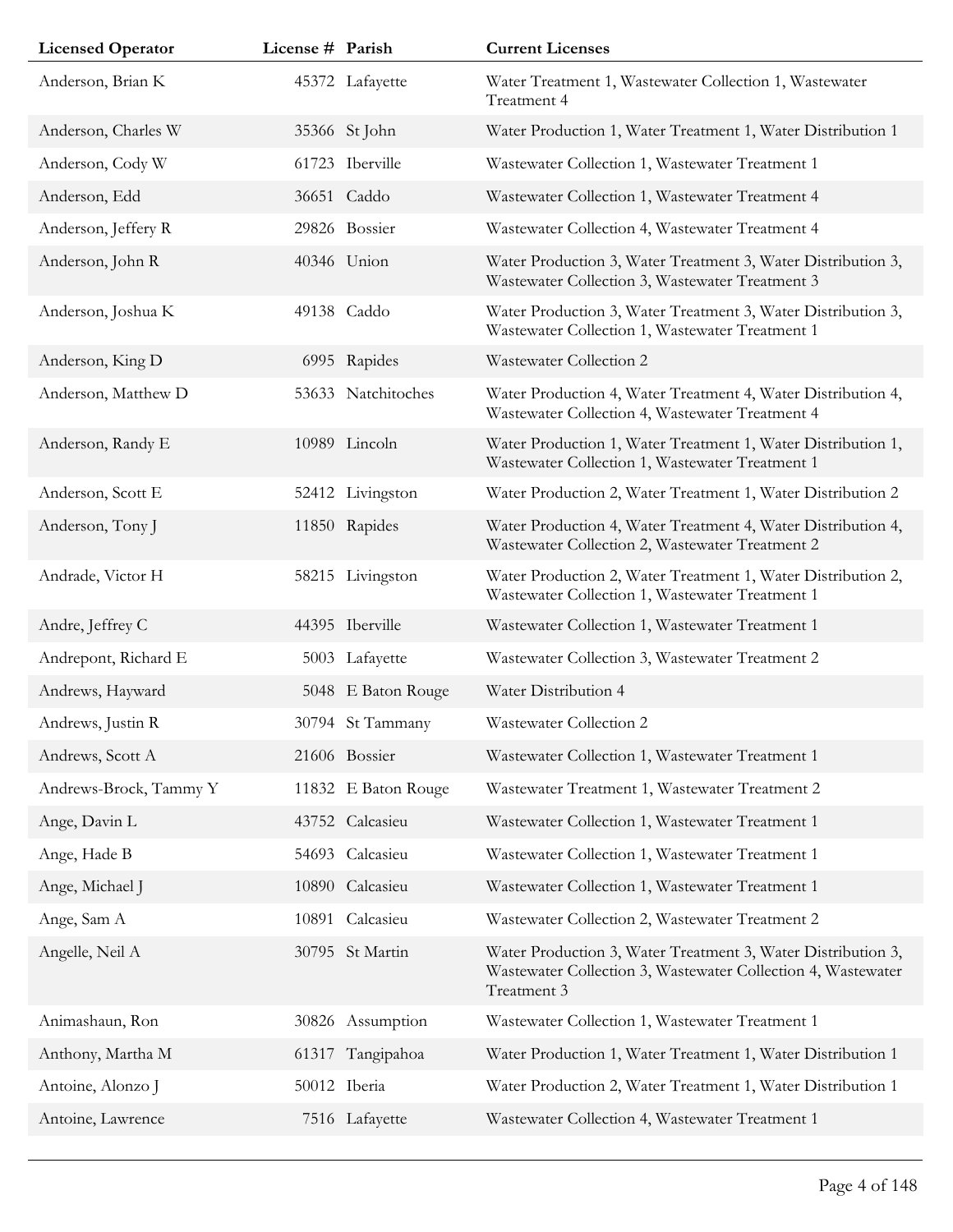| <b>Licensed Operator</b> | License # Parish |                    | <b>Current Licenses</b>                                                                                         |
|--------------------------|------------------|--------------------|-----------------------------------------------------------------------------------------------------------------|
| Arcemont, Murphy M       |                  | 113 St Mary        | Wastewater Collection 4, Wastewater Treatment 4                                                                 |
| Arceneaux, Curtis        |                  | 56932 Calcasieu    | Wastewater Collection 2, Wastewater Treatment 2                                                                 |
| Arceneaux, Gregory P     |                  | 118 Lafayette      | Wastewater Collection 4, Wastewater Treatment 4                                                                 |
| Arceneaux, Robert K      |                  | 115 Iberia         | Water Production 4, Water Treatment 4, Water Distribution 4                                                     |
| Arceneaux, Willie P      |                  | 16246 Ascension    | Water Production 4, Water Treatment 4, Water Distribution 4                                                     |
| Ardoin, Allan J          |                  | 8759 Livingston    | Water Production 2, Water Treatment 1, Water Distribution 1                                                     |
| Ardoin, Brent            |                  | 121 St Landry      | Water Production 2, Water Distribution 2                                                                        |
| Ardoin, Jadeb W          |                  | 46415 Ascension    | Water Production 2, Water Treatment 2, Water Distribution 2                                                     |
| Ardoin, Louis C          |                  | 60999 Evangeline   | Water Production 1, Water Distribution 1                                                                        |
| Argrave, Melvin P        |                  | 5330 E Baton Rouge | Water Distribution 4                                                                                            |
| Arguello, Justin J       |                  | 36447 Vermilion    | Water Production 2, Water Treatment 2, Water Distribution 2                                                     |
| Armand, Jamie J          |                  | 18166 Avoyelles    | Water Production 1, Water Treatment 1, Water Distribution 1                                                     |
| Armand, Robert A         |                  | 32526 Jefferson    | Water Treatment 1, Water Distribution 3                                                                         |
| Armstrong, James M       |                  | 42042 Ouachita     | Wastewater Collection 1                                                                                         |
| Armstrong, John P        |                  | 2874 Bossier       | Water Distribution 4, Wastewater Collection 4                                                                   |
| Armstrong, Richard W     |                  | 40383 Tangipahoa   | Wastewater Collection 1, Wastewater Treatment 1                                                                 |
| Armstrong, Tommye L      |                  | 14966 Lafayette    | Wastewater Collection 4, Wastewater Treatment 4                                                                 |
| Armstrong, Tyler W       |                  | 40387 Tangipahoa   | Wastewater Collection 1, Wastewater Treatment 1                                                                 |
| Arnold, Christopher J    |                  | 54853 St Landry    | Water Production 1, Water Treatment 1, Water Distribution 1                                                     |
| Arrant, Jerry W          | 6239             | Ouachita           | Water Treatment 2, Water Distribution 3, Wastewater<br>Collection 2, Wastewater Treatment 1                     |
| Arrington, Jacinta M     |                  | 52345 St Bernard   | Water Production 1, Water Treatment 1, Water Distribution 1                                                     |
| Arseneaux, Steve F       |                  | 51713 Jefferson    | Wastewater Collection 4, Wastewater Treatment 2                                                                 |
| Artall, Nicholas P       |                  | 57401 St Landry    | Wastewater Treatment 1                                                                                          |
| Arthur, Charles H        |                  | 27586 St Tammany   | Water Production 2, Water Treatment 1, Water Distribution 2,<br>Wastewater Collection 4, Wastewater Treatment 2 |
| Arthur, David W          |                  | 60712 Sabine       | Water Production 1, Water Treatment 1, Water Distribution 1                                                     |
| Arvie, Vantrevas C       |                  | 26006 St Landry    | Water Production 1, Water Treatment 1, Water Distribution 1                                                     |
| Ary, Henry J             |                  | 5786 Webster       | Wastewater Collection 2                                                                                         |
| Ashby, Christopher J     |                  | 58474 Beauregard   | Wastewater Collection 1, Wastewater Treatment 2                                                                 |
| Ashby, Michael G         |                  | 12326 St Bernard   | Water Production 2, Water Treatment 2, Water Distribution 1                                                     |
| Ashworth, Larry W        |                  | 31006 Beauregard   | Wastewater Collection 2, Wastewater Treatment 2                                                                 |
| Ates, James A            |                  | 26566 Union        | Water Production 4, Water Treatment 3, Water Distribution 3,<br>Wastewater Collection 2, Wastewater Treatment 1 |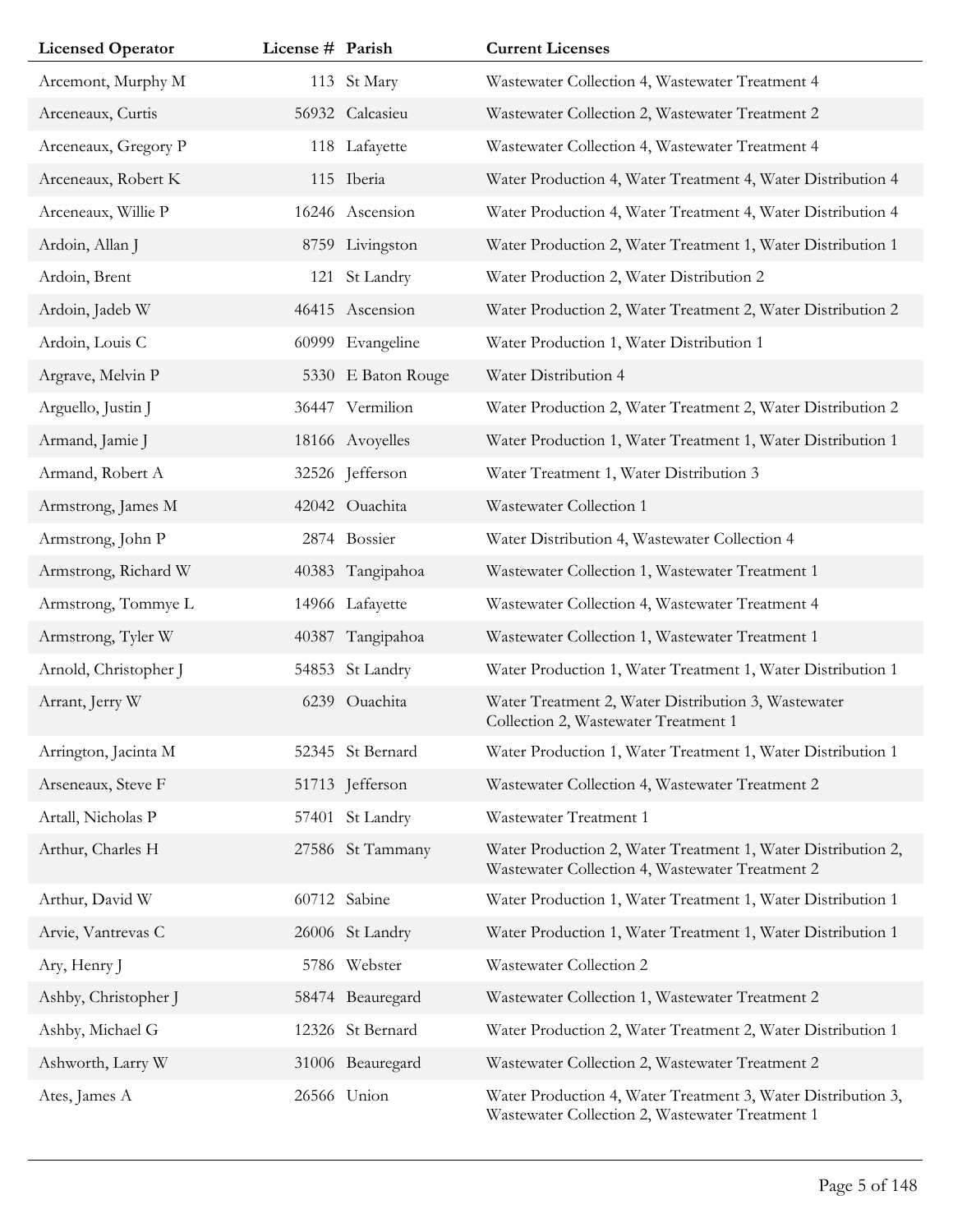| <b>Licensed Operator</b> | License # Parish |                     | <b>Current Licenses</b>                                                                                         |
|--------------------------|------------------|---------------------|-----------------------------------------------------------------------------------------------------------------|
| Atkins, Bobby R          |                  | 138 Tangipahoa      | Water Production 2, Water Treatment 2, Water Distribution 2,<br>Wastewater Collection 2                         |
| Atkins, Kaleb L          |                  | 59673 Desoto        | Wastewater Collection 1, Wastewater Treatment 1                                                                 |
| Aubin, Peyton M          |                  | 61409 Jefferson     | Wastewater Treatment 1                                                                                          |
| Aubrey, Walter R         |                  | 10992 Webster       | Water Distribution 1                                                                                            |
| Aucoin, Carroll J        |                  | 150 Assumption      | Water Production 4, Water Treatment 4, Water Distribution 4,<br>Wastewater Collection 4, Wastewater Treatment 4 |
| Aucoin, Charles R        |                  | 54472 St John       | Wastewater Collection 1, Wastewater Treatment 1                                                                 |
| Aucoin, Dean P           |                  | 61720 Iberville     | Wastewater Collection 1, Wastewater Treatment 1                                                                 |
| Aucoin, Keith A          |                  | 26246 Ascension     | Water Production 1, Water Treatment 1, Water Distribution 1,<br>Wastewater Collection 1, Wastewater Treatment 1 |
| Aucoin, Phillip R        |                  | 51498 Calcasieu     | Water Production 2, Water Treatment 2, Water Distribution 1,<br>Wastewater Collection 3, Wastewater Treatment 3 |
| Aucoin, Randy G          |                  | 7955 Calcasieu      | Water Production 3, Water Treatment 2, Water Distribution 3,<br>Wastewater Collection 2, Wastewater Treatment 2 |
| Aucoin, Sean M           |                  | 60638 E Baton Rouge | Water Production 1, Water Treatment 1, Water Distribution 1                                                     |
| Audler, Milton M         |                  | 46772 St Tammany    | Wastewater Collection 2, Wastewater Treatment 1                                                                 |
| August, Damian F         |                  | 12327 St John       | Water Production 1, Water Treatment 1, Water Distribution 2                                                     |
| Augustine, Jermiah J     |                  | 50495 Ouachita      | Water Production 2, Water Treatment 1                                                                           |
| Augustine, Rudolph       |                  | 54562 Jefferson     | Water Distribution 1                                                                                            |
| Aull, Jesse              |                  | 57298 Jefferson     | Wastewater Collection 1, Wastewater Treatment 1                                                                 |
| Auster, Kerman J         |                  | 156 Acadia          | Wastewater Collection 1, Wastewater Treatment 1                                                                 |
| Austin, Bailey E         |                  | 60845 Caddo         | Water Production 1, Water Treatment 1, Water Distribution 1                                                     |
| Austin, Joshua S         |                  | 53112 St Charles    | Water Production 1, Water Treatment 1, Water Distribution 1                                                     |
| Austin, Van G            | 158              | Claiborne           | Water Production 4, Water Distribution 4                                                                        |
| Austin, Wavey T          |                  | 50632 Caddo         | Water Distribution 2, Wastewater Collection 4, Wastewater<br>Treatment 4                                        |
| Autin, Russell J         | 8529             | Calcasieu           | Water Production 1, Water Treatment 1, Water Distribution 1,<br>Wastewater Collection 1, Wastewater Treatment 1 |
| Auzenne, Keith E         |                  | 42082 E Baton Rouge | Wastewater Collection 2, Wastewater Treatment 2                                                                 |
| Averett, William E       |                  | 37667 E Baton Rouge | Wastewater Collection 2, Wastewater Treatment 2                                                                 |
| Avery, Grant D           |                  | 168 Calcasieu       | Water Production 4, Water Treatment 4, Water Distribution 4                                                     |
| Avet, Nicolas J          |                  | 40002 Lafourche     | Water Production 4, Water Treatment 4                                                                           |
| Aycock, Clyde L          |                  | 170 Lincoln         | Water Production 3, Water Treatment 1, Water Distribution 3,<br>Wastewater Collection 2, Wastewater Treatment 1 |
| Ayme, Nathan P           |                  | 26226 St Charles    | Water Production 4, Water Treatment 4                                                                           |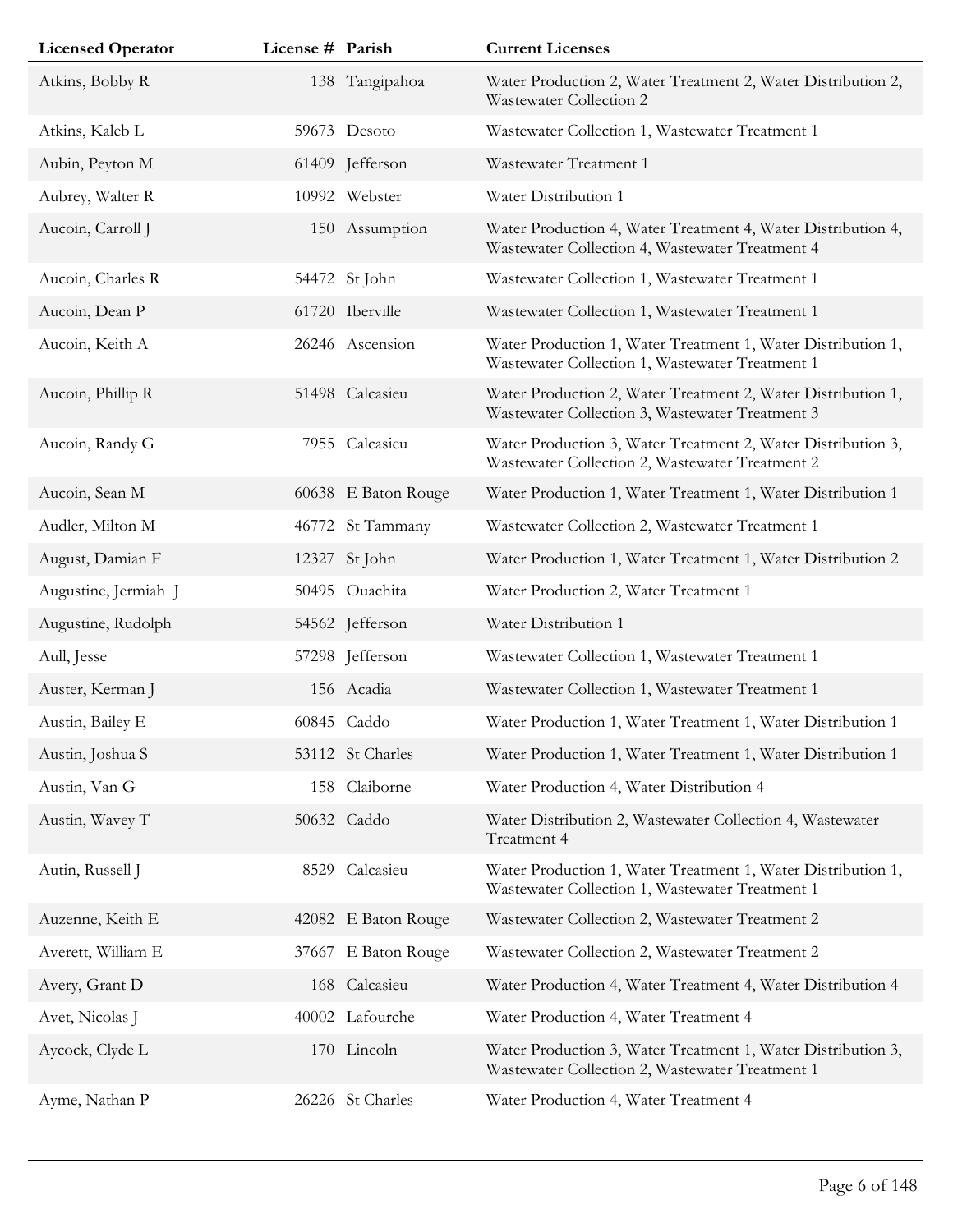| <b>Licensed Operator</b> | License # Parish |                     | <b>Current Licenses</b>                                                                                         |
|--------------------------|------------------|---------------------|-----------------------------------------------------------------------------------------------------------------|
| Aymond, Clayton J        |                  | 59152 Calcasieu     | Water Production 1, Water Treatment 1, Water Distribution 1,<br>Wastewater Collection 1, Wastewater Treatment 1 |
| Aymond, Brent D          |                  | 50595 St Landry     | Water Production 3, Water Treatment 2, Water Distribution 3,<br>Wastewater Collection 3, Wastewater Treatment 3 |
| Aymond, Lufroi P         |                  | 172 Avoyelles       | Water Production 4, Water Treatment 4, Water Distribution 4,<br>Wastewater Collection 4, Wastewater Treatment 4 |
| Azemas, Edward           |                  | 57388 Orleans       | Water Production 4, Water Treatment 4, Water Distribution 3,<br>Wastewater Collection 1, Wastewater Treatment 1 |
| Babb, Andrew W           |                  | 5183 Lafayette      | Wastewater Collection 3                                                                                         |
| Babel, Jacob J           |                  | 43152 Iberville     | Wastewater Collection 2, Wastewater Treatment 2                                                                 |
| Babin, Craig M           |                  | 53438 Terrebonne    | Water Production 4, Water Treatment 4, Water Distribution 4                                                     |
| Babin, Teddy J           | 7170             | Ascension           | Water Production 1, Water Distribution 1, Wastewater<br>Collection 2                                            |
| Babineau, Joseph E       |                  | 7405 Union          | Water Production 2, Water Distribution 2                                                                        |
| Babineaux, Heath J       |                  | 61323 St Martin     | Water Production 1, Water Production 2, Water Treatment 1,<br>Water Distribution 1, Water Distribution 2        |
| Babineaux, Randall       |                  | 179 Lafayette       | Wastewater Collection 4                                                                                         |
| Bachemin, Elisha         |                  | 20266 Orleans       | Water Distribution 4, Wastewater Collection 4                                                                   |
| Backlund, Frank H        |                  | 56974 Vernon        | Water Production 1, Water Treatment 1, Water Distribution 1                                                     |
| Badger, Denzell J        |                  | 57013 Ouachita      | Water Production 2, Water Treatment 1, Water Distribution 3                                                     |
| Baer, Dylon M            |                  | 57341 Lafourche     | Water Production 2, Water Distribution 4                                                                        |
| Bailey, Calvin D         |                  | 51733 E Baton Rouge | Wastewater Collection 2                                                                                         |
| Bailey, Osai K           |                  | 39670 Jefferson     | Water Distribution 4                                                                                            |
| Bailey, Paul D           |                  | 58033 Caddo         | Water Production 2, Water Treatment 2, Water Distribution 1                                                     |
| Bailey, Shane P          |                  | 52933 St Mary       | Wastewater Collection 1, Wastewater Treatment 1                                                                 |
| Bailey, Tamala A         |                  | 38870 Ouachita      | Water Production 2, Water Treatment 3, Water Distribution 2                                                     |
| Baker, Carl J            |                  | 11852 Rapides       | Wastewater Collection 1                                                                                         |
| Baker, Joe               |                  | 40083 E Baton Rouge | Water Production 1, Water Distribution 1, Wastewater<br>Collection 4, Wastewater Treatment 4                    |
| Baker, Marion M          |                  | 44501 Caddo         | Water Distribution 1                                                                                            |
| Baker, Michael J         | 197              | Lafayette           | Wastewater Treatment 3                                                                                          |
| Baker, Ryan L            |                  | 21046 Lafourche     | Water Production 4, Water Treatment 4, Water Distribution 4                                                     |
| Baker, Sedrick J         |                  | 57675 Iberville     | Wastewater Collection 1, Wastewater Treatment 1                                                                 |
| Baker, William M         |                  | 45552 St Tammany    | Water Production 2, Water Treatment 1, Water Distribution 2                                                     |
| Baldwin, Cole T          |                  | 58032 Caddo         | Water Production 1, Water Treatment 1, Water Distribution 1,<br>Wastewater Collection 2, Wastewater Treatment 2 |
| Ballard, Bryan H         |                  | 49417 St Tammany    | Wastewater Collection 4, Wastewater Treatment 4                                                                 |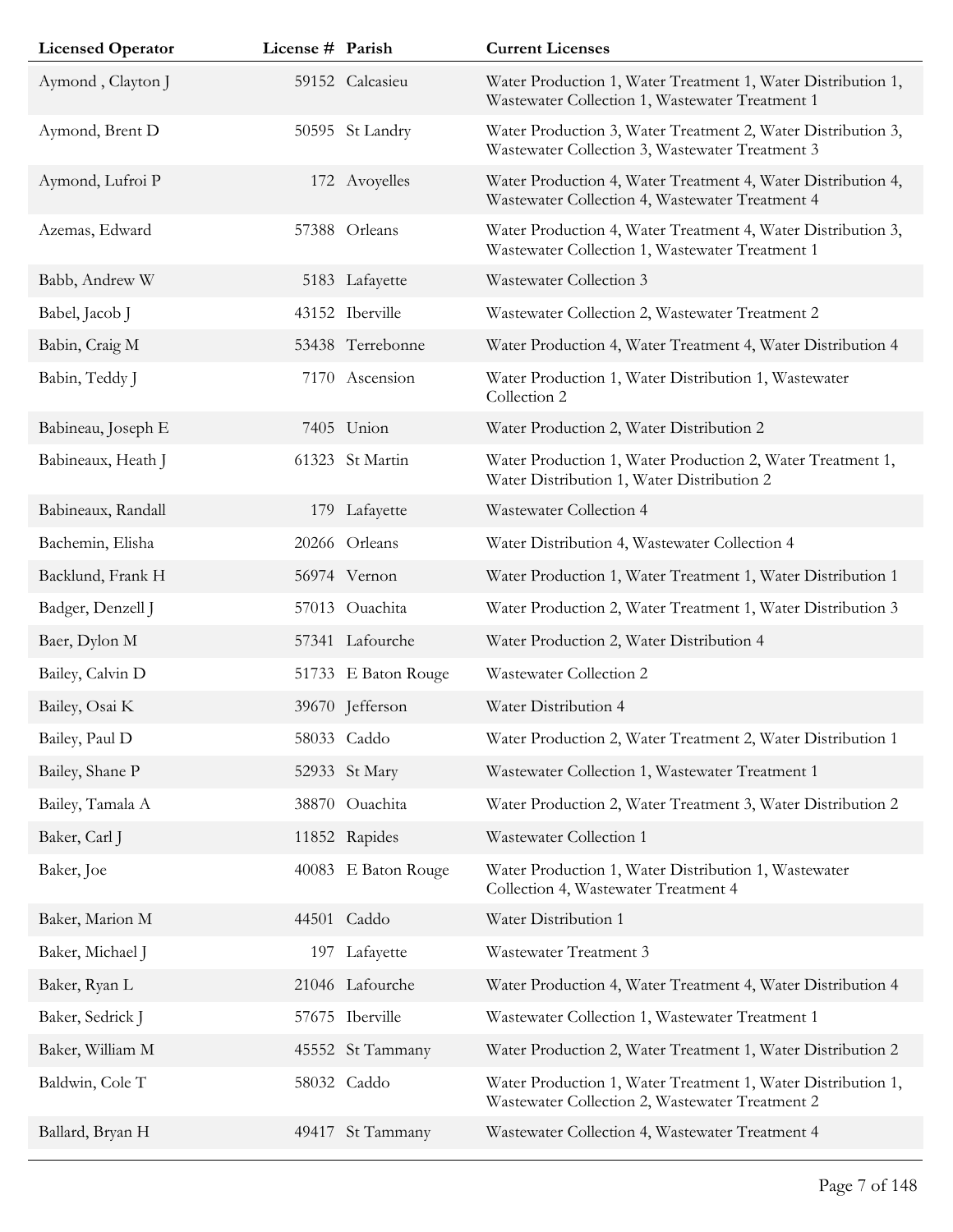| <b>Licensed Operator</b> | License # Parish |                     | <b>Current Licenses</b>                                                                                         |
|--------------------------|------------------|---------------------|-----------------------------------------------------------------------------------------------------------------|
| Ballard, Don E           |                  | 37831 Ouachita      | Wastewater Collection 2, Wastewater Treatment 2                                                                 |
| Ballard, Napoleon B      |                  | 55133 Ouachita      | Wastewater Collection 1, Wastewater Treatment 1                                                                 |
| Baltazar, Rodgerika B    |                  | 31708 Orleans       | Wastewater Collection 2, Wastewater Treatment 2                                                                 |
| Bamburg, Jesse L         |                  | 16867 Caddo         | Wastewater Collection 3, Wastewater Treatment 3                                                                 |
| Bamburg, Timothy E       |                  | 55732 Red River     | Water Production 1, Water Treatment 1, Water Distribution 1                                                     |
| Banks, Jeremy W          |                  | 44095 Jefferson     | Wastewater Collection 1, Wastewater Treatment 1                                                                 |
| Banks, Brian L           |                  | 57880 W Baton Rouge | Wastewater Collection 1, Wastewater Treatment 1                                                                 |
| Banks, Derinda S         |                  | 6792 Caddo          | Wastewater Treatment 4                                                                                          |
| Banks, Earnest L         |                  | 36870 E Baton Rouge | Water Production 2, Water Treatment 1, Water Distribution 1,<br>Wastewater Collection 2, Wastewater Treatment 1 |
| Banks, Jarvis T          |                  | 55433 Ouachita      | Water Production 1, Water Treatment 2, Water Distribution 1                                                     |
| Banks, Mack K            | 36505            | Claiborne           | Water Production 1, Water Treatment 1, Water Distribution 1,<br>Wastewater Collection 2, Wastewater Treatment 2 |
| Banks, Russell           |                  | 5979 St Bernard     | Water Distribution 4, Wastewater Collection 4                                                                   |
| Banks, Scott             |                  | 39532 Ouachita      | Wastewater Collection 1                                                                                         |
| Banks, Vernon            |                  | 218 Tangipahoa      | Water Production 1, Water Distribution 1, Wastewater<br>Collection 2, Wastewater Treatment 4                    |
| Banks, Wendell R         | 35393            | Orleans             | Water Production 1, Water Treatment 4                                                                           |
| Bankston, Chad M         |                  | 20046 Tangipahoa    | Wastewater Collection 1, Wastewater Treatment 1                                                                 |
| Bankston, Brandon L      |                  | 11791 E Baton Rouge | Water Production 2, Water Distribution 1, Wastewater<br>Collection 2, Wastewater Treatment 1                    |
| Banta, Connie R          |                  | 8498 Iberville      | Water Production 2, Water Treatment 2, Water Distribution 1,<br>Wastewater Collection 1, Wastewater Treatment 1 |
| Barbier, Loni J          |                  | 50953 Lafourche     | Wastewater Treatment 2                                                                                          |
| Barbour, Whitney         |                  | 57318 Ascension     | Wastewater Collection 1, Wastewater Treatment 1                                                                 |
| Barcia, Heath C          |                  | 5952 St Bernard     | Water Distribution 4, Wastewater Collection 1                                                                   |
| Bardett, Kenneth L       |                  | 228 Bossier         | Water Production 4, Water Distribution 4                                                                        |
| Barfield, David L        | 51775            | Caldwell            | Water Production 2, Water Treatment 1, Water Distribution 1                                                     |
| Barfield, Erwin G        |                  | 54132 Natchitoches  | Water Production 1, Water Distribution 1                                                                        |
| Barfield, Olivia R       |                  | 60195 Grant         | Water Production 1, Water Treatment 1, Water Distribution 1                                                     |
| Barker, Carleen A        |                  | 49898 Calcasieu     | Wastewater Collection 1, Wastewater Treatment 1                                                                 |
| Barker, Leslie C         |                  | 57400 St Landry     | Wastewater Treatment 1                                                                                          |
| Barnaba, Patricia        |                  | 234 St Landry       | Water Production 2, Water Treatment 2, Water Distribution 2,<br>Wastewater Collection 4, Wastewater Treatment 4 |
| Barnes, Benjamin J       |                  | 40424 Ascension     | Water Production 1, Water Treatment 1, Water Distribution 1,<br>Wastewater Collection 1, Wastewater Treatment 1 |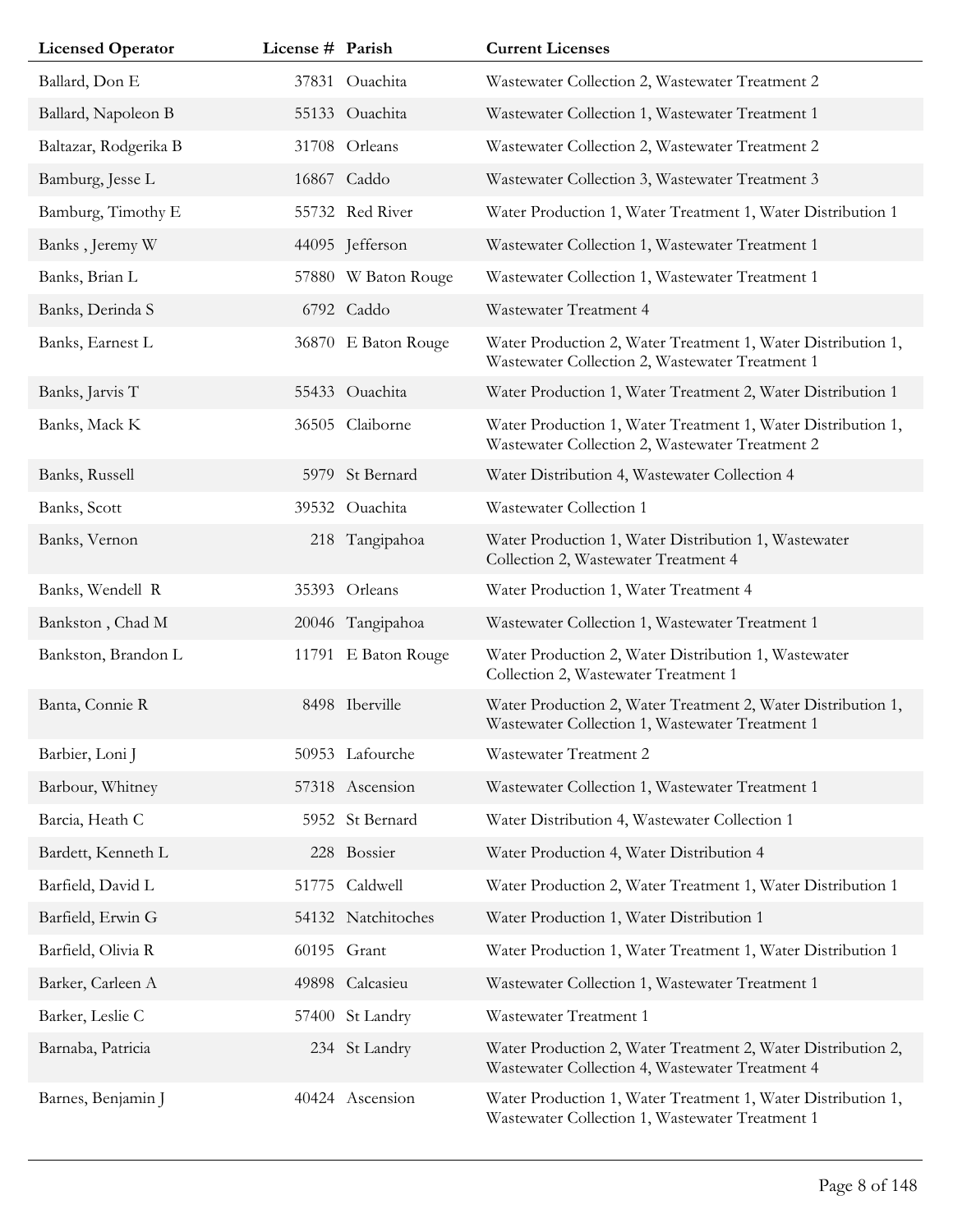| <b>Licensed Operator</b> | License # Parish |                    | <b>Current Licenses</b>                                                                                         |
|--------------------------|------------------|--------------------|-----------------------------------------------------------------------------------------------------------------|
| Barnes, Billy R          |                  | 24306 Caddo        | Water Production 3, Water Treatment 3, Water Distribution 3,<br>Wastewater Collection 3, Wastewater Treatment 2 |
| Barnes, Julesa H         |                  | 61478 Iberville    | Water Production 3, Water Treatment 2, Water Distribution 1,<br>Wastewater Collection 2, Wastewater Treatment 2 |
| Barnes, Larry C          |                  | 43754 St Tammany   | Wastewater Collection 1                                                                                         |
| Barnes, Lindsey R        |                  | 57874 Caddo        | Water Production 3, Water Treatment 3, Water Distribution 2                                                     |
| Barnes, Teddy E          |                  | 40476 Union        | Water Production 2, Water Treatment 2, Water Distribution 2,<br>Wastewater Collection 2, Wastewater Treatment 2 |
| Barnett, Nathan A        |                  | 44494 Bossier      | Water Production 2, Water Treatment 2                                                                           |
| Barnett, Stevie D        |                  | 50473 Cameron      | Wastewater Collection 1, Wastewater Treatment 1                                                                 |
| Barras, Larry P          |                  | 248 St Mary        | Water Production 2, Water Treatment 4, Water Distribution 4,<br>Wastewater Collection 2, Wastewater Treatment 2 |
| Barras, Steven J         |                  | 247 Caddo          | Water Production 4, Water Distribution 4, Wastewater<br>Collection 4                                            |
| Barrilleaux, Daniel J    |                  | 5608 Jefferson     | Water Production 1, Water Treatment 4                                                                           |
| Barrios, Dirk A          |                  | 252 Lafourche      | Water Production 4, Water Treatment 4, Water Distribution 4                                                     |
| Barrow, Barbara A        |                  | 58246 Franklin     | Water Production 1, Water Treatment 1, Water Distribution 1                                                     |
| Barrow, Kenneth          |                  | 10711 Caddo        | Water Production 4, Water Treatment 4, Water Distribution 4                                                     |
| Barrow, Russell          |                  | 4986 Terrebonne    | Water Distribution 4                                                                                            |
| Barth, Armond J          |                  | 31746 St Bernard   | Water Production 4, Water Treatment 4, Water Distribution 1                                                     |
| Barthelemy, Jamia A      |                  | 52624 Orleans      | Water Treatment 2                                                                                               |
| Bartholomew, Dwight S    |                  | 261 Plaquemines    | Water Treatment 2, Water Distribution 4, Wastewater<br>Collection 4                                             |
| Bartholomew, Kevin S     |                  | 5894 Plaquemines   | Water Production 4, Water Treatment 4, Water Distribution 4,<br>Wastewater Collection 4, Wastewater Treatment 3 |
| Bartlett, Jordan C       |                  | 44578 Cameron      | Wastewater Collection 1, Wastewater Treatment 1                                                                 |
| Bartoe, Kristy L         |                  | 60773 Jefferson    | Water Production 2, Water Treatment 2, Water Distribution 1                                                     |
| Barton, Shawn G          |                  | 266 Webster        | Wastewater Collection 4, Wastewater Treatment 4                                                                 |
| Basco, Joseph E          |                  | 11569 Rapides      | Water Production 3, Water Treatment 3, Water Distribution 3                                                     |
| Basone, Robin A          |                  | 52932 Calcasieu    | Wastewater Collection 2, Wastewater Treatment 2                                                                 |
| Bass, Bruce B            |                  | 6407 W Baton Rouge | Water Production 3, Water Treatment 3, Water Distribution 3                                                     |
| Bass, Charles H          |                  | 273 Rapides        | Water Production 4, Water Treatment 4, Water Distribution 4,<br>Wastewater Collection 2, Wastewater Treatment 2 |
| Bass, Ethan R            | 57378            | Catahoula          | Water Production 2, Water Treatment 2, Water Distribution 2                                                     |
| Bass, Justin C           |                  | 58452 Sabine       | Water Production 1, Water Treatment 1, Water Distribution 1                                                     |
| Bass, Steven D           |                  | 36509 Orleans      | Water Production 2, Water Treatment 2, Water Distribution 4,<br>Wastewater Collection 4, Wastewater Treatment 1 |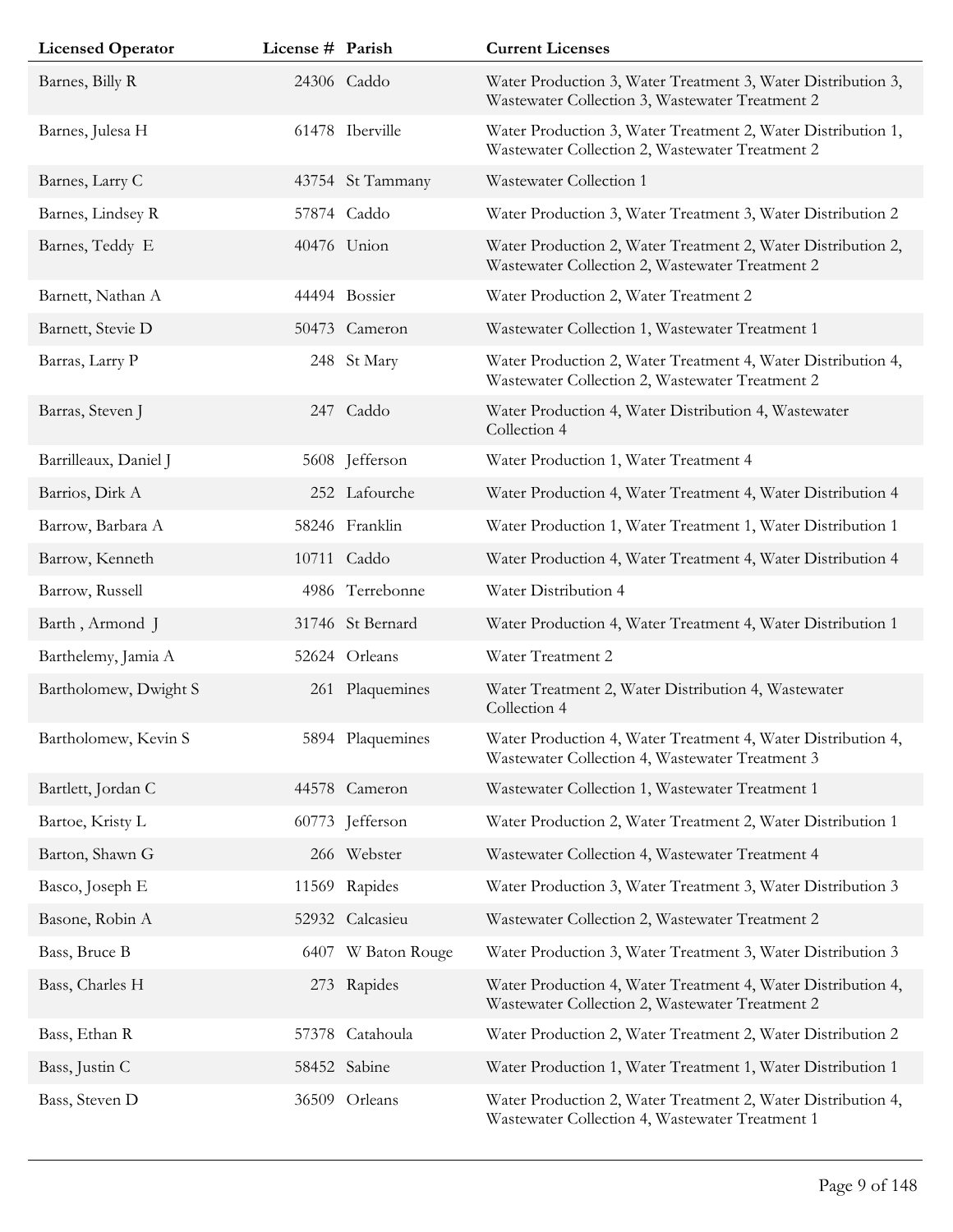| <b>Licensed Operator</b> | License # Parish |                       | <b>Current Licenses</b>                                                                                         |
|--------------------------|------------------|-----------------------|-----------------------------------------------------------------------------------------------------------------|
| Batchelor, David         |                  | 40923 Lasalle         | Water Production 2, Water Treatment 2, Water Distribution 2                                                     |
| Bateman, Brent M         |                  | 11217 Ascension       | Water Production 1                                                                                              |
| Bates, Charles R         |                  | 7456 E Baton Rouge    | Water Production 2, Water Treatment 2, Water Distribution 2                                                     |
| Bates, Lynn B            |                  | 8506 Iberia           | Water Production 2, Water Distribution 2                                                                        |
| Bates, Steven K          |                  | 8507 Iberia           | Wastewater Collection 4, Wastewater Treatment 4                                                                 |
| Bates, Taurus C          |                  | 26568 Caddo           | Wastewater Collection 1                                                                                         |
| Batiste, Jared M         |                  | 60396 St James        | Water Production 1, Water Treatment 1, Water Distribution 1,<br>Wastewater Collection 1, Wastewater Treatment 1 |
| Batres Iii, Jose         |                  | 57494 Webster         | Wastewater Collection 2, Wastewater Treatment 1                                                                 |
| Batres, Jose             |                  | 47041 Webster         | Water Production 2, Water Treatment 1, Water Distribution 1                                                     |
| Baudoin, Christopher J   |                  | 39882 Lafayette       | Wastewater Collection 1, Wastewater Treatment 4                                                                 |
| Baudoin, Joshua L        |                  | 11218 Vermilion       | Wastewater Treatment 4                                                                                          |
| Baudoin, Michael J       | 297              | St Bernard            | Water Production 4, Water Treatment 4, Water Distribution 4                                                     |
| Baudoin, Nicholas J      |                  | 7893 Lafayette        | Wastewater Treatment 4                                                                                          |
| Baudoin, Travis P        |                  | 57379 Lafayette       | Wastewater Collection 2, Wastewater Treatment 2                                                                 |
| Baum, Huston R           |                  | 7863 Grant            | Water Production 2, Water Treatment 2, Water Distribution 1,<br>Wastewater Collection 1, Wastewater Treatment 1 |
| Bayham, Ryan D           |                  | 61725 W Baton Rouge   | Wastewater Collection 1, Wastewater Treatment 1                                                                 |
| Baylor, Ramona D         |                  | 44992 Caddo           | Water Distribution 3, Wastewater Collection 3                                                                   |
| Bays, Eric C             |                  | 44436 Caddo           | Water Production 2, Water Treatment 2, Water Distribution 2                                                     |
| Bazile, Jeffery M        |                  | 52336 Jefferson       | Wastewater Collection 1                                                                                         |
| Bazley, Sidney J         |                  | 47476 Jefferson       | Water Distribution 4                                                                                            |
| Bealer, Randall E        |                  | 53052 Lafourche       | Wastewater Collection 1, Wastewater Treatment 1                                                                 |
| Bean, Barbara M          |                  | 45075 Livingston      | Wastewater Collection 2, Wastewater Treatment 2                                                                 |
| Bean, Johnathan C        |                  | 43632 E Baton Rouge   | Water Production 1, Water Treatment 1, Water Distribution 1                                                     |
| Bear Child, Mark A       | 57677            | Orleans               | Water Distribution 1, Wastewater Collection 1                                                                   |
| Bearb, Brandon J         |                  | 60923 Lafayette       | Water Production 1, Water Treatment 1, Water Distribution 1,<br>Wastewater Collection 1, Wastewater Treatment 1 |
| Beard, George A          |                  | 11573 Vernon          | Wastewater Collection 1, Wastewater Treatment 1                                                                 |
| Beard, Trintan J         |                  | 49732 Iberia          | Water Production 3, Water Treatment 2, Water Distribution 3                                                     |
| Beard, Winford T         |                  | 33986 Caddo           | Wastewater Collection 4, Wastewater Treatment 4                                                                 |
| Beardmore, Michael E     |                  | 60633 Jefferson Davis | Water Production 2, Water Treatment 2, Water Distribution 2                                                     |
| Beatty, Hannah B         |                  | 42566 Bossier         | Water Production 4, Water Treatment 4, Water Distribution 4,<br>Wastewater Collection 4, Wastewater Treatment 4 |
| Beauregard, Ricky R      |                  | 10994 Rapides         | Wastewater Collection 2                                                                                         |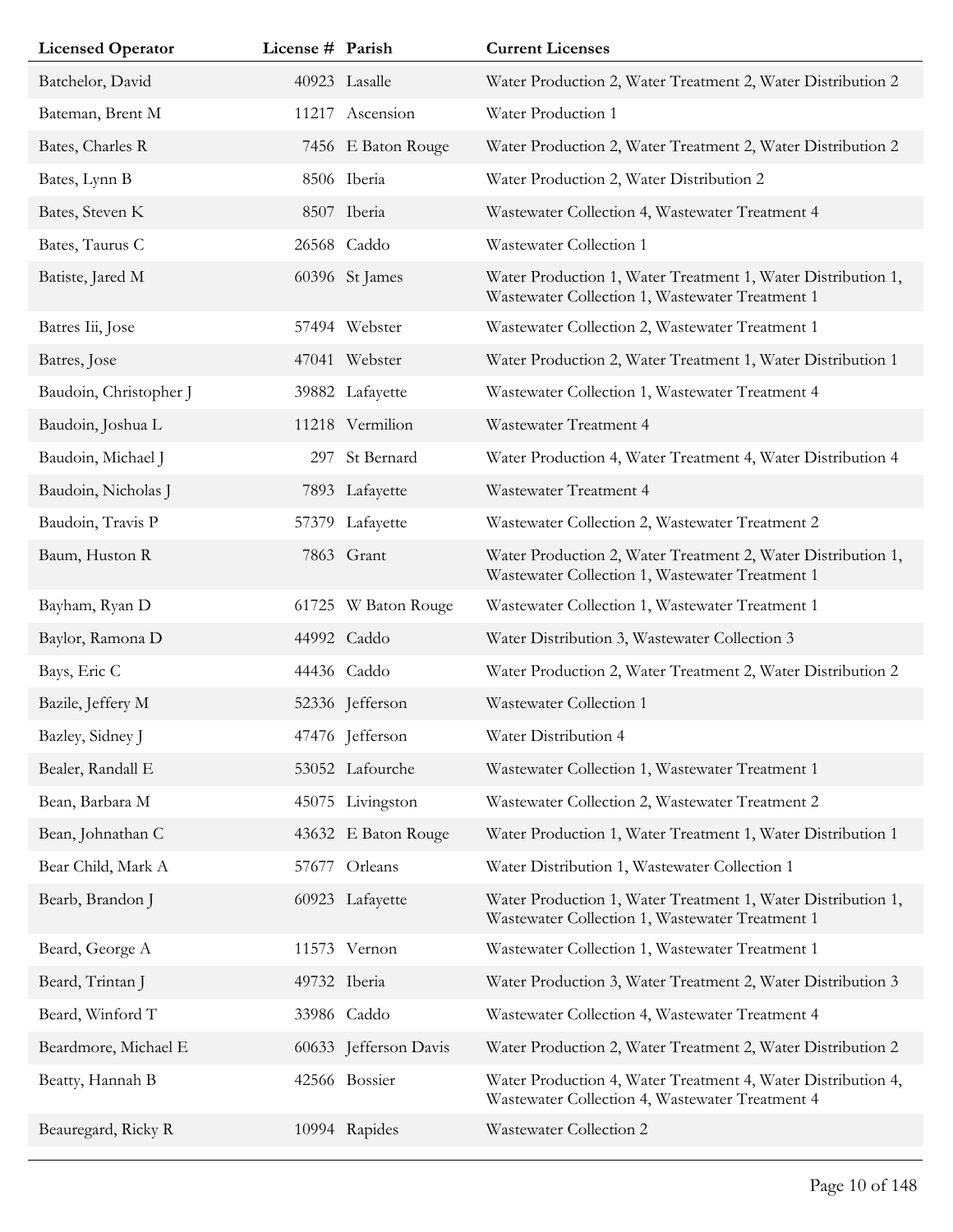| <b>Licensed Operator</b> | License # Parish |                     | <b>Current Licenses</b>                                                                                         |
|--------------------------|------------------|---------------------|-----------------------------------------------------------------------------------------------------------------|
| Beaver, Charles R        |                  | 36847 Morehouse     | Water Production 4, Water Treatment 4, Water Distribution 4,<br>Wastewater Collection 4, Wastewater Treatment 4 |
| Becht, Terry L           |                  | 310 Lafayette       | Water Production 4, Water Distribution 4                                                                        |
| Becker, Joseph R         | 317              | Orleans             | Water Distribution 4, Wastewater Collection 4                                                                   |
| Becker, Robert C         |                  | 36527 E Baton Rouge | Water Production 4, Water Treatment 4, Water Distribution 4,<br>Wastewater Collection 4, Wastewater Treatment 4 |
| Becnel, Donavon P        |                  | 49874 St John       | Water Production 1, Water Treatment 1, Water Distribution 1                                                     |
| Becnel, Keith D          |                  | 10657 St James      | Water Treatment 1, Water Distribution 1                                                                         |
| Beebe, Clarence E        |                  | 18246 Vernon        | Water Production 4, Water Treatment 3, Water Distribution 4,<br>Wastewater Collection 3, Wastewater Treatment 1 |
| Beebe, Raygan E          |                  | 57992 Natchitoches  | Wastewater Collection 3, Wastewater Treatment 4                                                                 |
| Begnaud, Breau D         |                  | 61370 Lafayette     | Wastewater Collection 1, Wastewater Treatment 1                                                                 |
| Behan, Angela D          |                  | 46846 Vernon        | Water Production 2, Water Treatment 2, Water Distribution 2                                                     |
| Behan, Troy A            |                  | 55453 Sabine        | Water Treatment 1                                                                                               |
| Belcher, Noah S          |                  | 55852 Vernon        | Water Production 2, Water Treatment 1, Water Distribution 1                                                     |
| Bell, Kevin S            |                  | 35526 Orleans       | Water Distribution 4, Wastewater Collection 4                                                                   |
| Bell, Larry W            |                  | 61598 Out-Of-State  | Water Production 3, Water Treatment 3, Water Distribution 3,<br>Wastewater Collection 3, Wastewater Treatment 3 |
| Bell, Michael I          |                  | 36729 Caddo         | Water Production 3, Water Treatment 3, Water Distribution 4,<br>Wastewater Collection 4, Wastewater Treatment 4 |
| Bell, Troy E             |                  | 35166 Ouachita      | Water Production 2, Water Treatment 1, Water Distribution 3                                                     |
| Bellard, Ian             |                  | 41122 Lafayette     | Water Production 4, Water Treatment 4, Water Distribution 1                                                     |
| Bellard, Michael         |                  | 44952 St Landry     | Wastewater Collection 1, Wastewater Treatment 1                                                                 |
| Bellelo, Steven M        |                  | 59439 Ascension     | Wastewater Collection 2, Wastewater Treatment 2                                                                 |
| Bellemin, Bethany G      |                  | 49772 Rapides       | Water Production 3, Water Treatment 3, Water Distribution 2                                                     |
| Bellemin, Rebecca N      |                  | 25667 E Baton Rouge | Water Production 4, Water Treatment 4, Water Distribution 4,<br>Wastewater Collection 4, Wastewater Treatment 4 |
| Bellemin, Roy E          |                  | 11979 Rapides       | Water Production 4, Water Treatment 4, Water Distribution 4,<br>Wastewater Collection 4, Wastewater Treatment 4 |
| Bellemin, Victoria K     |                  | 37610 Rapides       | Water Production 4, Water Treatment 4, Water Distribution 4,<br>Wastewater Collection 4, Wastewater Treatment 4 |
| Belsome, Rodney J        |                  | 43512 St Tammany    | Wastewater Treatment 3                                                                                          |
| Ben, James T             |                  | 31947 Evangeline    | Wastewater Collection 1                                                                                         |
| Benjamin, Caryn E        |                  | 11449 Ascension     | Water Production 2, Water Treatment 2, Water Distribution 1                                                     |
| Benjamin, Steve A        |                  | 343 Orleans         | Water Production 3, Water Treatment 2, Water Distribution 3,<br>Wastewater Collection 1, Wastewater Treatment 4 |
| Bennett, Carl W          |                  | 7311 Livingston     | Water Production 2, Water Distribution 2, Wastewater<br>Collection 4, Wastewater Treatment 4                    |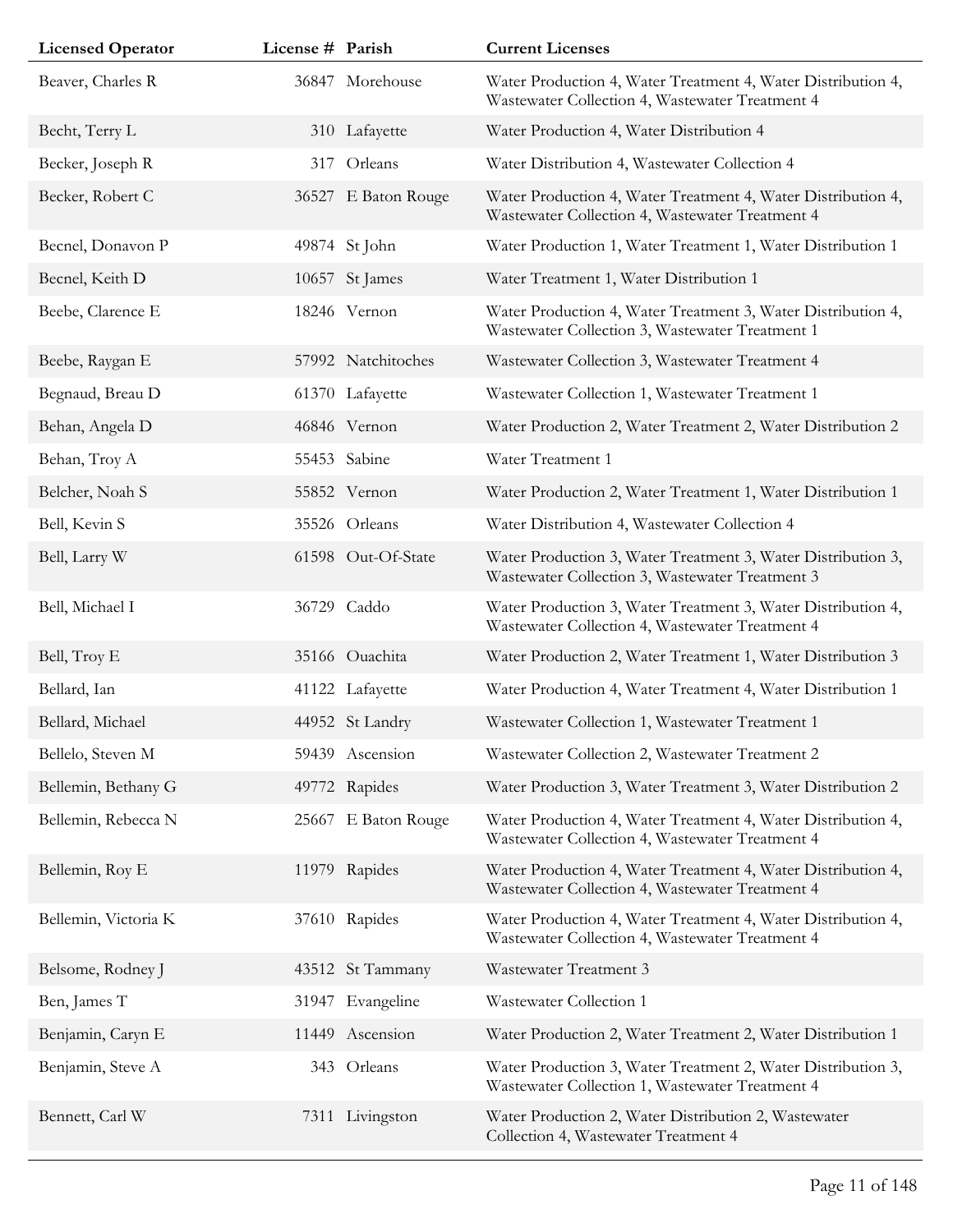| <b>Licensed Operator</b> | License # Parish |                     | <b>Current Licenses</b>                                                                                         |
|--------------------------|------------------|---------------------|-----------------------------------------------------------------------------------------------------------------|
| Bennett, Cecil K         |                  | 6228 E Baton Rouge  | Water Production 4, Water Treatment 4, Water Distribution 4,<br>Wastewater Collection 4, Wastewater Treatment 4 |
| Bennett, Johnny W        |                  | 41802 Rapides       | Water Production 2, Water Treatment 1, Water Distribution 2                                                     |
| Benoit, Germain P        |                  | 6695 Lafayette      | Water Distribution 1                                                                                            |
| Benoit, Jack D           |                  | 7324 St Martin      | Wastewater Collection 4, Wastewater Treatment 1                                                                 |
| Benoit, Kris A           |                  | 47235 Cameron       | Water Production 2, Water Treatment 2, Water Distribution 2                                                     |
| Benoit, Lloyd H          |                  | 4987 Terrebonne     | Water Production 4, Water Treatment 4, Water Distribution 4                                                     |
| Benoit, Toby D           |                  | 7628 Lafourche      | Water Production 2, Water Treatment 4                                                                           |
| Benson, Sammy L          |                  | 49992 Claiborne     | Water Production 2, Water Treatment 2, Water Distribution 2,<br>Wastewater Collection 2, Wastewater Treatment 2 |
| Benson, Thomas A         |                  | 24406 Caldwell      | Water Production 2, Water Treatment 2, Water Distribution 2,<br>Wastewater Collection 2, Wastewater Treatment 2 |
| Benton, Sean L           |                  | 6599 Ouachita       | Water Production 4, Water Treatment 4, Water Distribution 4,<br>Wastewater Collection 4, Wastewater Treatment 1 |
| Berard, Walter J         |                  | 354 Orleans         | Water Treatment 1, Wastewater Collection 4                                                                      |
| Berens, David P          |                  | 55734 St Bernard    | Water Production 1, Water Production 2, Water Treatment 1,<br>Water Distribution 1                              |
| Bergeron, Brandon M      |                  | 60882 St Charles    | Wastewater Collection 2, Wastewater Treatment 1                                                                 |
| Bergeron, Brian          |                  | 58036 Tangipahoa    | Wastewater Collection 1, Wastewater Treatment 1                                                                 |
| Bergeron, Darren J       |                  | 60194 St Charles    | Water Production 3, Water Treatment 3, Water Distribution 3                                                     |
| Bergeron, Derrick P      |                  | 60797 St Charles    | Water Production 4, Water Treatment 4, Water Distribution 4                                                     |
| Bergeron, Jordon         |                  | 60372 St Charles    | Wastewater Collection 2, Wastewater Treatment 2                                                                 |
| Bergeron, Joshua D       |                  | 11644 E Baton Rouge | Wastewater Collection 1, Wastewater Treatment 1                                                                 |
| Bergeron, Justin J       |                  | 39335 Lafourche     | Water Distribution 1                                                                                            |
| Bergeron, Linton B       |                  | 37450 St Charles    | Wastewater Collection 4, Wastewater Treatment 1                                                                 |
| Bergeron, Terence P      |                  | 21666 St Charles    | Water Production 4, Water Treatment 4, Water Distribution 4                                                     |
| Bernard, Gregory P       |                  | 58173 Calcasieu     | Water Production 2, Water Treatment 2, Water Distribution 2,<br>Wastewater Collection 2, Wastewater Treatment 2 |
| Bernard, Paul J          |                  | 371 Jefferson       | Water Production 4, Water Treatment 4, Water Distribution 4,<br>Wastewater Collection 3, Wastewater Treatment 3 |
| Berry, Charles B         |                  | 10861 Lafayette     | Water Distribution 1                                                                                            |
| Berry, Cheryl P          |                  | 5570 E Baton Rouge  | Wastewater Collection 4, Wastewater Treatment 4                                                                 |
| Berry, James R           |                  | 42666 Morehouse     | Water Production 1, Water Treatment 1, Water Distribution 1                                                     |
| Berry, Marrious D        |                  | 16186 Orleans       | Wastewater Treatment 1                                                                                          |
| Berry, Scott D           |                  | 35768 Beauregard    | Wastewater Collection 3, Wastewater Treatment 3                                                                 |
| Berthelot, Glenn J       |                  | 10449 W Baton Rouge | Water Production 2, Water Treatment 2, Water Distribution 2                                                     |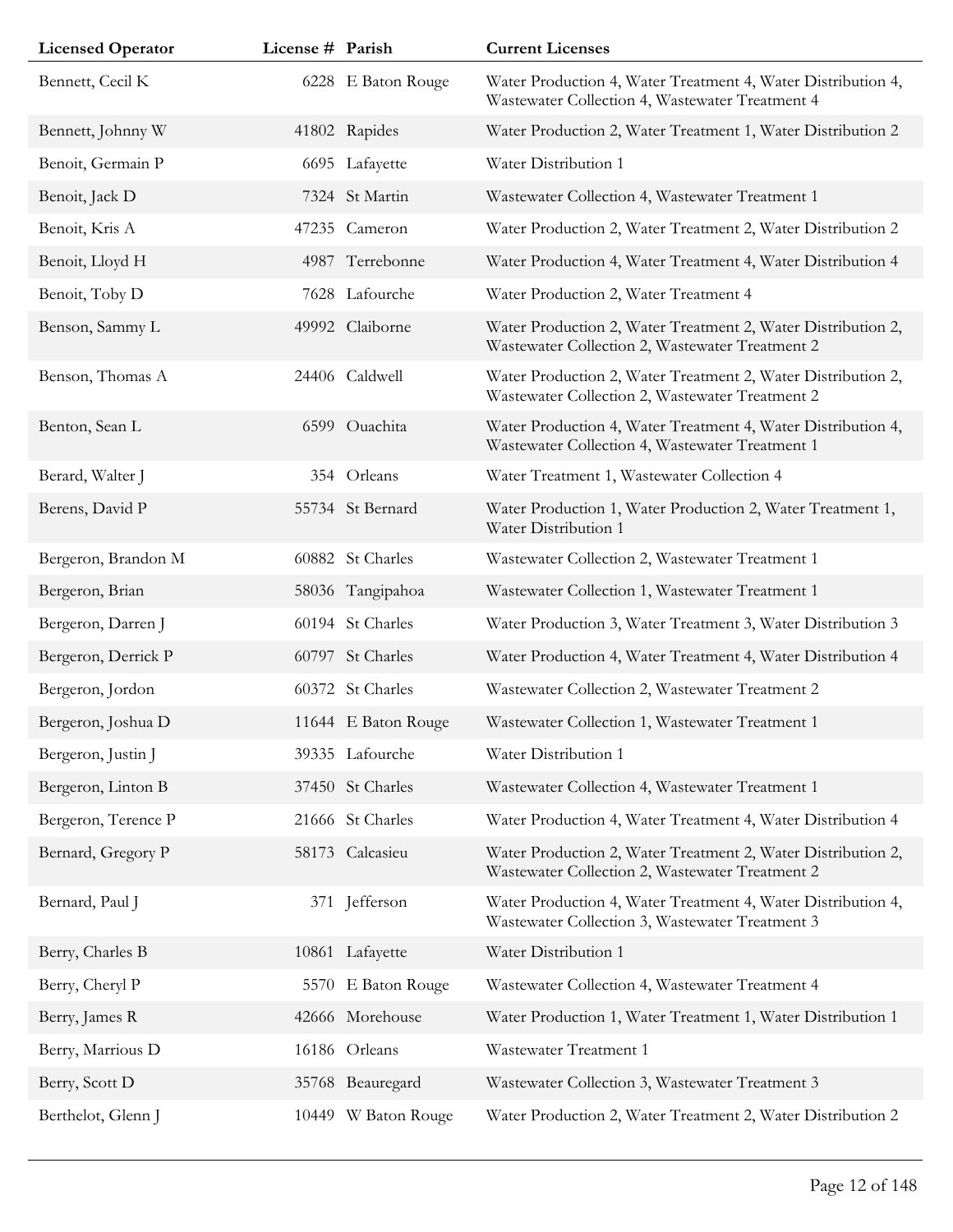| <b>Licensed Operator</b> | License # Parish |                   | <b>Current Licenses</b>                                                                                         |
|--------------------------|------------------|-------------------|-----------------------------------------------------------------------------------------------------------------|
| Berthelot, Kevin A       |                  | 36889 Plaquemines | Water Production 4, Water Treatment 4, Water Distribution 4,<br>Wastewater Collection 4, Wastewater Treatment 3 |
| Bertoniere, James R      |                  | 26307 St John     | Water Production 1, Water Distribution 2, Wastewater<br>Treatment 1                                             |
| Bertoniere, Roland       |                  | 7402 Washington   | Water Production 1, Water Treatment 1, Water Distribution 1,<br>Wastewater Collection 2, Wastewater Treatment 2 |
| Bertrand, David F        |                  | 54554 Lafayette   | Wastewater Collection 3, Wastewater Treatment 4                                                                 |
| Bertrand, Beverly S      |                  | 18286 St Landry   | Wastewater Treatment 1                                                                                          |
| Bertrand, Chester J      |                  | 15006 Livingston  | Wastewater Collection 2, Wastewater Treatment 2                                                                 |
| Bertrand, Christopher A  |                  | 52772 Jefferson   | Water Production 2, Water Treatment 2                                                                           |
| Bertrand, David F        |                  | 388 Lafayette     | Wastewater Collection 4, Wastewater Treatment 4                                                                 |
| Bertrand, Jesse          |                  | 40347 Calcasieu   | Water Production 2, Water Treatment 2, Water Distribution 2                                                     |
| Bertrand, Joshua A       |                  | 12213 Caddo       | Water Production 2, Water Treatment 2, Water Distribution 2,<br>Wastewater Collection 2, Wastewater Treatment 1 |
| Bertrand, Kenneth J      |                  | 8315 St Mary      | Water Production 3, Water Treatment 3, Water Distribution 2                                                     |
| Bertrand, Melvin J       |                  | 6413 St Martin    | Water Production 4, Water Treatment 3, Water Distribution 4,<br>Wastewater Collection 4, Wastewater Treatment 3 |
| Besse, Nathan O          |                  | 18307 St Tammany  | Water Production 1, Wastewater Collection 1, Wastewater<br>Treatment 3                                          |
| Biagase, Kenneth W       |                  | 6614 St Landry    | Water Treatment 1, Wastewater Treatment 4                                                                       |
| Bickford, George A       |                  | 24108 Tangipahoa  | Water Production 2, Water Treatment 2, Water Distribution 2,<br>Wastewater Collection 3, Wastewater Treatment 1 |
| Bickham, Frank S         |                  | 30328 Washington  | Water Production 1, Water Treatment 1, Water Distribution 1                                                     |
| Bickham, Irma J          |                  | 10197 Washington  | Water Production 1, Water Distribution 1                                                                        |
| Bickham, Richard A       |                  | 29767 Washington  | Water Production 2, Water Treatment 1, Water Distribution 1                                                     |
| Bienvenu, Andrew J       |                  | 60752 St Mary     | Water Production 2, Water Treatment 2, Water Distribution 2                                                     |
| Bigner, Clifton M        | 11337            | St Bernard        | Wastewater Collection 1, Wastewater Treatment 1                                                                 |
| Bihm, Michael A          |                  | 36852 St Landry   | Water Production 1, Water Treatment 1, Water Distribution 1                                                     |
| Bijeaux, Scott A         |                  | 28506 Lafayette   | Wastewater Treatment 3, Wastewater Treatment 4                                                                  |
| Billingsley, Reed C      |                  | 55312 Tangipahoa  | Wastewater Collection 2, Wastewater Treatment 3                                                                 |
| Billiot, Beryl A         | 41203            | Tangipahoa        | Water Production 1, Water Distribution 1                                                                        |
| Billiot, Courtney Lear   | 55297            | Out-Of-State      | Water Production 1, Water Treatment 2, Water Distribution 1,<br>Wastewater Collection 1, Wastewater Treatment 4 |
| Billiot, Dylan A         | 60895            | Terrebonne        | Water Treatment 1                                                                                               |
| Billiot, Eugene C        |                  | 36155 Orleans     | Wastewater Collection 2, Wastewater Treatment 2                                                                 |
| Billiu, Hunter M         |                  | 59049 Calcasieu   | Wastewater Collection 1, Wastewater Treatment 1                                                                 |
| Billups, Jonathan L      |                  | 52832 Ouachita    | Wastewater Collection 3, Wastewater Treatment 4                                                                 |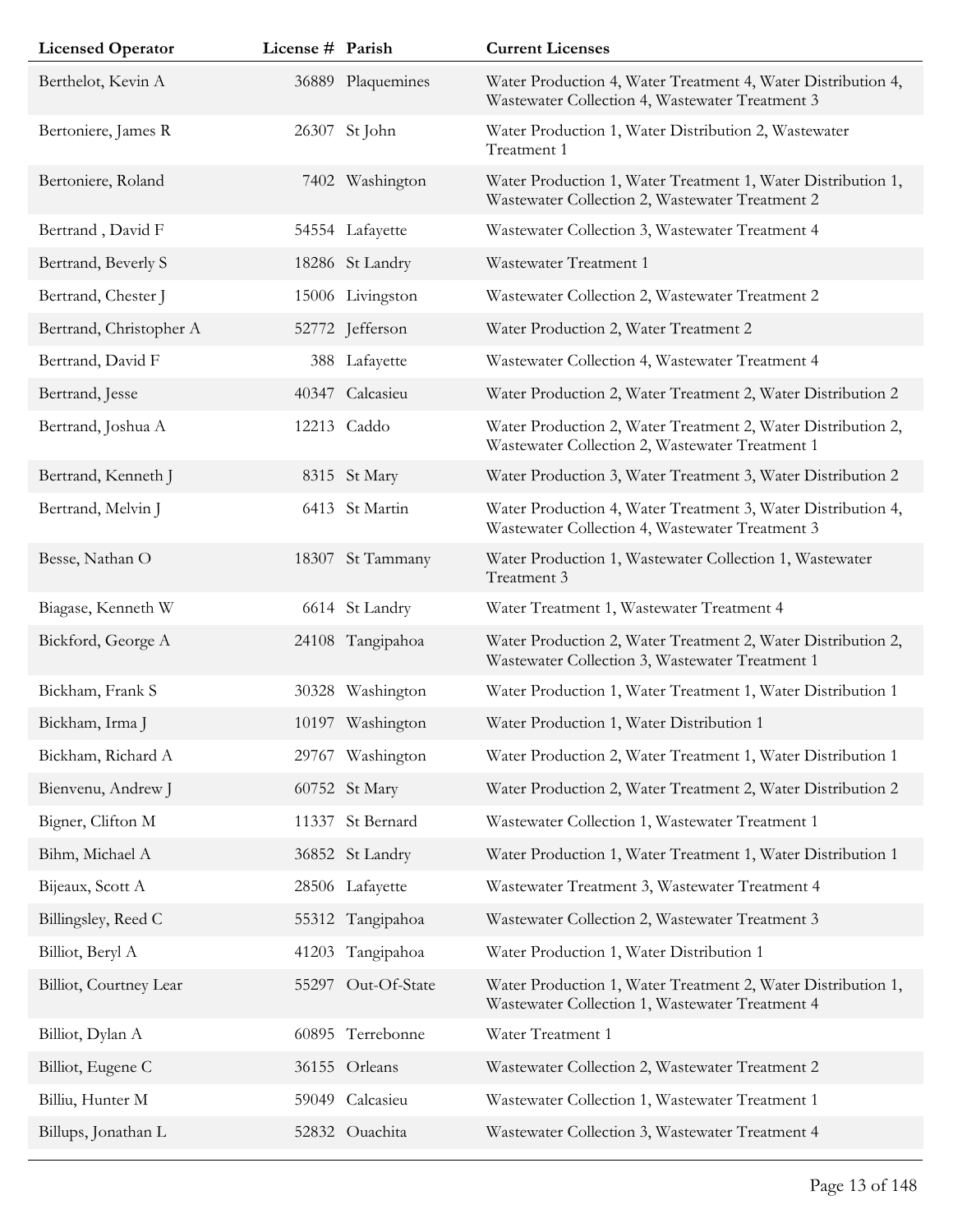| <b>Licensed Operator</b> | License # Parish |                     | <b>Current Licenses</b>                                                                                         |
|--------------------------|------------------|---------------------|-----------------------------------------------------------------------------------------------------------------|
| Binford, Chris A         |                  | 36150 Calcasieu     | Water Production 2, Water Treatment 2, Water Distribution 2                                                     |
| Bishop, Carl R           |                  | 59218 Calcasieu     | Water Production 2, Water Treatment 2, Water Distribution 2,<br>Wastewater Collection 2, Wastewater Treatment 2 |
| Bishop, Dathan A         |                  | 44812 E Baton Rouge | Wastewater Collection 2, Wastewater Treatment 2                                                                 |
| Bizot, Matthew A         |                  | 54183 E Baton Rouge | Wastewater Collection 4, Wastewater Treatment 4                                                                 |
| Black, Therman T         |                  | 54373 Calcasieu     | Water Production 1, Water Distribution 1                                                                        |
| Blackard, Dawson L       |                  | 416 Morehouse       | Water Production 3, Water Treatment 4, Water Distribution 4,<br>Wastewater Collection 3, Wastewater Treatment 4 |
| Blackburn, David R       |                  | 53594 Caddo         | Water Production 1, Water Treatment 1, Water Distribution 1,<br>Wastewater Collection 2, Wastewater Treatment 2 |
| Blackmon, Carl E         |                  | 43892 Calcasieu     | Water Production 1, Water Treatment 1, Water Distribution 1,<br>Wastewater Collection 1, Wastewater Treatment 1 |
| Blaha, Peter A           |                  | 45292 St Tammany    | Water Distribution 4                                                                                            |
| Blake, John J            |                  | 41466 Tangipahoa    | Water Production 3, Water Treatment 3, Water Distribution 3,<br>Wastewater Collection 3, Wastewater Treatment 2 |
| Blakely, Michael W       |                  | 39493 Morehouse     | Wastewater Collection 2                                                                                         |
| Blanchard, David D       |                  | 57059 St Landry     | Water Production 2, Water Treatment 2, Water Distribution 2                                                     |
| Blanchard, Justin K      |                  | 14046 W Baton Rouge | Water Production 1, Water Distribution 1, Wastewater<br>Collection 1, Wastewater Treatment 1                    |
| Blanchard, Leland J      |                  | 10425 Iberville     | Wastewater Collection 1, Wastewater Treatment 1                                                                 |
| Blanchard, Lennis J      |                  | 10426 Assumption    | Wastewater Collection 2, Wastewater Treatment 2                                                                 |
| Blanchard, Rodney P      |                  | 5932 Jefferson      | Wastewater Collection 4, Wastewater Treatment 4                                                                 |
| Blanchard, Ross M        |                  | 38028 Lafourche     | Wastewater Collection 1, Wastewater Treatment 2                                                                 |
| Blank, Dale J            |                  | 52992 E Baton Rouge | Water Production 4, Water Treatment 3, Water Distribution 4,<br>Wastewater Collection 3, Wastewater Treatment 3 |
| Blank, Kelley J          |                  | 33526 St John       | Water Production 4, Water Treatment 4, Water Distribution 1                                                     |
| Blankenship, Donald L    |                  | 5632 Caddo          | Water Production 2, Water Treatment 2, Water Distribution 1,<br>Wastewater Collection 2, Wastewater Treatment 2 |
| Blanson, Eddie           |                  | 445 Madison         | Wastewater Collection 3, Wastewater Treatment 3                                                                 |
| Blasengame, Terri L      |                  | 52913 Franklin      | Wastewater Collection 1, Wastewater Treatment 1                                                                 |
| Blocker, Colby J         |                  | 59189 E Baton Rouge | Wastewater Collection 2, Wastewater Treatment 2                                                                 |
| Blouin, Collin E         | 6897             | St Landry           | Water Production 2, Water Treatment 2, Water Distribution 2                                                     |
| Blount, Ykeshia R        |                  | 53235 Jefferson     | Water Production 4, Water Treatment 1, Water Distribution 1                                                     |
| Boast, Joseph M          |                  | 60573 Sabine        | Wastewater Collection 1, Wastewater Treatment 1                                                                 |
| Bobo, Raymond C          |                  | 38050 Vermilion     | Wastewater Collection 4, Wastewater Treatment 4                                                                 |
| Bogan, Qourtney E        |                  | 36572 Caddo         | Wastewater Collection 4, Wastewater Treatment 3                                                                 |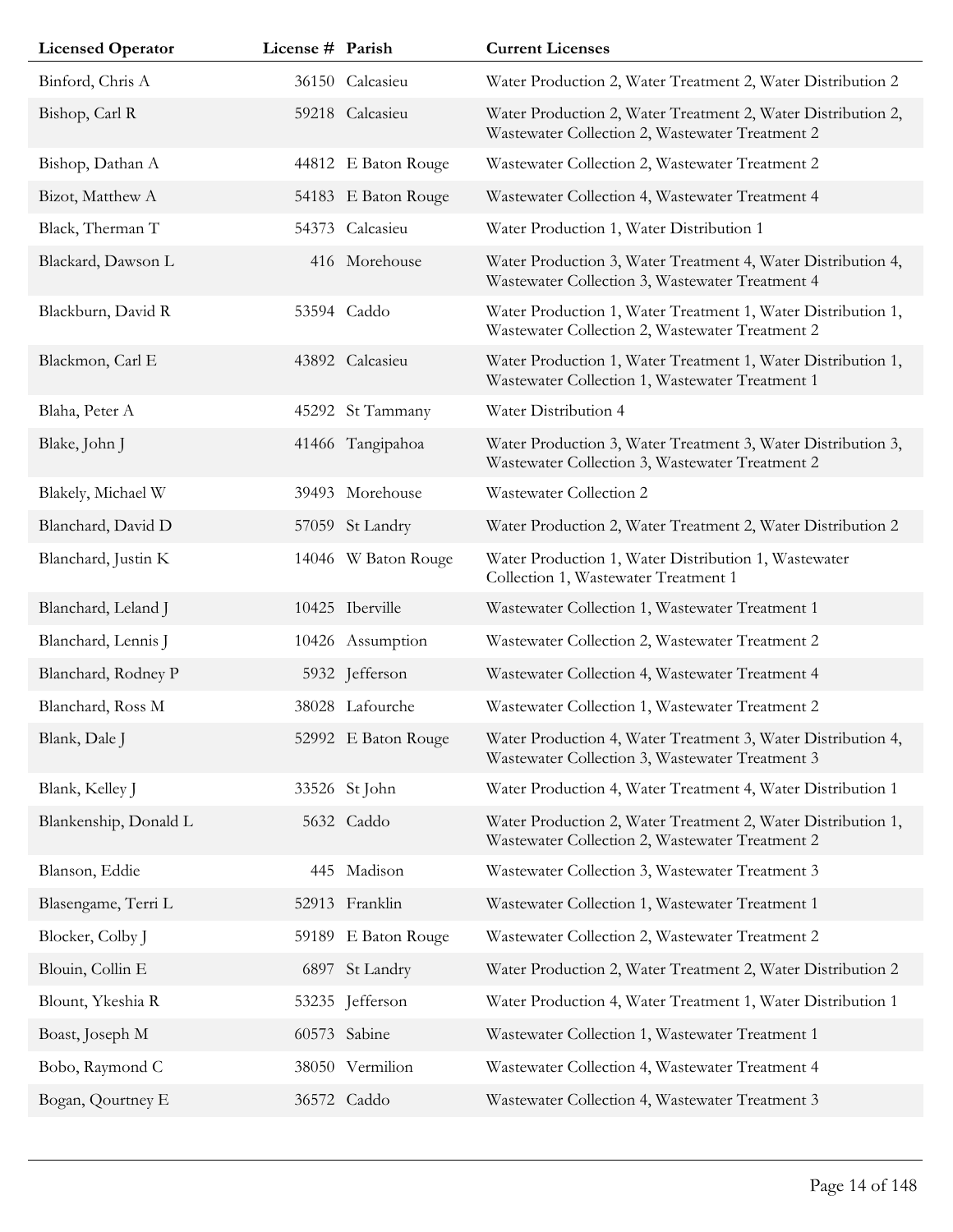| <b>Licensed Operator</b> | License # Parish |                     | <b>Current Licenses</b>                                                                                                                                                                      |
|--------------------------|------------------|---------------------|----------------------------------------------------------------------------------------------------------------------------------------------------------------------------------------------|
| Bond, Christopher D      |                  | 59512 Calcasieu     | Wastewater Collection 1, Wastewater Collection 2, Wastewater<br>Treatment 1, Wastewater Treatment 2                                                                                          |
| Bond, Codie A            |                  | 58235 Rapides       | Wastewater Treatment 1                                                                                                                                                                       |
| Bond, Kenneth S          | 60779            | Cameron             | Water Production 1, Water Treatment 1, Water Distribution 1                                                                                                                                  |
| Bonds, Michael R         |                  | 55295 Tangipahoa    | Water Production 2, Water Treatment 2, Water Distribution 2,<br>Wastewater Collection 2, Wastewater Collection 3, Wastewater<br>Collection 3, Wastewater Treatment 2, Wastewater Treatment 3 |
| Bonnecarre, Matthew S    |                  | 59614 Ascension     | Wastewater Collection 1, Wastewater Treatment 1                                                                                                                                              |
| Bonner, Thomas W         |                  | 10682 Morehouse     | Wastewater Collection 4, Wastewater Treatment 4                                                                                                                                              |
| Bonnett, Cameron D       |                  | 57355 Orleans       | Wastewater Collection 1, Wastewater Treatment 1                                                                                                                                              |
| Bonnett, Kendra L        |                  | 55632 Caddo         | Wastewater Treatment 2                                                                                                                                                                       |
| Bonnette, Brian T        |                  | 470 Natchitoches    | Water Treatment 4                                                                                                                                                                            |
| Bonton, Samuel           |                  | 13126 E Baton Rouge | Wastewater Collection 3, Wastewater Treatment 4                                                                                                                                              |
| Bonvillain, Steve A      | 60877            | Terrebonne          | Water Treatment 1                                                                                                                                                                            |
| Booher, Nathan M         |                  | 53672 Allen         | Water Production 2, Water Treatment 1, Water Distribution 2                                                                                                                                  |
| Boone, Ralph G           |                  | 58432 Rapides       | Water Production 1, Water Treatment 1, Water Distribution 1                                                                                                                                  |
| Booth, Austin R          |                  | 18366 Calcasieu     | Water Production 4, Water Treatment 4, Water Distribution 4,<br>Wastewater Collection 3, Wastewater Treatment 3                                                                              |
| Booth, David R           |                  | 481 Calcasieu       | Water Production 4, Water Treatment 4, Water Distribution 4,<br>Wastewater Collection 4, Wastewater Treatment 4                                                                              |
| Booth, Ian D             |                  | 10997 Calcasieu     | Water Production 4, Water Treatment 4, Water Distribution 4,<br>Wastewater Collection 4, Wastewater Treatment 4                                                                              |
| Booth, Sean M            | 12887            | Calcasieu           | Water Production 3, Water Treatment 3, Water Distribution 3,<br>Wastewater Collection 2, Wastewater Treatment 2                                                                              |
| Booth, Victor C          |                  | 37837 Tangipahoa    | Wastewater Collection 2, Wastewater Treatment 2                                                                                                                                              |
| Boquet, Brian P          |                  | 10872 Terrebonne    | Wastewater Treatment 4                                                                                                                                                                       |
| Bordelon, Andrew J       |                  | 59222 Ascension     | Wastewater Treatment 1                                                                                                                                                                       |
| Bordelon, Jamie P        |                  | 34887 Plaquemines   | Water Production 4, Water Treatment 4, Water Distribution 4,<br>Wastewater Collection 2, Wastewater Treatment 2                                                                              |
| Bordelon, Shane J        |                  | 59094 Rapides       | Wastewater Collection 1, Wastewater Treatment 1                                                                                                                                              |
| Borel, Terrell L         |                  | 59174 Calcasieu     | Water Production 2, Water Treatment 2, Water Distribution 2                                                                                                                                  |
| Borne, Matthew W         | 28667            | St James            | Water Production 3, Water Treatment 3, Water Distribution 1                                                                                                                                  |
| Borras, Jamie            |                  | 11628 St Charles    | Wastewater Collection 4                                                                                                                                                                      |
| Borrowdale, Eric T       |                  | 54832 Calcasieu     | Water Production 2, Water Treatment 2, Water Distribution 2,<br>Wastewater Collection 3, Wastewater Treatment 2                                                                              |
| Borum, Jeffrey J         |                  | 53440 Tangipahoa    | Water Production 2, Water Distribution 2, Wastewater<br>Collection 2, Wastewater Treatment 2                                                                                                 |
| Bottley, Jarrod R        |                  | 58072 Tensas        | Water Production 1, Water Treatment 1, Water Distribution 1                                                                                                                                  |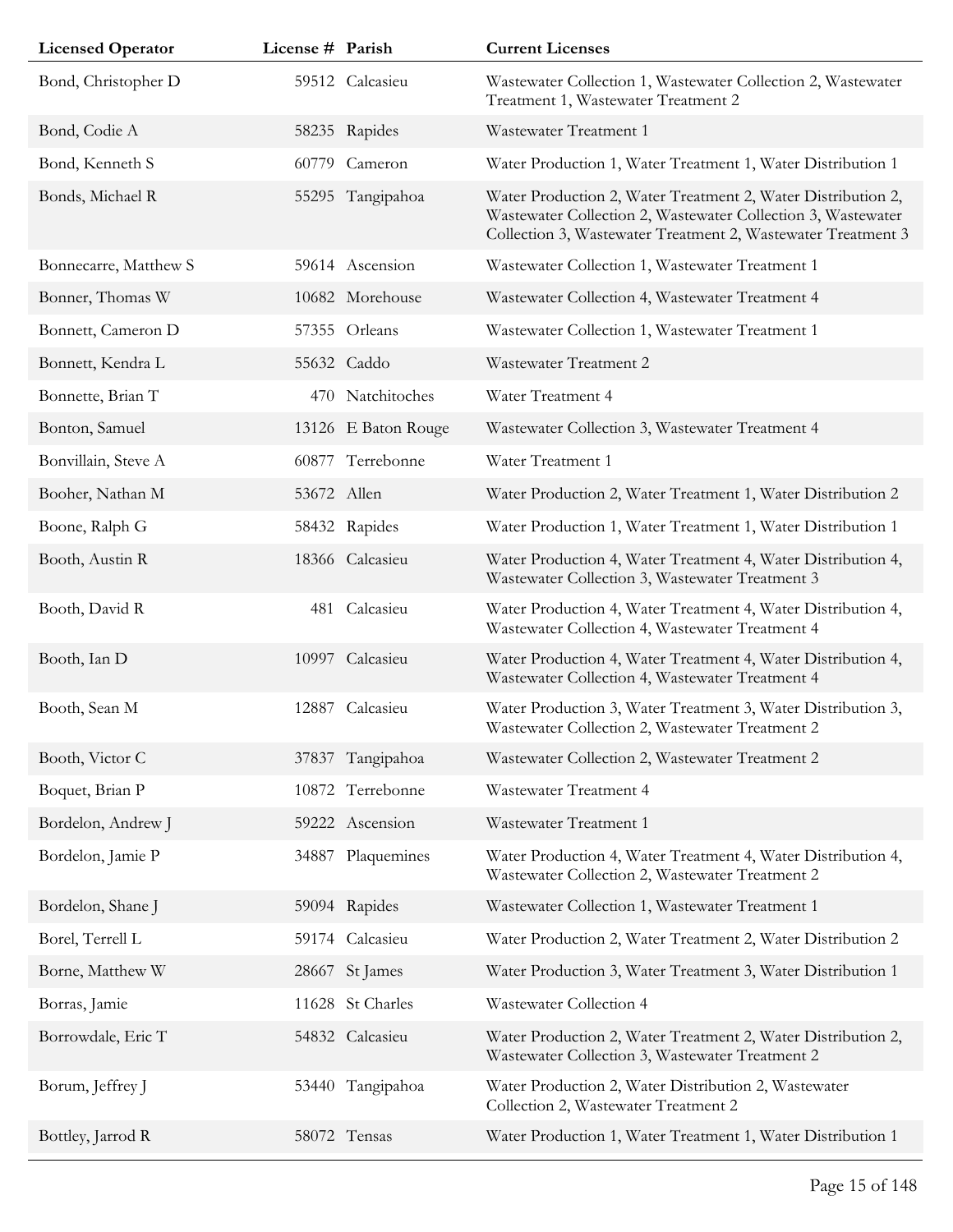| <b>Licensed Operator</b> | License # Parish |                    | <b>Current Licenses</b>                                                                                         |
|--------------------------|------------------|--------------------|-----------------------------------------------------------------------------------------------------------------|
| Boudreaux, Bo A          |                  | 59044 St Charles   | Wastewater Collection 1, Wastewater Treatment 1                                                                 |
| Boudreaux, Brandon P     |                  | 52952 Lafourche    | Water Production 4, Water Treatment 4, Water Distribution 4                                                     |
| Boudreaux, Brett J       |                  | 60916 Lafayette    | Wastewater Collection 1, Wastewater Treatment 1                                                                 |
| Boudreaux, Carl J        |                  | 12546 Iberville    | Wastewater Collection 2, Wastewater Treatment 2                                                                 |
| Boudreaux, Edwina C      |                  | 57893 Iberville    | Wastewater Treatment 1                                                                                          |
| Boudreaux, Holden J      |                  | 57302 St Charles   | Wastewater Collection 2, Wastewater Treatment 2                                                                 |
| Boudreaux, Jude J        |                  | 49575 Lafourche    | Water Production 4, Water Treatment 4                                                                           |
| Boudreaux, Keaton K      |                  | 61032 Cameron      | Water Production 1, Water Treatment 1, Water Distribution 1                                                     |
| Boudreaux, Kevin J       | 52177            | Calcasieu          | Wastewater Collection 2, Wastewater Treatment 2                                                                 |
| Boudreaux, Kyle D        |                  | 55652 Terrebonne   | Water Production 3, Water Treatment 3, Water Distribution 2                                                     |
| Boudreaux, Marvin P      |                  | 10998 Terrebonne   | Water Production 4, Water Treatment 4                                                                           |
| Boudreaux, Michael L     |                  | 5949 Lafayette     | Water Production 4, Water Treatment 4, Water Distribution 4                                                     |
| Boudreaux, Michael P     |                  | 55472 Iberville    | Wastewater Collection 2, Wastewater Treatment 2                                                                 |
| Boudreaux, Ryan T        |                  | 13426 Jefferson    | Wastewater Treatment 4                                                                                          |
| Boudreaux, Steve A       |                  | 6619 Lafayette     | Water Distribution 3, Wastewater Collection 1, Wastewater<br>Treatment 4                                        |
| Boudreaux, Steven B      |                  | 7864 Rapides       | Water Production 4, Water Treatment 4, Water Distribution 4,<br>Wastewater Collection 1, Wastewater Treatment 1 |
| Boudreaux, Tanner J      |                  | 60915 Lafayette    | Wastewater Collection 1, Wastewater Treatment 1                                                                 |
| Bourg, Adam P            |                  | 4988 Terrebonne    | Water Production 4, Water Treatment 4                                                                           |
| Bourg, David P           |                  | 530 Terrebonne     | Water Production 2, Water Treatment 2, Water Distribution 1                                                     |
| Bourgeois, Brad C        |                  | 34006 Plaquemines  | Water Production 4, Water Treatment 4, Water Distribution 4                                                     |
| Bourgeois, Brad J        |                  | 7840 St James      | Water Production 3, Water Treatment 3, Water Distribution 1                                                     |
| Bourgeois, Chad E        |                  | 54196 Orleans      | Water Production 1, Water Distribution 1                                                                        |
| Bourgeois, Josh P        |                  | 50015 Lafourche    | Wastewater Collection 4, Wastewater Treatment 3                                                                 |
| Bourgeois, Nelson J      |                  | 5726 Lafourche     | Water Production 4, Water Treatment 4                                                                           |
| Bourgeois, Randy P       |                  | 11853 Ascension    | Water Production 1, Water Treatment 1, Water Distribution 1                                                     |
| Bourgeois, Todd A        |                  | 14826 St Charles   | Wastewater Collection 2, Wastewater Treatment 2                                                                 |
| Bourgoyne, Travis J      |                  | 8538 W Baton Rouge | Water Production 4, Water Treatment 4, Water Distribution 4,<br>Wastewater Collection 3, Wastewater Treatment 3 |
| Bourque, Brent C         |                  | 6965 St Mary       | Water Production 2, Water Treatment 3, Water Distribution 1,<br>Wastewater Collection 1, Wastewater Treatment 2 |
| Bourque, Chris M         |                  | 59442 Iberville    | Wastewater Collection 2, Wastewater Treatment 2                                                                 |
| Bourque, Drew J          |                  | 549 Lafayette      | Water Distribution 4, Wastewater Collection 3                                                                   |
| Bourque, Justin E        |                  | 61603 Calcasieu    | Water Production 1                                                                                              |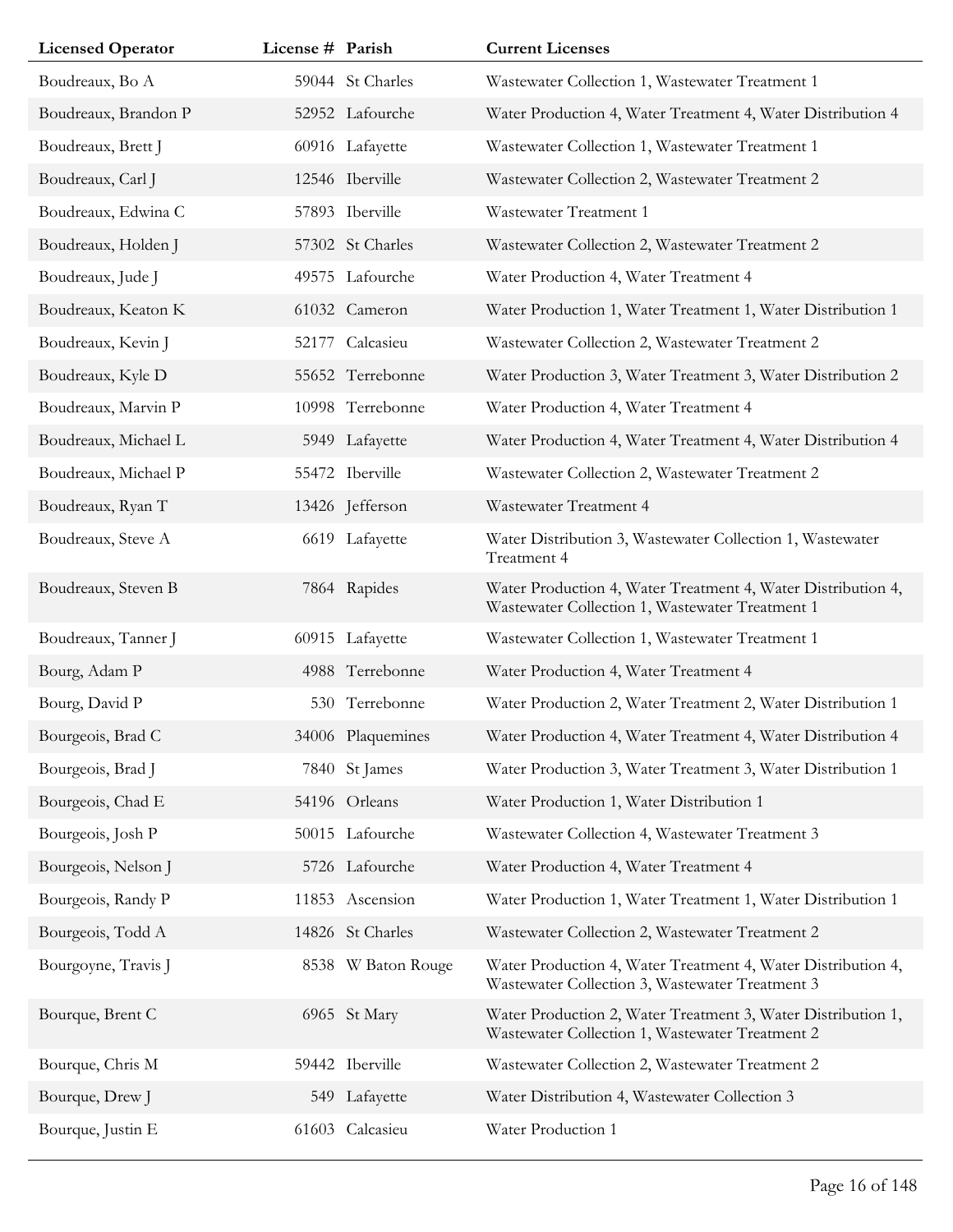| <b>Licensed Operator</b> | License # Parish |                     | <b>Current Licenses</b>                                                                                         |
|--------------------------|------------------|---------------------|-----------------------------------------------------------------------------------------------------------------|
| Bourque, William P       |                  | 47292 St Landry     | Water Production 2, Water Treatment 1, Water Distribution 1                                                     |
| Boutte, Martin           |                  | 7914 Lafayette      | Water Production 2, Water Treatment 3, Water Distribution 3                                                     |
| Bowen, Bryant M          |                  | 45815 Webster       | Water Production 2, Water Treatment 2, Water Distribution 2                                                     |
| Bowie, Ty T              |                  | 35706 Rapides       | Water Production 4, Water Treatment 4, Water Distribution 4,<br>Wastewater Collection 1                         |
| Bowling, Steven J        |                  | 58195 E Baton Rouge | Wastewater Collection 2, Wastewater Treatment 2                                                                 |
| Bowling, Tracy A         |                  | 8905 Sabine         | Water Production 1, Water Treatment 1                                                                           |
| Bowman, Greg T           |                  | 56772 St Charles    | Wastewater Collection 2, Wastewater Treatment 2                                                                 |
| Boyd, Kristin G          |                  | 9292 Terrebonne     | Wastewater Collection 4, Wastewater Treatment 4                                                                 |
| Boyer, Alexander M       |                  | 61300 Lafayette     | Wastewater Collection 1, Wastewater Treatment 1                                                                 |
| Boyett, Jerry            |                  | 5131 Lasalle        | Water Production 2, Water Treatment 1, Water Distribution 2,<br>Wastewater Collection 1, Wastewater Treatment 1 |
| Boyette, Hershel H       |                  | 11594 Bossier       | Wastewater Collection 4, Wastewater Treatment 4                                                                 |
| Boyette, Jeremiah J      |                  | 49972 Lafayette     | Water Production 2, Water Treatment 2, Water Distribution 2,<br>Wastewater Collection 3, Wastewater Treatment 3 |
| Boyette, Morgan D        |                  | 55172 Beauregard    | Water Production 2, Water Treatment 2, Water Distribution 2                                                     |
| Boykin, David L          |                  | 565 Caddo           | Water Production 3, Water Treatment 3, Water Distribution 4,<br>Wastewater Collection 4                         |
| Bozeman, Roydan D        |                  | 8431 Livingston     | Water Production 4, Water Treatment 4, Water Distribution 4,<br>Wastewater Collection 4, Wastewater Treatment 4 |
| Brabham, Eric J          |                  | 6622 W Baton Rouge  | Water Production 4, Water Distribution 4                                                                        |
| Bracey, Charles A        |                  | 569 Tangipahoa      | Wastewater Collection 2, Wastewater Treatment 2                                                                 |
| Braddock, Charles L      |                  | 6601 Caldwell       | Water Production 2, Water Distribution 2                                                                        |
| Bradford, Filmore        |                  | 37087 W Baton Rouge | Wastewater Collection 3, Wastewater Treatment 3                                                                 |
| Bradley, Donald R        |                  | 45416 Caddo         | Water Distribution 2, Wastewater Collection 2                                                                   |
| Bradley, Ronald L        |                  | 45008 Jefferson     | Water Production 2, Water Treatment 1, Water Distribution 2                                                     |
| Bradshaw, Robert E       |                  | 8542 Webster        | Water Production 2, Water Treatment 2, Water Distribution 2                                                     |
| Brady, Emmett S          |                  | 6091 Caddo          | Wastewater Collection 1                                                                                         |
| Brady, Louis J           | 7839             | St Charles          | Wastewater Collection 4, Wastewater Treatment 4                                                                 |
| Branch, Jamie D          |                  | 52631 Terrebonne    | Wastewater Collection 2, Wastewater Treatment 2                                                                 |
| Brandt, Michael J        |                  | 582 St Tammany      | Water Production 4, Water Treatment 4, Water Distribution 4,<br>Wastewater Collection 4, Wastewater Treatment 4 |
| Brandy, Andrea S         |                  | 34007 Morehouse     | Water Production 2, Water Treatment 1, Water Distribution 1                                                     |
| Brantley, Kenneth M      |                  | 588 West Carroll    | Water Production 2, Water Treatment 2, Water Distribution 2                                                     |
| Brantley, Kim L          |                  | 586 Winn            | Water Production 4, Water Treatment 4, Water Distribution 4,<br>Wastewater Collection 4, Wastewater Treatment 4 |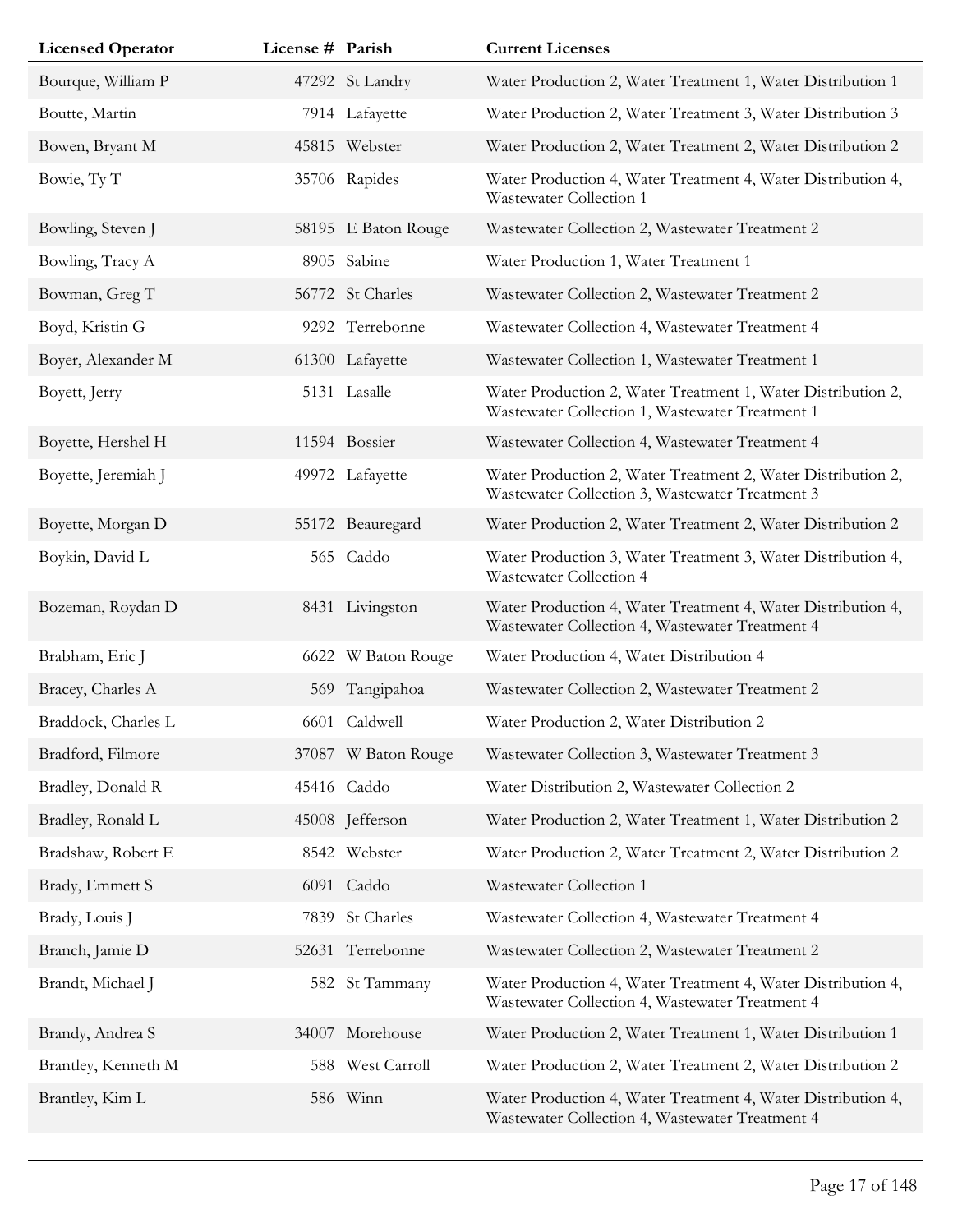| <b>Licensed Operator</b> | License # Parish |                    | <b>Current Licenses</b>                                                                                                     |
|--------------------------|------------------|--------------------|-----------------------------------------------------------------------------------------------------------------------------|
| Brasseaux, Glenn L       |                  | 12549 Lafayette    | Water Production 1, Water Treatment 1, Water Distribution 1,<br>Wastewater Collection 1, Wastewater Treatment 1             |
| Brasseaux, James R       |                  | 58534 Lafayette    | Water Production 2, Water Production 3, Water Treatment 2,<br>Water Treatment 3, Water Distribution 2, Water Distribution 3 |
| Braud, Byron P           | 13387            | Plaquemines        | Water Production 2, Water Treatment 2                                                                                       |
| Braud, Darren            |                  | 9061 E Baton Rouge | Wastewater Collection 4, Wastewater Treatment 4                                                                             |
| Bravo-Sanchez, Damaris D |                  | 59672 Calcasieu    | Wastewater Collection 2, Wastewater Treatment 4                                                                             |
| Breaud, Thomas M         |                  | 59220 Jefferson    | Wastewater Collection 1, Wastewater Treatment 1                                                                             |
| Breaux, Christopher M    |                  | 56865 Livingston   | Water Distribution 1                                                                                                        |
| Breaux, Clarissa A       |                  | 57894 Iberville    | Wastewater Collection 1, Wastewater Treatment 1                                                                             |
| Breaux, Jimmy A          |                  | 20086 Iberville    | Wastewater Collection 4, Wastewater Treatment 3                                                                             |
| Breaux, John-Ellis J     |                  | 59298 Lafourche    | Water Production 4, Water Treatment 4                                                                                       |
| Breaux, Randy L          |                  | 8907 St Charles    | Wastewater Collection 4, Wastewater Treatment 3                                                                             |
| Breaux, Roderick O       |                  | 51138 Acadia       | Water Production 1, Water Treatment 1, Water Distribution 1,<br>Wastewater Collection 1, Wastewater Treatment 1             |
| Breaux, Roland P         |                  | 36471 St Charles   | Wastewater Collection 4, Wastewater Treatment 1                                                                             |
| Breaux, Wade J           |                  | 44293 Jefferson    | Wastewater Collection 1, Wastewater Treatment 1                                                                             |
| Breland, Troy B          |                  | 27366 St Tammany   | Water Production 2, Water Treatment 2, Water Distribution 2,<br>Wastewater Collection 2, Wastewater Treatment 2             |
| Breland, Vern A          |                  | 22746 Ouachita     | Water Production 4, Water Treatment 4, Water Distribution 4,<br>Wastewater Collection 4, Wastewater Treatment 4             |
| Bridges, Bodie K         |                  | 57112 Tangipahoa   | Wastewater Collection 2, Wastewater Treatment 2                                                                             |
| Bridges, Jacob B         |                  | 61053 Union        | Water Production 2, Water Treatment 2, Water Distribution 2                                                                 |
| Bridges, Joseph W        |                  | 55532 Rapides      | Water Production 1, Water Treatment 1, Water Distribution 1                                                                 |
| Bridges, Mark A          |                  | 59632 Webster      | Wastewater Collection 2, Wastewater Treatment 1                                                                             |
| Bridges, Richard B       |                  | 5788 Union         | Water Production 4, Water Treatment 4, Water Distribution 4,<br>Wastewater Collection 2, Wastewater Treatment 2             |
| Brigalia, Elizabeth A    |                  | 59064 Iberville    | Water Production 2, Water Treatment 2, Water Distribution 2                                                                 |
| Brightwell, Ryan P       |                  | 51493 St Mary      | Water Production 2, Water Treatment 2, Water Distribution 2                                                                 |
| Brignac, Brady P         |                  | 51794 Jefferson    | Water Production 1, Water Treatment 1                                                                                       |
| Brignac, Mark J          |                  | 27066 St John      | Water Production 2, Water Treatment 2, Water Distribution 2                                                                 |
| Brignac, Wade B          |                  | 42284 Lafayette    | Water Production 4, Water Treatment 4                                                                                       |
| Briscoe, David A         | 58479 Allen      |                    | Water Production 2, Water Treatment 1, Water Distribution 1                                                                 |
| Brister, Terry S         |                  | 4984 Calcasieu     | Water Production 3, Water Treatment 1, Water Distribution 3                                                                 |
| Brixey, John C           |                  | 51734 Concordia    | Water Production 4, Water Treatment 3, Water Distribution 3,<br>Wastewater Collection 2, Wastewater Treatment 2             |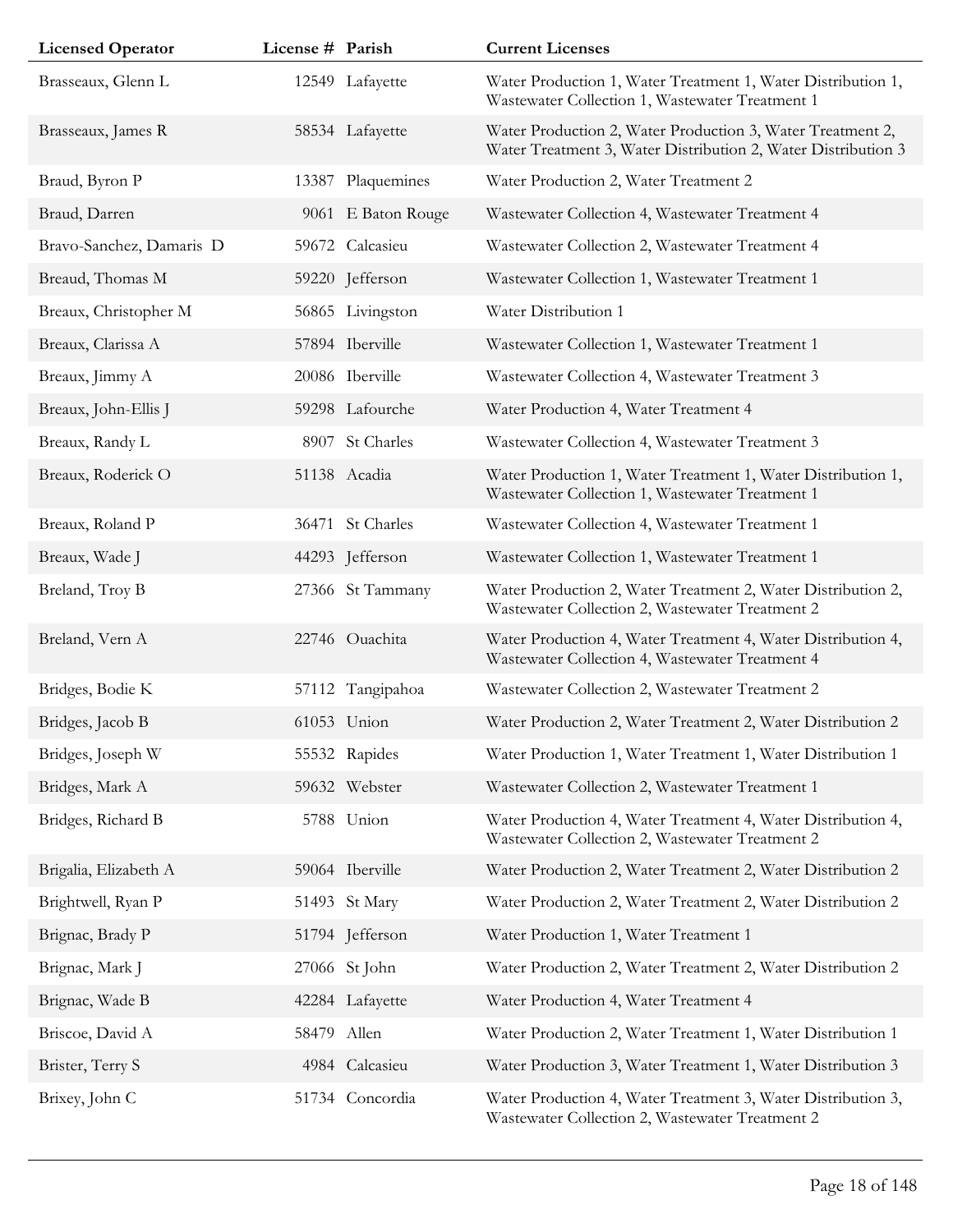| <b>Licensed Operator</b> | License # Parish |                       | <b>Current Licenses</b>                                                                                                       |
|--------------------------|------------------|-----------------------|-------------------------------------------------------------------------------------------------------------------------------|
| Broadway, John H         |                  | 57386 Sabine          | Water Production 1, Water Treatment 1, Water Distribution 1,<br>Wastewater Collection 1, Wastewater Treatment 1               |
| Broadway, Kevin P        |                  | 54154 Ascension       | Wastewater Collection 2, Wastewater Treatment 2                                                                               |
| Brock, Kenneth L         |                  | 25307 Ascension       | Wastewater Collection 4, Wastewater Treatment 3                                                                               |
| Brockhoeft, Joshua L     |                  | 43212 St Tammany      | Water Production 1, Water Treatment 1, Water Distribution 1                                                                   |
| Brogden, Jacob D         |                  | 60643 Caddo           | Wastewater Treatment 2                                                                                                        |
| Broom, Clayton K         |                  | 54083 Orleans         | Wastewater Treatment 1                                                                                                        |
| Broomfield, Richie       | 60052 Winn       |                       | Water Production 1, Water Treatment 1, Water Distribution 1                                                                   |
| Brou, Robert G           |                  | 5716 St Charles       | Water Production 4, Water Treatment 4, Water Distribution 4                                                                   |
| Broussard, Buster J      |                  | 6761 Lafayette        | Water Production 4, Water Treatment 4, Water Distribution 4,<br>Wastewater Collection 4, Wastewater Treatment 3               |
| Broussard, Carol P       |                  | 658 Vermilion         | Water Production 2, Water Treatment 2, Water Distribution 2,<br>Wastewater Collection 2, Wastewater Treatment 2               |
| Broussard, Colby M       |                  | 46074 St Charles      | Wastewater Collection 3, Wastewater Collection 4, Wastewater<br>Collection 4, Wastewater Collection 4, Wastewater Treatment 3 |
| Broussard, Donovan L     |                  | 61526 Iberville       | Wastewater Collection 1, Wastewater Treatment 1                                                                               |
| Broussard, Dora A        |                  | 5298 Iberia           | Wastewater Collection 2                                                                                                       |
| Broussard, Eugene        |                  | 8545 St Martin        | Water Distribution 1                                                                                                          |
| Broussard, Gregory       |                  | 60774 E Baton Rouge   | Wastewater Collection 2                                                                                                       |
| Broussard, Gregory L     |                  | 6237 Lafayette        | Wastewater Treatment 4                                                                                                        |
| Broussard, Joe E         |                  | 6624 Vermilion        | Water Production 3, Water Treatment 3, Water Distribution 3                                                                   |
| Broussard, Joseph K      |                  | 8752 Vermilion        | Water Production 3, Water Treatment 2, Water Distribution 3                                                                   |
| Broussard, Keith D       |                  | 59066 Jefferson Davis | Water Production 2, Water Treatment 1, Water Distribution 2                                                                   |
| Broussard, Keith J       |                  | 48734 St Mary         | Water Production 1, Water Treatment 1                                                                                         |
| Broussard, Melicia A     |                  | 36454 Vermilion       | Water Production 3, Water Treatment 3, Water Distribution 3                                                                   |
| Broussard, Michael J     |                  | 659 Iberia            | Wastewater Collection 4, Wastewater Treatment 4                                                                               |
| Broussard, Otis P        |                  | 5009 St James         | Wastewater Collection 3, Wastewater Treatment 4                                                                               |
| Broussard, Patrick W     |                  | 6172 St Landry        | Water Production 3, Water Distribution 3                                                                                      |
| Broussard, Rene F        |                  | 58476 Lafayette       | Wastewater Treatment 2                                                                                                        |
| Broussard, Ryan P        |                  | 61464 Vermilion       | Wastewater Collection 1                                                                                                       |
| Broussard, Terrell K     |                  | 56472 Calcasieu       | Wastewater Collection 2, Wastewater Treatment 2                                                                               |
| Broussard, Wallace J     |                  | 54173 Lafayette       | Wastewater Collection 1                                                                                                       |
| Broussard, Zachary J     |                  | 57876 Lafayette       | Water Production 3, Water Treatment 3, Water Distribution 3                                                                   |
| Brown, Earlanne L        |                  | 59441 Iberville       | Water Production 1, Water Treatment 1, Water Distribution 1                                                                   |
| Brown, Carl L            |                  | 679 Terrebonne        | Wastewater Collection 2, Wastewater Treatment 2                                                                               |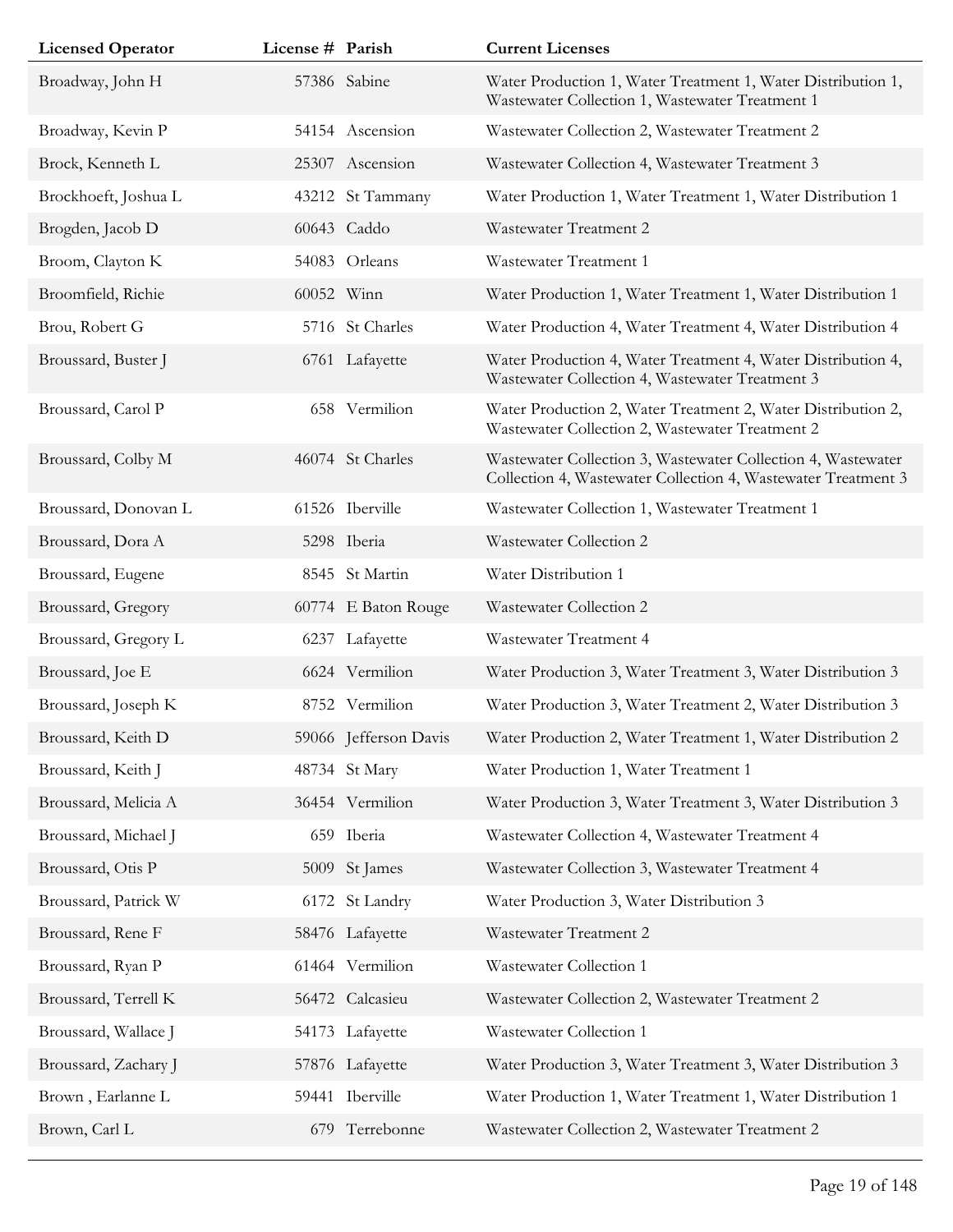| <b>Licensed Operator</b> | License # Parish |                     | <b>Current Licenses</b>                                                                                         |
|--------------------------|------------------|---------------------|-----------------------------------------------------------------------------------------------------------------|
| Brown, Chamychel         |                  | 59043 St Tammany    | Wastewater Collection 1                                                                                         |
| Brown, Clinton D         |                  | 5212 Rapides        | Wastewater Collection 4, Wastewater Treatment 2                                                                 |
| Brown, Corey J           |                  | 46413 Ascension     | Water Production 2, Water Treatment 2, Water Distribution 2                                                     |
| Brown, Donald            |                  | 35413 Orleans       | Water Production 1, Water Distribution 4, Wastewater<br>Collection 4                                            |
| Brown, Donovan J         |                  | 61018 Cameron       | Water Production 1, Water Treatment 1, Water Distribution 1                                                     |
| Brown, Dwayne N          |                  | 61407 Jefferson     | Wastewater Treatment 2                                                                                          |
| Brown, Garrett J         |                  | 40444 Rapides       | Water Production 4, Water Treatment 4, Water Distribution 4,<br>Wastewater Collection 4, Wastewater Treatment 4 |
| Brown, George D          |                  | 45473 Jefferson     | Water Treatment 1, Water Distribution 4                                                                         |
| Brown, Hugh H            |                  | 60595 Sabine        | Water Production 1, Water Treatment 1, Water Distribution 1                                                     |
| Brown, John N            |                  | 665 St Landry       | Water Production 3, Water Treatment 2, Water Distribution 4                                                     |
| Brown, Johnny R          |                  | 18386 Webster       | Water Production 1, Water Treatment 2                                                                           |
| Brown, Joshua A          |                  | 52496 Calcasieu     | Water Production 2, Water Treatment 1, Water Distribution 2                                                     |
| Brown, Karen L           |                  | 54794 Union         | Water Production 3, Water Treatment 3, Water Distribution 3                                                     |
| Brown, Kelvin T          |                  | 14767 E Baton Rouge | Wastewater Collection 1, Wastewater Treatment 1                                                                 |
| Brown, Kevin J           |                  | 21726 Rapides       | Water Distribution 1                                                                                            |
| Brown, Leroy K           |                  | 10714 Caddo         | Wastewater Collection 2, Wastewater Treatment 4                                                                 |
| Brown, Nettie L          |                  | 676 Caddo           | Water Production 4, Water Treatment 4, Water Distribution 4                                                     |
| Brown, Peter N           |                  | 685 Orleans         | Water Production 2, Water Distribution 2, Wastewater<br>Collection 4, Wastewater Treatment 4                    |
| Brown, Philip            |                  | 686 Ascension       | Water Production 4, Water Treatment 1, Water Distribution 4                                                     |
| Brown, Prentiss J        |                  | 52292 Jefferson     | Wastewater Collection 2                                                                                         |
| Brown, Reginald          |                  | 54137 Ascension     | Wastewater Collection 1, Wastewater Treatment 1                                                                 |
| Brown, Robb              |                  | 8234 Vernon         | Water Production 3, Water Treatment 3, Water Distribution 3,<br>Wastewater Collection 3, Wastewater Treatment 3 |
| Brown, Robert E          | 687              | Orleans             | Wastewater Treatment 4                                                                                          |
| Brown, Robert L          |                  | 5458 Caddo          | Water Distribution 4, Wastewater Collection 4                                                                   |
| Brown, Timothy G         |                  | 39711 St Tammany    | Water Production 4, Water Treatment 4, Water Distribution 4,<br>Wastewater Collection 1, Wastewater Treatment 1 |
| Brown, Wyndal A          |                  | 44712 Beauregard    | Water Production 1, Water Distribution 1                                                                        |
| Brown, Zachary J         |                  | 47774 St Tammany    | Water Production 2, Water Treatment 1, Water Distribution 2,<br>Wastewater Collection 2, Wastewater Treatment 2 |
| Browning, James A        |                  | 688 Vernon          | Water Production 4, Water Treatment 2, Water Distribution 4,<br>Wastewater Collection 2, Wastewater Treatment 2 |
| Bruce, John L            |                  | 6422 Grant          | Water Production 4, Water Treatment 1, Water Distribution 4                                                     |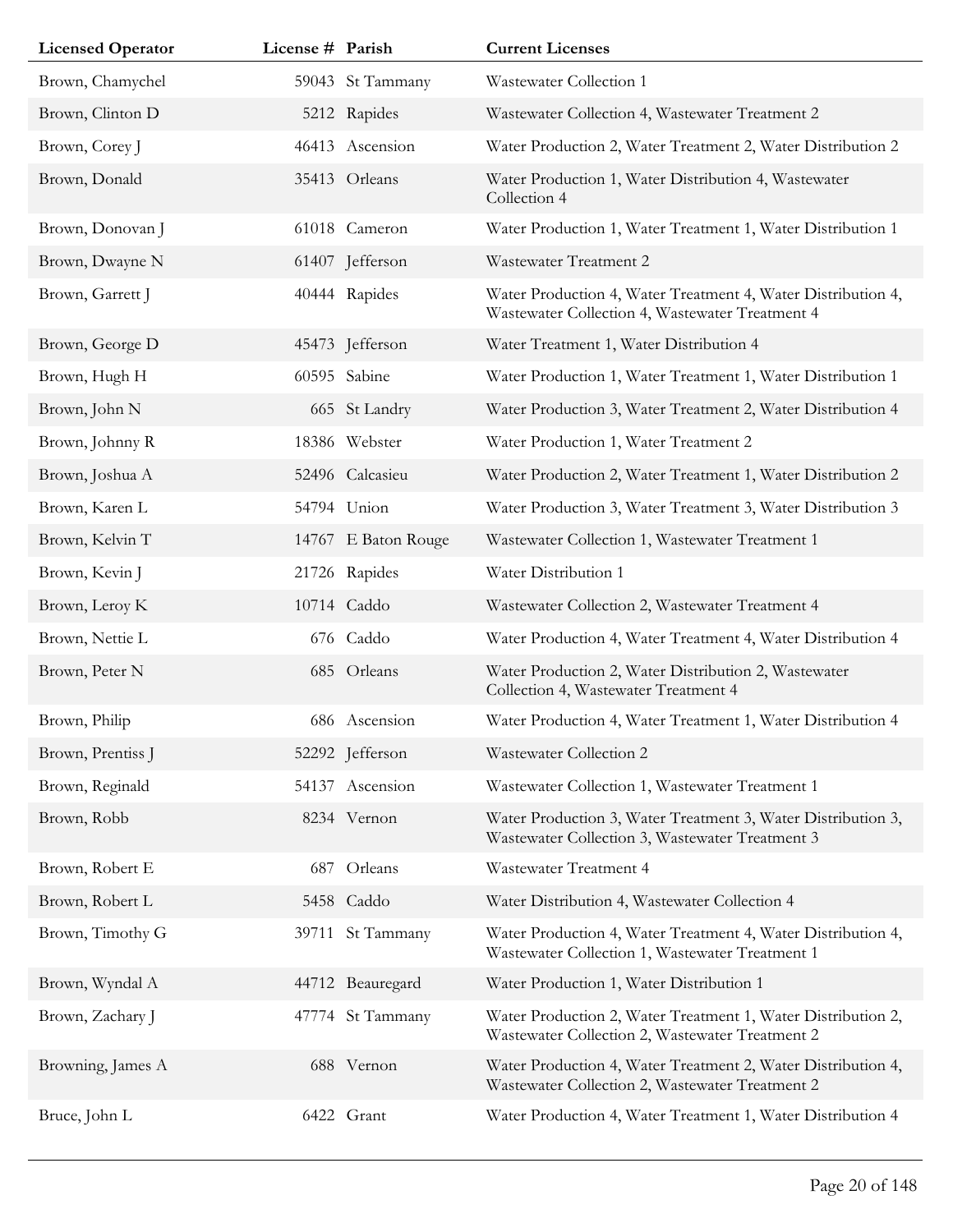| <b>Licensed Operator</b> | License # Parish |                     | <b>Current Licenses</b>                                                                                         |
|--------------------------|------------------|---------------------|-----------------------------------------------------------------------------------------------------------------|
| Bruce, Kody R            |                  | 25674 Calcasieu     | Water Production 4, Water Treatment 4, Water Distribution 4                                                     |
| Bruce, William A         |                  | 692 Calcasieu       | Wastewater Collection 4, Wastewater Treatment 4                                                                 |
| Brue, Lawrence M         |                  | 693 Orleans         | Water Treatment 4, Water Distribution 4                                                                         |
| Brugh, Walter J          |                  | 694 Iberia          | Water Production 4, Water Treatment 4, Water Distribution 4,<br>Wastewater Collection 4, Wastewater Treatment 4 |
| Brumfield, Terry L       |                  | 35828 Washington    | Water Treatment 1, Wastewater Collection 2, Wastewater<br>Treatment 2                                           |
| Brumfield, Wanda Y       |                  | 5112 Tangipahoa     | Water Treatment 3, Wastewater Treatment 4                                                                       |
| Bruner, Gary D           |                  | 8882 Cameron        | Wastewater Collection 1, Wastewater Treatment 1                                                                 |
| Brunkhardt, William H    |                  | 35926 Sabine        | Water Production 2, Water Treatment 2, Water Distribution 2,<br>Wastewater Collection 2, Wastewater Treatment 2 |
| Bruno, Joel J            | 60001            | St Tammany          | Wastewater Collection 2, Wastewater Treatment 2                                                                 |
| Brunson, Jerry W         | 7185             | Claiborne           | Water Production 2, Water Treatment 1, Water Distribution 2                                                     |
| Brunson, Melvin C        |                  | 699 Grant           | Water Production 4, Water Treatment 4, Water Distribution 4,<br>Wastewater Collection 4, Wastewater Treatment 4 |
| Brunston, Mary A         |                  | 46592 Bienville     | Water Production 1, Water Treatment 1                                                                           |
| Bryan, Thai L            |                  | 51532 Rapides       | Water Production 2, Water Treatment 2, Water Distribution 2,<br>Wastewater Collection 4, Wastewater Treatment 4 |
| Bryant, Bryan E          |                  | 51332 Caldwell      | Water Production 2, Water Treatment 2, Water Distribution 2,<br>Wastewater Collection 2, Wastewater Treatment 2 |
| Bryant, Crystal D        |                  | 54181 E Baton Rouge | Wastewater Collection 3, Wastewater Treatment 4                                                                 |
| Bryant, Daryl T          |                  | 702 Grant           | Water Production 4, Water Treatment 4, Water Distribution 4                                                     |
| Bryson, Debora G         |                  | 44573 Desoto        | Water Production 1, Water Treatment 1                                                                           |
| Bryson, Tim D            |                  | 11652 Desoto        | Water Production 4, Water Treatment 4, Water Distribution 4,<br>Wastewater Collection 4, Wastewater Treatment 4 |
| Buckels, John B          |                  | 37839 Avoyelles     | Water Production 3, Water Treatment 3, Water Distribution 3,<br>Wastewater Collection 3, Wastewater Treatment 3 |
| Buckels, Russell         | 705              | Calcasieu           | Water Production 4, Water Treatment 4, Water Distribution 4                                                     |
| Buckner, Richard W       |                  | 44580 Webster       | Water Production 4, Water Treatment 4, Water Distribution 4,<br>Wastewater Collection 3, Wastewater Treatment 3 |
| Buford, Tyler D          |                  | 56294 Ouachita      | Water Production 4, Water Treatment 4, Water Distribution 3                                                     |
| Burford, John C          |                  | 50016 St Tammany    | Water Production 1, Water Treatment 1, Wastewater Collection<br>1, Wastewater Treatment 1                       |
| Burford, Joseph F        |                  | 43755 St Tammany    | Water Production 1, Water Distribution 1, Wastewater<br>Collection 1, Wastewater Treatment 1                    |
| Burge, Casey             |                  | 58478 St Tammany    | Wastewater Treatment 1                                                                                          |
| Burge, Dennis S          |                  | 45332 Caddo         | Water Production 2, Water Treatment 3, Water Distribution 3                                                     |
| Burgo, John M            |                  | 5704 Lafourche      | Water Production 3, Water Treatment 4                                                                           |
|                          |                  |                     |                                                                                                                 |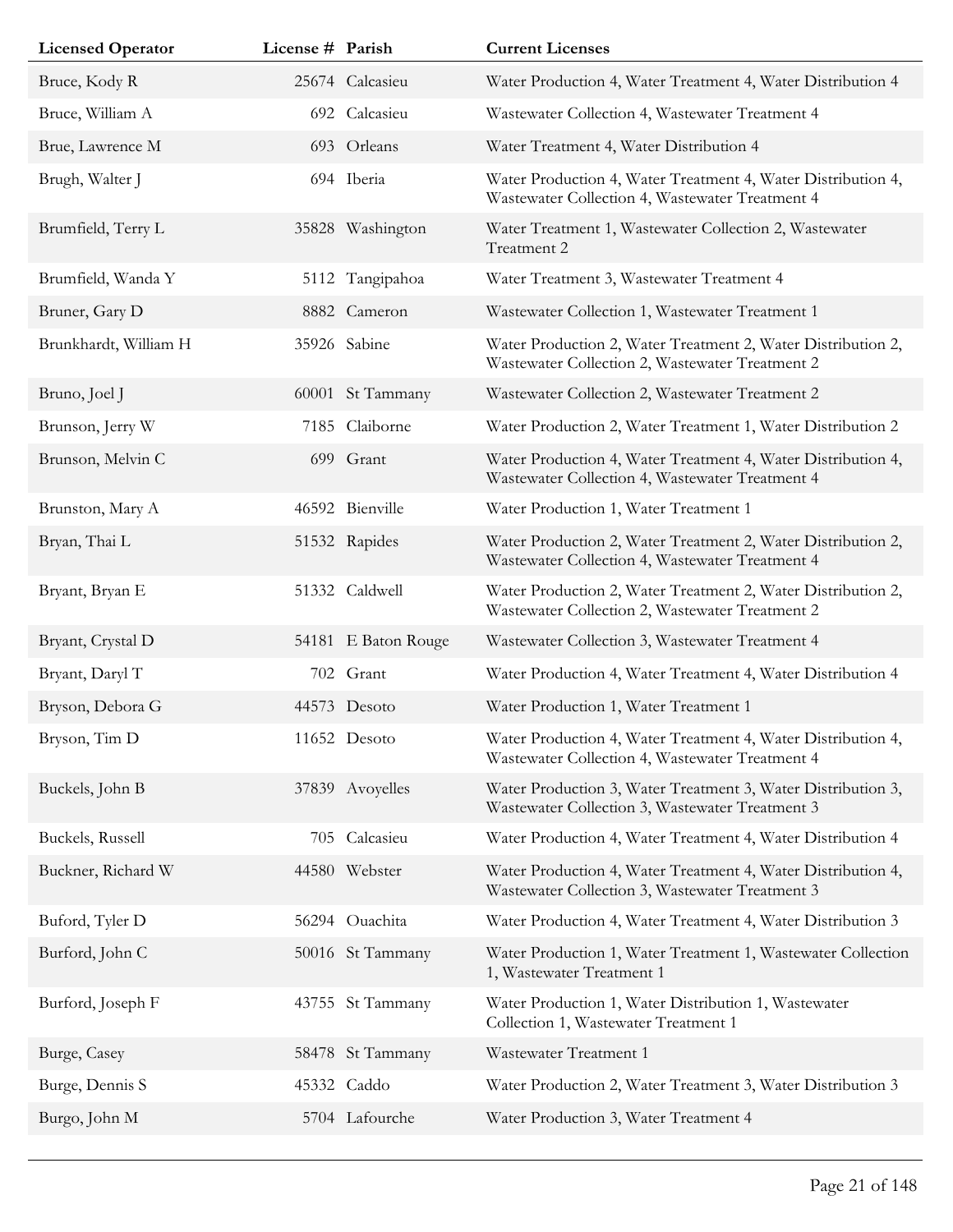| <b>Licensed Operator</b> | License # Parish |                      | <b>Current Licenses</b>                                                                                         |
|--------------------------|------------------|----------------------|-----------------------------------------------------------------------------------------------------------------|
| Burise, Tyres D          |                  | 60601 Rapides        | Water Production 1, Water Treatment 1, Water Distribution 1                                                     |
| Burk, Tammy B            | 721              | Calcasieu            | Water Production 4, Water Treatment 4, Water Distribution 4,<br>Wastewater Collection 4, Wastewater Treatment 4 |
| Burkhalter, Vincent L    |                  | 724 St Tammany       | Water Production 4, Water Treatment 1, Water Distribution 4,<br>Wastewater Collection 4, Wastewater Treatment 2 |
| Burkman, Douglas W       |                  | 44496 Caddo          | Water Production 4, Water Treatment 3, Water Distribution 4                                                     |
| Burks, Clement R         |                  | 11891 Bossier        | Wastewater Collection 4                                                                                         |
| Burleigh, Brad J         |                  | 6152 Iberville       | Wastewater Treatment 1                                                                                          |
| Burleson, Jody L         |                  | 7000 E Baton Rouge   | Water Production 2, Water Distribution 2, Wastewater<br>Collection 2, Wastewater Treatment 2                    |
| Burnetz, George          |                  | 729 Jefferson        | Water Distribution 4, Wastewater Collection 1, Wastewater<br>Treatment 1                                        |
| Burnham, Stephen J       |                  | 11006 West Feliciana | Wastewater Collection 2, Wastewater Treatment 2                                                                 |
| Burns, Stephen K         |                  | 58196 E Baton Rouge  | Wastewater Collection 2, Wastewater Treatment 2                                                                 |
| Burns, Alvin N           |                  | 48992 Caddo          | Wastewater Collection 4, Wastewater Treatment 4                                                                 |
| Burns, Doris A           |                  | 51234 Desoto         | Water Production 3, Water Treatment 3, Water Distribution 3                                                     |
| Burns, Troy R            |                  | 11855 Rapides        | Water Production 3, Water Treatment 2, Water Distribution 3                                                     |
| Burrell, Christopher D   |                  | 60769 Terrebonne     | Wastewater Collection 1                                                                                         |
| Burrell, Glenn D         |                  | 47473 St John        | Wastewater Collection 1, Wastewater Treatment 1                                                                 |
| Burris, James W          |                  | 733 St Tammany       | Water Treatment 1, Water Distribution 4, Wastewater<br>Collection 2                                             |
| Burton, Charles F        |                  | 25446 Bossier        | Water Production 1, Water Treatment 1, Water Distribution 1                                                     |
| Burton, Merylee          |                  | 48435 Caddo          | Water Production 1, Water Treatment 2                                                                           |
| Busby, Christopher J     |                  | 34366 Grant          | Water Production 2, Water Treatment 2, Water Distribution 2,<br>Wastewater Collection 2, Wastewater Treatment 2 |
| Bush, Alban C            |                  | 55372 Washington     | Wastewater Treatment 1                                                                                          |
| Bush, Larry              | 740              | Caddo                | Water Production 4, Water Treatment 3, Water Distribution 4                                                     |
| Bustamante, Gilbert A    |                  | 7981 St Charles      | Water Production 4, Water Treatment 4, Water Distribution 4                                                     |
| Buteaux, Marie C         |                  | 11880 Vermilion      | Water Production 3, Water Treatment 3, Water Distribution 3                                                     |
| Butler, Cleveland        |                  | 8858 Orleans         | Water Distribution 4                                                                                            |
| Butler, Joseph T         |                  | 39674 Jefferson      | Water Distribution 4                                                                                            |
| Butler, Lee              |                  | 750 Iberville        | Water Production 3, Water Treatment 2, Water Distribution 3,<br>Wastewater Collection 2, Wastewater Treatment 3 |
| Butler, Lyle B           |                  | 8175 Grant           | Water Production 4, Water Treatment 4, Water Distribution 4,<br>Wastewater Collection 4, Wastewater Treatment 4 |
| Butler, Matthew C        |                  | 60886 West Feliciana | Wastewater Collection 1, Wastewater Treatment 1                                                                 |
| Butler, Michael E        |                  | 53152 Orleans        | Water Treatment 1                                                                                               |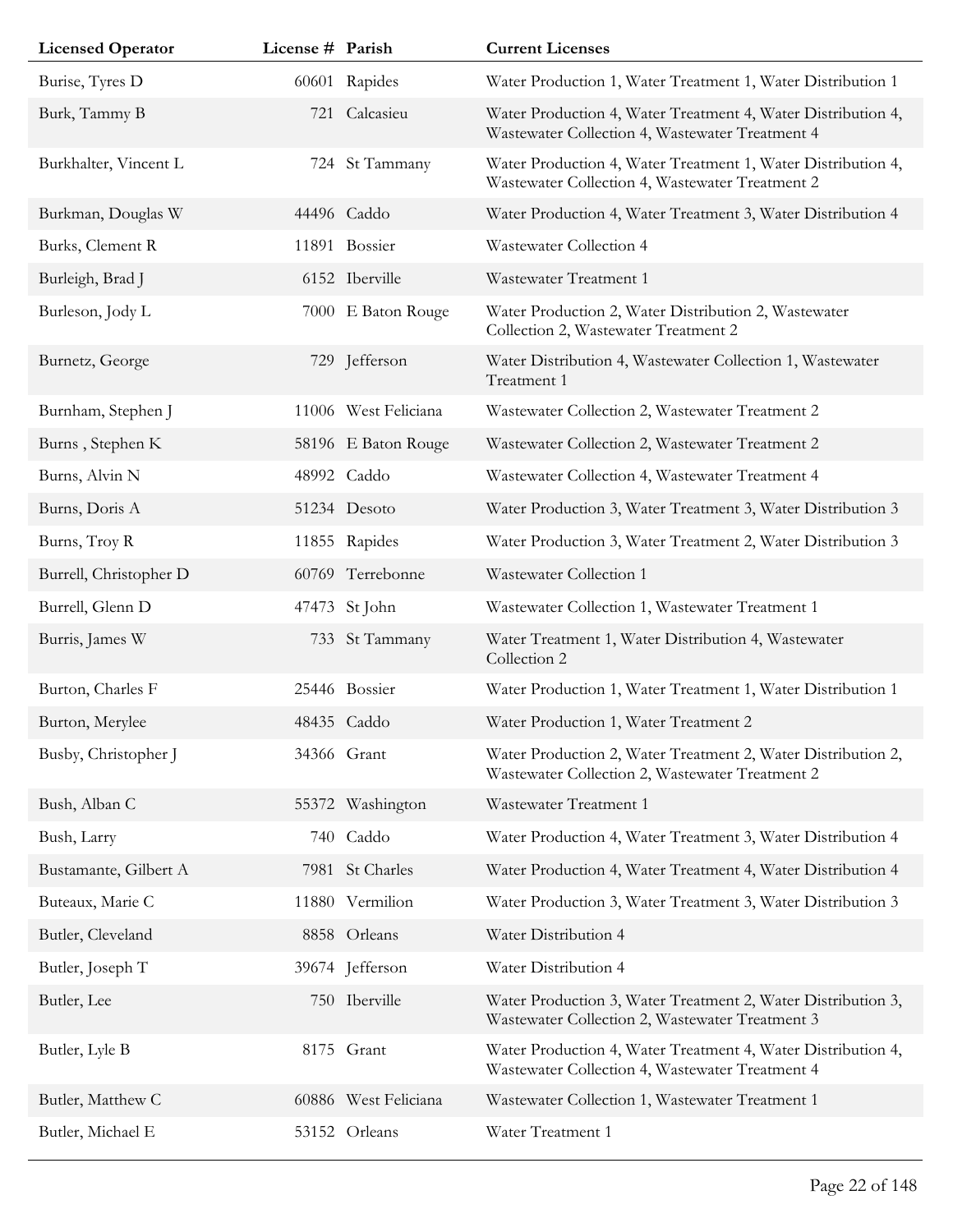| <b>Licensed Operator</b> | License # Parish |                       | <b>Current Licenses</b>                                                                                         |
|--------------------------|------------------|-----------------------|-----------------------------------------------------------------------------------------------------------------|
| Butler, Rodney A         |                  | 41486 Ascension       | Wastewater Collection 1, Wastewater Treatment 1                                                                 |
| Butler, William D        |                  | 59992 Grant           | Water Production 2, Water Treatment 1, Water Distribution 2,<br>Wastewater Collection 2, Wastewater Treatment 2 |
| Butter, Ronald B         |                  | 6053 Rapides          | Water Production 4, Water Treatment 4, Water Distribution 4,<br>Wastewater Collection 4, Wastewater Treatment 2 |
| Butts, Joshua G          |                  | 21746 St Charles      | Water Production 4, Water Treatment 4, Water Distribution 4                                                     |
| Butts, Randall K         |                  | 45823 Out-Of-State    | Water Production 3, Water Treatment 3, Water Distribution 3                                                     |
| Buxton, Alvie            |                  | 10106 Allen           | Water Production 1, Water Treatment 1, Water Distribution 1                                                     |
| Byers, Levi              |                  | 51735 St John         | Water Production 1, Water Treatment 1, Water Distribution 1,<br>Wastewater Collection 1, Wastewater Treatment 1 |
| Byes, Melanie            |                  | 12287 Orleans         | Wastewater Collection 4, Wastewater Treatment 2                                                                 |
| Byler, Leslie L          |                  | 59046 Jefferson Davis | Water Production 1, Water Treatment 1, Water Distribution 1,<br>Wastewater Collection 1, Wastewater Treatment 1 |
| Bylsma, Ryan G           |                  | 47733 Orleans         | Water Production 1, Water Distribution 1, Wastewater<br>Collection 1, Wastewater Treatment 1                    |
| Bynum, Chad A            |                  | 6042 Calcasieu        | Wastewater Collection 4, Wastewater Treatment 4                                                                 |
| Bynum, Horace C          |                  | 9668 Orleans          | Water Distribution 4                                                                                            |
| Byrd, Albert A           |                  | 19626 E Baton Rouge   | Wastewater Collection 2                                                                                         |
| Byrd, Randy              |                  | 7187 Sabine           | Water Production 3, Water Treatment 2, Water Distribution 3                                                     |
| Byrd, Shirley I          |                  | 11396 Jefferson       | Wastewater Collection 1                                                                                         |
| Byrd, Timothy M          |                  | 39171 Beauregard      | Water Production 4, Water Treatment 4, Water Distribution 4,<br>Wastewater Collection 1, Wastewater Treatment 1 |
| Caballero, Brent J       |                  | 57016 Ascension       | Wastewater Collection 1, Wastewater Treatment 1                                                                 |
| Cadis, Nicholas M        |                  | 53172 Orleans         | Water Treatment 2                                                                                               |
| Caillier, Isaiah         |                  | 61072 Jefferson       | Wastewater Treatment 1                                                                                          |
| Cain, Astoria B          |                  | 57377 Ouachita        | Wastewater Collection 1, Wastewater Treatment 2                                                                 |
| Calamari, Keith A        |                  | 20786 Jefferson       | Wastewater Collection 4                                                                                         |
| Calato, Salvador J       |                  | 10701 St Bernard      | Water Distribution 4, Wastewater Collection 4                                                                   |
| Calderon, Shack          |                  | 56074 Orleans         | Water Distribution 1, Wastewater Collection 2                                                                   |
| Caldwell, Dean A         |                  | 764 Beauregard        | Water Production 2, Water Treatment 2, Water Distribution 2,<br>Wastewater Collection 2, Wastewater Treatment 2 |
| Caldwell, Eric J         |                  | 48714 Claiborne       | Water Production 2, Water Treatment 1, Water Distribution 2,<br>Wastewater Collection 2, Wastewater Treatment 2 |
| Caldwell, Jimmy D        |                  | 7443 Union            | Water Production 1, Water Distribution 1, Wastewater<br>Collection 1                                            |
| Caldwell, Madonna A      |                  | 52711 Jackson         | Water Production 3, Water Treatment 3, Water Distribution 3,<br>Wastewater Collection 2, Wastewater Treatment 2 |
| Caldwell, Stacy A        |                  | 7408 Union            | Water Production 1, Water Distribution 1                                                                        |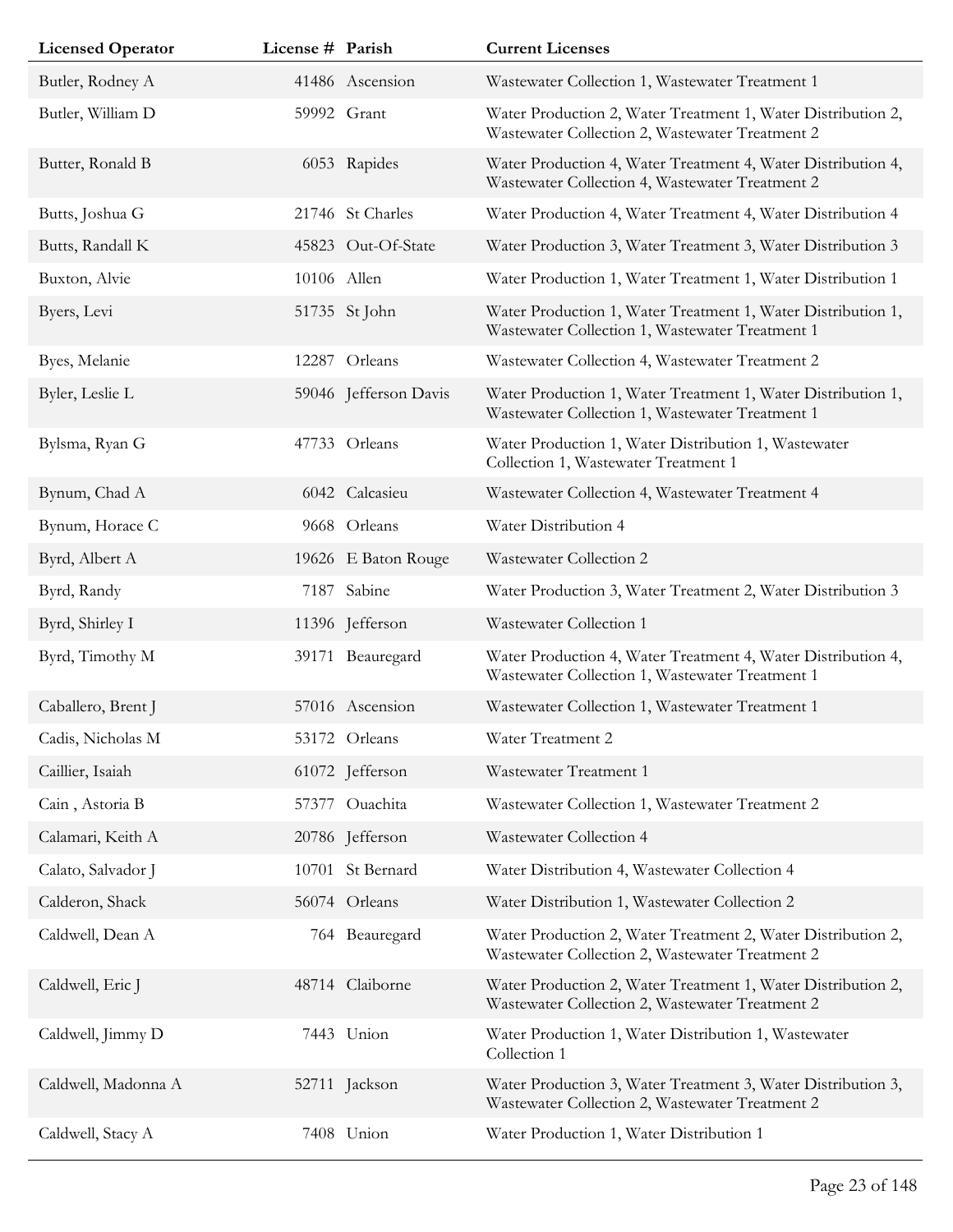| <b>Licensed Operator</b> | License # Parish |                     | <b>Current Licenses</b>                                                                                         |
|--------------------------|------------------|---------------------|-----------------------------------------------------------------------------------------------------------------|
| Calebaugh, David M       |                  | 56063 Ascension     | Water Production 2, Water Treatment 2, Water Distribution 2                                                     |
| Calecas, Michael J       |                  | 5015 Jefferson      | Water Production 2, Water Treatment 1, Water Distribution 4                                                     |
| Calhoun, Carl A          |                  | 6206 Caldwell       | Water Production 4, Water Treatment 2, Water Distribution 4,<br>Wastewater Collection 4, Wastewater Treatment 4 |
| Calhoun, Daykota J       |                  | 48417 Caddo         | Wastewater Collection 3, Wastewater Treatment 3                                                                 |
| Cali, Frank J            |                  | 54079 St Mary       | Wastewater Collection 2, Wastewater Treatment 2                                                                 |
| Callahan, Ashley M       |                  | 36267 Terrebonne    | Wastewater Collection 4, Wastewater Treatment 4                                                                 |
| Callahan, Darin C        |                  | 47413 Jefferson     | Wastewater Collection 1                                                                                         |
| Callais, Brett W         |                  | 26106 Cameron       | Wastewater Collection 1, Wastewater Treatment 1                                                                 |
| Callegan, Brad J         |                  | 41404 Iberville     | Wastewater Collection 1, Wastewater Treatment 1                                                                 |
| Callegari, Michael J     |                  | 5842 Plaquemines    | Wastewater Collection 4, Wastewater Treatment 4                                                                 |
| Callegari, Ralph L       |                  | 767 Lafayette       | Wastewater Collection 1, Wastewater Treatment 4                                                                 |
| Calloway, Marty E        |                  | 9589 Calcasieu      | Wastewater Collection 1, Wastewater Treatment 1                                                                 |
| Camacho, Dominic O       |                  | 61945 Iberia        | Water Production 1, Water Treatment 1, Water Distribution 1                                                     |
| Cambal, Arnold E         |                  | 59192 Jefferson     | Wastewater Collection 2, Wastewater Treatment 1                                                                 |
| Cambre, Chris J          |                  | 8911 St Charles     | Wastewater Collection 4, Wastewater Treatment 1                                                                 |
| Camese, Lashawn P        |                  | 49833 Jefferson     | Water Distribution 3                                                                                            |
| Campbell, Angela J       |                  | 24609 Ouachita      | Water Production 4, Water Treatment 4, Water Distribution 4                                                     |
| Campbell, David K        |                  | 61180 Ouachita      | Wastewater Collection 1                                                                                         |
| Campbell, Lara C         |                  | 46152 St Mary       | Water Production 1, Water Treatment 1, Water Distribution 1,<br>Wastewater Collection 2                         |
| Campbell, Robert E       |                  | 777 Caddo           | Wastewater Collection 4, Wastewater Treatment 4                                                                 |
| Campo, Joey P            |                  | 13486 Tangipahoa    | Wastewater Collection 1, Wastewater Treatment 1                                                                 |
| Canerday, Jessie S       |                  | 59237 E Baton Rouge | Wastewater Collection 1, Wastewater Treatment 1                                                                 |
| Cangelosi, Joseph C      |                  | 785 W Baton Rouge   | Wastewater Collection 4, Wastewater Treatment 4                                                                 |
| Cannon, Brian K          | 26007            | St Landry           | Water Production 1, Water Treatment 1                                                                           |
| Cannon, Joseph P         |                  | 5836 Rapides        | Water Production 3, Water Distribution 2                                                                        |
| Canter, Troy V           |                  | 5518 Ascension      | Water Production 1, Water Treatment 2, Water Distribution 1                                                     |
| Cantillo, Blaine M       |                  | 43715 St James      | Water Production 2, Water Treatment 2, Water Distribution 2                                                     |
| Cantrell, Christopher S  |                  | 54355 Jefferson     | Wastewater Collection 1, Wastewater Treatment 1                                                                 |
| Cardiel, Marco           |                  | 61818 Webster       | Wastewater Treatment 1                                                                                          |
| Carey, Carol D           |                  | 32590 Orleans       | Water Treatment 2                                                                                               |
| Carey, Myron L           |                  | 50656 Caddo         | Water Distribution 1, Wastewater Collection 1, Wastewater<br>Collection 2                                       |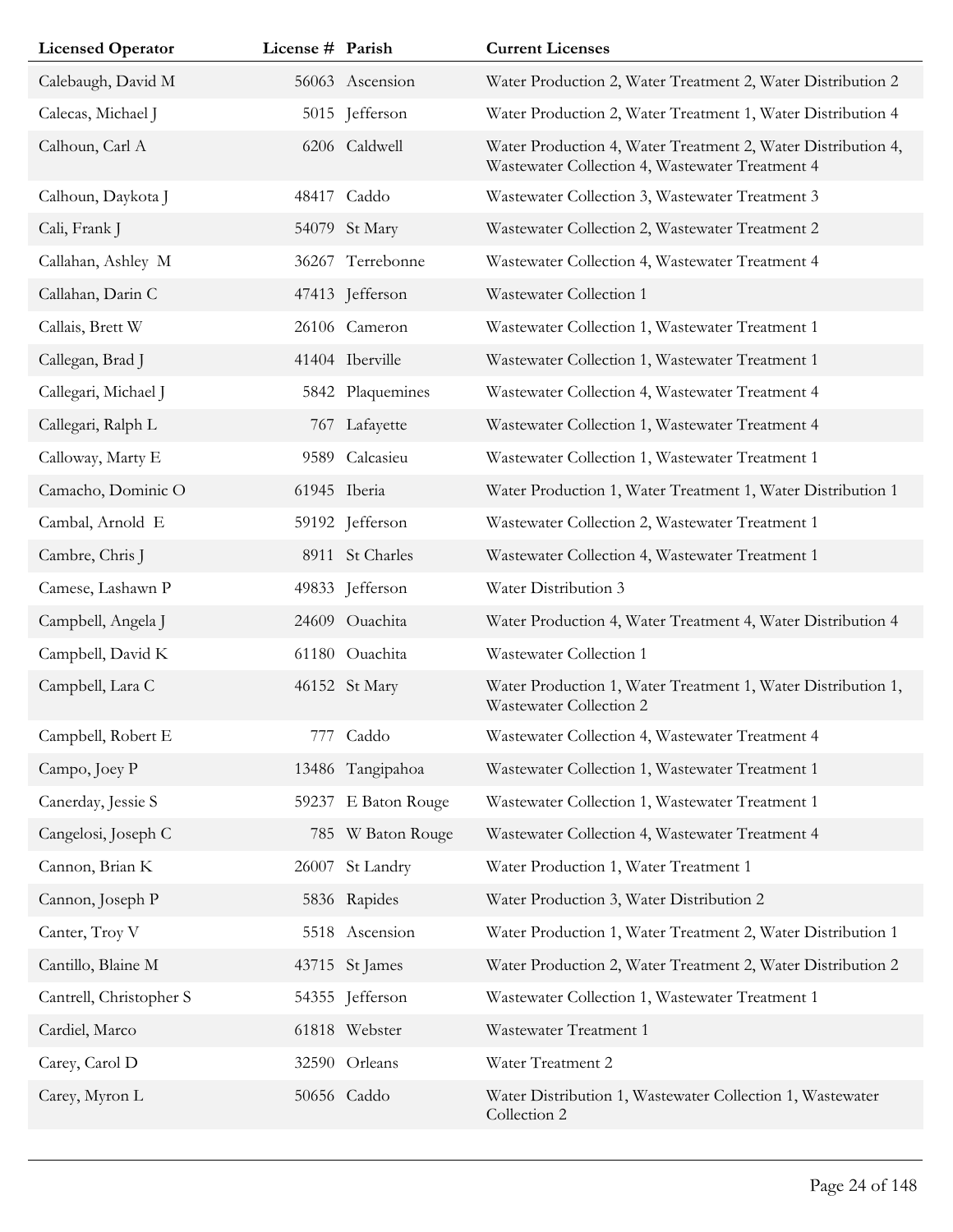| <b>Licensed Operator</b> | License # Parish |                      | <b>Current Licenses</b>                                                                                         |
|--------------------------|------------------|----------------------|-----------------------------------------------------------------------------------------------------------------|
| Carlile, Jerry W         |                  | 51502 Calcasieu      | Wastewater Collection 2, Wastewater Treatment 2                                                                 |
| Carline, Clifton C       |                  | 46094 Iberville      | Wastewater Collection 1                                                                                         |
| Carline, Eleanor S       |                  | 43032 Iberville      | Water Production 3, Water Treatment 3                                                                           |
| Carlson, Cherree M       |                  | 36748 West Feliciana | Water Production 1, Water Treatment 1, Water Distribution 1,<br>Wastewater Collection 1, Wastewater Treatment 1 |
| Carlson, Clyde E         | 25677            | Orleans              | Water Production 4, Water Treatment 4, Water Distribution 4,<br>Wastewater Collection 4, Wastewater Treatment 4 |
| Carmouche, Marcey L      |                  | 7833 St Mary         | Wastewater Collection 3, Wastewater Treatment 2                                                                 |
| Carpenter, Adam V        |                  | 59737 Winn           | Water Treatment 1, Water Distribution 1                                                                         |
| Carpenter, Carl W        |                  | 11901 Red River      | Water Production 2, Water Treatment 2, Water Distribution 2                                                     |
| Carpenter, Clinton E     | 799              | Natchitoches         | Wastewater Collection 2, Wastewater Treatment 2                                                                 |
| Carpenter, Kirby W       |                  | 27367 Ascension      | Water Production 2, Water Treatment 2, Water Distribution 2                                                     |
| Carpenter, Sheryl M      |                  | 57332 Orleans        | Wastewater Collection 1                                                                                         |
| Carr, Deandria L         |                  | 5168 East Feliciana  | Water Production 3, Water Treatment 2, Water Distribution 3                                                     |
| Carrier, Connie A        |                  | 9548 Pointe Coupee   | Water Production 1, Water Treatment 1, Water Distribution 1                                                     |
| Carrier, Justin J        |                  | 61542 Calcasieu      | Water Production 1, Water Treatment 1, Water Distribution 1                                                     |
| Carrier, Sherwin L       |                  | 31226 Allen          | Water Production 2, Water Treatment 2, Water Distribution 2                                                     |
| Carriere, Michael        |                  | 11008 Lafayette      | Wastewater Collection 2, Wastewater Treatment 2                                                                 |
| Carriere, Tommy J        |                  | 5841 Acadia          | Wastewater Collection 4, Wastewater Treatment 3                                                                 |
| Carriere, Trevor J       |                  | 60802 Acadia         | Water Production 4, Water Treatment 4, Water Distribution 4,<br>Wastewater Collection 3, Wastewater Treatment 3 |
| Carrillo, Joseph M       |                  | 45177 Jefferson      | Water Production 2, Water Treatment 1, Water Distribution 4,<br>Wastewater Collection 2, Wastewater Treatment 2 |
| Carrillo, Kira E         |                  | 57303 St Charles     | Wastewater Collection 2, Wastewater Treatment 2                                                                 |
| Carrodus, David S        |                  | 10565 St Tammany     | Water Production 1, Water Distribution 1, Wastewater<br>Collection 1                                            |
| Carroll, Christopher E   |                  | 55997 Livingston     | Wastewater Collection 1, Wastewater Treatment 1                                                                 |
| Carroll, George O        |                  | 12031 E Baton Rouge  | Wastewater Collection 3                                                                                         |
| Carson, David D          |                  | 35889 Rapides        | Water Production 4, Water Treatment 4, Water Distribution 4,<br>Wastewater Collection 4, Wastewater Treatment 4 |
| Carter, Charles J        |                  | 10883 Avoyelles      | Water Production 2, Water Treatment 1, Water Distribution 2,<br>Wastewater Collection 2, Wastewater Treatment 3 |
| Carter, Charles R        |                  | 11597 Ouachita       | Wastewater Collection 4, Wastewater Treatment 3                                                                 |
| Carter, Daniel J         |                  | 824 St Tammany       | Wastewater Collection 4, Wastewater Treatment 4                                                                 |
| Carter, Darryl F         |                  | 47652 Jefferson      | Water Treatment 1, Wastewater Collection 4, Wastewater<br>Treatment 4                                           |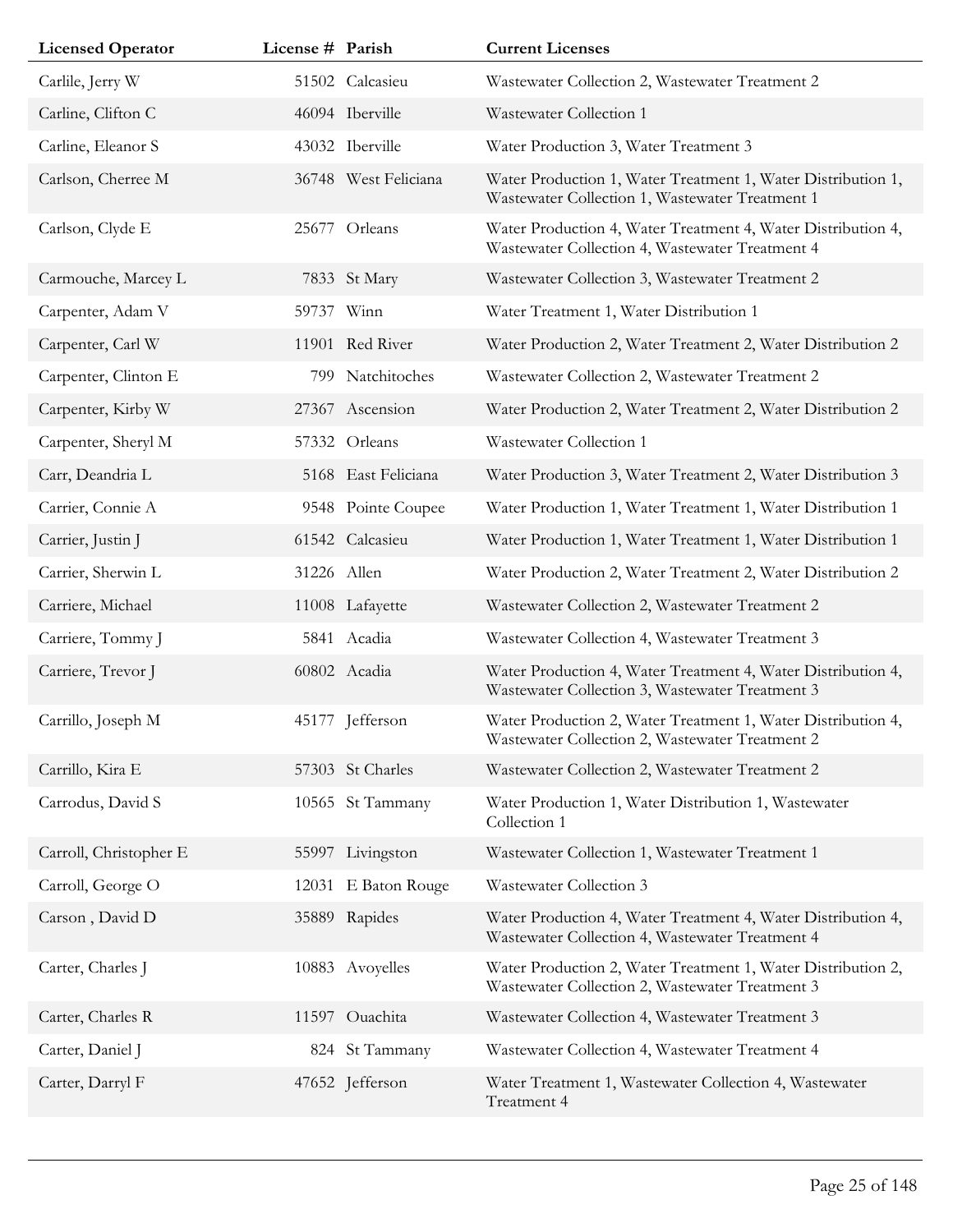| <b>Licensed Operator</b> | License # Parish |                      | <b>Current Licenses</b>                                                                                         |
|--------------------------|------------------|----------------------|-----------------------------------------------------------------------------------------------------------------|
| Carter, Dean S           |                  | 10460 Livingston     | Water Production 1, Water Treatment 1, Water Distribution 1,<br>Wastewater Collection 2, Wastewater Treatment 2 |
| Carter, Joe B            | 40722            | Claiborne            | Water Production 1, Water Treatment 1, Water Distribution 1                                                     |
| Carter, Justin W         | 55274            | Plaquemines          | Wastewater Collection 1, Wastewater Treatment 1                                                                 |
| Carter, Otis             |                  | 9836 Washington      | Water Production 2, Water Treatment 2, Water Distribution 2                                                     |
| Carter, Patsy A          |                  | 58976 Bossier        | Wastewater Collection 1, Wastewater Treatment 2                                                                 |
| Carter, Quinton B        |                  | 59003 Calcasieu      | Wastewater Collection 1, Wastewater Treatment 1                                                                 |
| Carter, Raymond A        | 9477             | Calcasieu            | Water Production 1, Water Distribution 1, Wastewater<br>Collection 1, Wastewater Treatment 1                    |
| Carter, Ronald L         |                  | 815 Tangipahoa       | Water Production 4, Water Treatment 4, Water Distribution 4,<br>Wastewater Collection 4, Wastewater Treatment 4 |
| Carter, Russell C        |                  | 37028 Tangipahoa     | Water Production 1, Water Treatment 1, Water Distribution 1                                                     |
| Carter, Titaer E         |                  | 61155 St Mary        | Wastewater Collection 1                                                                                         |
| Carter, Tommy J          |                  | 2848 Madison         | Water Production 4, Water Treatment 1, Water Distribution 4                                                     |
| Carter, William D        |                  | 48376 Rapides        | Water Production 2, Water Distribution 2                                                                        |
| Cartinez, Joey G         | 6797             | Sabine               | Wastewater Collection 2, Wastewater Treatment 2                                                                 |
| Cartlidge, Darrel W      |                  | 11009 Terrebonne     | Wastewater Collection 1, Wastewater Treatment 1                                                                 |
| Carver, Billy J          | 829              | Caddo                | Wastewater Collection 4, Wastewater Treatment 4                                                                 |
| Casanova, Albert E       |                  | 6701 Orleans         | Wastewater Collection 2                                                                                         |
| Casanova, Jessica O      |                  | 46133 Jefferson      | Water Treatment 1                                                                                               |
| Casey, Bruce A           |                  | 37371 Iberville      | Water Production 1, Water Treatment 1, Water Distribution 1,<br>Wastewater Collection 1, Wastewater Treatment 1 |
| Caskey, Buddy            |                  | 53872 Bossier        | Water Production 1, Water Treatment 1, Water Distribution 1,<br>Wastewater Collection 1, Wastewater Treatment 1 |
| Caskey, James L          |                  | 59172 Red River      | Water Production 2, Water Treatment 2, Water Distribution 2                                                     |
| Caskey, Jeffrey L        |                  | 61181 Caddo          | Water Production 1, Water Treatment 1, Water Distribution 1,<br>Wastewater Treatment 1                          |
| Cassagne, Charles M      |                  | 56053 St John        | Water Production 2, Water Production 1, Water Treatment 1                                                       |
| Cassell, George W        |                  | 61337 Beauregard     | Wastewater Treatment 1                                                                                          |
| Cassity, John L          |                  | 50020 West Feliciana | Water Production 4, Water Treatment 4, Water Distribution 4,<br>Wastewater Collection 4, Wastewater Treatment 4 |
| Casteglia, Anthony J     |                  | 836 St Bernard       | Water Production 4, Water Treatment 4, Water Distribution 1                                                     |
| Castiglione, Troy V      | 37431            | St Bernard           | Wastewater Collection 1, Wastewater Treatment 1                                                                 |
| Castleberry, Hugh A      | 36227            | Jefferson            | Water Production 2, Water Treatment 3, Water Distribution 2                                                     |
| Caston, Thomas C         |                  | 36173 Orleans        | Water Distribution 1, Wastewater Collection 4                                                                   |
| Caswell, Kent            |                  | 37147 Iberia         | Water Production 2, Water Treatment 1, Water Distribution 1                                                     |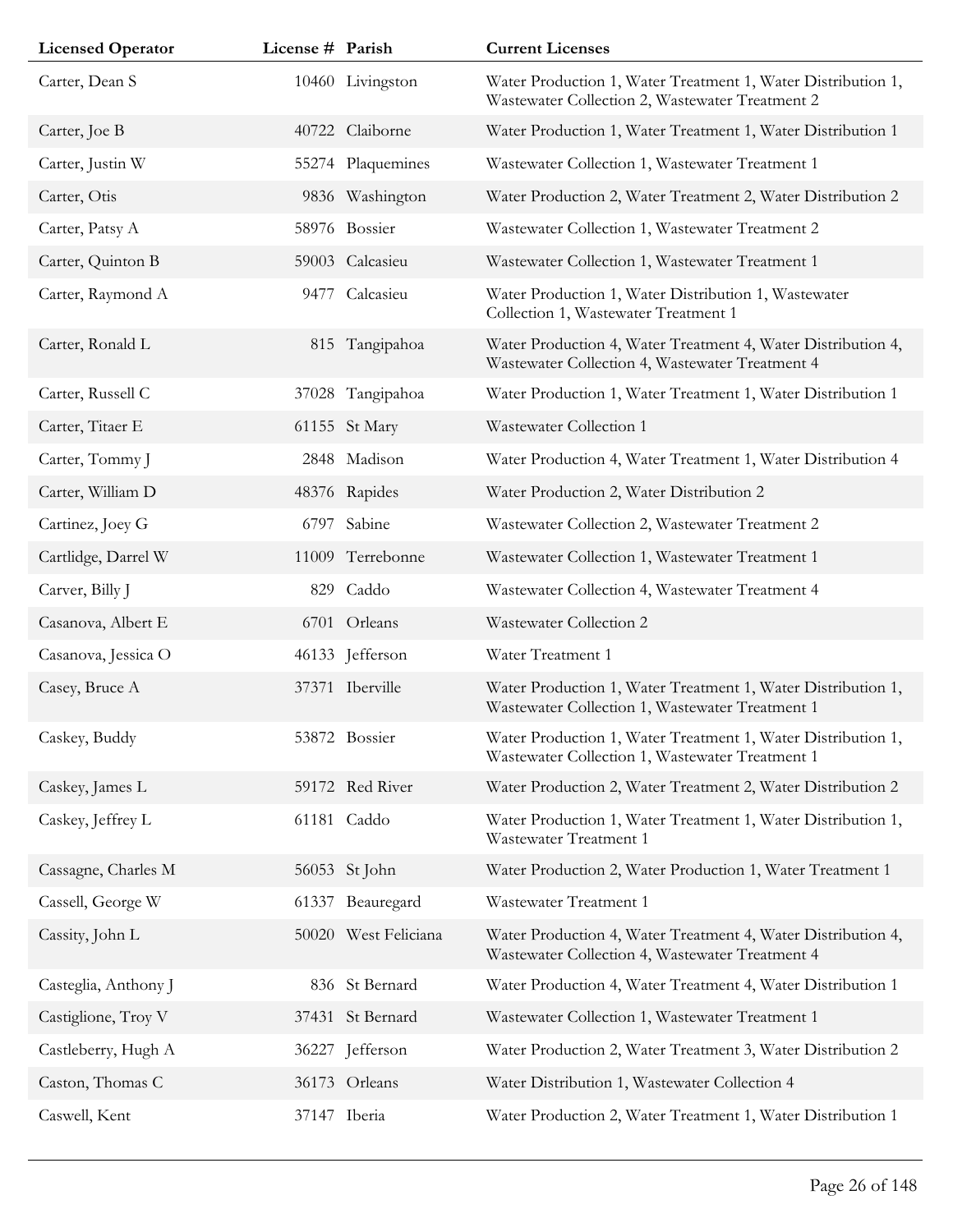| <b>Licensed Operator</b> | License # Parish |                     | <b>Current Licenses</b>                                                                                         |
|--------------------------|------------------|---------------------|-----------------------------------------------------------------------------------------------------------------|
| Caswell, Ronald W        |                  | 4936 Caddo          | Wastewater Collection 1, Wastewater Treatment 4                                                                 |
| Catalanotto, James A     |                  | 7651 Lafayette      | Water Production 4, Water Treatment 4, Water Distribution 1                                                     |
| Causey, Jason W          |                  | 34926 E Baton Rouge | Wastewater Collection 4, Wastewater Treatment 4                                                                 |
| Causey, Marlon M         |                  | 45612 Lasalle       | Water Production 3, Water Treatment 3, Water Distribution 3,<br>Wastewater Collection 1                         |
| Cawthorn, Joe C          |                  | 48438 Desoto        | Water Production 4, Water Treatment 4, Water Distribution 4                                                     |
| Cayette, Zianka E        |                  | 45854 Ascension     | Water Production 2, Water Treatment 1, Water Distribution 1                                                     |
| Cazenave, Christopher M  |                  | 52338 Lafourche     | Water Production 2, Water Treatment 2                                                                           |
| Cedars, Kevin M          |                  | 6161 Rapides        | Water Production 2, Water Distribution 2                                                                        |
| Cedotal, Alexis A        |                  | 56072 Ascension     | Wastewater Collection 1, Wastewater Treatment 1                                                                 |
| Cerf, Roland             |                  | 24889 E Baton Rouge | Wastewater Collection 1, Wastewater Treatment 4                                                                 |
| Cervantes, Jose M        |                  | 50653 Plaquemines   | Water Production 1, Water Treatment 2, Water Distribution 3,<br>Wastewater Collection 1                         |
| Chachere, Matthew J      |                  | 57398 St Landry     | Wastewater Treatment 1                                                                                          |
| Chadwick, Marshall L     |                  | 10920 St Tammany    | Water Production 4, Water Treatment 4, Water Distribution 4,<br>Wastewater Collection 4, Wastewater Treatment 4 |
| Chairs, Jessie L         |                  | 32606 Jefferson     | Wastewater Treatment 4                                                                                          |
| Chalmers, Charles E      |                  | 5068 Concordia      | Water Production 3, Water Distribution 3, Wastewater<br>Collection 4, Wastewater Treatment 2                    |
| Chambers, Gregory T      |                  | 2865 Webster        | Water Production 2, Water Treatment 2, Water Distribution 1,<br>Wastewater Treatment 3                          |
| Chambers, Karl M         |                  | 58858 Orleans       | Water Production 1, Water Treatment 1, Wastewater Collection<br>1                                               |
| Chambers, Lashauna G     |                  | 6798 Caddo          | Water Production 4, Water Treatment 4, Water Distribution 4,<br>Wastewater Collection 4, Wastewater Treatment 4 |
| Champagne, Adam S        |                  | 55275 St Charles    | Wastewater Collection 2, Wastewater Treatment 2                                                                 |
| Champagne, Craig J       |                  | 41344 Jefferson     | Wastewater Collection 1, Wastewater Treatment 1                                                                 |
| Champagne, Darrin L      |                  | 47296 Jefferson     | Wastewater Collection 1, Wastewater Treatment 4                                                                 |
| Champagne, Robert A      |                  | 7198 St Charles     | Wastewater Collection 4, Wastewater Treatment 4                                                                 |
| Champagne, Timothy P     |                  | 7340 Terrebonne     | Wastewater Collection 1, Wastewater Treatment 2                                                                 |
| Champagne, Todd A        |                  | 873 St Charles      | Water Production 4, Water Treatment 4, Water Distribution 4                                                     |
| Chapman, Christopher N   |                  | 52514 Rapides       | Water Production 4, Water Treatment 4, Water Distribution 4,<br>Wastewater Collection 4, Wastewater Treatment 4 |
| Chapman, Joseph B        |                  | 58818 Concordia     | Water Production 1, Water Treatment 1, Water Distribution 1                                                     |
| Charles, Eric C          |                  | 49472 E Baton Rouge | Wastewater Collection 2, Wastewater Treatment 2                                                                 |
| Charles, Kelsey T        |                  | 54994 St Landry     | Wastewater Collection 1, Wastewater Treatment 1                                                                 |
| Charleston, Shaquille S  |                  | 60035 Ouachita      | Water Production 3, Water Treatment 4, Water Distribution 4                                                     |
|                          |                  |                     |                                                                                                                 |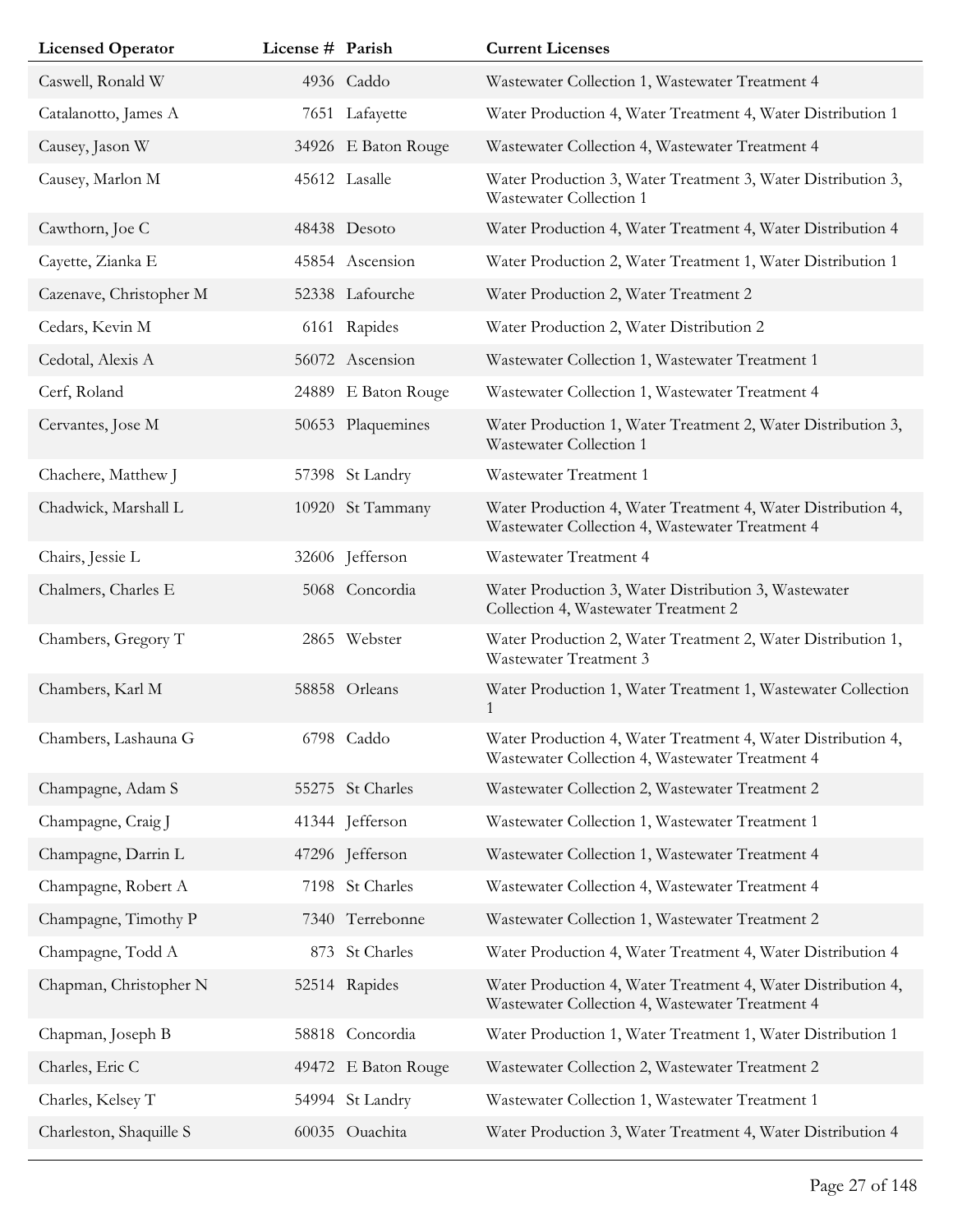| <b>Licensed Operator</b> | License # Parish |                     | <b>Current Licenses</b>                                                                                         |
|--------------------------|------------------|---------------------|-----------------------------------------------------------------------------------------------------------------|
| Charrier, Royston P      |                  | 6037 Avoyelles      | Water Production 3, Water Treatment 3, Water Distribution 3,<br>Wastewater Collection 3, Wastewater Treatment 3 |
| Chase, Jimmy             |                  | 7200 Tensas         | Water Production 2, Water Treatment 2, Water Distribution 2                                                     |
| Chatagnier, Patrick A    |                  | 52415 Terrebonne    | Wastewater Collection 1, Wastewater Treatment 1                                                                 |
| Chatman, Tarus W         |                  | 51220 Desoto        | Water Production 4, Water Treatment 4, Water Distribution 4,<br>Wastewater Collection 3, Wastewater Treatment 2 |
| Chatman, Tyrell          |                  | 897 Jefferson       | Water Distribution 4                                                                                            |
| Chauffe, Michael D       |                  | 6267 Iberville      | Water Production 1, Water Treatment 1, Water Distribution 1,<br>Wastewater Collection 1, Wastewater Treatment 1 |
| Chaumont, Gregory P      |                  | 52232 Acadia        | Water Production 2, Water Treatment 2, Water Distribution 3                                                     |
| Chauvin, Cody J          |                  | 53232 St Mary       | Water Production 3, Water Treatment 3, Water Distribution 3                                                     |
| Cheek, Cary M            |                  | 906 Franklin        | Wastewater Collection 1, Wastewater Treatment 4                                                                 |
| Chen, Jun                |                  | 50954 Jefferson     | Water Distribution 4                                                                                            |
| Chenevert, Bryant J      |                  | 48497 E Baton Rouge | Water Production 1, Water Treatment 1, Water Distribution 1,<br>Wastewater Collection 2, Wastewater Treatment 2 |
| Chenier, Kevin M         |                  | 46572 Ascension     | Wastewater Treatment 1                                                                                          |
| Cheramie, Chad M         |                  | 28326 Lafourche     | Water Production 4, Water Treatment 4, Water Distribution 1                                                     |
| Cheramie, Mark A         |                  | 5008 Tangipahoa     | Water Production 4, Water Treatment 2, Water Distribution 3,<br>Wastewater Collection 4, Wastewater Treatment 4 |
| Cheramie, Phillip J      |                  | 7003 Terrebonne     | Wastewater Treatment 1                                                                                          |
| Cheramie, Rowdy J        |                  | 51141 Lafourche     | Water Production 4, Water Treatment 4                                                                           |
| Cherry, Mairtine D       |                  | 24346 Ouachita      | Water Distribution 2                                                                                            |
| Chester, Marqus A        |                  | 11767 Tangipahoa    | Water Production 1, Water Treatment 1, Water Distribution 1,<br>Wastewater Collection 1                         |
| Chevallier, David G      |                  | 55539 Winn          | Water Production 1, Water Treatment 1, Water Distribution 1                                                     |
| Chevis, Ronnie P         |                  | 30368 St Mary       | Water Production 4, Water Treatment 4, Water Distribution 3,<br>Wastewater Collection 2, Wastewater Treatment 2 |
| Chiasson, Kevin P        |                  | 36767 Lafourche     | Wastewater Collection 2, Wastewater Treatment 2                                                                 |
| Chiasson, Benjamin H     |                  | 5974 St Tammany     | Water Production 4, Water Treatment 3, Water Distribution 4                                                     |
| Chiasson, Brett C        |                  | 38510 Jefferson     | Wastewater Collection 1, Wastewater Treatment 1                                                                 |
| Chiasson, Chris M        |                  | 35226 St Charles    | Wastewater Collection 3, Wastewater Treatment 4                                                                 |
| Chiasson, Christopher T  | 13507            | Plaquemines         | Water Production 4, Water Treatment 4, Water Distribution 4,<br>Wastewater Collection 4, Wastewater Treatment 4 |
| Chiasson, Grant M        |                  | 11451 Lafourche     | Wastewater Collection 2, Wastewater Treatment 2                                                                 |
| Chiasson, John W         |                  | 9673 St Tammany     | Water Production 4, Water Treatment 4, Water Distribution 4,<br>Wastewater Collection 4, Wastewater Treatment 2 |
| Chiasson, Klebert J      |                  | 4973 Lafourche      | Water Treatment 3, Water Distribution 4                                                                         |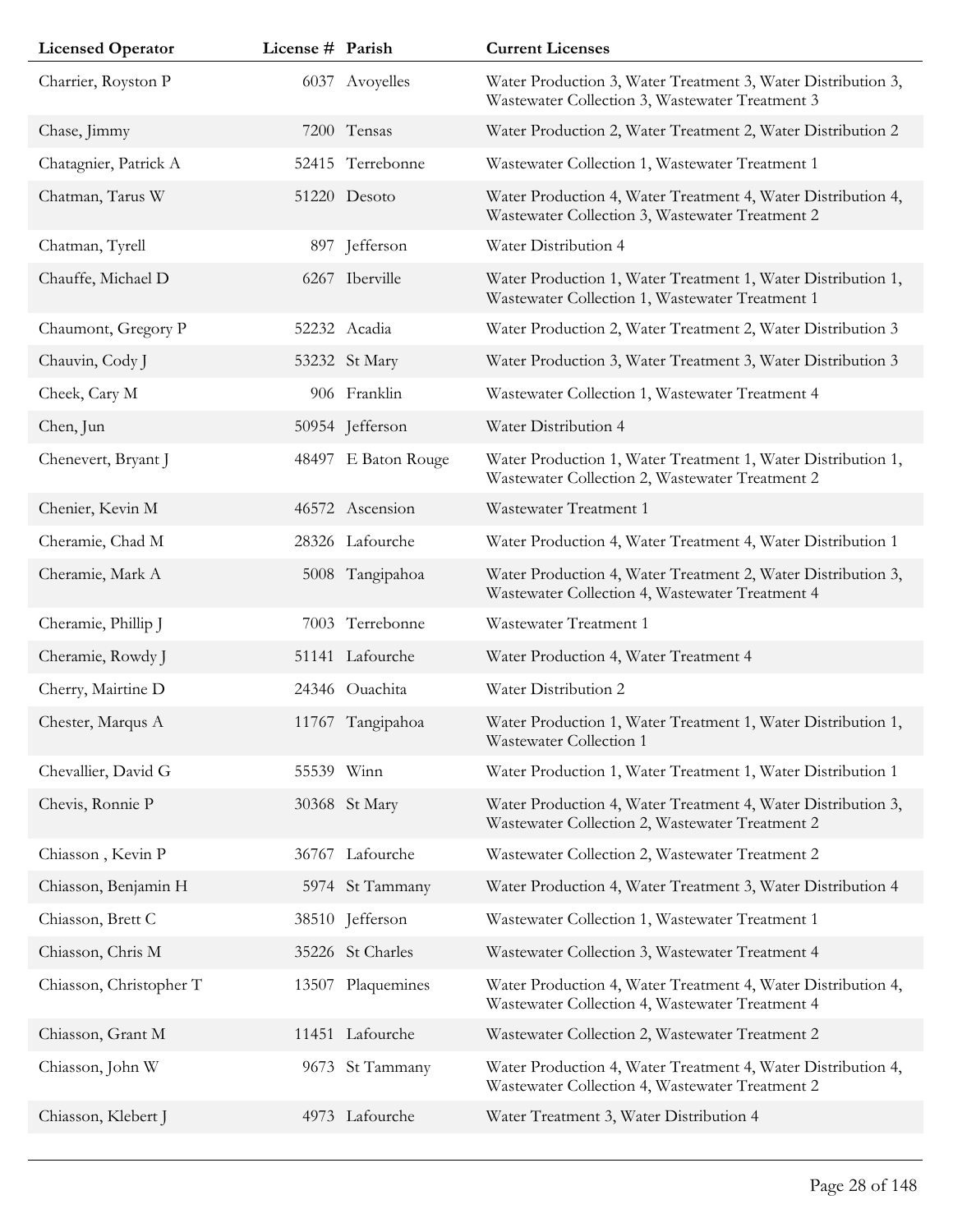| <b>Licensed Operator</b> | License # Parish |                     | <b>Current Licenses</b>                                                                                         |
|--------------------------|------------------|---------------------|-----------------------------------------------------------------------------------------------------------------|
| Chiasson, Matthew B      |                  | 12569 St Mary       | Wastewater Collection 1, Wastewater Treatment 1                                                                 |
| Chiasson, Todd J         |                  | 54572 Claiborne     | Water Production 1, Water Treatment 1, Water Distribution 1                                                     |
| Chisley, Donovan R       |                  | 58155 Lafourche     | Water Distribution 1                                                                                            |
| Chism, Kedrick D         |                  | 37979 Caddo         | Water Production 4, Water Treatment 4, Water Distribution 4,<br>Wastewater Collection 4, Wastewater Treatment 4 |
| Choat, Kerry D           |                  | 15126 Caddo         | Water Production 4, Water Treatment 4, Water Distribution 4                                                     |
| Choate, Arlene L         |                  | 6195 Vermilion      | Water Production 3, Water Treatment 2, Water Distribution 3                                                     |
| Cholley, Mark A          |                  | 922 Calcasieu       | Water Production 4, Water Treatment 4, Water Distribution 4                                                     |
| Chopin, Colby S          |                  | 33286 St James      | Water Production 2, Water Treatment 1, Water Distribution 2                                                     |
| Chreene, Mike A          |                  | 7203 Webster        | Water Production 2, Water Treatment 2, Water Distribution 2,<br>Wastewater Collection 1, Wastewater Treatment 1 |
| Chretien, Terrance       |                  | 36687 Lafayette     | Wastewater Collection 2, Wastewater Treatment 2                                                                 |
| Christensen, Michael R   |                  | 5481 St Tammany     | Water Production 2, Water Treatment 2, Water Distribution 2,<br>Wastewater Collection 2, Wastewater Treatment 2 |
| Christopher, Eriyon V    |                  | 61331 E Baton Rouge | Wastewater Treatment 1                                                                                          |
| Christy, Nathan A        |                  | 50993 St John       | Water Production 1, Water Treatment 1                                                                           |
| Church, Carl C           |                  | 11809 Ouachita      | Wastewater Collection 2, Wastewater Treatment 2                                                                 |
| Claiborne, Tony G        |                  | 6200 Jefferson      | Wastewater Collection 4, Wastewater Treatment 4                                                                 |
| Clarius, Joey W          |                  | 35946 Rapides       | Wastewater Collection 4, Wastewater Treatment 3                                                                 |
| Clark, Chad A            |                  | 10427 Ascension     | Wastewater Collection 1, Wastewater Treatment 1                                                                 |
| Clark, Glenn G           |                  | 940 St Mary         | Water Production 4, Water Treatment 4, Water Distribution 4,<br>Wastewater Collection 4, Wastewater Treatment 4 |
| Clark, James B           |                  | 6431 Livingston     | Wastewater Collection 4, Wastewater Treatment 4                                                                 |
| Clark, James R           |                  | 6010 Livingston     | Wastewater Collection 4, Wastewater Treatment 4                                                                 |
| Clark, Jarid K           |                  | 58972 Orleans       | Water Treatment 1                                                                                               |
| Clark, John C            |                  | 50078 Caddo         | Wastewater Collection 1                                                                                         |
| Clark, John J            |                  | 46718 Iberville     | Water Production 1, Wastewater Treatment 2                                                                      |
| Clark, John R            |                  | 26346 Caddo         | Wastewater Collection 2, Wastewater Treatment 3                                                                 |
| Clark, Joseph            |                  | 6070 Orleans        | Wastewater Collection 4, Wastewater Treatment 4                                                                 |
| Clark, Kandace C         |                  | 56076 Ascension     | Wastewater Collection 1, Wastewater Treatment 1                                                                 |
| Clark, Marshall J        |                  | 18446 Tensas        | Water Production 1                                                                                              |
| Clark, Rex F             |                  | 942 Desoto          | Water Production 4, Water Treatment 4, Water Distribution 4,<br>Wastewater Collection 4, Wastewater Treatment 4 |
| Clark, Ronald J          |                  | 36749 Calcasieu     | Wastewater Collection 1, Wastewater Treatment 1                                                                 |
| Clark, Ronald K          |                  | 55192 Ouachita      | Water Production 4, Water Treatment 4, Water Distribution 4,<br>Wastewater Collection 4, Wastewater Treatment 4 |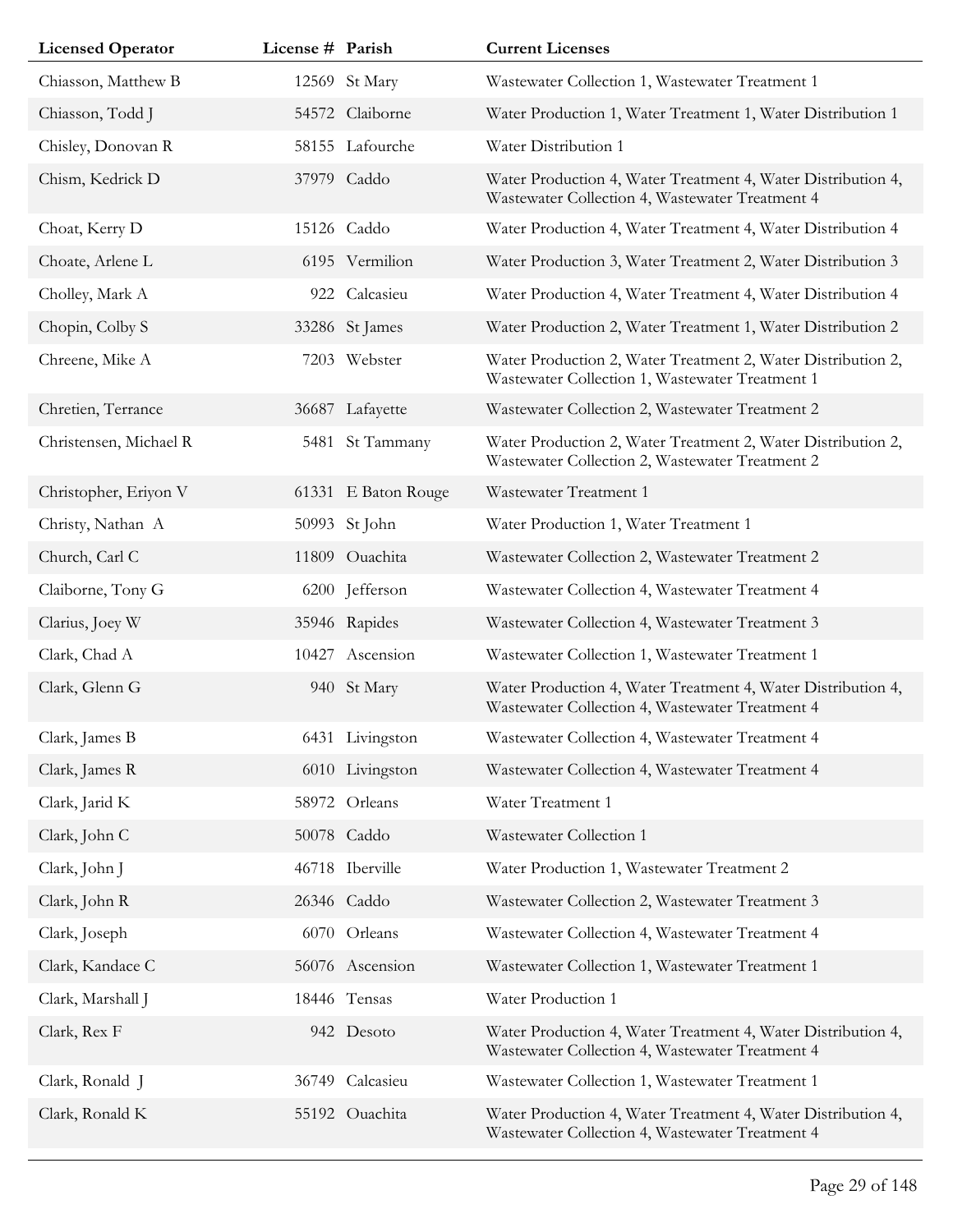| <b>Licensed Operator</b> | License # Parish |                       | <b>Current Licenses</b>                                                                                         |
|--------------------------|------------------|-----------------------|-----------------------------------------------------------------------------------------------------------------|
| Clark, Terry J           |                  | 6628 Acadia           | Water Distribution 4, Wastewater Collection 2, Wastewater<br>Treatment 2                                        |
| Clark, Tyrone V          |                  | 18466 Rapides         | Water Production 1, Water Distribution 1                                                                        |
| Clark, Warren C          |                  | 46412 Ascension       | Water Production 1, Water Treatment 1, Water Distribution 1                                                     |
| Clarke, Marc J           |                  | 60905 Calcasieu       | Water Production 1, Water Treatment 1                                                                           |
| Clay, Jeremie A          |                  | 53694 Ouachita        | Water Distribution 1                                                                                            |
| Clay Iv, Forrest V       |                  | 60636 Lasalle         | Water Production 2, Water Treatment 1, Water Distribution 1,<br>Wastewater Collection 2, Wastewater Treatment 1 |
| Clay, Anderson           |                  | 34046 Iberia          | Water Production 2, Water Treatment 1, Water Distribution 2                                                     |
| Clay, Clarence           |                  | 25107 Lafayette       | Wastewater Collection 2                                                                                         |
| Clay, Kenneth L          |                  | 948 Out-Of-State      | Wastewater Collection 4, Wastewater Treatment 4                                                                 |
| Clement, Ryan J          |                  | 56556 Jefferson Davis | Wastewater Collection 1, Wastewater Treatment 1                                                                 |
| Clements, Nathaniel W    |                  | 13508 Tangipahoa      | Wastewater Collection 1, Wastewater Treatment 1                                                                 |
| Clements, Simone R       |                  | 59004 Calcasieu       | Wastewater Collection 2, Wastewater Treatment 2                                                                 |
| Clendenen, William L     |                  | 7826 Ouachita         | Water Production 2, Water Treatment 2, Water Distribution 3,<br>Wastewater Collection 4, Wastewater Treatment 4 |
| Cline, Glenn R           |                  | 954 Pointe Coupee     | Water Production 2, Water Distribution 2                                                                        |
| Cline, Nicholas A        |                  | 52416 Terrebonne      | Wastewater Collection 4, Wastewater Treatment 4                                                                 |
| Clinton, Danny R         |                  | 955 Grant             | Water Production 1, Water Distribution 1                                                                        |
| Close, Kevin L           |                  | 46352 Tangipahoa      | Water Production 4, Water Treatment 4, Water Distribution 4,<br>Wastewater Collection 3, Wastewater Treatment 3 |
| Cloud, Kelly W           |                  | 6014 Cameron          | Water Production 2, Water Treatment 2, Water Distribution 2                                                     |
| Cloy, Andrea N           |                  | 57339 Livingston      | Wastewater Collection 1, Wastewater Treatment 1                                                                 |
| Coates, Herbert K        |                  | 60654 Evangeline      | Water Production 1, Water Treatment 1, Water Distribution 1                                                     |
| Coates, Rhett T          |                  | 61518 Evangeline      | Water Production 1, Water Treatment 1, Water Distribution 1                                                     |
| Coats, Jackie P          |                  | 12121 Lincoln         | Water Treatment 1, Water Distribution 1                                                                         |
| Coats, Scottie R         |                  | 12122 Lincoln         | Water Production 3, Water Treatment 3, Water Distribution 3                                                     |
| Coats, Stephen L         |                  | 55134 Lincoln         | Water Production 1, Water Treatment 1                                                                           |
| Cobb, Edward L           |                  | 12090 Calcasieu       | Water Production 2, Water Treatment 2, Water Distribution 2,<br>Wastewater Collection 2, Wastewater Treatment 2 |
| Cobbs, Gavin R           |                  | 55818 Desoto          | Wastewater Collection 2, Wastewater Treatment 1                                                                 |
| Cobucci, Kimberly R      |                  | 39170 Calcasieu       | Water Production 2, Water Treatment 2, Water Distribution 2                                                     |
| Coburn, Gary D           |                  | 964 St Landry         | Water Production 2, Water Distribution 2                                                                        |
| Coburn, Reginald F       |                  | 963 Bossier           | Wastewater Collection 4, Wastewater Treatment 4                                                                 |
| Cockerham, James C       |                  | 45912 Concordia       | Water Production 1, Water Treatment 1, Water Distribution 1                                                     |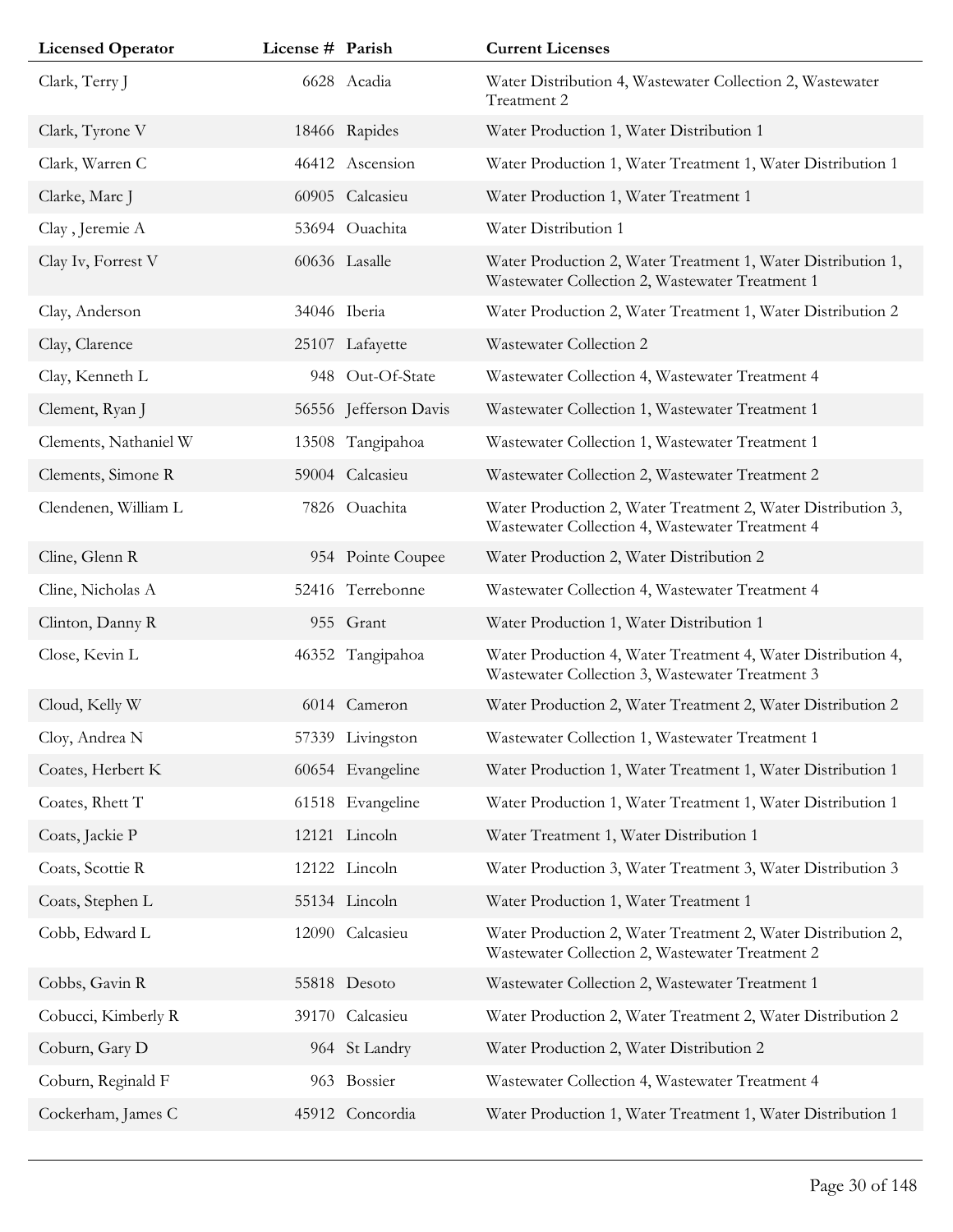| <b>Licensed Operator</b>  | License # Parish |                     | <b>Current Licenses</b>                                                                                         |
|---------------------------|------------------|---------------------|-----------------------------------------------------------------------------------------------------------------|
| Cocran, Jeffrey A         |                  | 6128 St Tammany     | Water Production 4, Water Treatment 4, Water Distribution 4,<br>Wastewater Collection 4, Wastewater Treatment 4 |
| Cody, David C             |                  | 2867 E Baton Rouge  | Wastewater Collection 4                                                                                         |
| Coffey, Richard           |                  | 970 St Bernard      | Water Production 4, Water Treatment 4, Water Distribution 4,<br>Wastewater Collection 4, Wastewater Treatment 4 |
| Coker, Zachary            |                  | 55436 Concordia     | Water Production 1, Water Treatment 1, Water Distribution 1                                                     |
| Cole, Eric P              | 16646 Allen      |                     | Wastewater Collection 1, Wastewater Treatment 1                                                                 |
| Cole, Jason L             |                  | 24266 Ouachita      | Water Production 3, Water Treatment 1, Water Distribution 3                                                     |
| Coleman, Johnnie          |                  | 25207 St John       | Water Production 4, Water Treatment 4, Water Distribution 4,<br>Wastewater Collection 4, Wastewater Treatment 4 |
| Coleman, Kriston J        |                  | 59443 E Baton Rouge | Wastewater Collection 1, Wastewater Treatment 2                                                                 |
| Coleman, Roger W          |                  | 61525 St John       | Wastewater Collection 1, Wastewater Treatment 1                                                                 |
| Coleman, Shelby W         |                  | 11235 Ouachita      | Wastewater Collection 4                                                                                         |
| Coler, Jaron              |                  | 50419 Jefferson     | Wastewater Collection 2                                                                                         |
| Colletta, Shane M         |                  | 57679 Calcasieu     | Water Production 1, Water Treatment 1, Water Distribution 1                                                     |
| Collier, Carnell          |                  | 8249 Orleans        | Water Production 2, Water Treatment 2, Water Distribution 4,<br>Wastewater Collection 4, Wastewater Treatment 2 |
| Collier, Ewing L          |                  | 11985 Lincoln       | Water Production 3, Water Treatment 2, Water Distribution 4,<br>Wastewater Collection 2, Wastewater Treatment 1 |
| Collier, John N           |                  | 50021 Lafourche     | Wastewater Collection 1, Wastewater Collection 2                                                                |
| Collier, Marion N         |                  | 5997 Franklin       | Water Production 4, Water Treatment 4, Water Distribution 4                                                     |
| Collier, Rodney D         |                  | 38613 Ascension     | Wastewater Collection 2, Wastewater Treatment 2                                                                 |
| Collins, Maria Victoria D |                  | 59433 St Tammany    | Water Production 1, Water Treatment 1, Water Distribution 1                                                     |
| Collins, Troy D           |                  | 8833 Iberville      | Water Distribution 1, Wastewater Collection 2, Wastewater<br>Treatment 2                                        |
| Collins, Adrian D         |                  | 28406 W Baton Rouge | Water Production 2, Water Treatment 2, Water Distribution 2                                                     |
| Collins, Elston           |                  | 54774 Orleans       | Wastewater Collection 2, Wastewater Treatment 3                                                                 |
| Collins, Felton           |                  | 982 St John         | Wastewater Treatment 2                                                                                          |
| Collins, Harold E         |                  | 12966 St Tammany    | Water Production 2, Water Treatment 2, Water Distribution 2,<br>Wastewater Collection 2, Wastewater Treatment 2 |
| Collins, Isaac            | 32089            | St John             | Wastewater Collection 2, Wastewater Treatment 1                                                                 |
| Collins, John M           |                  | 56852 Beauregard    | Water Production 2, Water Treatment 2, Water Distribution 2                                                     |
| Collins, Kenneth R        |                  | 58482 St Landry     | Wastewater Collection 1, Wastewater Treatment 1                                                                 |
| Collins, Paul T           |                  | 5876 St Mary        | Water Production 4, Water Treatment 3, Water Distribution 4,<br>Wastewater Collection 2, Wastewater Treatment 2 |
| Colquette, Karon L        |                  | 32387 West Carroll  | Water Production 2, Water Treatment 2, Water Distribution 2                                                     |
| Colson, Brian P           |                  | 52854 Ouachita      | Water Production 2, Water Treatment 2, Water Distribution 2                                                     |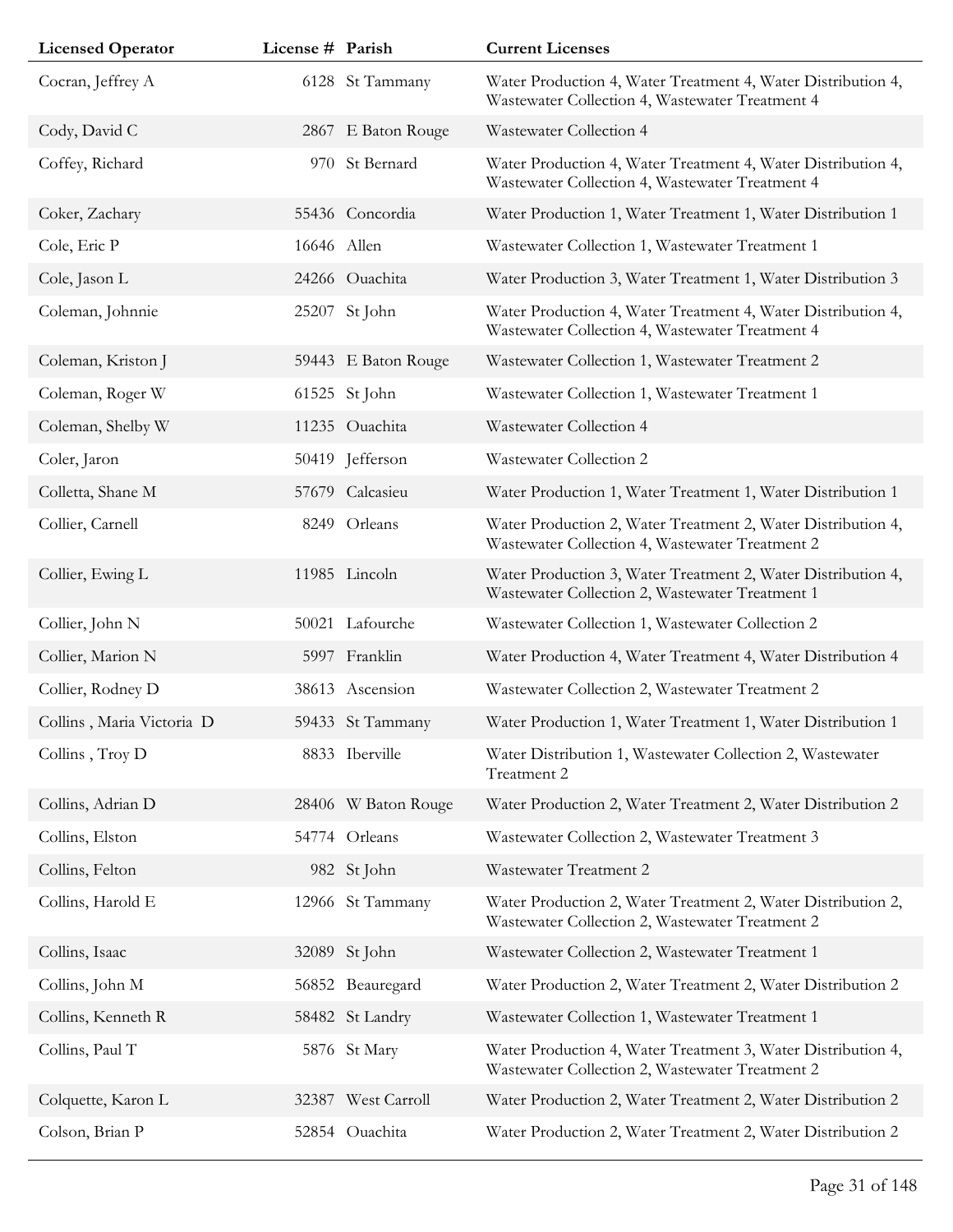| <b>Licensed Operator</b> | License # Parish |                       | <b>Current Licenses</b>                                                                                         |
|--------------------------|------------------|-----------------------|-----------------------------------------------------------------------------------------------------------------|
| Colson, Sean B           |                  | 18528 Natchitoches    | Water Production 4, Water Treatment 4, Water Distribution 4,<br>Wastewater Collection 4, Wastewater Treatment 4 |
| Comardelle, Jan R        |                  | 11326 St Charles      | <b>Wastewater Treatment 2</b>                                                                                   |
| Comardelle, Roscoe       |                  | 23188 St Charles      | Water Production 2, Water Treatment 2, Water Distribution 4                                                     |
| Comardelle, Shane M      |                  | 18546 St Charles      | Wastewater Collection 2, Wastewater Treatment 1                                                                 |
| Comardelle, Ty A         |                  | 36427 St Charles      | Wastewater Collection 4, Wastewater Treatment 4                                                                 |
| Combe, Alexander         |                  | 57061 Tangipahoa      | Wastewater Collection 1, Wastewater Treatment 1                                                                 |
| Comeaux, Brandon P       |                  | 45112 Orleans         | Water Production 2, Water Treatment 2, Water Distribution 2                                                     |
| Comeaux, Casey C         |                  | 57397 St Landry       | Wastewater Treatment 1                                                                                          |
| Comeaux, Cleo J          |                  | 52348 Jefferson Davis | Water Production 2, Water Treatment 2, Water Distribution 2                                                     |
| Comeaux, Donald C        |                  | 39795 Orleans         | Water Treatment 1                                                                                               |
| Comeaux, Lauren B        |                  | 59092 Lafourche       | Wastewater Collection 1, Wastewater Treatment 1                                                                 |
| Comstock, Michael A      |                  | 41406 St Tammany      | Water Treatment 1                                                                                               |
| Conerly, Harvey M        |                  | 8230 Washington       | Water Production 2, Water Treatment 2, Water Distribution 2                                                     |
| Conlay, Angela M         |                  | 59596 Jackson         | Water Treatment 1, Water Distribution 1                                                                         |
| Conlay, Edward N         |                  | 7985 Natchitoches     | Water Production 3, Water Treatment 4, Water Distribution 3,<br>Wastewater Collection 2, Wastewater Treatment 2 |
| Conley, Christopher D    |                  | 58012 Ouachita        | Wastewater Collection 1, Wastewater Treatment 1                                                                 |
| Conn, William M          |                  | 39922 Ouachita        | Wastewater Collection 1, Wastewater Treatment 1                                                                 |
| Connell, David A         |                  | 46215 St Tammany      | Water Production 2, Water Treatment 2, Water Distribution 2                                                     |
| Conner, Robert L         |                  | 40462 Iberia          | Wastewater Collection 1                                                                                         |
| Conroy, Michael P        |                  | 54439 Ascension       | Water Production 1, Water Treatment 1, Water Distribution 1                                                     |
| Constance, Joseph M      |                  | 57035 Calcasieu       | Wastewater Collection 1, Wastewater Treatment 1                                                                 |
| Cook, Chanz R            |                  | 59313 Jefferson       | Water Production 2, Water Treatment 4, Water Distribution 1                                                     |
| Cook, Dawn M             |                  | 39337 Caddo           | Water Production 4, Water Treatment 4, Water Distribution 4,<br>Wastewater Collection 4, Wastewater Treatment 4 |
| Cook, Gregory A          |                  | 1016 St Tammany       | Water Production 4, Water Treatment 4, Water Distribution 4,<br>Wastewater Collection 4, Wastewater Treatment 4 |
| Cook, Marcus T           |                  | 49473 E Baton Rouge   | Wastewater Collection 1                                                                                         |
| Cook, Terry J            |                  | 57322 E Baton Rouge   | Wastewater Collection 1, Wastewater Treatment 2                                                                 |
| Cooley, Sarah L          |                  | 11236 Vernon          | Water Production 4, Water Treatment 4, Water Distribution 4                                                     |
| Cooper, James E          |                  | 8160 Bossier          | Wastewater Collection 3                                                                                         |
| Cooper, Mary E           |                  | 61195 Ouachita        | Wastewater Collection 1, Wastewater Treatment 1                                                                 |
| Cooper, Thomas R         |                  | 7463 Jefferson        | Wastewater Collection 4, Wastewater Treatment 2                                                                 |
| Cooper, Tibbis A         |                  | 52632 Tangipahoa      | Water Production 1                                                                                              |
|                          |                  |                       |                                                                                                                 |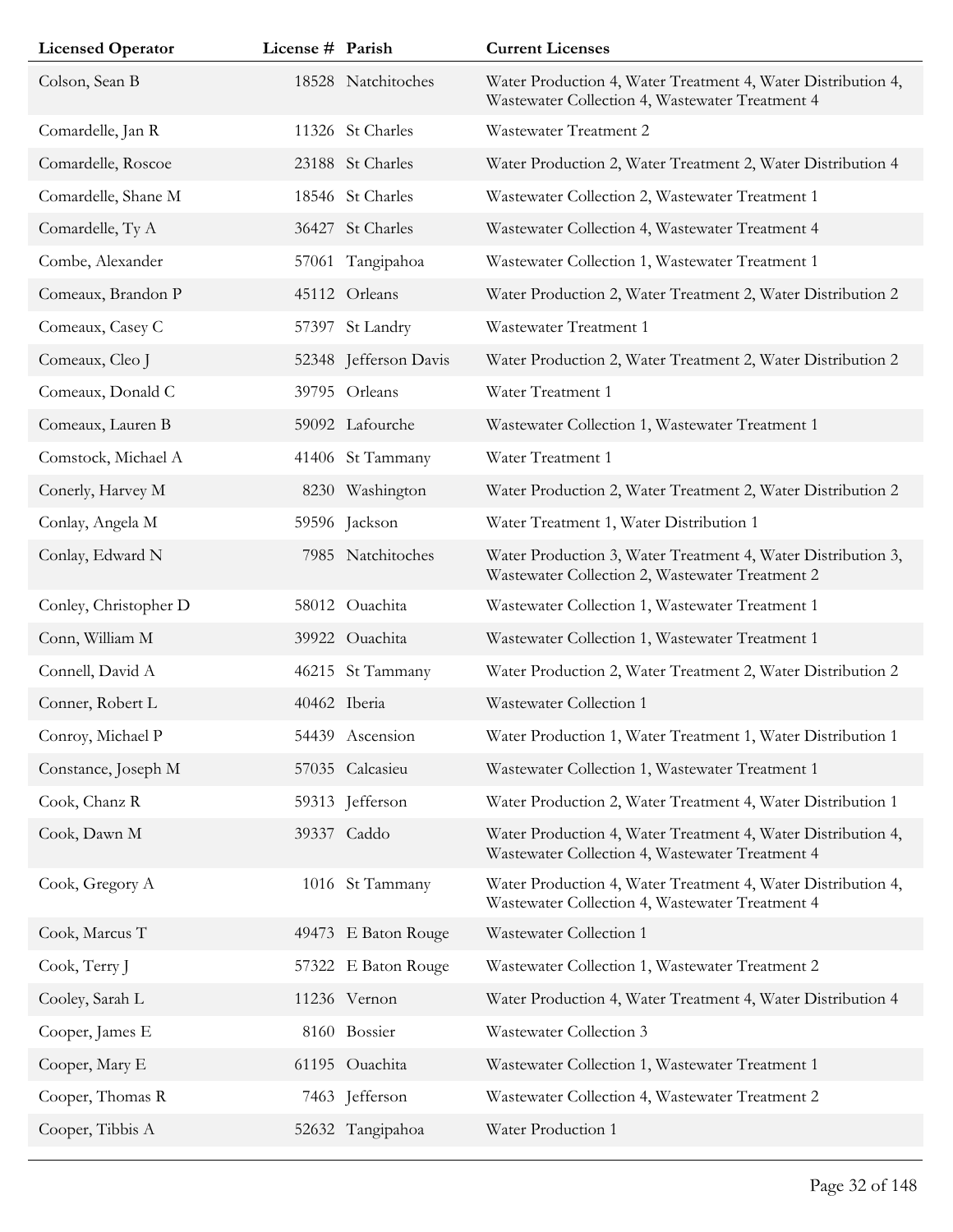| <b>Licensed Operator</b> | License # Parish |                       | <b>Current Licenses</b>                                                                                         |
|--------------------------|------------------|-----------------------|-----------------------------------------------------------------------------------------------------------------|
| Coplin, Thomas B         |                  | 36537 Tangipahoa      | Wastewater Collection 2, Wastewater Treatment 2                                                                 |
| Cordova, Jimmy D         |                  | 1034 Desoto           | Water Production 3, Water Treatment 3, Water Distribution 3                                                     |
| Coreil, Denis G          |                  | 32626 E Baton Rouge   | Water Production 2, Water Distribution 2, Wastewater<br>Collection 2, Wastewater Treatment 2                    |
| Corkern, Charles W       |                  | 44472 Vermilion       | Wastewater Collection 4, Wastewater Treatment 4                                                                 |
| Corkern, Nathan L        |                  | 1038 Livingston       | Water Production 4, Water Treatment 3, Water Distribution 4,<br>Wastewater Collection 4, Wastewater Treatment 4 |
| Corley, Brandi L         |                  | 58483 Vernon          | Water Production 2, Water Treatment 2, Water Distribution 2                                                     |
| Cormier, Bryan K         |                  | 7097 Acadia           | Water Production 2, Water Treatment 2, Water Distribution 2                                                     |
| Cormier, Kathy G         |                  | 10209 Jefferson Davis | Water Production 1, Water Treatment 1, Water Distribution 1                                                     |
| Cormier, Marshall L      |                  | 40503 Livingston      | Water Production 1, Water Treatment 1, Water Distribution 1,<br>Wastewater Collection 2, Wastewater Treatment 2 |
| Cormier, Ryan J          |                  | 54040 Lafayette       | Water Production 1, Water Treatment 1                                                                           |
| Cormier, Sammy B         |                  | 58481 Jefferson Davis | Water Production 1, Water Production 2, Water Treatment 1,<br>Water Distribution 1, Water Distribution 2        |
| Cornin, Dwayne D         |                  | 11617 Plaquemines     | Water Production 2, Water Treatment 2, Water Distribution 2                                                     |
| Corrao, Joshua D         |                  | 29306 Bossier         | Water Production 4, Water Treatment 4, Water Distribution 4,<br>Wastewater Collection 4, Wastewater Treatment 4 |
| Cortez, Christopher C    |                  | 59445 E Baton Rouge   | Wastewater Collection 1, Wastewater Treatment 1                                                                 |
| Cortez, Gerald J         |                  | 34326 St Landry       | Water Production 4, Water Treatment 4, Water Distribution 4                                                     |
| Cortez, Herman J         |                  | 1057 St Charles       | Wastewater Collection 4, Wastewater Treatment 4                                                                 |
| Cortez, Jordan P         |                  | 59274 Lafourche       | Water Production 3, Water Treatment 3                                                                           |
| Cortez, Travis K         |                  | 50372 St Charles      | Wastewater Collection 4, Wastewater Treatment 4                                                                 |
| Costa, Joshua J          |                  | 25682 Tangipahoa      | Water Production 1, Water Treatment 1, Water Distribution 2                                                     |
| Costley, Brasstell A     |                  | 56754 Ascension       | Water Production 3, Water Treatment 2, Water Distribution 3                                                     |
| Cotten, Canaan L         |                  | 46773 Catahoula       | Water Production 1, Water Treatment 1, Water Distribution 1,<br>Wastewater Collection 1, Wastewater Treatment 1 |
| Cotten, Devin W          |                  | 60575 Lasalle         | Water Production 1, Water Treatment 1, Water Distribution 1,<br>Wastewater Collection 1                         |
| Cotten, Larry            |                  | 1061 Catahoula        | Water Production 4, Water Treatment 4, Water Distribution 4,<br>Wastewater Collection 4, Wastewater Treatment 4 |
| Cotton, Danetra A        |                  | 40403 Red River       | Water Production 1, Water Treatment 1, Water Distribution 1                                                     |
| Cotton, Thomas L         |                  | 9984 St Landry        | Wastewater Treatment 1                                                                                          |
| Couch, Christopher P     |                  | 42022 Iberville       | Wastewater Collection 1, Wastewater Treatment 1                                                                 |
| Couch, Mark S            | 7987             | Calcasieu             | Water Production 1, Water Distribution 1, Wastewater<br>Collection 1, Wastewater Treatment 1                    |
| Couch, Richard W         |                  | 15166 Rapides         | Water Production 4, Water Distribution 4                                                                        |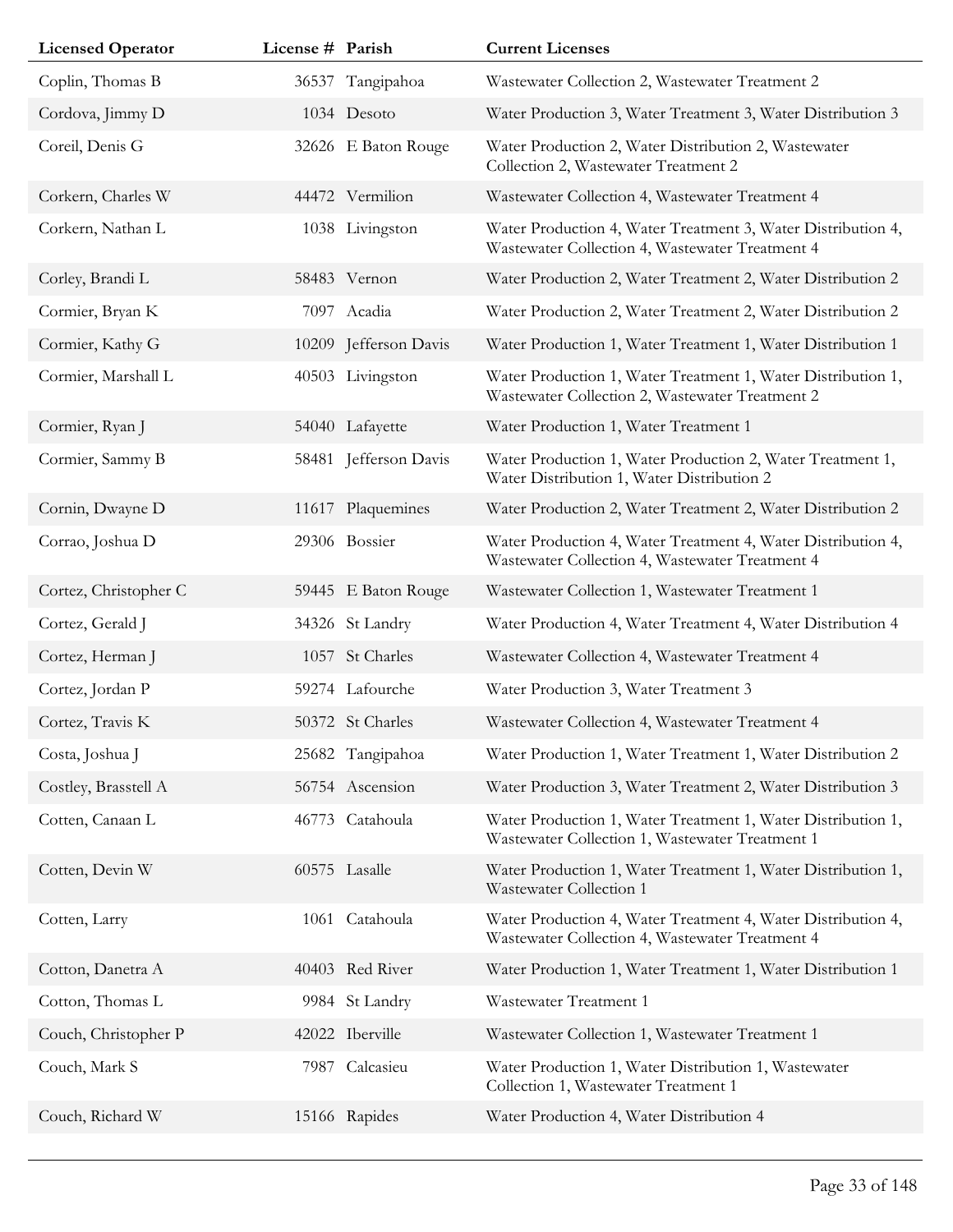| <b>Licensed Operator</b> | License # Parish |                      | <b>Current Licenses</b>                                                                                         |
|--------------------------|------------------|----------------------|-----------------------------------------------------------------------------------------------------------------|
| Coughlin, Diane R        |                  | 47372 Jefferson      | Wastewater Collection 4, Wastewater Treatment 2                                                                 |
| Courson, Danny F         |                  | 1065 Morehouse       | Water Production 4, Water Treatment 4, Water Distribution 4                                                     |
| Courtney, Ontario M      |                  | 50654 Caddo          | Water Production 3, Water Treatment 2, Water Distribution 4,<br>Wastewater Collection 3, Wastewater Treatment 1 |
| Courts, Justin T         |                  | 58174 Calcasieu      | Wastewater Collection 2, Wastewater Treatment 2                                                                 |
| Courville, Drew C        |                  | 58480 Lafayette      | Water Treatment 1                                                                                               |
| Courville, Jarred B      |                  | 60756 Evangeline     | Water Production 2, Water Treatment 2, Water Distribution 2                                                     |
| Courville, Timmy J       |                  | 8562 St Martin       | Water Production 2, Water Treatment 2, Water Distribution 2                                                     |
| Coutee, James C          |                  | 51540 Natchitoches   | Water Production 3, Water Treatment 3, Water Distribution 2                                                     |
| Couvillion, Marc P       |                  | 61714 Avoyelles      | Water Production 1, Water Treatment 1, Water Distribution 1                                                     |
| Covington, James S       |                  | 52634 Livingston     | Wastewater Collection 2, Wastewater Treatment 2                                                                 |
| Covington, Kelly A       |                  | 59718 Bossier        | Wastewater Collection 2, Wastewater Treatment 2                                                                 |
| Covington, Mark T        |                  | 25209 E Baton Rouge  | Water Production 4, Water Treatment 4, Water Distribution 4,<br>Wastewater Collection 4, Wastewater Treatment 4 |
| Covington, Roy K         |                  | 56864 Ascension      | Water Production 2, Water Treatment 2, Water Distribution 2                                                     |
| Cowdin, Malcolm E        |                  | 1071 Out-Of-State    | Water Production 3, Water Treatment 3, Water Distribution 3,<br>Wastewater Collection 3, Wastewater Treatment 3 |
| Cox, Brett               |                  | 43453 Tangipahoa     | Wastewater Collection 1, Wastewater Treatment 1                                                                 |
| Cox, Christopher T       |                  | 61154 Iberia         | Wastewater Collection 1                                                                                         |
| Cox, Mark A              |                  | 12010 St John        | Water Production 4, Water Treatment 4, Water Distribution 3                                                     |
| Cox, Randy L             |                  | 1072 Vernon          | Water Production 4, Water Treatment 4, Water Distribution 4,<br>Wastewater Collection 4, Wastewater Treatment 4 |
| Cradeur, Timothy J       |                  | 37167 Acadia         | Wastewater Collection 4, Wastewater Treatment 4                                                                 |
| Craig, Billy R           |                  | 16927 Caddo          | Wastewater Collection 4, Wastewater Treatment 3                                                                 |
| Craig, Kerry J           |                  | 44512 St Bernard     | Water Production 1, Water Treatment 1, Water Distribution 1                                                     |
| Crain, James G           |                  | 54352 Beauregard     | Water Production 1, Water Distribution 1                                                                        |
| Crane, Michael A         |                  | 61760 St Tammany     | Wastewater Collection 1, Wastewater Treatment 1                                                                 |
| Crappell, Valerie V      |                  | 25684 St Mary        | Wastewater Collection 1                                                                                         |
| Craun, David L           |                  | 8564 Rapides         | Water Production 2, Water Distribution 2, Wastewater<br>Collection 2, Wastewater Treatment 2                    |
| Cravero, Alfred L        |                  | 57497 Caddo          | Wastewater Collection 3, Wastewater Treatment 2                                                                 |
| Crawford, Ivy M          |                  | 51279 Morehouse      | Water Production 4, Water Treatment 4, Water Distribution 4,<br>Wastewater Collection 2, Wastewater Treatment 1 |
| Crawford, Martin F       |                  | 2844 St Bernard      | Water Distribution 4, Wastewater Collection 4                                                                   |
| Crayon, Michael A        |                  | 61759 St John        | Wastewater Collection 1, Wastewater Treatment 1                                                                 |
| Credeur, Jeffery L       |                  | 8087 Jefferson Davis | Water Production 3, Water Treatment 3, Water Distribution 4                                                     |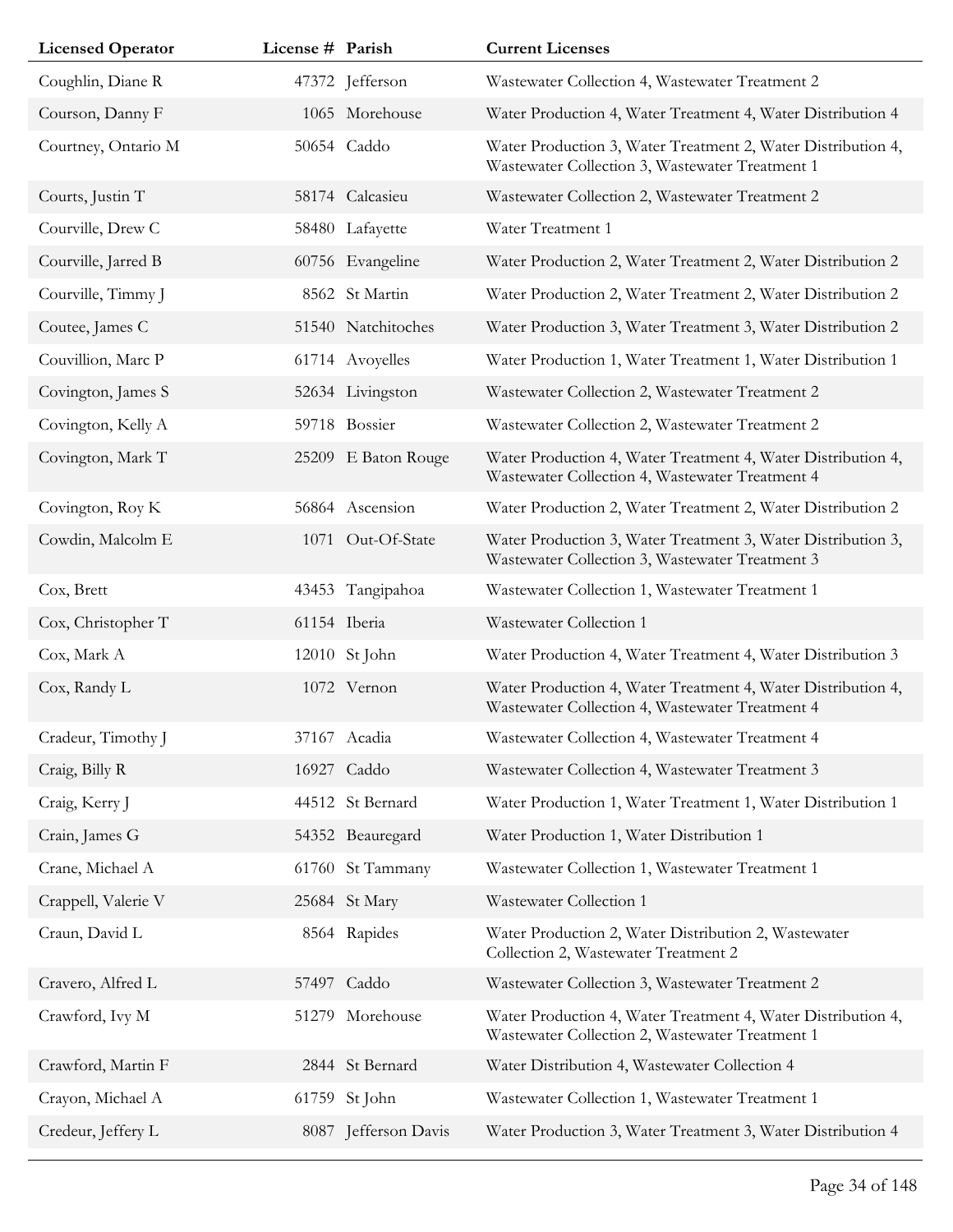| <b>Licensed Operator</b> | License # Parish |                       | <b>Current Licenses</b>                                                                                         |
|--------------------------|------------------|-----------------------|-----------------------------------------------------------------------------------------------------------------|
| Credeur, Patrick         |                  | 4976 Lafayette        | Water Distribution 1                                                                                            |
| Credeur, Travis S        | 61925 Allen      |                       | Water Production 1, Water Treatment 1, Water Distribution 1                                                     |
| Creech, Hugh L           |                  | 60817 Natchitoches    | Wastewater Treatment 3                                                                                          |
| Creed, Ricky L           |                  | 49474 St James        | Wastewater Collection 1, Wastewater Treatment 1                                                                 |
| Creel, Kenny E           | 7567             | Catahoula             | Water Distribution 1                                                                                            |
| Crenshaw, Shanavia J     |                  | 59175 Jefferson       | Water Production 4, Water Treatment 4, Water Distribution 1                                                     |
| Crider, Lee N            |                  | 10212 Beauregard      | Wastewater Collection 1, Wastewater Treatment 1                                                                 |
| Cripple, Billy W         |                  | 1092 Livingston       | Water Production 4, Water Treatment 4, Water Distribution 4                                                     |
| Cristina, Jeffrey M      |                  | 57681 Tangipahoa      | Water Treatment 1                                                                                               |
| Crochet, Alfred J        |                  | 61305 St Mary         | Water Production 1, Water Treatment 1, Water Distribution 1                                                     |
| Crochet, Charles S       |                  | 54082 Jefferson Davis | Water Production 3, Water Treatment 3, Water Distribution 3                                                     |
| Crocker, Kenneth E       |                  | 8565 Desoto           | Water Production 1, Water Distribution 1                                                                        |
| Cross, Allan D           |                  | 44633 Calcasieu       | Wastewater Collection 1, Wastewater Treatment 1                                                                 |
| Cross, Audie C           |                  | 41523 Jefferson       | Wastewater Collection 1, Wastewater Treatment 1                                                                 |
| Cross, David M           |                  | 61183 Caddo           | Water Production 2, Water Treatment 2, Water Distribution 1                                                     |
| Crotty, Douglas L        |                  | 13089 St John         | Wastewater Collection 2, Wastewater Treatment 2                                                                 |
| Crowson, Darryl J        |                  | 38391 Iberville       | Water Production 3, Water Treatment 3, Water Distribution 3                                                     |
| Crowson, Wilbur T        |                  | 7465 Jefferson        | Wastewater Collection 2, Wastewater Treatment 4                                                                 |
| Cruce, Charles P         |                  | 59318 St Tammany      | Water Production 1, Water Treatment 1                                                                           |
| Cruz, Victor J           |                  | 57712 Livingston      | Water Production 4, Water Treatment 4, Water Distribution 4,<br>Wastewater Collection 4, Wastewater Treatment 4 |
| Cryer, Jason M           |                  | 50035 Cameron         | Wastewater Collection 1, Wastewater Treatment 1                                                                 |
| Cuccio, Samuel J         |                  | 8164 Lafayette        | Wastewater Collection 4, Wastewater Treatment 2                                                                 |
| Culbertson, Benjamin A   |                  | 16366 Sabine          | Water Production 4, Water Treatment 3, Water Distribution 4,<br>Wastewater Collection 2, Wastewater Treatment 1 |
| Culpepper, John F        |                  | 18549 Jackson         | Water Production 1, Water Distribution 2                                                                        |
| Culpepper, John F        |                  | 31146 Jackson         | Water Production 2, Water Treatment 1, Water Distribution 1,<br>Wastewater Collection 2, Wastewater Treatment 1 |
| Cummings, Michael L      |                  | 32627 Orleans         | Wastewater Collection 2                                                                                         |
| Cunningham, Donald V     |                  | 36159 St Tammany      | Wastewater Collection 4, Wastewater Treatment 4                                                                 |
| Cunningham, James F      |                  | 9626 E Baton Rouge    | Wastewater Collection 2, Wastewater Treatment 2                                                                 |
| Cupstid, Rusty P         | 27386            | Tangipahoa            | Water Production 2, Water Treatment 2, Water Distribution 2                                                     |
| Cure, Andrew J           |                  | 6051 St Bernard       | Water Distribution 4, Wastewater Collection 4                                                                   |
| Cure, Craig R            |                  | 32628 St Bernard      | Water Distribution 1, Wastewater Collection 2                                                                   |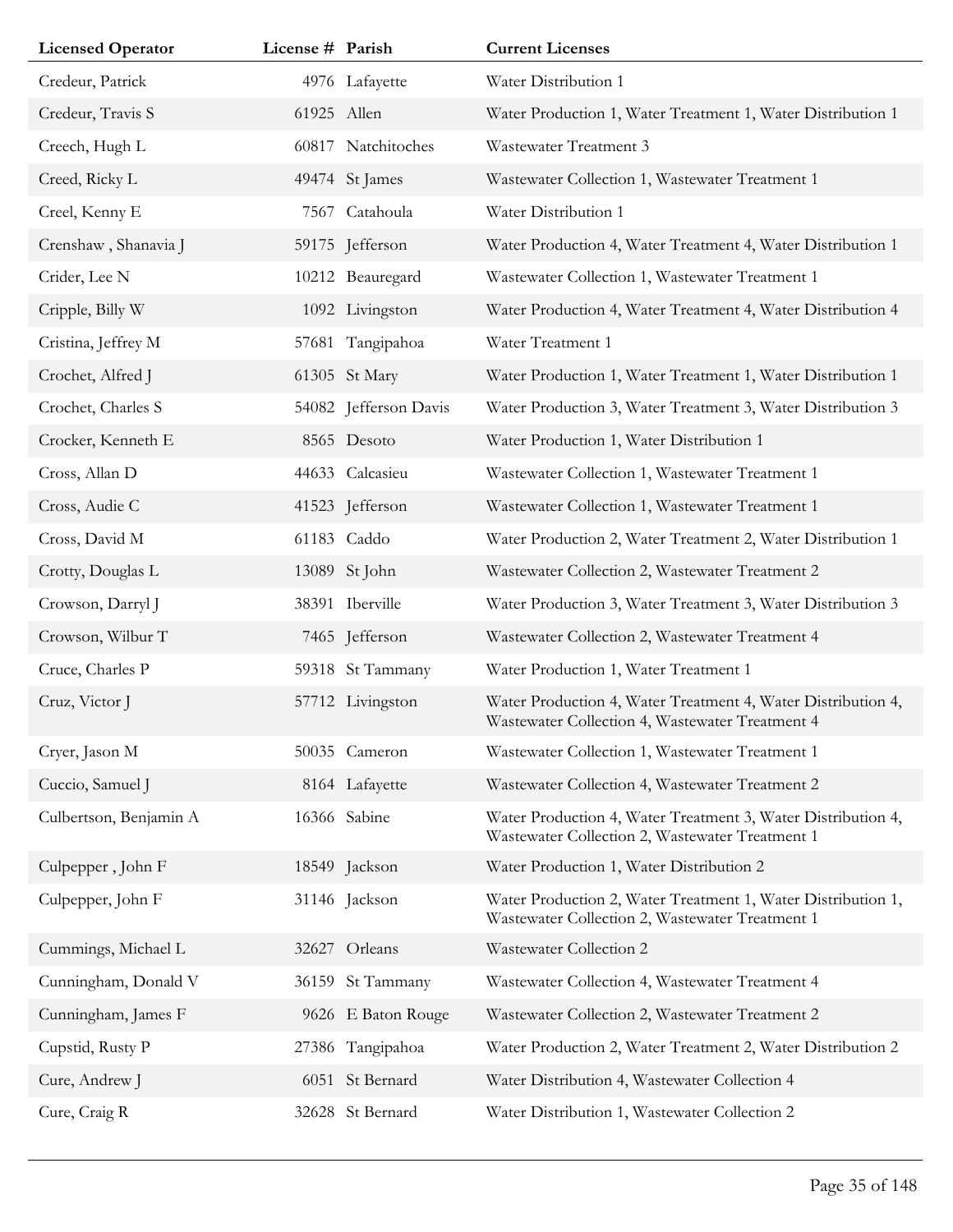| <b>Licensed Operator</b> | License # Parish |                     | <b>Current Licenses</b>                                                                                         |
|--------------------------|------------------|---------------------|-----------------------------------------------------------------------------------------------------------------|
| Curet, William D         |                  | 18550 Calcasieu     | Wastewater Collection 1, Wastewater Treatment 1                                                                 |
| Curl, Joseph R           |                  | 40470 Sabine        | Wastewater Collection 1, Wastewater Treatment 1                                                                 |
| Curney, Debra J          |                  | 1122 Terrebonne     | Water Production 1, Water Treatment 4                                                                           |
| Currie, William I        |                  | 13206 Rapides       | Water Production 1, Water Treatment 1, Water Distribution 1                                                     |
| Currier, Lynette         |                  | 9214 St Charles     | Wastewater Collection 1, Wastewater Treatment 1                                                                 |
| Curry, Jeffrey D         |                  | 61366 Ouachita      | Wastewater Collection 1, Wastewater Treatment 1                                                                 |
| Curry, Joshua L          |                  | 60848 Iberia        | Wastewater Collection 1, Wastewater Treatment 1                                                                 |
| Curtis, David N          |                  | 60156 Ascension     | Water Production 3, Water Treatment 3, Water Distribution 3,<br>Wastewater Collection 3, Wastewater Treatment 3 |
| Curtis, Rodney M         |                  | 5145 St John        | Water Production 2, Water Treatment 2, Water Distribution 1,<br>Wastewater Collection 1, Wastewater Treatment 4 |
| Cutchall, Gradis L       |                  | 58132 Ouachita      | Wastewater Treatment 1                                                                                          |
| Cutrer, Bobby O          |                  | 11019 Tangipahoa    | Water Production 2, Water Treatment 2, Water Distribution 2,<br>Wastewater Collection 2, Wastewater Treatment 2 |
| Cutrer, Bruce E          |                  | 58433 Tangipahoa    | Wastewater Collection 2, Wastewater Treatment 1                                                                 |
| Cutrer, David W          |                  | 5406 E Baton Rouge  | Wastewater Collection 4, Wastewater Treatment 4                                                                 |
| Cutrera, Kellie          |                  | 40426 St Tammany    | Water Production 4, Water Treatment 3, Water Distribution 4,<br>Wastewater Collection 3, Wastewater Treatment 3 |
| Dade, Jamarcus R         |                  | 39630 Lincoln       | Water Production 2, Water Treatment 1, Water Distribution 3                                                     |
| Daigle, Kenneth D        | 59720 Allen      |                     | Water Production 2, Water Treatment 2, Water Distribution 2,<br>Wastewater Collection 2, Wastewater Treatment 2 |
| Daigle, Malcolm J        |                  | 12888 Calcasieu     | Water Production 3, Water Treatment 2, Water Distribution 3,<br>Wastewater Collection 3, Wastewater Treatment 3 |
| Daigle, Marlon           |                  | 11397 Orleans       | Wastewater Collection 1                                                                                         |
| Daigle, Michael J        |                  | 30767 Calcasieu     | Water Production 4, Water Treatment 4, Water Distribution 4,<br>Wastewater Collection 4, Wastewater Treatment 4 |
| Daigle, Ronald J         |                  | 1131 Lafayette      | Water Production 4, Water Treatment 4, Water Distribution 4,<br>Wastewater Treatment 1                          |
| Dailey, David L          |                  | 51242 Ouachita      | Water Production 3, Water Treatment 3, Water Distribution 4,<br>Wastewater Collection 3, Wastewater Treatment 3 |
| Dallas, Justin M         |                  | 50672 Caddo         | Wastewater Collection 3, Wastewater Treatment 3                                                                 |
| Danforth, Benjamin P     |                  | 61804 Ouachita      | Water Treatment 1, Water Distribution 1                                                                         |
| Daniel, William B        |                  | 56272 E Baton Rouge | Water Production 3, Water Treatment 3, Water Distribution 2,<br>Wastewater Collection 1, Wastewater Treatment 1 |
| Daniel, Chilton E        |                  | 11021 Iberia        | Water Production 2, Water Treatment 1, Water Distribution 4                                                     |
| Daniels, Bernard         |                  | 6438 St Mary        | Water Production 3, Water Treatment 3, Water Distribution 3,<br>Wastewater Collection 1, Wastewater Treatment 1 |
| Daniels, James C         |                  | 55237 Natchitoches  | Wastewater Treatment 1                                                                                          |
|                          |                  |                     |                                                                                                                 |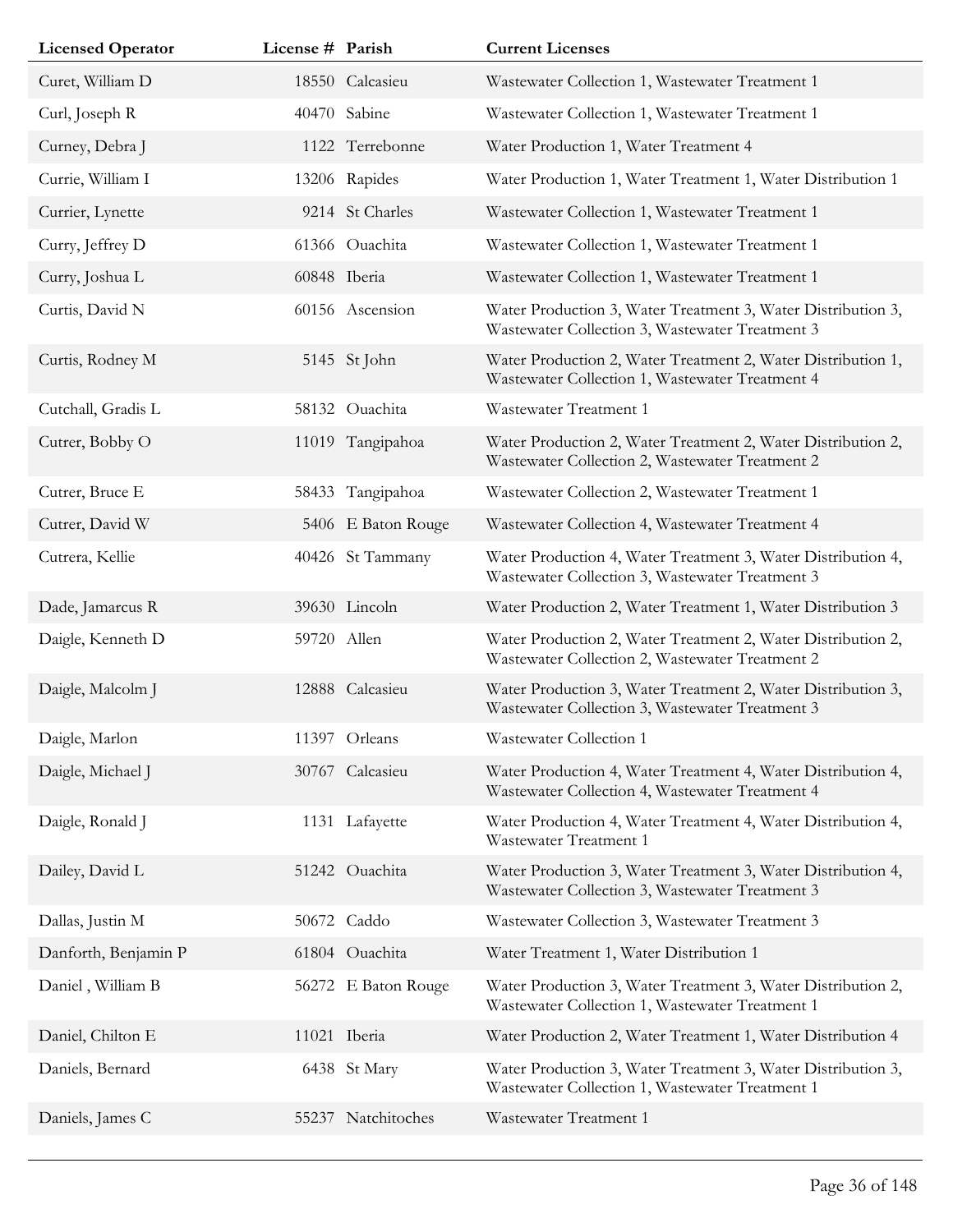| <b>Licensed Operator</b> | License # Parish |                     | <b>Current Licenses</b>                                                                                         |
|--------------------------|------------------|---------------------|-----------------------------------------------------------------------------------------------------------------|
| Daniels, Lisimba K       |                  | 10973 St Landry     | Wastewater Treatment 4                                                                                          |
| Daniels, Staci D         |                  | 13227 Beauregard    | Wastewater Collection 4, Wastewater Treatment 4                                                                 |
| Dantzler, Jerry R        |                  | 32407 E Baton Rouge | Water Production 2, Water Distribution 1, Wastewater<br>Collection 2, Wastewater Treatment 2                    |
| Darbonne, Calvin J       |                  | 6899 Lafayette      | Wastewater Treatment 4                                                                                          |
| Darbonne, Donald D       |                  | 1147 St Landry      | Water Production 3, Water Treatment 3, Water Distribution 3                                                     |
| Darbonne, Paul J         |                  | 15186 St Landry     | Water Production 4, Water Treatment 4, Water Distribution 4                                                     |
| Darby, Larry A           |                  | 5551 Iberia         | Wastewater Collection 4, Wastewater Treatment 4                                                                 |
| Darce, Elizabeth S       |                  | 45006 Ascension     | Water Production 1, Water Treatment 1, Water Distribution 1,<br>Wastewater Collection 1, Wastewater Treatment 1 |
| Dardeau, Brandon P       |                  | 32346 St Landry     | Water Production 2, Water Treatment 1, Water Distribution 2                                                     |
| Darden, Davy W           |                  | 1152 St Mary        | Water Production 4, Water Treatment 4, Water Distribution 4                                                     |
| Darden, Joshua C         |                  | 57873 Sabine        | Water Production 2, Water Treatment 2, Water Distribution 1,<br>Wastewater Collection 2, Wastewater Treatment 2 |
| Darensbourg, Miguel A    |                  | 54736 Orleans       | Water Production 1, Water Distribution 1                                                                        |
| Darensburg, Tannard      |                  | 8755 Jefferson      | Wastewater Treatment 4                                                                                          |
| Darrah, Tammy L          |                  | 7219 Vernon         | Water Production 1, Water Treatment 1, Water Distribution 1,<br>Wastewater Collection 2, Wastewater Treatment 2 |
| Dartez, Dale A           |                  | 47813 Beauregard    | Water Production 2, Water Treatment 2, Water Distribution 2                                                     |
| Dartez, Eric D           |                  | 7533 Calcasieu      | Wastewater Collection 2, Wastewater Treatment 4                                                                 |
| Dartez, James            |                  | 9642 Cameron        | Wastewater Collection 1, Wastewater Treatment 1                                                                 |
| Darville, Edward         |                  | 25211 Ascension     | Wastewater Collection 2, Wastewater Treatment 2                                                                 |
| Daughdrill, Richard G    |                  | 1158 St Tammany     | Water Production 1, Water Distribution 1, Wastewater<br>Treatment 4                                             |
| Daussin, Rene M          |                  | 8000 St Bernard     | Water Production 4, Water Treatment 4, Water Distribution 4                                                     |
| Dautreuil, Alan J        |                  | 1163 Iberia         | Wastewater Collection 2, Wastewater Treatment 1                                                                 |
| Dauzat, Matt M           |                  | 55440 Avoyelles     | Wastewater Collection 3, Wastewater Treatment 2                                                                 |
| Davezac, Chris           |                  | 1169 E Baton Rouge  | Water Production 3, Water Treatment 1, Water Distribution 4,<br>Wastewater Collection 4                         |
| David, Joseph R          |                  | 12110 Pointe Coupee | Water Production 2, Water Distribution 2                                                                        |
| David, Lindsey B         |                  | 56576 St Tammany    | Water Production 2, Water Treatment 2, Water Distribution 2,<br>Wastewater Collection 1, Wastewater Treatment 1 |
| David, Richie L          |                  | 34746 Pointe Coupee | Water Production 1, Water Distribution 1, Wastewater<br>Collection 1, Wastewater Treatment 1                    |
| Davidson, Aaron L        |                  | 59006 Iberville     | Wastewater Collection 1, Wastewater Treatment 1                                                                 |
| Davidson, Cody R         |                  | 59472 Livingston    | Wastewater Collection 1, Wastewater Treatment 1                                                                 |
| Davidson, Ted L          |                  | 1174 Ouachita       | Water Production 2, Water Treatment 2, Water Distribution 2                                                     |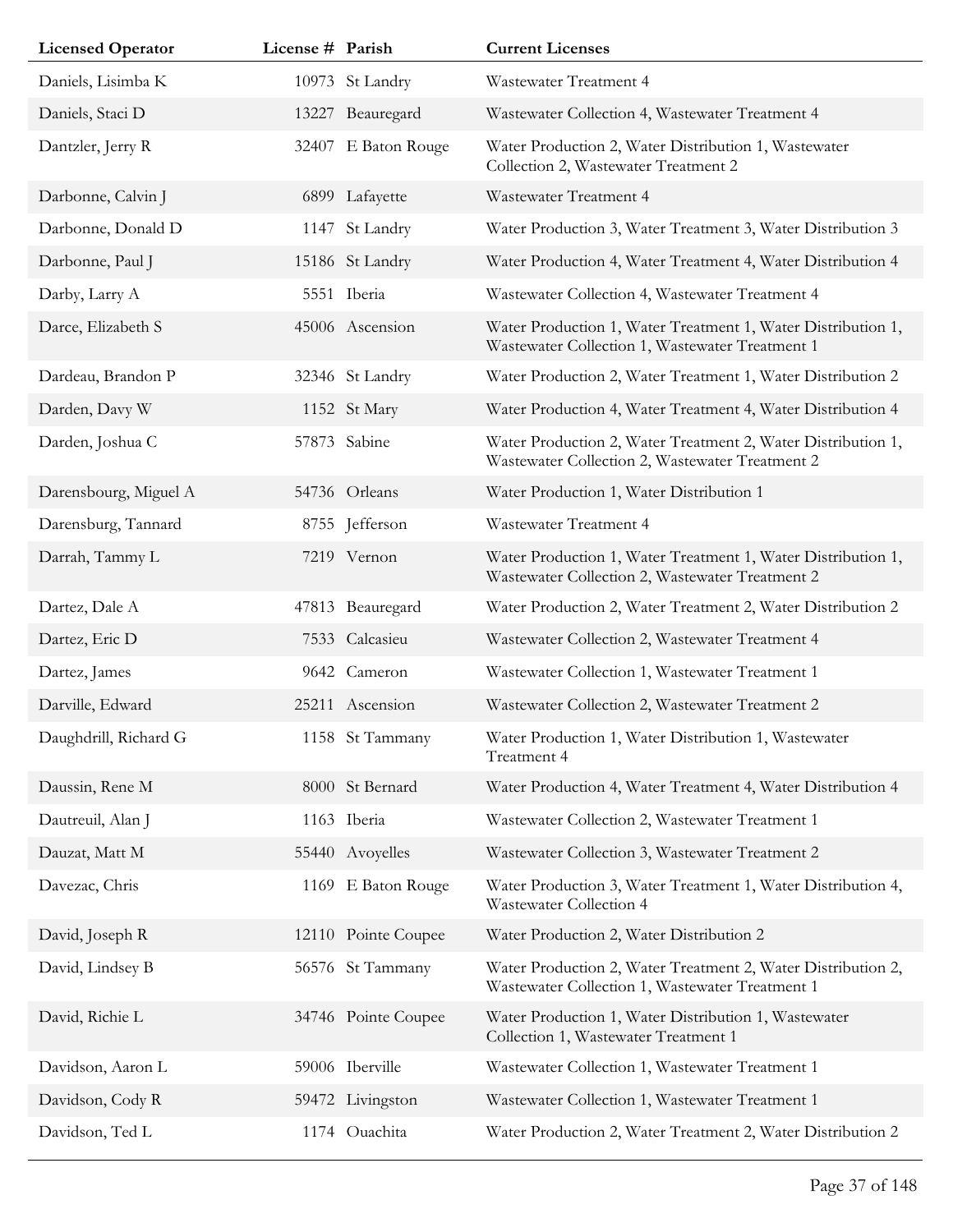|  | <b>Current Licenses</b>                                                                                                                                                                                                                                                                                                                                                                                                                                                                                                                                                 |
|--|-------------------------------------------------------------------------------------------------------------------------------------------------------------------------------------------------------------------------------------------------------------------------------------------------------------------------------------------------------------------------------------------------------------------------------------------------------------------------------------------------------------------------------------------------------------------------|
|  | Water Production 3, Water Treatment 3, Water Distribution 4                                                                                                                                                                                                                                                                                                                                                                                                                                                                                                             |
|  | Wastewater Collection 1                                                                                                                                                                                                                                                                                                                                                                                                                                                                                                                                                 |
|  | Wastewater Collection 1, Wastewater Treatment 1                                                                                                                                                                                                                                                                                                                                                                                                                                                                                                                         |
|  | Water Production 3, Water Treatment 4                                                                                                                                                                                                                                                                                                                                                                                                                                                                                                                                   |
|  | Water Production 1, Water Distribution 1                                                                                                                                                                                                                                                                                                                                                                                                                                                                                                                                |
|  | Wastewater Collection 1, Wastewater Treatment 1                                                                                                                                                                                                                                                                                                                                                                                                                                                                                                                         |
|  | Wastewater Collection 4, Wastewater Treatment 4                                                                                                                                                                                                                                                                                                                                                                                                                                                                                                                         |
|  | Water Production 4, Water Treatment 4, Water Distribution 4,<br>Wastewater Collection 4, Wastewater Treatment 4                                                                                                                                                                                                                                                                                                                                                                                                                                                         |
|  | Wastewater Collection 2                                                                                                                                                                                                                                                                                                                                                                                                                                                                                                                                                 |
|  | Water Production 1, Water Treatment 1, Water Distribution 4,<br>Wastewater Collection 4, Wastewater Treatment 4                                                                                                                                                                                                                                                                                                                                                                                                                                                         |
|  | Wastewater Collection 2, Wastewater Treatment 2                                                                                                                                                                                                                                                                                                                                                                                                                                                                                                                         |
|  | Water Production 2, Water Treatment 2, Water Distribution 2                                                                                                                                                                                                                                                                                                                                                                                                                                                                                                             |
|  | Water Production 4, Water Treatment 4, Water Distribution 4,<br>Wastewater Collection 2, Wastewater Treatment 2                                                                                                                                                                                                                                                                                                                                                                                                                                                         |
|  | Wastewater Collection 1, Wastewater Treatment 1                                                                                                                                                                                                                                                                                                                                                                                                                                                                                                                         |
|  | Water Production 1, Water Treatment 1, Water Distribution 2                                                                                                                                                                                                                                                                                                                                                                                                                                                                                                             |
|  | Water Production 4, Water Treatment 4, Water Distribution 4                                                                                                                                                                                                                                                                                                                                                                                                                                                                                                             |
|  | Water Production 3, Water Treatment 3, Water Distribution 3,<br>Wastewater Collection 3, Wastewater Treatment 2                                                                                                                                                                                                                                                                                                                                                                                                                                                         |
|  | Water Production 4, Water Treatment 4, Water Distribution 4                                                                                                                                                                                                                                                                                                                                                                                                                                                                                                             |
|  | Wastewater Collection 2, Wastewater Treatment 2                                                                                                                                                                                                                                                                                                                                                                                                                                                                                                                         |
|  | Wastewater Collection 1                                                                                                                                                                                                                                                                                                                                                                                                                                                                                                                                                 |
|  | Water Treatment 1, Water Distribution 1                                                                                                                                                                                                                                                                                                                                                                                                                                                                                                                                 |
|  | Wastewater Collection 1, Wastewater Treatment 4                                                                                                                                                                                                                                                                                                                                                                                                                                                                                                                         |
|  | Water Production 2, Water Treatment 1, Water Distribution 2,<br>Wastewater Collection 2                                                                                                                                                                                                                                                                                                                                                                                                                                                                                 |
|  | Water Production 1, Water Treatment 1, Water Distribution 1,<br>Wastewater Collection 1, Wastewater Treatment 1                                                                                                                                                                                                                                                                                                                                                                                                                                                         |
|  | Water Production 1, Water Treatment 1, Water Distribution 1,<br>Wastewater Collection 1, Wastewater Treatment 1                                                                                                                                                                                                                                                                                                                                                                                                                                                         |
|  | Water Production 2, Water Treatment 2, Water Distribution 2                                                                                                                                                                                                                                                                                                                                                                                                                                                                                                             |
|  | Water Production 3, Water Treatment 2, Water Distribution 3,<br>Wastewater Collection 3, Wastewater Treatment 2                                                                                                                                                                                                                                                                                                                                                                                                                                                         |
|  | Water Distribution 4, Wastewater Collection 4                                                                                                                                                                                                                                                                                                                                                                                                                                                                                                                           |
|  | Water Production 1, Water Treatment 1                                                                                                                                                                                                                                                                                                                                                                                                                                                                                                                                   |
|  | License # Parish<br>10547 St Tammany<br>49215 Caddo<br>57682 E Baton Rouge<br>8570 St Mary<br>38770 Ascension<br>59007 St Landry<br>1196 Iberia<br>9195 Calcasieu<br>6442 St Tammany<br>1176 Caddo<br>38614 E Baton Rouge<br>27567 Calcasieu<br>53652 St Tammany<br>30796 St Charles<br>43995 Jefferson<br>52372 Jefferson<br>16966 Caddo<br>35147 St Charles<br>11668 E Baton Rouge<br>57321 E Baton Rouge<br>61335 Caddo<br>42669 Jefferson<br>60214 Natchitoches<br>54995 Ouachita<br>25707 Webster<br>53657 Desoto<br>28359 St Mary<br>6807 Desoto<br>56732 Orleans |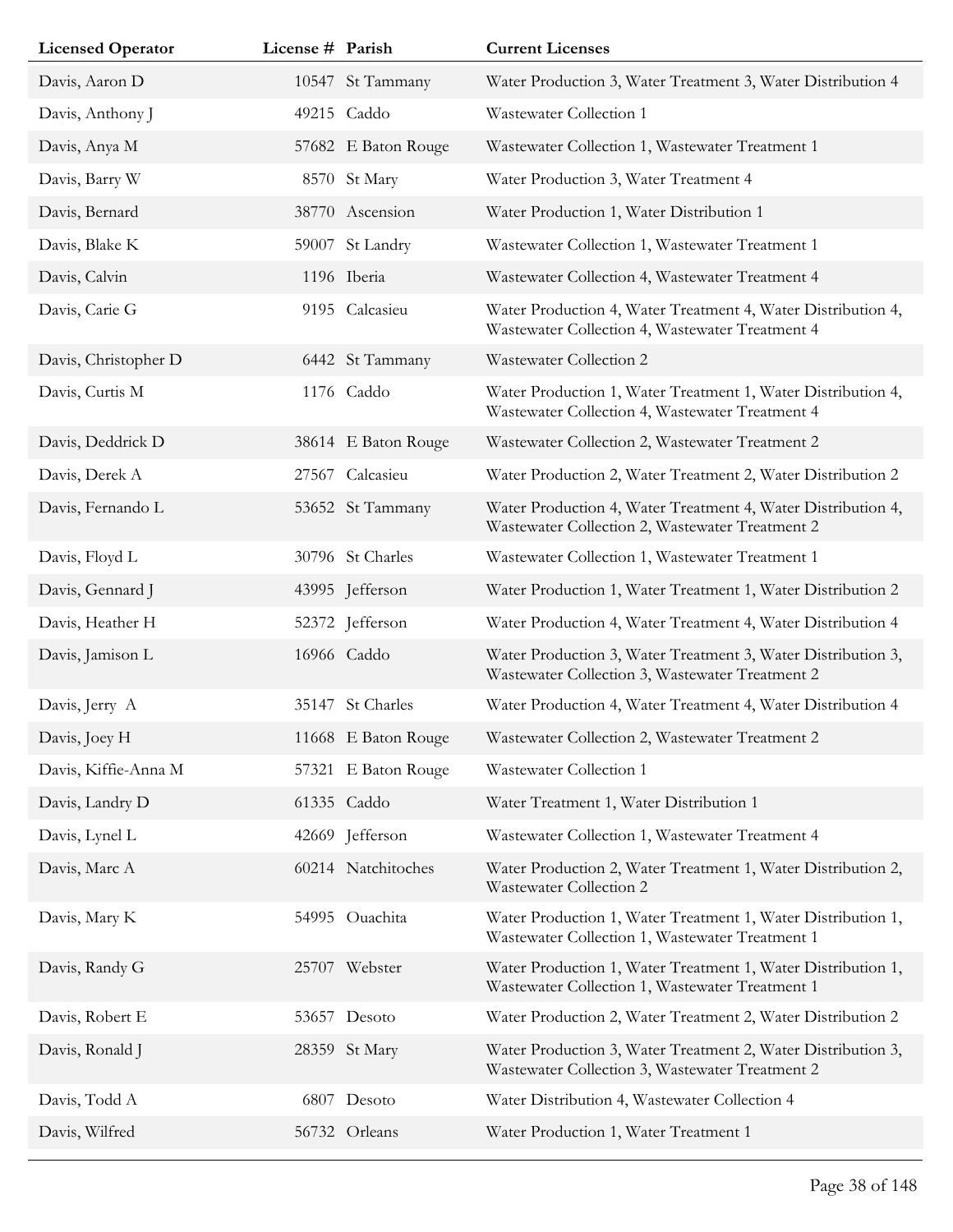| <b>Licensed Operator</b> | License # Parish |                     | <b>Current Licenses</b>                                                                                         |
|--------------------------|------------------|---------------------|-----------------------------------------------------------------------------------------------------------------|
| Davis, Will H            |                  | 11494 Ouachita      | Wastewater Collection 4, Wastewater Treatment 2                                                                 |
| Dawsey, John F           |                  | 6444 Washington     | Water Production 1, Water Treatment 1, Water Distribution 1                                                     |
| Day, Bradley S           |                  | 46832 Vernon        | Water Production 3, Water Treatment 3, Water Distribution 3,<br>Wastewater Collection 2, Wastewater Treatment 2 |
| Day, Donald A            |                  | 54212 St Mary       | Water Production 4, Water Treatment 4, Water Distribution 4,<br>Wastewater Collection 3, Wastewater Treatment 3 |
| Day, Randall S           |                  | 7224 Webster        | Water Production 2, Water Treatment 1, Water Distribution 2,<br>Wastewater Collection 2, Wastewater Treatment 1 |
| Dean, Curtis L           |                  | 10568 Union         | Water Production 3, Water Treatment 3, Water Distribution 3                                                     |
| Dean, Rachel G           |                  | 37156 Ouachita      | Water Production 1, Water Treatment 1, Water Distribution 1                                                     |
| Dean, Russell A          |                  | 48735 Caddo         | Wastewater Collection 1, Wastewater Treatment 1                                                                 |
| Dean, Timothy S          |                  | 60847 Iberia        | Wastewater Collection 1, Wastewater Treatment 1                                                                 |
| Dean, Vester G           |                  | 55239 Lincoln       | Water Production 2, Water Treatment 2, Water Distribution 2                                                     |
| Dearing, Thomas E        |                  | 51512 Beauregard    | Water Production 3, Water Treatment 3, Water Distribution 3,<br>Wastewater Collection 3, Wastewater Treatment 3 |
| Deason, Travis           |                  | 9781 Avoyelles      | Water Production 3, Water Treatment 3, Water Distribution 3                                                     |
| Decelle, Charles D       |                  | 11844 Bossier       | Water Production 4, Water Treatment 4                                                                           |
| Decuir, Dalton R         |                  | 7006 Lafayette      | Water Production 4, Water Treatment 4, Water Distribution 2                                                     |
| Decuir, Joan A           |                  | 7870 Avoyelles      | Water Distribution 2                                                                                            |
| Decuir, Sara A           |                  | 38594 E Baton Rouge | Wastewater Collection 2, Wastewater Treatment 2                                                                 |
| Deculus, James H         |                  | 6778 Calcasieu      | Water Production 2, Water Treatment 1, Water Distribution 2                                                     |
| Deem, Michael B          |                  | 10015 Webster       | Wastewater Collection 1, Wastewater Treatment 1                                                                 |
| Defriend, Charles D      |                  | 5958 Caddo          | Water Production 4, Water Treatment 4, Water Distribution 4                                                     |
| Degeyter, Dale B         |                  | 8772 St Martin      | Water Production 2, Water Treatment 2, Water Distribution 1,<br>Wastewater Collection 2, Wastewater Treatment 2 |
| Deggs-Numbers, Roxanna L |                  | 6238 Beauregard     | Water Production 2, Water Treatment 2, Water Distribution 1,<br>Wastewater Collection 2, Wastewater Treatment 3 |
| Degueyter, Bobby J       |                  | 1222 St Landry      | Water Distribution 4, Wastewater Collection 4, Wastewater<br>Treatment 2                                        |
| Degueyter, Nicholas T    |                  | 58939 St Landry     | Water Production 3, Water Treatment 2, Water Distribution 3                                                     |
| Dejean, Shawn A          |                  | 8288 Orleans        | Water Distribution 4                                                                                            |
| Delaney, Bishop O        |                  | 8170 Bossier        | Wastewater Collection 2                                                                                         |
| Delarge, Alton A         |                  | 32726 Orleans       | Water Treatment 4                                                                                               |
| Delatte, Donald G        |                  | 13106 St Bernard    | Wastewater Collection 1, Wastewater Treatment 1                                                                 |
| Delatte, Jonathan B      |                  | 37086 Lafourche     | Water Production 4, Water Treatment 4, Water Distribution 4                                                     |
| Delay, Christopher G     |                  | 54712 Lafayette     | Wastewater Treatment 1                                                                                          |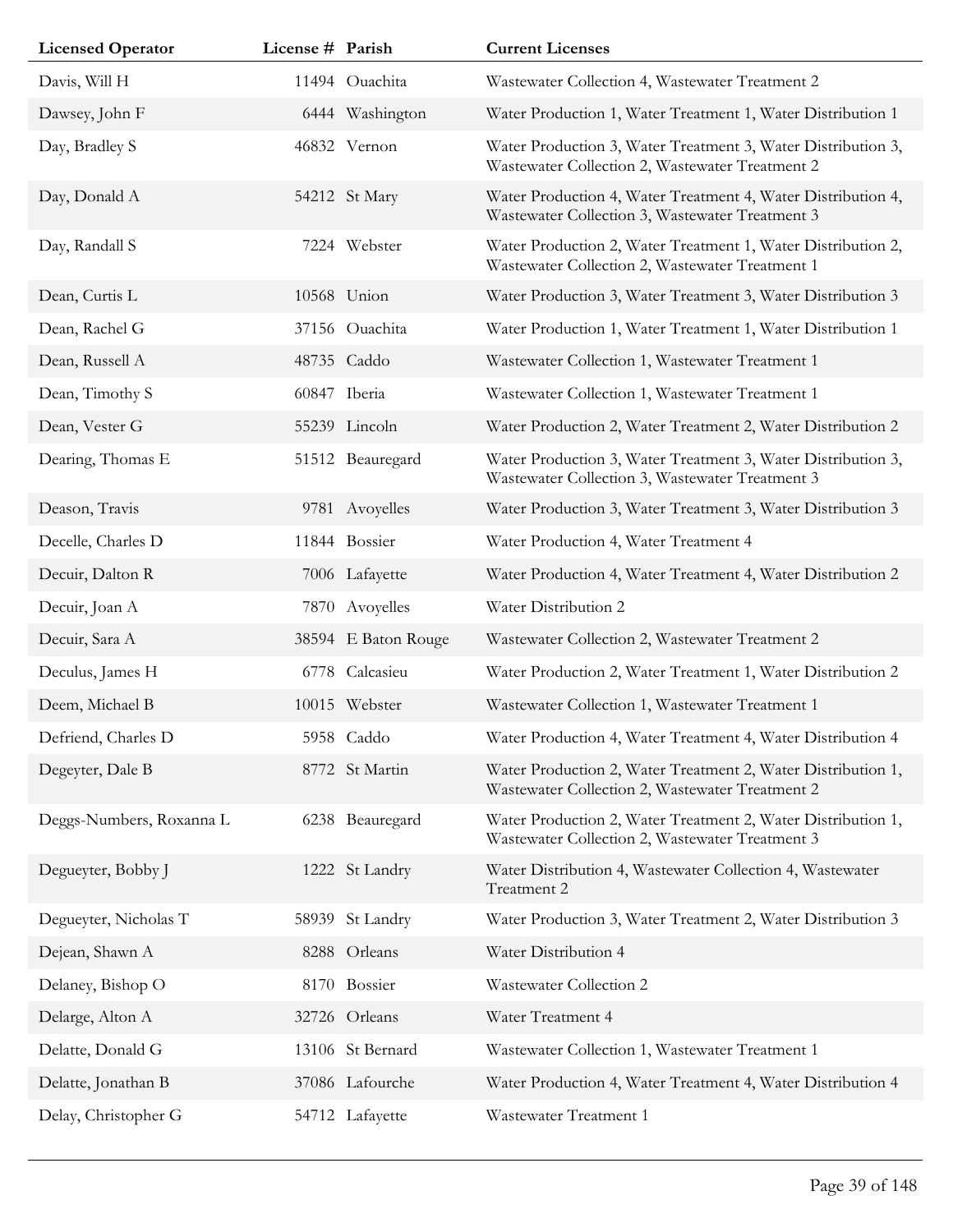| <b>Licensed Operator</b> | License # Parish |                     | <b>Current Licenses</b>                                                                                         |
|--------------------------|------------------|---------------------|-----------------------------------------------------------------------------------------------------------------|
| Delcambre, Brian T       |                  | 61184 Iberia        | Wastewater Collection 1, Wastewater Treatment 1                                                                 |
| Delcambre, Huey P        |                  | 36747 Vermilion     | Wastewater Collection 1, Wastewater Treatment 1                                                                 |
| Delcambre, Jerard S      |                  | 10501 Lafayette     | Wastewater Treatment 4                                                                                          |
| Delcambre, Rickey J      |                  | 1235 Iberia         | Water Production 4, Water Treatment 4, Water Distribution 4,<br>Wastewater Collection 4, Wastewater Treatment 4 |
| Delmore, Robert L        |                  | 30026 E Baton Rouge | Water Production 1, Water Treatment 1, Water Distribution 1                                                     |
| Deloch, Joseph           |                  | 1237 W Baton Rouge  | Wastewater Collection 4, Wastewater Treatment 4                                                                 |
| Deloch, Shanesha C       |                  | 59933 W Baton Rouge | Wastewater Collection 2, Wastewater Treatment 2                                                                 |
| Delpapa, Richard L       |                  | 44442 Caddo         | Water Production 4, Water Treatment 4, Water Distribution 3,<br>Wastewater Collection 1                         |
| Demars, Robert E         |                  | 1239 E Baton Rouge  | Water Production 2, Water Treatment 4, Water Distribution 2                                                     |
| Demelo, Jennifer L       |                  | 61463 St Charles    | Wastewater Collection 1, Wastewater Treatment 1                                                                 |
| Dempster, Colin J        |                  | 57347 Terrebonne    | Wastewater Collection 1, Wastewater Treatment 1                                                                 |
| Dempster, Dylan M        |                  | 49574 Lafourche     | Water Production 4, Water Treatment 4, Water Distribution 2                                                     |
| Dempster, Jake M         |                  | 11946 St Charles    | Wastewater Collection 1, Wastewater Treatment 3                                                                 |
| Denet, Terren            |                  | 47592 Plaquemines   | Wastewater Collection 1, Wastewater Treatment 1                                                                 |
| Denney, Stephen J        |                  | 24986 Evangeline    | Wastewater Collection 1, Wastewater Treatment 1                                                                 |
| Dennis, Melburn E        |                  | 37774 St Tammany    | Water Production 1, Water Distribution 1                                                                        |
| Denova, Donald R         |                  | 11138 Iberville     | Water Distribution 2                                                                                            |
| Dent, Jonathan M         |                  | 56735 Ouachita      | Water Production 3, Water Treatment 3, Water Distribution 3,<br>Wastewater Collection 1, Wastewater Treatment 1 |
| Derham, Donald M         |                  | 56863 Iberia        | Water Production 2, Water Treatment 2, Water Distribution 2                                                     |
| Deroche, Clif J          |                  | 61419 Ascension     | Water Production 1, Water Treatment 1, Water Distribution 1                                                     |
| Deroche, Roy D           |                  | 52627 Terrebonne    | Wastewater Collection 2                                                                                         |
| Derouen, Robert J        |                  | 6255 St Tammany     | Water Treatment 3                                                                                               |
| Derozan, Al S            |                  | 6633 E Baton Rouge  | Water Distribution 4                                                                                            |
| Desalvo, Eric M          | 50037            | Plaquemines         | Water Production 4, Water Treatment 4, Water Distribution 3                                                     |
| Deshotel, Matthew S      |                  | 58487 Calcasieu     | Water Production 2, Water Treatment 1, Water Distribution 2,<br>Wastewater Collection 1, Wastewater Treatment 1 |
| Deshotel, Phillip J      | 11025            | Jefferson Davis     | Water Production 3, Water Treatment 3, Water Distribution 3,<br>Wastewater Collection 3, Wastewater Treatment 3 |
| Deshotels, Keith P       |                  | 5216 St Landry      | Water Production 3, Water Treatment 2, Water Distribution 3,<br>Wastewater Collection 2, Wastewater Treatment 2 |
| Deshotels, Luke          |                  | 10214 Evangeline    | Water Production 3, Water Treatment 2, Water Distribution 1,<br>Wastewater Collection 4, Wastewater Treatment 4 |
| Deshotels, Robert E      |                  | 30806 Evangeline    | Wastewater Collection 1, Wastewater Treatment 1                                                                 |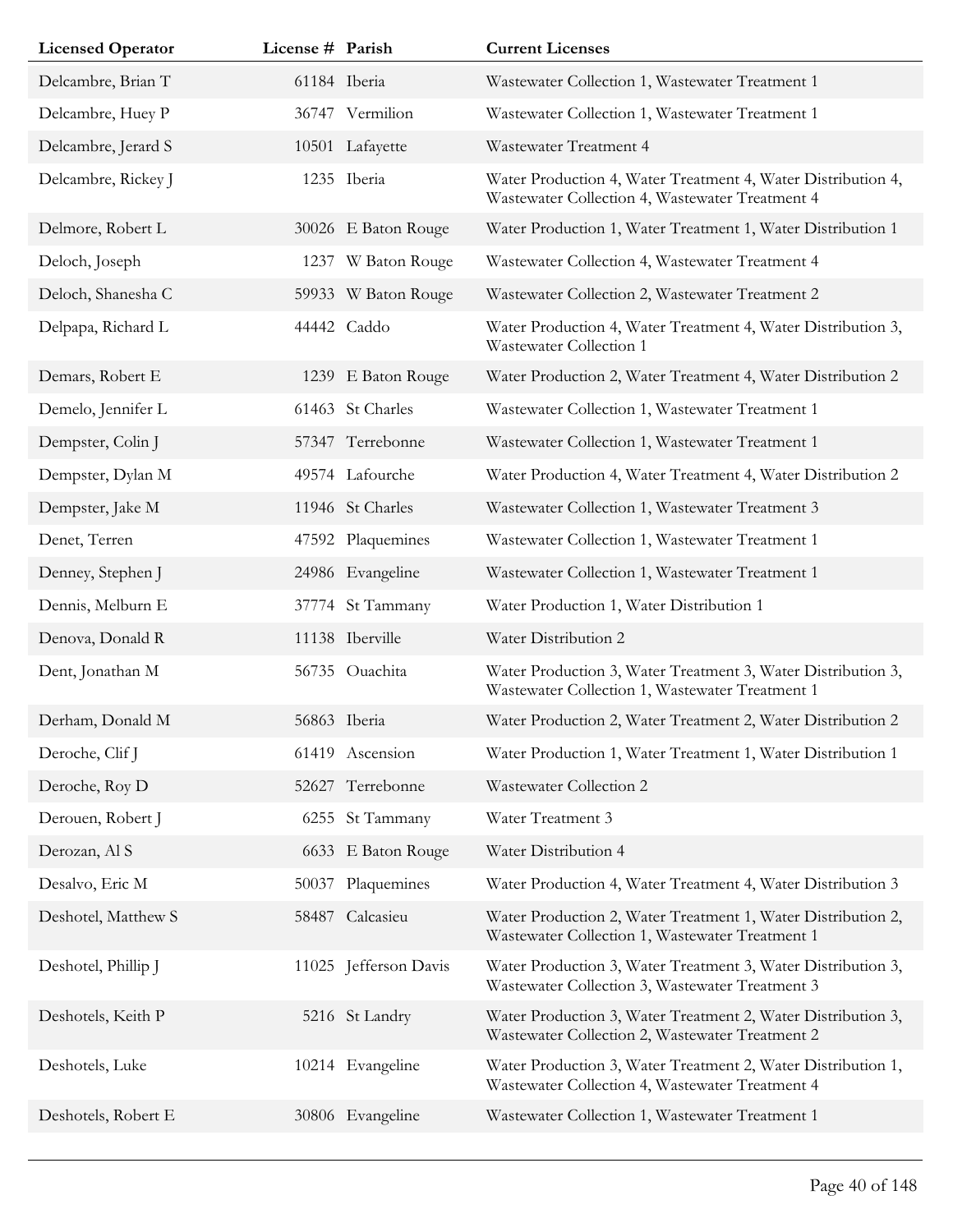| <b>Licensed Operator</b> | License # Parish |                       | <b>Current Licenses</b>                                                                                         |
|--------------------------|------------------|-----------------------|-----------------------------------------------------------------------------------------------------------------|
| Despino, Mae C           |                  | 57405 Grant           | Water Production 2, Water Treatment 1, Water Distribution 2                                                     |
| Desselle, Carl J         |                  | 1255 St John          | Water Production 4, Water Treatment 4                                                                           |
| Devall, David W          | 7820             | E Baton Rouge         | Wastewater Treatment 4                                                                                          |
| Devening, Elizabeth K    |                  | 58792 Ouachita        | Water Production 1, Water Treatment 1, Water Distribution 1,<br>Wastewater Collection 1, Wastewater Treatment 1 |
| Dever, Michael S         |                  | 61002 Calcasieu       | Water Production 2, Water Treatment 2, Water Distribution 2                                                     |
| Deville, Bradley         |                  | 58221 Livingston      | Water Production 2, Water Treatment 1, Water Distribution 2                                                     |
| Deville, Curtis R        |                  | 32306 Jefferson Davis | Water Production 1, Water Treatment 1, Water Distribution 1,<br>Wastewater Collection 1, Wastewater Treatment 1 |
| Deville, Jimmy L         |                  | 2853 E Baton Rouge    | Wastewater Treatment 4                                                                                          |
| Deville, Leroy T         |                  | 46838 Calcasieu       | Water Production 4, Water Treatment 2, Water Distribution 2                                                     |
| Devillier, Brannon M     |                  | 6900 W Baton Rouge    | Wastewater Collection 1, Wastewater Treatment 2                                                                 |
| Dew, Roger L             | 57381            | Sabine                | Water Production 2, Water Treatment 2, Water Distribution 2                                                     |
| Deyo, Michael A          |                  | 59546 St Tammany      | Water Production 1, Water Treatment 1, Water Distribution 1                                                     |
| Deyo, Travis T           |                  | 42283 St Tammany      | Water Production 3, Water Treatment 3, Water Distribution 4,<br>Wastewater Collection 3, Wastewater Treatment 3 |
| Dezendorf, James B       |                  | 37782 Grant           | Water Production 4, Water Treatment 4, Water Distribution 4,<br>Wastewater Collection 4, Wastewater Treatment 4 |
| Dezendorf, Matthew P     |                  | 57683 Grant           | Water Production 4, Water Treatment 4, Water Distribution 4,<br>Wastewater Collection 3, Wastewater Treatment 3 |
| Di Giovanni, Alden M     |                  | 1269 Jefferson        | Wastewater Collection 2, Wastewater Treatment 4                                                                 |
| Diaz, Robert P           |                  | 19586 Vermilion       | Wastewater Treatment 4                                                                                          |
| Dickerson, James B       |                  | 58819 Ouachita        | Water Production 1, Water Treatment 1, Water Distribution 1                                                     |
| Dickerson, Shane E       |                  | 30746 Jefferson       | Wastewater Collection 4                                                                                         |
| Dickinson, Douglas E     |                  | 54333 Webster         | Wastewater Collection 1, Wastewater Treatment 1                                                                 |
| Diegel, Randy A          |                  | 28147 Terrebonne      | Water Production 4, Water Treatment 4, Water Distribution 1                                                     |
| Diggs, Tammy M           |                  | 58485 E Baton Rouge   | Wastewater Collection 1, Wastewater Treatment 1                                                                 |
| Dilmore, Mark S          |                  | 36328 Ouachita        | Wastewater Collection 1, Wastewater Treatment 1                                                                 |
| Dimattia, Dominick       |                  | 7655 E Baton Rouge    | Wastewater Collection 4                                                                                         |
| Dinet, Calvin J          |                  | 1294 Plaquemines      | Water Production 4, Water Treatment 4, Water Distribution 4,<br>Wastewater Collection 1, Wastewater Treatment 3 |
| Dispenza, Peter D        |                  | 1296 Ouachita         | Water Production 1, Water Distribution 3, Wastewater<br>Collection 2, Wastewater Treatment 2                    |
| Dixon, Anthony L         |                  | 32728 Orleans         | Wastewater Collection 1                                                                                         |
| Do, Vy D                 |                  | 10018 Jefferson       | Water Production 4, Water Treatment 3, Water Distribution 4,<br>Wastewater Collection 4, Wastewater Treatment 3 |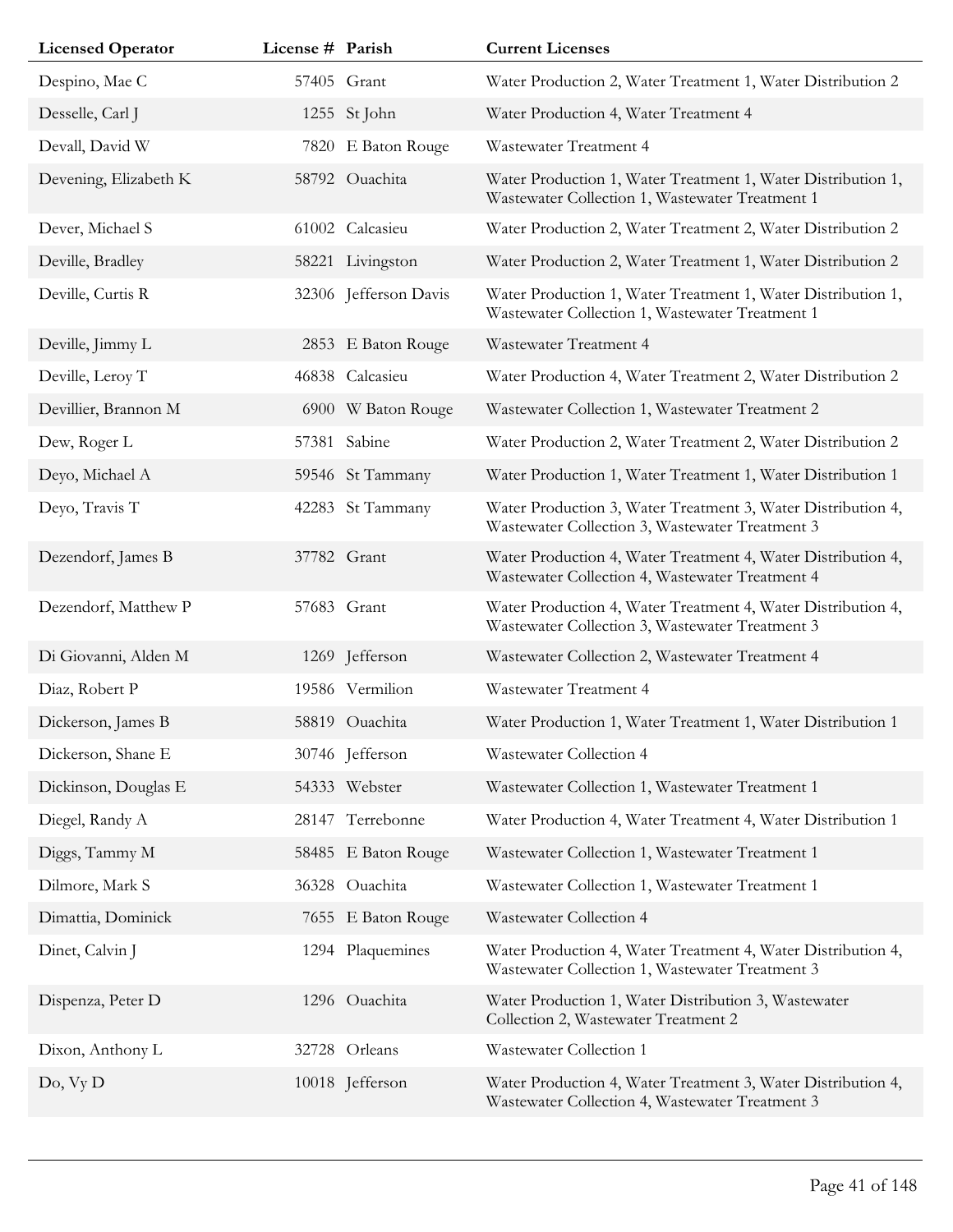| <b>Licensed Operator</b> | License # Parish |                       | <b>Current Licenses</b>                                                                                         |
|--------------------------|------------------|-----------------------|-----------------------------------------------------------------------------------------------------------------|
| Dockins, Joseph W        |                  | 6884 Cameron          | Water Production 2, Water Treatment 2, Water Distribution 2,<br>Wastewater Collection 2, Wastewater Treatment 2 |
| Doerfler, Devin A        |                  | 49296 Livingston      | Water Production 2, Water Treatment 2, Water Distribution 2                                                     |
| Dogan, Triston A         |                  | 51853 W Baton Rouge   | Wastewater Collection 2, Wastewater Treatment 2                                                                 |
| Doiron, Michael J        |                  | 59615 Iberville       | Wastewater Collection 1, Wastewater Treatment 1                                                                 |
| Domangue, Deaserae       |                  | 46719 Terrebonne      | Wastewater Treatment 1                                                                                          |
| Domingue, Andrew P       |                  | 60993 Acadia          | Water Production 1, Water Treatment 1, Water Distribution 1                                                     |
| Domingue, Eugene A       |                  | 6446 Iberville        | Water Production 3, Water Treatment 2, Water Distribution 3,<br>Wastewater Collection 3, Wastewater Treatment 3 |
| Dominick, Raul F         |                  | 42765 Orleans         | Water Distribution 1                                                                                            |
| Dominique, Adley J       |                  | 7466 Jefferson        | Water Production 3, Water Treatment 3, Water Distribution 3,<br>Wastewater Collection 4, Wastewater Treatment 4 |
| Donahue, Latasha K       |                  | 55572 E Baton Rouge   | Water Production 2, Water Treatment 2, Water Distribution 1                                                     |
| Donnaud, Kolby K         |                  | 38356 St Charles      | Water Production 4, Water Treatment 4, Water Distribution 3                                                     |
| Donnaud, Wesley G        |                  | 36467 St Charles      | Water Production 4, Water Treatment 4, Water Distribution 4                                                     |
| Donohue, Kyle C          |                  | 39390 Jefferson       | Water Production 4, Water Treatment 4, Water Distribution 4,<br>Wastewater Collection 4, Wastewater Treatment 4 |
| Dorr, George A           |                  | 38971 Jefferson Davis | Wastewater Collection 1, Wastewater Treatment 1                                                                 |
| Dorsey, Dorothy A        |                  | 637 Bossier           | Wastewater Treatment 4                                                                                          |
| Dorsey, Lance L          |                  | 37488 Richland        | Water Production 1, Water Treatment 1                                                                           |
| Dorsey, Rodney W         |                  | 7818 W Baton Rouge    | Wastewater Collection 1, Wastewater Treatment 1                                                                 |
| Doss, Kirk A             |                  | 17546 Lincoln         | Water Production 4, Water Treatment 4, Water Distribution 4,<br>Wastewater Collection 3, Wastewater Treatment 1 |
| Doucet, Joseph C         |                  | 7126 W Baton Rouge    | Wastewater Collection 4, Wastewater Treatment 4                                                                 |
| Doucet, Margaret A       |                  | 2854 St Landry        | Water Production 4, Water Treatment 4, Water Distribution 4,<br>Wastewater Collection 4, Wastewater Treatment 4 |
| Doucet, Preston K        |                  | 32731 Jefferson Davis | Water Production 2, Water Treatment 2, Water Distribution 2                                                     |
| Doucet, Samuel J         |                  | 43654 St Landry       | Water Production 3, Water Treatment 3, Water Distribution 3                                                     |
| Douglas, Deontai D       |                  | 58940 Madison         | Water Treatment 1                                                                                               |
| Dove, Shawn J            |                  | 60492 West Feliciana  | Wastewater Collection 1, Wastewater Treatment 1                                                                 |
| Dowdall, Richard D       |                  | 47037 Bossier         | Wastewater Collection 2, Wastewater Treatment 4                                                                 |
| Dowden, Stacy L          |                  | 55822 Calcasieu       | Water Production 2, Water Treatment 2, Water Distribution 2,<br>Wastewater Collection 2, Wastewater Treatment 2 |
| Dowden, Trey R           |                  | 53192 Orleans         | Water Production 1, Water Treatment 1                                                                           |
| Dowdy, Ashlyne B         |                  | 61162 Ouachita        | Water Production 1, Water Treatment 1, Water Distribution 1,<br>Wastewater Collection 1, Wastewater Treatment 1 |
| Doxey, Christopher C     |                  | 61024 Cameron         | Water Production 1, Water Treatment 1, Water Distribution 1                                                     |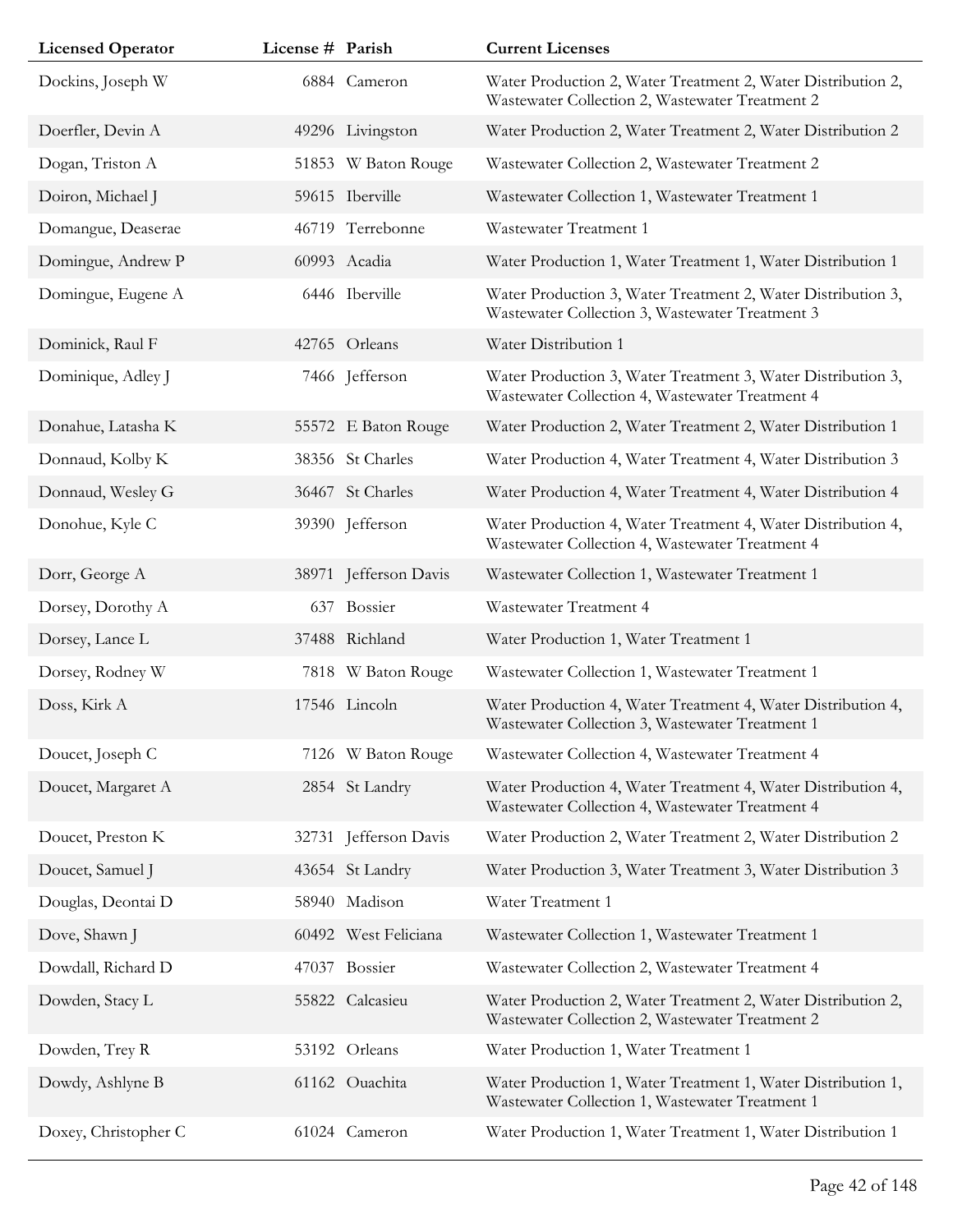| <b>Licensed Operator</b> | License # Parish |                     | <b>Current Licenses</b>                                                                                         |
|--------------------------|------------------|---------------------|-----------------------------------------------------------------------------------------------------------------|
| Doyle, Benjamin J        |                  | 8575 Rapides        | Water Production 1, Water Distribution 1, Wastewater<br>Collection 1, Wastewater Treatment 2                    |
| Doyle, Randy A           | 37908            | Calcasieu           | Water Production 2, Water Treatment 2, Water Distribution 2                                                     |
| Drachenberg, Carolyn C   |                  | 52658 Orleans       | Wastewater Collection 1, Wastewater Treatment 1                                                                 |
| Drennan, Jonathan W      |                  | 6634 Orleans        | Water Distribution 4, Wastewater Collection 4                                                                   |
| Drinkwater, Ashley L     |                  | 59438 E Baton Rouge | Wastewater Collection 1, Wastewater Treatment 1                                                                 |
| Drudge, James E          |                  | 7570 Bossier        | Wastewater Collection 1, Wastewater Treatment 1                                                                 |
| Dubois, Dewayne D        |                  | 50039 Grant         | Water Production 1, Water Treatment 1, Water Distribution 1                                                     |
| Dubroc, Daniel R         |                  | 5100 Rapides        | Water Production 4, Water Treatment 2, Water Distribution 4                                                     |
| Duckett, Scott J         |                  | 60580 Calcasieu     | Water Production 1, Water Treatment 1, Water Distribution 1                                                     |
| Ducote, Randall          |                  | 30646 Rapides       | Water Production 2, Water Distribution 1                                                                        |
| Duffus, Reyna A          |                  | 60312 Ascension     | Water Production 1, Water Treatment 1, Water Distribution 1,<br>Wastewater Collection 1, Wastewater Treatment 1 |
| Dufour, Cliff E          |                  | 40882 E Baton Rouge | Wastewater Collection 2, Wastewater Treatment 2                                                                 |
| Dufrene, Jacob           |                  | 8124 St Charles     | Wastewater Collection 4, Wastewater Treatment 4                                                                 |
| Dufrene, Justin D        |                  | 47333 St Charles    | Wastewater Collection 1                                                                                         |
| Dufrene, Murray L        |                  | 12346 St Charles    | Wastewater Collection 3, Wastewater Treatment 3                                                                 |
| Dugas, David A           |                  | 13546 E Baton Rouge | Water Production 2, Water Treatment 1, Water Distribution 1                                                     |
| Dugas, Frederick W       |                  | 61369 Iberia        | Water Production 1, Water Treatment 1, Water Distribution 1                                                     |
| Dugas, Gregory P         |                  | 9577 Iberville      | Wastewater Collection 1, Wastewater Treatment 1                                                                 |
| Dugas, Jill H            |                  | 56572 Lafayette     | Wastewater Collection 1                                                                                         |
| Dugas, Rodney P          |                  | 4940 Lafayette      | Water Distribution 4                                                                                            |
| Dugas, Ryan A            |                  | 43819 Tangipahoa    | Water Production 2, Water Treatment 1, Water Distribution 2,<br>Wastewater Collection 2, Wastewater Treatment 2 |
| Duggar, Christina L      | 42771            | Jefferson           | Water Production 2, Water Treatment 1, Water Distribution 1,<br>Wastewater Collection 4, Wastewater Treatment 4 |
| Dugger, Earl D           |                  | 5599 Rapides        | Wastewater Collection 4, Wastewater Treatment 4                                                                 |
| Dugger, Kyla J           | 58488            | Out-Of-State        | Wastewater Collection 1, Wastewater Treatment 1                                                                 |
| Dugue, Andrew C          |                  | 50315 Orleans       | Wastewater Collection 2                                                                                         |
| Duhe, Alex J             |                  | 9019 St James       | Water Production 3, Water Treatment 3                                                                           |
| Duhe, Brandon            |                  | 9512 St John        | Water Production 2, Water Treatment 1, Water Distribution 2,<br>Wastewater Collection 4, Wastewater Treatment 1 |
| Duhe, James M            |                  | 40302 Ascension     | Water Production 2, Water Treatment 2, Water Distribution 2                                                     |
| Duhe, Louis J            |                  | 1385 Jefferson      | Water Production 4, Water Treatment 4, Water Distribution 4,<br>Wastewater Collection 4, Wastewater Treatment 4 |
| Duhe, Rodrick E          |                  | 45072 E Baton Rouge | Wastewater Collection 2, Wastewater Treatment 2                                                                 |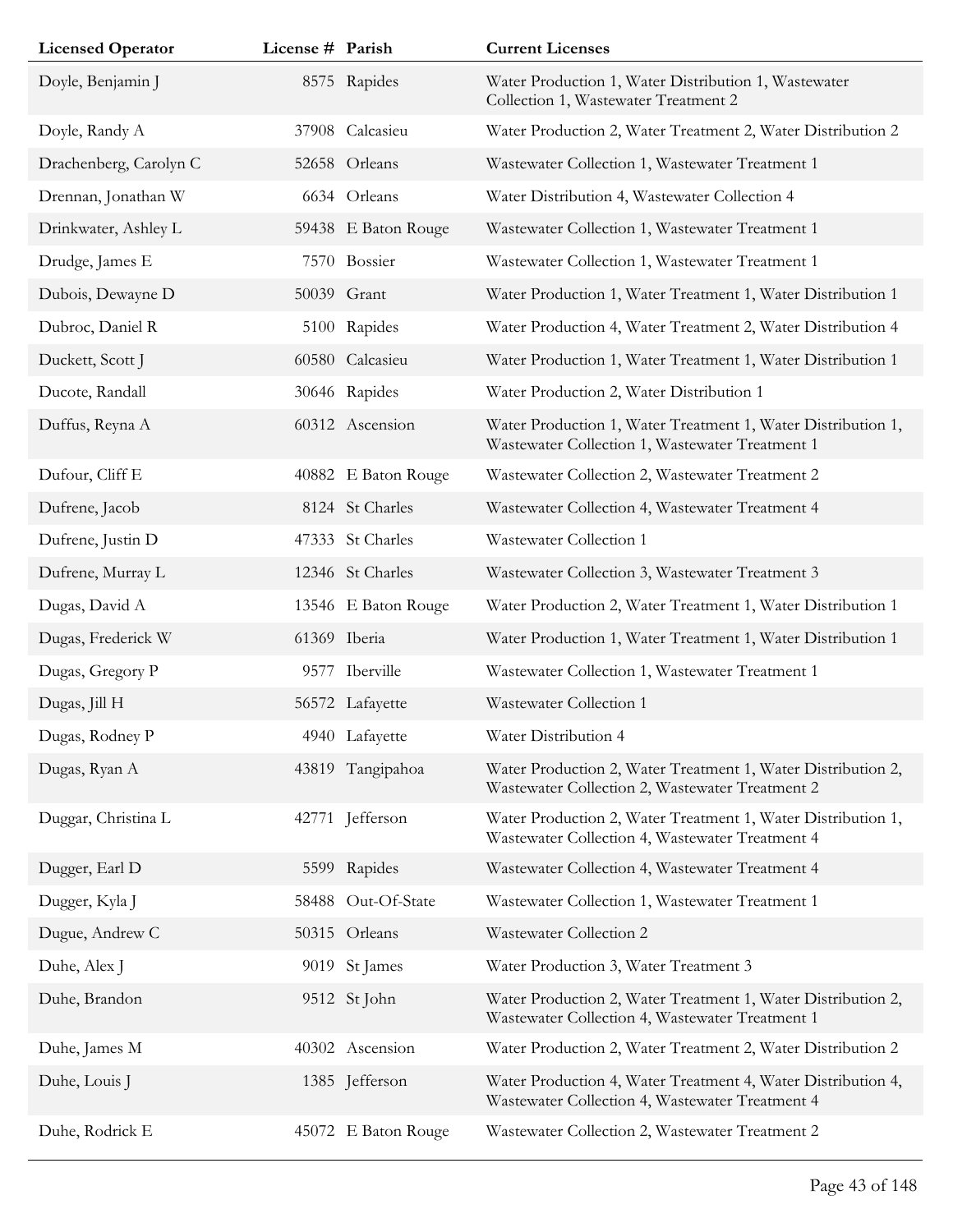| <b>Licensed Operator</b> | License # Parish |                       | <b>Current Licenses</b>                                                                                         |
|--------------------------|------------------|-----------------------|-----------------------------------------------------------------------------------------------------------------|
| Duhon, Hilliard J        |                  | 54334 Jefferson Davis | Wastewater Treatment 1                                                                                          |
| Duhon, James C           |                  | 11243 Cameron         | Water Production 3, Water Treatment 3, Water Distribution 4                                                     |
| Duhon, Jerry J           |                  | 10220 Tangipahoa      | Water Production 2, Water Treatment 2, Water Distribution 2                                                     |
| Duhon, Michael J         |                  | 5245 Calcasieu        | Water Production 2, Water Distribution 1                                                                        |
| Duhon, Ryan S            |                  | 14746 St Landry       | Water Production 1, Water Treatment 1, Water Distribution 1,<br>Wastewater Collection 2, Wastewater Treatment 2 |
| Duke, Allen R            |                  | 36161 Beauregard      | Water Production 1, Water Distribution 1                                                                        |
| Dumas, Beverly C         |                  | 1392 Orleans          | Water Treatment 4                                                                                               |
| Dunagan, Thomas L        |                  | 6135 Natchitoches     | Water Distribution 2                                                                                            |
| Dunaway, James M         |                  | 5680 Webster          | Water Production 4, Water Treatment 4, Water Distribution 4,<br>Wastewater Collection 4, Wastewater Treatment 4 |
| Dunbar, Robert L         | 25711            | St Landry             | Wastewater Collection 1, Wastewater Treatment 1                                                                 |
| Duncan, Edward E         |                  | 37777 Webster         | Water Production 1, Water Treatment 1, Water Distribution 1                                                     |
| Dunham, William M        |                  | 45279 Vernon          | Water Production 2, Water Treatment 2, Water Distribution 3                                                     |
| Dunn, Clifton A          |                  | 54453 St John         | Wastewater Collection 1, Wastewater Treatment 1                                                                 |
| Dunn, Kenny R            |                  | 58814 Beauregard      | Wastewater Collection 1, Wastewater Treatment 1                                                                 |
| Dunn, Leslie L           |                  | 1400 Natchitoches     | Water Production 3, Water Treatment 3, Water Distribution 4                                                     |
| Dunn, Steve F            |                  | 58486 E Baton Rouge   | Wastewater Collection 1, Wastewater Treatment 2                                                                 |
| Dupaty, Shawn P          |                  | 7322 Assumption       | Water Production 1, Water Distribution 2                                                                        |
| Duplantis, Mark J        |                  | 6966 Terrebonne       | Wastewater Collection 2, Wastewater Treatment 2                                                                 |
| Duplechian, Damon        |                  | 43652 Calcasieu       | Water Production 1, Water Treatment 1, Water Distribution 1,<br>Wastewater Collection 1, Wastewater Treatment 1 |
| Duplechin, Alvis W       |                  | 28946 Evangeline      | Water Production 1, Water Treatment 1, Water Distribution 2                                                     |
| Duplechin, Andrew W      |                  | 21826 Evangeline      | Water Production 2, Water Treatment 2, Water Distribution 2                                                     |
| Duplechin, Hammy         |                  | 1404 Evangeline       | Water Production 4, Water Treatment 4, Water Distribution 4,<br>Wastewater Collection 4, Wastewater Treatment 3 |
| Duplessis, Tyler A       |                  | 59674 Plaquemines     | Wastewater Collection 1                                                                                         |
| Duplessis, Chad C        |                  | 37811 Plaquemines     | Water Production 2, Water Treatment 2, Water Distribution 1,<br>Wastewater Collection 2, Wastewater Treatment 2 |
| Duplessis, Jovon L       |                  | 54191 Orleans         | Wastewater Collection 1                                                                                         |
| Duplessis, Levar D       |                  | 11618 Plaquemines     | Water Production 4, Water Treatment 4, Water Distribution 4,<br>Wastewater Collection 4, Wastewater Treatment 2 |
| Duplessis, Ron K         |                  | 51055 Ascension       | Water Production 1, Water Treatment 1, Water Distribution 1                                                     |
| Dupont, Paul             |                  | 58489 St Landry       | Water Production 2, Water Distribution 2, Wastewater<br>Collection 1, Wastewater Treatment 1                    |
| Dupont, Tyler J          |                  | 6456 St Charles       | Water Production 2, Water Treatment 4                                                                           |
|                          |                  |                       |                                                                                                                 |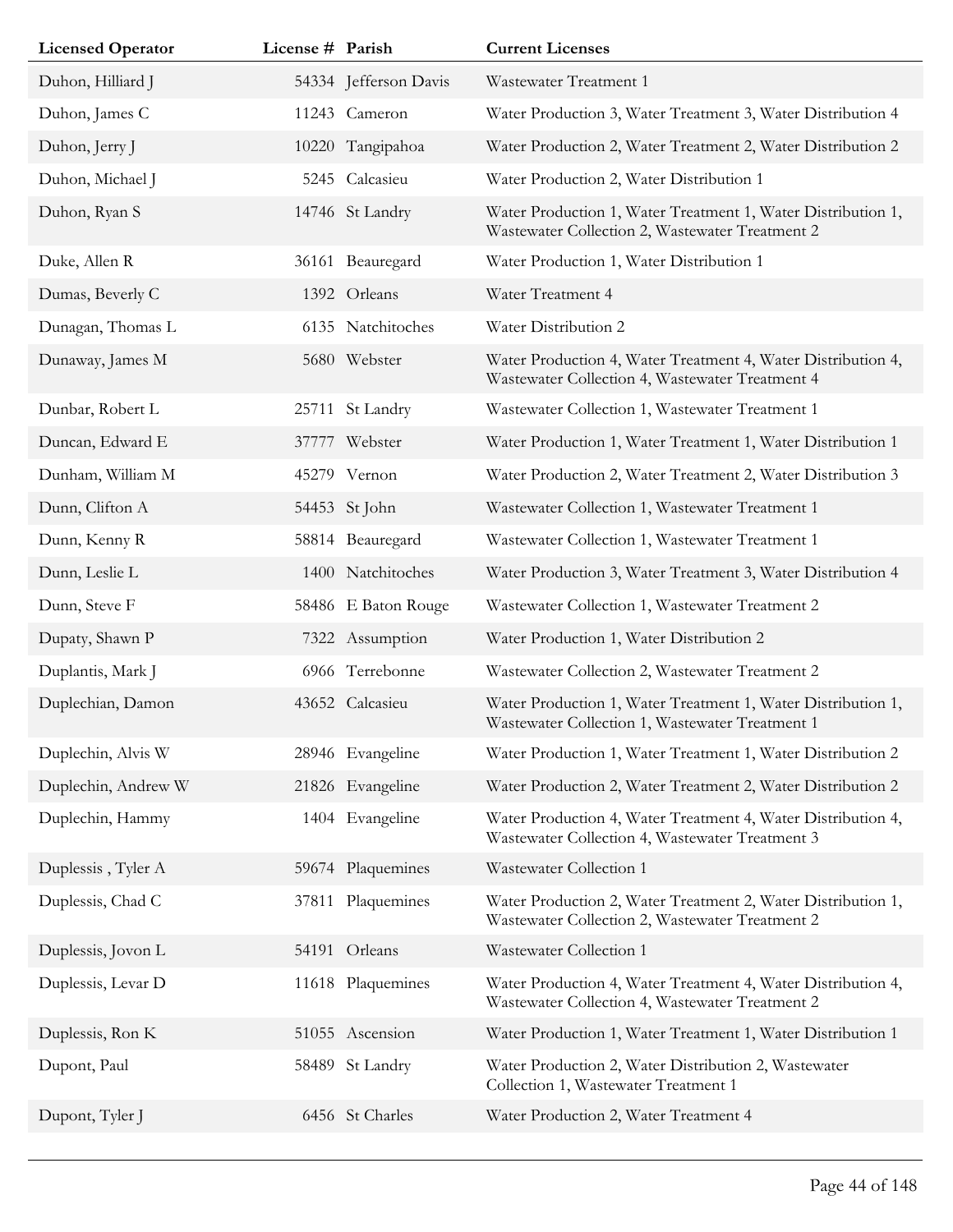| <b>Licensed Operator</b> | License # Parish |                     | <b>Current Licenses</b>                                                                                         |
|--------------------------|------------------|---------------------|-----------------------------------------------------------------------------------------------------------------|
| Dupre, Inga S            |                  | 7816 Jefferson      | Wastewater Collection 4, Wastewater Treatment 4                                                                 |
| Dupree, Dale R           |                  | 16746 Ouachita      | Water Production 1, Water Treatment 1, Water Distribution 1,<br>Wastewater Collection 1, Wastewater Treatment 1 |
| Dupree, James R          |                  | 8007 Natchitoches   | Water Production 2, Water Treatment 1, Water Distribution 2,<br>Wastewater Collection 2, Wastewater Treatment 1 |
| Dupree, Jeremy C         |                  | 36536 W Baton Rouge | Water Production 2, Water Treatment 2, Water Distribution 2,<br>Wastewater Collection 2, Wastewater Treatment 2 |
| Dupuy, Adam J            |                  | 44333 St Tammany    | Water Production 3, Water Treatment 1, Water Distribution 3                                                     |
| Dupuy, Jacob S           |                  | 58242 St Mary       | Water Production 3, Water Treatment 3, Water Distribution 2                                                     |
| Dupuy, Joseph R          |                  | 1421 Tangipahoa     | Water Production 2, Water Distribution 3, Wastewater<br>Collection 4, Wastewater Treatment 3                    |
| Dupuy, Ray J             |                  | 54073 St Tammany    | Wastewater Collection 1, Wastewater Treatment 1                                                                 |
| Dutsch, Harold R         |                  | 1426 St Tammany     | Water Production 4, Water Treatment 3, Water Distribution 4                                                     |
| Duvall, Denna M          |                  | 49198 Beauregard    | Water Production 1, Water Treatment 1, Water Distribution 1                                                     |
| Dyess, Joseph P          |                  | 54514 Sabine        | Water Production 2, Water Treatment 2, Water Distribution 2                                                     |
| Eagles, Cynthia K        |                  | 11417 E Baton Rouge | Wastewater Collection 4, Wastewater Treatment 4                                                                 |
| Eagley, David E          |                  | 25728 Natchitoches  | Water Production 1, Water Treatment 1, Water Distribution 1,<br>Wastewater Collection 1, Wastewater Treatment 1 |
| Eagley, Denise A         |                  | 25729 Natchitoches  | Water Production 1, Water Distribution 1                                                                        |
| Eaglin, Daniel           |                  | 7688 St Bernard     | Water Distribution 4, Wastewater Collection 4                                                                   |
| Eaglin, Gabriel J        |                  | 15326 Lafayette     | Wastewater Treatment 4                                                                                          |
| Earl, Alvin V            | 24988 Allen      |                     | Water Production 2, Water Treatment 2, Water Distribution 2,<br>Wastewater Collection 1, Wastewater Treatment 1 |
| Earley, James L          |                  | 5307 Bossier        | Wastewater Collection 4, Wastewater Treatment 4                                                                 |
| Echols, Christopher J    |                  | 61187 Union         | Water Production 1, Water Treatment 1, Water Distribution 1                                                     |
| Echols, Edythe D         |                  | 13506 E Baton Rouge | Wastewater Collection 4, Wastewater Treatment 4                                                                 |
| Eckholdt, James W        |                  | 45852 Jefferson     | Water Production 4, Water Treatment 4, Water Distribution 3                                                     |
| Edgar, Curtis C          |                  | 1445 Calcasieu      | Water Production 2, Water Treatment 2, Water Distribution 3,<br>Wastewater Collection 3, Wastewater Treatment 3 |
| Edmond, Patrick          |                  | 1446 Lafayette      | Wastewater Treatment 4                                                                                          |
| Edmondson, William P     |                  | 60939 St Charles    | Water Production 2, Water Treatment 1, Water Distribution 1                                                     |
| Edmonston, Malcom L      | 54417            | Ascension           | Wastewater Collection 1, Wastewater Treatment 1                                                                 |
| Edwards, Brayden A       |                  | 57832 St Charles    | Water Production 4, Water Treatment 4, Water Distribution 4                                                     |
| Edwards, Comeledia M     |                  | 52712 Caddo         | Wastewater Collection 1, Wastewater Treatment 1                                                                 |
| Edwards, Earl P          |                  | 49194 Livingston    | Water Production 2, Water Treatment 2, Water Distribution 2,<br>Wastewater Collection 2, Wastewater Treatment 2 |
| Edwards, Joseph C        |                  | 1453 St John        | Wastewater Collection 1, Wastewater Treatment 3                                                                 |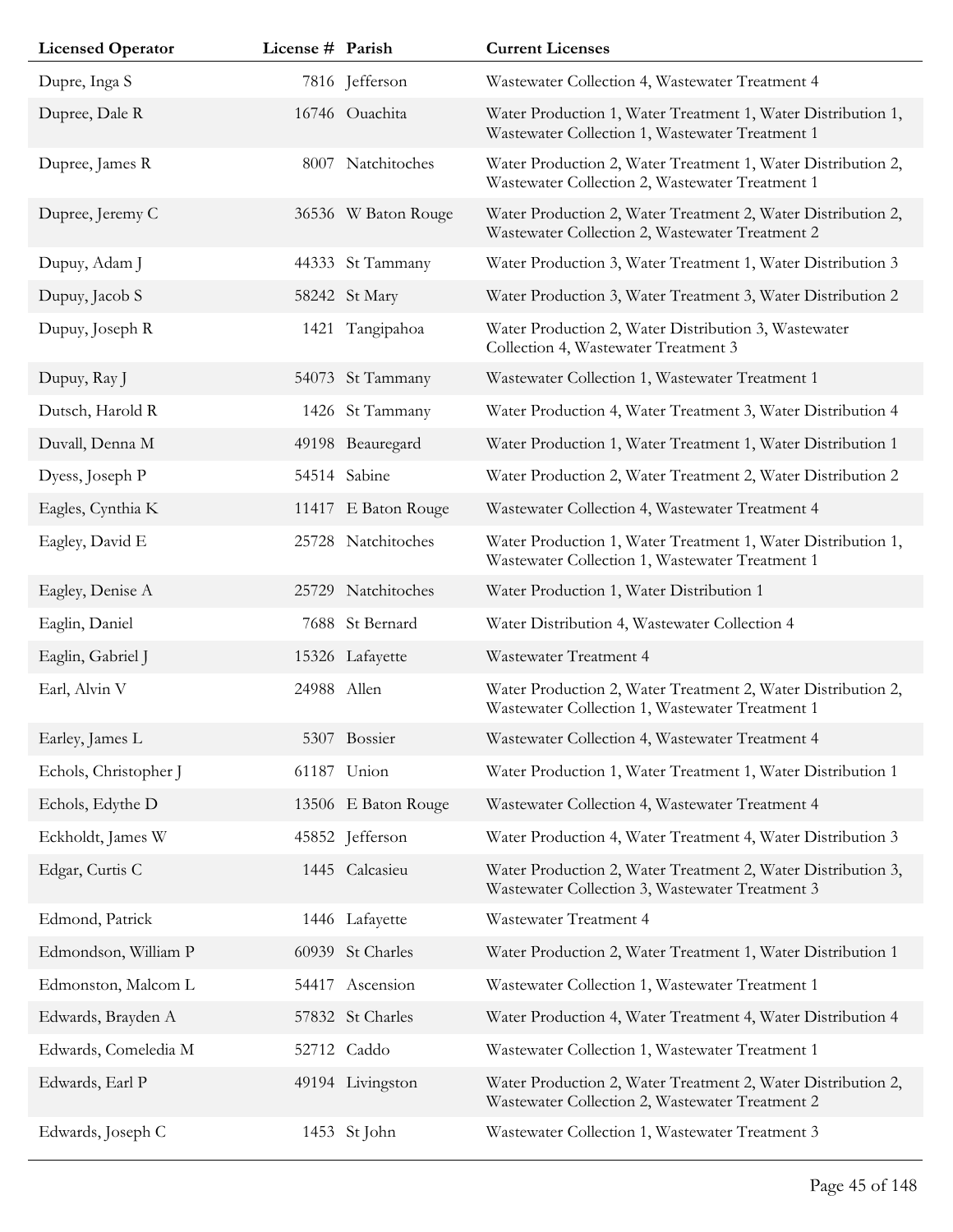| <b>Licensed Operator</b> | License # Parish |                    | <b>Current Licenses</b>                                                                                         |
|--------------------------|------------------|--------------------|-----------------------------------------------------------------------------------------------------------------|
| Edwards, Justin G        |                  | 46092 Livingston   | Wastewater Collection 1, Wastewater Treatment 1                                                                 |
| Edwards, Mark D          |                  | 57684 St Charles   | Water Production 3, Water Treatment 4, Water Distribution 2                                                     |
| Edwards, Nicholas J      |                  | 47257 Allen        | Water Production 4, Water Treatment 4, Water Distribution 4                                                     |
| Edwards, Robert C        |                  | 52700 Caddo        | Water Treatment 1, Water Distribution 1                                                                         |
| Eguigure, Miguel O       |                  | 6704 Orleans       | Water Distribution 4, Wastewater Collection 4                                                                   |
| Eiskina, Eugene P        |                  | 57346 Lafourche    | Water Production 4, Water Treatment 4                                                                           |
| Ekinia, Tristan R        |                  | 60594 Jefferson    | Water Treatment 1                                                                                               |
| Elaire, Leon P           |                  | 1460 Lafayette     | Water Distribution 3                                                                                            |
| Elaire, Paul D           |                  | 7520 Lafayette     | Wastewater Collection 2                                                                                         |
| Elam, Christopher J      |                  | 56032 Tangipahoa   | Water Production 1, Water Treatment 1, Water Distribution 1                                                     |
| Eldridge, Brad P         |                  | 61783 Lafayette    | Water Production 1, Water Treatment 1, Water Distribution 1,<br>Wastewater Collection 1, Wastewater Treatment 1 |
| Elliott, Phillip W       |                  | 51134 Ouachita     | Water Production 1, Water Treatment 1                                                                           |
| Ellis, James G           |                  | 48595 St Landry    | Water Distribution 1                                                                                            |
| Ellis, Michael W         |                  | 10725 Bossier      | Wastewater Collection 4, Wastewater Treatment 4                                                                 |
| Ellis, Orlando A         |                  | 56061 Ascension    | Water Production 2, Water Treatment 2, Water Distribution 1                                                     |
| Ellisor, Brandon L       |                  | 53437 Terrebonne   | Water Production 2, Water Treatment 2, Water Distribution 2                                                     |
| Ellsworth, Jalen B       |                  | 60796 St John      | Wastewater Treatment 1                                                                                          |
| Elstrott, Blaine         |                  | 1470 Jefferson     | Water Production 4, Water Treatment 4, Water Distribution 4                                                     |
| Emmert, Michael W        |                  | 54513 Out-Of-State | Wastewater Collection 1, Wastewater Treatment 1                                                                 |
| Emory, Terry L           |                  | 5940 Jackson       | Water Production 2, Water Treatment 2, Water Distribution 1,<br>Wastewater Collection 4, Wastewater Treatment 4 |
| Enamorado, Amado         |                  | 5760 Livingston    | Wastewater Treatment 4                                                                                          |
| Encalade, Gerald L       | 9689             | Plaquemines        | Water Distribution 1                                                                                            |
| Engle, Sarah K           |                  | 59763 Iberville    | Wastewater Collection 1, Wastewater Treatment 1                                                                 |
| Englert, Gabriel L       |                  | 48757 Out-Of-State | Wastewater Collection 2, Wastewater Treatment 2                                                                 |
| Englerth, Tracy A        |                  | 61608 Richland     | Water Production 1, Water Treatment 1, Water Distribution 1                                                     |
| English, Chelsea J       |                  | 60891 Lafourche    | Wastewater Collection 1, Wastewater Treatment 1                                                                 |
| English, Daniel J        |                  | 56577 St Tammany   | Water Production 2, Water Treatment 2, Water Distribution 2                                                     |
| English, Malcolm L       |                  | 10816 Rapides      | Water Production 2, Water Treatment 1, Water Distribution 2,<br>Wastewater Collection 1, Wastewater Treatment 1 |
| Ensinger, Douglas D      |                  | 12607 Sabine       | Water Production 2, Water Treatment 2, Water Distribution 3,<br>Wastewater Collection 2, Wastewater Treatment 1 |
| Entrevia, David G        |                  | 1475 Washington    | Water Production 1, Water Treatment 1, Water Distribution 1,<br>Wastewater Collection 4, Wastewater Treatment 4 |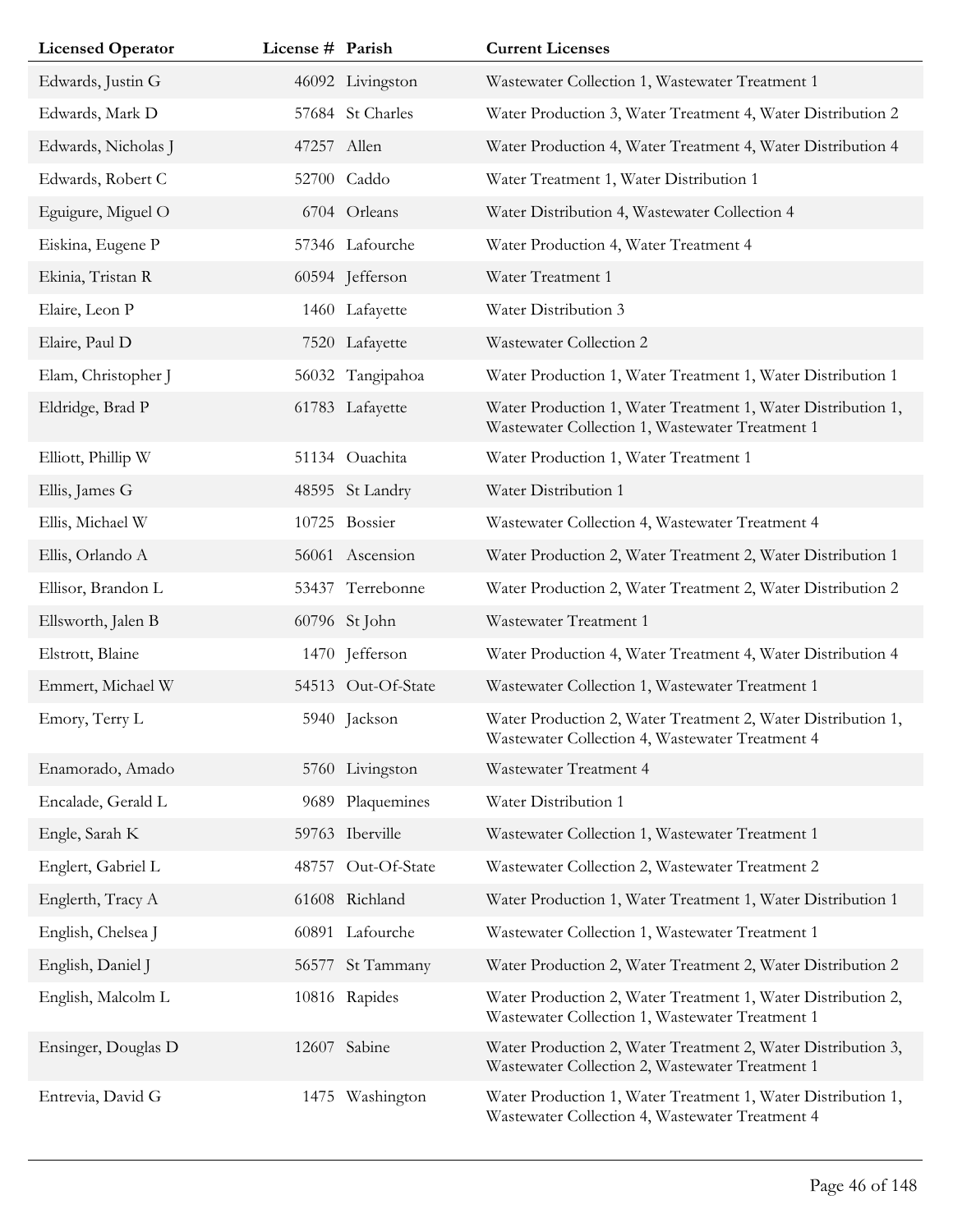| <b>Licensed Operator</b> | License # Parish |                     | <b>Current Licenses</b>                                                                                                                         |
|--------------------------|------------------|---------------------|-------------------------------------------------------------------------------------------------------------------------------------------------|
| Epps, Oscar              |                  | 61762 Lincoln       | Water Distribution 1                                                                                                                            |
| Erwin, Caleb A           |                  | 59955 Iberville     | Wastewater Collection 1, Wastewater Treatment 1                                                                                                 |
| Eskine, Jonathan C       |                  | 56977 St Tammany    | Wastewater Collection 4, Wastewater Treatment 4                                                                                                 |
| Estay, Neal J            |                  | 58958 St Mary       | Water Production 3, Water Treatment 3, Water Distribution 3                                                                                     |
| Esteve, John P           |                  | 52953 Lafourche     | Water Production 1, Water Treatment 1, Water Distribution 1,<br>Wastewater Collection 1, Wastewater Treatment 1                                 |
| Etheredge, Joseph B      |                  | 6113 Desoto         | Water Production 3, Water Treatment 2, Water Distribution 4,<br>Wastewater Collection 4, Wastewater Treatment 2                                 |
| Etheridge, Jamie W       |                  | 32746 Livingston    | Water Production 4, Water Treatment 4, Water Distribution 4,<br>Wastewater Collection 4, Wastewater Treatment 4                                 |
| Etienne, Shannon P       |                  | 57576 Lafayette     | Water Distribution 4                                                                                                                            |
| Eubanks, Donnie E        |                  | 1489 Ouachita       | Water Production 2, Water Treatment 2, Water Distribution 2                                                                                     |
| Eusea, Brandon M         |                  | 59234 Lafourche     | Wastewater Collection 1, Wastewater Treatment 1                                                                                                 |
| Eustis, Pierre C         |                  | 9339 Orleans        | Wastewater Collection 1, Wastewater Treatment 1                                                                                                 |
| Evans, Henry W           | 1497             | St Tammany          | Wastewater Collection 4, Wastewater Treatment 2                                                                                                 |
| Evans, James A           |                  | 14148 Ouachita      | Water Production 2, Water Treatment 2, Water Distribution 2,<br>Wastewater Collection 4, Wastewater Treatment 3                                 |
| Evans, Ryan M            |                  | 60780 Cameron       | Water Production 1, Water Treatment 1, Water Distribution 1                                                                                     |
| Evers, Seth A            |                  | 60938 St Charles    | Water Treatment 1, Water Distribution 1, Wastewater<br>Collection 1, Wastewater Collection 2, Wastewater Treatment<br>1, Wastewater Treatment 2 |
| Ezell, Brandon M         |                  | 42244 Lafourche     | Water Distribution 4                                                                                                                            |
| Ezell, James B           |                  | 46794 Franklin      | Water Production 2, Water Treatment 2, Water Distribution 2,<br>Wastewater Collection 1                                                         |
| Ezell, Thomas R          |                  | 44232 Ouachita      | Water Production 2, Water Treatment 2, Water Distribution 2                                                                                     |
| Fagan, Chad H            |                  | 13549 Livingston    | Water Production 2, Water Treatment 1, Water Distribution 3,<br>Wastewater Collection 4, Wastewater Treatment 3                                 |
| Fairburn, Robert K       |                  | 5582 St Tammany     | Water Production 4, Water Treatment 4, Water Distribution 4,<br>Wastewater Collection 4, Wastewater Treatment 3                                 |
| Falgout, Kerry J         |                  | 10949 Lafourche     | Water Production 4, Water Treatment 4, Water Distribution 4                                                                                     |
| Fandal, Warren G         |                  | 21846 Tangipahoa    | Water Treatment 1, Water Distribution 1                                                                                                         |
| Fang, Tao                |                  | 42812 E Baton Rouge | Wastewater Collection 2, Wastewater Treatment 2                                                                                                 |
| Fanguy, David A          |                  | 1521 Lafourche      | Water Production 4, Water Treatment 4                                                                                                           |
| Fantroy, Bryant          |                  | 51896 Acadia        | Water Production 2, Water Treatment 2, Water Distribution 2                                                                                     |
| Fanz, Ana B              |                  | 39011 St Bernard    | Wastewater Collection 1, Wastewater Treatment 1                                                                                                 |
| Farrell, A P             |                  | 11191 Sabine        | Water Production 2, Water Treatment 2, Water Distribution 2                                                                                     |
| Farrell, Anthony P       |                  | 10637 Sabine        | Water Production 4, Water Treatment 4, Water Distribution 4                                                                                     |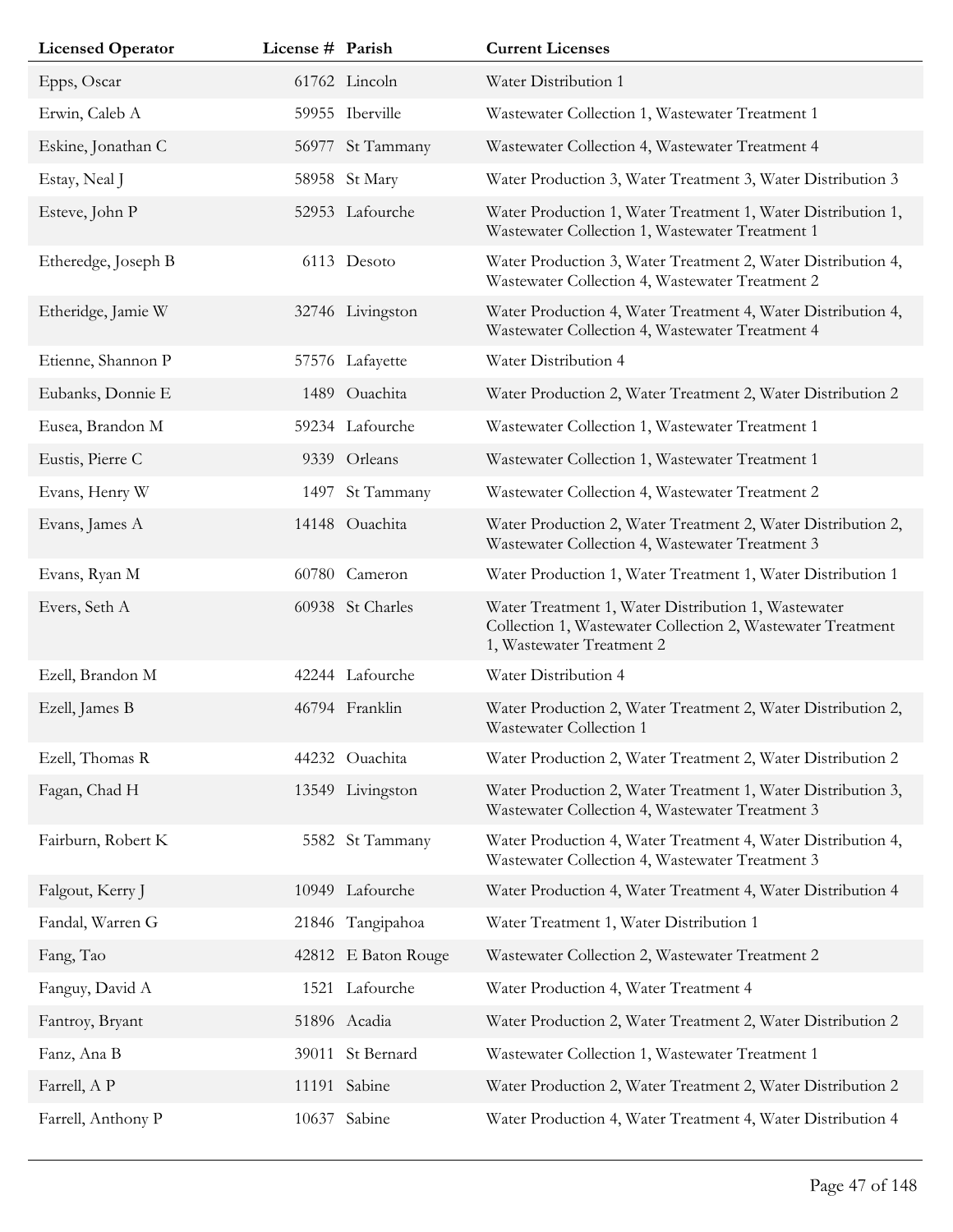| <b>Licensed Operator</b>      | License # Parish |                      | <b>Current Licenses</b>                                                                                         |
|-------------------------------|------------------|----------------------|-----------------------------------------------------------------------------------------------------------------|
| Farris, Alex W                |                  | 45080 Lafayette      | Wastewater Treatment 4                                                                                          |
| Farris, Christopher C         |                  | 48393 East Feliciana | Water Production 2, Water Treatment 2, Water Distribution 2,<br>Wastewater Collection 2, Wastewater Treatment 2 |
| Farris, Dennis W              |                  | 41944 Desoto         | Wastewater Collection 2, Wastewater Treatment 2                                                                 |
| Farris, Timmy P               |                  | 9532 Vermilion       | Wastewater Collection 3, Wastewater Treatment 2                                                                 |
| Faucheux, Clayton             |                  | 54032 St Charles     | Wastewater Collection 4, Wastewater Treatment 4                                                                 |
| Faucheux, Cleve A             |                  | 1531 St James        | Water Production 2, Water Treatment 4, Water Distribution 1                                                     |
| Faul, Donald L                |                  | 58653 Calcasieu      | Wastewater Collection 2, Wastewater Treatment 2                                                                 |
| Faul, Tommy J                 |                  | 1533 St Landry       | Water Production 1, Water Distribution 1                                                                        |
| Fayad, Salin J                |                  | 1537 Bossier         | Water Production 4, Water Treatment 4, Water Distribution 4,<br>Wastewater Collection 4, Wastewater Treatment 4 |
| Faye, Dennis A                |                  | 9298 St Tammany      | Water Treatment 4, Water Distribution 1                                                                         |
| Fearance, Brandon J           |                  | 48736 Bossier        | Water Production 1, Water Treatment 1, Water Distribution 1                                                     |
| Featherston, Barbara          |                  | 23007 Caddo          | Water Production 4, Water Treatment 4, Water Distribution 4,<br>Wastewater Collection 4, Wastewater Treatment 4 |
| Feazell, Clifton D            |                  | 61521 Rapides        | Water Production 1, Water Treatment 1, Water Distribution 1                                                     |
| Federer, Emily A              |                  | 42776 Jefferson      | Water Production 2, Water Treatment 2, Water Distribution 1,<br>Wastewater Collection 2, Wastewater Treatment 2 |
| Felder, Maurice R             |                  | 57041 Jefferson      | Wastewater Collection 1, Wastewater Treatment 2                                                                 |
| Felps, Kelly D                |                  | 37789 W Baton Rouge  | Water Production 1, Water Treatment 1, Water Distribution 1,<br>Wastewater Collection 1, Wastewater Treatment 1 |
| Ferguson, Carlos L            |                  | 17526 West Feliciana | Water Production 3, Water Treatment 2, Water Distribution 3,<br>Wastewater Collection 3, Wastewater Treatment 2 |
| Ferguson, Carlous A           |                  | 26386 Caddo          | Wastewater Collection 2, Wastewater Treatment 3                                                                 |
| Fernandez, Bryant G           |                  | 45078 St Charles     | Wastewater Collection 2, Wastewater Treatment 2                                                                 |
| Ferrand, Michael T            |                  | 57095 Orleans        | Water Distribution 1, Wastewater Collection 1                                                                   |
| Ferrell, Stanley W            |                  | 38007 Bienville      | Wastewater Collection 2, Wastewater Treatment 1                                                                 |
| Ferrier, Daniel J             |                  | 37796 Iberville      | Wastewater Collection 1, Wastewater Treatment 1                                                                 |
| Ferrier, Harry                |                  | 54813 Orleans        | Water Distribution 4, Wastewater Collection 3, Wastewater<br>Collection 2                                       |
| Field, Mary M                 |                  | 10231 E Baton Rouge  | Water Production 1, Water Treatment 1, Water Distribution 1,<br>Wastewater Collection 1, Wastewater Treatment 1 |
| Field, Stephen D              |                  | 10232 E Baton Rouge  | Water Production 1, Water Treatment 1, Water Distribution 1,<br>Wastewater Collection 1, Wastewater Treatment 1 |
| Fielding, Troy R              | 10727            | Claiborne            | Water Production 1, Water Treatment 1, Water Distribution 1                                                     |
| Fields, Montreal J            |                  | 26046 E Baton Rouge  | Wastewater Collection 2, Wastewater Treatment 3                                                                 |
| Finkelstein, David (Reuben) R |                  | 52175 St Bernard     | Water Treatment 1, Water Distribution 1, Wastewater<br>Collection 2                                             |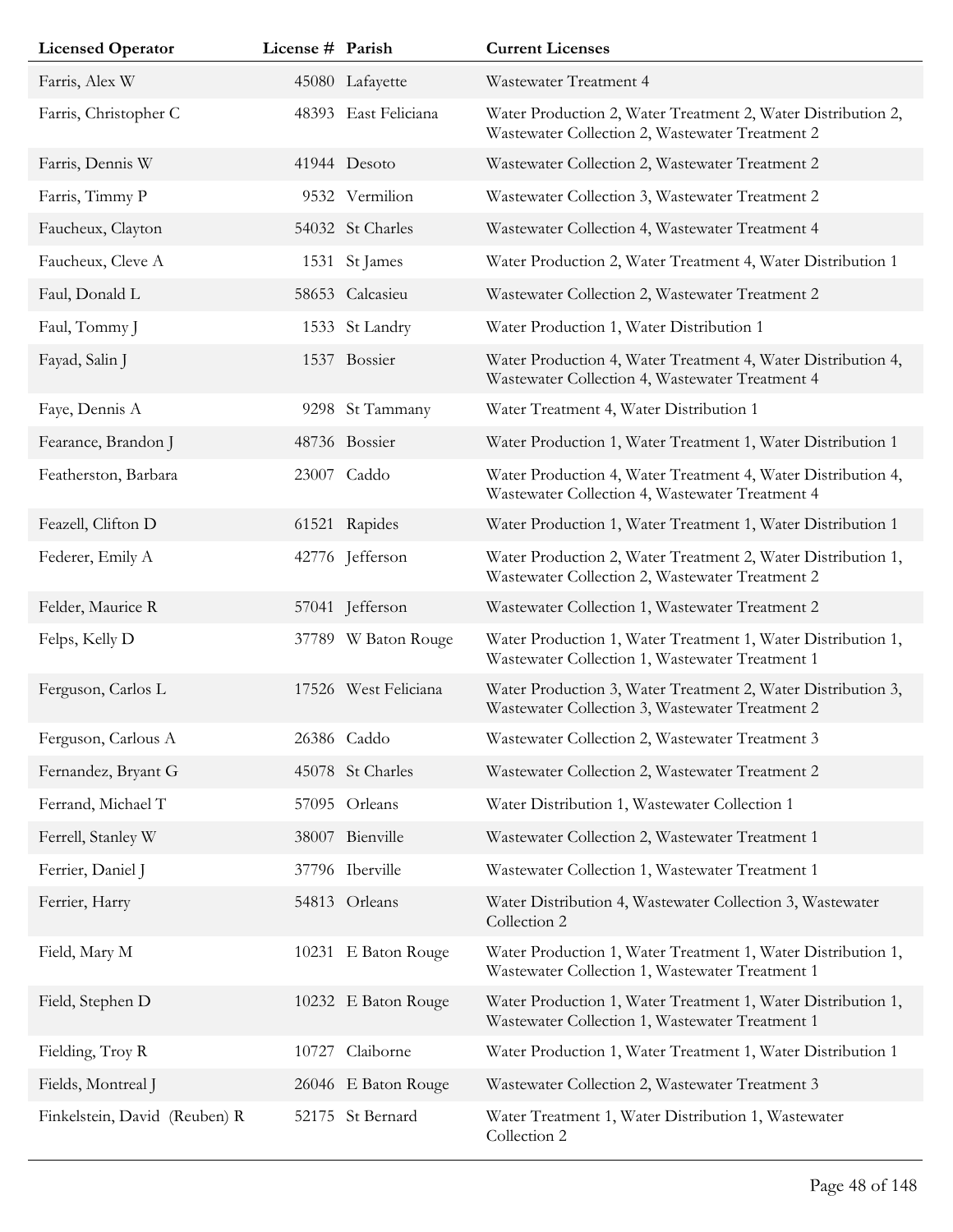| <b>Licensed Operator</b> | License # Parish |                    | <b>Current Licenses</b>                                                                                         |
|--------------------------|------------------|--------------------|-----------------------------------------------------------------------------------------------------------------|
| Finlay, James B          |                  | 31008 Concordia    | Water Production 3, Water Treatment 3, Water Distribution 2,<br>Wastewater Collection 2, Wastewater Treatment 1 |
| Finley, Jim W            |                  | 9365 Webster       | Water Production 2, Water Treatment 2, Water Distribution 2                                                     |
| Finney, Scott            |                  | 1558 Jefferson     | Water Production 2, Water Treatment 2, Water Distribution 2,<br>Wastewater Collection 4, Wastewater Treatment 4 |
| Fiorella, Andrew J       |                  | 5653 Orleans       | Wastewater Collection 4                                                                                         |
| Fishel, Chad L           |                  | 44654 Sabine       | Water Production 2, Water Treatment 1, Water Distribution 2                                                     |
| Fisher, Anthony L        |                  | 59774 Catahoula    | Water Production 1, Water Treatment 1, Wastewater Collection<br>1                                               |
| Fisher, Ronnie T         |                  | 32426 Out-Of-State | Water Production 1, Water Treatment 1, Water Distribution 1                                                     |
| Flattery, William R      |                  | 6127 Bossier       | Water Production 4, Water Treatment 4, Water Distribution 4,<br>Wastewater Collection 4, Wastewater Treatment 4 |
| Fleming, Benjamin J      |                  | 54972 Jefferson    | Water Distribution 4                                                                                            |
| Fleming, Clifford        |                  | 1573 Jefferson     | Wastewater Collection 4                                                                                         |
| Fleming, Douglas R       |                  | 7813 Calcasieu     | Water Production 3, Water Distribution 3, Wastewater<br>Collection 4                                            |
| Fleming, Terrell A       |                  | 24126 Ascension    | Wastewater Collection 3, Wastewater Treatment 2                                                                 |
| Fleming, William T       |                  | 1572 E Baton Rouge | Water Production 1, Water Treatment 2, Water Distribution 1,<br>Wastewater Collection 4, Wastewater Treatment 4 |
| Fletcher, Mark C         |                  | 5559 Caddo         | Wastewater Collection 1, Wastewater Treatment 4                                                                 |
| Fletcher, Tony M         |                  | 25733 Catahoula    | Water Production 1, Water Treatment 1, Water Distribution 1                                                     |
| Florence, Paul W         |                  | 26907 Webster      | Water Production 2, Water Treatment 2, Water Distribution 2,<br>Wastewater Collection 2, Wastewater Treatment 2 |
| Florida, Robert W        |                  | 1581 E Baton Rouge | Wastewater Collection 4, Wastewater Treatment 4                                                                 |
| Flournoy-Woods, Doris L  |                  | 6952 Caddo         | Wastewater Treatment 2                                                                                          |
| Floyd, Christina D       |                  | 58932 Union        | Water Production 1, Water Treatment 1, Water Distribution 1                                                     |
| Floyd, Gary F            |                  | 17066 Webster      | Water Production 2, Water Treatment 2, Water Distribution 1,<br>Wastewater Collection 3, Wastewater Treatment 3 |
| Fluence, Joel            |                  | 57312 St James     | Water Treatment 1                                                                                               |
| Flynt, Tillery L         |                  | 5725 Natchitoches  | Water Production 3, Water Treatment 3, Water Distribution 3,<br>Wastewater Collection 3, Wastewater Treatment 3 |
| Fobb, Rico               | 59449            | St John            | Water Production 1                                                                                              |
| Fodrie, Jeremy D         | 44338            | Calcasieu          | Water Production 4, Water Treatment 4, Water Distribution 4                                                     |
| Fogleman, Blake E        |                  | 48694 St John      | Water Production 4, Water Treatment 4, Water Distribution 4,<br>Wastewater Collection 4, Wastewater Treatment 4 |
| Fogleman, James A        |                  | 57376 St Landry    | Water Production 2, Water Treatment 2, Water Distribution 2                                                     |
| Folks, Haskel L          |                  | 60948 St Tammany   | Water Treatment 2, Wastewater Collection 2, Wastewater<br>Treatment 4                                           |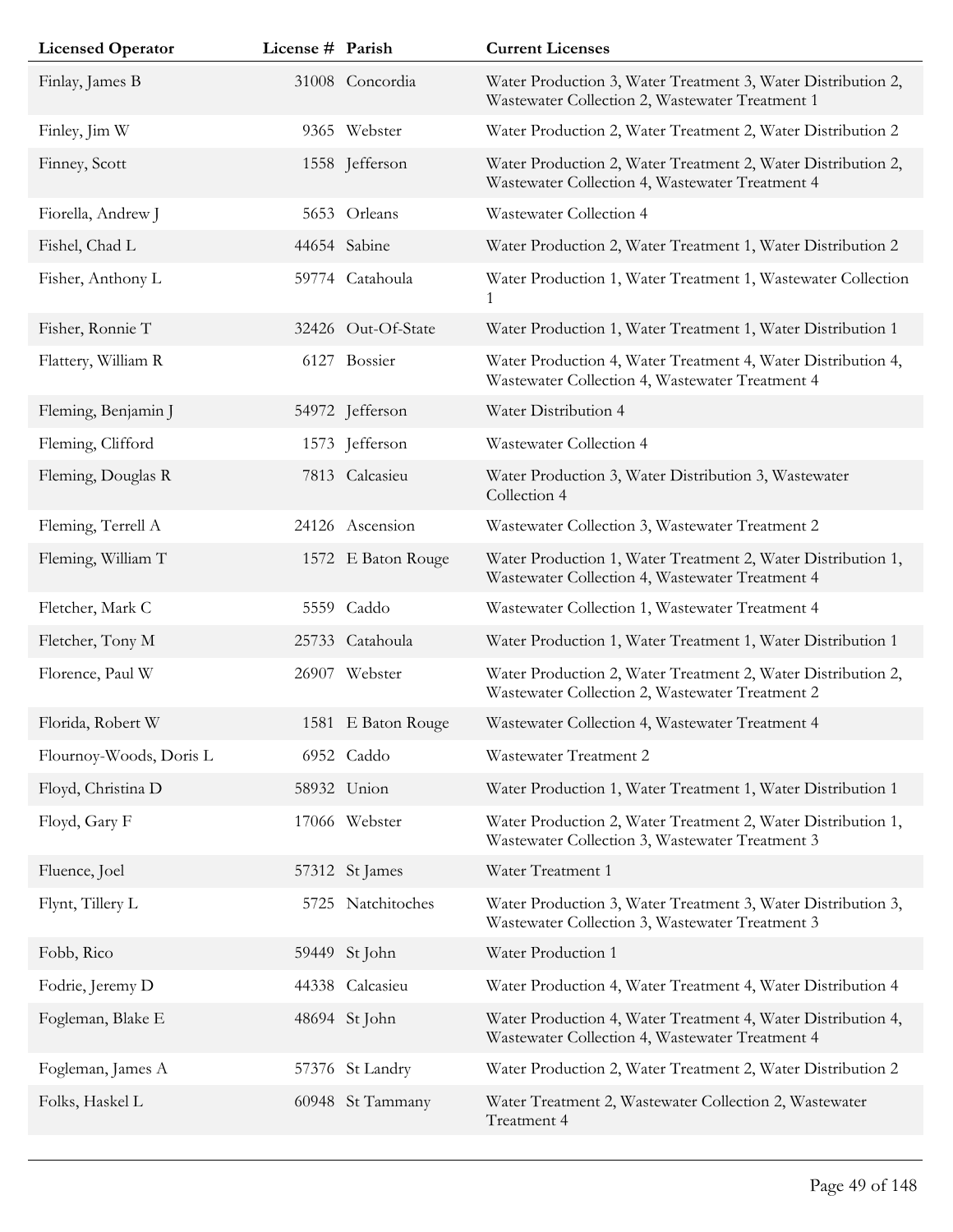| <b>Licensed Operator</b> | License # Parish |                       | <b>Current Licenses</b>                                                                                         |
|--------------------------|------------------|-----------------------|-----------------------------------------------------------------------------------------------------------------|
| Folse, Glenn A           |                  | 52593 Terrebonne      | Wastewater Collection 3                                                                                         |
| Foltz, Jason A           |                  | 56874 Jefferson       | Water Production 2, Water Treatment 2, Water Distribution 1                                                     |
| Fonseca, Randy J         |                  | 42302 St Charles      | Water Production 2, Water Treatment 1, Water Distribution 3                                                     |
| Fontan, Christopher C    |                  | 5651 Jefferson        | Water Distribution 4, Wastewater Collection 4                                                                   |
| Fontenot, Amy G          |                  | 45375 Evangeline      | Water Production 4, Water Treatment 4, Water Distribution 4                                                     |
| Fontenot, Brandon R      |                  | 51513 Jefferson Davis | Wastewater Collection 1, Wastewater Treatment 1                                                                 |
| Fontenot, Dana A         |                  | 59188 St Tammany      | Wastewater Collection 1, Wastewater Treatment 1                                                                 |
| Fontenot, Dirck          |                  | 31646 Lafayette       | Water Production 1, Water Treatment 1, Water Distribution 1,<br>Wastewater Collection 4, Wastewater Treatment 4 |
| Fontenot, Genia L        |                  | 51233 Calcasieu       | Water Production 2, Water Treatment 2, Water Distribution 2                                                     |
| Fontenot, Jaimie D       |                  | 11030 Livingston      | Wastewater Collection 4, Wastewater Treatment 3                                                                 |
| Fontenot, James S        |                  | 6170 Evangeline       | Water Production 2, Water Treatment 2, Water Distribution 2,<br>Wastewater Collection 3, Wastewater Treatment 2 |
| Fontenot, Joseph C       |                  | 1600 Evangeline       | Water Production 3                                                                                              |
| Fontenot, Joseph M       |                  | 34107 E Baton Rouge   | Water Production 4, Water Treatment 4, Water Distribution 4,<br>Wastewater Collection 4, Wastewater Treatment 4 |
| Fontenot, Joshua D       |                  | 59008 Lafayette       | Wastewater Collection 2, Wastewater Treatment 2                                                                 |
| Fontenot, Karl J         |                  | 51140 Lafourche       | Water Production 4, Water Treatment 4, Water Distribution 4                                                     |
| Fontenot, Marcus J       |                  | 50041 Jefferson Davis | Water Treatment 1, Water Distribution 1, Wastewater<br>Collection 3, Wastewater Treatment 3                     |
| Fontenot, Michael S      |                  | 49533 Calcasieu       | Water Production 1, Water Treatment 1, Water Distribution 1                                                     |
| Fontenot, Richie N       |                  | 60953 Iberville       | Wastewater Collection 1, Wastewater Treatment 1                                                                 |
| Fontenot, Roderick J     |                  | 56333 St Landry       | Water Production 2, Water Distribution 1                                                                        |
| Fontenot, Roger K        |                  | 1602 Vermilion        | Water Production 3, Water Treatment 3, Water Distribution 3                                                     |
| Fontenot, Virginia J     |                  | 11261 Calcasieu       | Water Production 4, Water Treatment 3, Water Distribution 4                                                     |
| Forbes, Ricky            |                  | 39862 Washington      | Wastewater Collection 1, Wastewater Treatment 1                                                                 |
| Ford, Alison R           | 13127            | Out-Of-State          | Wastewater Collection 4, Wastewater Treatment 4                                                                 |
| Ford, Alaine' M          |                  | 58994 Lafayette       | Wastewater Treatment 1                                                                                          |
| Ford, Ashely T           |                  | 50316 Orleans         | Water Treatment 4, Water Distribution 1                                                                         |
| Ford, Joel A             |                  | 11613 Catahoula       | Water Production 2, Water Distribution 2                                                                        |
| Ford, Ryan               |                  | 52055 St Charles      | Wastewater Collection 1                                                                                         |
| Foreman, Daniel R        |                  | 8144 Out-Of-State     | Water Production 4, Water Treatment 4, Water Distribution 4,<br>Wastewater Collection 4, Wastewater Treatment 4 |
| Foreman, Dinah S         | 6571             | Out-Of-State          | Water Production 4, Water Treatment 4, Water Distribution 4,<br>Wastewater Collection 4, Wastewater Treatment 4 |
| Foreman, Ernest J        |                  | 12626 St Landry       | Water Treatment 1, Water Distribution 1                                                                         |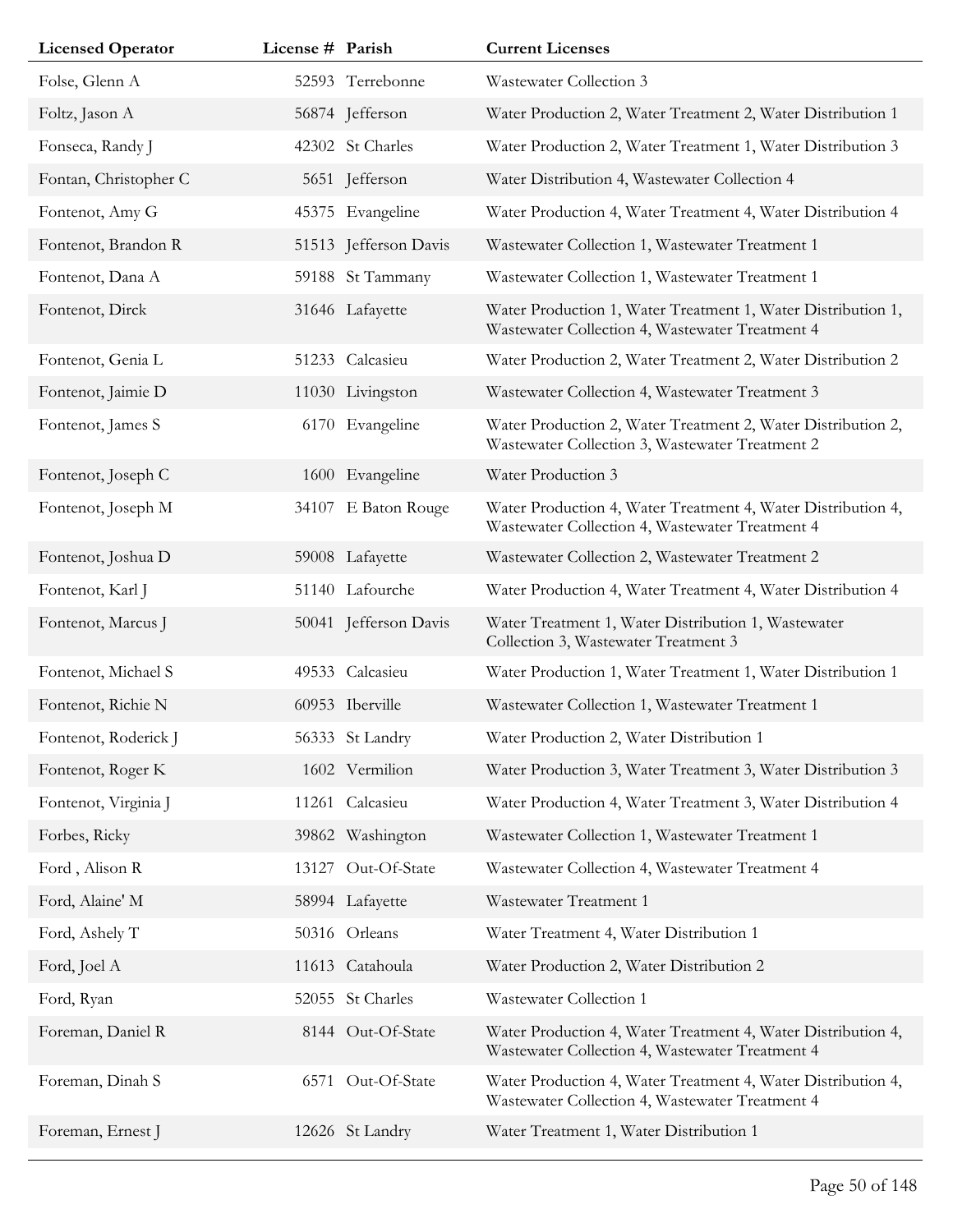| <b>Licensed Operator</b> | License # Parish |                     | <b>Current Licenses</b>                                                                                         |
|--------------------------|------------------|---------------------|-----------------------------------------------------------------------------------------------------------------|
| Foreman, Jonathan R      |                  | 10660 Lafayette     | Wastewater Collection 2, Wastewater Treatment 4                                                                 |
| Foreman, Ralph S         |                  | 26407 Caddo         | Wastewater Collection 2, Wastewater Treatment 2                                                                 |
| Forest, Dwight A         |                  | 1615 Orleans        | Water Distribution 4                                                                                            |
| Foret, Andy P            |                  | 61737 Lafourche     | Water Distribution 1                                                                                            |
| Foret, Brandon M         |                  | 40006 Lafourche     | Water Production 4, Water Treatment 4                                                                           |
| Foret, Kent J            |                  | 1617 Lafourche      | Water Distribution 4                                                                                            |
| Foret, Kerry T           |                  | 1618 Orleans        | Water Production 2, Water Treatment 4, Water Distribution 2                                                     |
| Foret, Ricky C           |                  | 2858 Lafourche      | Water Treatment 3                                                                                               |
| Fornea, Derrick W        |                  | 58977 E Baton Rouge | Wastewater Collection 2                                                                                         |
| Forster, Christopher E   |                  | 19606 Jefferson     | Wastewater Treatment 4                                                                                          |
| Fortenberry, Darin W     |                  | 1624 Caddo          | Water Production 4, Water Treatment 4, Water Distribution 4,<br>Wastewater Collection 4, Wastewater Treatment 4 |
| Foster, Brett L          |                  | 12627 Iberville     | Wastewater Collection 2, Wastewater Treatment 2                                                                 |
| Foster, Gary L           |                  | 59412 Winn          | Water Production 1, Water Treatment 1, Water Distribution 1                                                     |
| Foster, John L           |                  | 50042 Ouachita      | Wastewater Treatment 1                                                                                          |
| Foster, Rebecca M        |                  | 55234 Desoto        | Water Production 2, Water Treatment 2, Water Distribution 2                                                     |
| Foster, Tammy L          |                  | 12032 St Charles    | Wastewater Collection 2, Wastewater Treatment 2                                                                 |
| Foti, Ferdinand A        |                  | 10864 St Martin     | Water Production 4, Water Treatment 4, Water Distribution 4,<br>Wastewater Collection 2, Wastewater Treatment 2 |
| Fouchi, Vincent P        |                  | 1632 Orleans        | Water Production 4, Water Treatment 4                                                                           |
| Fournet, Robert R        |                  | 13566 Livingston    | Wastewater Collection 1, Wastewater Treatment 1                                                                 |
| Fournet, Thomas G        |                  | 13586 Livingston    | Wastewater Collection 2, Wastewater Treatment 1                                                                 |
| Fox, Adam E              |                  | 52954 Ascension     | Water Production 1, Water Treatment 1, Water Distribution 1,<br>Wastewater Collection 1, Wastewater Treatment 1 |
| Fox, Jacob C             |                  | 51235 Calcasieu     | Water Production 2, Water Treatment 2, Water Distribution 2                                                     |
| Frame, Rodney G          | 17067            | Caddo               | Wastewater Collection 2, Wastewater Treatment 2                                                                 |
| Francis, Bernard J       |                  | 9693 Ascension      | Water Production 4, Water Treatment 4, Water Distribution 4,<br>Wastewater Collection 4, Wastewater Treatment 4 |
| Francis, Jasper J        |                  | 1643 Lafayette      | Wastewater Collection 3, Wastewater Treatment 4                                                                 |
| Franco, Frank J          |                  | 19127 Tangipahoa    | Wastewater Collection 1, Wastewater Treatment 1                                                                 |
| Frank, Wallace J         |                  | 29526 St John       | Wastewater Collection 4, Wastewater Treatment 1                                                                 |
| Franklin, Billy W        |                  | 57213 Catahoula     | Water Production 2, Water Treatment 2, Water Distribution 2,<br>Wastewater Collection 1, Wastewater Treatment 1 |
| Franklin, Charles D      |                  | 31048 E Baton Rouge | Water Production 1, Water Treatment 1, Water Distribution 1,<br>Wastewater Collection 2, Wastewater Treatment 2 |
| Franklin, Gilbert G      |                  | 51693 Calcasieu     | Water Production 2, Water Treatment 2, Water Distribution 2                                                     |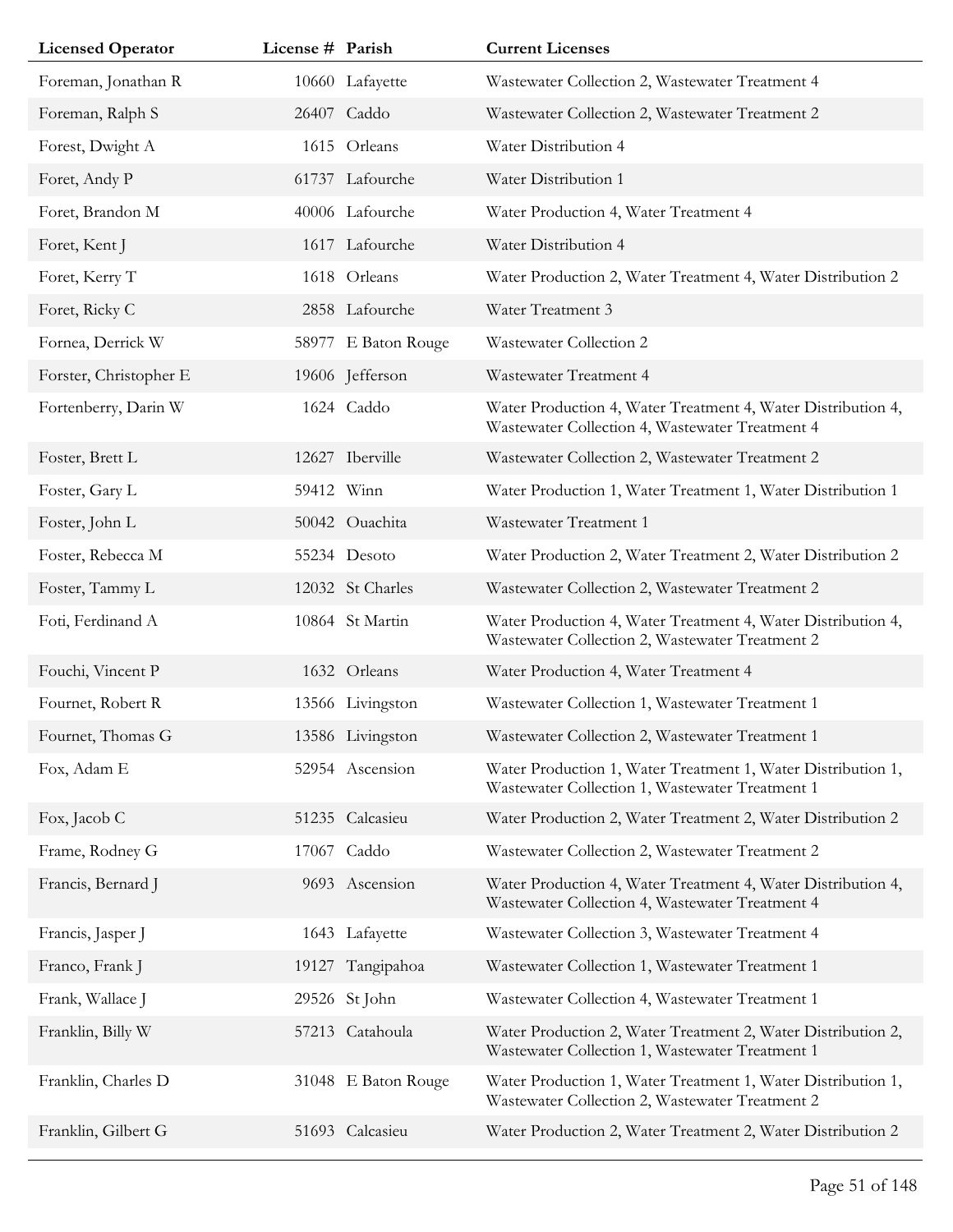| <b>Licensed Operator</b> | License # Parish |                     | <b>Current Licenses</b>                                                                                         |
|--------------------------|------------------|---------------------|-----------------------------------------------------------------------------------------------------------------|
| Franklin, Hubert E       |                  | 42782 St Tammany    | Water Production 4, Water Treatment 4, Water Distribution 1,<br>Wastewater Collection 4, Wastewater Treatment 4 |
| Franklin, Judy           |                  | 7690 Orleans        | Water Distribution 4                                                                                            |
| Franklin, Kenneth W      |                  | 36312 Ouachita      | Wastewater Collection 1, Wastewater Treatment 1                                                                 |
| Franklin, Kieland D      |                  | 51813 E Baton Rouge | Wastewater Treatment 2                                                                                          |
| Franklin, Larry A        |                  | 12628 Rapides       | Wastewater Collection 2                                                                                         |
| Franklin, Leroy          |                  | 1651 St Charles     | Wastewater Collection 4, Wastewater Treatment 4                                                                 |
| Franklin, Lionel W       |                  | 23966 Ascension     | Water Production 1, Water Treatment 1, Water Distribution 1,<br>Wastewater Collection 4, Wastewater Treatment 4 |
| Franklin, Thomas H       |                  | 59535 E Baton Rouge | Water Production 1, Water Treatment 1, Water Distribution 1                                                     |
| Franklin, Whitney V      | 36329            | Tangipahoa          | Water Production 1, Water Distribution 1                                                                        |
| Franks, Donald R         |                  | 40682 Caddo         | Water Production 1, Water Treatment 1, Water Distribution 1                                                     |
| Franks, Herman D         |                  | 5992 Beauregard     | Water Production 1, Water Treatment 1, Water Distribution 1                                                     |
| Franks, Mayonce          |                  | 5213 St Landry      | Water Distribution 2                                                                                            |
| Frasier, James E         |                  | 7419 Lincoln        | Water Production 4, Water Treatment 4, Water Distribution 4,<br>Wastewater Collection 4, Wastewater Treatment 4 |
| Frazier, John E          |                  | 40767 Lincoln       | Water Production 2, Water Treatment 2, Water Distribution 2                                                     |
| Frazier, William J       | 10661            | Calcasieu           | Wastewater Collection 2, Wastewater Treatment 2                                                                 |
| Freche', Joshua F        |                  | 55373 Tangipahoa    | Water Production 2, Water Treatment 2, Water Distribution 1,<br>Wastewater Collection 2, Wastewater Treatment 2 |
| Frederick, Jessie J      |                  | 26766 Vermilion     | Water Production 2, Water Treatment 2, Water Distribution 2                                                     |
| Frederick, Norman T      |                  | 8198 Lincoln        | Water Production 2, Water Treatment 2, Water Distribution 2,<br>Wastewater Collection 1, Wastewater Treatment 1 |
| Frederick, Ricky J       |                  | 1658 Iberia         | Water Production 4, Water Treatment 4, Water Distribution 4                                                     |
| Frederick, Robert C      |                  | 57392 St Landry     | Wastewater Collection 3, Wastewater Treatment 3                                                                 |
| Free, Jeffrey K          |                  | 1660 Calcasieu      | Water Production 1, Water Treatment 1, Water Distribution 1,<br>Wastewater Collection 2, Wastewater Treatment 2 |
| Freeman, Adron C         |                  | 7420 Lincoln        | Wastewater Collection 2                                                                                         |
| Freeman, Andy R          |                  | 46774 Red River     | Water Production 2, Water Treatment 3, Water Distribution 3,<br>Wastewater Collection 1, Wastewater Treatment 1 |
| Freeman, Chad E          |                  | 37081 St Tammany    | Water Production 2, Water Treatment 2, Water Distribution 1                                                     |
| Freeman, Clarence D      | 41483            | Washington          | Wastewater Collection 2, Wastewater Treatment 2                                                                 |
| Frelot, Terry L          |                  | 40843 Calcasieu     | Wastewater Collection 2, Wastewater Treatment 2                                                                 |
| Fremen, Austin T         |                  | 60883 St Charles    | Wastewater Collection 2, Wastewater Treatment 2                                                                 |
| Fremin, Roland J         |                  | 1662 Iberville      | Wastewater Collection 2, Wastewater Treatment 2                                                                 |
| French, Jimmy R          |                  | 5101 Rapides        | Water Production 3, Water Treatment 2, Water Distribution 4                                                     |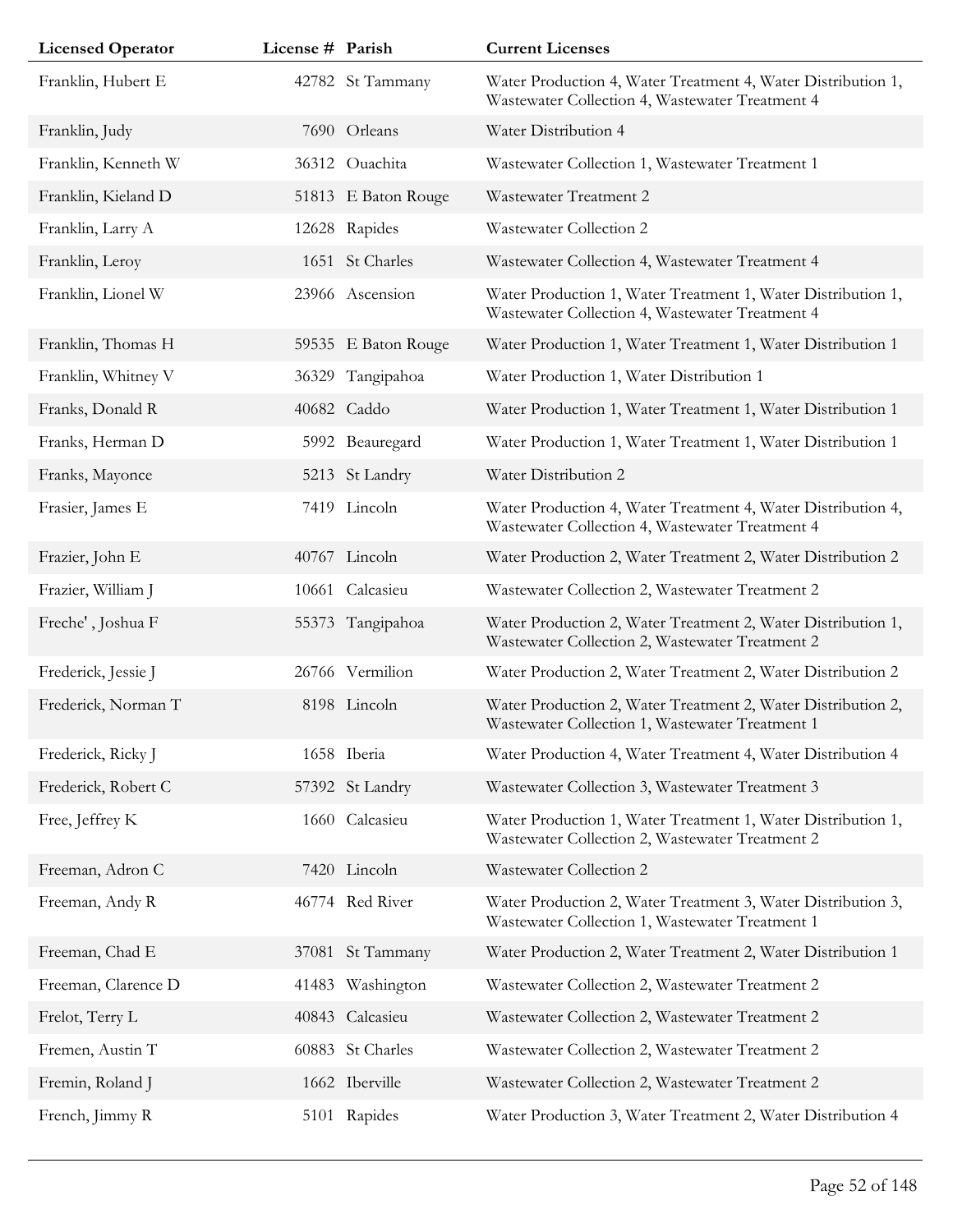| <b>Licensed Operator</b> | License # Parish |                    | <b>Current Licenses</b>                                                                                         |
|--------------------------|------------------|--------------------|-----------------------------------------------------------------------------------------------------------------|
| French, John B           |                  | 12629 Caddo        | Water Production 4, Water Treatment 4, Water Distribution 4,<br>Wastewater Collection 4, Wastewater Treatment 4 |
| French, Samuel C         |                  | 53612 Caddo        | Water Production 2, Water Treatment 1, Water Distribution 2                                                     |
| Freshour, Greg S         |                  | 7575 Bossier       | Water Production 4, Water Treatment 4, Water Distribution 4                                                     |
| Fricke, Andrew B         |                  | 58982 Washington   | Water Production 1, Water Treatment 1, Water Distribution 1                                                     |
| Friendship, Clarence O   |                  | 11676 Iberville    | Wastewater Collection 4, Wastewater Treatment 4                                                                 |
| Frierson, Brandon R      |                  | 57232 Tangipahoa   | Wastewater Collection 1, Wastewater Treatment 1                                                                 |
| Frilot, Quinton S        |                  | 58554 St Landry    | Water Production 2, Water Treatment 1, Water Distribution 1                                                     |
| Frith, Carl D            |                  | 49633 West Carroll | Water Production 2, Water Treatment 2, Water Distribution 2                                                     |
| Fromenthal, Francis P    |                  | 1670 St Mary       | Water Production 3, Water Treatment 3, Water Distribution 3,<br>Wastewater Collection 2, Wastewater Treatment 2 |
| Fromenthal, John J       |                  | 1669 St Mary       | Water Production 4, Water Treatment 4, Water Distribution 4,<br>Wastewater Collection 4, Wastewater Treatment 3 |
| Fromenthal, Larry J      |                  | 6327 St Mary       | Water Distribution 4, Wastewater Collection 2                                                                   |
| Fruge, Darla C           |                  | 48654 Acadia       | Water Production 1, Water Treatment 1, Water Distribution 1,<br>Wastewater Collection 1, Wastewater Treatment 1 |
| Fruge, Karl J            | 1671             | Calcasieu          | Water Production 1, Water Distribution 1, Wastewater<br>Collection 2, Wastewater Treatment 3                    |
| Frught, Ryan A           |                  | 40903 St Tammany   | Wastewater Collection 2, Wastewater Treatment 3                                                                 |
| Fudally, Donald G        |                  | 26606 St Bernard   | Wastewater Collection 1, Wastewater Treatment 1                                                                 |
| Fuller, Perry A          |                  | 1676 Caddo         | Water Production 4, Water Treatment 4, Water Distribution 4,<br>Wastewater Collection 4, Wastewater Treatment 4 |
| Fuller, Sherry D         |                  | 21866 Union        | Water Production 4, Water Treatment 4, Water Distribution 4,<br>Wastewater Collection 2, Wastewater Treatment 2 |
| Fulton, Benjamin H       |                  | 55653 Ouachita     | Water Production 4, Water Treatment 4, Water Distribution 4,<br>Wastewater Collection 4, Wastewater Treatment 4 |
| Fuselier, Charles L      |                  | 37845 Evangeline   | Wastewater Collection 2, Wastewater Treatment 2                                                                 |
| Fuselier, Kenneth W      | 6297             | Calcasieu          | Water Production 4, Water Treatment 4                                                                           |
| Fuselier, Shane L        |                  | 7811 Calcasieu     | Wastewater Collection 4, Wastewater Treatment 4                                                                 |
| Fusilier, Raphael        |                  | 61785 Lafayette    | Wastewater Treatment 1                                                                                          |
| Fussell, Brenda K        |                  | 11601 Tensas       | Water Production 2, Water Treatment 2, Water Distribution 2,<br>Water Distribution 3                            |
| Gabbert, William W       |                  | 60872 Calcasieu    | Water Production 2, Water Treatment 2, Water Distribution 2                                                     |
| Gabriel, Donald M        |                  | 51932 Jefferson    | Water Production 1, Water Treatment 1, Water Distribution 1                                                     |
| Gabriel, Richard         |                  | 4938 Lafayette     | Wastewater Treatment 4                                                                                          |
| Gage, Kevin              |                  | 7535 Iberia        | Water Production 1, Water Treatment 1, Water Distribution 1                                                     |
| Gai, Christopher M       |                  | 42223 Jefferson    | Water Production 2, Water Treatment 4                                                                           |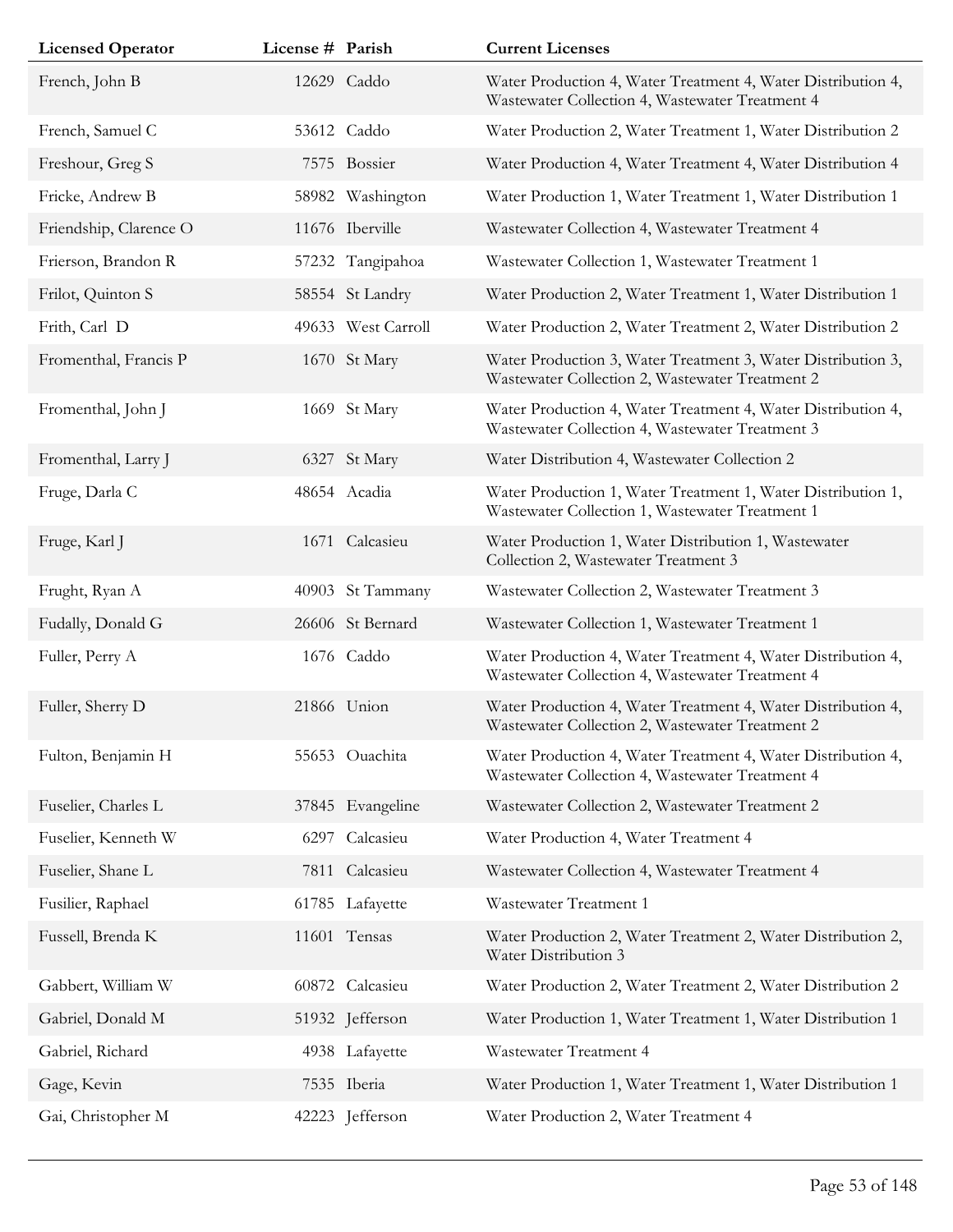| <b>Licensed Operator</b>    | License # Parish |                     | <b>Current Licenses</b>                                                                                         |
|-----------------------------|------------------|---------------------|-----------------------------------------------------------------------------------------------------------------|
| Gainey, Richard A           |                  | 46135 Livingston    | Wastewater Collection 2, Wastewater Treatment 2                                                                 |
| Gallagher, John T           |                  | 54435 Jefferson     | Wastewater Collection 1, Wastewater Treatment 1                                                                 |
| Galland, Corey J            |                  | 58956 Avoyelles     | Water Production 2, Water Treatment 1, Water Distribution 2                                                     |
| Gallien, Javyn M            |                  | 48496 E Baton Rouge | Wastewater Collection 1, Wastewater Treatment 1                                                                 |
| Galloway-Thompson, Sherri L |                  | 31709 E Baton Rouge | Wastewater Collection 4, Wastewater Treatment 4                                                                 |
| Gamble, Angela M            |                  | 11034 Desoto        | Water Production 4, Water Treatment 4, Water Distribution 4,<br>Wastewater Collection 1, Wastewater Treatment 1 |
| Gamble, Nicholas A          |                  | 28328 Terrebonne    | Water Production 2, Water Treatment 2, Water Distribution 2                                                     |
| Gana, Abdallah              | 59435            | East Feliciana      | Wastewater Collection 1, Wastewater Treatment 1                                                                 |
| Garcie, Jerry G             |                  | 4935 Caddo          | Water Production 4, Water Treatment 4, Water Distribution 4                                                     |
| Gardella, Thomas J          |                  | 44272 St Mary       | Water Production 1, Water Treatment 1, Water Distribution 2,<br>Wastewater Collection 2                         |
| Gardner, Derek J            |                  | 54515 Livingston    | Water Production 2, Water Treatment 2, Water Distribution 2,<br>Wastewater Collection 2, Wastewater Treatment 2 |
| Gardner, Jessica R          |                  | 42742 Orleans       | Water Treatment 2                                                                                               |
| Gardner, Leslie M           |                  | 55552 Jefferson     | Water Production 2, Water Treatment 1, Water Distribution 4                                                     |
| Gardner, Roderick D         |                  | 55355 E Baton Rouge | Wastewater Collection 2, Wastewater Treatment 2                                                                 |
| Garig, Jimmy L              |                  | 5943 East Feliciana | Water Production 2, Water Treatment 2, Water Distribution 2,<br>Wastewater Collection 2, Wastewater Treatment 2 |
| Garlington, Ronald W        |                  | 35887 W Baton Rouge | Wastewater Collection 3, Wastewater Treatment 3                                                                 |
| Garlington, Wayne B         |                  | 43292 Desoto        | Water Production 2, Water Treatment 2, Water Distribution 2                                                     |
| Garner, Delana S            |                  | 11678 Natchitoches  | Water Production 1, Water Treatment 1, Water Distribution 1                                                     |
| Garner, Gregory L           |                  | 61213 Jackson       | Water Production 1, Water Treatment 1, Water Distribution 1                                                     |
| Garrett, Clarence           |                  | 1705 Iberia         | Wastewater Collection 2, Wastewater Treatment 4                                                                 |
| Garris, David A             |                  | 1708 Union          | Water Production 1, Water Distribution 1                                                                        |
| Garris, Linda               | 1707             | Union               | Water Production 1, Water Treatment 1, Water Distribution 1                                                     |
| Gary, Emelie E              |                  | 1710 Calcasieu      | Water Production 4, Water Treatment 4, Water Distribution 4,<br>Wastewater Collection 4, Wastewater Treatment 4 |
| Gaspard, Billy F            |                  | 28296 Calcasieu     | Water Production 4, Water Treatment 4, Water Distribution 4,<br>Wastewater Collection 4                         |
| Gaspard, Johnny L           |                  | 10502 Lafayette     | Wastewater Collection 2, Wastewater Treatment 4                                                                 |
| Gaspard, Kathy L            | 27287            | St Landry           | Water Production 2, Water Treatment 2, Water Distribution 3                                                     |
| Gaspard, Rodger S           |                  | 51312 Grant         | Water Production 2, Water Treatment 2, Water Distribution 2,<br>Wastewater Collection 3, Wastewater Treatment 3 |
| Gasper, Sean A              |                  | 56058 Ascension     | Water Production 2, Water Treatment 1, Water Distribution 1                                                     |
| Gaten, Jeremy T             |                  | 50047 Tangipahoa    | Water Production 2, Water Distribution 2, Wastewater<br>Collection 3, Wastewater Treatment 2                    |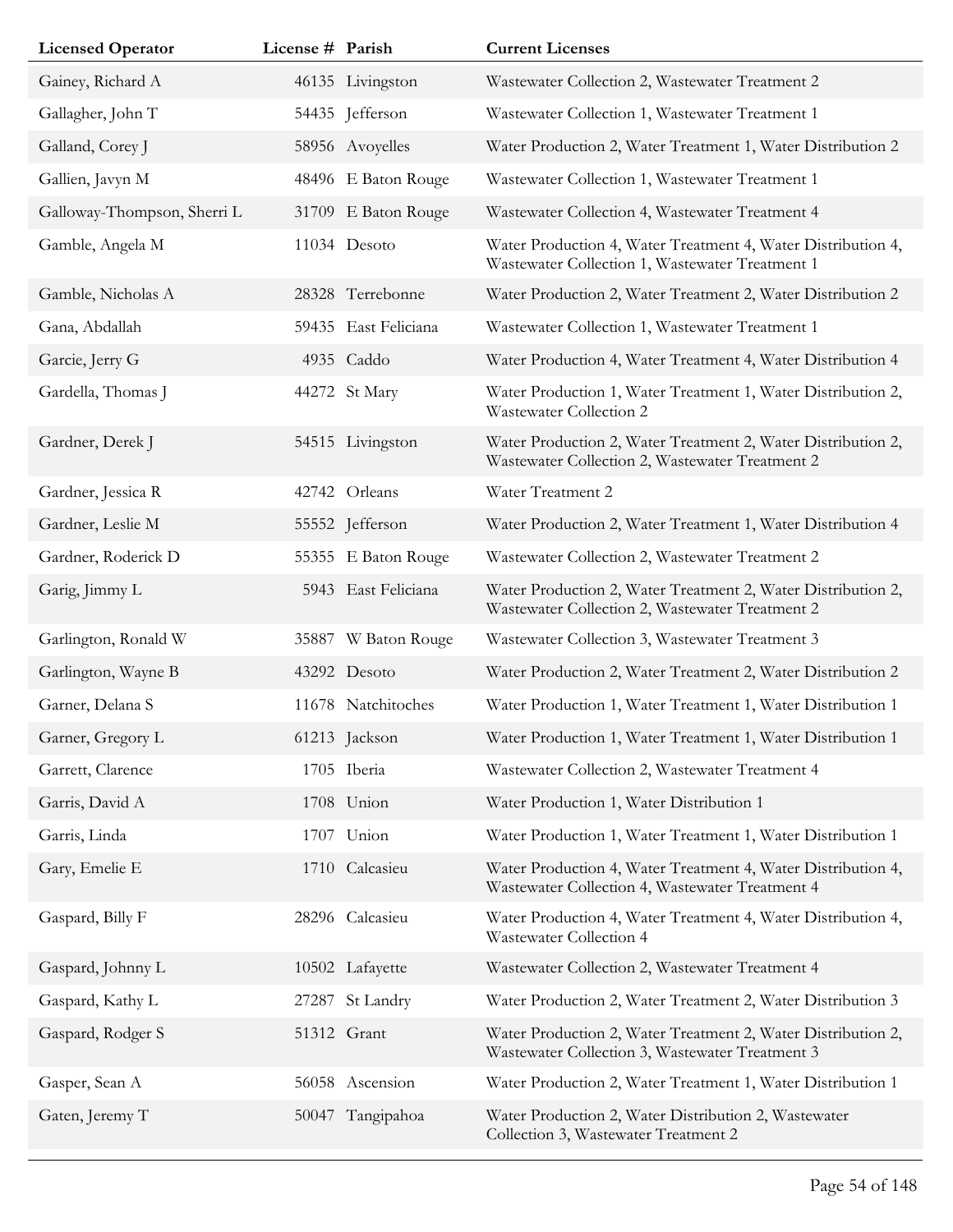| <b>Licensed Operator</b> | License # Parish |                     | <b>Current Licenses</b>                                                                                         |
|--------------------------|------------------|---------------------|-----------------------------------------------------------------------------------------------------------------|
| Gatlin, James E          |                  | 11399 Orleans       | Water Production 1, Water Distribution 4, Wastewater<br>Collection 4                                            |
| Gaudet, Galyon C         |                  | 54874 Lafourche     | Wastewater Collection 2, Wastewater Treatment 2                                                                 |
| Gautreau, Darren P       |                  | 32106 Ascension     | Wastewater Collection 3, Wastewater Treatment 3                                                                 |
| Gautreaux, Craig A       |                  | 5840 Lafayette      | Water Production 4, Water Treatment 4, Water Distribution 4,<br>Wastewater Collection 4, Wastewater Treatment 4 |
| Gautreaux, Edward J      |                  | 50254 Lafourche     | Water Production 2, Water Treatment 4                                                                           |
| Gautreaux, John R        |                  | 37369 Terrebonne    | Water Production 4, Water Treatment 4, Water Distribution 4,<br>Wastewater Collection 4, Wastewater Treatment 4 |
| Gautreaux, Randy J       |                  | 58160 Lafourche     | Water Treatment 1                                                                                               |
| Gautreaux, Wayne         |                  | 6969 Lafourche      | Water Production 4, Water Distribution 4                                                                        |
| Gay, Chanin M            |                  | 37075 Tangipahoa    | Wastewater Collection 1, Wastewater Treatment 1                                                                 |
| Gay, Ray A               |                  | 1732 Livingston     | Water Production 4, Water Treatment 4, Water Distribution 4,<br>Wastewater Collection 4, Wastewater Treatment 1 |
| Geary, Raymond C         |                  | 1734 Orleans        | Water Production 2, Water Distribution 4, Wastewater<br>Collection 4                                            |
| Genna, Duane R           |                  | 51552 Calcasieu     | Water Production 2, Water Treatment 1, Water Distribution 1                                                     |
| Genova, John J           |                  | 11036 Grant         | Water Production 1, Water Treatment 1, Water Distribution 2,<br>Wastewater Collection 2, Wastewater Treatment 2 |
| George, Daniel S         |                  | 48232 Ouachita      | Wastewater Collection 1                                                                                         |
| George, Timmy J          |                  | 10538 Iberville     | Water Production 2, Water Treatment 2, Water Distribution 2                                                     |
| Gibbs, Chris N           |                  | 11459 E Baton Rouge | Water Production 1, Water Treatment 1, Water Distribution 1,<br>Wastewater Collection 2, Wastewater Treatment 1 |
| Gibson, Michael L        |                  | 11634 Lasalle       | Water Production 2, Water Treatment 2, Water Distribution 2                                                     |
| Giddens, James S         |                  | 6815 Caddo          | Water Production 1, Water Distribution 4, Wastewater<br>Collection 4                                            |
| Gifford, Charles L       |                  | 37430 St Bernard    | Wastewater Collection 1, Wastewater Treatment 1                                                                 |
| Gilbert, Christopher T   |                  | 11760 Webster       | Water Production 3, Water Treatment 3, Water Distribution 1                                                     |
| Gilbert, David N         | 27187            | Union               | Water Production 2, Water Treatment 2, Water Distribution 1,<br>Wastewater Collection 2, Wastewater Treatment 2 |
| Gilbreath, Brandon W     |                  | 11184 Morehouse     | Water Production 2, Water Treatment 2, Water Distribution 2,<br>Wastewater Collection 1, Wastewater Treatment 1 |
| Gilbride, Robert J       |                  | 6304 Livingston     | Water Production 2, Water Treatment 2, Water Distribution 3,<br>Wastewater Collection 2, Wastewater Treatment 2 |
| Gilchrist, John          |                  | 30226 St Mary       | Water Production 1, Water Treatment 1, Water Distribution 2,<br>Wastewater Collection 2, Wastewater Treatment 1 |
| Gildon, Robert D         |                  | 11952 Webster       | Water Distribution 1                                                                                            |
| Giles, Charlene W        |                  | 49534 Caddo         | Water Distribution 2, Wastewater Collection 2, Wastewater<br>Treatment 1                                        |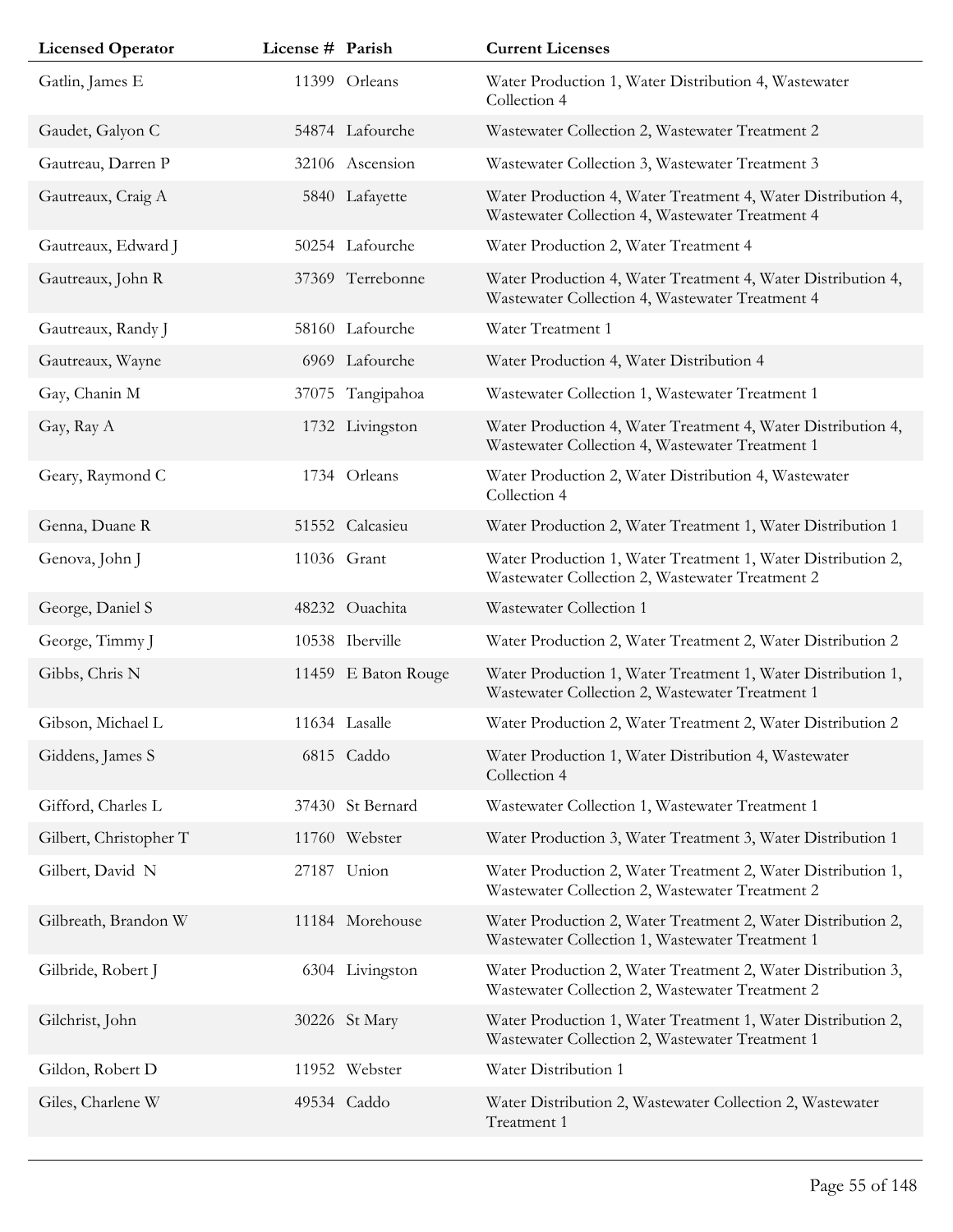| <b>Licensed Operator</b> | License # Parish |                     | <b>Current Licenses</b>                                                                                         |
|--------------------------|------------------|---------------------|-----------------------------------------------------------------------------------------------------------------|
| Gill, Brandon H          |                  | 11614 Vernon        | Water Production 2, Water Treatment 1, Water Distribution 3,<br>Wastewater Collection 4, Wastewater Treatment 3 |
| Gill, Jana M             |                  | 61422 Ascension     | Water Production 1, Water Treatment 1, Water Distribution 1                                                     |
| Gill, Jared R            |                  | 26868 St Tammany    | Wastewater Collection 1, Wastewater Treatment 1                                                                 |
| Gill, Michael W          |                  | 8595 Out-Of-State   | Wastewater Collection 2, Wastewater Treatment 2                                                                 |
| Gill, Michele J          |                  | 9483 Calcasieu      | Wastewater Collection 1, Wastewater Treatment 1                                                                 |
| Gill, Sterling C         |                  | 56492 Calcasieu     | Wastewater Treatment 1                                                                                          |
| Gill, Virginia D         |                  | 18626 Lincoln       | Water Production 2, Water Treatment 1, Water Distribution 3                                                     |
| Gilliam, Colby L         |                  | 42745 Orleans       | Water Distribution 3, Wastewater Collection 1                                                                   |
| Gilliam, David W         |                  | 38152 Iberville     | Wastewater Collection 1, Wastewater Treatment 1                                                                 |
| Gillikin, Michael D      |                  | 43192 Iberville     | Wastewater Collection 2, Wastewater Treatment 2                                                                 |
| Gillum, Nigel L          |                  | 52334 St Mary       | Water Production 4, Water Treatment 4, Water Distribution 3,<br>Wastewater Collection 3, Wastewater Treatment 2 |
| Gillum, Sharon C         |                  | 11037 St Mary       | Water Production 4, Water Treatment 4, Water Distribution 4,<br>Wastewater Collection 4, Wastewater Treatment 4 |
| Gilly, Joe W             |                  | 58236 St James      | Wastewater Collection 1, Wastewater Treatment 1                                                                 |
| Gilmore, Kate            |                  | 11247 E Baton Rouge | Water Production 4, Water Treatment 4, Water Distribution 4                                                     |
| Gilpin, Brandon J        |                  | 50214 E Baton Rouge | Water Production 2, Water Treatment 1, Water Distribution 2                                                     |
| Gilpin, James R          |                  | 1757 E Baton Rouge  | Water Production 4, Water Treatment 4, Water Distribution 4                                                     |
| Gioia, Philip            |                  | 1758 Plaquemines    | Water Production 4, Water Treatment 4, Water Distribution 4,<br>Wastewater Collection 4, Wastewater Treatment 4 |
| Gipson, Chad L           |                  | 10839 Rapides       | Water Production 3, Water Treatment 2, Water Distribution 4                                                     |
| Girouard, Elmer M        |                  | 1763 St Martin      | Water Production 4, Water Distribution 4, Wastewater<br>Collection 4, Wastewater Treatment 4                    |
| Gisclair, John A         |                  | 11367 Lafourche     | Wastewater Collection 1, Wastewater Treatment 1                                                                 |
| Glaspie, David P         |                  | 36026 Vernon        | Water Production 2, Water Treatment 2, Water Distribution 3,<br>Wastewater Collection 3, Wastewater Treatment 2 |
| Glass, Marvin R          |                  | 55238 Natchitoches  | Wastewater Treatment 1                                                                                          |
| Glasscock, Jonathan S    |                  | 58938 St Landry     | Wastewater Collection 1, Wastewater Collection 1                                                                |
| Gleason, Chad G          |                  | 56352 Orleans       | Water Treatment 1, Water Distribution 1, Wastewater<br>Collection 1, Wastewater Treatment 1                     |
| Glosson, Lawrence        | 61190            | Union               | Water Production 1, Water Distribution 1                                                                        |
| Gloston, Nicholas J      |                  | 61001 Calcasieu     | Water Production 1, Water Treatment 1                                                                           |
| Gober, Jessica M         |                  | 52657 Jefferson     | Water Production 4, Water Treatment 4, Water Distribution 4                                                     |
| Godair, Camille E        |                  | 60781 Beauregard    | Water Production 1, Water Treatment 1, Water Distribution 1                                                     |
| Godeau, Yosha J          |                  | 54072 Grant         | Wastewater Collection 1, Wastewater Treatment 1                                                                 |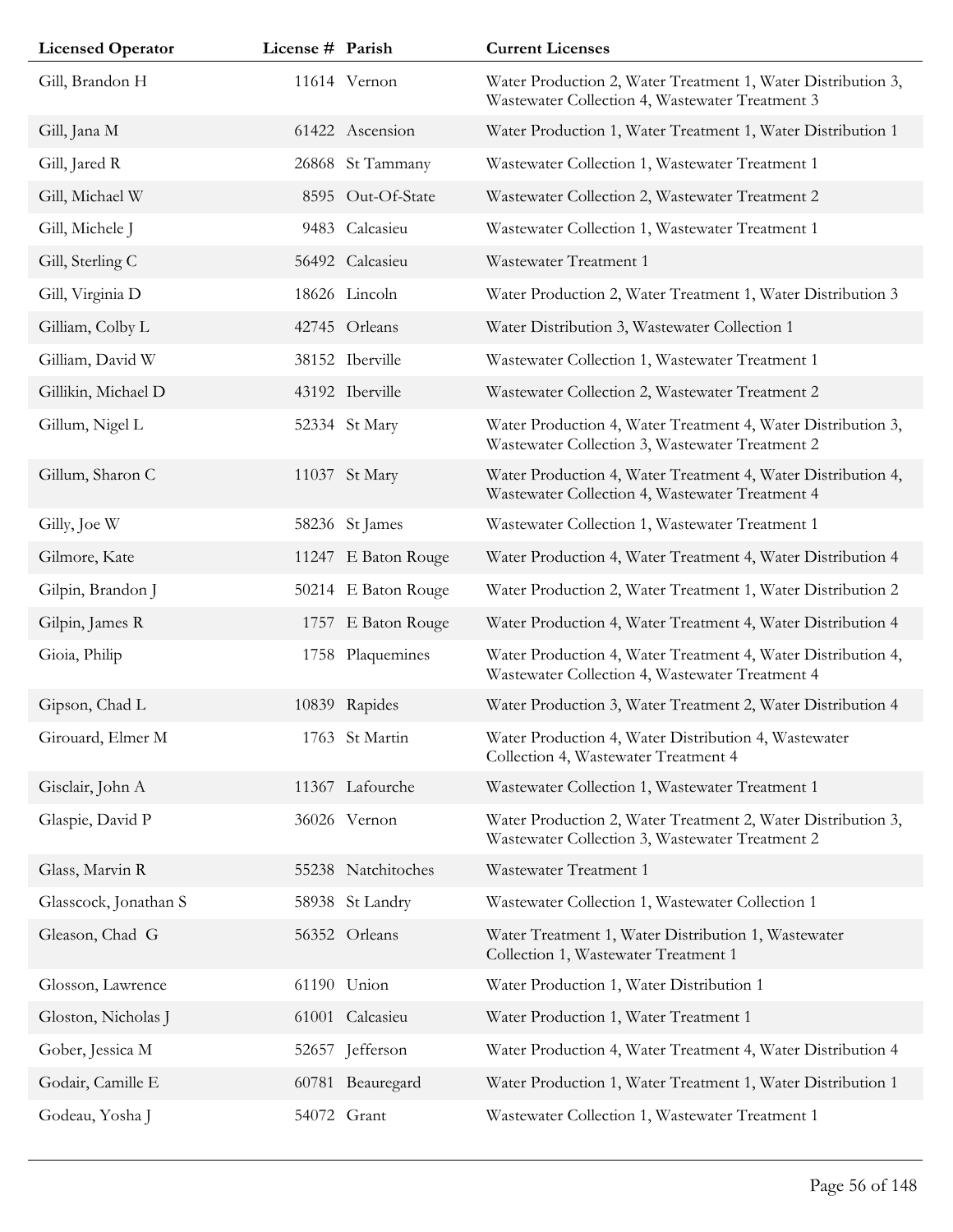| <b>Licensed Operator</b> | License # Parish |                     | <b>Current Licenses</b>                                                                                         |
|--------------------------|------------------|---------------------|-----------------------------------------------------------------------------------------------------------------|
| Godfrey, Chance          |                  | 43572 Desoto        | Water Production 1, Water Treatment 1, Water Distribution 1                                                     |
| Godfrey, John W          |                  | 41262 Ouachita      | Wastewater Collection 2, Wastewater Treatment 1                                                                 |
| Goetz, Val P             |                  | 6970 Tangipahoa     | Wastewater Collection 1, Wastewater Treatment 2                                                                 |
| Goff, Tony L             |                  | 28335 E Baton Rouge | Water Production 3, Water Treatment 3, Water Distribution 3,<br>Wastewater Collection 3, Wastewater Treatment 3 |
| Goins, Mikeous D         |                  | 24407 Ouachita      | Water Production 4, Water Treatment 4, Water Distribution 4                                                     |
| Golden, Mark A           |                  | 58156 Lafourche     | Water Production 2, Water Distribution 2                                                                        |
| Goldsby, Steven R        |                  | 61027 Webster       | Wastewater Collection 1, Wastewater Treatment 1                                                                 |
| Goleman, Gregory L       |                  | 1776 Calcasieu      | Water Production 4, Water Treatment 4, Water Distribution 4,<br>Wastewater Collection 4, Wastewater Treatment 4 |
| Gomez, Erick A           |                  | 49897 Orleans       | Water Production 4, Water Treatment 4, Water Distribution 3,<br>Wastewater Collection 4, Wastewater Treatment 4 |
| Gomez, Marcus D          |                  | 38092 Bossier       | Water Production 1, Water Treatment 1, Water Distribution 1,<br>Wastewater Collection 4, Wastewater Treatment 4 |
| Gonzalez, Jose J         |                  | 49612 Iberville     | Wastewater Collection 2, Wastewater Treatment 2                                                                 |
| Gonzalez, Ramon          |                  | 11385 E Baton Rouge | Water Production 2, Water Treatment 2                                                                           |
| Gonzalez, Salvador       |                  | 43854 Lafourche     | Wastewater Collection 1, Wastewater Treatment 1                                                                 |
| Goode, James A           |                  | 50044 Catahoula     | Water Production 2, Water Treatment 3, Water Distribution 2,<br>Wastewater Collection 1, Wastewater Treatment 1 |
| Goodin, Taronda M        |                  | 53692 Ouachita      | Wastewater Collection 1, Wastewater Treatment 1                                                                 |
| Gooding, Cinnamon        |                  | 56832 Ouachita      | Water Production 3, Water Treatment 3, Water Distribution 3,<br>Wastewater Collection 1, Wastewater Treatment 1 |
| Goodly, Jeanmard         |                  | 27806 St Tammany    | Water Production 4, Water Treatment 4, Water Distribution 4,<br>Wastewater Collection 4, Wastewater Treatment 4 |
| Goodrum, Bruce D         |                  | 27106 St John       | Water Production 2, Water Treatment 2, Water Distribution 2                                                     |
| Goods, Michael W         |                  | 47076 Madison       | Water Production 4, Water Treatment 4, Water Distribution 4,<br>Wastewater Collection 3, Wastewater Treatment 3 |
| Goodwin, Phillip W       |                  | 40904 Vernon        | Water Production 2, Water Treatment 1, Water Distribution 1                                                     |
| Gordey, Marion K         |                  | 59572 Rapides       | Water Production 2, Water Treatment 2, Water Distribution 2                                                     |
| Gordon, Trenton L        |                  | 41403 Iberville     | Wastewater Collection 1, Wastewater Treatment 1                                                                 |
| Gore, Tina L             |                  | 61531 Lasalle       | Water Treatment 1                                                                                               |
| Gorecki, Carson A        | 57327            | Orleans             | Wastewater Collection 1, Wastewater Treatment 1                                                                 |
| Goree, Danny E           |                  | 4967 Ouachita       | Water Distribution 3                                                                                            |
| Gospel, Daryl P          |                  | 40745 Ouachita      | Wastewater Collection 1, Wastewater Treatment 3                                                                 |
| Goss, Robert W           |                  | 1789 Lincoln        | Wastewater Collection 4, Wastewater Treatment 4                                                                 |
| Gothe, Aubrey S          |                  | 37848 Lafayette     | Wastewater Collection 1                                                                                         |
| Goudeau, Henry W         |                  | 1791 E Baton Rouge  | Water Production 4, Water Treatment 4, Water Distribution 4                                                     |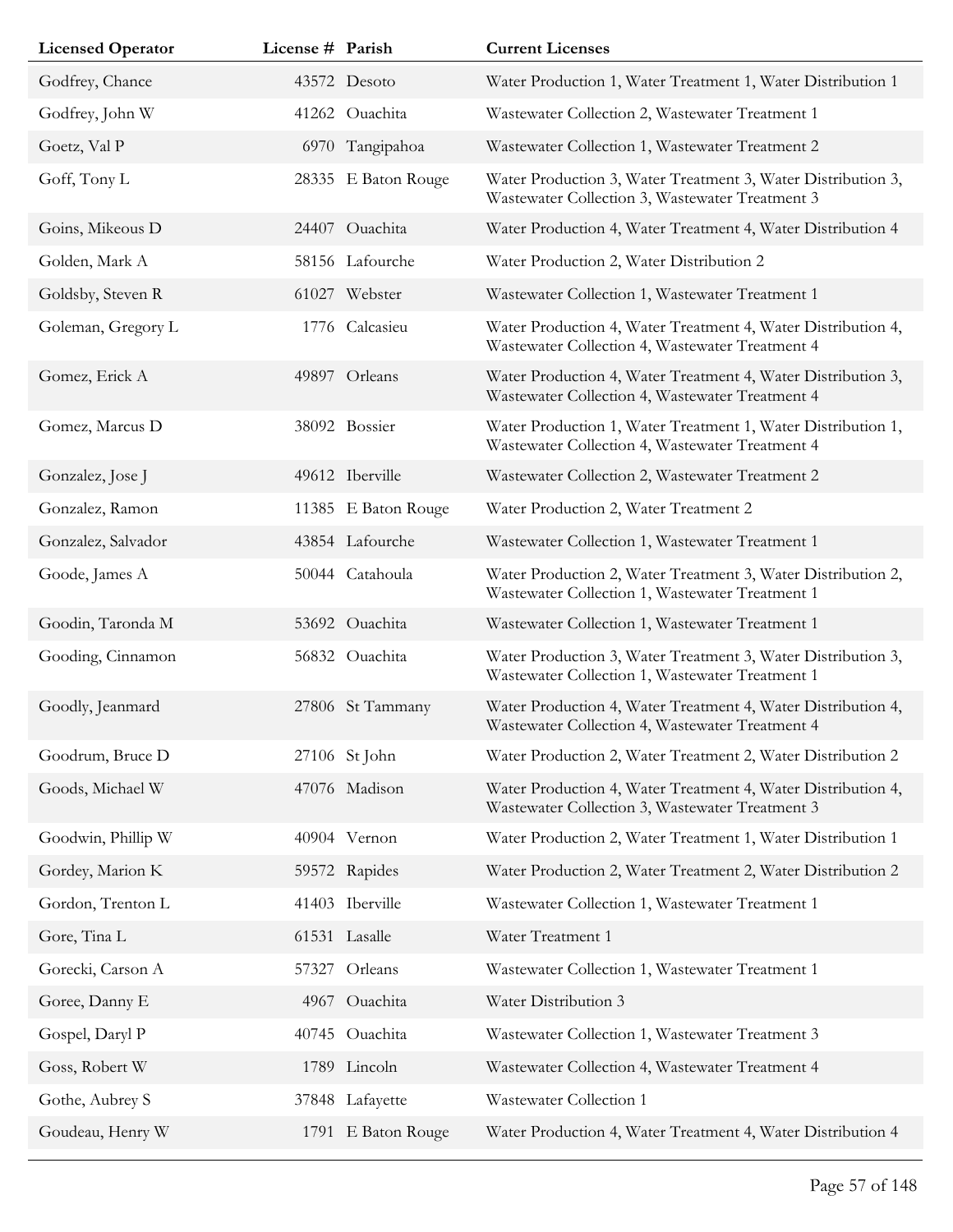| <b>Licensed Operator</b> | License # Parish |                     | <b>Current Licenses</b>                                                                                         |
|--------------------------|------------------|---------------------|-----------------------------------------------------------------------------------------------------------------|
| Goudeau, Seth M          |                  | 59114 Avoyelles     | Water Distribution 1                                                                                            |
| Gould, Keith C           |                  | 53041 St Charles    | Water Production 4, Water Treatment 4, Water Distribution 3,<br>Wastewater Collection 1                         |
| Gould, Robert J          |                  | 25748 St Mary       | Water Production 2, Water Treatment 1, Water Distribution 1,<br>Wastewater Collection 1                         |
| Gouldin, William L       |                  | 7536 Calcasieu      | Water Production 1, Water Treatment 1, Water Distribution 1,<br>Wastewater Collection 2, Wastewater Treatment 3 |
| Gowan, Chance A          |                  | 57553 Caddo         | Water Production 1, Water Treatment 1                                                                           |
| Gowan, Chase W           |                  | 50533 Caddo         | Water Production 3, Water Treatment 3, Water Distribution 3,<br>Wastewater Collection 1, Wastewater Treatment 1 |
| Graham, Jacob T          |                  | 55454 Lasalle       | Water Treatment 1, Water Distribution 1                                                                         |
| Graham, James C          |                  | 1801 Rapides        | Water Production 4, Water Treatment 4, Water Distribution 4,<br>Wastewater Collection 4, Wastewater Treatment 4 |
| Graham, Josh A           | 35727            | E Baton Rouge       | Wastewater Collection 4, Wastewater Treatment 2                                                                 |
| Gramling, Zachary A      |                  | 56234 Bossier       | Wastewater Collection 2, Wastewater Treatment 1                                                                 |
| Granger, Hal L           |                  | 52552 Calcasieu     | Wastewater Collection 1, Wastewater Treatment 1                                                                 |
| Granger, Howard W        |                  | 57062 Calcasieu     | Water Production 1, Water Treatment 1, Water Distribution 1,<br>Wastewater Collection 1, Wastewater Treatment 1 |
| Granier, John W          |                  | 8011 St John        | Wastewater Collection 4, Wastewater Treatment 1                                                                 |
| Grant, Stacy B           |                  | 46552 Jefferson     | Water Production 4, Water Treatment 4, Water Distribution 4                                                     |
| Grantham, Thomas G       |                  | 50893 E Baton Rouge | Wastewater Treatment 1                                                                                          |
| Graves, Mervin A         |                  | 10832 Jefferson     | Water Production 4, Water Treatment 4, Water Distribution 4,<br>Wastewater Collection 4, Wastewater Treatment 3 |
| Gravois, Glenn T         |                  | 1806 St James       | Water Production 3, Water Treatment 4, Water Distribution 4                                                     |
| Gray, Arthur L           |                  | 58158 Lafourche     | Water Distribution 1                                                                                            |
| Gray, Brian N            |                  | 25448 Desoto        | Water Production 1, Water Treatment 1, Water Distribution 1                                                     |
| Gray, Cody A             |                  | 53895 Avoyelles     | Water Production 2, Water Treatment 2, Water Distribution 2                                                     |
| Gray, Damien             |                  | 8123 St Charles     | Wastewater Collection 2                                                                                         |
| Gray, Jim M              |                  | 5485 Tangipahoa     | Water Production 4, Water Treatment 4, Water Distribution 4                                                     |
| Gray, Patrick W          |                  | 40765 Caddo         | Water Distribution 3, Wastewater Collection 4                                                                   |
| Green, Gene E            |                  | 48993 Caddo         | Wastewater Collection 1, Wastewater Treatment 1                                                                 |
| Green, Horace            |                  | 8014 Avoyelles      | Water Production 3, Water Treatment 1, Water Distribution 4,<br>Wastewater Collection 1, Wastewater Treatment 2 |
| Green, Jennifer S        |                  | 24047 Sabine        | Water Production 2, Water Treatment 2, Water Distribution 2,<br>Wastewater Collection 2, Wastewater Treatment 2 |
| Green, Randall S         |                  | 11758 Ouachita      | Water Production 4, Water Treatment 4, Water Distribution 4,<br>Wastewater Collection 4, Wastewater Treatment 4 |
| Green, Treyion D         |                  | 61112 Lafourche     | Wastewater Collection 1, Wastewater Treatment 1                                                                 |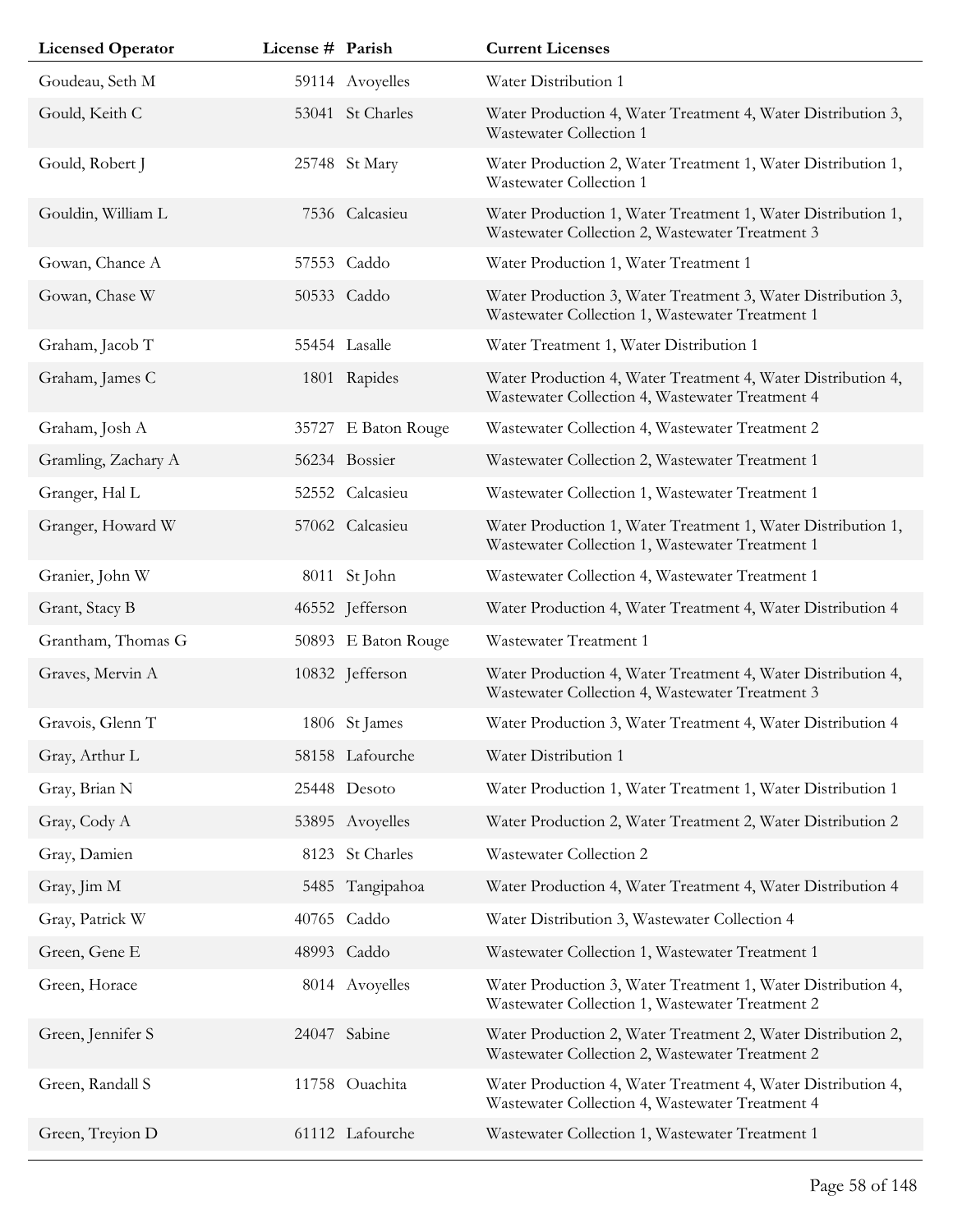| <b>Licensed Operator</b> | License # Parish |                     | <b>Current Licenses</b>                                                                                         |
|--------------------------|------------------|---------------------|-----------------------------------------------------------------------------------------------------------------|
| Greene, Marion R         | 1821             | Calcasieu           | Water Production 4, Water Treatment 4, Water Distribution 4                                                     |
| Gregg, Richard S         |                  | 48494 St Landry     | Water Production 2, Water Treatment 2, Water Distribution 1                                                     |
| Gregoire, Charles J      |                  | 49894 St John       | Water Production 1, Water Treatment 1, Water Distribution 1                                                     |
| Gregoire, Dylan M        |                  | 56862 E Baton Rouge | Water Production 1, Water Treatment 1, Water Distribution 1                                                     |
| Gregory, Jeremie E       |                  | 24890 Livingston    | Wastewater Collection 3, Wastewater Treatment 3                                                                 |
| Gregus, Christopher      |                  | 5746 St Bernard     | Water Production 4, Water Treatment 4, Water Distribution 4,<br>Wastewater Collection 4, Wastewater Treatment 4 |
| Gremillion, Ethan C      |                  | 60054 Ouachita      | Water Production 1, Water Treatment 1                                                                           |
| Grice, Kyler T           |                  | 59736 Webster       | Wastewater Collection 1, Wastewater Treatment 1                                                                 |
| Grier, Bobby M           |                  | 33767 Union         | Water Production 2, Water Treatment 2, Water Distribution 2                                                     |
| Griffin, Cedric D        |                  | 54354 W Baton Rouge | Water Production 1, Water Distribution 1                                                                        |
| Griffin, Kevin           |                  | 53212 Orleans       | Water Distribution 3, Wastewater Collection 4                                                                   |
| Griffin, Norman M        |                  | 9775 St Charles     | Wastewater Collection 1, Wastewater Treatment 4                                                                 |
| Griffin, Richard L       |                  | 7807 Richland       | Water Production 2, Water Treatment 2, Water Distribution 2,<br>Wastewater Collection 2                         |
| Griffin, Sean            |                  | 56573 Iberville     | Wastewater Collection 1, Wastewater Treatment 1                                                                 |
| Griffith, Barbara F      |                  | 5768 Red River      | Water Production 2, Water Treatment 1, Water Distribution 2                                                     |
| Griggs, Randell C        |                  | 58672 Franklin      | Water Production 1, Water Treatment 1                                                                           |
| Grimes, Robert L         | 54337 Allen      |                     | Water Production 2, Water Treatment 1, Water Distribution 2                                                     |
| Groan, Derrek L          |                  | 58812 Ouachita      | Water Production 1, Water Distribution 1, Wastewater<br>Collection 1, Wastewater Treatment 1                    |
| Grob, Kevin C            |                  | 54737 Livingston    | Water Production 2, Water Treatment 2, Water Distribution 2                                                     |
| Groby, Jacob B           |                  | 1844 St Tammany     | Water Production 4, Water Treatment 4, Water Distribution 4,<br>Wastewater Collection 4, Wastewater Treatment 3 |
| Gros, Matthew S          |                  | 59715 St Tammany    | Water Production 1, Water Treatment 1, Water Distribution 1,<br>Wastewater Collection 1, Wastewater Treatment 1 |
| Gros, Roy D              |                  | 37229 E Baton Rouge | Water Production 2, Water Distribution 2, Wastewater<br>Collection 2, Wastewater Treatment 2                    |
| Grout, James F           |                  | 6820 Bossier        | Water Production 3, Water Treatment 3, Water Distribution 3                                                     |
| Grunditz, Jonas M        |                  | 61402 St John       | Water Production 1, Water Treatment 1, Water Distribution 1                                                     |
| Guarisco, Jack R         |                  | 8016 Livingston     | Wastewater Collection 1, Wastewater Treatment 1                                                                 |
| Guidroz, Jared T         |                  | 45553 St Landry     | Wastewater Collection 1, Wastewater Treatment 1                                                                 |
| Guidroz, Ronnie J        | 1857             | St Martin           | Water Production 3, Water Treatment 4, Water Distribution 3,<br>Wastewater Collection 4, Wastewater Treatment 4 |
| Guidry, Bruce            |                  | 10402 St Martin     | Water Production 3, Water Treatment 3, Water Distribution 3                                                     |
| Guidry, Charles S        |                  | 11250 Vermilion     | Water Production 4, Water Treatment 4, Water Distribution 4                                                     |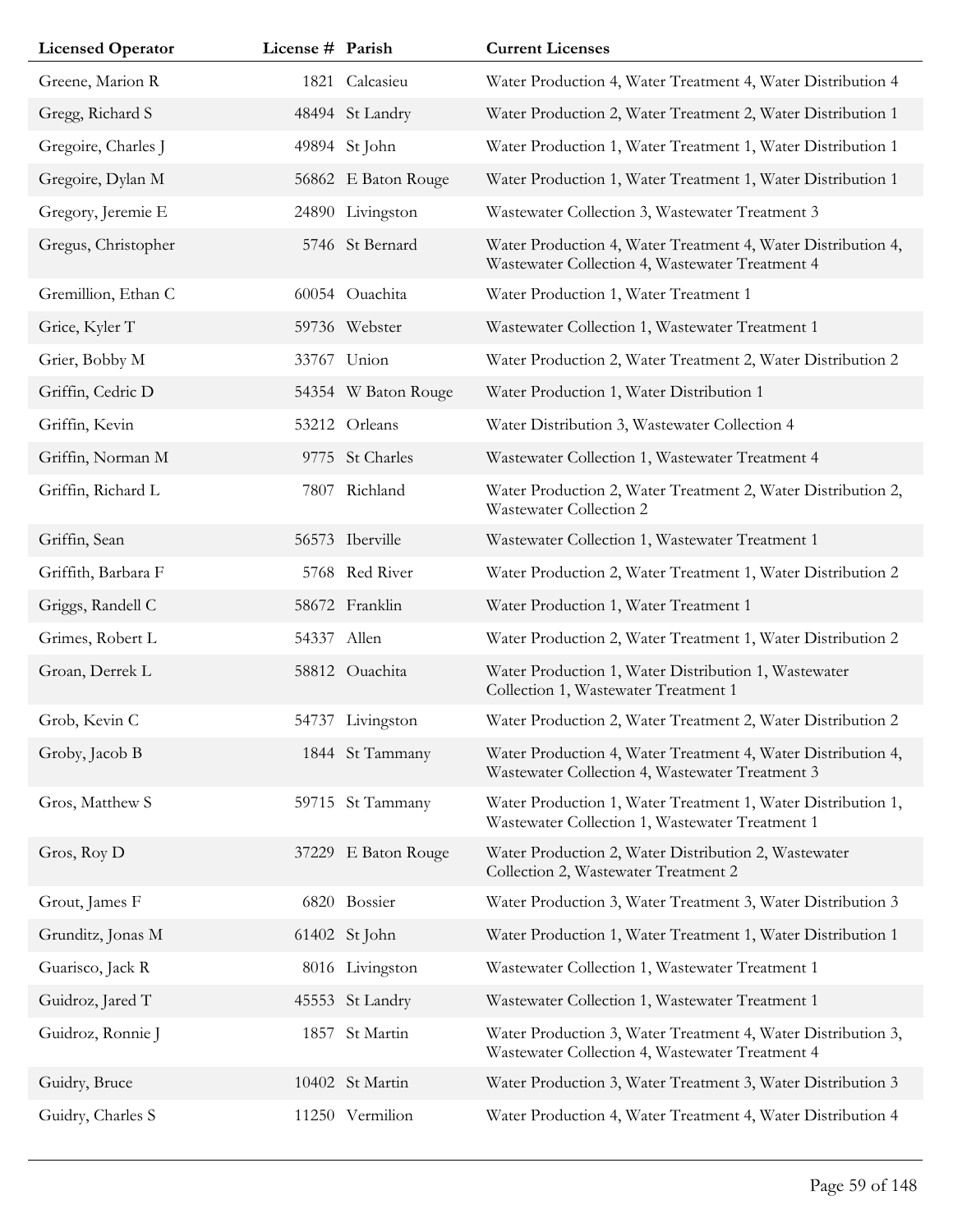| <b>Licensed Operator</b> | License # Parish |                  | <b>Current Licenses</b>                                                                                                               |
|--------------------------|------------------|------------------|---------------------------------------------------------------------------------------------------------------------------------------|
| Guidry, Christopher J    |                  | 15386 Calcasieu  | Water Production 4, Water Treatment 4                                                                                                 |
| Guidry, David J          |                  | 8837 St Martin   | Water Production 4, Water Treatment 2, Water Treatment 4,<br>Water Distribution 4, Wastewater Collection 4, Wastewater<br>Treatment 2 |
| Guidry, James D          |                  | 57387 Evangeline | Wastewater Collection 1, Wastewater Treatment 1                                                                                       |
| Guidry, Jason P          |                  | 8448 Iberville   | Water Production 3, Water Treatment 3, Water Distribution 3,<br>Wastewater Collection 1, Wastewater Treatment 1                       |
| Guidry, Joseph C         |                  | 1866 St Martin   | Water Production 4, Water Treatment 3, Water Distribution 4,<br>Wastewater Collection 4, Wastewater Treatment 4                       |
| Guidry, Marcelle A       |                  | 38051 Vermilion  | Wastewater Collection 1, Wastewater Treatment 1                                                                                       |
| Guidry, Patrick K        |                  | 32786 St Martin  | Water Production 3, Water Treatment 3, Water Distribution 3                                                                           |
| Guidry, Patsy R          |                  | 36568 Lafayette  | Wastewater Treatment 4                                                                                                                |
| Guidry, Ross A           |                  | 39410 Lafourche  | Wastewater Collection 1, Wastewater Treatment 2                                                                                       |
| Guidry, Todd C           |                  | 1875 Lafayette   | Wastewater Treatment 4                                                                                                                |
| Guidry, Tony J           |                  | 59394 Jefferson  | Water Production 1, Water Treatment 1, Water Distribution 1,<br>Wastewater Collection 4, Wastewater Treatment 4                       |
| Guidry, Ty L             |                  | 61322 St Martin  | Water Production 2, Water Treatment 2, Water Distribution 2                                                                           |
| Guient, Christon         |                  | 56064 Jefferson  | Wastewater Collection 2, Wastewater Treatment 2                                                                                       |
| Guilbeau, Tylor F        |                  | 58490 Lafayette  | Water Production 1, Water Treatment 1, Water Distribution 1,<br>Wastewater Collection 2, Wastewater Treatment 2                       |
| Guillarmod, Derek L      |                  | 61523 St John    | Wastewater Collection 1, Wastewater Treatment 1                                                                                       |
| Guillory, Brent D        |                  | 57994 Rapides    | Water Production 1, Water Treatment 1, Water Distribution 1                                                                           |
| Guillory, Brian F        |                  | 1891 Lafayette   | Water Production 2, Water Treatment 2, Water Distribution 2                                                                           |
| Guillory, Chance A       |                  | 47073 Lafayette  | Wastewater Collection 1, Wastewater Treatment 1                                                                                       |
| Guillory, Charles J      |                  | 6763 Calcasieu   | Water Production 4, Water Treatment 4, Water Distribution 4                                                                           |
| Guillory, Craig A        |                  | 26646 Cameron    | Water Production 1, Water Treatment 1, Water Distribution 1                                                                           |
| Guillory, Daniel         |                  | 1892 Rapides     | Water Distribution 1                                                                                                                  |
| Guillory, Jesse R        |                  | 37650 Calcasieu  | Water Production 1, Water Distribution 1                                                                                              |
| Guillory, Karachie H     |                  | 32787 Lafayette  | Water Production 2, Water Treatment 2, Water Distribution 2,<br>Wastewater Collection 1, Wastewater Treatment 4                       |
| Guillory, Troy           |                  | 11040 Lafayette  | Wastewater Collection 4, Wastewater Treatment 4                                                                                       |
| Guillot, Linster J       |                  | 1897 Avoyelles   | Water Production 4, Water Treatment 4, Water Distribution 4                                                                           |
| Guillot, Samuel J        |                  | 1895 Avoyelles   | Wastewater Collection 4, Wastewater Treatment 4                                                                                       |
| Guimbellot, Glenda D     |                  | 55439 Rapides    | Water Production 2, Water Treatment 2, Water Distribution 2,<br>Wastewater Collection 2, Wastewater Treatment 2                       |
| Guimbellot, Micheal L    |                  | 46338 Beauregard | Water Production 2, Water Treatment 2, Water Distribution 2                                                                           |
| Guin, Cynthia J          |                  | 10467 Vermilion  | Water Production 1, Water Distribution 1                                                                                              |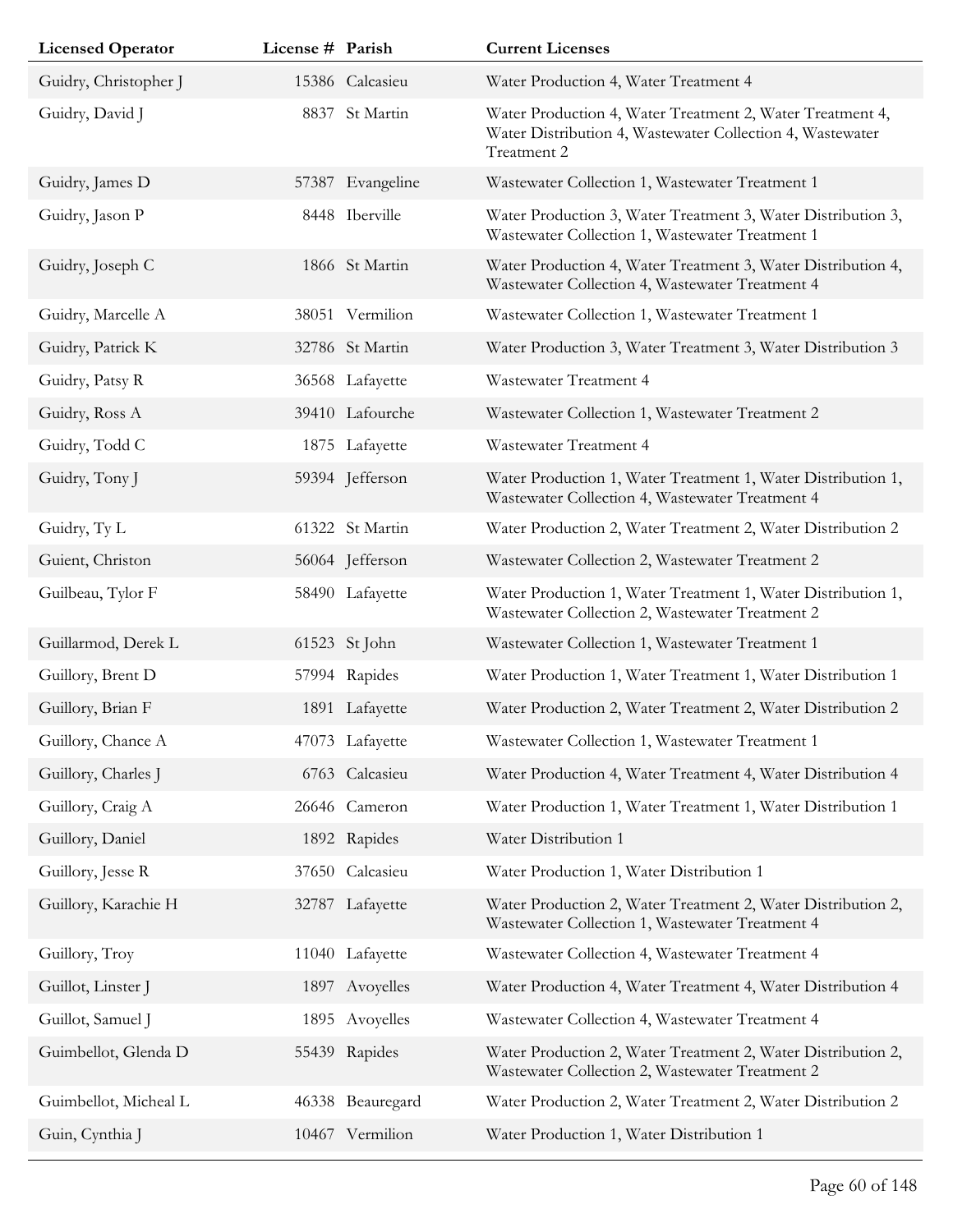| <b>Licensed Operator</b> | License # Parish |                     | <b>Current Licenses</b>                                                                                         |
|--------------------------|------------------|---------------------|-----------------------------------------------------------------------------------------------------------------|
| Guirlando, Rocco L       |                  | 6126 Grant          | Water Production 4, Water Treatment 2, Water Distribution 4,<br>Wastewater Collection 3, Wastewater Treatment 3 |
| Guitreau, Coy            |                  | 55272 Livingston    | Water Production 1, Water Distribution 1                                                                        |
| Gullage, Elliot D        |                  | 53436 Terrebonne    | Water Production 1, Water Treatment 1                                                                           |
| Gurgainers, Gina         |                  | 10367 Grant         | Water Treatment 1, Water Distribution 1                                                                         |
| Guss, Rodney             |                  | 52114 St Charles    | Wastewater Collection 2, Wastewater Treatment 2                                                                 |
| Guzman, Jorge            |                  | 51313 Union         | Water Production 2, Water Distribution 2                                                                        |
| Guzzardo, Jokota M       |                  | 57048 Tangipahoa    | Water Production 2, Water Treatment 1, Water Distribution 1,<br>Wastewater Collection 1, Wastewater Treatment 1 |
| Guzzardo, Patrick        |                  | 25266 Tangipahoa    | Water Production 2, Water Treatment 1, Water Distribution 1                                                     |
| Haar, Raymond A          |                  | 10238 Ascension     | Water Distribution 2, Wastewater Collection 1, Wastewater<br>Treatment 1                                        |
| Hadden, William D        |                  | 47715 Orleans       | Water Production 4, Water Treatment 4, Water Distribution 4,<br>Wastewater Collection 4, Wastewater Treatment 4 |
| Hale, James R            | 55675            | Morehouse           | Wastewater Collection 2, Wastewater Treatment 1                                                                 |
| Hall, Amber C            |                  | 49392 Orleans       | Water Production 2, Water Treatment 2, Water Distribution 2                                                     |
| Hall, Bret E             |                  | 57338 Livingston    | Wastewater Collection 1, Wastewater Treatment 1                                                                 |
| Hall, Charles A          |                  | 38154 St Bernard    | Wastewater Collection 1, Wastewater Treatment 1                                                                 |
| Hall, Donald W           |                  | 57113 Washington    | Water Treatment 1                                                                                               |
| Hall, Joseph             |                  | 7518 St Martin      | Wastewater Collection 1                                                                                         |
| Hall, Matthew C          |                  | 10928 Ascension     | Water Treatment 1, Water Distribution 1                                                                         |
| Hall, Onslow K           |                  | 59920 E Baton Rouge | Wastewater Collection 1                                                                                         |
| Hall, Paul R             |                  | 32406 E Baton Rouge | Wastewater Collection 2, Wastewater Treatment 2                                                                 |
| Hall, Thomas G           |                  | 25750 Franklin      | Wastewater Collection 1, Wastewater Treatment 1                                                                 |
| Hall, Thomas S           |                  | 26426 Bossier       | Wastewater Collection 2, Wastewater Treatment 1                                                                 |
| Hall, Tyrone             |                  | 20387 Orleans       | Water Distribution 4, Wastewater Collection 4                                                                   |
| Hall, William E          |                  | 43794 Calcasieu     | Wastewater Collection 1, Wastewater Treatment 1                                                                 |
| Halle, Hugh R            |                  | 35947 Rapides       | Water Production 3, Water Treatment 3, Water Distribution 3,<br>Wastewater Collection 1, Wastewater Treatment 1 |
| Halsell, Chad P          |                  | 61625 Bossier       | Wastewater Collection 1, Wastewater Treatment 1                                                                 |
| Hamilton, Alexander W    |                  | 52955 St Charles    | Wastewater Collection 2                                                                                         |
| Hamilton, Caleb L        |                  | 44652 Livingston    | Wastewater Collection 3, Wastewater Treatment 3                                                                 |
| Hamilton, Ethan R        |                  | 57323 Livingston    | Wastewater Collection 2, Wastewater Treatment 2                                                                 |
| Hamilton, Granderson D   |                  | 10950 St Mary       | Water Production 3, Water Treatment 3, Water Distribution 1                                                     |
| Hamilton, Jarvis D       |                  | 59536 Natchitoches  | Water Production 2, Water Treatment 2, Water Distribution 1                                                     |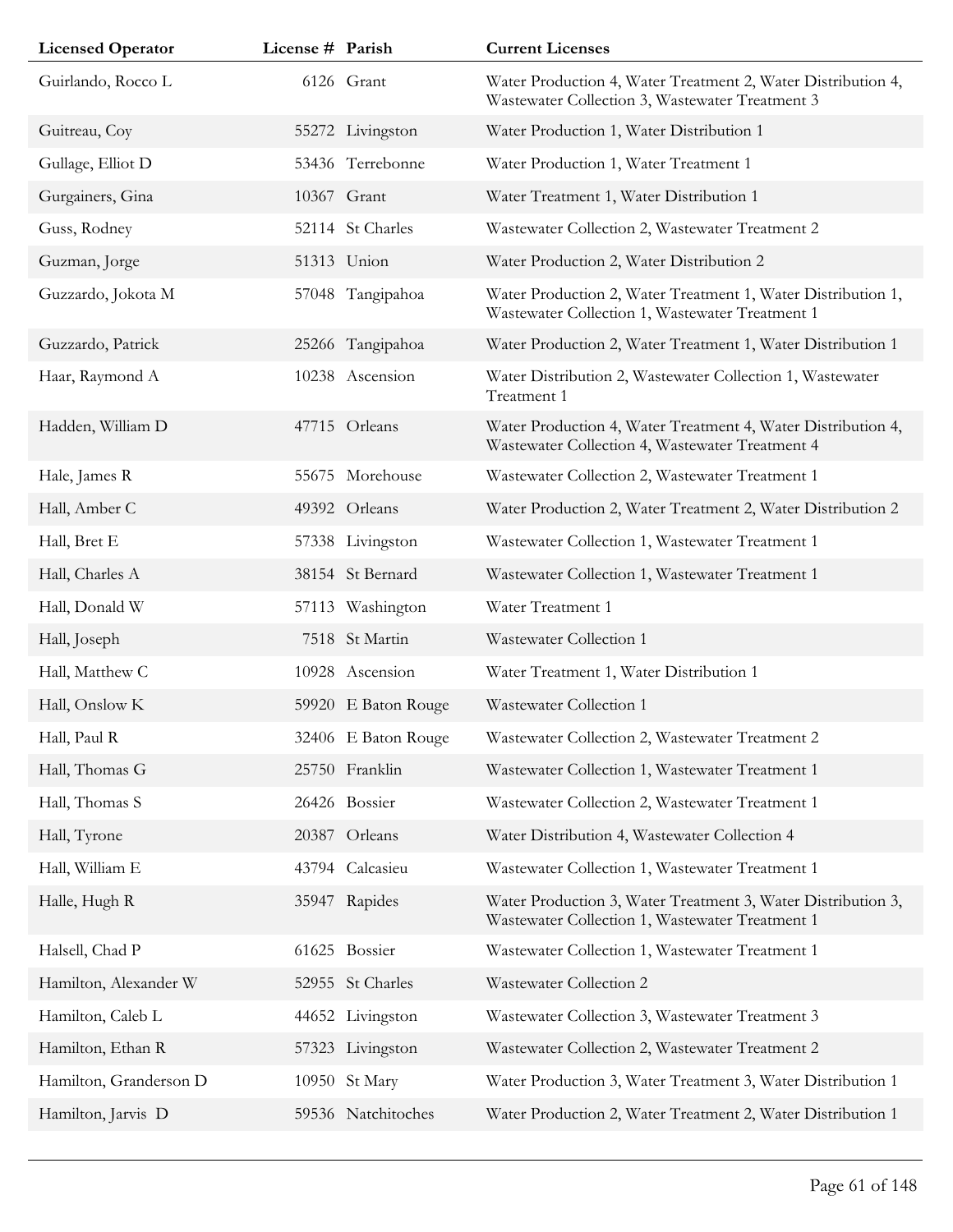| <b>Licensed Operator</b> | License # Parish |                     | <b>Current Licenses</b>                                                                                                     |
|--------------------------|------------------|---------------------|-----------------------------------------------------------------------------------------------------------------------------|
| Hamilton, John L         |                  | 1929 E Baton Rouge  | Wastewater Collection 4, Wastewater Treatment 4                                                                             |
| Hamilton, Willie R       |                  | 10469 Calcasieu     | Water Production 2, Water Treatment 2, Water Distribution 2,<br>Wastewater Collection 2, Wastewater Treatment 2             |
| Hamm, Ricky M            |                  | 14186 St Tammany    | Water Production 2, Water Treatment 2, Water Distribution 3,<br>Wastewater Collection 3, Wastewater Treatment 2             |
| Hammond, Andrew C        |                  | 42322 Calcasieu     | Water Production 4, Water Treatment 4, Water Distribution 4                                                                 |
| Hamolka, Ricky J         |                  | 52596 Calcasieu     | Water Production 2, Water Treatment 2, Water Distribution 2,<br>Wastewater Collection 2, Wastewater Treatment 2             |
| Hampton, Lloyd           |                  | 6906 Lafourche      | Water Distribution 4                                                                                                        |
| Hampton, Royal           |                  | 37784 Jefferson     | Water Production 4, Water Treatment 4, Water Distribution 1                                                                 |
| Hankins, Albert J        |                  | 40122 E Baton Rouge | Water Production 2, Water Treatment 2, Water Distribution 2,<br>Wastewater Collection 2, Wastewater Treatment 2             |
| Hanks, Nicholas W        |                  | 16426 Calcasieu     | Water Production 4, Water Treatment 4, Water Distribution 4                                                                 |
| Hanna, Allen P           |                  | 39250 Lincoln       | Water Production 4, Water Treatment 4, Water Distribution 4,<br>Wastewater Collection 2, Wastewater Treatment 2             |
| Hannis, Glenn P          |                  | 10150 Caddo         | Water Production 2, Water Treatment 2, Water Distribution 2                                                                 |
| Hansen, Michael J        |                  | 58113 Iberville     | Wastewater Collection 3, Wastewater Treatment 3                                                                             |
| Hanson, David C          |                  | 57032 St Tammany    | Water Treatment 1, Water Distribution 1                                                                                     |
| Hanson, Douglas E        |                  | 46896 Terrebonne    | Wastewater Collection 1, Wastewater Treatment 2                                                                             |
| Hanson, Michael E        |                  | 11308 St Mary       | Water Production 4, Water Treatment 4, Water Distribution 4,<br>Wastewater Collection 3, Wastewater Treatment 1             |
| Harbour, Darren P        |                  | 5394 Bossier        | Water Production 4, Water Treatment 4, Water Distribution 4                                                                 |
| Hardaway, Russell L      |                  | 37080 St Mary       | Water Production 2, Water Treatment 2, Water Distribution 2,<br>Water Distribution 3                                        |
| Harden, Jason            |                  | 43592 Caddo         | Water Production 2, Water Treatment 2, Water Distribution 2                                                                 |
| Hardin, Daniel D         |                  | 49837 Vermilion     | Water Production 2, Water Treatment 2, Water Distribution 2                                                                 |
| Hardin, Denise D         |                  | 47932 Vermilion     | Water Production 2, Water Treatment 2, Water Distribution 2                                                                 |
| Hardin, Elliott J        |                  | 8893 Ascension      | Water Production 1                                                                                                          |
| Hardin, James W          |                  | 18666 Livingston    | Water Production 2, Water Treatment 2, Water Distribution 2                                                                 |
| Harding, Larry W         |                  | 7804 St Mary        | Water Production 2, Water Production 3, Water Treatment 2,<br>Water Treatment 3, Water Distribution 2, Water Distribution 3 |
| Hardy, David W           |                  | 37790 St Tammany    | Wastewater Collection 3, Wastewater Treatment 3                                                                             |
| Hardy, James H           | 10045            | Calcasieu           | Water Production 2, Water Treatment 2, Water Distribution 2,<br>Wastewater Collection 3, Wastewater Treatment 2             |
| Hardy, Matthew J         | 44577            | Cameron             | Wastewater Collection 1, Wastewater Treatment 1                                                                             |
| Harmon, Benjamin J       |                  | 5889 Acadia         | Wastewater Collection 1, Wastewater Treatment 1                                                                             |
| Harmon, Thomas A         | 40082 Allen      |                     | Wastewater Collection 1, Wastewater Treatment 1                                                                             |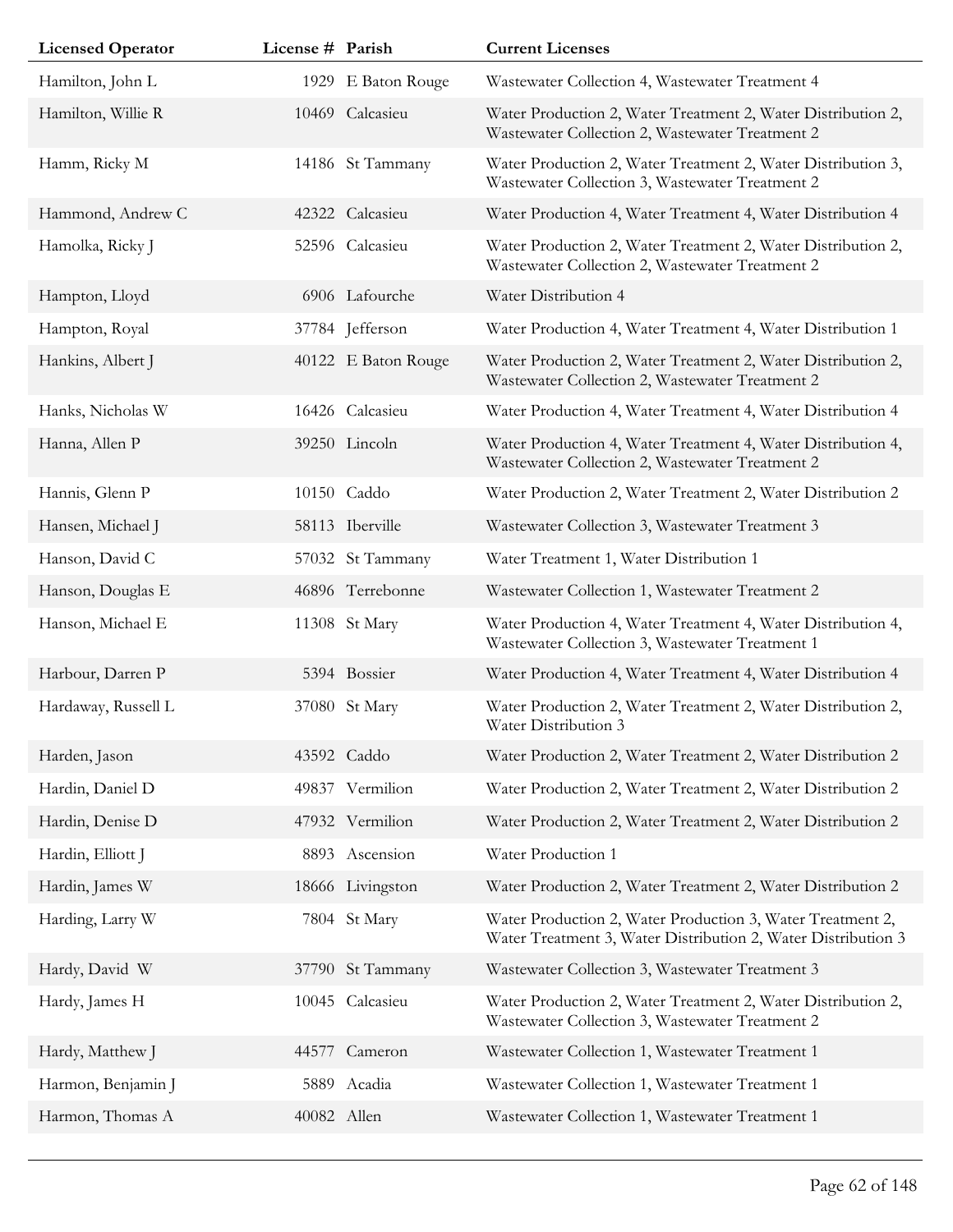| <b>Licensed Operator</b> | License # Parish |                      | <b>Current Licenses</b>                                                                                         |
|--------------------------|------------------|----------------------|-----------------------------------------------------------------------------------------------------------------|
| Harper, Anthony L        |                  | 10594 Vernon         | Water Production 3, Water Treatment 3, Water Distribution 3                                                     |
| Harper, Jeffery A        |                  | 1965 Calcasieu       | Water Production 4, Water Treatment 4, Water Distribution 4                                                     |
| Harrell, Brennen S       |                  | 47316 St Charles     | Water Production 2, Water Treatment 1, Water Distribution 2                                                     |
| Harrell, Daryl W         |                  | 37776 East Feliciana | Water Production 1, Water Treatment 1, Water Distribution 1                                                     |
| Harrell, Dustin L        |                  | 8449 Ascension       | Water Production 1, Water Distribution 1                                                                        |
| Harrington, Chasity N    |                  | 58034 Vermilion      | Wastewater Collection 1, Wastewater Treatment 1                                                                 |
| Harrington, Daniel P     |                  | 52153 St Mary        | Water Production 2, Water Treatment 1, Water Distribution 2                                                     |
| Harrington, Derick P     |                  | 41446 Lafourche      | Water Distribution 4                                                                                            |
| Harrington, Kenneth M    |                  | 4941 E Baton Rouge   | Water Production 2, Water Distribution 2, Wastewater<br>Collection 2, Wastewater Treatment 2                    |
| Harris, Alvia            |                  | 60747 Orleans        | Wastewater Collection 1, Wastewater Treatment 1                                                                 |
| Harris, Benjamin J       |                  | 10522 Livingston     | Water Production 4, Water Treatment 4, Water Distribution 4                                                     |
| Harris, Jason C          |                  | 6755 Lincoln         | Water Production 3, Water Treatment 1, Water Distribution 3,<br>Wastewater Collection 2, Wastewater Treatment 3 |
| Harris, Jeffrey T        |                  | 1973 St James        | Water Treatment 2, Water Distribution 1                                                                         |
| Harris, Jeremy K         |                  | 39311 Livingston     | Water Production 1, Water Distribution 1                                                                        |
| Harris, Joseph           | 12927            | Livingston           | Water Production 1, Water Treatment 2, Water Distribution 1,<br>Wastewater Collection 3, Wastewater Treatment 2 |
| Harris, Joubert          |                  | 10553 E Baton Rouge  | Wastewater Collection 1, Wastewater Treatment 4                                                                 |
| Harris, Leonard          |                  | 1979 Morehouse       | Wastewater Collection 2, Wastewater Treatment 3                                                                 |
| Harris, Maurice L        |                  | 59537 Iberville      | Water Production 1, Water Treatment 1, Water Distribution 1                                                     |
| Harris, Sandra G         |                  | 5192 Morehouse       | Water Production 1, Water Distribution 1, Wastewater<br>Collection 3, Wastewater Treatment 4                    |
| Harris, Steven S         |                  | 48999 Caddo          | Wastewater Collection 4, Wastewater Treatment 3                                                                 |
| Harris, Terry            |                  | 44078 St Bernard     | Water Production 3, Water Treatment 4                                                                           |
| Harris, Troy A           |                  | 53435 Terrebonne     | Water Distribution 1                                                                                            |
| Harrison, Charles M      |                  | 41027 Allen          | Water Production 2, Water Distribution 2                                                                        |
| Harrison, Terry G        |                  | 7014 Webster         | Water Treatment 1, Water Distribution 2, Wastewater<br>Collection 2, Wastewater Treatment 1                     |
| Harrison, Thomas G       |                  | 32108 Acadia         | Water Production 2, Water Treatment 1, Water Distribution 2                                                     |
| Harrison, Travis L       |                  | 15486 E Baton Rouge  | Water Production 2, Water Treatment 1, Water Distribution 2                                                     |
| Hart, Kenneth E          |                  | 16486 St Tammany     | Water Production 2, Water Distribution 2                                                                        |
| Hartline, Billie L       |                  | 1989 Jefferson       | Wastewater Collection 4                                                                                         |
| Hartman, Torrance L      |                  | 49952 Jefferson      | Wastewater Treatment 3                                                                                          |
| Hartwick, Frederick C    |                  | 57096 St Bernard     | Wastewater Collection 1                                                                                         |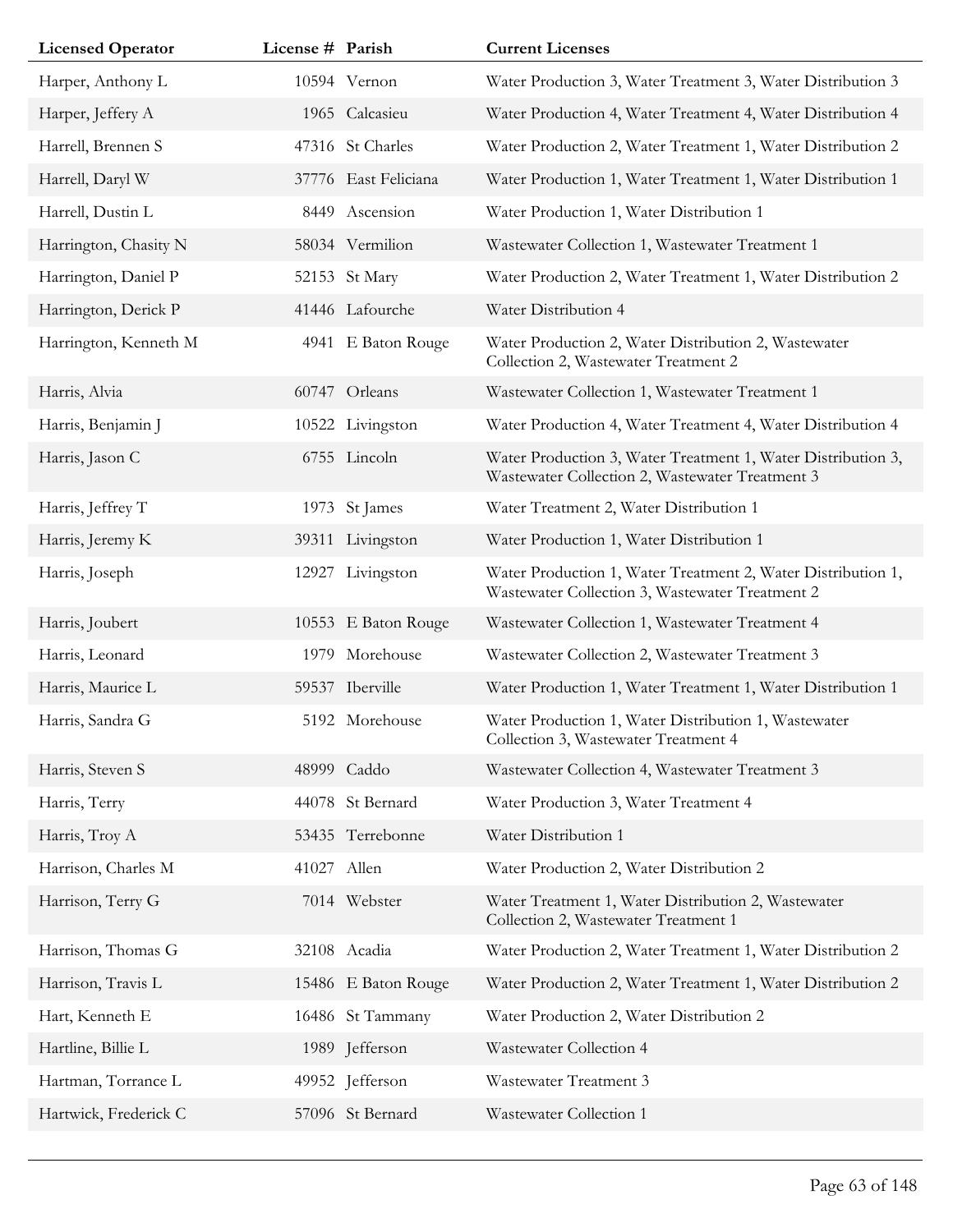| <b>Licensed Operator</b> | License # Parish |                     | <b>Current Licenses</b>                                                                                                                     |
|--------------------------|------------------|---------------------|---------------------------------------------------------------------------------------------------------------------------------------------|
| Hartzo, James K          |                  | 12226 Caddo         | Water Production 4, Water Treatment 4, Water Distribution 3,<br>Wastewater Collection 2, Wastewater Treatment 2                             |
| Harvey, Joseph A         |                  | 49196 Beauregard    | Water Production 1, Water Treatment 1, Water Distribution 1                                                                                 |
| Harvey, Spencer T        |                  | 11043 Ascension     | Wastewater Collection 4, Wastewater Treatment 2                                                                                             |
| Harwell, Carl K          |                  | 5433 Ouachita       | Wastewater Collection 1, Wastewater Treatment 1                                                                                             |
| Hatcher, David K         |                  | 15426 E Baton Rouge | Water Production 4, Water Treatment 4, Water Distribution 4,<br>Wastewater Collection 4, Wastewater Treatment 4                             |
| Hatfield, Mark R         |                  | 1998 Jefferson      | Wastewater Collection 2, Wastewater Treatment 4                                                                                             |
| Hattaway, Louis C        |                  | 2000 Ouachita       | Wastewater Collection 3, Wastewater Treatment 2                                                                                             |
| Hatten, Michael S        |                  | 4945 Ouachita       | Water Distribution 3, Wastewater Collection 1                                                                                               |
| Haugh, Jeffrey S         |                  | 55292 St Tammany    | Water Production 2, Water Treatment 1, Water Distribution 2,<br>Wastewater Collection 2, Wastewater Collection 3, Wastewater<br>Treatment 2 |
| Havard, Robert K         |                  | 25751 Calcasieu     | Water Production 3, Water Treatment 2, Water Distribution 3,<br>Wastewater Collection 3, Wastewater Treatment 2                             |
| Hawkins, Daryl           |                  | 59913 Acadia        | Water Production 2, Water Treatment 1, Water Distribution 2                                                                                 |
| Hawley, David            |                  | 57687 E Baton Rouge | Water Production 1, Water Treatment 1, Water Distribution 1                                                                                 |
| Hay, Patrick C           |                  | 10429 Out-Of-State  | Wastewater Collection 1, Wastewater Treatment 1                                                                                             |
| Haydel, Kevin A          |                  | 2006 Jefferson      | Water Production 2, Water Distribution 4, Wastewater<br>Collection 4                                                                        |
| Haydel, Martin P         |                  | 10590 Ascension     | Wastewater Collection 3, Wastewater Treatment 3                                                                                             |
| Haye, Nickey D           |                  | 13949 Union         | Water Production 2, Water Treatment 2, Water Distribution 2                                                                                 |
| Hayes, Calvin            |                  | 7130 E Baton Rouge  | Wastewater Collection 4, Wastewater Treatment 4                                                                                             |
| Hayes, Earl              |                  | 14347 Lafayette     | Wastewater Collection 2, Wastewater Treatment 2                                                                                             |
| Hayes, Rodrigues J       |                  | 8941 Caddo          | Water Distribution 2, Wastewater Collection 1                                                                                               |
| Hayles, Timothy          |                  | 52152 St Mary       | Water Production 2, Water Treatment 1, Water Distribution 2                                                                                 |
| Haymon, Chad D           |                  | 57875 Vernon        | Water Production 1, Water Treatment 1, Water Distribution 1                                                                                 |
| Haynie, Dwayne A         |                  | 60782 Beauregard    | Water Treatment 1, Water Distribution 1                                                                                                     |
| Hays, Alexander T        |                  | 61324 Lafayette     | Wastewater Collection 1                                                                                                                     |
| Haywood, Samuel E        |                  | 16466 St Helena     | Water Production 3, Water Treatment 3, Water Distribution 3                                                                                 |
| Head, Benjamin L         |                  | 39150 Caddo         | Water Production 2, Water Treatment 2, Water Distribution 2,<br>Wastewater Collection 2, Wastewater Treatment 2                             |
| Head, Jason T            |                  | 50055 E Baton Rouge | Water Production 4, Water Treatment 4, Water Distribution 4,<br>Wastewater Collection 1, Wastewater Treatment 1                             |
| Heard, Cynthia A         | 58219            | Beauregard          | Water Production 1, Water Treatment 1, Water Distribution 1                                                                                 |
| Heard, Jay W             |                  | 28507 Bossier       | Water Production 2, Water Treatment 1, Water Distribution 2,<br>Wastewater Collection 2, Wastewater Treatment 2                             |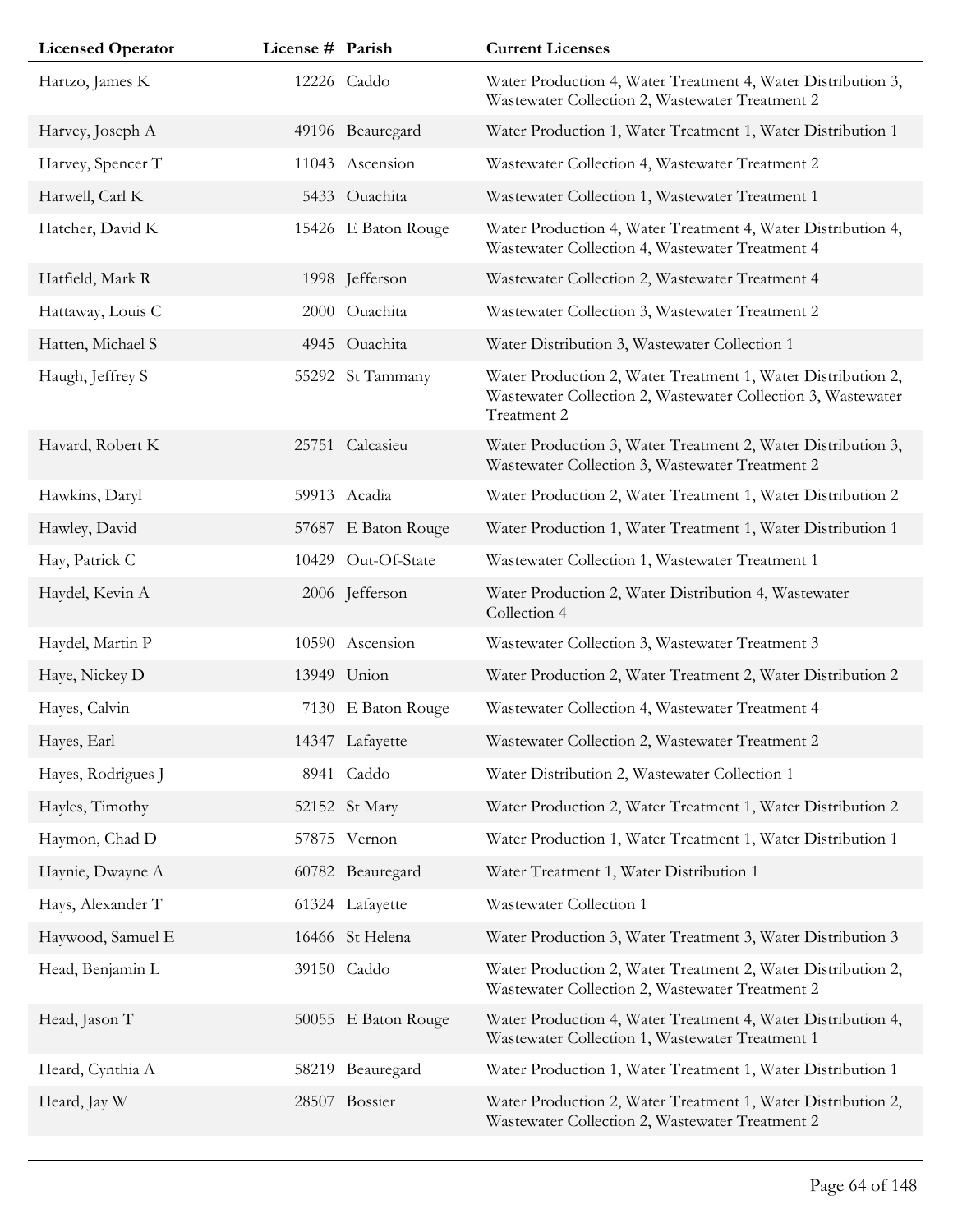| <b>Licensed Operator</b> | License # Parish |                     | <b>Current Licenses</b>                                                                                                                    |
|--------------------------|------------------|---------------------|--------------------------------------------------------------------------------------------------------------------------------------------|
| Heard, Richard P         |                  | 2021 Claiborne      | Water Production 4, Water Treatment 3, Water Distribution 4,<br>Wastewater Collection 3, Wastewater Treatment 4                            |
| Hebert, Charles M        |                  | 44433 Calcasieu     | Wastewater Collection 1, Wastewater Treatment 1                                                                                            |
| Hebert, Daniel W         |                  | 27686 Iberville     | Wastewater Collection 1, Wastewater Treatment 1                                                                                            |
| Hebert, David M          |                  | 38616 Lafayette     | Water Production 1, Water Treatment 1, Water Distribution 1,<br>Wastewater Collection 1, Wastewater Treatment 1                            |
| Hebert, Don W            |                  | 59212 Jefferson     | Wastewater Collection 2                                                                                                                    |
| Hebert, Gary B           |                  | 56312 Jefferson     | Water Distribution 1, Wastewater Collection 1, Wastewater<br>Treatment 2                                                                   |
| Hebert, Gerald D         |                  | 11684 Vermilion     | Wastewater Collection 2, Wastewater Treatment 2                                                                                            |
| Hebert, Jacob T          |                  | 51230 Grant         | Water Production 3, Water Treatment 3, Water Distribution 3,<br>Wastewater Collection 3, Wastewater Treatment 2, Wastewater<br>Treatment 3 |
| Hebert, Jared J          |                  | 6642 Vermilion      | Water Production 1, Water Treatment 1, Water Distribution 4,<br>Wastewater Collection 4                                                    |
| Hebert, Joseph C         |                  | 10442 E Baton Rouge | Water Production 2, Water Distribution 2, Wastewater<br>Collection 2, Wastewater Treatment 2                                               |
| Hebert, Josh M           |                  | 58981 Lafourche     | Water Treatment 1                                                                                                                          |
| Hebert, Lee A            |                  | 56092 Acadia        | Water Production 3, Water Treatment 3, Water Distribution 3                                                                                |
| Hebert, Michael J        |                  | 56077 E Baton Rouge | Water Production 2, Water Treatment 2, Water Distribution 2,<br>Wastewater Collection 2, Wastewater Treatment 2                            |
| Hebert, Randy J          |                  | 4972 Iberia         | Water Production 2, Water Treatment 2, Water Distribution 2                                                                                |
| Hebert, Roger P          |                  | 57075 Iberia        | Water Production 1, Water Treatment 1, Water Distribution 1,<br>Wastewater Collection 1, Wastewater Treatment 1                            |
| Hebert, Rusty P          |                  | 44997 Iberville     | Wastewater Collection 1, Wastewater Treatment 1                                                                                            |
| Hebert, Theodule         |                  | 42202 E Baton Rouge | Wastewater Collection 2, Wastewater Treatment 2                                                                                            |
| Hebert, Tory J           |                  | 58980 Lafourche     | Water Production 4, Water Distribution 4                                                                                                   |
| Hebert, Tracy J          |                  | 50972 Assumption    | Water Production 3, Water Treatment 3, Water Distribution 3                                                                                |
| Hebron, Roy E            |                  | 5980 Rapides        | Wastewater Collection 4, Wastewater Treatment 4                                                                                            |
| Heckard, Marissa P       | 55832            | Calcasieu           | Wastewater Collection 2, Wastewater Treatment 3, Wastewater<br>Treatment 4                                                                 |
| Heintz, David A          |                  | 5719 St Martin      | Wastewater Treatment 4                                                                                                                     |
| Heise, Kevin C           |                  | 28226 Calcasieu     | Wastewater Collection 4, Wastewater Treatment 4                                                                                            |
| Heitmeier, Lloyd R       |                  | 2049 Orleans        | Water Production 4, Water Treatment 4, Water Distribution 4                                                                                |
| Heller, Harold J         |                  | 5639 Orleans        | Water Distribution 4, Wastewater Collection 4                                                                                              |
| Hellums, J.W.            |                  | 8942 Calcasieu      | Water Production 4, Water Treatment 4, Water Distribution 4,<br>Wastewater Collection 1, Wastewater Treatment 1                            |
| Helton, Dirk J           |                  | 52339 Iberia        | Water Production 3, Water Treatment 2, Water Distribution 3,<br>Wastewater Collection 2, Wastewater Treatment 2                            |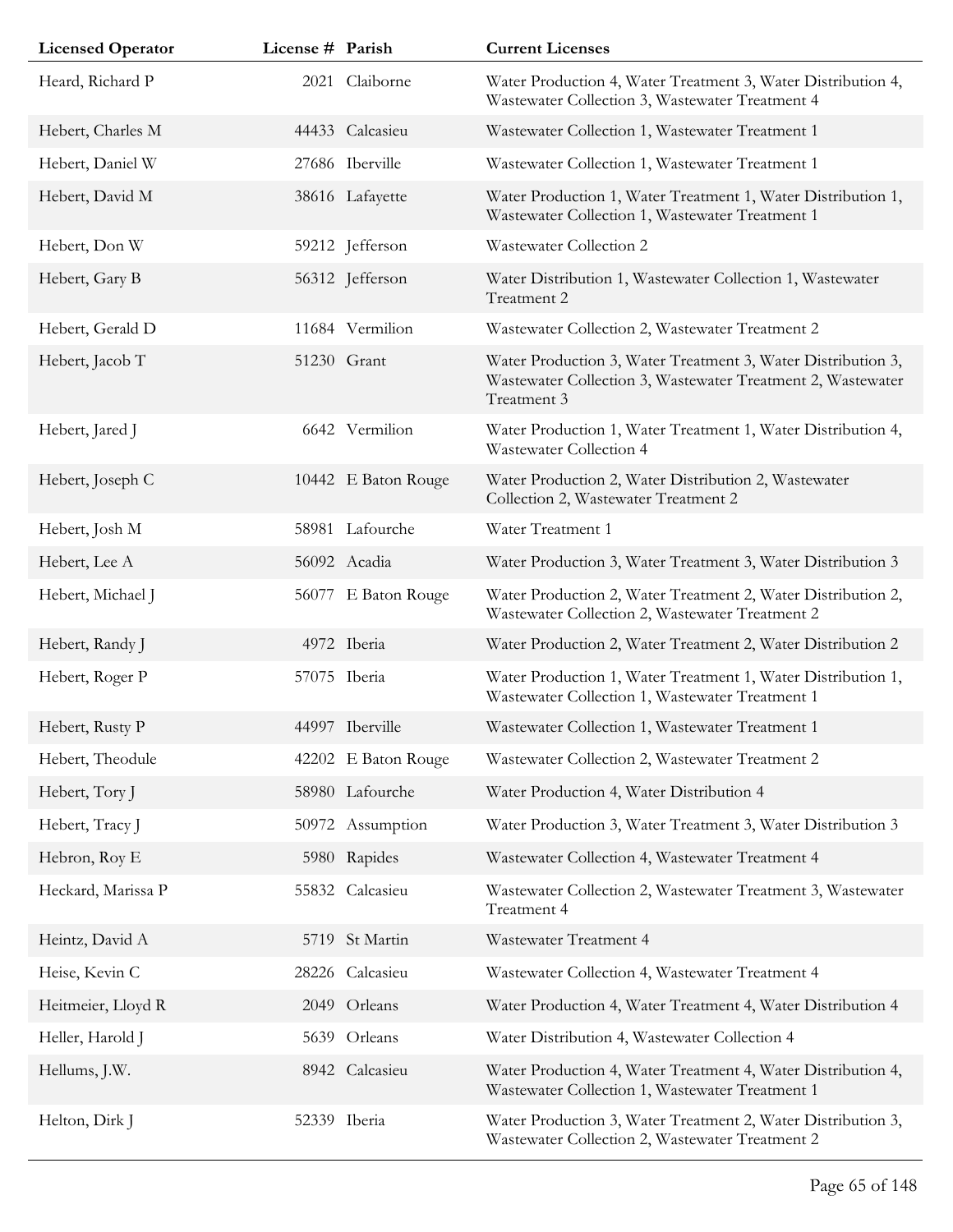| <b>Licensed Operator</b> | License # Parish |                      | <b>Current Licenses</b>                                                                                         |
|--------------------------|------------------|----------------------|-----------------------------------------------------------------------------------------------------------------|
| Heltz, Blaine J          |                  | 4991 St James        | Water Production 2, Water Treatment 2, Water Distribution 1                                                     |
| Heltz, Hubbell P         |                  | 31206 St Charles     | Water Production 4, Water Treatment 4, Water Distribution 4                                                     |
| Henagan, Patrick D       |                  | 43912 Caddo          | Water Production 1, Water Treatment 1, Water Distribution 1                                                     |
| Henderson, Charles D     |                  | 56332 Ouachita       | Wastewater Collection 2, Wastewater Collection 3, Wastewater<br>Treatment 1                                     |
| Henderson, Jules M       |                  | 45059 E Baton Rouge  | Wastewater Collection 2, Wastewater Treatment 2                                                                 |
| Henderson, Larry D       |                  | 11203 Caddo          | Water Production 2, Water Treatment 2, Water Distribution 4,<br>Wastewater Collection 4, Wastewater Treatment 1 |
| Henderson, Willie O      |                  | 55998 Tangipahoa     | Wastewater Collection 1                                                                                         |
| Hendrix, Dudley P        |                  | 42668 Iberville      | Wastewater Collection 1, Wastewater Treatment 1                                                                 |
| Henigan, Jesse T         |                  | 61329 Livingston     | Wastewater Collection 2, Wastewater Treatment 2                                                                 |
| Hennigan, Jimmy D        |                  | 61360 Lincoln        | Water Production 2, Water Treatment 1, Water Distribution 1,<br>Wastewater Collection 1, Wastewater Treatment 1 |
| Henry, Adrien            |                  | 42585 St Landry      | Water Production 2, Water Treatment 2, Water Distribution 1                                                     |
| Henry, Daniel D          |                  | 26886 Terrebonne     | Wastewater Collection 1, Wastewater Treatment 1                                                                 |
| Henry, Edward B          |                  | 53598 Ouachita       | Wastewater Treatment 1                                                                                          |
| Henry, Robert C          |                  | 13646 St Tammany     | Wastewater Collection 2, Wastewater Treatment 2                                                                 |
| Henry, Stephen           |                  | 27770 Lasalle        | Water Production 1, Water Treatment 1, Water Distribution 1                                                     |
| Henry, Timothy J         |                  | 59437 Tangipahoa     | Water Production 1, Water Treatment 1, Water Distribution 1,<br>Wastewater Collection 1, Wastewater Treatment 1 |
| Henry, Tyrone C          | 53447            | St Tammany           | Wastewater Collection 1                                                                                         |
| Herberg, Garrett R       |                  | 61728 Plaquemines    | Wastewater Collection 1, Wastewater Treatment 1                                                                 |
| Herbert, Gregg P         |                  | 2070 Orleans         | Water Treatment 4, Water Distribution 4, Wastewater<br>Collection 4                                             |
| Herbert, Joshua R        |                  | 57025 Calcasieu      | Water Production 1, Water Treatment 1, Water Distribution 1,<br>Wastewater Collection 1, Wastewater Treatment 1 |
| Hernandez, Dale F        |                  | 54199 Ascension      | Water Production 1, Water Treatment 1, Water Distribution 1                                                     |
| Hernandez, Darren M      | 2071             | Jefferson            | Water Production 1, Water Treatment 1, Water Distribution 4                                                     |
| Herndon, Charles S       |                  | 57333 West Feliciana | Wastewater Collection 1, Wastewater Treatment 1                                                                 |
| Herrick, Joseph K        |                  | 49137 Webster        | Water Production 2, Water Treatment 3, Water Distribution 3                                                     |
| Herrick, Timothy G       | 39570 Allen      |                      | Water Production 2, Water Treatment 4, Water Distribution 2,<br>Wastewater Collection 2, Wastewater Treatment 4 |
| Herrington, Audrey M     |                  | 43472 Union          | Water Production 2, Water Treatment 3, Water Distribution 3                                                     |
| Herzog, Herman H         |                  | 6644 Sabine          | Water Production 4, Water Treatment 4, Water Distribution 4                                                     |
| Hester, Bobby W          |                  | 9026 Red River       | Water Production 1, Water Treatment 1, Water Distribution 1,<br>Wastewater Collection 1, Wastewater Treatment 1 |
| Heurtin, Steve M         | 2079             | St Charles           | Water Production 2, Water Treatment 4, Water Distribution 4                                                     |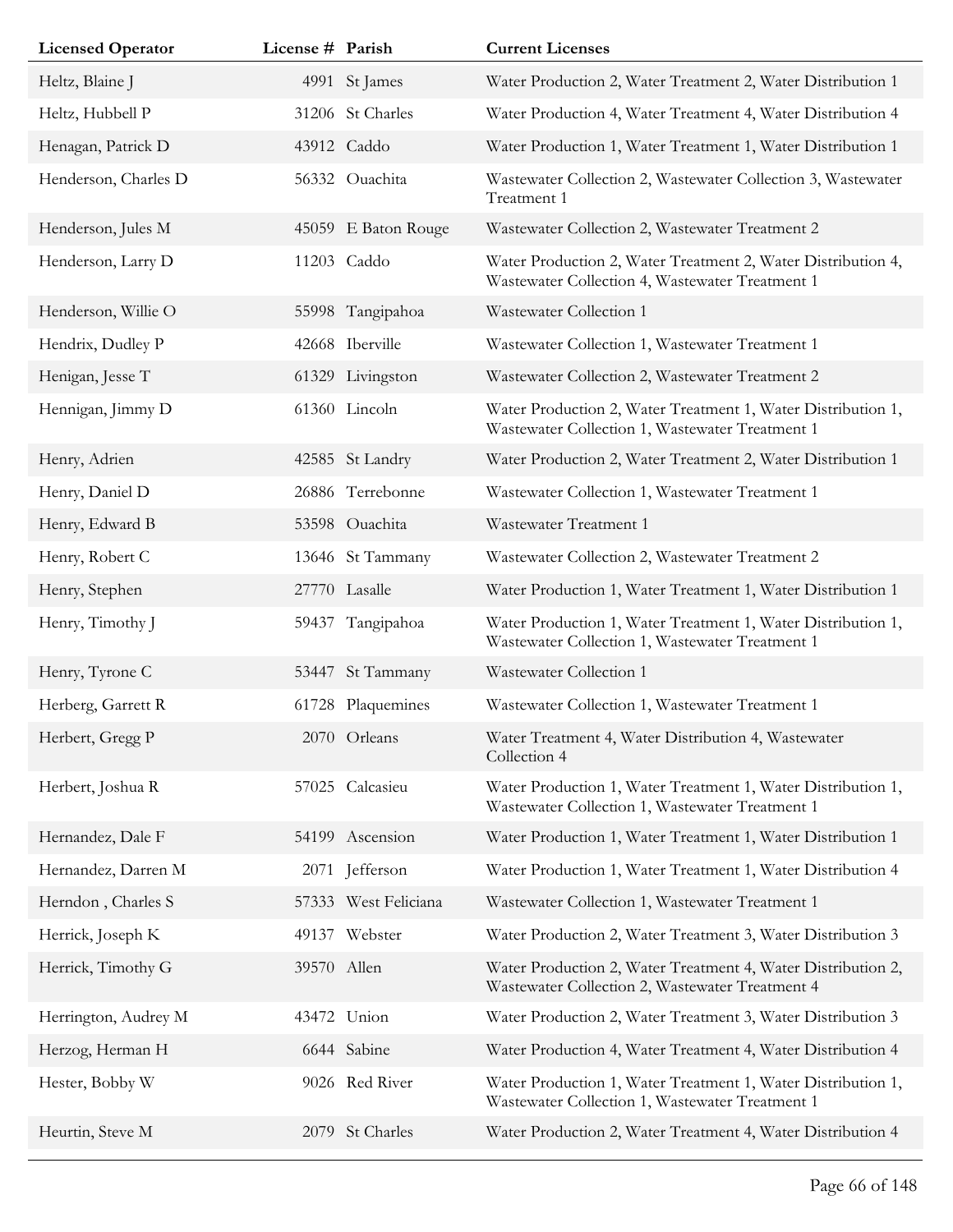| <b>Licensed Operator</b> | License # Parish |                      | <b>Current Licenses</b>                                                                                         |
|--------------------------|------------------|----------------------|-----------------------------------------------------------------------------------------------------------------|
| Hewitt, Michael W        |                  | 50052 Vernon         | Water Production 1, Water Treatment 1, Water Distribution 1,<br>Wastewater Collection 2, Wastewater Treatment 1 |
| Hicks, Christopher L     |                  | 46839 Union          | Water Production 1, Water Treatment 1, Water Distribution 1                                                     |
| Hicks, Jacky D           |                  | 32388 Bossier        | Water Production 4, Water Treatment 3, Water Distribution 3,<br>Wastewater Collection 4, Wastewater Treatment 3 |
| Hicks, Mark A            |                  | 58133 Ascension      | Wastewater Collection 2, Wastewater Treatment 2                                                                 |
| Hicks, Russ W            | 10247            | East Feliciana       | Water Production 2, Water Distribution 2, Wastewater<br>Collection 2, Wastewater Treatment 2                    |
| Hidalgo, Darrell J       |                  | 57686 Ascension      | Water Production 1, Water Treatment 1, Water Distribution 1                                                     |
| Higginbotham, John W     |                  | 60766 East Feliciana | Water Treatment 1, Water Distribution 1                                                                         |
| Highbaugh, Daniel W      |                  | 55492 Vernon         | Water Production 2, Water Treatment 2, Water Distribution 2                                                     |
| Highsmith, Charles R     |                  | 2088 Bossier         | Wastewater Collection 4, Wastewater Treatment 4                                                                 |
| Hilburn, Samuel T        |                  | 60398 St James       | Water Production 1, Water Treatment 1, Water Distribution 1,<br>Wastewater Collection 1, Wastewater Treatment 1 |
| Hill, Sonya M            |                  | 49954 Rapides        | Water Production 1, Water Treatment 1, Water Distribution 1                                                     |
| Hill, Alfred O           |                  | 37048 Lincoln        | Water Production 1, Water Treatment 1, Water Distribution 1,<br>Wastewater Collection 2, Wastewater Treatment 1 |
| Hill, David G            |                  | 11463 St Charles     | Wastewater Collection 2, Wastewater Treatment 2                                                                 |
| Hill, Donald R           |                  | 6225 Ouachita        | Wastewater Treatment 4                                                                                          |
| Hill, Donna K            |                  | 56855 Livingston     | Wastewater Collection 1, Wastewater Treatment 1                                                                 |
| Hill, Eugene             |                  | 46613 Jefferson      | Wastewater Collection 1, Wastewater Treatment 1                                                                 |
| Hill, Herman             |                  | 6272 Caddo           | Water Production 4, Water Treatment 4, Water Distribution 4,<br>Wastewater Collection 4, Wastewater Treatment 4 |
| Hill, Jamar A            |                  | 53132 Orleans        | Water Distribution 3, Wastewater Collection 1                                                                   |
| Hill, Kyla T             |                  | 37768 Acadia         | Water Production 3, Water Treatment 3, Water Distribution 3                                                     |
| Hill, Lester L           |                  | 45253 East Feliciana | Water Production 2, Water Treatment 1, Water Distribution 2                                                     |
| Hill, Lucas D            |                  | 15506 Tangipahoa     | Water Production 4, Water Treatment 4, Water Distribution 4                                                     |
| Hille, Randall J         |                  | 8606 Terrebonne      | Water Production 4, Water Treatment 4                                                                           |
| Hilton, James M          |                  | 24647 Caddo          | Water Production 4, Water Treatment 4, Water Distribution 4                                                     |
| Hilty, James A           |                  | 57074 Iberia         | Water Production 1, Water Treatment 1, Water Distribution 1,<br>Wastewater Collection 1, Wastewater Treatment 1 |
| Himel, Bart A            |                  | 48792 E Baton Rouge  | Water Production 2, Water Treatment 2, Water Distribution 2                                                     |
| Hines, Jeremy O          |                  | 57532 Caddo          | Wastewater Collection 1, Wastewater Treatment 1                                                                 |
| Hines, Kendall H         |                  | 59432 Iberville      | Wastewater Collection 1, Wastewater Treatment 1                                                                 |
| Hingle, Cherelyn A       |                  | 38330 Plaquemines    | Water Distribution 1                                                                                            |
| Hingle, Nicholas S       |                  | 54075 Plaquemines    | Water Production 2, Water Treatment 1, Water Distribution 1                                                     |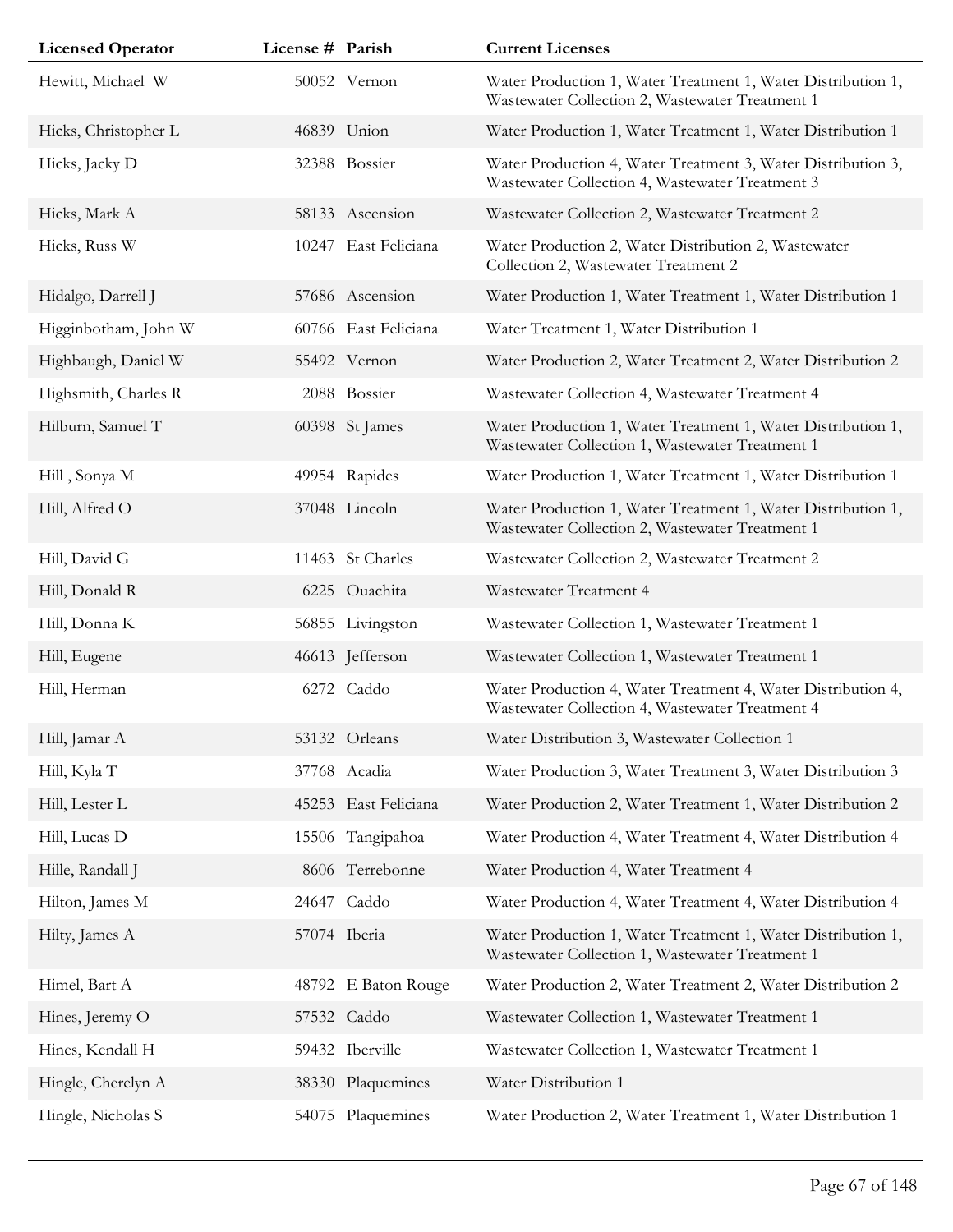| <b>Licensed Operator</b> | License # Parish |                       | <b>Current Licenses</b>                                                                                         |
|--------------------------|------------------|-----------------------|-----------------------------------------------------------------------------------------------------------------|
| Hingle, Robert T         |                  | 37810 St Charles      | Wastewater Collection 2, Wastewater Treatment 2                                                                 |
| Hinson, Jared C          |                  | 50493 Bossier         | Water Production 1, Water Treatment 1, Water Distribution 1,<br>Wastewater Collection 1, Wastewater Treatment 1 |
| Hislop, James E          |                  | 6579 Ouachita         | Water Production 4, Water Treatment 4, Water Distribution 4,<br>Wastewater Collection 4, Wastewater Treatment 4 |
| Hite, Christopher L      |                  | 54876 W Baton Rouge   | Water Production 1, Water Treatment 1, Water Distribution 1                                                     |
| Hixon, Samuel T          |                  | 2104 Ouachita         | Water Production 4, Water Treatment 4, Water Distribution 4,<br>Wastewater Collection 4, Wastewater Treatment 4 |
| Hoffpauir, Gerald        |                  | 2116 Calcasieu        | Water Production 4, Water Treatment 4, Water Distribution 4,<br>Wastewater Collection 2, Wastewater Treatment 2 |
| Hoffpauir, Mitchell W    |                  | 11045 Jefferson Davis | Water Production 3, Water Treatment 2, Water Distribution 3                                                     |
| Hogan, Larry D           |                  | 2120 Lincoln          | Water Production 4, Water Treatment 4, Water Distribution 4,<br>Wastewater Collection 4, Wastewater Treatment 3 |
| Hogan, Zachary C         |                  | 60735 St Charles      | Wastewater Collection 1                                                                                         |
| Hoke, Shane P            |                  | 56574 Lafayette       | Water Production 1, Water Treatment 1, Water Distribution 1                                                     |
| Holdcraft, John D        |                  | 2123 E Baton Rouge    | Wastewater Collection 1, Wastewater Treatment 1                                                                 |
| Holden, Fischer Z        |                  | 61742 Livingston      | Water Production 1, Water Treatment 1, Water Distribution 1                                                     |
| Holden, Hunter M         |                  | 50413 Livingston      | Water Production 2, Water Treatment 2, Water Distribution 2                                                     |
| Holden, Kendall W        |                  | 11688 Rapides         | Water Production 2, Water Treatment 2, Water Distribution 2                                                     |
| Holden, Nicole J         |                  | 51236 Livingston      | Water Production 1, Water Treatment 1, Water Distribution 1                                                     |
| Holland, Joel J          |                  | 15446 Ouachita        | Water Production 4, Water Treatment 4, Water Distribution 4,<br>Wastewater Collection 2, Wastewater Treatment 2 |
| Holland, Randy           |                  | 47314 Iberville       | Wastewater Collection 1, Wastewater Treatment 1                                                                 |
| Holler, Dante R          |                  | 58491 St Charles      | Wastewater Collection 2, Wastewater Treatment 2                                                                 |
| Holley, Don R            |                  | 37804 West Carroll    | Water Production 2, Water Distribution 3                                                                        |
| Hollins, Daniel V        |                  | 27926 E Baton Rouge   | Wastewater Collection 4, Wastewater Treatment 4                                                                 |
| Hollis, Douglas W        |                  | 35186 Lincoln         | Water Production 2, Water Treatment 1, Water Distribution 2,<br>Wastewater Collection 3, Wastewater Treatment 3 |
| Holt, David J            |                  | 58274 Desoto          | Water Production 2, Water Treatment 1, Water Distribution 1,<br>Wastewater Collection 1, Wastewater Treatment 1 |
| Holtrop, Arent M         |                  | 51752 Iberville       | Wastewater Collection 2, Wastewater Treatment 2                                                                 |
| Holy, William W          |                  | 42627 Terrebonne      | Water Production 4, Water Treatment 4                                                                           |
| Holyfield, Mark D        |                  | 10248 St Tammany      | Water Production 1, Water Treatment 1, Water Distribution 1                                                     |
| Honore, Ulysess          |                  | 2139 Orleans          | Water Production 2, Water Treatment 4                                                                           |
| Hontiveros, Andrew M     |                  | 61401 St Tammany      | Water Production 1, Water Treatment 1, Water Distribution 1,<br>Wastewater Collection 1, Wastewater Treatment 1 |
| Hood, Jason C            |                  | 56575 Tangipahoa      | Wastewater Collection 3, Wastewater Treatment 3                                                                 |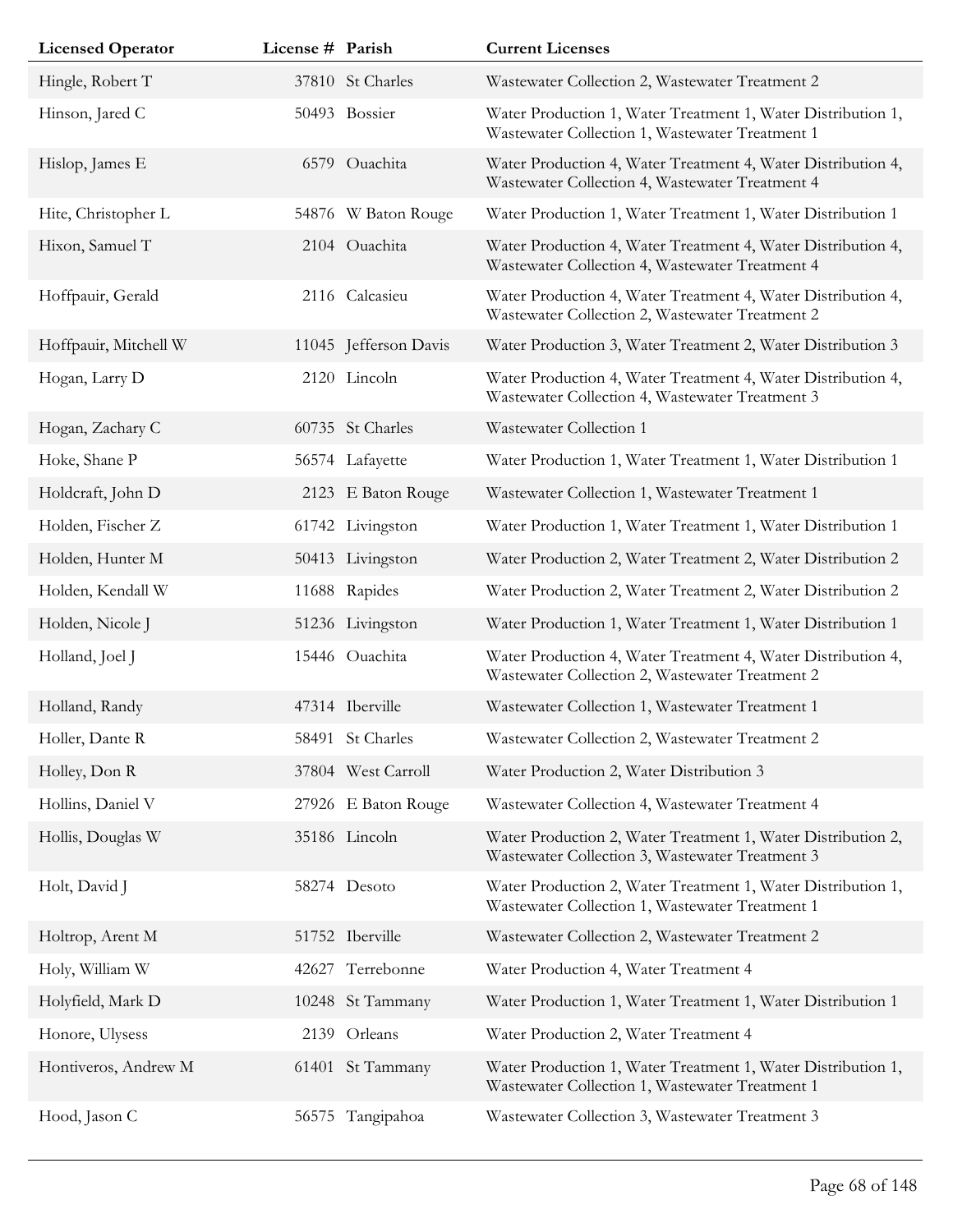| <b>Licensed Operator</b> | License # Parish |                       | <b>Current Licenses</b>                                                                                         |
|--------------------------|------------------|-----------------------|-----------------------------------------------------------------------------------------------------------------|
| Hookfin, Quentin D       |                  | 10524 Tangipahoa      | Water Distribution 1                                                                                            |
| Hoover, Logan P          |                  | 61480 Ascension       | Wastewater Collection 1, Wastewater Treatment 1                                                                 |
| Hopel, Kenneth J         |                  | 35388 Orleans         | Water Production 1, Water Treatment 4                                                                           |
| Hopkins, Gerard H        |                  | 37093 St Tammany      | Water Production 2, Water Treatment 2, Water Distribution 3,<br>Wastewater Collection 3, Wastewater Treatment 3 |
| Hopkins, Lucas K         |                  | 57500 East Feliciana  | Water Production 2, Water Treatment 1, Water Distribution 2                                                     |
| Hornback, Phillip O      |                  | 48752 Livingston      | Wastewater Collection 4, Wastewater Treatment 4                                                                 |
| Horne, Jermal P          |                  | 54673 Orleans         | Water Treatment 1                                                                                               |
| Hornsby, Stephen A       |                  | 2150 Terrebonne       | Water Production 4, Water Treatment 4, Water Distribution 4                                                     |
| Horton, Jermaine K       |                  | 7654 Orleans          | Wastewater Collection 4                                                                                         |
| Horton, Lawrence         |                  | 54197 Orleans         | Water Production 2, Water Treatment 4, Water Distribution 1,<br>Wastewater Collection 2                         |
| Hosch, Ralph A           |                  | 46474 St Bernard      | Water Production 2, Water Treatment 4, Water Distribution 4,<br>Wastewater Collection 4, Wastewater Treatment 2 |
| Hoss, Steve F            |                  | 2158 Lafayette        | Water Production 4, Water Treatment 4, Water Distribution 4,<br>Wastewater Collection 4, Wastewater Treatment 4 |
| Hotard, Michael J        |                  | 38352 St Charles      | Water Production 4, Water Treatment 4, Water Distribution 4                                                     |
| House, John              | 24747            | Richland              | Water Production 3, Water Treatment 3, Water Distribution 3,<br>Wastewater Collection 3, Wastewater Treatment 3 |
| Houston, Jerome L        |                  | 48433 Caddo           | Water Distribution 2, Wastewater Collection 2                                                                   |
| Howard, Blake A          | 58529            | Evangeline            | Water Production 1, Water Treatment 1, Water Distribution 1                                                     |
| Howard, Daniel K         |                  | 7277 Caddo            | Water Production 4, Water Treatment 2, Water Distribution 4,<br>Wastewater Collection 2, Wastewater Treatment 2 |
| Howard, Eric D           |                  | 48997 Caddo           | Wastewater Collection 4, Wastewater Treatment 4                                                                 |
| Howard, James            |                  | 10870 Lafayette       | Water Distribution 1                                                                                            |
| Howard, Jay A            | 2167             | Livingston            | Wastewater Collection 4, Wastewater Treatment 4                                                                 |
| Howard, Joseph A         |                  | 59692 Richland        | Water Production 2, Water Treatment 2, Water Distribution 2,<br>Wastewater Collection 1, Wastewater Treatment 1 |
| Howard, Shana T          |                  | 13667 Orleans         | Wastewater Collection 2, Wastewater Treatment 2                                                                 |
| Howard, William A        |                  | 58494 Jefferson Davis | Wastewater Collection 1, Wastewater Treatment 1                                                                 |
| Howell, Bobby J          |                  | 10733 Lafayette       | Wastewater Collection 2, Wastewater Treatment 2                                                                 |
| Howell, Charles M        |                  | 44273 Livingston      | Wastewater Collection 4, Wastewater Treatment 4                                                                 |
| Howell, Daniel A         |                  | 52699 Bossier         | Water Production 1, Water Treatment 1, Water Distribution 1,<br>Wastewater Collection 1, Wastewater Treatment 1 |
| Howell, Jasmine          |                  | 58495 Calcasieu       | Water Production 2, Water Treatment 1, Water Distribution 3                                                     |
| Howell, Kelli B          |                  | 49733 Livingston      | Wastewater Collection 1, Wastewater Treatment 1                                                                 |
| Howell, Kenneth R        |                  | 57034 Ouachita        | Water Production 1, Water Treatment 1, Water Distribution 2                                                     |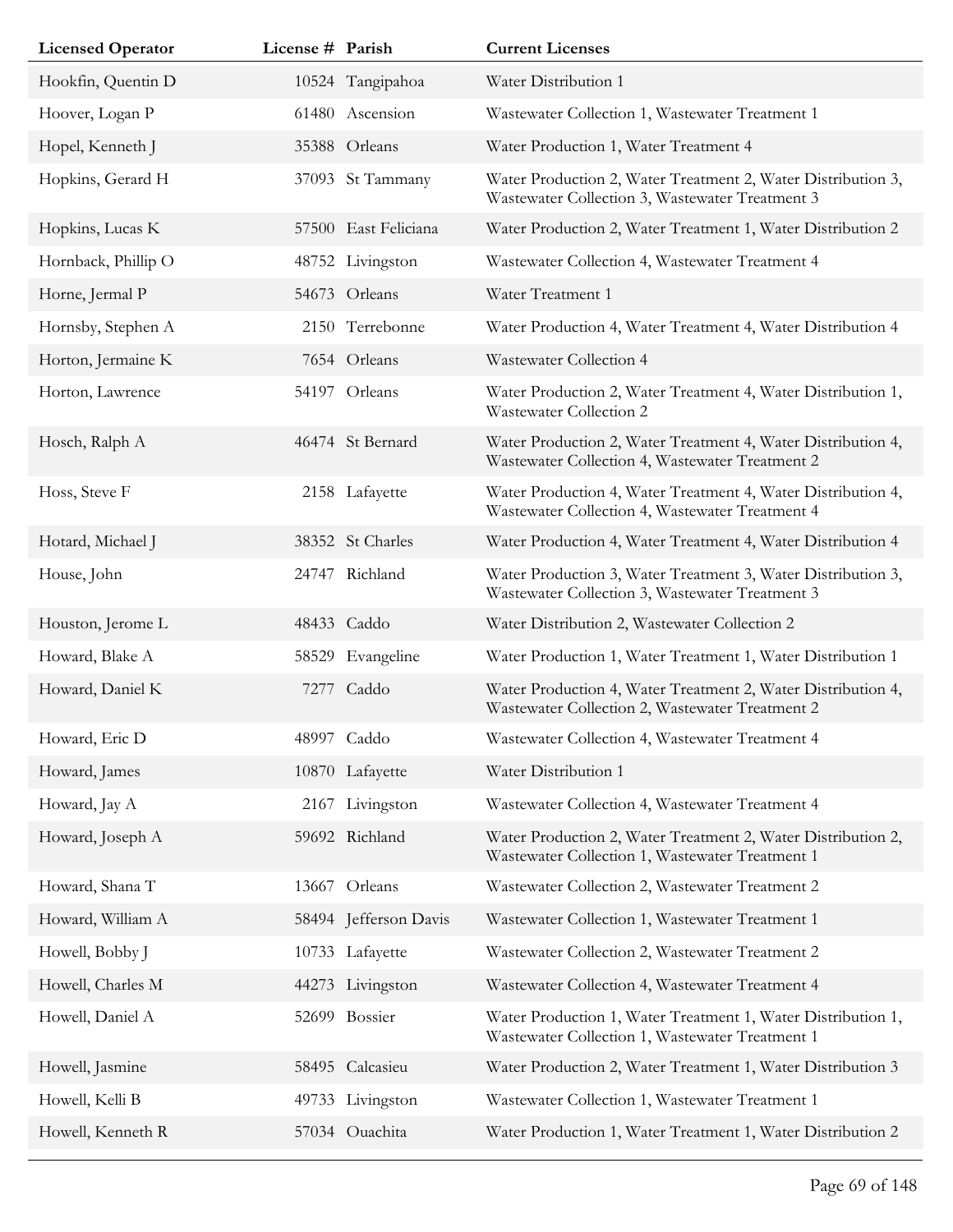| <b>Licensed Operator</b> | License # Parish |                      | <b>Current Licenses</b>                                                                                         |
|--------------------------|------------------|----------------------|-----------------------------------------------------------------------------------------------------------------|
| Howerton, Dave L         |                  | 9378 Jefferson       | Wastewater Collection 1, Wastewater Treatment 1                                                                 |
| Hoyt, Julita R           |                  | 59011 Jefferson      | Wastewater Collection 2, Wastewater Treatment 1                                                                 |
| Hoyt, Thomas C           |                  | 15526 Jefferson      | Wastewater Collection 4                                                                                         |
| Huber, Marvin L          |                  | 57373 Ascension      | Water Production 1, Water Treatment 1, Water Distribution 1                                                     |
| Huckaby, Paula L         |                  | 37852 E Baton Rouge  | Water Production 2, Water Distribution 2, Wastewater<br>Collection 1, Wastewater Treatment 2                    |
| Hudgeons, Jerry B        |                  | 60932 St Tammany     | Wastewater Collection 2, Wastewater Treatment 2                                                                 |
| Hudson, Anthony R        |                  | 57320 E Baton Rouge  | Wastewater Collection 2, Wastewater Treatment 2                                                                 |
| Hudson, Harry L          |                  | 2179 E Baton Rouge   | Water Production 4, Water Treatment 4, Water Distribution 4                                                     |
| Hudson, Karen S          |                  | 26206 Orleans        | Water Production 2, Water Treatment 2, Water Distribution 2,<br>Wastewater Collection 2, Wastewater Treatment 2 |
| Hudson, Seth P           |                  | 60835 Iberville      | Wastewater Collection 1, Wastewater Treatment 1                                                                 |
| Hudspeth, Britney L      |                  | 17146 Desoto         | Water Production 2, Water Treatment 2, Water Distribution 2,<br>Wastewater Collection 2, Wastewater Treatment 2 |
| Huff, Aubrey B           |                  | 2186 Franklin        | Wastewater Collection 3, Wastewater Treatment 3                                                                 |
| Huff, Cathy A            |                  | 38310 Plaquemines    | Water Production 2, Water Treatment 2, Water Distribution 2,<br>Wastewater Collection 1, Wastewater Treatment 2 |
| Huffman, Charles W       |                  | 58292 Lasalle        | Water Production 1, Water Treatment 1, Water Distribution 1                                                     |
| Huffman, Kade R          |                  | 58933 Union          | Water Production 1                                                                                              |
| Huffman, Philip A        |                  | 60554 Plaquemines    | Water Treatment 1, Water Distribution 1                                                                         |
| Huffman, Ronald L        |                  | 2188 Jefferson       | Wastewater Collection 4, Wastewater Treatment 4                                                                 |
| Hughes, Bobby G          |                  | 49693 Sabine         | Water Production 3, Water Treatment 3, Water Distribution 3,<br>Wastewater Collection 2, Wastewater Treatment 2 |
| Hughes, Boyd J           |                  | 57499 Plaquemines    | Water Production 2, Water Treatment 2, Water Distribution 1                                                     |
| Hughes, Christopher D    |                  | 7017 Lincoln         | Water Production 2, Water Distribution 1                                                                        |
| Hughes, Francis E        |                  | 43798 Vernon         | Water Production 2, Water Treatment 1, Water Distribution 2,<br>Wastewater Collection 1, Wastewater Treatment 1 |
| Hughes, James A          |                  | 55612 E Baton Rouge  | Wastewater Collection 2, Wastewater Treatment 2                                                                 |
| Hughes, Willie F         |                  | 5211 Rapides         | Wastewater Collection 4, Wastewater Treatment 4                                                                 |
| Huhner, Garrick          |                  | 48834 Jefferson      | Water Production 1, Water Treatment 1, Water Distribution 1                                                     |
| Hukill, Joseph J         |                  | 9551 Out-Of-State    | Wastewater Treatment 4                                                                                          |
| Humes, Jason E           |                  | 57435 Out-Of-State   | Water Production 2, Water Treatment 2, Water Distribution 2                                                     |
| Humphries, Charles B     |                  | 10022 Lincoln        | Wastewater Collection 3, Wastewater Treatment 2                                                                 |
| Hunt, David G            |                  | 38892 Caddo          | Wastewater Collection 2, Wastewater Treatment 2                                                                 |
| Hunt, Jerame W           |                  | 29066 West Feliciana | Wastewater Collection 1, Wastewater Treatment 1                                                                 |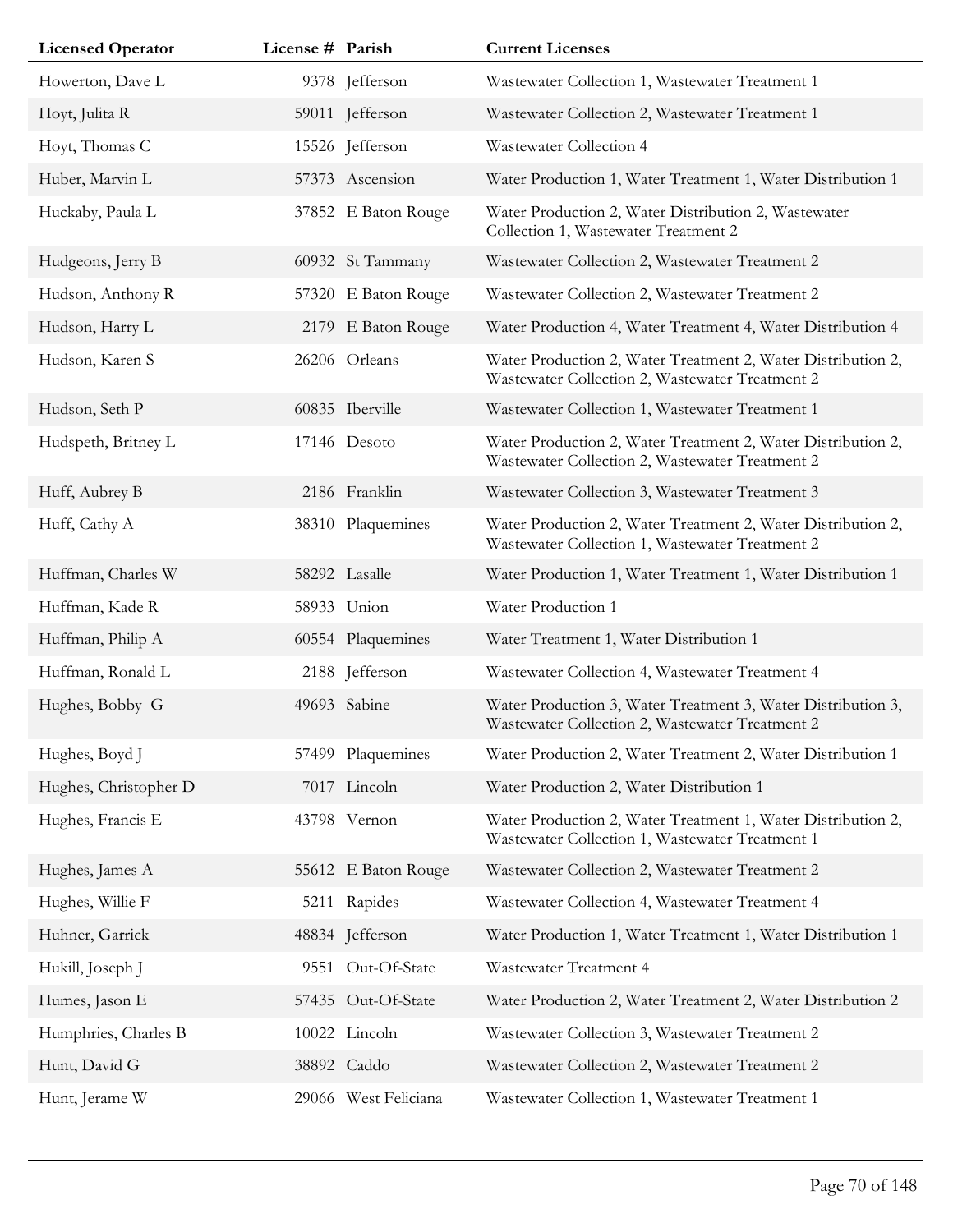| <b>Licensed Operator</b> | License # Parish |                     | <b>Current Licenses</b>                                                                                         |
|--------------------------|------------------|---------------------|-----------------------------------------------------------------------------------------------------------------|
| Hunt, Paul T             |                  | 31887 St Tammany    | Water Production 3, Water Treatment 3, Water Distribution 3,<br>Wastewater Collection 3, Wastewater Treatment 3 |
| Hunter, Jerome T         |                  | 32268 Rapides       | Wastewater Collection 2, Wastewater Treatment 2                                                                 |
| Hunter, Kathy M          |                  | 11529 Orleans       | Wastewater Collection 4, Wastewater Treatment 2                                                                 |
| Hunter, Morris T         |                  | 8946 Bossier        | Water Production 1, Water Treatment 1, Water Distribution 1,<br>Wastewater Collection 1, Wastewater Treatment 2 |
| Hunter, Russell P        |                  | 56356 Jefferson     | Wastewater Collection 2, Wastewater Treatment 1                                                                 |
| Hunter, Shahriar         |                  | 56758 Ouachita      | Water Production 2, Water Treatment 3, Water Distribution 1                                                     |
| Huntley, Larry           |                  | 7356 Vermilion      | Water Production 2, Water Treatment 2, Water Distribution 2                                                     |
| Hurst, Anthony D         |                  | 59065 Ascension     | Water Production 1, Water Treatment 1, Water Distribution 1                                                     |
| Hurst, Mark A            |                  | 46475 W Baton Rouge | Wastewater Collection 1, Wastewater Treatment 1                                                                 |
| Huson, Jimmy R           |                  | 54732 Rapides       | Water Production 2, Water Treatment 1                                                                           |
| Hutchins, Edward J       |                  | 51953 St Landry     | Water Production 1, Water Treatment 1, Water Distribution 1,<br>Wastewater Collection 2, Wastewater Treatment 1 |
| Hutto, Phillip R         |                  | 5999 Franklin       | Water Production 2, Water Treatment 1, Water Distribution 2,<br>Wastewater Collection 3, Wastewater Treatment 3 |
| Hutton, Ian A            |                  | 58993 Orleans       | Water Treatment 1                                                                                               |
| Hymel, Guy J             |                  | 2213 Iberville      | Water Production 2, Water Treatment 2, Water Distribution 3                                                     |
| Hymel, Jamie P           |                  | 2210 St Charles     | Water Production 4, Water Treatment 4, Water Distribution 2                                                     |
| Hymel, Lance D           | 33527            | St John             | Water Production 4, Water Treatment 4, Water Distribution 1                                                     |
| Ikner, Jonathan D        |                  | 11206 Caddo         | Wastewater Collection 1                                                                                         |
| Iles, Jason L            |                  | 50393 Rapides       | Water Production 1, Water Treatment 1, Water Distribution 1                                                     |
| Iles, Tuk S              |                  | 57394 Rapides       | Water Treatment 1, Water Distribution 1                                                                         |
| Ingalls, Rosemarie       |                  | 20509 Rapides       | Water Production 2, Water Treatment 2, Water Distribution 1                                                     |
| Ingraham, Bobby N        |                  | 8454 Plaquemines    | Water Production 2, Water Treatment 2, Water Distribution 1,<br>Wastewater Collection 4, Wastewater Treatment 4 |
| Ingram, Jimmy C          |                  | 11192 Ouachita      | Water Production 2, Water Treatment 1, Water Distribution 1                                                     |
| Inman, Marvin E          |                  | 11603 Caddo         | Wastewater Collection 4, Wastewater Treatment 4                                                                 |
| Inuwa, Shehu O           |                  | 56870 St James      | Wastewater Collection 1, Wastewater Treatment 1                                                                 |
| Irish, Lynton B          |                  | 12176 Caddo         | Wastewater Collection 1, Wastewater Treatment 1                                                                 |
| Isenberg, Michael L      |                  | 2225 St Tammany     | Water Production 4, Water Treatment 4, Water Distribution 4,<br>Wastewater Collection 4, Wastewater Treatment 1 |
| Isom, Justen C           |                  | 50712 Caddo         | Wastewater Collection 2, Wastewater Treatment 2                                                                 |
| Ives, Andrew L           |                  | 60746 Orleans       | Wastewater Treatment 1                                                                                          |
| Ivey, Charles R          |                  | 12227 Caddo         | Wastewater Collection 4, Wastewater Treatment 4                                                                 |
| Ivey, Shawn P            |                  | 45374 Ouachita      | Wastewater Collection 1, Wastewater Treatment 1                                                                 |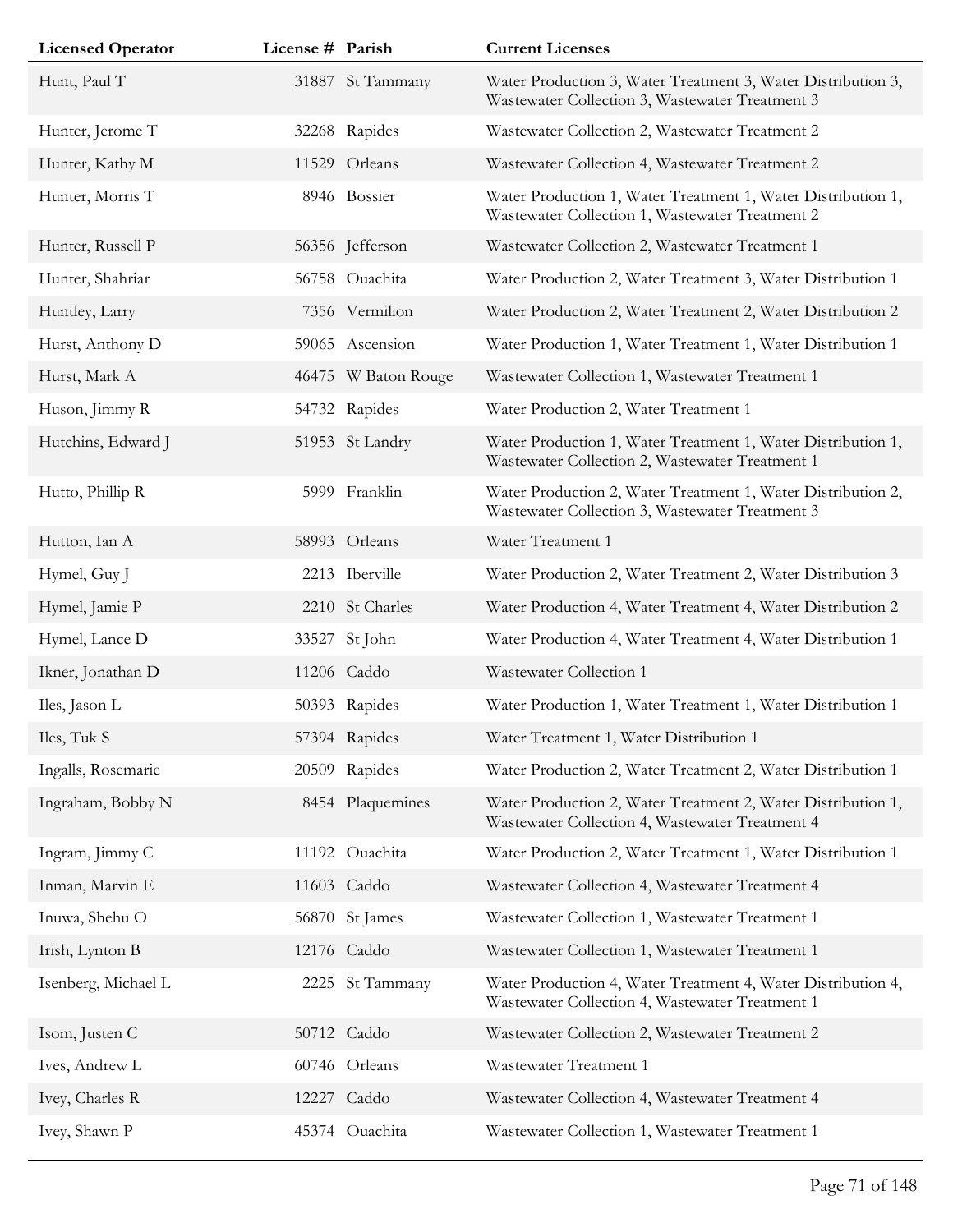| <b>Licensed Operator</b> | License # Parish |                     | <b>Current Licenses</b>                                                                                         |
|--------------------------|------------------|---------------------|-----------------------------------------------------------------------------------------------------------------|
| Ivey, Tremaine G         |                  | 39671 Jefferson     | Water Distribution 2                                                                                            |
| Jack, Kevin W            |                  | 6648 Calcasieu      | Wastewater Treatment 4                                                                                          |
| Jackson, Anthony C       |                  | 6649 E Baton Rouge  | Wastewater Treatment 4                                                                                          |
| Jackson, Avondale L      |                  | 10981 E Baton Rouge | Wastewater Collection 2, Wastewater Treatment 2                                                                 |
| Jackson, Casey E         |                  | 37049 Lincoln       | Water Production 1, Water Treatment 1, Wastewater Collection<br>4, Wastewater Treatment 4                       |
| Jackson, Charles A       |                  | 57055 Jefferson     | Wastewater Collection 4, Wastewater Treatment 3                                                                 |
| Jackson, Harold          |                  | 14566 St John       | Wastewater Collection 1                                                                                         |
| Jackson, Lewis E         |                  | 6651 Beauregard     | Wastewater Collection 3                                                                                         |
| Jackson, Louis C         |                  | 10833 Orleans       | Water Production 4, Water Treatment 4, Water Distribution 4                                                     |
| Jackson, Richard C       |                  | 2238 E Baton Rouge  | Water Production 3, Water Distribution 3, Wastewater<br>Collection 2                                            |
| Jackson, Roland T        |                  | 5348 E Baton Rouge  | Water Production 4, Water Treatment 4, Water Distribution 4                                                     |
| Jackson, Ronald W        |                  | 36513 E Baton Rouge | Wastewater Treatment 2                                                                                          |
| Jackson, Vanderbill      |                  | 2242 St Charles     | Wastewater Collection 2, Wastewater Treatment 3                                                                 |
| Jackson, Willie E        |                  | 2249 Out-Of-State   | Water Treatment 2, Water Distribution 4, Wastewater<br>Collection 4, Wastewater Treatment 2                     |
| Jacob, Kirt A            |                  | 49873 St John       | Water Production 1, Water Treatment 1, Water Distribution 1                                                     |
| Jacobs, David G          |                  | 2253 Washington     | Water Production 3                                                                                              |
| James, Arthur L          |                  | 11814 Morehouse     | Water Production 2, Water Treatment 2, Water Distribution 2                                                     |
| James, Chad E            |                  | 28146 Terrebonne    | Water Production 2, Water Treatment 2, Water Distribution 2                                                     |
| James, Conard            |                  | 5665 Orleans        | Wastewater Collection 4                                                                                         |
| James, Jesse W           |                  | 2264 Calcasieu      | Water Production 3, Water Treatment 3, Water Distribution 3,<br>Wastewater Treatment 2                          |
| James, Joshua            |                  | 2261 Calcasieu      | Water Production 3, Water Distribution 3                                                                        |
| James, Justin R          |                  | 61192 Caddo         | Water Production 1, Water Treatment 2, Water Distribution 1                                                     |
| James, Michael D         |                  | 7313 Tangipahoa     | Water Production 2, Water Treatment 2, Water Distribution 2                                                     |
| James, Micquincy J       | 42488            | Ouachita            | Water Production 2, Water Distribution 1, Water Distribution 2                                                  |
| James, Sargon            |                  | 2262 Orleans        | Wastewater Collection 4                                                                                         |
| Jameson, Marvin D        |                  | 57380 Rapides       | Wastewater Collection 2, Wastewater Treatment 2                                                                 |
| Janet, Adam S            |                  | 52572 Evangeline    | Water Production 1, Water Treatment 1, Water Distribution 1,<br>Wastewater Collection 2, Wastewater Treatment 2 |
| Janice, Curtis M         | 25009            | St Landry           | Wastewater Collection 1, Wastewater Treatment 1                                                                 |
| January, Christopher L   |                  | 53658 Ouachita      | Wastewater Collection 1                                                                                         |
| January, Lynn D          |                  | 56075 Orleans       | Water Distribution 3, Wastewater Collection 3                                                                   |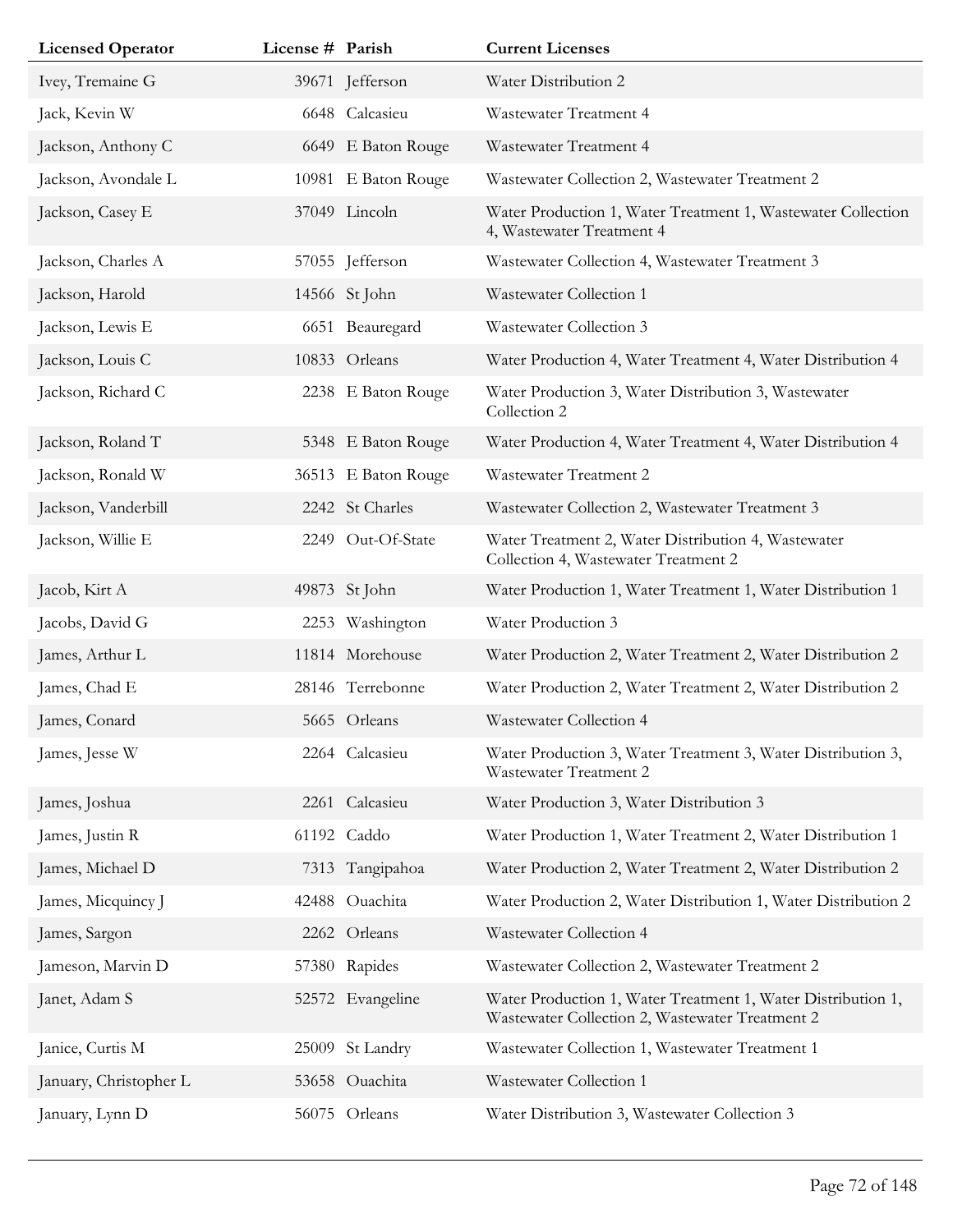| <b>Licensed Operator</b> | License # Parish |                      | <b>Current Licenses</b>                                                                                         |
|--------------------------|------------------|----------------------|-----------------------------------------------------------------------------------------------------------------|
| Jarreau, Harold J        |                  | 60778 Livingston     | Water Production 1, Water Treatment 1, Water Distribution 1,<br>Wastewater Collection 1, Wastewater Treatment 1 |
| Jason, Horace            |                  | 5694 Calcasieu       | Wastewater Treatment 4                                                                                          |
| Jeane, William C         |                  | 56887 Vernon         | Wastewater Collection 1                                                                                         |
| Jeanise, Donald D        |                  | 58997 Calcasieu      | Water Production 1, Water Treatment 1, Water Distribution 1,<br>Wastewater Collection 1, Wastewater Treatment 1 |
| Jeanlouis, Travian       |                  | 56314 Iberia         | Wastewater Collection 1                                                                                         |
| Jeansonne, Connor L      |                  | 57888 Iberville      | Wastewater Collection 1, Wastewater Treatment 1                                                                 |
| Jeansonne, Stephen P     |                  | 38595 E Baton Rouge  | Wastewater Collection 2, Wastewater Treatment 2                                                                 |
| Jefcoat, Jason B         |                  | 37457 Tangipahoa     | Water Production 3, Water Treatment 2, Water Distribution 4                                                     |
| Jefferson, Dwayne        |                  | 61210 Concordia      | Water Production 1, Water Treatment 1                                                                           |
| Jeffery, Joseph M        |                  | 57301 St Charles     | Wastewater Collection 2, Wastewater Treatment 2                                                                 |
| Jenkins, Allen W         |                  | 2285 Bossier         | Water Production 3, Water Treatment 4                                                                           |
| Jenkins, Danette         |                  | 4963 St Tammany      | Wastewater Collection 3, Wastewater Treatment 4                                                                 |
| Jenkins, James E         |                  | 13389 East Feliciana | Water Production 2, Water Distribution 2                                                                        |
| Jenkins, Mario T         |                  | 58203 Morehouse      | Water Production 1, Water Treatment 1, Water Distribution 1                                                     |
| Jennings, Bertha L       |                  | 46392 Lafourche      | Wastewater Collection 2, Wastewater Treatment 2                                                                 |
| Jennings, Christopher    |                  | 8094 Caddo           | Wastewater Collection 2, Wastewater Treatment 1                                                                 |
| Jennings, Ira            |                  | 2286 Morehouse       | Water Production 4, Water Treatment 4, Water Distribution 4                                                     |
| Jennings, Jerome R       |                  | 10971 Calcasieu      | Wastewater Collection 1, Wastewater Treatment 4                                                                 |
| Jerry, Hubert A          |                  | 15546 St Landry      | Water Distribution 1                                                                                            |
| Jeselink, Keith E        |                  | 2288 Ouachita        | Water Production 4, Water Treatment 4, Water Distribution 4,<br>Wastewater Collection 4, Wastewater Treatment 4 |
| Jewell, Clayton T        |                  | 54413 Iberville      | Wastewater Collection 1, Wastewater Treatment 1                                                                 |
| Jinks, Aaron J           |                  | 61923 Cameron        | Water Production 1                                                                                              |
| Jinks, Garrett Z         |                  | 60175 Caddo          | Water Production 1, Water Treatment 1, Water Distribution 1                                                     |
| Joffrion, Joseph J       |                  | 36528 Calcasieu      | Water Production 4, Water Treatment 4, Water Distribution 4                                                     |
| Joffrion, Leonard M      |                  | 8610 Ascension       | Water Production 1, Water Treatment 1, Water Distribution 1                                                     |
| Johantges, Gary J        |                  | 45792 St Tammany     | Wastewater Collection 4, Wastewater Treatment 2                                                                 |
| Johns, Jason C           |                  | 11862 Ouachita       | Water Production 4, Water Treatment 4, Water Distribution 4,<br>Wastewater Collection 4, Wastewater Treatment 3 |
| Johnson, Anthony W       |                  | 7875 Ouachita        | Water Production 3, Water Treatment 3, Water Distribution 3,<br>Wastewater Collection 1, Wastewater Treatment 1 |
| Johnson, Billy A         |                  | 61562 Calcasieu      | Water Production 4, Water Treatment 4                                                                           |
| Johnson, Bobby           |                  | 10024 Caddo          | Water Production 4, Water Treatment 4, Water Distribution 4,<br>Wastewater Collection 4, Wastewater Treatment 4 |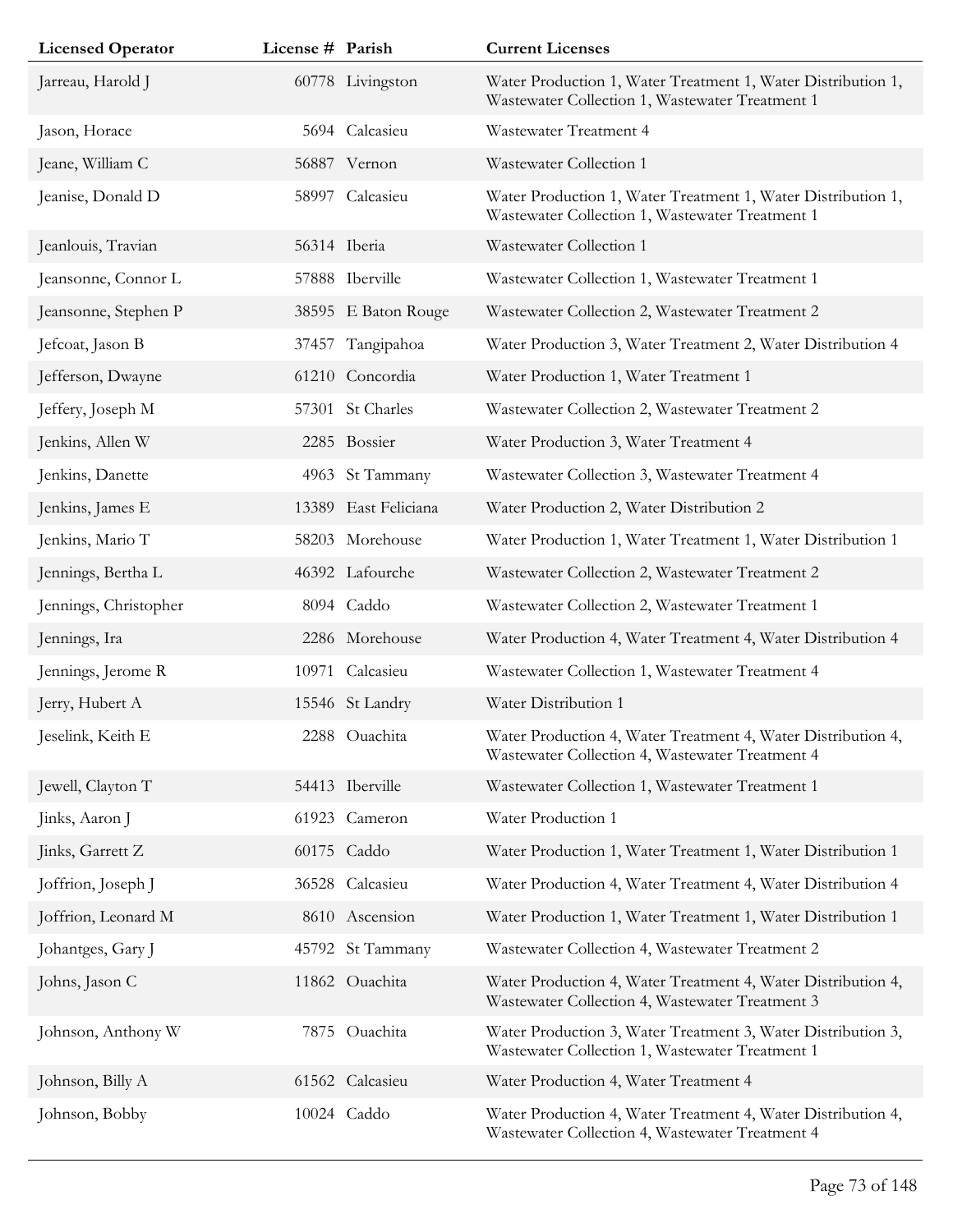| <b>Licensed Operator</b> | License # Parish |                     | <b>Current Licenses</b>                                                                                         |
|--------------------------|------------------|---------------------|-----------------------------------------------------------------------------------------------------------------|
| Johnson, Carl M          |                  | 2311 Lincoln        | Water Production 3, Water Treatment 3, Water Distribution 4                                                     |
| Johnson, Christopher M   |                  | 46775 E Baton Rouge | Water Production 4, Water Treatment 4, Water Distribution 4,<br>Wastewater Collection 1, Wastewater Treatment 1 |
| Johnson, Coleman L       |                  | 54138 E Baton Rouge | Wastewater Collection 1, Wastewater Treatment 1                                                                 |
| Johnson, Darren K        | 6829             | St Tammany          | Water Production 1, Water Distribution 1                                                                        |
| Johnson, Derek J         |                  | 61017 Cameron       | Water Production 1, Water Treatment 1, Water Distribution 1                                                     |
| Johnson, Devin J         |                  | 55158 Calcasieu     | Wastewater Collection 2, Wastewater Treatment 2                                                                 |
| Johnson, Donald E        |                  | 32246 Calcasieu     | Water Production 2, Water Treatment 2, Water Distribution 2                                                     |
| Johnson, Donald R        |                  | 2326 Bossier        | Water Production 3, Water Treatment 3, Water Distribution 3                                                     |
| Johnson, Dorothy L       |                  | 55154 Ascension     | Water Production 1                                                                                              |
| Johnson, Edward A        |                  | 17566 Winn          | Water Production 4, Water Treatment 4, Water Distribution 4,<br>Wastewater Collection 4, Wastewater Treatment 3 |
| Johnson, Edward B        |                  | 6519 Evangeline     | Water Production 2, Water Distribution 2                                                                        |
| Johnson, Elizabeth N     |                  | 50832 Vernon        | Wastewater Collection 2, Wastewater Treatment 2                                                                 |
| Johnson, Galen           |                  | 49293 Iberville     | Wastewater Collection 1, Wastewater Treatment 1                                                                 |
| Johnson, James           |                  | 10750 Bossier       | Water Production 2, Water Distribution 2, Wastewater<br>Collection 1, Wastewater Treatment 2                    |
| Johnson, James D         |                  | 7446 Richland       | Water Production 4, Water Treatment 4, Water Distribution 4,<br>Wastewater Collection 2, Wastewater Treatment 1 |
| Johnson, Jeffery A       |                  | 58251 St Mary       | Water Distribution 1                                                                                            |
| Johnson, Jeffery L       |                  | 2297 E Baton Rouge  | Water Production 3, Water Distribution 4, Wastewater<br>Collection 3                                            |
| Johnson, Jermon J        |                  | 57300 St Charles    | Wastewater Collection 2, Wastewater Treatment 2                                                                 |
| Johnson, John M          |                  | 5476 Lafayette      | Water Treatment 4                                                                                               |
| Johnson, Johnathan A     |                  | 60789 St Charles    | Wastewater Collection 1, Wastewater Treatment 2                                                                 |
| Johnson, Johnny W        |                  | 10473 Vernon        | Water Distribution 2                                                                                            |
| Johnson, Jonathan C      |                  | 2307 Livingston     | Water Production 4, Water Treatment 4, Water Distribution 4                                                     |
| Johnson, Joseph D        |                  | 2303 Lafayette      | Wastewater Collection 2, Wastewater Treatment 4                                                                 |
| Johnson, Kara J          |                  | 61501 Grant         | Water Treatment 1, Water Distribution 1                                                                         |
| Johnson, Karl J          |                  | 15566 Lincoln       | Water Production 3, Water Treatment 4, Water Distribution 1,<br>Wastewater Collection 3, Wastewater Treatment 3 |
| Johnson, Keanan L        |                  | 60876 Orleans       | Water Treatment 2                                                                                               |
| Johnson, Kenneth W       |                  | 30109 St Landry     | Water Production 2, Water Treatment 2, Water Distribution 2                                                     |
| Johnson, Lance S         |                  | 56580 Lafayette     | Wastewater Collection 2, Wastewater Treatment 2                                                                 |
| Johnson, Lisa W          |                  | 48132 Jefferson     | Water Production 2, Water Treatment 1, Water Distribution 4                                                     |
| Johnson, Lonnie          |                  | 20409 Orleans       | Wastewater Collection 2                                                                                         |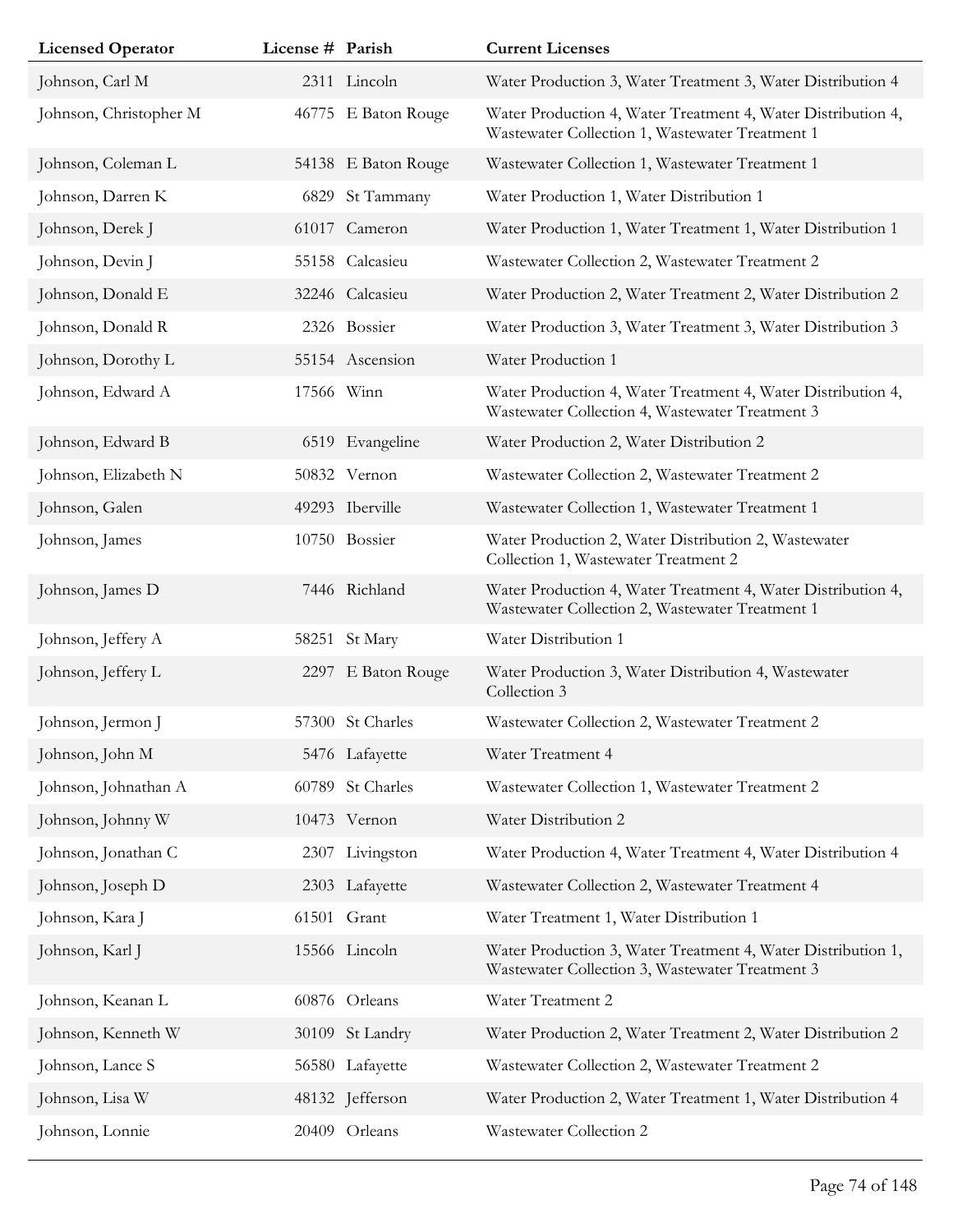| <b>Licensed Operator</b> | License # Parish |                     | <b>Current Licenses</b>                                                                                         |
|--------------------------|------------------|---------------------|-----------------------------------------------------------------------------------------------------------------|
| Johnson, Mitchell J      |                  | 7889 Vermilion      | Wastewater Collection 4, Wastewater Treatment 2                                                                 |
| Johnson, Pamella O       |                  | 6830 Bossier        | Water Production 2, Water Distribution 2                                                                        |
| Johnson, Rondol B        |                  | 2322 Jefferson      | Water Production 4, Water Treatment 4, Water Distribution 4,<br>Wastewater Collection 4, Wastewater Treatment 4 |
| Johnson, Shawn D         |                  | 49852 St Martin     | Wastewater Collection 1, Wastewater Treatment 1                                                                 |
| Johnson, Stephen B       |                  | 11054 Livingston    | Water Production 2, Water Distribution 2                                                                        |
| Johnson, Stewart H       |                  | 58249 Lincoln       | Water Production 3, Water Treatment 2, Water Distribution 3                                                     |
| Johnson, Tracy A         |                  | 38072 Lafayette     | Water Production 4, Water Treatment 4, Water Distribution 4                                                     |
| Johnson, Walter C        |                  | 10163 Calcasieu     | Water Production 1, Water Treatment 1, Water Distribution 1                                                     |
| Johnston, Keith W        |                  | 6120 Calcasieu      | Wastewater Collection 4, Wastewater Treatment 4                                                                 |
| Johnstone, Enoch B       |                  | 54177 E Baton Rouge | Wastewater Collection 2, Wastewater Treatment 2                                                                 |
| Joiner, Matthew S        |                  | 52862 Ouachita      | Water Production 4, Water Treatment 4, Water Distribution 4                                                     |
| Joiner, Tieg A           |                  | 16666 Tangipahoa    | Wastewater Collection 2, Wastewater Treatment 2                                                                 |
| Jolie, Brandon M         |                  | 49233 E Baton Rouge | Wastewater Collection 2, Wastewater Treatment 2                                                                 |
| Jones, Arzie D           |                  | 17106 Webster       | Wastewater Collection 1                                                                                         |
| Jones, Brandon W         |                  | 12307 Beauregard    | Water Production 1, Water Distribution 1, Wastewater<br>Collection 1, Wastewater Treatment 1                    |
| Jones, Brian K           |                  | 2373 Orleans        | Water Production 4, Water Treatment 4, Water Distribution 4,<br>Wastewater Collection 4, Wastewater Treatment 2 |
| Jones, Broderick N       |                  | 7634 E Baton Rouge  | Wastewater Collection 4, Wastewater Treatment 4                                                                 |
| Jones, Charles L         |                  | 38060 Evangeline    | Water Treatment 1, Water Distribution 2, Wastewater<br>Collection 2, Wastewater Treatment 2                     |
| Jones, Christopher M     |                  | 51872 Morehouse     | Water Production 1, Water Treatment 1                                                                           |
| Jones, Cury              |                  | 7519 Lafayette      | Wastewater Collection 2                                                                                         |
| Jones, Demetrius E       |                  | 20410 Orleans       | Water Production 4, Water Treatment 3, Water Distribution 4,<br>Wastewater Collection 4, Wastewater Treatment 1 |
| Jones, Don P             |                  | 5900 Washington     | Wastewater Treatment 4                                                                                          |
| Jones, Donald R          |                  | 6348 St John        | Wastewater Treatment 2                                                                                          |
| Jones, Dwayne M          |                  | 45081 Lafayette     | Wastewater Collection 2, Wastewater Treatment 1                                                                 |
| Jones, Edwin E           |                  | 15586 Bienville     | Water Production 4, Water Treatment 4, Water Distribution 4,<br>Wastewater Collection 3, Wastewater Treatment 3 |
| Jones, Elizabeth H       |                  | 2362 Orleans        | Water Production 4, Water Treatment 4, Water Distribution 4,<br>Wastewater Collection 4                         |
| Jones, Emanuel F         |                  | 6584 East Carroll   | Wastewater Collection 2, Wastewater Treatment 1                                                                 |
| Jones, Frank L           |                  | 5544 Ouachita       | Wastewater Collection 1, Wastewater Treatment 1                                                                 |
| Jones, Frankie J         |                  | 2376 West Carroll   | Water Production 2, Water Treatment 1, Water Distribution 2,<br>Wastewater Collection 2                         |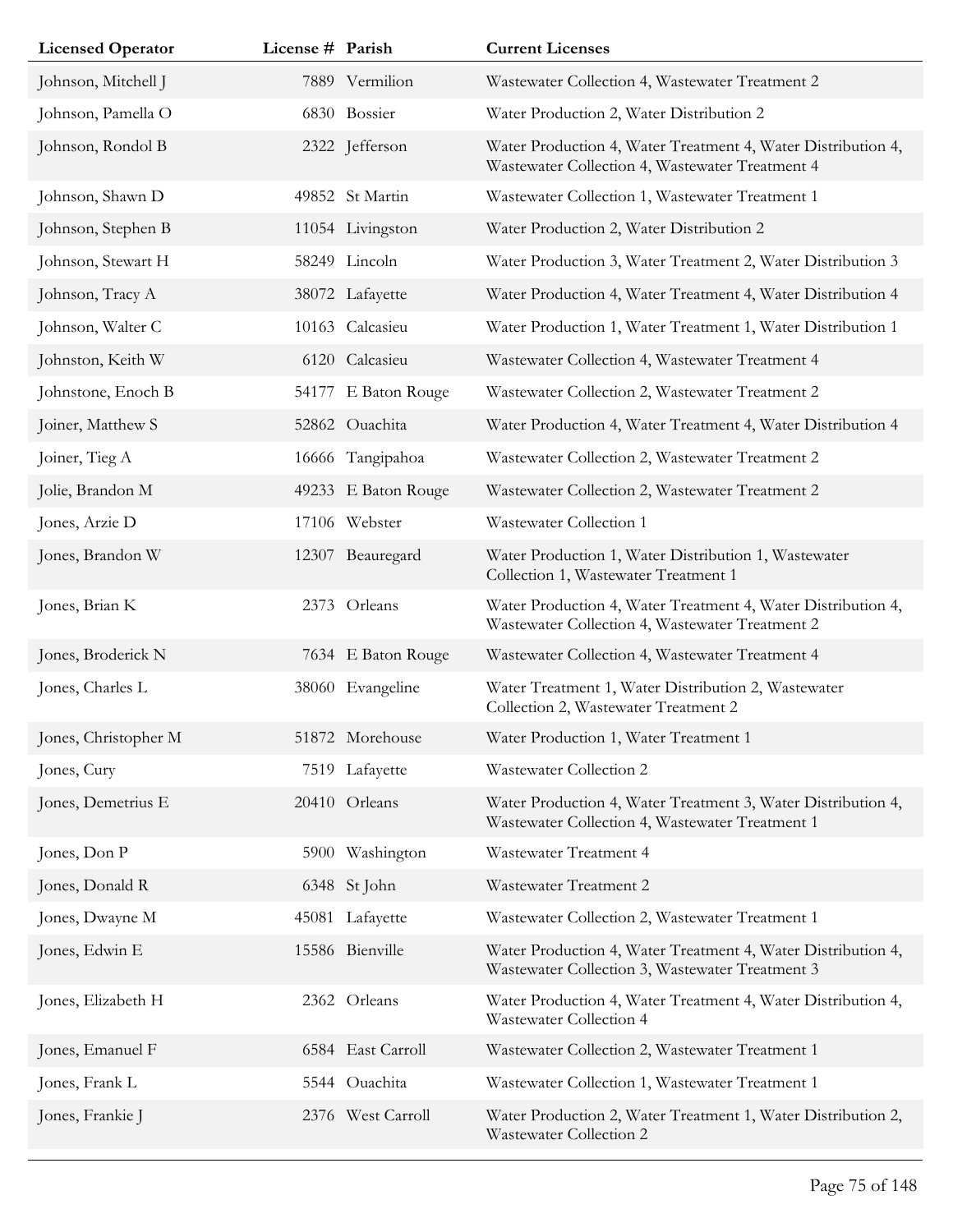| <b>Licensed Operator</b> | License # Parish |                     | <b>Current Licenses</b>                                                                                         |
|--------------------------|------------------|---------------------|-----------------------------------------------------------------------------------------------------------------|
| Jones, Jacob             |                  | 56112 Jefferson     | Wastewater Collection 1, Wastewater Treatment 1                                                                 |
| Jones, James A           |                  | 14787 E Baton Rouge | Water Production 2, Water Treatment 2, Water Distribution 2,<br>Wastewater Collection 2, Wastewater Treatment 2 |
| Jones, John R            |                  | 5847 Vernon         | Water Production 4, Water Treatment 4, Water Distribution 4,<br>Wastewater Collection 4, Wastewater Treatment 4 |
| Jones, Joseph H          |                  | 6653 Iberia         | Wastewater Collection 4, Wastewater Treatment 3                                                                 |
| Jones, Kevin L           |                  | 57335 Rapides       | Wastewater Collection 1                                                                                         |
| Jones, Lee C             |                  | 11503 Calcasieu     | Water Production 4, Water Treatment 4, Water Distribution 4,<br>Wastewater Collection 4, Wastewater Treatment 4 |
| Jones, Leo G             |                  | 32166 Iberville     | Water Production 2, Water Treatment 2, Water Distribution 2,<br>Wastewater Collection 1                         |
| Jones, Louis C           |                  | 5681 Caddo          | Water Production 1, Water Distribution 2, Wastewater<br>Collection 2                                            |
| Jones, Marvin R          |                  | 57689 Orleans       | Water Treatment 2                                                                                               |
| Jones, Megan L           |                  | 61020 Calcasieu     | Water Production 1, Water Treatment 1, Water Distribution 1                                                     |
| Jones, Quinton M         | 58217            | W Baton Rouge       | Wastewater Collection 2, Wastewater Treatment 2                                                                 |
| Jones, Randall H         |                  | 41662 Out-Of-State  | Water Production 4, Water Treatment 4, Water Distribution 4,<br>Wastewater Treatment 4                          |
| Jones, Richard M         |                  | 47039 Richland      | Water Production 4, Water Treatment 2, Water Distribution 4,<br>Wastewater Collection 2, Wastewater Treatment 2 |
| Jones, Ricky J           |                  | 18027 Iberville     | Wastewater Collection 2, Wastewater Treatment 2                                                                 |
| Jones, Rondell J         |                  | 11055 Avoyelles     | Water Production 2, Water Treatment 1, Water Distribution 2,<br>Wastewater Collection 2, Wastewater Treatment 2 |
| Jones, Ronnie W          |                  | 57334 Rapides       | Wastewater Collection 1                                                                                         |
| Jones, Russell T         |                  | 5153 E Baton Rouge  | Wastewater Collection 4, Wastewater Treatment 3                                                                 |
| Jones, Shenika J         |                  | 49139 Iberia        | Water Treatment 1                                                                                               |
| Jones, Thayer E          |                  | 48493 St Martin     | Water Production 1, Water Treatment 1, Water Distribution 1                                                     |
| Jones, Todd L            |                  | 45824 Ouachita      | Wastewater Collection 1, Wastewater Treatment 1                                                                 |
| Jones, Tony M            |                  | 2374 Washington     | Water Production 4, Water Treatment 4, Water Distribution 4,<br>Wastewater Collection 4, Wastewater Treatment 4 |
| Jones, Traye R           |                  | 60800 Lincoln       | Water Treatment 1                                                                                               |
| Jones, Wilbert           |                  | 2870 Terrebonne     | Wastewater Collection 2                                                                                         |
| Jordan, Bryan K          |                  | 55236 Natchitoches  | Water Production 1, Water Treatment 1, Water Distribution 1,<br>Wastewater Treatment 1                          |
| Jordan, Chelsey S        |                  | 59693 Caddo         | Wastewater Collection 1, Wastewater Treatment 2                                                                 |
| Jordan, Dale O           |                  | 5714 St Charles     | Wastewater Collection 4, Wastewater Treatment 4                                                                 |
| Jordan, Philip C         |                  | 26787 Vernon        | Water Production 3, Water Treatment 3, Water Distribution 3                                                     |
| Jordan, Willie H         |                  | 32929 Jefferson     | Water Distribution 1                                                                                            |
|                          |                  |                     |                                                                                                                 |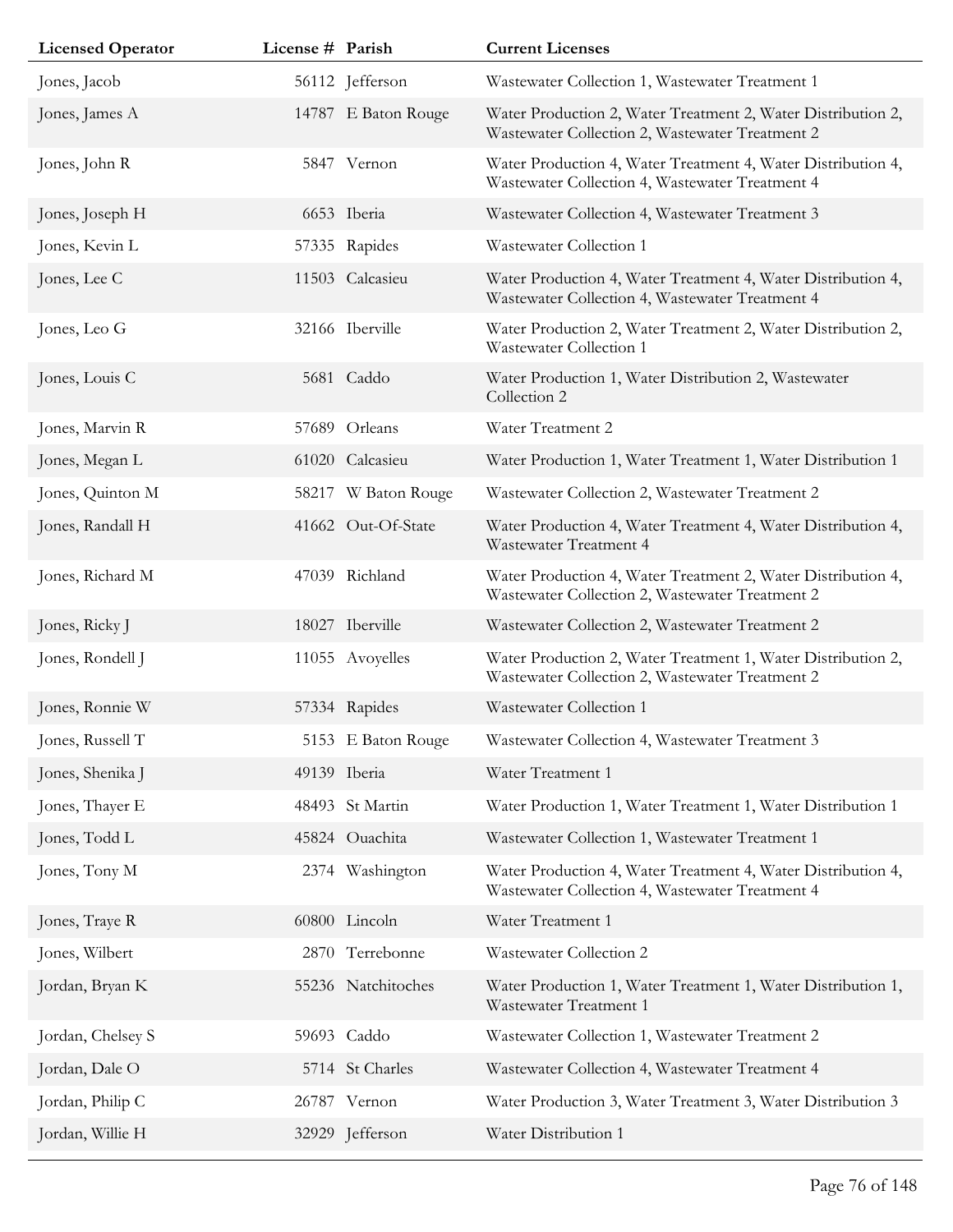| <b>Licensed Operator</b> | License # Parish |                       | <b>Current Licenses</b>                                                                                         |
|--------------------------|------------------|-----------------------|-----------------------------------------------------------------------------------------------------------------|
| Joseph, Carl J           |                  | 54854 E Baton Rouge   | Wastewater Collection 1, Wastewater Treatment 1                                                                 |
| Joseph, Damien T         |                  | 60849 Iberia          | Wastewater Collection 1, Wastewater Treatment 1                                                                 |
| Joseph, Jeffery          |                  | 31266 Calcasieu       | Wastewater Collection 1, Wastewater Treatment 1                                                                 |
| Joseph, John A           |                  | 37853 Lafayette       | Wastewater Collection 1                                                                                         |
| Joseph, John P           |                  | 7900 Vermilion        | Wastewater Collection 3, Wastewater Treatment 3                                                                 |
| Joseph, Lance G          |                  | 32930 Orleans         | Water Distribution 4, Wastewater Collection 4                                                                   |
| Joseph, Perry            |                  | 7131 St John          | Water Production 2, Water Treatment 2, Water Distribution 2,<br><b>Wastewater Treatment 2</b>                   |
| Joseph, Rondell J        |                  | 50058 St James        | Wastewater Collection 1                                                                                         |
| Joseph, Scherrie T       |                  | 59293 Jefferson       | Water Treatment 2                                                                                               |
| Journet, Wilton A        |                  | 11694 Jefferson Davis | Wastewater Collection 2                                                                                         |
| Jube, Allen J            |                  | 10574 St Tammany      | Water Production 1, Water Treatment 1, Water Distribution 1                                                     |
| Juderman, John J         |                  | 2400 Rapides          | Water Treatment 1, Water Distribution 4                                                                         |
| Judice, Michael J        |                  | 6534 Acadia           | Water Production 4, Water Treatment 4, Water Distribution 4,<br>Wastewater Collection 4, Wastewater Treatment 4 |
| Judice, Ricky            |                  | 9188 Lafayette        | Water Production 4, Water Treatment 4, Wastewater Collection<br>1, Wastewater Treatment 4                       |
| Juneau, Daniel J         |                  | 54473 St John         | Wastewater Collection 1, Wastewater Treatment 1                                                                 |
| Jung, Ronald J           |                  | 60392 St James        | Water Production 1, Water Treatment 1, Water Distribution 1,<br>Wastewater Collection 1, Wastewater Treatment 1 |
| Junior, Corey L          |                  | 28348 Jefferson       | Water Treatment 1, Water Distribution 4                                                                         |
| Junot, Lauren A          |                  | 37863 Livingston      | Water Production 1, Water Treatment 1, Water Distribution 1,<br>Wastewater Collection 2, Wastewater Treatment 1 |
| Kaai, Kawika K           |                  | 11884 St Mary         | Water Production 4, Water Treatment 4, Water Distribution 4,<br>Wastewater Collection 3, Wastewater Treatment 2 |
| Kaiser, Chris            |                  | 45152 St Landry       | Wastewater Collection 1, Wastewater Treatment 1                                                                 |
| Kalnasy, David           |                  | 22026 Bossier         | Wastewater Collection 2, Wastewater Treatment 1                                                                 |
| Kane, Patrick J          |                  | 32946 Terrebonne      | Wastewater Collection 1, Wastewater Treatment 1                                                                 |
| Kane, Thomas J           |                  | 52993 Terrebonne      | Wastewater Collection 1, Wastewater Treatment 1                                                                 |
| Kately, Kevin J          |                  | 49813 St Martin       | Water Production 4, Water Treatment 3, Water Distribution 4,<br>Wastewater Collection 3, Wastewater Treatment 2 |
| Katwal, Raju             |                  | 58038 Ouachita        | Wastewater Collection 4, Wastewater Treatment 4                                                                 |
| Keadle, Jack L           |                  | 10558 Lafayette       | Water Production 4, Water Treatment 4                                                                           |
| Kearns, Brenda D         | 2409             | Calcasieu             | Wastewater Collection 2, Wastewater Treatment 2                                                                 |
| Keen, James R            |                  | 18786 Beauregard      | Water Production 3, Water Treatment 3, Water Distribution 3,<br>Wastewater Collection 3, Wastewater Treatment 3 |
| Keirsey, Harold F        |                  | 44032 Ouachita        | Water Production 1, Water Treatment 1, Water Distribution 2                                                     |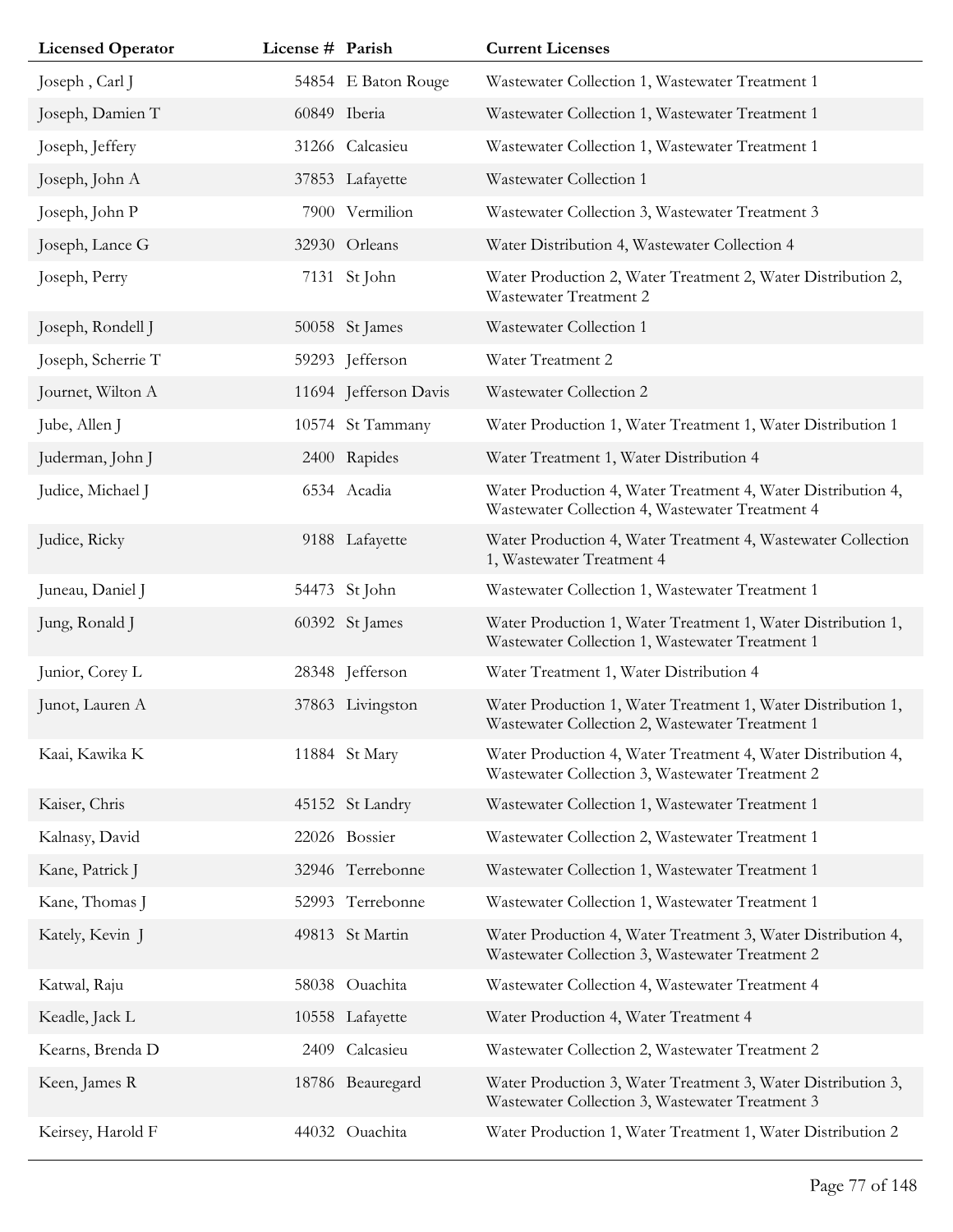| <b>Licensed Operator</b> | License # Parish |                      | <b>Current Licenses</b>                                                                                         |
|--------------------------|------------------|----------------------|-----------------------------------------------------------------------------------------------------------------|
| Keith, Tara W            |                  | 38890 Winn           | Water Production 3, Water Treatment 3, Water Distribution 4,<br>Wastewater Collection 3, Wastewater Treatment 3 |
| Kell, Tracy E            |                  | 24046 St James       | Water Production 2, Water Treatment 2                                                                           |
| Keller, Carolyn A        |                  | 43072 E Baton Rouge  | Wastewater Collection 4                                                                                         |
| Keller, Skyler J         |                  | 57834 Livingston     | Wastewater Collection 2, Wastewater Treatment 2                                                                 |
| Kelley, John C           |                  | 48152 E Baton Rouge  | Water Production 2, Water Distribution 2, Wastewater<br>Collection 2, Wastewater Treatment 2                    |
| Kelley, Roger S          |                  | 2422 Livingston      | Water Production 4, Water Treatment 4, Water Distribution 4,<br>Wastewater Collection 4, Wastewater Treatment 4 |
| Kelley, Shelby D         |                  | 10576 Lincoln        | Water Production 2, Water Treatment 2, Water Distribution 2,<br>Wastewater Collection 2, Wastewater Treatment 2 |
| Kelley, Stephen C        |                  | 46175 Livingston     | Water Production 4, Water Treatment 4, Water Distribution 4,<br>Wastewater Collection 4, Wastewater Treatment 4 |
| Kelley, William G        |                  | 2428 Winn            | Water Production 4, Water Treatment 4, Water Distribution 4,<br>Wastewater Collection 4, Wastewater Treatment 4 |
| Kellum, James E          |                  | 32947 Jefferson      | Wastewater Treatment 4                                                                                          |
| Kelly, Carl J            |                  | 2426 Orleans         | Wastewater Treatment 2                                                                                          |
| Kelly, Joseph            |                  | 58553 Beauregard     | Wastewater Collection 1, Wastewater Treatment 1                                                                 |
| Kelly, Karen             |                  | 59217 Terrebonne     | Wastewater Treatment 1                                                                                          |
| Kelly, Tyrone            |                  | 10808 West Feliciana | Water Production 2, Water Treatment 1, Water Distribution 1,<br>Wastewater Collection 2, Wastewater Treatment 1 |
| Kelly, Virginia S        |                  | 20926 Vermilion      | Water Production 2, Water Treatment 2, Water Distribution 2                                                     |
| Kemp, Marvin W           |                  | 46812 Calcasieu      | Wastewater Collection 2, Wastewater Treatment 1                                                                 |
| Kennedy, Alvin W         |                  | 2434 St Tammany      | Water Production 4, Water Treatment 4, Water Distribution 4,<br>Wastewater Collection 4, Wastewater Treatment 4 |
| Kennedy, James W         |                  | 17126 Caddo          | Wastewater Collection 4, Wastewater Treatment 2                                                                 |
| Kent, John K             |                  | 38790 E Baton Rouge  | Water Production 2, Water Distribution 2                                                                        |
| Kent, Michael K          |                  | 58312 E Baton Rouge  | Water Production 2, Water Distribution 2                                                                        |
| Kerr, Patrick J          |                  | 4960 E Baton Rouge   | Water Production 4, Water Distribution 4                                                                        |
| Kerr, William J          |                  | 53832 Out-Of-State   | Water Production 2, Water Treatment 2, Water Distribution 2,<br>Wastewater Treatment 3                          |
| Kerry, Aaron M           |                  | 11892 Bossier        | Water Distribution 1, Wastewater Collection 2                                                                   |
| Kerry, Jerry A           |                  | 60612 Natchitoches   | Wastewater Collection 1, Wastewater Treatment 1                                                                 |
| Kessler, Dale E          |                  | 61704 Jefferson      | Water Production 1, Water Treatment 1, Water Distribution 1                                                     |
| Ketterer, Kaitlin M      |                  | 59694 Calcasieu      | Wastewater Collection 3, Wastewater Treatment 3                                                                 |
| Kha, Nguyen              |                  | 45278 Bossier        | Water Production 2, Water Treatment 2, Water Distribution 2,<br>Wastewater Collection 4, Wastewater Treatment 4 |
| Khalil, Sami I           |                  | 20806 Jefferson      | Wastewater Collection 4, Wastewater Treatment 2                                                                 |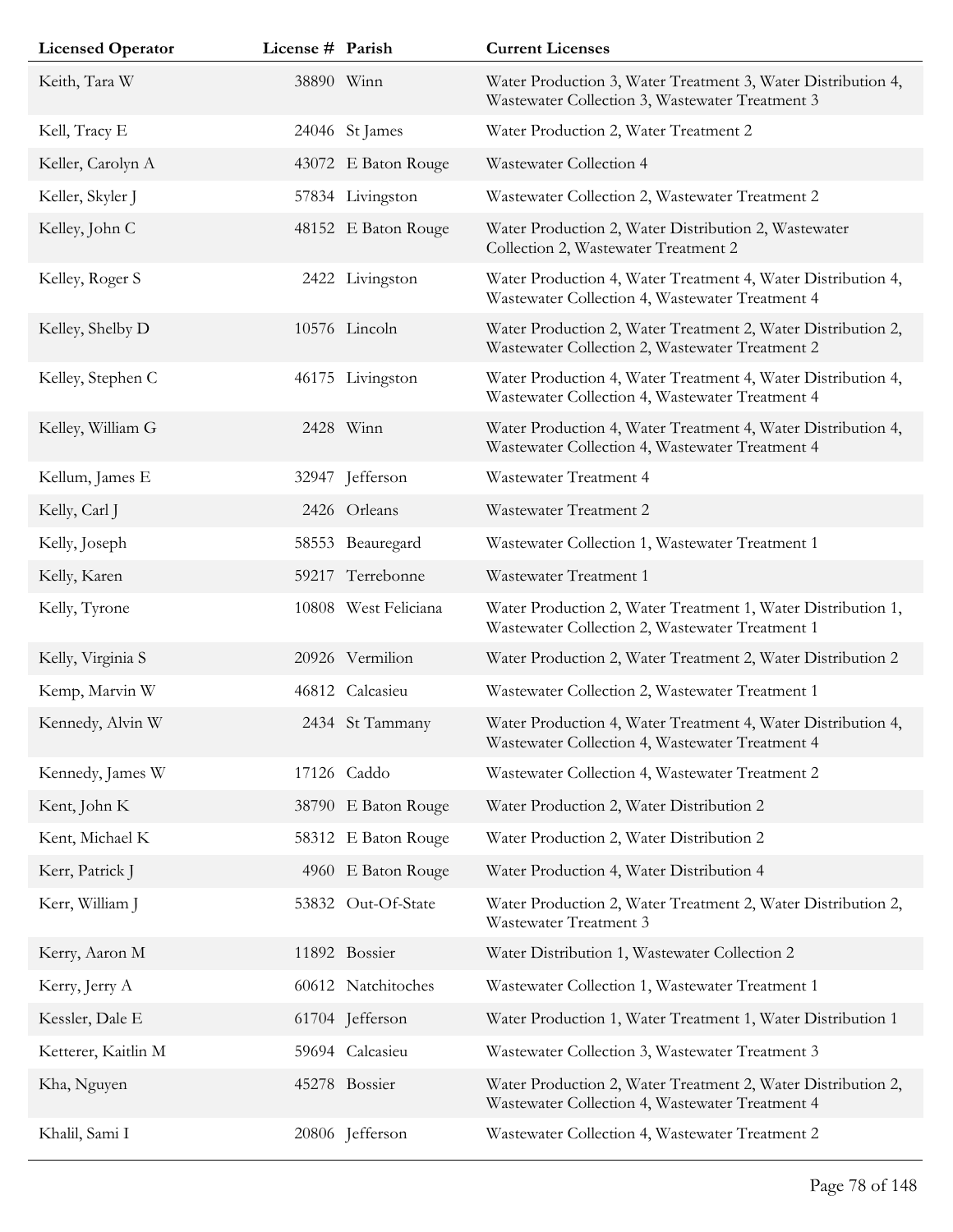| <b>Licensed Operator</b> | License # Parish |                   | <b>Current Licenses</b>                                                                                         |
|--------------------------|------------------|-------------------|-----------------------------------------------------------------------------------------------------------------|
| Kidder, Peter G          |                  | 11057 St Martin   | Wastewater Collection 1, Wastewater Treatment 1                                                                 |
| Kilburn, Benjamin P      |                  | 54449 St John     | Wastewater Collection 1, Wastewater Treatment 1                                                                 |
| Killian, Jacob B         |                  | 52629 St Tammany  | Water Production 3, Water Treatment 3, Water Distribution 3,<br>Wastewater Collection 3, Wastewater Treatment 3 |
| Kim, Kap Jin             |                  | 39230 Calcasieu   | Water Production 4, Water Treatment 4, Water Distribution 3,<br>Wastewater Collection 3, Wastewater Treatment 4 |
| Kimball, Gregory P       |                  | 36590 Bossier     | Water Production 3, Water Treatment 3, Water Distribution 3,<br>Wastewater Collection 3                         |
| Kimble, Timothy L        |                  | 44912 St Landry   | Wastewater Collection 1, Wastewater Treatment 1                                                                 |
| Kimbriel, Shelly A       |                  | 61021 Cameron     | Water Production 1, Water Treatment 1, Water Distribution 1                                                     |
| Kinchen, Sidney L        |                  | 6537 Livingston   | Water Production 2, Water Treatment 2, Water Distribution 2                                                     |
| King, Detrick L          |                  | 54444 St Tammany  | Wastewater Collection 3, Wastewater Treatment 3                                                                 |
| King, Joe E              |                  | 39370 Caldwell    | Water Production 2, Water Treatment 2, Water Distribution 2,<br>Wastewater Collection 1, Wastewater Treatment 1 |
| King, Justin J           |                  | 57372 Ascension   | Water Production 1, Water Treatment 1, Water Distribution 1                                                     |
| King, Mervin R           |                  | 56860 Calcasieu   | Wastewater Collection 1, Wastewater Treatment 1                                                                 |
| King, Richard            |                  | 2461 Morehouse    | Water Production 4, Water Treatment 4, Water Distribution 4                                                     |
| King, Rodney L           |                  | 47614 Acadia      | Wastewater Collection 1, Wastewater Treatment 1                                                                 |
| King, Waylon C           |                  | 20966 St Martin   | Water Production 1, Water Treatment 1, Water Distribution 1                                                     |
| Kingston, Robert D       |                  | 61410 St Bernard  | Water Production 1, Water Treatment 1, Water Distribution 1                                                     |
| Kinler, Carl J           |                  | 8028 St Charles   | Water Distribution 2                                                                                            |
| Kinler, Kenneth J        |                  | 57017 St James    | Water Production 2, Water Treatment 2                                                                           |
| Kinler, Kevin J          |                  | 60578 St James    | Water Production 2, Water Treatment 2                                                                           |
| Kinler, Raymond          |                  | 2466 St Bernard   | Water Distribution 4, Wastewater Collection 4                                                                   |
| Kinsey, Alyssa M         |                  | 52692 Desoto      | Water Production 1, Water Distribution 1, Wastewater<br>Collection 1, Wastewater Treatment 1                    |
| Kirk, Vernon E           |                  | 51212 Beauregard  | Water Production 2, Water Treatment 1, Water Distribution 2                                                     |
| Kirkland, Charlie S      |                  | 49252 Tangipahoa  | Water Production 2, Water Treatment 1, Water Distribution 2,<br>Wastewater Collection 2, Wastewater Treatment 2 |
| Kivlan, Michael A        |                  | 44082 Plaquemines | Water Production 4, Water Treatment 4, Water Distribution 2                                                     |
| Kleinpeter, Gerald R     |                  | 8617 Ascension    | Wastewater Collection 3, Wastewater Treatment 3                                                                 |
| Kline, Edward            |                  | 10252 Madison     | Wastewater Collection 2, Wastewater Treatment 2                                                                 |
| Klitzke, Michael K       |                  | 11905 Caddo       | Water Production 1, Water Treatment 1, Water Distribution 1                                                     |
| Knight, Johnny D         |                  | 2481 St Mary      | Water Production 4, Water Treatment 4, Water Distribution 4,<br>Wastewater Collection 3, Wastewater Treatment 1 |
| Knight, Kipp V           |                  | 53914 Iberville   | Water Production 1, Water Treatment 1, Water Distribution 2                                                     |
|                          |                  |                   |                                                                                                                 |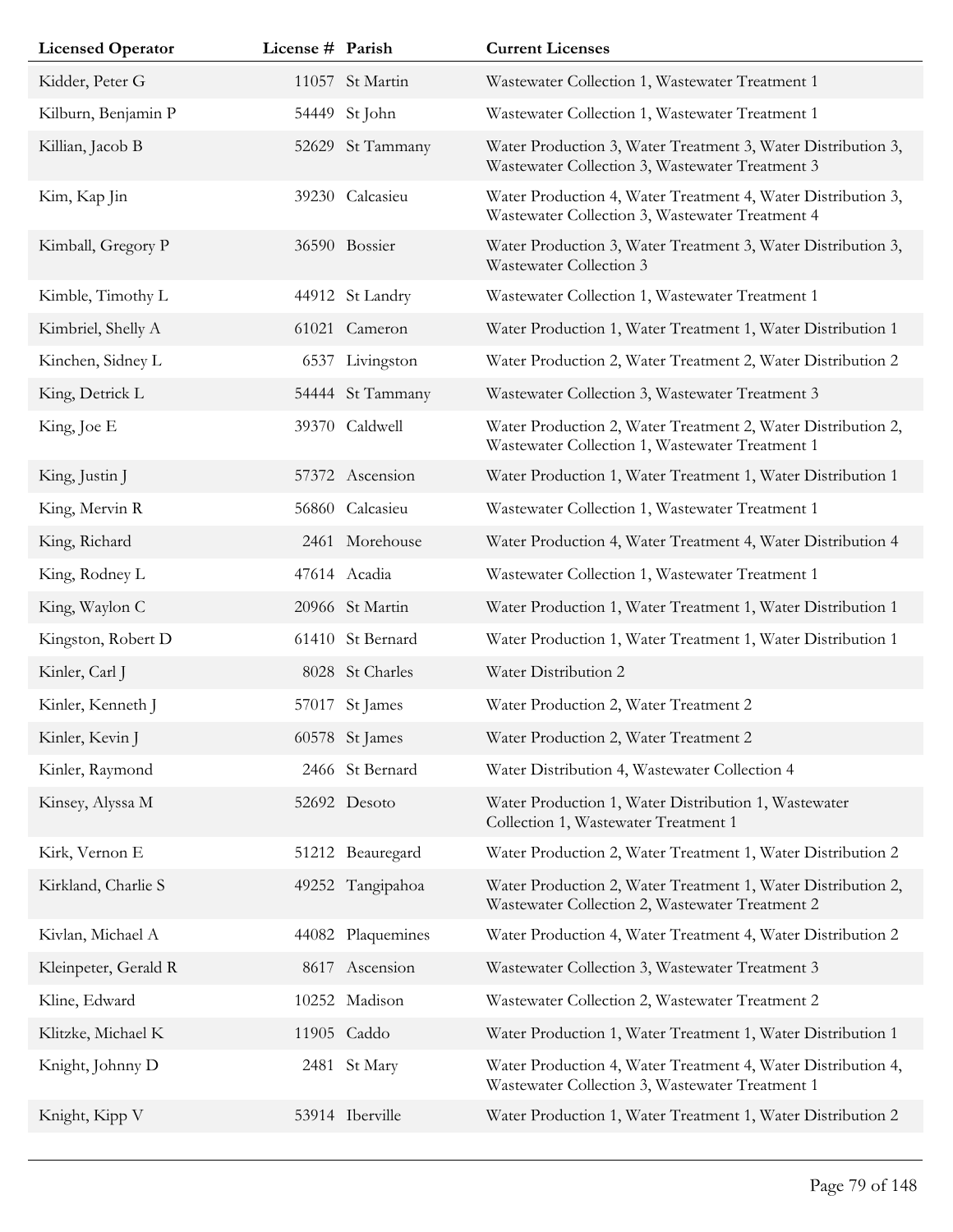| <b>Licensed Operator</b> | License # Parish |                     | <b>Current Licenses</b>                                                                                         |
|--------------------------|------------------|---------------------|-----------------------------------------------------------------------------------------------------------------|
| Knight, Kristopher M     |                  | 25769 Grant         | Water Production 3, Water Treatment 4, Water Distribution 3                                                     |
| Knight, Peter J          |                  | 57343 Terrebonne    | Wastewater Collection 2                                                                                         |
| Knighten, Christopher L  | 56452 Winn       |                     | Water Production 2, Water Treatment 1, Water Distribution 1,<br>Wastewater Collection 2, Wastewater Treatment 1 |
| Koenig, Mason A          |                  | 54096 Ascension     | Water Production 1                                                                                              |
| Koeppen, Mariyana        |                  | 49136 Bossier       | Water Production 4, Water Treatment 4, Water Distribution 4,<br>Wastewater Collection 3, Wastewater Treatment 3 |
| Kohan, Brant M           |                  | 60453 Ascension     | Wastewater Collection 1, Wastewater Collection 2, Wastewater<br>Treatment 1, Wastewater Treatment 2             |
| Kohnke, Kevin J          |                  | 36907 Iberia        | Wastewater Collection 4, Wastewater Treatment 3                                                                 |
| Kondylis, Eleftherios    |                  | 51053 St Tammany    | Water Production 1, Water Treatment 1, Water Distribution 1,<br>Wastewater Collection 1, Wastewater Treatment 1 |
| Koss, Jeremy J           |                  | 6205 Sabine         | Water Production 4, Water Treatment 2, Water Distribution 4,<br>Wastewater Collection 3, Wastewater Treatment 2 |
| Kovar, Louis F           |                  | 14207 Lafourche     | Wastewater Collection 1, Wastewater Treatment 3                                                                 |
| Kozan, Donald G          |                  | 2491 E Baton Rouge  | Water Production 4, Water Treatment 4, Water Distribution 4                                                     |
| Kraemer, Hunter C        |                  | 55712 Terrebonne    | Water Production 4, Water Treatment 4, Water Distribution 1                                                     |
| Kraemer, Kyle E          |                  | 61193 St Mary       | Wastewater Treatment 2                                                                                          |
| Krieder, James G         |                  | 61328 Livingston    | Water Production 2, Water Treatment 1, Water Treatment 2,<br>Water Distribution 1                               |
| Krischke, Marty L        |                  | 8618 Rapides        | Water Treatment 2, Water Distribution 1, Wastewater<br>Collection 3, Wastewater Treatment 1                     |
| Kuchler, Barry M         |                  | 44080 Orleans       | Wastewater Collection 1                                                                                         |
| Kulcke, Eric K           |                  | 19106 W Baton Rouge | Wastewater Collection 2, Wastewater Treatment 2                                                                 |
| Kunert, Brenden A        |                  | 60512 Jefferson     | Water Production 1, Water Treatment 1, Water Distribution 1                                                     |
| L'Hoste, Michael B       |                  | 59539 Calcasieu     | Water Production 2, Water Treatment 2, Water Distribution 1                                                     |
| Labauve, Amber E         |                  | 52413 Lafourche     | Wastewater Collection 1, Wastewater Treatment 2, Wastewater<br>Treatment 3                                      |
| Labiche, Benjamin J      |                  | 8619 Acadia         | Water Production 3, Water Treatment 3, Water Distribution 3                                                     |
| Labiche, Trenton C       |                  | 61023 Cameron       | Water Production 1, Water Treatment 1, Water Distribution 1                                                     |
| Labove, James D          | 11699            | Calcasieu           | Water Production 3, Water Treatment 2, Water Distribution 2,<br>Wastewater Collection 3, Wastewater Treatment 3 |
| Lack, Wesley T           |                  | 55452 Vernon        | Water Treatment 1                                                                                               |
| Lacombe, Corey           |                  | 59042 St Tammany    | Wastewater Collection 1                                                                                         |
| Lacombe, Jeremiah E      |                  | 56861 Acadia        | Water Production 1, Water Treatment 2, Water Distribution 2                                                     |
| Lacombe, Joshua S        |                  | 12747 Rapides       | Water Production 1, Water Treatment 1, Water Distribution 1,<br>Wastewater Collection 4, Wastewater Treatment 4 |
| Lacombe, Paul F          |                  | 2502 Evangeline     | Water Production 4, Water Treatment 3, Water Distribution 4                                                     |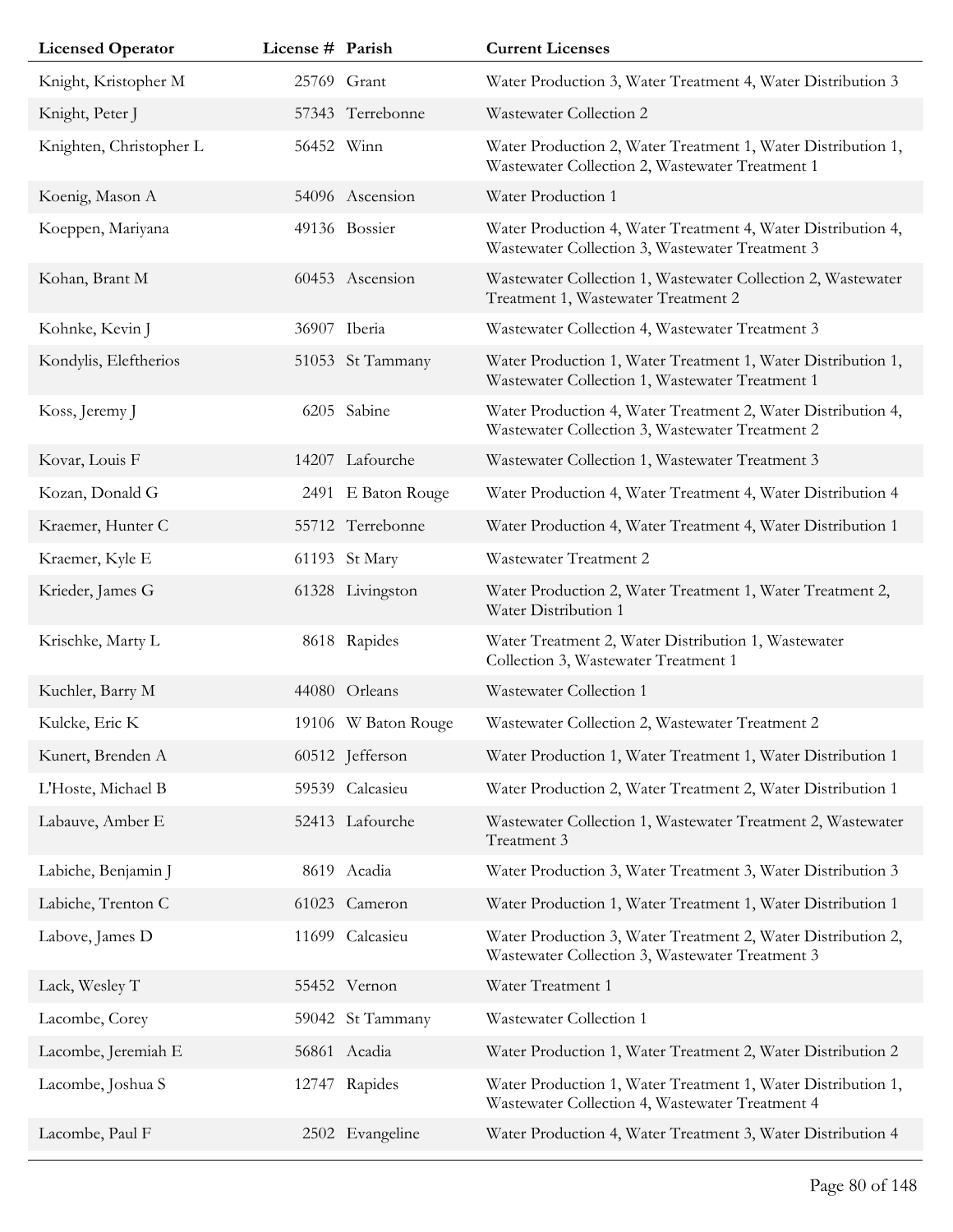| <b>Licensed Operator</b> | License # Parish |                     | <b>Current Licenses</b>                                                                                         |
|--------------------------|------------------|---------------------|-----------------------------------------------------------------------------------------------------------------|
| Lacroix, Albert J        |                  | 39773 Orleans       | Water Production 2, Water Treatment 4                                                                           |
| Ladek, Joseph            |                  | 2518 Orleans        | Water Treatment 4, Water Distribution 4, Wastewater<br>Collection 4                                             |
| Lafitte, Francis P       |                  | 6544 Desoto         | Water Production 2, Water Treatment 2, Water Distribution 2                                                     |
| Lafleur, Summer N        |                  | 60783 Beauregard    | Water Production 1, Water Treatment 1, Water Distribution 1                                                     |
| Lagrange, Ray M          |                  | 37448 St John       | Water Production 1, Water Treatment 2                                                                           |
| Lagucki, Michael R       |                  | 54095 Ascension     | Water Production 2, Water Treatment 2, Water Distribution 2                                                     |
| Laiche, Damian C         |                  | 7132 St James       | Water Production 2, Water Treatment 2, Water Distribution 1,<br>Wastewater Collection 1, Wastewater Treatment 2 |
| Lair, Jeffrey W          |                  | 8621 Webster        | Water Production 2, Water Treatment 1, Water Distribution 2,<br>Wastewater Collection 1, Wastewater Treatment 1 |
| Lamar, Loren D           |                  | 11260 St Martin     | Wastewater Collection 2, Wastewater Treatment 1                                                                 |
| Lambert, Chad M          |                  | 57313 St James      | Water Production 1, Water Treatment 1                                                                           |
| Lambert, Isaac C         |                  | 51033 St James      | Water Production 2, Water Treatment 1, Water Distribution 2,<br>Wastewater Collection 2, Wastewater Treatment 2 |
| Lambert, Randy M         |                  | 2534 Ascension      | Water Production 4, Water Treatment 2, Water Distribution 4                                                     |
| Lampo, Edward A          |                  | 32446 St Charles    | Water Production 3, Water Treatment 1, Water Distribution 4                                                     |
| Lanclos, Joseph C        |                  | 2536 St Bernard     | Water Distribution 4, Wastewater Collection 4                                                                   |
| Landaiche, Stephen P     |                  | 5761 St John        | Wastewater Collection 4, Wastewater Treatment 4                                                                 |
| Landry, Robert           |                  | 57883 W Baton Rouge | Wastewater Collection 1, Wastewater Treatment 1                                                                 |
| Landry, Aaron M          |                  | 38351 Plaquemines   | Water Distribution 1, Wastewater Collection 1                                                                   |
| Landry, Aaron P          |                  | 2544 W Baton Rouge  | Water Production 4, Water Distribution 4                                                                        |
| Landry, Addis J          |                  | 2566 Lafourche      | Water Production 4, Water Treatment 4                                                                           |
| Landry, Bryan J          |                  | 41363 Iberville     | Wastewater Collection 1, Wastewater Treatment 1                                                                 |
| Landry, Burley J         |                  | 7163 St Mary        | Water Production 3, Water Treatment 3, Water Distribution 3                                                     |
| Landry, Craig I          |                  | 45735 Calcasieu     | Water Production 2, Water Treatment 1, Water Distribution 2                                                     |
| Landry, Curt G           |                  | 2556 Acadia         | Water Production 3, Water Treatment 3, Water Distribution 3                                                     |
| Landry, David L          |                  | 13070 Lafayette     | Wastewater Collection 2, Wastewater Treatment 2                                                                 |
| Landry, Dina             |                  | 53432 Terrebonne    | Water Production 2, Water Treatment 1, Water Distribution 2                                                     |
| Landry, Drake A          |                  | 59760 Iberia        | Wastewater Collection 1, Wastewater Treatment 1                                                                 |
| Landry, Gabriel J        |                  | 2551 Iberia         | Water Production 4, Water Treatment 4, Water Distribution 4                                                     |
| Landry, Gretchen R       |                  | 57072 Assumption    | Wastewater Collection 1, Wastewater Treatment 1                                                                 |
| Landry, Jacob L          |                  | 60534 St Charles    | Water Production 4, Water Treatment 4, Water Distribution 4                                                     |
| Landry, James            |                  | 11060 Vermilion     | Water Production 3, Water Treatment 3, Water Distribution 3                                                     |
| Landry, Jeffrey P        |                  | 53673 Cameron       | Water Production 3, Water Treatment 2, Water Distribution 3                                                     |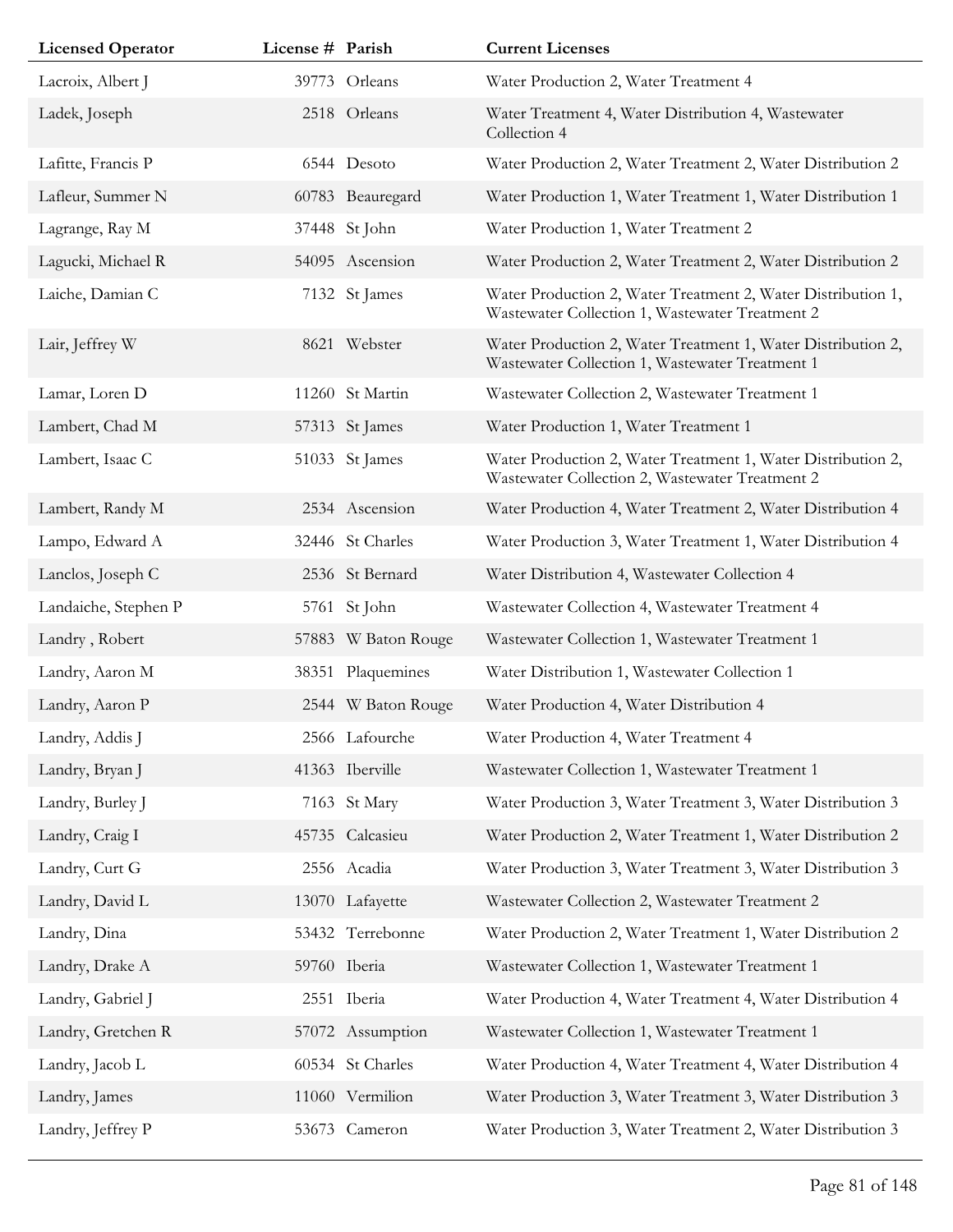| <b>Licensed Operator</b> | License # Parish |                     | <b>Current Licenses</b>                                                                                         |
|--------------------------|------------------|---------------------|-----------------------------------------------------------------------------------------------------------------|
| Landry, Larry V          |                  | 2561 Bossier        | Water Production 4, Water Treatment 4, Water Distribution 4,<br>Wastewater Collection 4, Wastewater Treatment 4 |
| Landry, Mia C            |                  | 5122 Iberia         | Water Distribution 3                                                                                            |
| Landry, Myron J          |                  | 58501 Calcasieu     | Water Production 1, Water Treatment 1, Water Distribution 1,<br>Wastewater Collection 1                         |
| Landry, Paul A           |                  | 8030 Lafayette      | Water Production 4, Water Treatment 4, Water Distribution 4                                                     |
| Landry, Robert W         |                  | 57881 W Baton Rouge | Wastewater Collection 1, Wastewater Treatment 1                                                                 |
| Landry, Ryan J           |                  | 48653 Assumption    | Water Production 3, Water Treatment 3, Water Distribution 2                                                     |
| Landry, Travis D         |                  | 13390 W Baton Rouge | Water Production 1, Water Treatment 1, Water Distribution 2,<br>Wastewater Collection 2, Wastewater Treatment 2 |
| Lane, Michael A          |                  | 8623 Concordia      | Water Production 1, Water Distribution 1                                                                        |
| Laneaux, Joshua B        |                  | 30791 Ouachita      | Wastewater Collection 4, Wastewater Treatment 4                                                                 |
| Lang, Dallas J           |                  | 11701 St Tammany    | Wastewater Collection 3, Wastewater Treatment 3                                                                 |
| Lange, Sid P             |                  | 9116 Vermilion      | Water Production 4, Water Treatment 4, Water Distribution 4,<br>Wastewater Collection 4, Wastewater Treatment 4 |
| Langston, Darryl B       |                  | 51559 Jefferson     | Wastewater Collection 1, Wastewater Treatment 1                                                                 |
| Langston, Donald E       |                  | 2578 St Helena      | Water Production 4, Water Distribution 4, Wastewater<br>Collection 4, Wastewater Treatment 4                    |
| Langston, James D        |                  | 27307 Rapides       | Water Production 4, Water Treatment 4, Water Distribution 4,<br>Wastewater Collection 2, Wastewater Treatment 1 |
| Lanier, Scott H          |                  | 36170 Plaquemines   | Water Production 2, Water Treatment 2, Water Distribution 3,<br>Wastewater Collection 3, Wastewater Treatment 2 |
| Lankford, Matthew J      |                  | 56273 Calcasieu     | Water Production 2, Water Treatment 2, Water Distribution 2,<br>Wastewater Collection 2, Wastewater Treatment 2 |
| Laperouse, Kenneth D     |                  | 59758 Iberia        | Wastewater Collection 1, Wastewater Treatment 1                                                                 |
| Lapine, Rickey J         |                  | 2582 Tangipahoa     | Water Distribution 1, Wastewater Collection 1, Wastewater<br>Treatment 1                                        |
| Lapoint, Randall J       |                  | 40402 Allen         | Wastewater Collection 1, Wastewater Treatment 1                                                                 |
| Laprime, Vincent J       |                  | 10096 Jefferson     | Water Distribution 2                                                                                            |
| Laqua, Lester L          |                  | 36807 Lasalle       | Water Production 1, Water Distribution 1                                                                        |
| Larkin, Michael A        |                  | 54074 Jefferson     | Wastewater Collection 1, Wastewater Treatment 2                                                                 |
| Larkins, Cantrelle D     |                  | 6086 Orleans        | Wastewater Treatment 4                                                                                          |
| Larks, Nicholas A        |                  | 20009 E Baton Rouge | Wastewater Collection 1, Wastewater Treatment 1                                                                 |
| Larousse, Ryan T         | 11309            | St James            | Water Production 3, Water Treatment 3, Water Distribution 1                                                     |
| Lars, Lagretta T         |                  | 11335 Caddo         | Water Production 4, Water Treatment 4, Water Distribution 4                                                     |
| Larson, Ronald D         |                  | 19886 E Baton Rouge | Wastewater Collection 1, Wastewater Treatment 1                                                                 |
| Lasseigne, Kirk A        |                  | 2595 St Martin      | Water Production 3, Water Distribution 3, Wastewater<br>Collection 3, Wastewater Treatment 3                    |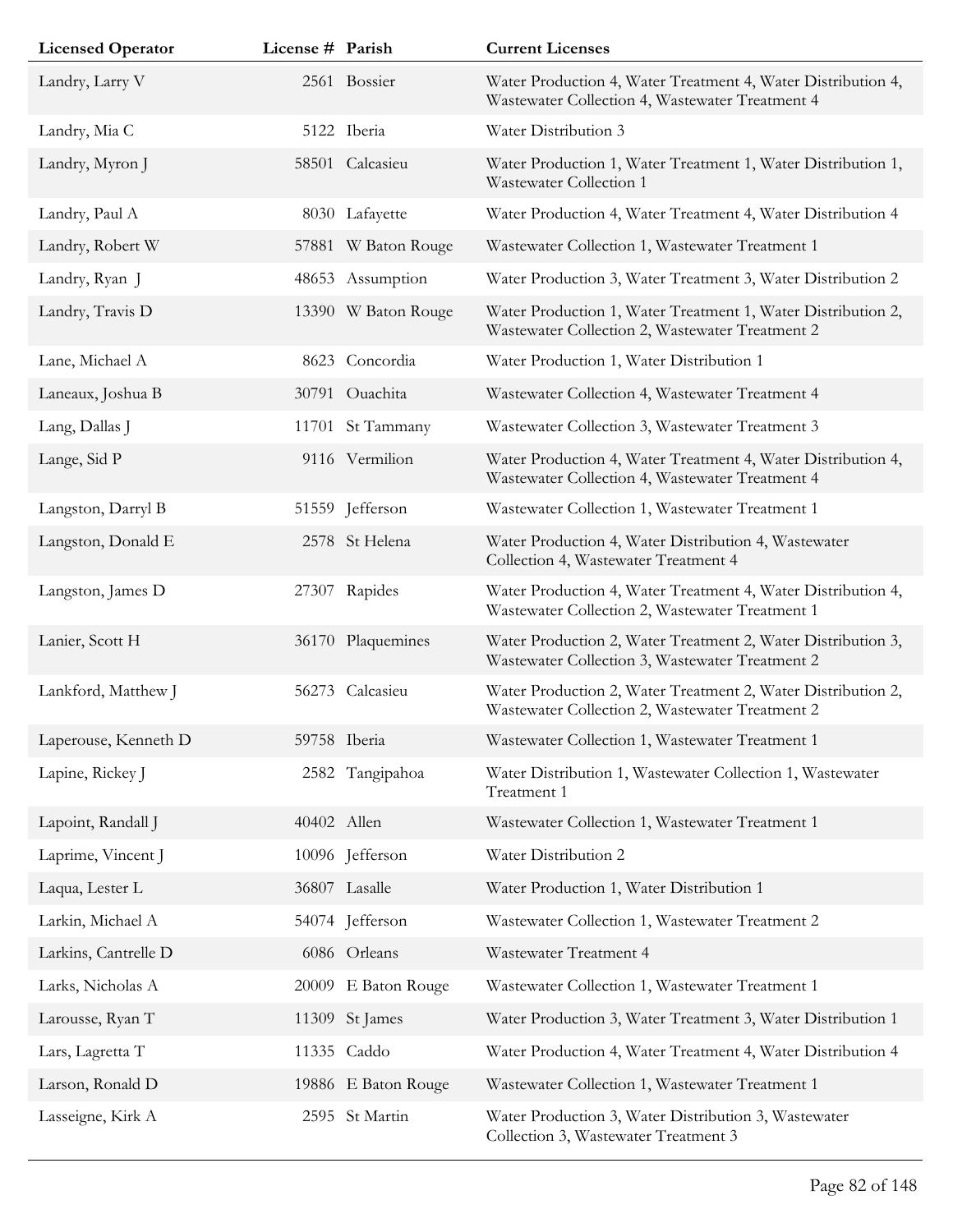| <b>Licensed Operator</b> | License # Parish |                       | <b>Current Licenses</b>                                                                                         |
|--------------------------|------------------|-----------------------|-----------------------------------------------------------------------------------------------------------------|
| Lasseigne, Todd F        |                  | 12749 Lafourche       | Water Production 4, Water Treatment 4, Water Distribution 4                                                     |
| Lasyone, John R          |                  | 2597 Rapides          | Water Production 3, Water Treatment 3, Water Distribution 3                                                     |
| Latiolais, Jeremy J      |                  | 2599 Lafayette        | Water Production 2, Water Treatment 2, Water Distribution 2,<br>Wastewater Collection 3, Wastewater Treatment 3 |
| Laughlin, Stacey S       |                  | 16607 Vernon          | Wastewater Collection 1, Wastewater Treatment 1                                                                 |
| Laurent, Eric C          |                  | 51095 St John         | Water Production 1, Water Treatment 1, Water Distribution 1                                                     |
| Lauve, Garrett           |                  | 61701 St Charles      | Wastewater Collection 1                                                                                         |
| Lavergne, Casey E        |                  | 29486 Lafayette       | Wastewater Treatment 4                                                                                          |
| Lavergne, Courtney N     |                  | 46137 Jefferson Davis | Water Production 2, Water Treatment 2, Water Distribution 2,<br>Wastewater Collection 2, Wastewater Treatment 2 |
| Lavergne, Jeremy R       |                  | 28357 Calcasieu       | Water Production 4, Water Treatment 4, Water Distribution 4                                                     |
| Lavespere, Mervin D      |                  | 2610 St Landry        | Water Production 2, Water Treatment 2, Water Distribution 2,<br>Wastewater Collection 4, Wastewater Treatment 4 |
| Lavigne, Danny W         |                  | 2611 St Tammany       | Water Production 1, Water Distribution 1, Wastewater<br>Collection 1, Wastewater Treatment 1                    |
| Lavigne, Joel T          |                  | 60452 Ascension       | Wastewater Collection 2, Wastewater Treatment 1                                                                 |
| Lavoie, Chad             |                  | 8861 Orleans          | Water Production 4, Water Treatment 4, Water Distribution 4,<br>Wastewater Collection 4, Wastewater Treatment 4 |
| Lawrence, Hunter A       |                  | 56583 Vernon          | Water Production 1, Water Treatment 1, Water Distribution 1                                                     |
| Lawrence, Jasmine J      |                  | 53451 Jefferson       | Water Production 4, Water Treatment 1, Water Distribution 1                                                     |
| Lawrence, L.C.           |                  | 42708 Vernon          | Water Production 1, Water Treatment 1, Water Distribution 1,<br>Wastewater Collection 3, Wastewater Treatment 3 |
| Lawson, James T          |                  | 58772 Ouachita        | Water Production 1, Water Treatment 1, Water Distribution 1                                                     |
| Lawson, Lionel K         |                  | 2621 E Baton Rouge    | Wastewater Collection 4                                                                                         |
| Lay, Jason J             |                  | 8324 Plaquemines      | Water Production 4, Water Treatment 4, Water Distribution 4                                                     |
| Layssard, Matthew P      |                  | 2624 Rapides          | Water Production 4, Water Treatment 4, Water Distribution 4,<br>Wastewater Collection 4, Wastewater Treatment 4 |
| Leach, Jason K           |                  | 26466 Caddo           | Wastewater Collection 4, Wastewater Treatment 4                                                                 |
| Leach, John              |                  | 2649 Lafayette        | Water Production 4, Water Treatment 4, Water Distribution 4,<br>Wastewater Collection 1, Wastewater Treatment 4 |
| Leary, Eugene M          |                  | 48513 Avoyelles       | Water Production 4, Water Treatment 4, Water Distribution 4,<br>Wastewater Collection 4, Wastewater Treatment 4 |
| Lebeaux, Sedgie M        |                  | 57360 Jefferson       | Wastewater Collection 1, Wastewater Collection 2, Wastewater<br>Treatment 1, Wastewater Treatment 2             |
| Lebeouf, Kurt C          |                  | 48814 Beauregard      | Water Production 1, Water Treatment 1, Water Distribution 1                                                     |
| Leblanc, Brennan G       | 57047            | Terrebonne            | Water Production 4, Water Treatment 4, Water Distribution 4                                                     |
| Leblanc, Charles         |                  | 2664 St Tammany       | Water Treatment 4, Water Distribution 4                                                                         |
| Leblanc, Francis S       |                  | 8096 St Martin        | Wastewater Collection 3, Wastewater Treatment 3                                                                 |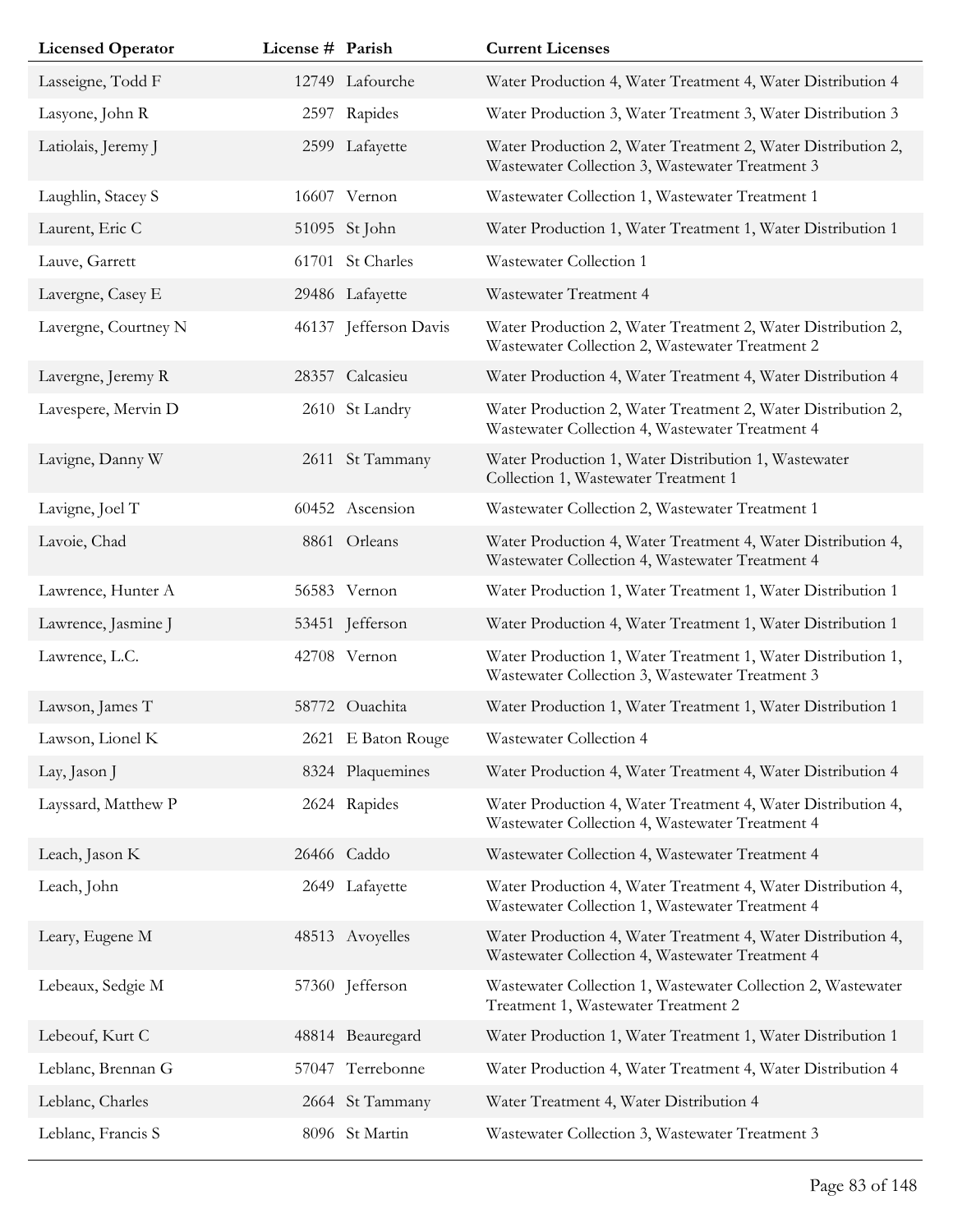| <b>Licensed Operator</b> | License # Parish |                      | <b>Current Licenses</b>                                                                                         |
|--------------------------|------------------|----------------------|-----------------------------------------------------------------------------------------------------------------|
| Leblanc, Jacob M         |                  | 50578 Terrebonne     | Water Production 4, Water Treatment 4, Water Distribution 4                                                     |
| Leblanc, Jairus P        |                  | 51152 Assumption     | Water Production 1, Water Treatment 1                                                                           |
| Leblanc, Jason M         |                  | 11369 Lafourche      | Wastewater Collection 1, Wastewater Treatment 1                                                                 |
| Leblanc, Jeremy J        |                  | 61792 Lafayette      | Water Production 1, Water Treatment 1                                                                           |
| Leblanc, John P          |                  | 5288 Jefferson       | Wastewater Collection 2, Wastewater Treatment 4                                                                 |
| Leblanc, John S          |                  | 10171 Lafayette      | Wastewater Collection 4, Wastewater Treatment 3                                                                 |
| Leblanc, Jonathan C      |                  | 2633 Lafayette       | Water Production 4, Water Treatment 3, Water Distribution 4                                                     |
| Leblanc, Matthew         |                  | 61307 Lafayette      | Water Production 1, Water Treatment 1, Water Distribution 1                                                     |
| Leblanc, Maurice J       |                  | 11123 Tangipahoa     | Wastewater Collection 2, Wastewater Treatment 2                                                                 |
| Leblanc, Neil M          |                  | 60232 Ascension      | Water Production 1, Water Treatment 1, Water Distribution 1,<br>Wastewater Collection 1, Wastewater Treatment 1 |
| Leblanc, Parrish C       |                  | 61404 Lafourche      | Water Production 1, Water Treatment 1                                                                           |
| Leblanc, Rodney J        |                  | 30687 Terrebonne     | Wastewater Collection 1, Wastewater Treatment 1                                                                 |
| Leblanc, Seth M          |                  | 25186 Ascension      | Wastewater Collection 1, Wastewater Treatment 1                                                                 |
| Leblanc, Stephen S       |                  | 51059 Iberville      | Wastewater Collection 1, Wastewater Treatment 1                                                                 |
| Leblanc, Timothy T       |                  | 58936 Calcasieu      | Water Production 1, Water Treatment 1, Water Distribution 1                                                     |
| Leblanc, Waylon W        |                  | 60535 St Charles     | Water Production 1, Water Treatment 1                                                                           |
| Lebleu, Eric Q           |                  | 59013 Caldwell       | Wastewater Collection 1, Wastewater Treatment 1                                                                 |
| Lebleu, Jacob G          |                  | 48596 St Landry      | Water Production 1, Water Distribution 1                                                                        |
| Lebleu, John P           |                  | 51773 Calcasieu      | Water Production 2, Water Treatment 2, Water Distribution 2,<br>Wastewater Collection 2, Wastewater Treatment 2 |
| Lebouef, Chris D         |                  | 6274 Jefferson Davis | Water Production 3, Water Treatment 3, Water Distribution 4,<br>Wastewater Collection 2, Wastewater Treatment 3 |
| Lebouef, Keith L         |                  | 9599 Calcasieu       | Wastewater Collection 1, Wastewater Treatment 1                                                                 |
| Lebouef, Kory U          |                  | 60748 Lafourche      | Wastewater Collection 3, Wastewater Treatment 4                                                                 |
| Leday, Jamie M           |                  | 49834 Beauregard     | Water Production 1, Water Treatment 1, Water Distribution 1                                                     |
| Ledet, Christopher J     |                  | 6129 Lafayette       | Water Production 4, Water Treatment 4, Water Distribution 1                                                     |
| Ledet, Danielle M        |                  | 58815 Desoto         | Wastewater Collection 1, Wastewater Treatment 1                                                                 |
| Ledet, David W           |                  | 43813 St Tammany     | Wastewater Collection 2, Wastewater Treatment 1                                                                 |
| Ledet, Ronald J          |                  | 8039 Lafayette       | Water Production 4, Water Treatment 4, Water Distribution 3,<br>Wastewater Collection 2, Wastewater Treatment 1 |
| Ledoux, Jill M           | 39211 Allen      |                      | Water Production 1, Water Treatment 1, Water Distribution 1                                                     |
| Ledoux, Mark A           |                  | 56868 Calcasieu      | Wastewater Collection 1, Wastewater Treatment 1                                                                 |
| Lee, Andrew W            |                  | 2683 Out-Of-State    | Wastewater Collection 4, Wastewater Treatment 4                                                                 |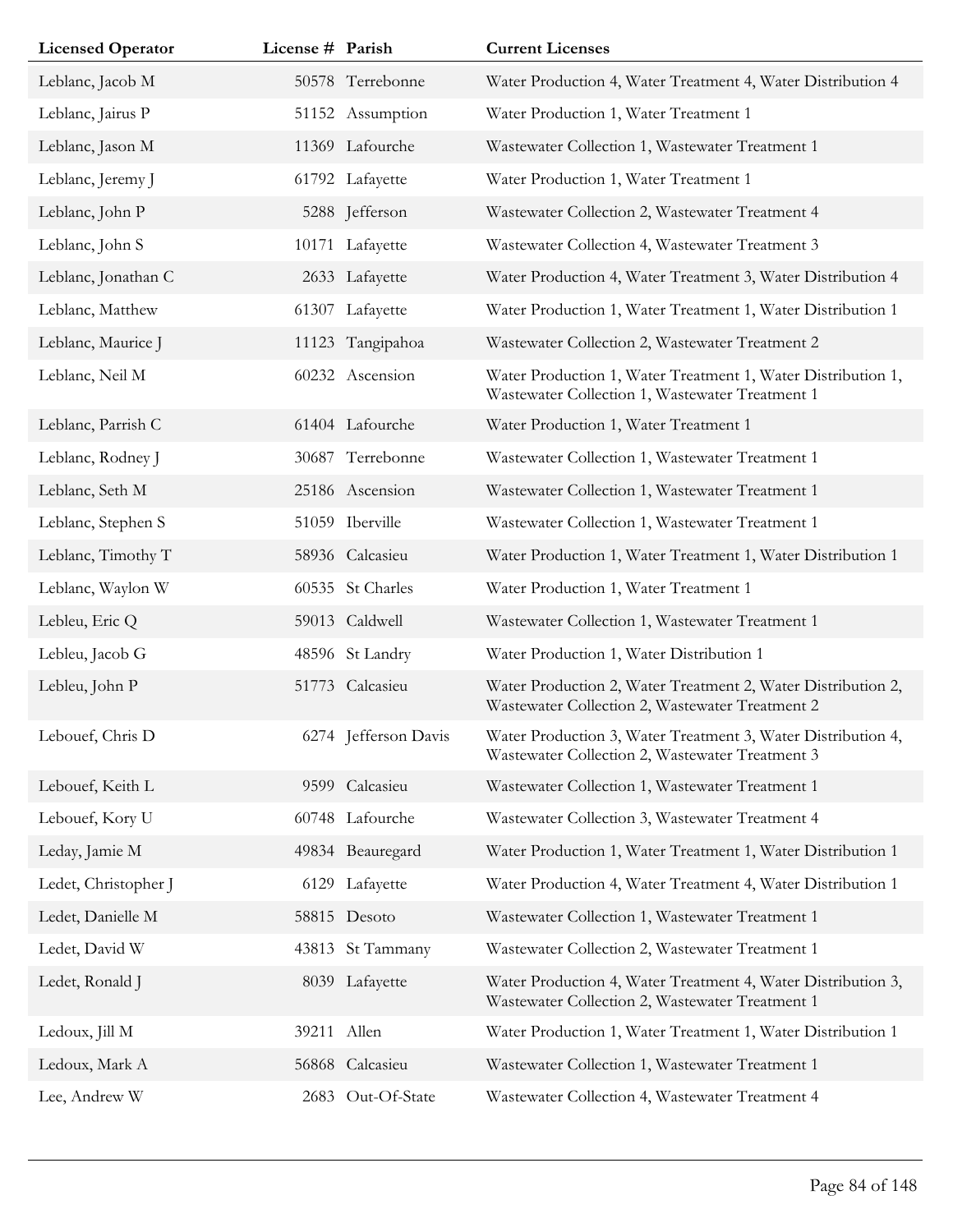| <b>Licensed Operator</b> | License # Parish |                     | <b>Current Licenses</b>                                                                                         |
|--------------------------|------------------|---------------------|-----------------------------------------------------------------------------------------------------------------|
| Lee, Edward L            |                  | 6183 Union          | Water Production 4, Water Distribution 4, Wastewater<br>Collection 2, Wastewater Treatment 1                    |
| Lee, Jesse M             |                  | 2685 Webster        | Water Production 2, Water Distribution 2                                                                        |
| Lee, Jesse W             |                  | 57691 St Charles    | Wastewater Collection 1                                                                                         |
| Lee, Lance A             |                  | 49839 St Landry     | Water Production 3, Water Treatment 3, Water Distribution 3,<br>Wastewater Collection 2, Wastewater Treatment 2 |
| Lee, Patrick E           |                  | 2698 St Tammany     | Wastewater Treatment 4                                                                                          |
| Lee, Roland              |                  | 6907 Lafourche      | Water Distribution 4                                                                                            |
| Lee, Ronzee E            |                  | 2686 Webster        | Water Production 3, Water Treatment 3, Water Distribution 4,<br>Wastewater Collection 4, Wastewater Treatment 3 |
| Lee, Timothy R           |                  | 10439 E Baton Rouge | Water Production 3, Water Treatment 3, Water Distribution 3                                                     |
| Legard, Lawrence J       |                  | 48154 Iberville     | Wastewater Collection 1, Wastewater Treatment 1                                                                 |
| Legaux, Van              |                  | 60373 St Charles    | Wastewater Collection 2                                                                                         |
| Leger, Devin J           |                  | 55573 Calcasieu     | Water Production 2, Water Treatment 2, Water Distribution 2                                                     |
| Leger, Erin J            |                  | 16166 Calcasieu     | Water Production 4, Water Treatment 4, Water Distribution 4                                                     |
| Leger, Gregory F         |                  | 61299 St Landry     | Water Production 1, Water Treatment 1, Water Distribution 1,<br>Wastewater Collection 1, Wastewater Treatment 1 |
| Leger, Michael W         |                  | 6547 St Landry      | Water Distribution 2                                                                                            |
| Leger, Wayne J           |                  | 8627 Acadia         | Wastewater Collection 4, Wastewater Treatment 4                                                                 |
| Leggett, Matthew W       |                  | 7788 East Feliciana | Water Production 2, Water Treatment 1, Water Distribution 2,<br>Wastewater Collection 2, Wastewater Treatment 2 |
| Leglue, Kurt L           |                  | 2709 St Charles     | Wastewater Treatment 4                                                                                          |
| Lehmann, Brittany M      |                  | 60892 St Charles    | Water Production 3, Water Treatment 3, Water Distribution 3                                                     |
| Lejeune, Barry W         |                  | 56392 Livingston    | Water Production 4, Water Treatment 4, Water Distribution 4                                                     |
| Lejeune, Brooke N        |                  | 58960 Calcasieu     | Wastewater Collection 2, Wastewater Treatment 4                                                                 |
| Lejeune, Jeffrey G       |                  | 53452 E Baton Rouge | Water Production 3, Water Treatment 3, Water Distribution 3,<br>Wastewater Collection 2, Wastewater Treatment 2 |
| Lejeune, Keith R         |                  | 2712 Acadia         | Wastewater Collection 2, Wastewater Treatment 2                                                                 |
| Lejeune, Koty C          |                  | 59454 Iberville     | Wastewater Collection 1, Wastewater Treatment 1                                                                 |
| Lejeune, Trenton M       |                  | 61712 Livingston    | Water Production 1, Water Distribution 1                                                                        |
| Lejeune, Van A           |                  | 19906 W Baton Rouge | Wastewater Collection 1, Wastewater Treatment 1                                                                 |
| Lejune, Mark E           |                  | 33826 Calcasieu     | Water Distribution 1                                                                                            |
| Leleux, Bryan K          |                  | 50312 Livingston    | Water Production 2, Water Treatment 2, Water Distribution 2,<br>Wastewater Collection 2, Wastewater Treatment 2 |
| Lemaire, Derek L         |                  | 45352 Lafayette     | Wastewater Treatment 2                                                                                          |
| Lemaire, Paul W          |                  | 2715 Plaquemines    | Water Production 4, Water Treatment 4, Water Distribution 4,<br>Wastewater Collection 3, Wastewater Treatment 1 |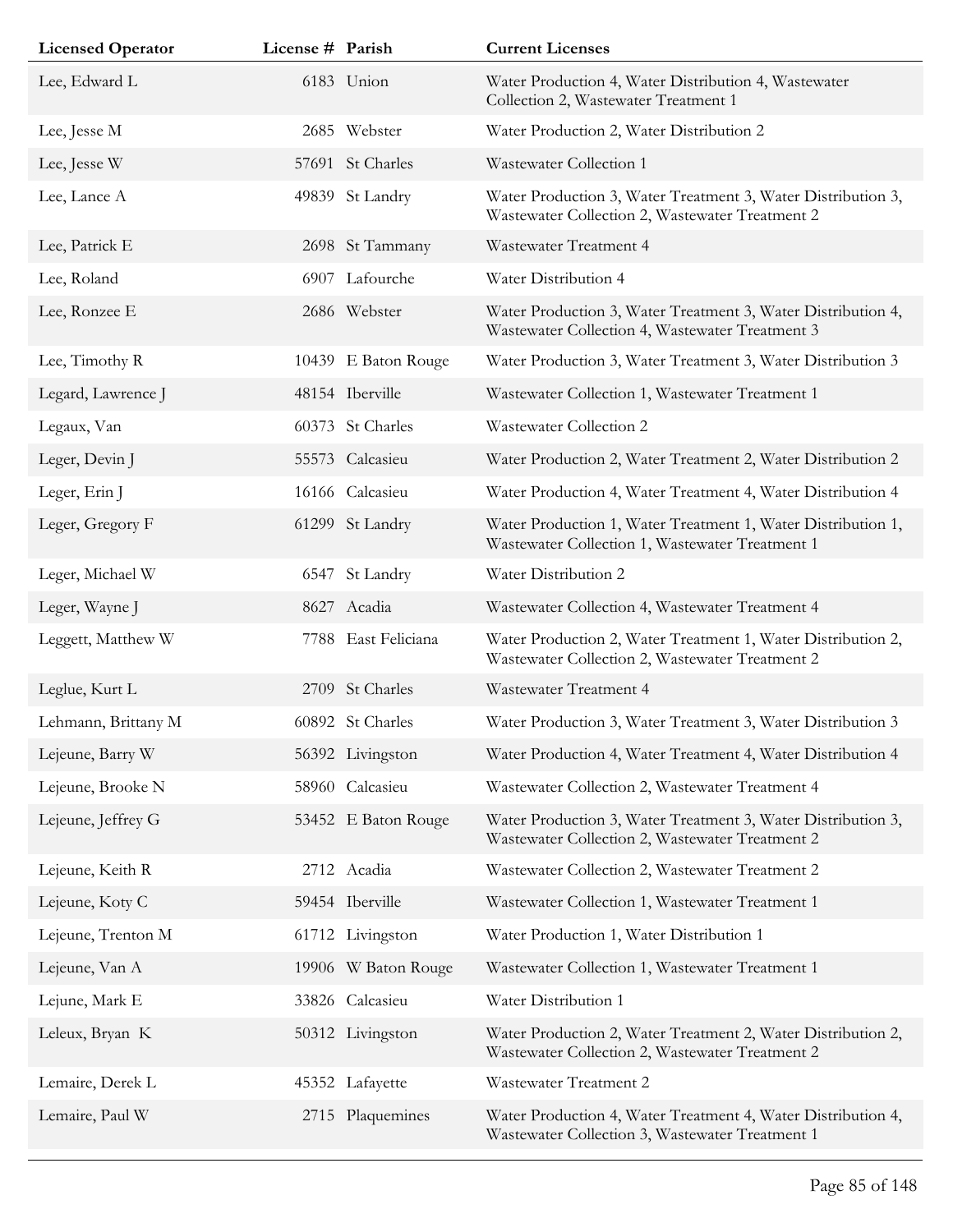| <b>Licensed Operator</b> | License # Parish |                     | <b>Current Licenses</b>                                                                                         |
|--------------------------|------------------|---------------------|-----------------------------------------------------------------------------------------------------------------|
| Lemieux, Bruce D         |                  | 39771 Jefferson     | Wastewater Treatment 1                                                                                          |
| Lemoine, Daniel P        |                  | 7787 E Baton Rouge  | Water Production 2, Water Treatment 2, Water Distribution 2,<br>Wastewater Collection 4, Wastewater Treatment 4 |
| Lemoine, Jarred C        |                  | 47712 Ascension     | Wastewater Collection 1                                                                                         |
| Lemoine, Keith J         |                  | 39797 Orleans       | Wastewater Collection 4                                                                                         |
| Lemoine, Kenneth A       |                  | 7179 Avoyelles      | Water Production 2, Water Treatment 1, Water Distribution 1                                                     |
| Lemoine, La Tonya M      |                  | 9006 Grant          | Water Production 4, Water Treatment 3, Water Distribution 4                                                     |
| Lemoine, Norris A        |                  | 10847 Avoyelles     | Water Production 3, Water Treatment 2, Water Distribution 3,<br>Wastewater Collection 2, Wastewater Treatment 2 |
| Lemoine, Penn A          |                  | 2721 Avoyelles      | Wastewater Collection 2, Wastewater Treatment 2                                                                 |
| Lemoine, Timmy A         |                  | 2726 Avoyelles      | Water Production 4, Water Treatment 2, Water Distribution 4,<br>Wastewater Collection 4, Wastewater Treatment 4 |
| Leon, Brad T             |                  | 60941 Caddo         | Wastewater Treatment 1                                                                                          |
| Leonard, Burt A          |                  | 10279 Avoyelles     | Water Production 3, Water Treatment 2, Water Distribution 3                                                     |
| Leonard, Corey M         |                  | 45933 Webster       | Water Production 1, Water Treatment 1, Water Distribution 1,<br>Wastewater Collection 2, Wastewater Treatment 2 |
| Leonard, Richard A       |                  | 6923 Sabine         | Water Production 3, Water Treatment 3, Water Distribution 3                                                     |
| Leonard, Tyler D         |                  | 45472 Calcasieu     | Water Production 2, Water Treatment 2, Water Distribution 2                                                     |
| Leray, Michael J         |                  | 31946 Terrebonne    | Water Production 4, Water Treatment 4, Water Distribution 4                                                     |
| Leroux, Charles M        |                  | 32952 Orleans       | Wastewater Collection 1                                                                                         |
| Levels, Mark T           |                  | 61633 Caddo         | Wastewater Collection 1, Wastewater Treatment 1                                                                 |
| Levingston, Jeremy L     |                  | 42706 Lincoln       | Water Production 1, Water Treatment 1, Water Distribution 1                                                     |
| Levron, Tina W           |                  | 43054 Lafourche     | Water Production 4, Water Treatment 3, Water Distribution 4                                                     |
| Levy, Edward             |                  | 43615 Orleans       | Water Distribution 4, Wastewater Collection 4                                                                   |
| Levy, Malcom E           |                  | 59495 Orleans       | Wastewater Collection 2                                                                                         |
| Lewis, Albert            |                  | 52342 Jefferson     | Wastewater Collection 3, Wastewater Treatment 4                                                                 |
| Lewis, Albert J          |                  | 2747 Iberia         | Water Treatment 1, Wastewater Collection 1, Wastewater<br>Treatment 4                                           |
| Lewis, Anthony C         |                  | 44083 Orleans       | Wastewater Collection 1                                                                                         |
| Lewis, Bruce             |                  | 54913 Calcasieu     | Water Production 1, Water Treatment 1, Water Distribution 1                                                     |
| Lewis, Byron B           |                  | 49795 West Carroll  | Water Production 2, Water Treatment 2, Water Distribution 2,<br>Wastewater Collection 2, Wastewater Treatment 2 |
| Lewis, Cornell L         |                  | 6549 Concordia      | Water Production 4, Water Treatment 4, Water Distribution 4,<br>Wastewater Collection 4, Wastewater Treatment 4 |
| Lewis, Gregory P         |                  | 11419 E Baton Rouge | Wastewater Collection 4, Wastewater Treatment 4                                                                 |
| Lewis, Joe D             |                  | 9559 Concordia      | Water Production 2, Water Distribution 2                                                                        |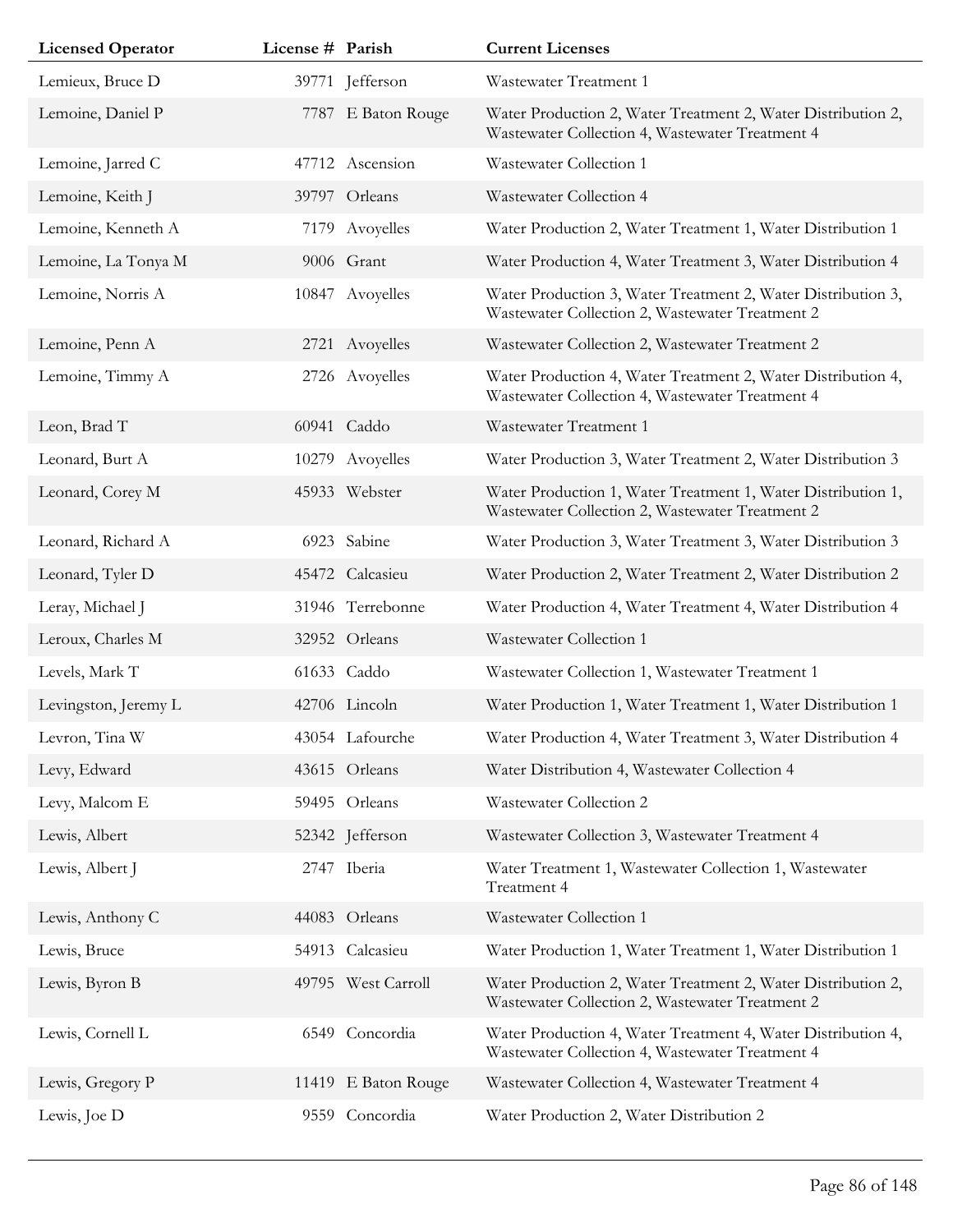| <b>Licensed Operator</b>  | License # Parish |                     | <b>Current Licenses</b>                                                                                         |
|---------------------------|------------------|---------------------|-----------------------------------------------------------------------------------------------------------------|
| Lewis, Kelvin O           |                  | 47716 E Baton Rouge | Wastewater Collection 4, Wastewater Treatment 4                                                                 |
| Lewis, Samuel D           |                  | 41383 Orleans       | Water Distribution 4                                                                                            |
| Lewis, Sean P             |                  | 23426 St Charles    | Water Production 4, Water Treatment 4, Water Distribution 4                                                     |
| Lewis, Sharon L           |                  | 45972 Calcasieu     | Wastewater Collection 2, Wastewater Treatment 4                                                                 |
| Lewis, William C          |                  | 60598 Sabine        | Water Production 1                                                                                              |
| Lewis, Yukki C            |                  | 15706 St Landry     | Water Production 1, Water Treatment 1, Water Distribution 1                                                     |
| Licciardi, Jason J        |                  | 5775 St Bernard     | Water Production 4, Water Treatment 4, Water Distribution 4,<br>Wastewater Collection 2, Wastewater Treatment 1 |
| Licciardi, Jason J        |                  | 61803 Tangipahoa    | Water Production 1, Water Treatment 1                                                                           |
| Lierman, Donald O         |                  | 9712 E Baton Rouge  | Wastewater Treatment 1                                                                                          |
| Lightle, Curtis L         |                  | 60632 Desoto        | Wastewater Treatment 1                                                                                          |
| Limon, Gilberto G         |                  | 44299 Sabine        | Water Production 4, Water Treatment 4, Water Distribution 4,<br>Wastewater Collection 2, Wastewater Treatment 2 |
| Linam, Clyde E            |                  | 2761 Jefferson      | Water Production 4, Water Treatment 4, Water Distribution 4,<br>Wastewater Collection 2, Wastewater Treatment 4 |
| Linder, Richard           |                  | 2765 Rapides        | Wastewater Collection 4, Wastewater Treatment 4                                                                 |
| Lindsey, Amber N          |                  | 50474 Sabine        | Water Production 2, Water Treatment 1, Water Distribution 2                                                     |
| Lindsly, Frank            |                  | 9949 Pointe Coupee  | Water Production 3, Water Treatment 1, Water Distribution 3,<br>Wastewater Collection 3, Wastewater Treatment 2 |
| Lindsly, John F           |                  | 10286 Pointe Coupee | Water Production 2, Water Distribution 2                                                                        |
| Lirette, Benjamin J       |                  | 58213 Terrebonne    | Water Production 2, Water Treatment 2, Water Distribution 2                                                     |
| Lissard, Kenneth J        |                  | 11430 Iberia        | Water Production 1, Water Treatment 1, Water Distribution 1,<br>Wastewater Collection 1, Wastewater Treatment 1 |
| Little, John W            |                  | 6232 Livingston     | Water Production 4, Water Treatment 4, Water Distribution 4                                                     |
| Little, Rhonda K          | 6222             | Morehouse           | Water Production 3, Water Treatment 2, Water Distribution 2                                                     |
| Little, Terry D           |                  | 37492 Morehouse     | Water Production 1                                                                                              |
| Littlejohn, Cecil S       |                  | 7594 Caddo          | Water Production 2, Water Treatment 2, Water Distribution 2,<br>Wastewater Collection 2, Wastewater Treatment 1 |
| Littleton, Dewain         |                  | 54738 Catahoula     | Water Production 2, Water Treatment 2, Water Distribution 2                                                     |
| Litton, Christopher M     |                  | 57833 Lincoln       | Water Production 1, Water Treatment 1, Water Distribution 1                                                     |
| Livaccari, Timothy L      |                  | 50295 Orleans       | Water Treatment 3                                                                                               |
| Livingston, Christopher S |                  | 52072 St John       | Water Production 4, Water Treatment 4, Water Distribution 4                                                     |
| Lloyd, Christopher A      |                  | 43274 St Tammany    | Water Production 2, Water Treatment 2, Water Distribution 1,<br>Wastewater Collection 2, Wastewater Treatment 2 |
| Lloyd, Ronald W           |                  | 7369 St Tammany     | Water Production 2, Water Treatment 2, Water Distribution 3,<br>Wastewater Collection 3, Wastewater Treatment 3 |
| Lockett, Collin D         |                  | 60745 Assumption    | Water Production 3, Water Treatment 3, Water Distribution 3                                                     |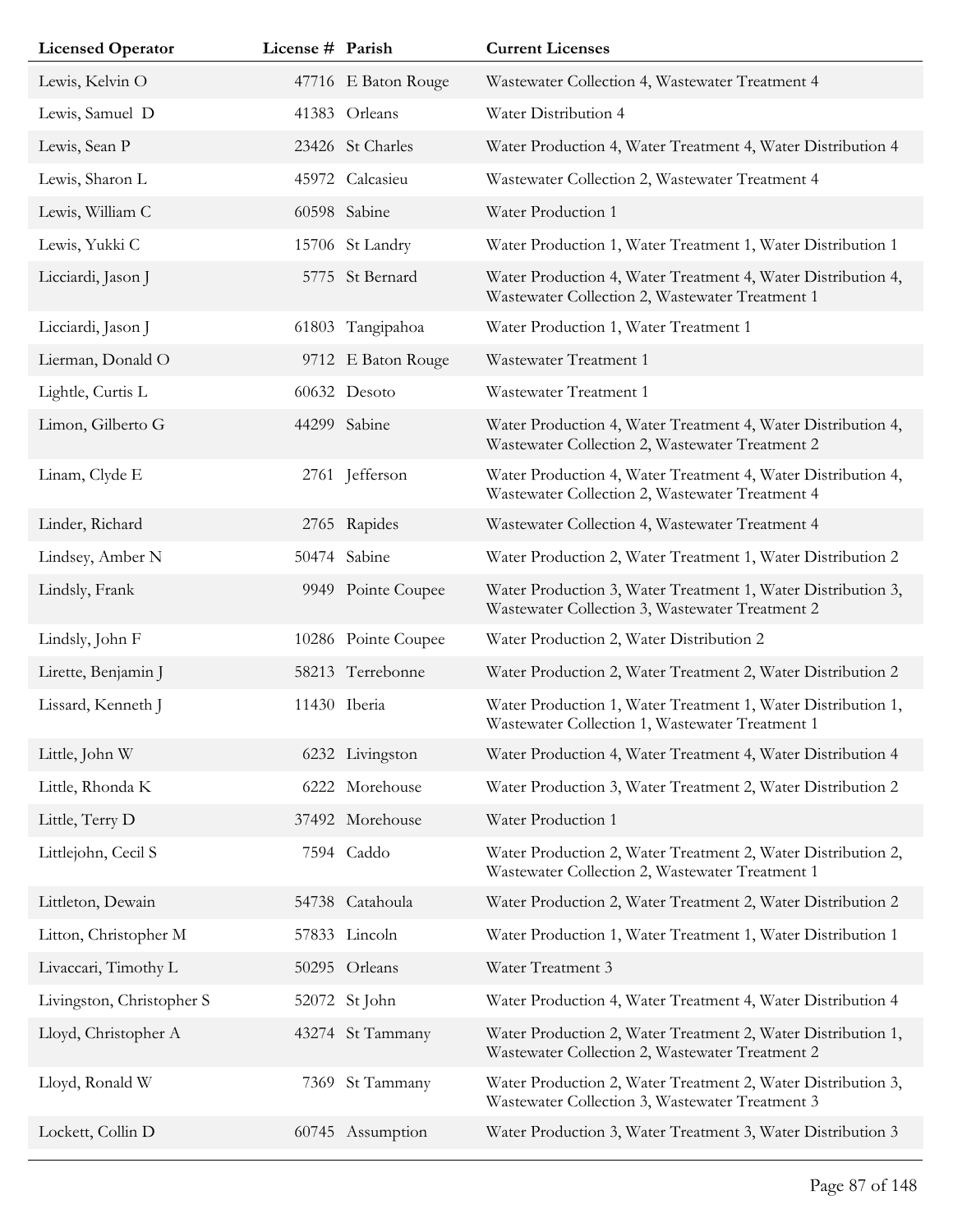| <b>Licensed Operator</b> | License # Parish |                      | <b>Current Licenses</b>                                                                                         |
|--------------------------|------------------|----------------------|-----------------------------------------------------------------------------------------------------------------|
| Lockett, David P         |                  | 6066 Orleans         | Water Treatment 1, Water Distribution 4, Wastewater<br>Collection 4                                             |
| Lockett, Theron A        |                  | 37015 St James       | Water Production 1, Water Treatment 1, Water Distribution 1                                                     |
| Lococo, Damien M         |                  | 8044 St Charles      | Wastewater Collection 2, Wastewater Treatment 4                                                                 |
| Logan, Mark D            |                  | 45821 Bossier        | Water Production 2, Water Treatment 1, Water Distribution 2                                                     |
| Logue, Olin J            |                  | 22086 Evangeline     | Water Production 2, Water Treatment 2, Water Distribution 2                                                     |
| Logwood, Fabian E        |                  | 54158 Ouachita       | Water Production 1, Water Treatment 1                                                                           |
| Lollie, Anthony W        |                  | 48876 Morehouse      | Water Production 1, Water Treatment 1, Water Distribution 1                                                     |
| Lollis, Tyler M          |                  | 57132 Ouachita       | Water Production 1, Water Treatment 1, Water Distribution 1,<br>Wastewater Collection 1, Wastewater Treatment 1 |
| Lombardo, Steve          |                  | 2800 St Bernard      | Water Production 4, Water Treatment 4, Water Distribution 4,<br>Wastewater Collection 4, Wastewater Treatment 4 |
| Lonadier, Brett E        |                  | 51275 Caddo          | Wastewater Collection 3, Wastewater Treatment 3                                                                 |
| London, Jeremy C         |                  | 13212 West Feliciana | Water Production 3, Water Treatment 1, Water Distribution 1,<br>Wastewater Collection 3                         |
| Lopez, Joseph C          |                  | 6746 St Bernard      | Wastewater Treatment 4                                                                                          |
| Lord, Lane E             |                  | 38856 Assumption     | Water Production 4, Water Treatment 4, Water Distribution 4                                                     |
| Lormand, Dylan J         |                  | 57325 Calcasieu      | Water Production 1, Water Treatment 1, Water Distribution 1,<br>Wastewater Collection 1, Wastewater Treatment 1 |
| Lott, James K            |                  | 45281 Webster        | Water Production 2, Water Treatment 1, Water Distribution 2                                                     |
| Lougon, Chris A          |                  | 10578 Acadia         | Wastewater Collection 1, Wastewater Treatment 1                                                                 |
| Loupe, Dennis J          |                  | 59932 Tangipahoa     | Wastewater Treatment 1                                                                                          |
| Loupe, Jude L            |                  | 60749 Jefferson      | Wastewater Treatment 1                                                                                          |
| Loupe, Scott M           |                  | 5712 St Charles      | Water Production 3, Water Treatment 4, Water Distribution 3                                                     |
| Louvier, Tara L          |                  | 54857 Calcasieu      | Wastewater Collection 1, Wastewater Treatment 1                                                                 |
| Louviere, Derrell J      |                  | 8737 Iberia          | Wastewater Collection 1, Wastewater Treatment 1                                                                 |
| Love, Dwayne A           |                  | 2819 Rapides         | Wastewater Collection 2                                                                                         |
| Love, Henry              |                  | 2821 St John         | Water Treatment 2, Water Distribution 2                                                                         |
| Lovett, William W        |                  | 37779 Ouachita       | Water Production 1, Water Distribution 1                                                                        |
| Lovewell, Rhonda S       |                  | 5969 Caddo           | Wastewater Treatment 4                                                                                          |
| Lowe, Michael F          |                  | 55357 E Baton Rouge  | Wastewater Collection 2, Wastewater Treatment 4                                                                 |
| Lowery, Roy G            |                  | 20014 Caldwell       | Wastewater Collection 1, Wastewater Treatment 1                                                                 |
| Lowery, William L        |                  | 56338 Grant          | Water Production 2, Water Treatment 1, Water Distribution 2                                                     |
| Lowrie, Thurston D       |                  | 54076 Jefferson      | Wastewater Collection 2, Wastewater Treatment 2                                                                 |
| Loyd, Stacy E            |                  | 58503 West Feliciana | Water Production 2, Water Treatment 2, Water Distribution 2,<br>Wastewater Collection 2, Wastewater Treatment 2 |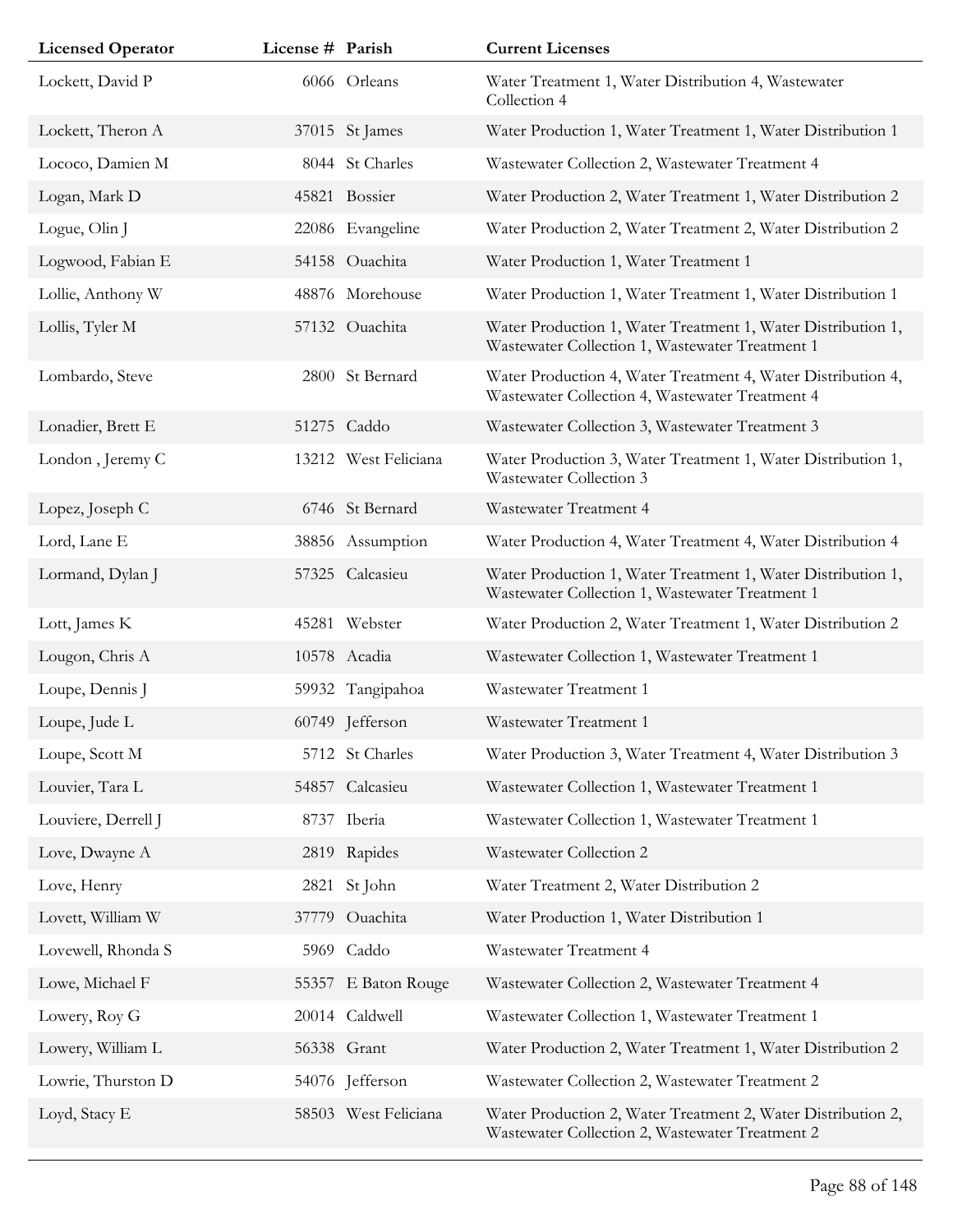| <b>Licensed Operator</b> | License # Parish |                      | <b>Current Licenses</b>                                                                                         |
|--------------------------|------------------|----------------------|-----------------------------------------------------------------------------------------------------------------|
| Lueck, Willie H          |                  | 56975 Caldwell       | Water Production 2, Water Treatment 2, Water Distribution 2,<br>Wastewater Collection 2, Wastewater Treatment 2 |
| Lukens, Joshua A         |                  | 61196 Grant          | Wastewater Collection 1, Wastewater Treatment 1                                                                 |
| Luminais, Scott M        |                  | 56059 St James       | Water Production 1, Water Treatment 2, Water Distribution 1                                                     |
| Luper, Shannon B         |                  | 52706 Out-Of-State   | Water Production 2, Water Treatment 1, Water Distribution 3                                                     |
| Luty, Michael K          |                  | 44972 Rapides        | Water Production 3, Water Treatment 2, Water Distribution 3                                                     |
| Lyles, Jonathan D        |                  | 48773 E Baton Rouge  | Wastewater Collection 1, Wastewater Treatment 1                                                                 |
| Lyles, Michael S         |                  | 54733 Beauregard     | Water Production 1, Water Treatment 1, Water Distribution 1                                                     |
| Lyles, Terry D           |                  | 16527 Calcasieu      | Water Production 3, Water Treatment 2                                                                           |
| Lyons, Kirinski J        |                  | 6658 Lafayette       | Water Production 4, Water Treatment 4, Water Distribution 4,<br>Wastewater Treatment 1                          |
| Machen, Robert W         |                  | 11354 Webster        | Water Treatment 2, Water Distribution 2, Wastewater<br>Collection 2, Wastewater Treatment 2                     |
| Madden, Dewayne A        |                  | 36791 Ouachita       | Water Production 1, Water Treatment 1, Water Distribution 1,<br>Wastewater Collection 1, Wastewater Treatment 1 |
| Maddox, Jeremy W         |                  | 56585 Vernon         | Water Production 2, Water Distribution 2                                                                        |
| Madise, Delmond K        |                  | 25686 St Mary        | Water Production 1, Wastewater Collection 1, Wastewater<br>Treatment 1                                          |
| Madrigal, Richard        |                  | 36181 Evangeline     | Water Production 3, Water Treatment 3, Water Distribution 3,<br>Wastewater Collection 3, Wastewater Treatment 2 |
| Magee, Dwayne            |                  | 55593 Washington     | Water Production 1, Water Treatment 1, Water Distribution 1                                                     |
| Magee, Santallis         |                  | 44073 St John        | Water Production 4, Water Treatment 3                                                                           |
| Magnon, Grant R          |                  | 2892 Rapides         | Water Production 4, Water Treatment 4, Water Distribution 4,<br>Wastewater Collection 4, Wastewater Treatment 4 |
| Mahan, Jeffery J         |                  | 57693 East Feliciana | Water Production 1, Water Treatment 1, Water Distribution 1                                                     |
| Mahfouz, Sean E          |                  | 48252 St Mary        | Water Production 2, Water Treatment 2, Water Distribution 2,<br>Wastewater Collection 3, Wastewater Treatment 3 |
| Mahner, David P          |                  | 11865 Jefferson      | Water Production 4, Water Treatment 4, Water Distribution 4                                                     |
| Mahoney, Robert W        |                  | 7430 Ouachita        | Wastewater Collection 2                                                                                         |
| Maillet, Arthur J        |                  | 10836 Jefferson      | Water Production 4, Water Treatment 4                                                                           |
| Mains, David             |                  | 11709 Sabine         | Water Production 2, Water Treatment 2, Water Distribution 2                                                     |
| Mains, Walter L          |                  | 12767 Sabine         | Water Production 2, Water Treatment 1, Water Distribution 2                                                     |
| Majerus, Michael R       |                  | 46895 Terrebonne     | Wastewater Collection 2                                                                                         |
| Malbrough, Ryan J        |                  | 46035 St James       | Water Treatment 1, Water Distribution 1                                                                         |
| Mallet, Alvin J          |                  | 7028 St Landry       | Water Treatment 1, Water Distribution 1, Wastewater<br>Collection 4, Wastewater Treatment 3                     |
| Mallet, Charles E        |                  | 11404 Orleans        | Water Distribution 4, Wastewater Collection 4                                                                   |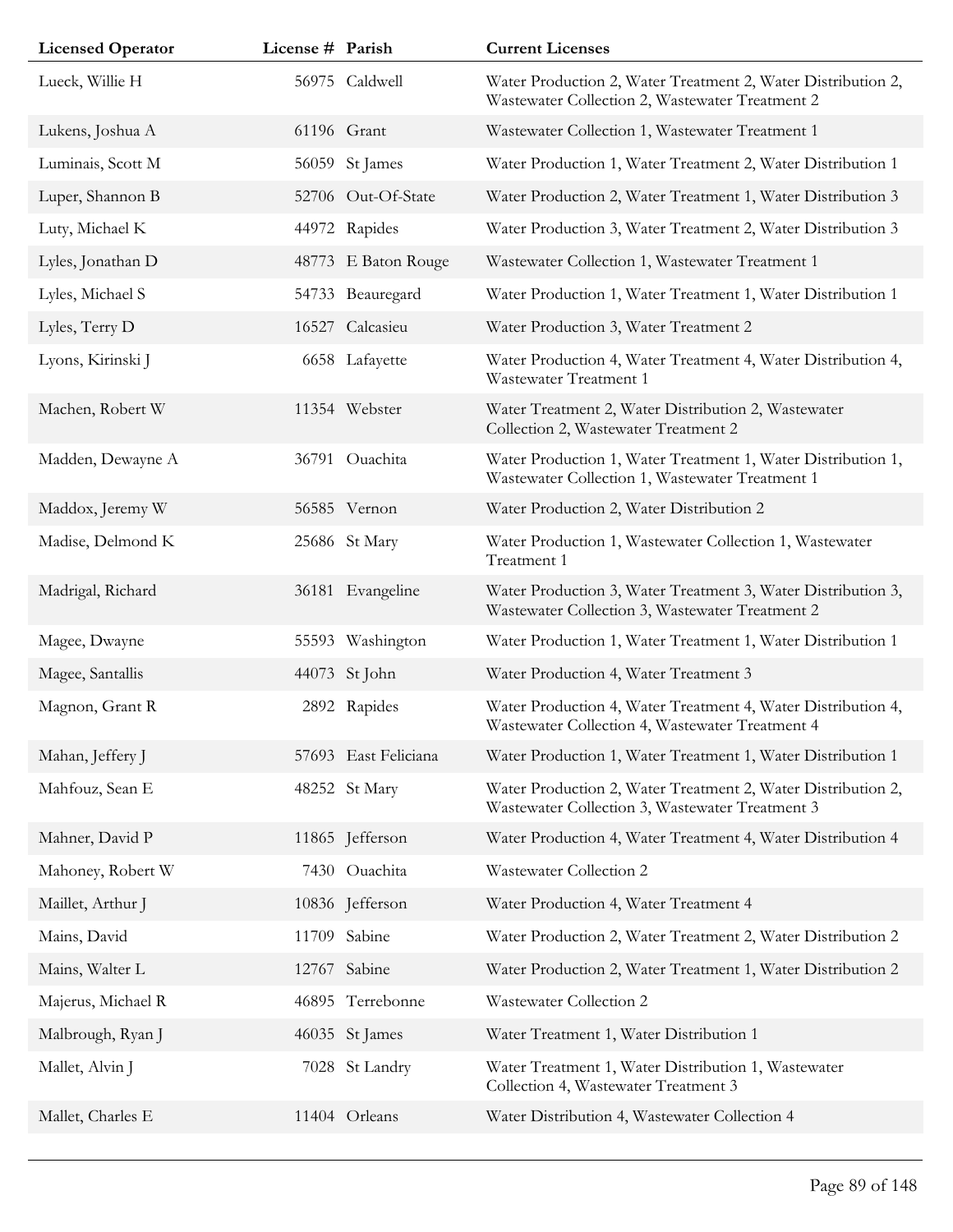| <b>Licensed Operator</b> | License # Parish |                      | <b>Current Licenses</b>                                                                                         |
|--------------------------|------------------|----------------------|-----------------------------------------------------------------------------------------------------------------|
| Mallett, Brian E         |                  | 2904 Jefferson Davis | Wastewater Collection 4, Wastewater Treatment 4                                                                 |
| Mallett, Roxane          |                  | 61291 Calcasieu      | Water Production 1, Water Treatment 1, Water Distribution 1                                                     |
| Malone, Ray C            |                  | 9139 Rapides         | Water Production 2, Water Treatment 1, Water Distribution 2,<br>Wastewater Collection 1, Wastewater Treatment 2 |
| Mancil, Johnny L         |                  | 56586 Beauregard     | Water Production 3, Water Treatment 3, Water Distribution 4                                                     |
| Mancuso, Gregory         |                  | 8855 E Baton Rouge   | Water Production 4, Water Treatment 4, Water Distribution 4,<br>Wastewater Treatment 4                          |
| Mannina, Michael J       |                  | 45656 Calcasieu      | Water Production 1, Water Treatment 1, Water Distribution 1,<br>Wastewater Collection 1, Wastewater Treatment 1 |
| Manning, Demetrius       |                  | 24248 Ouachita       | Water Production 2, Water Treatment 2, Wastewater Collection<br>1, Wastewater Treatment 1                       |
| Manotas, Edwin J         |                  | 2924 Ascension       | Wastewater Treatment 4                                                                                          |
| Manuel, David M          |                  | 36511 E Baton Rouge  | Water Production 2, Water Distribution 2, Wastewater<br>Collection 2, Wastewater Treatment 2                    |
| Manuel, Haley R          |                  | 51497 Evangeline     | Water Production 1, Water Treatment 1, Water Distribution 1                                                     |
| Manuel, Logan L          |                  | 60913 Cameron        | Water Production 1, Water Treatment 1, Water Distribution 1                                                     |
| Manuel, Vicki S          |                  | 8630 Lafayette       | Water Production 1, Water Distribution 1                                                                        |
| Manuel, Wilfred J        |                  | 2928 Iberia          | Wastewater Collection 2, Wastewater Treatment 2                                                                 |
| Maple, Qiana T           |                  | 11334 Caddo          | Water Production 4, Water Treatment 4, Water Distribution 4                                                     |
| Marcel, Garrett M        |                  | 58212 Terrebonne     | Water Production 3, Water Treatment 3, Water Distribution 3                                                     |
| Marchand, Gabriel L      |                  | 60884 West Feliciana | Wastewater Collection 1, Wastewater Treatment 1                                                                 |
| Marchand, John D         |                  | 37387 Iberville      | Water Production 1, Water Treatment 1, Water Distribution 1,<br>Wastewater Collection 1, Wastewater Treatment 1 |
| Marcotte, Michael V      |                  | 11067 Avoyelles      | Water Production 3, Water Treatment 3, Water Distribution 3                                                     |
| Marcotte, Rusk W         |                  | 10835 Jefferson      | Water Production 4, Water Treatment 4, Water Distribution 3                                                     |
| Marcotte, Steven J       |                  | 11069 Avoyelles      | Wastewater Collection 1, Wastewater Treatment 1                                                                 |
| Mareno, Barry D          |                  | 43552 St Bernard     | Water Production 1, Water Treatment 1, Water Distribution 1                                                     |
| Marionneaux, Blake P     |                  | 57879 W Baton Rouge  | Wastewater Collection 1, Wastewater Treatment 1                                                                 |
| Marker, Kyle S           |                  | 18866 Vernon         | Water Production 4, Water Treatment 4, Water Distribution 4                                                     |
| Markey, Keith A          |                  | 25129 Livingston     | Water Production 4, Water Treatment 4, Water Distribution 4                                                     |
| Markins, Christopher L   |                  | 43816 Iberville      | Wastewater Collection 1, Wastewater Treatment 1                                                                 |
| Marks, Colby J           |                  | 61530 East Feliciana | Water Production 1, Water Treatment 1, Water Distribution 1                                                     |
| Marks, Craig A           |                  | 49854 Calcasieu      | Water Treatment 1, Wastewater Collection 1, Wastewater<br>Treatment 1                                           |
| Marks, Troy A            |                  | 54592 Calcasieu      | Wastewater Collection 2, Wastewater Treatment 4                                                                 |
| Mars, Mason G            |                  | 60394 St James       | Water Production 1, Water Treatment 1, Water Distribution 1,<br>Wastewater Collection 1, Wastewater Treatment 1 |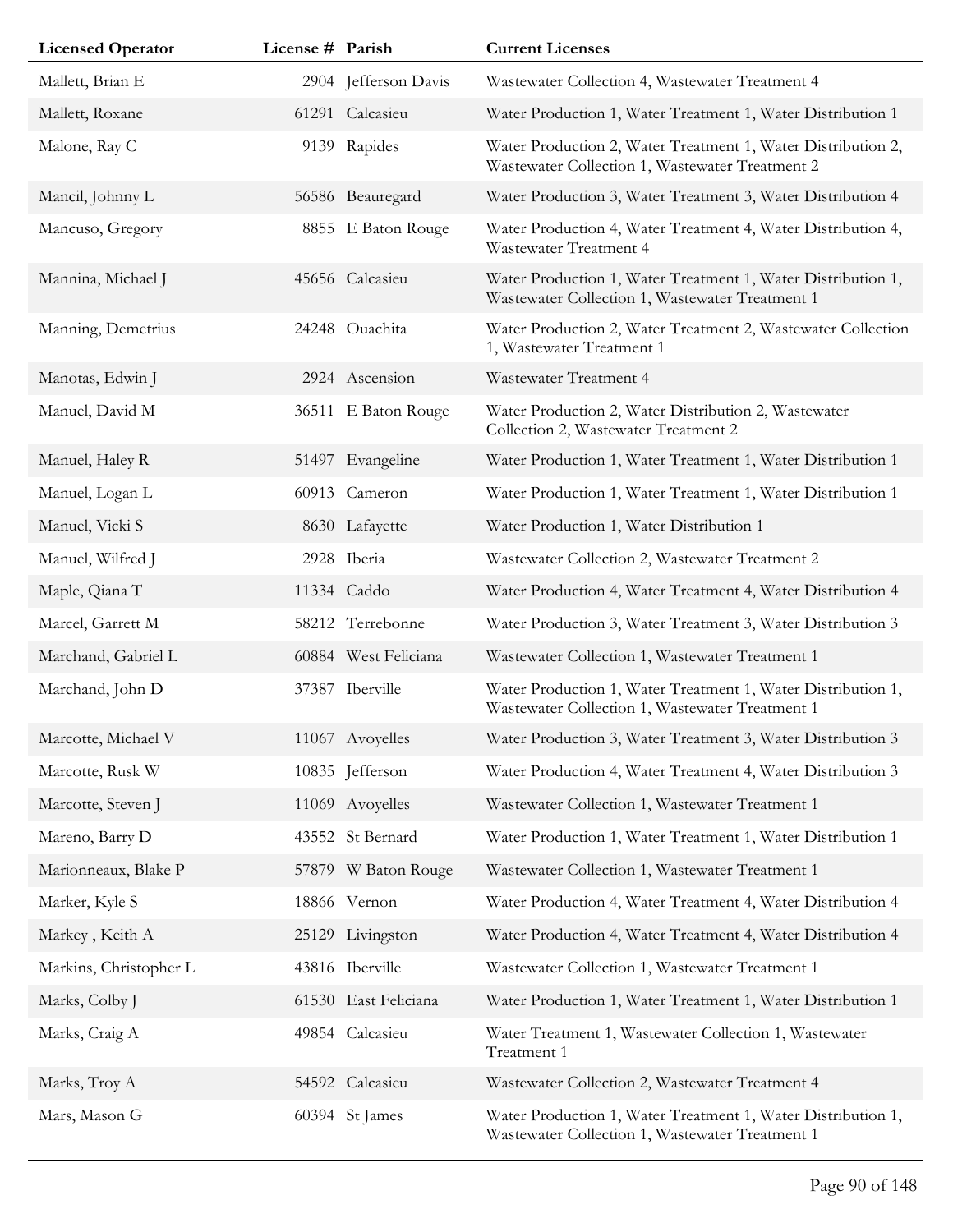| <b>Licensed Operator</b> | License # Parish |                     | <b>Current Licenses</b>                                                                                         |
|--------------------------|------------------|---------------------|-----------------------------------------------------------------------------------------------------------------|
| Marsh, Ernest W          |                  | 43692 Sabine        | Water Production 1, Water Treatment 1, Water Distribution 1,<br>Wastewater Collection 1, Wastewater Treatment 1 |
| Marshall, Anthony R      |                  | 50097 Caddo         | Wastewater Collection 1                                                                                         |
| Marshall, Donnie R       |                  | 50232 St Tammany    | Water Production 4, Water Treatment 4, Water Distribution 4,<br>Wastewater Collection 4, Wastewater Treatment 4 |
| Marshall, Jerome A       |                  | 7483 Orleans        | Water Distribution 1, Wastewater Collection 1                                                                   |
| Marshall, Steve J        |                  | 2946 Calcasieu      | Wastewater Collection 4, Wastewater Treatment 4                                                                 |
| Martin, Brad J           |                  | 6659 W Baton Rouge  | Water Production 3, Water Treatment 2, Water Distribution 3,<br>Wastewater Collection 2, Wastewater Treatment 4 |
| Martin, Christopher K    |                  | 60196 Desoto        | Wastewater Collection 1, Wastewater Treatment 1                                                                 |
| Martin, Davonte T        |                  | 48372 Ascension     | Water Production 3, Water Treatment 3, Water Distribution 1                                                     |
| Martin, Douglas S        |                  | 45272 Rapides       | Wastewater Collection 2, Wastewater Treatment 2                                                                 |
| Martin, Dylan M          |                  | 60874 St James      | Water Production 2, Water Treatment 2, Water Distribution 1                                                     |
| Martin, Freddie D        |                  | 61957 Caddo         | Water Production 1, Water Treatment 1, Water Distribution 1                                                     |
| Martin, James P          |                  | 11371 Ascension     | Wastewater Collection 1, Wastewater Treatment 1                                                                 |
| Martin, Robert L         |                  | 26467 Caddo         | Wastewater Collection 1                                                                                         |
| Martin, Rogers           |                  | 50497 E Baton Rouge | Wastewater Collection 2, Wastewater Treatment 2                                                                 |
| Martin, William          |                  | 55674 Winn          | Water Production 1, Water Treatment 1, Water Distribution 1,<br>Wastewater Collection 1, Wastewater Treatment 1 |
| Martin-Kelley, Sybil C   |                  | 16526 Bienville     | Water Production 2, Water Treatment 1, Water Distribution 2,<br>Wastewater Collection 1                         |
| Martinez, Alicia K       |                  | 54735 Orleans       | Water Production 3, Water Treatment 3, Water Distribution 3                                                     |
| Martinez, Justin D       |                  | 36182 Franklin      | Water Production 3, Water Treatment 3, Water Distribution 3,<br>Wastewater Collection 1, Wastewater Treatment 1 |
| Mason, Alvin D           |                  | 60942 St Mary       | Water Production 1, Water Treatment 2, Water Distribution 1                                                     |
| Mason, Jewel C           |                  | 29326 E Baton Rouge | Water Production 2, Water Treatment 2, Water Distribution 2                                                     |
| Mason, Jimmy R           |                  | 38210 Bossier       | Water Treatment 1                                                                                               |
| Massey, Michael O        |                  | 17586 Ouachita      | Water Production 4, Water Treatment 4, Water Distribution 4                                                     |
| Massey, Timothy D        |                  | 60785 Beauregard    | Water Production 1, Water Treatment 1, Water Distribution 1                                                     |
| Massony, Joanne L        |                  | 1683 Jefferson      | Wastewater Collection 4, Wastewater Treatment 4                                                                 |
| Mastin, Michael A        |                  | 52343 Ascension     | Water Production 4, Water Treatment 4, Water Distribution 2                                                     |
| Materne, Amy H           |                  | 36167 Allen         | Water Production 2, Water Treatment 2, Water Distribution 2                                                     |
| Matherne, Allen J        |                  | 49893 St John       | Water Production 1, Water Treatment 1, Water Distribution 1                                                     |
| Matherne, Dirk M         |                  | 9379 Jefferson      | Wastewater Collection 1, Wastewater Treatment 1                                                                 |
| Matherne, Vincent R      |                  | 2984 St Mary        | Water Production 4, Water Treatment 4, Water Distribution 4,<br>Wastewater Collection 4, Wastewater Treatment 3 |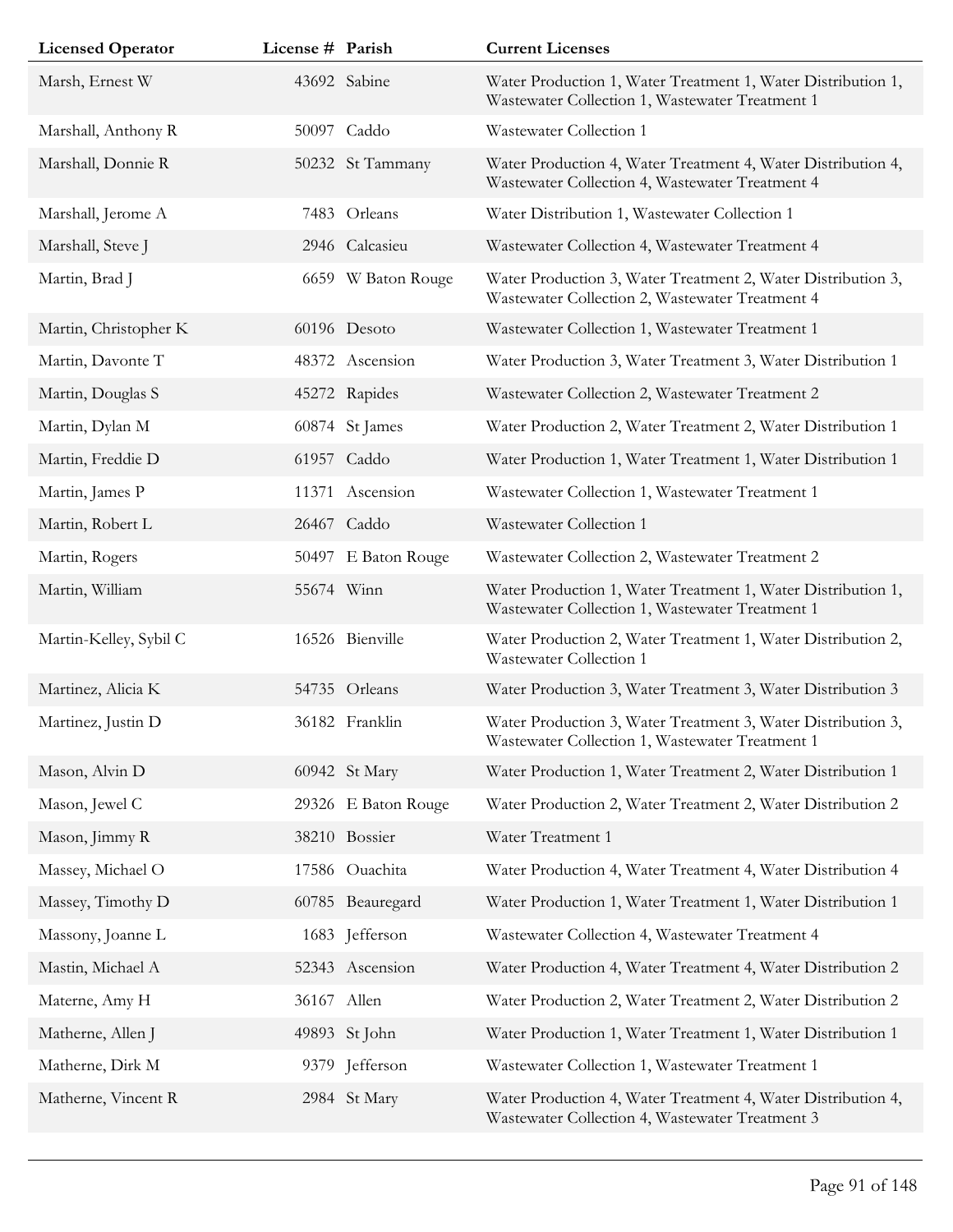| <b>Licensed Operator</b> | License # Parish |                     | <b>Current Licenses</b>                                                                                         |
|--------------------------|------------------|---------------------|-----------------------------------------------------------------------------------------------------------------|
| Matte, Clint J           |                  | 60914 Acadia        | Water Production 1, Water Treatment 1                                                                           |
| Mattey, Fernando D       |                  | 57434 St Charles    | Water Production 4, Water Treatment 4, Water Distribution 4                                                     |
| Matthews, Eurelll A      |                  | 49096 E Baton Rouge | Wastewater Collection 1, Wastewater Treatment 1                                                                 |
| Matthews, Joannie        |                  | 33426 Sabine        | Water Production 4, Water Treatment 4, Water Distribution 4                                                     |
| Matthews, Kyle S         |                  | 19137 Tangipahoa    | Water Production 2, Water Treatment 1, Water Distribution 2,<br>Wastewater Collection 1, Wastewater Treatment 1 |
| Matthews, Larry D        |                  | 7903 Terrebonne     | Wastewater Collection 2, Wastewater Treatment 3                                                                 |
| Maus, Blake J            |                  | 56054 St John       | Water Production 2, Water Treatment 2, Water Distribution 2                                                     |
| Maxwell, Jennifer P      |                  | 61481 Out-Of-State  | Water Production 1, Water Treatment 1, Water Distribution 1                                                     |
| Mayer, Joshua P          |                  | 61638 Iberia        | Water Treatment 1                                                                                               |
| Mayes, Kurt D            |                  | 58752 Ouachita      | Water Production 1, Water Treatment 1, Water Distribution 1                                                     |
| Mayet, Grant J           |                  | 54142 St Charles    | Wastewater Collection 4, Wastewater Treatment 2                                                                 |
| Mayeux, Keith A          |                  | 3007 Avoyelles      | Water Production 4, Water Treatment 2, Water Distribution 4                                                     |
| Mayeux, Nicholas G       |                  | 56952 Calcasieu     | Wastewater Collection 2, Wastewater Treatment 2                                                                 |
| Mayo, Lisa P             |                  | 52576 Calcasieu     | Wastewater Collection 2, Wastewater Treatment 4                                                                 |
| Mayo, Martin G           |                  | 3013 Vernon         | Water Production 3, Water Treatment 2, Water Distribution 3,<br>Wastewater Collection 4, Wastewater Treatment 4 |
| Mayon, Ricky J           |                  | 3014 St Mary        | Wastewater Collection 4, Wastewater Treatment 4                                                                 |
| Mays, Brandon K          |                  | 51246 Caddo         | Wastewater Collection 1, Wastewater Treatment 1                                                                 |
| Mays, James              |                  | 36106 Union         | Water Production 2, Water Treatment 1, Water Distribution 2,<br>Wastewater Collection 2, Wastewater Treatment 2 |
| Mays, Jeff               |                  | 26208 Cameron       | Wastewater Collection 1, Wastewater Treatment 1                                                                 |
| Mazerole, Alex M         |                  | 59919 Lafayette     | Water Production 4, Water Treatment 3                                                                           |
| Mcacy, Mathew M          |                  | 7449 Jefferson      | Water Distribution 4, Wastewater Collection 4                                                                   |
| Mcadams, Brad M          |                  | 6722 Jefferson      | Wastewater Treatment 4                                                                                          |
| Mcanulty, David H        |                  | 55592 Calcasieu     | Wastewater Collection 2, Wastewater Treatment 2                                                                 |
| Mcbride, Roy A           |                  | 46032 Ascension     | Wastewater Collection 1, Wastewater Treatment 1                                                                 |
| Mccall, Deelawrence      |                  | 8327 Richland       | Water Production 4, Water Treatment 2, Water Distribution 4,<br>Wastewater Collection 3, Wastewater Treatment 3 |
| Mccarty, Cody D          |                  | 40467 Beauregard    | Water Production 2, Water Treatment 2, Water Distribution 2,<br>Wastewater Collection 2, Wastewater Treatment 2 |
| Mccarty, W C             |                  | 5993 Winn           | Water Production 2, Water Distribution 2                                                                        |
| Mccaughey, Taylor J      |                  | 46845 Calcasieu     | Wastewater Collection 1, Wastewater Treatment 1                                                                 |
| Mccauley, Jonathon J     |                  | 37074 E Baton Rouge | Water Production 3, Water Treatment 3, Water Distribution 3                                                     |
| Mccauley, Kevin G        |                  | 3058 E Baton Rouge  | Water Production 4, Water Distribution 4                                                                        |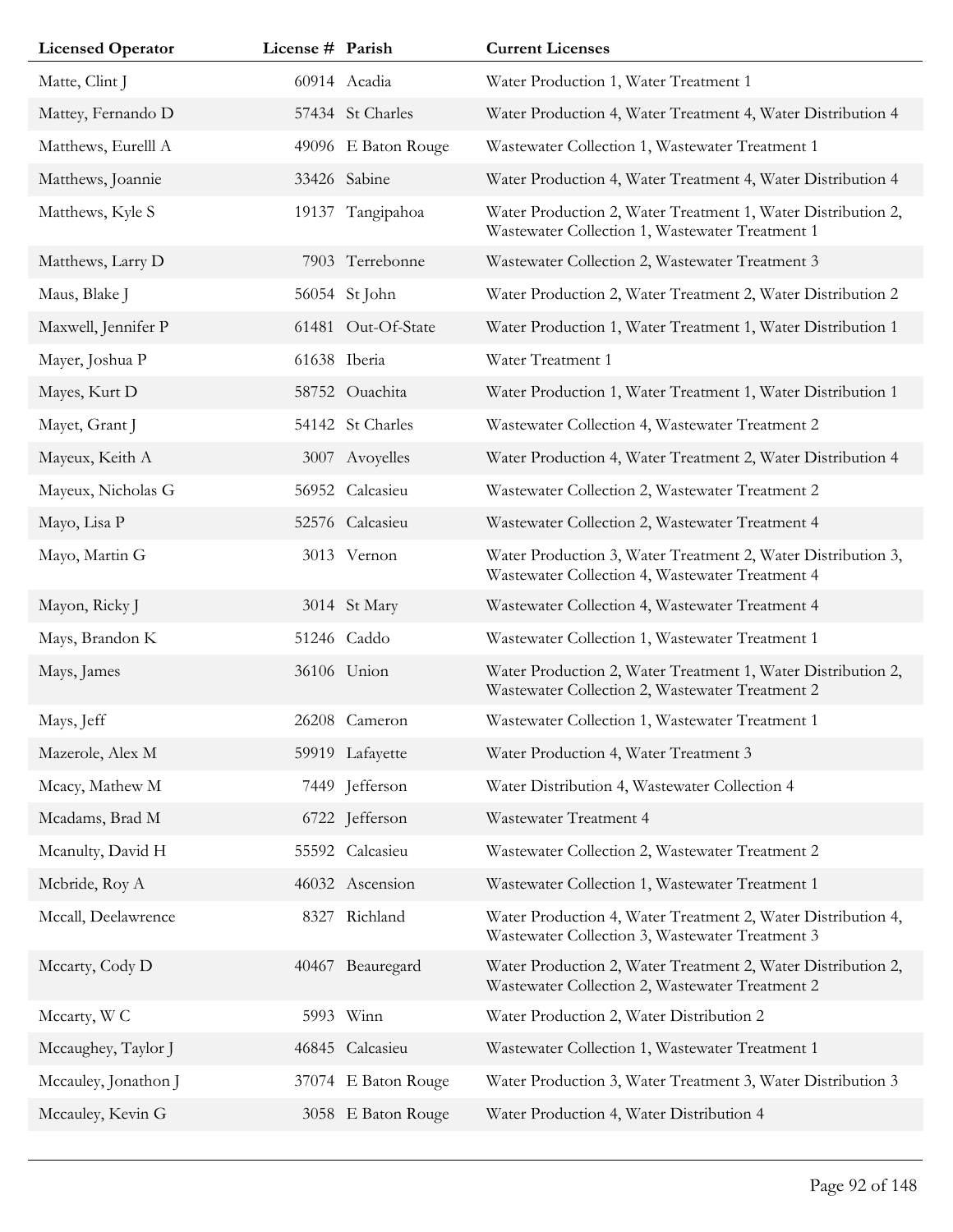| <b>Licensed Operator</b> | License # Parish |                    | <b>Current Licenses</b>                                                                                         |
|--------------------------|------------------|--------------------|-----------------------------------------------------------------------------------------------------------------|
| Mccomb, Kabe J           |                  | 61278 Lafayette    | Wastewater Collection 2, Wastewater Treatment 1                                                                 |
| Mccoy, Antonio J         |                  | 41442 Iberville    | Water Production 2, Water Treatment 2, Water Distribution 2                                                     |
| Mccoy, Dana J            |                  | 5748 Natchitoches  | Water Production 3, Water Treatment 2, Water Distribution 2                                                     |
| Mccracken, Anita R       |                  | 3030 Grant         | Water Production 3, Water Treatment 2, Water Distribution 3,<br>Wastewater Collection 2, Wastewater Treatment 2 |
| Mcdade, Kevin C          |                  | 40662 Beauregard   | Water Production 1, Water Distribution 1                                                                        |
| Mcdaniel, Lionel         |                  | 48693 Rapides      | Wastewater Collection 1                                                                                         |
| Mcdonald, Brian E        |                  | 6156 Sabine        | Water Production 4, Water Treatment 4, Water Distribution 4                                                     |
| Mcdonald, James P        |                  | 14227 Ouachita     | Water Production 2, Water Treatment 2, Water Distribution 2,<br>Wastewater Collection 4, Wastewater Treatment 4 |
| Mcdonald, Justin P       |                  | 60172 Ouachita     | Wastewater Collection 1, Wastewater Treatment 1                                                                 |
| Mcdonald, Thomas G       |                  | 29606 Bossier      | Wastewater Collection 4, Wastewater Treatment 4                                                                 |
| Mcelveen, Christopher T  |                  | 43672 Washington   | Water Production 1, Water Treatment 1, Water Distribution 2                                                     |
| Mcgee, Kyle K            |                  | 58504 Terrebonne   | Wastewater Collection 1, Wastewater Treatment 1                                                                 |
| Mcgehee, Dennis R        |                  | 3079 E Baton Rouge | Water Production 4, Water Treatment 4, Water Distribution 4                                                     |
| Mcghee, Kaela L          |                  | 57073 Iberia       | Water Treatment 1, Water Distribution 1, Wastewater<br>Collection 1, Wastewater Treatment 1                     |
| Mcgraw, John P           |                  | 50194 St Charles   | Wastewater Collection 2, Wastewater Treatment 2                                                                 |
| Mcguffee, Michael B      |                  | 6259 Concordia     | Water Production 3, Water Treatment 3, Water Distribution 3                                                     |
| Mcguire, Barry           |                  | 53572 Terrebonne   | Water Production 4, Water Treatment 3, Water Distribution 4                                                     |
| Mcguire, Kenneth S       |                  | 11405 Orleans      | Wastewater Collection 1                                                                                         |
| Mcgurk, Bennie L         |                  | 47032 Franklin     | Water Production 1, Water Treatment 1, Water Distribution 1                                                     |
| Mchugh, Kelly P          |                  | 8343 St Tammany    | Water Production 4, Water Treatment 3, Water Distribution 4,<br>Wastewater Collection 4, Wastewater Treatment 4 |
| Mcintyre, Roney          | 59473            | Orleans            | Water Distribution 2, Wastewater Collection 4                                                                   |
| Mckenney, William P      | 50421            | Ouachita           | Water Production 1, Water Treatment 1, Water Distribution 1,<br>Wastewater Collection 1, Wastewater Treatment 1 |
| Mckenzie, Gilbert J      | 5833             | Tangipahoa         | Water Production 2, Water Treatment 2, Water Distribution 3,<br>Wastewater Collection 2, Wastewater Treatment 4 |
| Mcknight, Dennie R       |                  | 47293 Sabine       | Wastewater Collection 1, Wastewater Treatment 1                                                                 |
| Mclain, Brandon Q        |                  | 50833 St James     | Water Distribution 1                                                                                            |
| Mclarrin, Kory D         |                  | 60855 Ouachita     | Water Production 2, Water Treatment 1, Water Distribution 1                                                     |
| Mclean, Eric D           |                  | 29506 St Charles   | Wastewater Collection 4, Wastewater Treatment 3                                                                 |
| Mclemore, Charles M      |                  | 10271 Union        | Water Production 1, Water Distribution 1, Wastewater<br>Collection 1, Wastewater Treatment 1                    |
| Mclemore, Kenneth R      | 41742            | Union              | Water Production 1, Water Treatment 1, Water Distribution 1                                                     |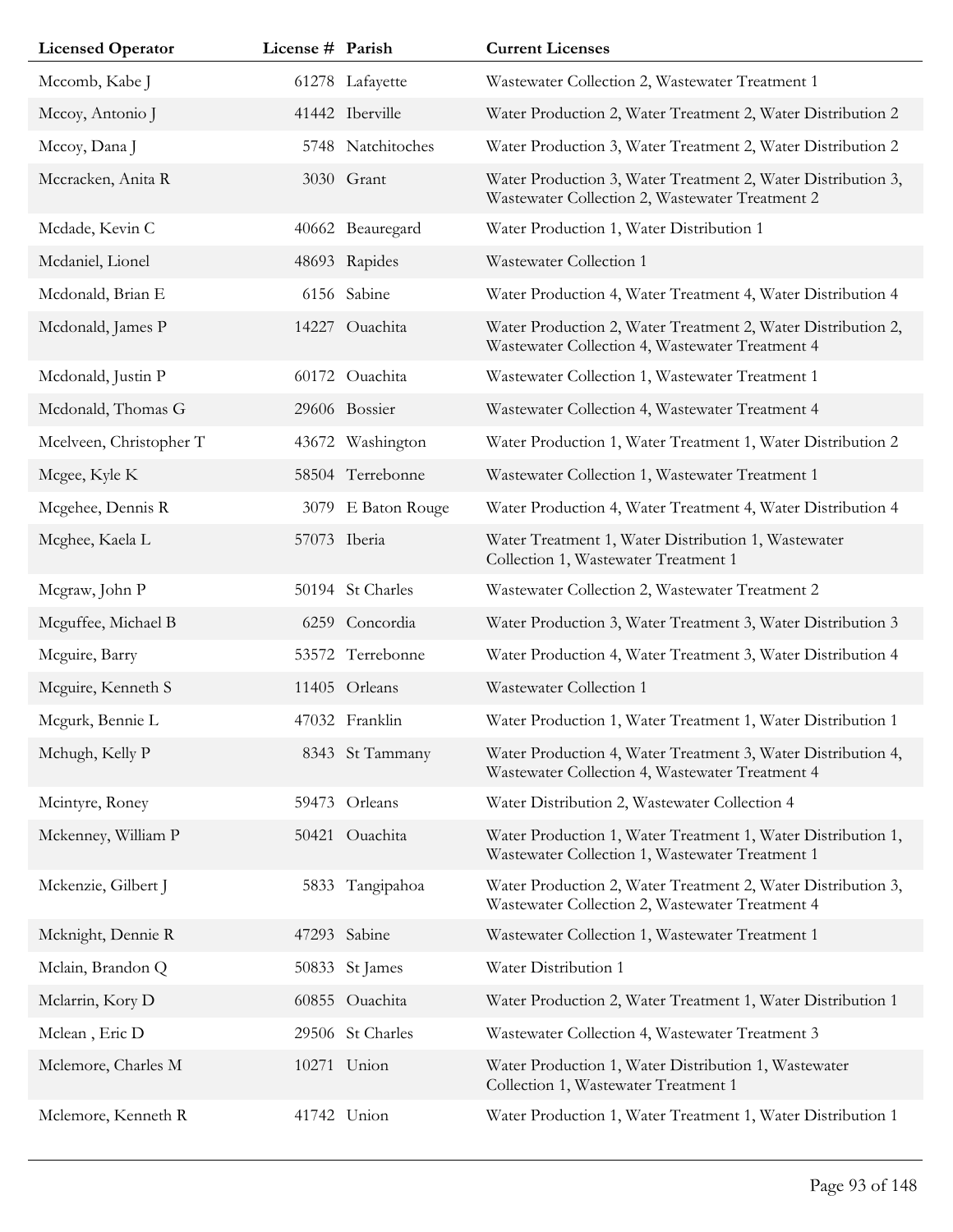| <b>Licensed Operator</b> | License # Parish |                     | <b>Current Licenses</b>                                                                                         |
|--------------------------|------------------|---------------------|-----------------------------------------------------------------------------------------------------------------|
| Mcleod, James H          |                  | 26228 St John       | Water Production 4, Water Treatment 4                                                                           |
| Mcleod, Kendall N        |                  | 11961 Livingston    | Wastewater Collection 1, Wastewater Treatment 1                                                                 |
| Mcleod, Timothy E        |                  | 7134 Livingston     | Water Production 2, Water Distribution 2, Wastewater<br>Collection 2, Wastewater Treatment 2                    |
| Mcmahon, Jo Anna M       |                  | 61092 St Tammany    | Water Production 2, Water Treatment 2, Water Distribution 2,<br>Wastewater Collection 4, Wastewater Treatment 4 |
| Mcmanus, Kenneth C       |                  | 57492 Ouachita      | Water Production 1, Water Treatment 1, Water Distribution 1                                                     |
| Mcmaster, Joshua X       |                  | 55535 Calcasieu     | Water Production 1, Water Treatment 1, Water Distribution 1,<br>Wastewater Collection 1, Wastewater Treatment 1 |
| Mcmasters, Reginald P    |                  | 12449 Washington    | Water Production 3, Water Treatment 2, Water Distribution 3,<br>Wastewater Collection 2, Wastewater Treatment 1 |
| Mcmullen, Ricky L        |                  | 14228 Ouachita      | Wastewater Collection 4                                                                                         |
| Mcmurray, Marcus R       |                  | 51975 Franklin      | Water Production 3, Water Treatment 3, Water Distribution 3                                                     |
| Mcnease, Larry           |                  | 54534 Calcasieu     | Water Production 3, Water Treatment 3, Water Distribution 3                                                     |
| Mcneely, Colin B         |                  | 54860 Livingston    | Water Treatment 1                                                                                               |
| Mcnew, Jeffrey S         |                  | 6585 Ouachita       | Water Production 4, Water Treatment 3, Water Distribution 4,<br>Wastewater Collection 3, Wastewater Treatment 3 |
| Mcqueen, Kenny L         |                  | 6350 Out-Of-State   | Water Distribution 4, Wastewater Collection 4                                                                   |
| Mcqueen, William F       |                  | 11076 St Tammany    | Wastewater Collection 2, Wastewater Treatment 1                                                                 |
| Mcrae, Jeremy D          |                  | 11585 Sabine        | Wastewater Collection 1, Wastewater Treatment 1                                                                 |
| Mctaggart, Michael T     |                  | 45532 Livingston    | Water Production 1, Water Distribution 1                                                                        |
| Mcvay, Billy E           |                  | 6518 Franklin       | Wastewater Treatment 4                                                                                          |
| Mcvay, Howard N          |                  | 41903 Caddo         | Wastewater Collection 2, Wastewater Treatment 2                                                                 |
| Means, Dennis J          |                  | 12231 Bossier       | Water Production 4, Water Treatment 4, Water Distribution 1                                                     |
| Meaton, Brian E          |                  | 43972 Orleans       | Water Production 4, Water Treatment 4, Water Distribution 4                                                     |
| Meaux, Jerome            |                  | 38059 Vermilion     | Water Production 4, Water Treatment 3, Water Distribution 4                                                     |
| Meche, Brandon J         |                  | 7913 Lafayette      | Wastewater Treatment 4                                                                                          |
| Meche, Richard D         |                  | 5514 Acadia         | Water Production 4, Water Treatment 4, Water Distribution 4,<br>Wastewater Collection 4, Wastewater Treatment 4 |
| Medders, Walter L        |                  | 43312 Ouachita      | Water Production 3, Water Treatment 3, Water Distribution 3,<br>Wastewater Collection 2, Wastewater Treatment 2 |
| Medina, Racheal          |                  | 58957 Beauregard    | Water Production 2, Water Treatment 2, Water Distribution 1                                                     |
| Medine, Blaine H         |                  | 61721 Iberville     | Wastewater Collection 1, Wastewater Treatment 1                                                                 |
| Medine, Scott J          |                  | 60582 E Baton Rouge | Wastewater Collection 1, Wastewater Treatment 1                                                                 |
| Meggs, Charlene          |                  | 32666 Orleans       | Wastewater Collection 2                                                                                         |
| Meigs, Billy R           |                  | 56432 Tangipahoa    | Water Production 1, Water Distribution 1                                                                        |
|                          |                  |                     |                                                                                                                 |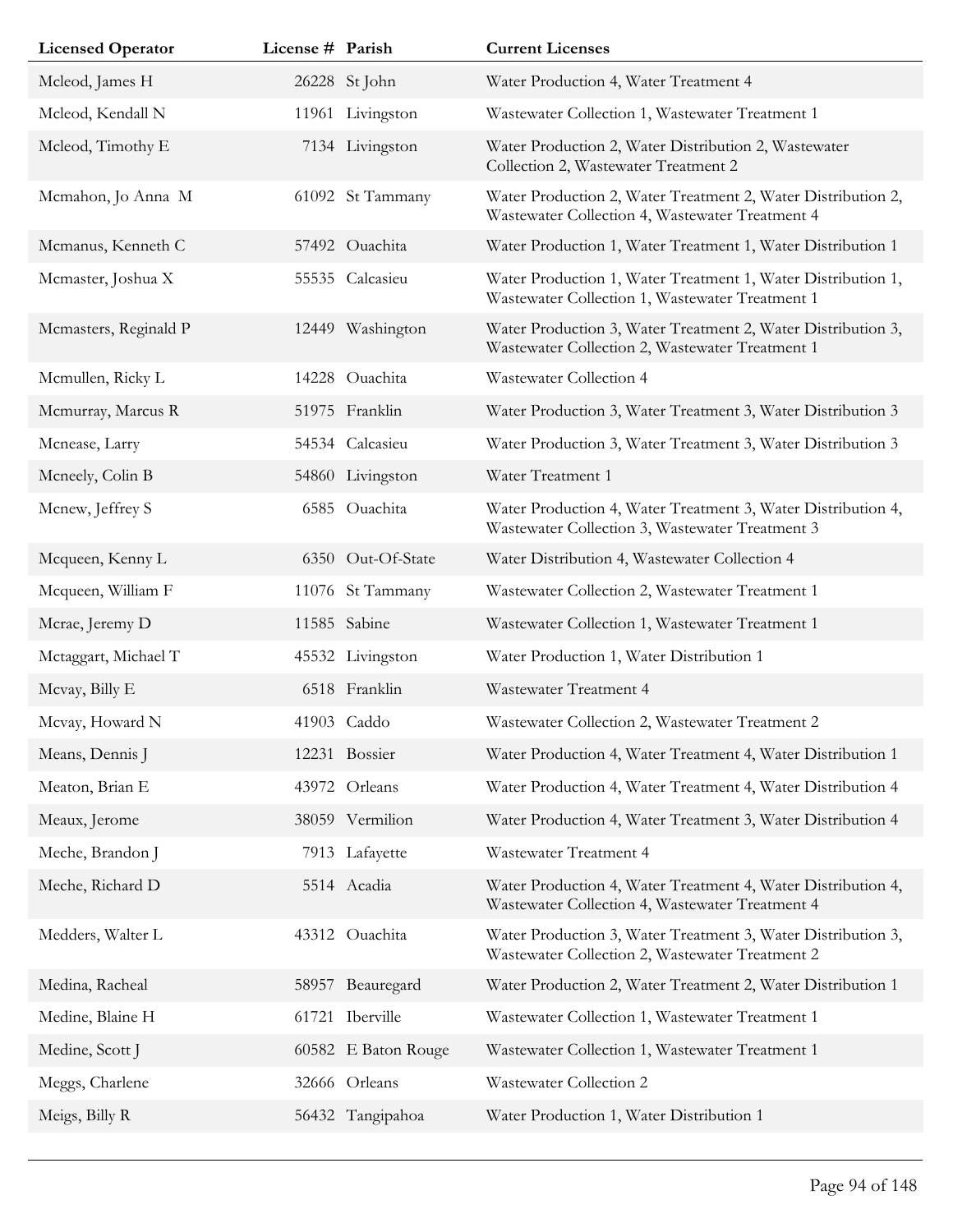| <b>Licensed Operator</b> | License # Parish |                       | <b>Current Licenses</b>                                                                                         |
|--------------------------|------------------|-----------------------|-----------------------------------------------------------------------------------------------------------------|
| Melancon, Kirk J         |                  | 8463 St James         | Water Distribution 1                                                                                            |
| Melancon, Merlin         |                  | 5123 St Landry        | Water Production 3, Water Treatment 3, Water Distribution 3                                                     |
| Melancon, Wyade M        |                  | 28668 St James        | Water Distribution 3                                                                                            |
| Melerine, Darrin R       |                  | 3114 St Bernard       | Wastewater Treatment 4                                                                                          |
| Melton, Jeffrey M        |                  | 57872 Caddo           | Water Production 2, Water Treatment 2, Water Distribution 2                                                     |
| Melton, Neiman N         |                  | 61797 Caddo           | Water Production 1, Water Treatment 1                                                                           |
| Menard, Clay P           |                  | 27767 Vermilion       | Water Production 3, Water Treatment 2, Water Distribution 3                                                     |
| Menard, Janet E          |                  | 6663 Lafayette        | Water Distribution 2, Wastewater Collection 3                                                                   |
| Menard, Keenan J         |                  | 7029 Lafayette        | Water Production 4, Water Treatment 4, Water Distribution 4                                                     |
| Menard, Ricky L          |                  | 9603 Calcasieu        | Wastewater Collection 1, Wastewater Treatment 1                                                                 |
| Menard, Sherill J        |                  | 8888 Calcasieu        | Wastewater Collection 1, Wastewater Treatment 1                                                                 |
| Menge, Vincent J         |                  | 40325 Terrebonne      | Wastewater Collection 2                                                                                         |
| Menke, Laura D           |                  | 43953 Calcasieu       | Water Treatment 1, Wastewater Collection 2, Wastewater<br>Treatment 4                                           |
| Menou, Kevin             |                  | 3123 Natchitoches     | Water Treatment 4                                                                                               |
| Mercer, Ronald S         | 56070            | Tangipahoa            | Water Production 1, Water Treatment 1, Water Distribution 1                                                     |
| Mercier, Gilbert J       |                  | 57215 Lafayette       | Water Production 2, Water Treatment 1, Water Distribution 3                                                     |
| Merritt, Brandy T        |                  | 60770 St Mary         | Water Treatment 1                                                                                               |
| Messmer, Lawrence J      |                  | 10799 Terrebonne      | Water Production 2, Water Treatment 2, Water Distribution 2,<br>Wastewater Collection 2, Wastewater Treatment 2 |
| Methvin, Clinten R       | 25147            | Livingston            | Wastewater Collection 2, Wastewater Treatment 2                                                                 |
| Metz, Julius C           |                  | 12124 West Feliciana  | Water Production 3, Water Treatment 3, Water Distribution 4,<br>Wastewater Collection 3, Wastewater Treatment 3 |
| Metz, Michael L          |                  | 8644 Livingston       | Water Production 3, Water Treatment 3, Water Distribution 3,<br>Wastewater Collection 2, Wastewater Treatment 2 |
| Metzler, Joseph E        |                  | 61093 Jefferson       | Wastewater Collection 1                                                                                         |
| Meyer, Jessica A         |                  | 56013 Jefferson       | Water Production 1, Water Treatment 1, Water Distribution 1                                                     |
| Meyers, Kenneth W        |                  | 53595 Sabine          | Water Production 1, Water Distribution 1                                                                        |
| Meyers, Kern M           |                  | 12179 Lafayette       | Water Production 4, Water Treatment 4, Water Distribution 3                                                     |
| Michael, Christopher P   |                  | 59456 St James        | Water Production 2, Water Treatment 2, Water Distribution 1,<br>Wastewater Collection 1, Wastewater Treatment 1 |
| Michel, Angelo C         |                  | 47594 Terrebonne      | Water Production 4, Water Treatment 4, Water Distribution 4                                                     |
| Michel, Louis A          |                  | 12232 St Tammany      | Wastewater Collection 1, Wastewater Treatment 1                                                                 |
| Midkiff, Milton R        |                  | 3136 Vernon           | Water Production 2, Water Treatment 2, Water Distribution 2                                                     |
| Migl, Rhonda D           |                  | 52513 Jefferson Davis | Water Production 1, Water Treatment 1                                                                           |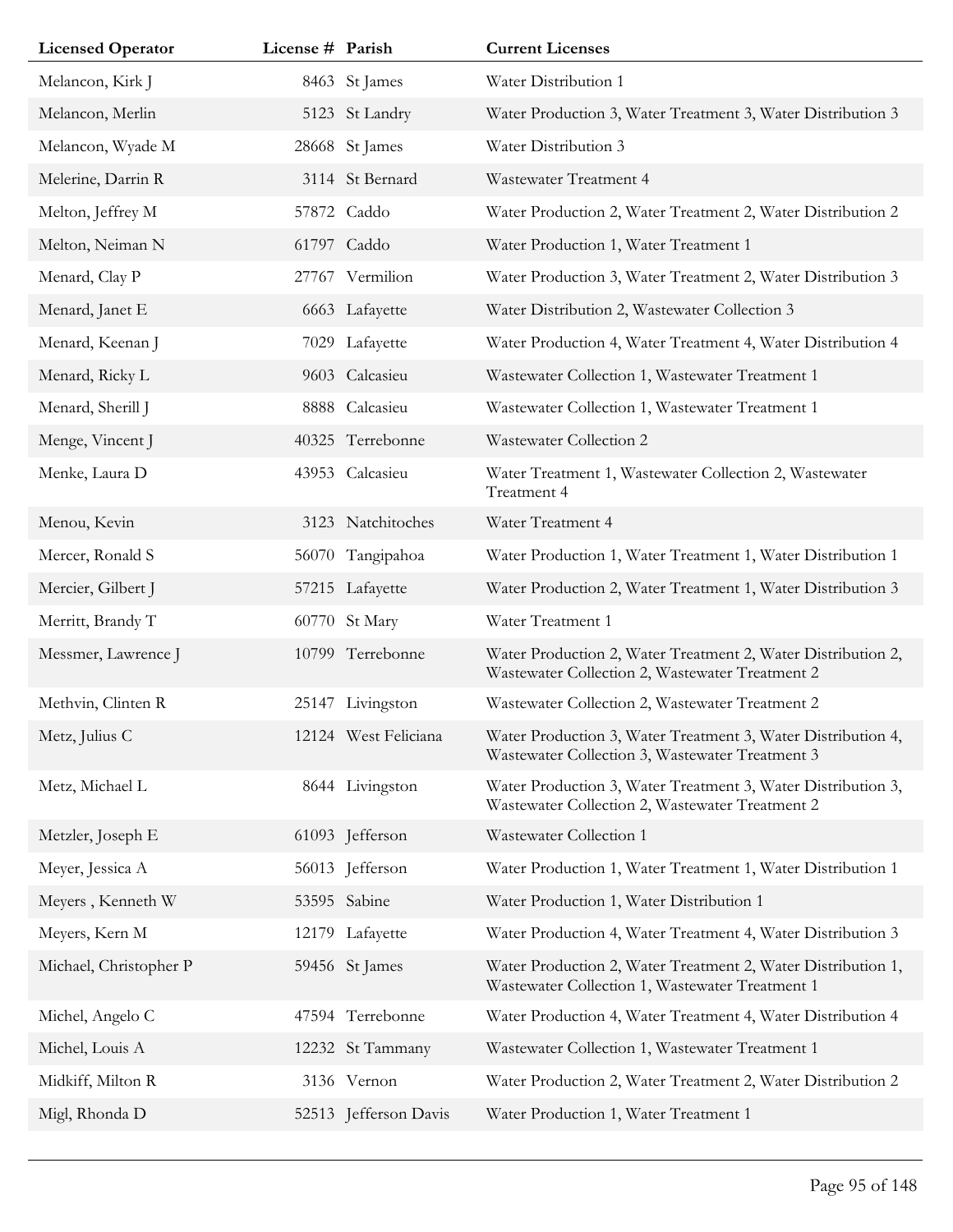| <b>Licensed Operator</b> | License # Parish |                       | <b>Current Licenses</b>                                                                                                                |
|--------------------------|------------------|-----------------------|----------------------------------------------------------------------------------------------------------------------------------------|
| Migliore, Daniel L       |                  | 37252 St John         | Water Production 2, Water Treatment 2, Water Distribution 2                                                                            |
| Migues, Matthew P        |                  | 52575 Iberia          | Water Production 1, Water Treatment 1, Water Distribution 2                                                                            |
| Miguez, Duane            |                  | 7319 St Charles       | Water Production 4, Water Treatment 4, Water Distribution 4                                                                            |
| Miles, Gary L            |                  | 8057 Iberville        | Wastewater Collection 1, Wastewater Treatment 1                                                                                        |
| Miles, Hollis J          |                  | 3139 Assumption       | Water Distribution 2                                                                                                                   |
| Millage, Rodrick L       |                  | 47152 Ouachita        | Wastewater Collection 1, Wastewater Treatment 2                                                                                        |
| Miller, Anthony P        |                  | 23866 Lafourche       | Water Distribution 1                                                                                                                   |
| Miller, Bryan A          |                  | 19088 Calcasieu       | Wastewater Collection 1, Wastewater Treatment 1                                                                                        |
| Miller, Clayton A        |                  | 37856 Cameron         | Wastewater Collection 1, Wastewater Treatment 1                                                                                        |
| Miller, Daniel G         |                  | 3157 Iberia           | Water Production 3, Water Treatment 2, Water Distribution 3                                                                            |
| Miller, David O          |                  | 3169 Lasalle          | Water Production 3, Water Treatment 2, Water Distribution 4,<br>Wastewater Collection 2, Wastewater Treatment 2                        |
| Miller, Demingo V        |                  | 59178 St Charles      | Wastewater Collection 2, Wastewater Treatment 1                                                                                        |
| Miller, Dennis L         |                  | 33446 Calcasieu       | Water Production 1, Water Treatment 1, Water Distribution 1,<br>Wastewater Collection 1, Wastewater Treatment 1                        |
| Miller, Douglas          |                  | 3167 Orleans          | Wastewater Treatment 4                                                                                                                 |
| Miller, Gerald J         |                  | 3163 St Mary          | Water Production 4, Water Treatment 4, Water Distribution 4,<br>Wastewater Collection 3, Wastewater Treatment 3                        |
| Miller, Glenn R          |                  | 3146 Jefferson        | Wastewater Collection 4                                                                                                                |
| Miller, Jason R          |                  | 30028 Washington      | Water Production 1, Water Treatment 1, Water Distribution 1                                                                            |
| Miller, Jefferson D      |                  | 3143 E Baton Rouge    | Water Production 4, Water Treatment 4, Water Distribution 4                                                                            |
| Miller, Jeremy J         |                  | 57256 St James        | Water Treatment 1, Water Distribution 1                                                                                                |
| Miller, Jewell           |                  | 14886 St John         | Water Production 3, Water Treatment 3, Water Distribution 3                                                                            |
| Miller, John E           |                  | 33206 Out-Of-State    | Water Production 4, Water Treatment 4, Water Distribution 4,<br><b>Wastewater Treatment 4</b>                                          |
| Miller, Joseph L         |                  | 45752 Calcasieu       | Water Production 2, Water Treatment 2, Water Distribution 2                                                                            |
| Miller, Justin A         |                  | 46112 Livingston      | Wastewater Collection 2, Wastewater Treatment 2                                                                                        |
| Miller, Kenneth S        |                  | 8194 Rapides          | Water Production 2, Water Production 3, Water Treatment 3,<br>Water Distribution 3, Wastewater Collection 4, Wastewater<br>Treatment 4 |
| Miller, Laury J          |                  | 56881 Calcasieu       | Water Production 2, Water Treatment 3, Water Distribution 2,<br>Wastewater Collection 2, Wastewater Treatment 1                        |
| Miller, Richard W        |                  | 8646 Beauregard       | Wastewater Collection 1, Wastewater Treatment 1                                                                                        |
| Miller, Skylar J         |                  | 42680 Jefferson Davis | Water Production 3, Water Treatment 3, Water Distribution 3                                                                            |
| Miller, Trey C           |                  | 48878 Caddo           | Water Production 1, Water Treatment 1, Water Distribution 1,<br>Wastewater Collection 1, Wastewater Treatment 1                        |
| Millet, Norris J         |                  | 60957 St John         | Water Production 1, Water Treatment 1                                                                                                  |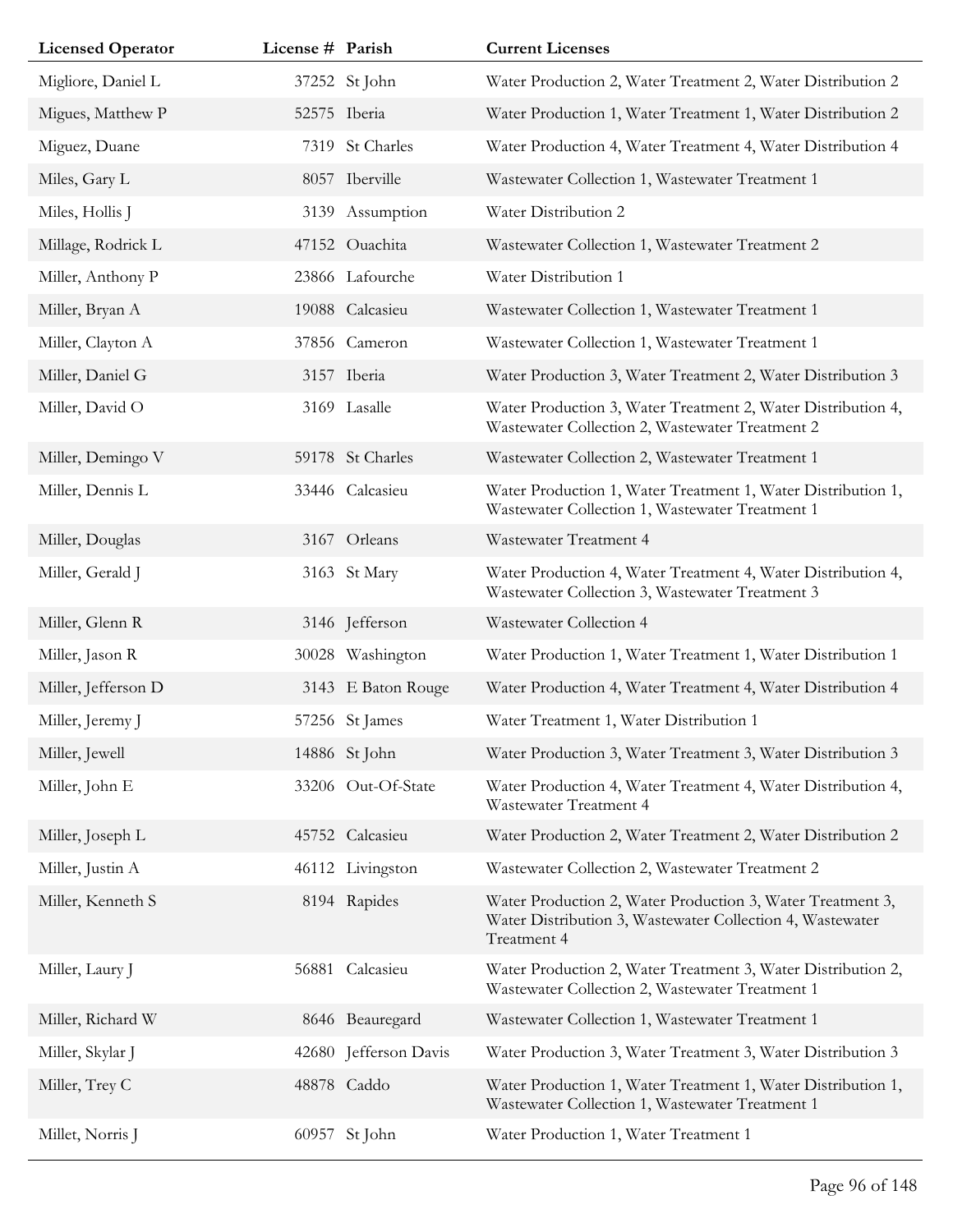| <b>Licensed Operator</b> | License # Parish |                     | <b>Current Licenses</b>                                                                                         |
|--------------------------|------------------|---------------------|-----------------------------------------------------------------------------------------------------------------|
| Milling, Joseph R        |                  | 40742 Livingston    | Wastewater Collection 2, Wastewater Treatment 3                                                                 |
| Mills, Danna             |                  | 55155 Caldwell      | Water Production 2, Water Treatment 2, Water Distribution 2                                                     |
| Mills, Kevin J           |                  | 48614 Avoyelles     | Wastewater Collection 2, Wastewater Treatment 2                                                                 |
| Mills, Kyle E            |                  | 8351 Calcasieu      | Water Production 4, Water Treatment 3, Water Distribution 2                                                     |
| Mills, Louis R           |                  | 60843 Caddo         | Water Distribution 1, Wastewater Collection 1                                                                   |
| Mills, Randall L         |                  | 6202 Richland       | Water Production 2, Water Treatment 2, Water Distribution 2                                                     |
| Milton, Moses B          |                  | 52752 Iberia        | Wastewater Collection 1, Wastewater Treatment 1                                                                 |
| Milton, Travis W         |                  | 56884 St Tammany    | Water Treatment 1                                                                                               |
| Mims, Alfred O           |                  | 48495 E Baton Rouge | Wastewater Collection 1, Wastewater Treatment 1                                                                 |
| Minnifield, Matthew      |                  | 39530 Ouachita      | Wastewater Collection 4, Wastewater Treatment 3                                                                 |
| Minor, Shedrick A        |                  | 51714 Jefferson     | Wastewater Collection 4, Wastewater Treatment 2                                                                 |
| Minor, Wayne J           |                  | 3186 Orleans        | Water Distribution 4, Wastewater Collection 4                                                                   |
| Minton, Jarrod W         |                  | 56973 E Baton Rouge | Water Production 2, Water Treatment 2, Water Distribution 1                                                     |
| Minton, Jeremy K         |                  | 49095 E Baton Rouge | Wastewater Collection 2, Wastewater Treatment 2                                                                 |
| Mire, Gerald J           |                  | 55993 Tangipahoa    | Water Production 1, Water Treatment 1, Water Distribution 1                                                     |
| Mire, Melvin P           |                  | 25793 St Mary       | Water Production 3, Water Treatment 3, Water Distribution 1                                                     |
| Misher, Jared A          |                  | 45816 Iberville     | Wastewater Collection 1, Wastewater Treatment 1                                                                 |
| Mitchell, Brian W        |                  | 5849 Iberia         | Water Production 4, Water Treatment 4, Water Distribution 4,<br>Wastewater Collection 4, Wastewater Treatment 4 |
| Mitchell, Bruce L        |                  | 10641 Sabine        | Water Production 2, Water Treatment 2, Water Distribution 2                                                     |
| Mitchell, Charles H      |                  | 7211 Grant          | Water Production 1, Water Treatment 1, Water Distribution 1                                                     |
| Mitchell, David S        |                  | 55823 Caddo         | Wastewater Collection 1                                                                                         |
| Mitchell, Jeremy         |                  | 52192 Calcasieu     | Water Treatment 1                                                                                               |
| Mitchell, Kenneth M      |                  | 51538 Sabine        | Wastewater Collection 1, Wastewater Treatment 1                                                                 |
| Mixon, Curtis D          | 3201             | Tangipahoa          | Water Production 4, Water Treatment 1, Water Distribution 4                                                     |
| Mixon, Jon M             | 24727            | Tangipahoa          | Water Production 2, Water Treatment 2, Water Distribution 2,<br>Wastewater Collection 1, Wastewater Treatment 1 |
| Mixon, Marshall R        |                  | 60943 Lafayette     | Wastewater Treatment 2                                                                                          |
| Mize, Camille F          |                  | 6839 Lincoln        | Water Production 4, Water Treatment 4, Water Distribution 4,<br>Wastewater Collection 4, Wastewater Treatment 4 |
| Mizell, Derek L          | 60619            | E Baton Rouge       | Wastewater Collection 1, Wastewater Treatment 1                                                                 |
| Mizell, Joseph E         |                  | 28086 St Tammany    | Water Production 2, Water Treatment 2, Water Distribution 2                                                     |
| Mizell, Melinda D        |                  | 3203 St Tammany     | Water Production 2, Water Treatment 2, Water Distribution 3                                                     |
| Moeinian, Bahram         |                  | 3207 Orleans        | Water Treatment 1, Wastewater Collection 4, Wastewater<br>Treatment 1                                           |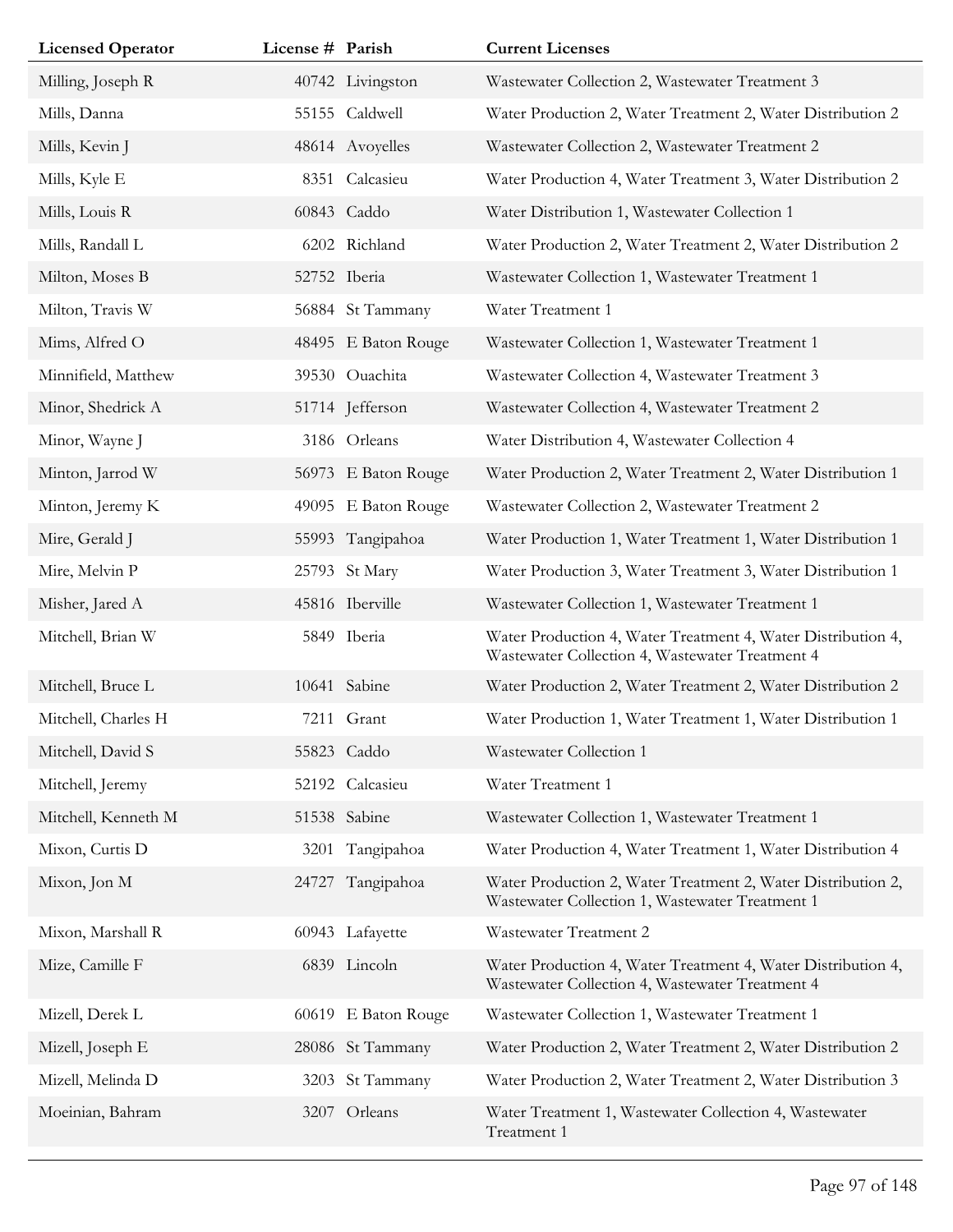| <b>Licensed Operator</b> | License # Parish |                     | <b>Current Licenses</b>                                                                                         |
|--------------------------|------------------|---------------------|-----------------------------------------------------------------------------------------------------------------|
| Moffett, Vivian L        |                  | 3208 Lincoln        | Water Treatment 1, Water Distribution 1, Wastewater<br>Collection 3, Wastewater Treatment 3                     |
| Mohammed, Bukar          |                  | 18406 Natchitoches  | Water Production 4, Water Treatment 4, Water Distribution 4,<br>Wastewater Collection 4, Wastewater Treatment 4 |
| Moliere, Nicholas E      |                  | 38353 St Charles    | Water Production 4, Water Treatment 4, Water Distribution 4                                                     |
| Molina, Joel             |                  | 35390 Orleans       | Water Treatment 4, Water Distribution 1                                                                         |
| Mollere, Rickey J        |                  | 43458 Assumption    | Water Production 3, Water Treatment 4, Water Distribution 2                                                     |
| Money, John D            |                  | 12770 Concordia     | Water Production 2, Water Treatment 2, Water Distribution 2                                                     |
| Monitor, Douglas S       |                  | 3223 St Tammany     | Wastewater Collection 2, Wastewater Treatment 4                                                                 |
| Monroe, Jimmy J          |                  | 57912 Bossier       | Wastewater Treatment 1                                                                                          |
| Montagnino, Brandon S    |                  | 59191 Iberville     | Wastewater Collection 2, Wastewater Treatment 2                                                                 |
| Montalbano, Wendy A      |                  | 47552 Tangipahoa    | Water Production 4, Water Treatment 4, Water Distribution 4,<br>Wastewater Collection 4, Wastewater Treatment 4 |
| Montelaro, Rickie G      |                  | 3228 Pointe Coupee  | Water Production 2, Water Distribution 2                                                                        |
| Montou, Gwin M           |                  | 5190 Lafayette      | Water Distribution 4                                                                                            |
| Montou, Lainey M         |                  | 60997 Lafayette     | Water Production 1, Water Treatment 1, Water Distribution 1                                                     |
| Moody, Jeffrey W         |                  | 60656 West Carroll  | Water Production 2, Water Treatment 2, Water Distribution 2,<br>Wastewater Collection 1, Wastewater Treatment 1 |
| Moore, Brian K           |                  | 36307 Ouachita      | Wastewater Collection 1, Wastewater Treatment 1                                                                 |
| Moore, Brian S           |                  | 5667 Bossier        | Water Production 4, Water Treatment 4, Water Distribution 4                                                     |
| Moore, Derrick A         |                  | 6725 Jefferson      | Water Distribution 4, Wastewater Collection 4                                                                   |
| Moore, James T           |                  | 50592 Evangeline    | Water Production 1, Water Distribution 1                                                                        |
| Moore, Larry E           |                  | 7376 Vermilion      | Water Distribution 1                                                                                            |
| Moore, Lewis G           |                  | 59436 E Baton Rouge | Wastewater Treatment 3                                                                                          |
| Moore, Micheal W         |                  | 10900 E Baton Rouge | Wastewater Collection 4, Wastewater Treatment 4                                                                 |
| Moore, Mitchell M        |                  | 60936 Jefferson     | Wastewater Collection 2                                                                                         |
| Moore, Sean M            |                  | 60642 Vernon        | Water Distribution 1                                                                                            |
| Moore, Sharon L          |                  | 35766 Desoto        | Water Production 2, Water Treatment 2, Water Distribution 2                                                     |
| Moore, Steven R          |                  | 58506 Calcasieu     | Water Production 1, Water Treatment 1, Water Distribution 1                                                     |
| Mooty, Shirey A          |                  | 41782 Sabine        | Water Production 1, Water Treatment 1, Water Distribution 1                                                     |
| Morace, Mark L           |                  | 3249 Concordia      | Water Production 4, Water Treatment 4, Water Distribution 4                                                     |
| Morales, Chad J          |                  | 49094 Iberville     | Wastewater Collection 1, Wastewater Treatment 1                                                                 |
| Morales, Michael J       | 60879            | Cameron             | Water Production 2, Water Treatment 2, Water Distribution 2                                                     |
| Moran, Dwayne            |                  | 42781 Ascension     | Water Production 2, Water Treatment 1, Water Distribution 2,<br>Wastewater Collection 2, Wastewater Treatment 2 |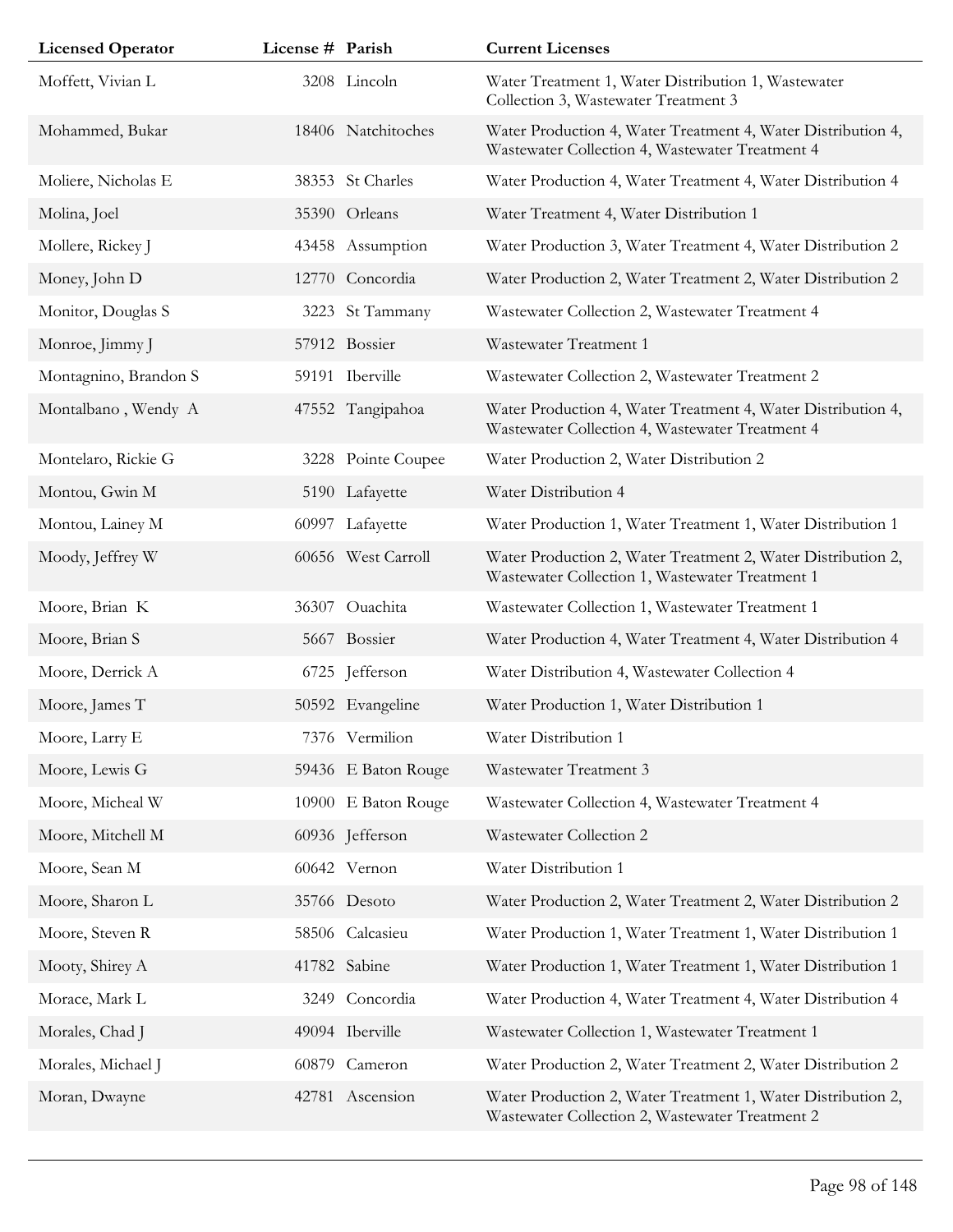| <b>Licensed Operator</b> | License # Parish |                     | <b>Current Licenses</b>                                                                                         |
|--------------------------|------------------|---------------------|-----------------------------------------------------------------------------------------------------------------|
| Moran, Joshua D          |                  | 6754 St Tammany     | Water Production 2, Water Treatment 2, Water Distribution 1,<br>Wastewater Collection 1, Wastewater Treatment 1 |
| Moras, Keith W           |                  | 46693 Avoyelles     | Water Production 2, Water Treatment 1, Water Distribution 2                                                     |
| Moreau, Neil E           | 55232 Allen      |                     | Water Production 2, Water Treatment 1, Water Distribution 1                                                     |
| Morehead, Barry K        |                  | 11373 Ouachita      | Wastewater Collection 2, Wastewater Treatment 1                                                                 |
| Morehead, Tomeykia R     |                  | 51272 Ouachita      | Water Production 4, Water Treatment 4, Water Distribution 4,<br>Wastewater Collection 2, Wastewater Treatment 2 |
| Moresi, Brian J          |                  | 6527 Lafayette      | Wastewater Collection 2, Wastewater Treatment 2                                                                 |
| Morgan, Adam R           |                  | 61883 Red River     | Water Treatment 1, Water Distribution 1                                                                         |
| Morgan, David P          |                  | 57572 St Tammany    | Wastewater Collection 1, Wastewater Treatment 1                                                                 |
| Morgan, Jonathan O       |                  | 20413 Orleans       | Water Distribution 4, Wastewater Collection 4                                                                   |
| Morgan, Phillip M        |                  | 3264 Red River      | Water Production 2, Water Treatment 2, Water Distribution 2                                                     |
| Morgan, Robert J         |                  | 45452 Plaquemines   | Water Production 4, Water Treatment 4, Water Distribution 4,<br>Wastewater Collection 4, Wastewater Treatment 4 |
| Morin, Justin M          |                  | 50532 St Bernard    | Water Production 1, Water Treatment 1, Wastewater Collection<br>2, Wastewater Treatment 4                       |
| Morris, Allan W          |                  | 15787 E Baton Rouge | Water Production 2, Water Treatment 1, Water Distribution 1                                                     |
| Morris, Jason            |                  | 60657 Richland      | Water Production 2, Water Treatment 1, Water Distribution 2                                                     |
| Morris, Nathan E         |                  | 24546 Ouachita      | Water Production 4, Water Treatment 4, Water Distribution 4                                                     |
| Morris, Richard J        |                  | 21406 Calcasieu     | Wastewater Collection 1, Wastewater Treatment 3                                                                 |
| Morris, Terry G          |                  | 61202 Richland      | Water Production 1, Water Treatment 1, Water Distribution 1,<br>Wastewater Collection 1, Wastewater Treatment 1 |
| Morris, Winston D        |                  | 46414 Ascension     | Water Production 1, Water Treatment 1, Water Distribution 1                                                     |
| Morrison, Brandon M      |                  | 60767 St John       | Water Production 1, Water Treatment 1                                                                           |
| Morvant, James N         |                  | 58293 Ascension     | Water Production 3, Water Treatment 3, Water Distribution 3                                                     |
| Morvant, Stephen W       |                  | 20846 Ouachita      | Water Production 1, Water Treatment 1, Water Distribution 1,<br>Wastewater Collection 2, Wastewater Treatment 2 |
| Mose, Jules M            | 56588 Allen      |                     | Water Production 1, Water Treatment 1, Wastewater Collection<br>1, Wastewater Treatment 1                       |
| Moser, Jonathon A        |                  | 52868 Rapides       | Water Production 3, Water Treatment 2, Water Distribution 3,<br>Wastewater Collection 2, Wastewater Treatment 2 |
| Mosley, Douglas C        |                  | 55156 Calcasieu     | Water Production 1, Water Distribution 1, Wastewater<br>Collection 1, Wastewater Treatment 1                    |
| Mosley, Mario            |                  | 47056 Caddo         | Water Distribution 1, Wastewater Collection 1                                                                   |
| Mosley, Shannon R        |                  | 59543 Richland      | Water Production 1, Water Treatment 1, Water Distribution 1,<br>Wastewater Collection 1, Wastewater Treatment 1 |
| Moss, Demarcus           |                  | 54674 Orleans       | Water Distribution 1, Wastewater Collection 1                                                                   |
| Mougeot, David H         |                  | 7218 Pointe Coupee  | Water Production 1, Water Distribution 1                                                                        |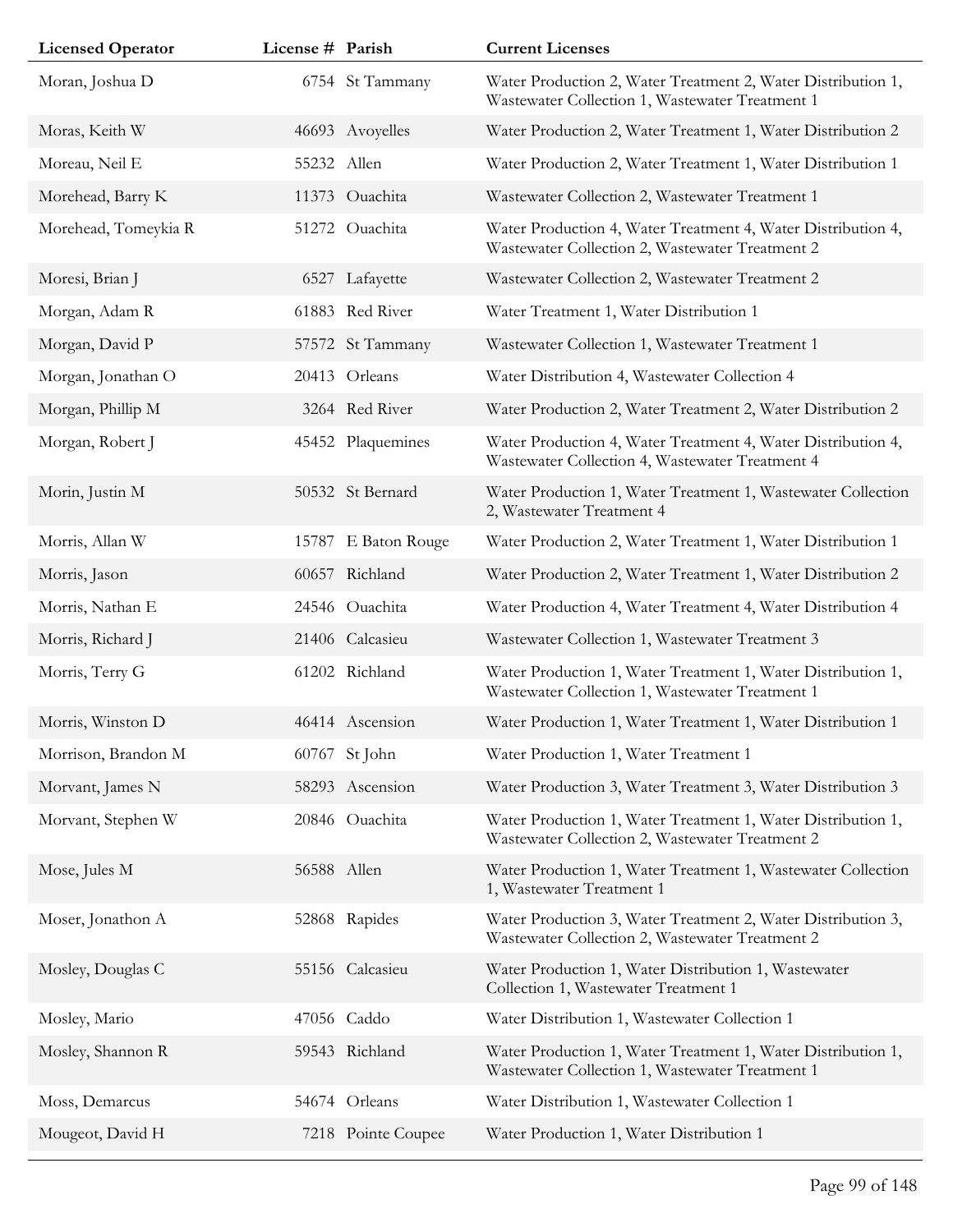| <b>Licensed Operator</b> | License # Parish |                     | <b>Current Licenses</b>                                                                                                                                                         |
|--------------------------|------------------|---------------------|---------------------------------------------------------------------------------------------------------------------------------------------------------------------------------|
| Moulton, William R       |                  | 5334 Caddo          | Water Production 4, Water Treatment 3, Water Distribution 4,<br>Wastewater Collection 4, Wastewater Treatment 2                                                                 |
| Moulton, William W       |                  | 61956 Bossier       | Water Production 1, Water Treatment 1, Water Distribution 1                                                                                                                     |
| Mounts, Patrick          |                  | 3290 Out-Of-State   | Water Production 4, Water Treatment 4, Water Distribution 4,<br>Wastewater Collection 4, Wastewater Treatment 4                                                                 |
| Moustier, Richard J      |                  | 48233 Rapides       | Water Production 4, Water Treatment 4, Water Distribution 2                                                                                                                     |
| Mouton, Brent J          |                  | 55812 Lafayette     | Water Production 4, Water Treatment 4, Water Distribution 2                                                                                                                     |
| Mouton, Eric D           |                  | 10663 Iberia        | Water Production 4, Water Treatment 4, Water Distribution 4,<br>Wastewater Collection 3, Wastewater Treatment 4                                                                 |
| Mouton, Gerard P         |                  | 9719 E Baton Rouge  | Water Production 2, Water Treatment 2, Water Distribution 2                                                                                                                     |
| Mouton, Nicholas S       |                  | 49973 Acadia        | Water Production 4, Water Treatment 4, Water Distribution 4                                                                                                                     |
| Mouton, Randall J        |                  | 26791 Lafayette     | Water Production 2, Water Treatment 2, Water Distribution 2                                                                                                                     |
| Mouton, Tracy N          |                  | 8354 Lafayette      | Water Production 1, Water Treatment 1, Water Distribution 4                                                                                                                     |
| Mowers, Louis C          |                  | 3293 St Bernard     | Water Production 4, Water Treatment 4, Water Distribution 4,<br>Wastewater Collection 4, Wastewater Treatment 4                                                                 |
| Mudd, Ronnie W           |                  | 26469 Caddo         | Wastewater Collection 4                                                                                                                                                         |
| Mull, Jeremy W           |                  | 55912 Rapides       | Water Production 1, Water Treatment 1, Water Distribution 1                                                                                                                     |
| Mullan, Joshua D         |                  | 59052 St Tammany    | Water Production 1, Water Treatment 1, Water Distribution 1,<br>Wastewater Collection 1, Wastewater Treatment 1                                                                 |
| Muller, John R           |                  | 58912 St Bernard    | Water Production 2, Water Production 3, Water Treatment 3,<br>Water Treatment 4, Water Distribution 3, Water Distribution<br>4, Wastewater Collection 4, Wastewater Treatment 4 |
| Mulligan, Sean M         |                  | 59272 St Tammany    | Water Production 3, Water Treatment 3, Water Distribution 4,<br>Wastewater Collection 3, Wastewater Treatment 3                                                                 |
| Mulmore, Kirbi L         |                  | 12034 Iberville     | Wastewater Collection 1, Wastewater Treatment 4                                                                                                                                 |
| Mumme, Paul D            |                  | 50294 St Tammany    | Water Treatment 2                                                                                                                                                               |
| Munley, Charles M        |                  | 19087 E Baton Rouge | Water Treatment 1, Wastewater Collection 4, Wastewater<br>Treatment 4                                                                                                           |
| Murnane, Cory N          | 44297            | Calcasieu           | Wastewater Collection 4, Wastewater Treatment 4                                                                                                                                 |
| Murphy, Dex J            |                  | 60841 Caddo         | Water Production 1, Water Treatment 1, Water Distribution 1                                                                                                                     |
| Murphy, Jonathan         |                  | 8060 Acadia         | Water Production 4, Water Treatment 4, Water Distribution 4                                                                                                                     |
| Murray, Donald W         |                  | 3308 Jefferson      | Water Treatment 4, Water Distribution 4, Wastewater<br>Collection 4, Wastewater Treatment 4                                                                                     |
| Murray, Yvonne M         |                  | 40062 Out-Of-State  | Water Production 4, Water Treatment 4, Water Distribution 4,<br>Wastewater Collection 2, Wastewater Treatment 2                                                                 |
| Murrell, Joshua B        |                  | 58509 Natchitoches  | Wastewater Treatment 1                                                                                                                                                          |
| Murrell, Thomas J        |                  | 61013 Acadia        | Water Treatment 1, Water Distribution 1                                                                                                                                         |
| Murry, James E           |                  | 28336 Tangipahoa    | Wastewater Collection 3, Wastewater Treatment 3                                                                                                                                 |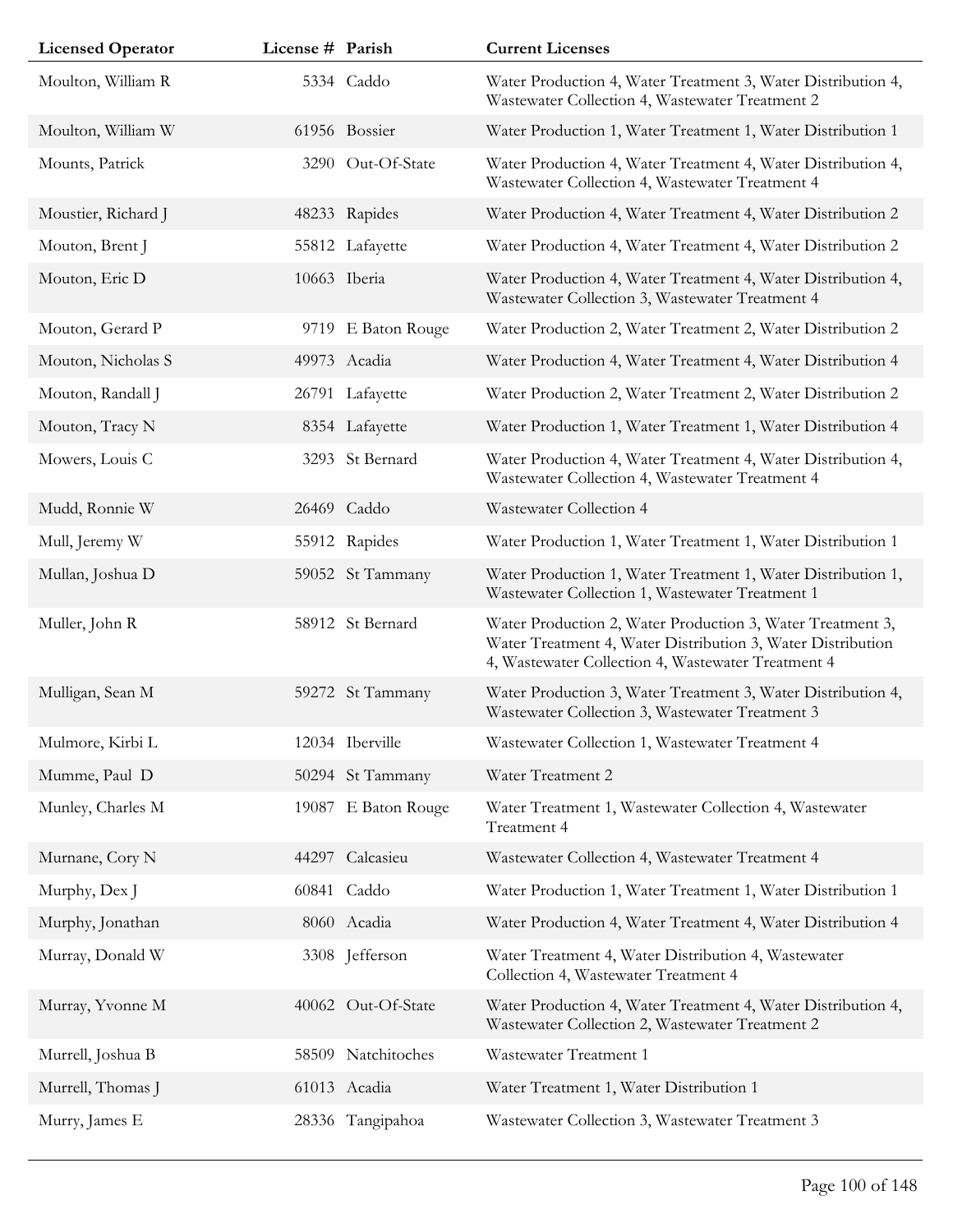| <b>Licensed Operator</b> | License # Parish |                     | <b>Current Licenses</b>                                                                                                                     |
|--------------------------|------------------|---------------------|---------------------------------------------------------------------------------------------------------------------------------------------|
| Musso, Garrick J         |                  | 55173 Lafayette     | Water Production 3, Water Treatment 3, Water Distribution 3,<br>Wastewater Collection 1, Wastewater Treatment 1                             |
| Musso, Jordan G          |                  | 23907 Lafayette     | Water Production 4, Water Treatment 4, Water Distribution 4,<br>Wastewater Collection 3, Wastewater Collection 4, Wastewater<br>Treatment 3 |
| Musso, Michael D         |                  | 11635 Avoyelles     | Wastewater Collection 4, Wastewater Treatment 4                                                                                             |
| Myers, Brian K           |                  | 5684 Calcasieu      | Water Production 4, Water Treatment 3, Water Distribution 4                                                                                 |
| Myers, Donald N          |                  | 3317 Webster        | Water Production 3, Water Treatment 3, Water Distribution 4,<br>Wastewater Collection 4, Wastewater Treatment 3                             |
| Myers, Gene D            |                  | 3319 Tangipahoa     | Wastewater Treatment 4                                                                                                                      |
| Myers, Robert L          |                  | 10505 Lafayette     | Water Production 4, Water Treatment 4, Water Distribution 4,<br>Wastewater Collection 4, Wastewater Treatment 4                             |
| Namias, James H          |                  | 60816 St Tammany    | Water Production 1, Water Treatment 1, Water Distribution 1                                                                                 |
| Naquin, Frank R          |                  | 25847 Lafourche     | Water Production 4, Water Treatment 4, Water Distribution 4,<br>Wastewater Collection 1, Wastewater Treatment 1                             |
| Naquin, Jake R           |                  | 60897 Lafourche     | Water Production 1, Water Treatment 1                                                                                                       |
| Naquin, Steve            |                  | 8391 Plaquemines    | Water Treatment 2, Water Distribution 1                                                                                                     |
| Naquin, Toby M           |                  | 7486 St Charles     | Wastewater Collection 2, Wastewater Treatment 1                                                                                             |
| Narcisse, Dominique      |                  | 51054 St John       | Water Production 2, Water Treatment 1                                                                                                       |
| Narcisse, Joseph J       |                  | 8504 Lafayette      | Wastewater Treatment 2                                                                                                                      |
| Nash, Donald J           |                  | 3331 St James       | Water Production 4, Water Treatment 4, Water Distribution 4                                                                                 |
| Nash, Joe W              |                  | 58992 Calcasieu     | Wastewater Collection 2, Wastewater Treatment 1                                                                                             |
| Nata, Paul F             |                  | 53254 Tangipahoa    | Wastewater Collection 2, Wastewater Treatment 2                                                                                             |
| Neal, Nathan P           |                  | 7636 Terrebonne     | <b>Wastewater Collection 4</b>                                                                                                              |
| Neal, Scott H            |                  | 55820 St Tammany    | Water Production 1, Water Treatment 1, Water Distribution 1,<br>Wastewater Collection 1, Wastewater Treatment 1                             |
| Neale, Kevin L           |                  | 51057 E Baton Rouge | Water Production 1, Water Treatment 1, Water Distribution 1                                                                                 |
| Needham, William C       |                  | 47212 Livingston    | Water Production 2, Water Treatment 2, Water Distribution 2,<br>Wastewater Collection 1, Wastewater Treatment 1                             |
| Neeles, William S        |                  | 44638 Lincoln       | Water Production 1, Water Treatment 1, Water Distribution 1                                                                                 |
| Neely, James A           |                  | 36449 Jefferson     | Water Production 4, Water Treatment 4, Water Distribution 2                                                                                 |
| Neil, Dean J             |                  | 46893 Terrebonne    | Wastewater Collection 2                                                                                                                     |
| Neilson, John A          |                  | 11521 Desoto        | Water Production 4, Water Treatment 4, Water Distribution 4,<br>Wastewater Collection 4, Wastewater Treatment 3                             |
| Nelson, Doil A           |                  | 3349 Ouachita       | Water Production 4, Water Treatment 4, Water Distribution 4,<br>Wastewater Collection 2, Wastewater Treatment 2                             |
| Nepveaux, Christopher L  |                  | 61862 Lafayette     | Water Production 1, Water Treatment 1, Water Distribution 1                                                                                 |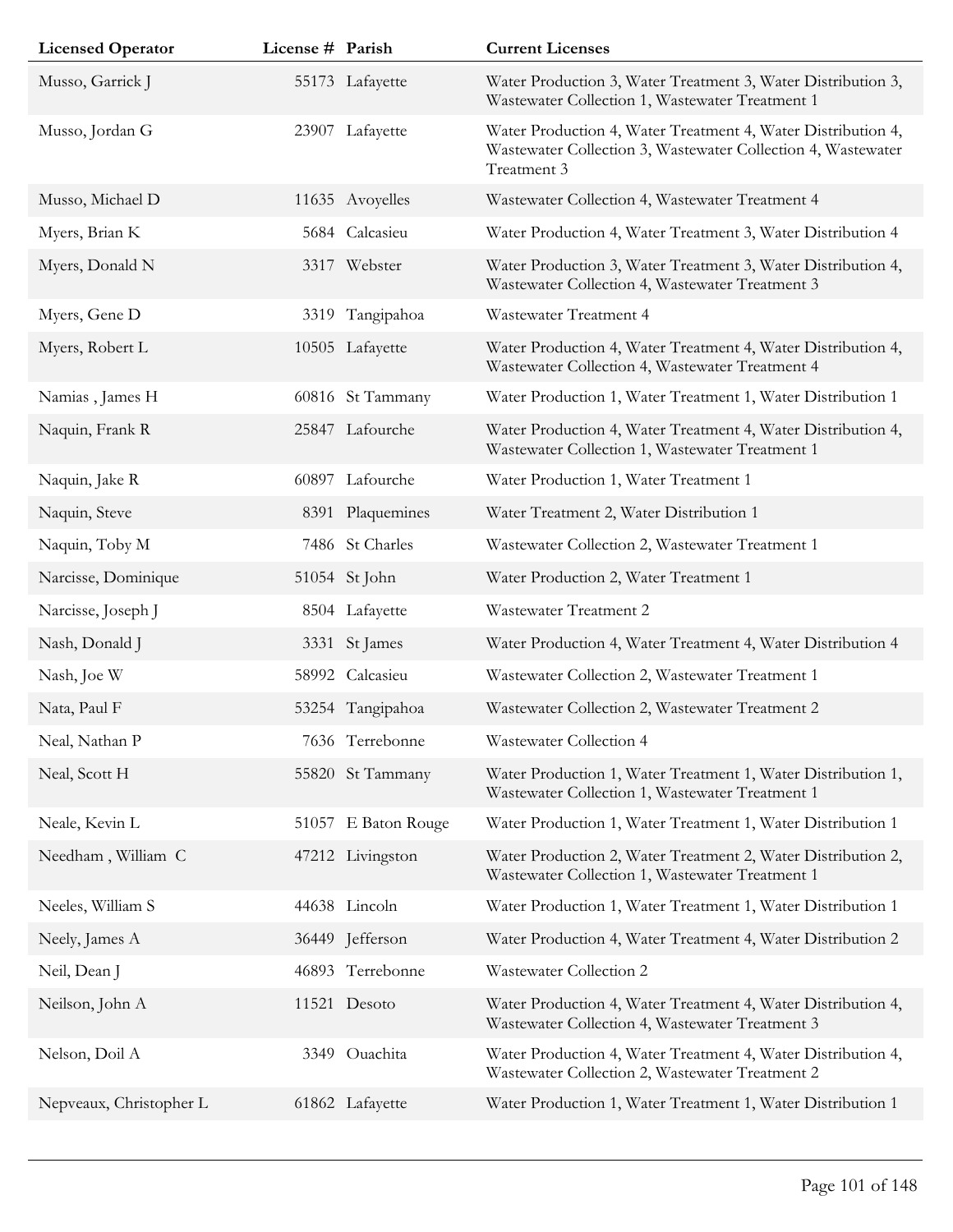| <b>Licensed Operator</b> | License # Parish |                     | <b>Current Licenses</b>                                                                                         |
|--------------------------|------------------|---------------------|-----------------------------------------------------------------------------------------------------------------|
| Nettles, Cris A          |                  | 11717 St Tammany    | Water Production 4, Water Treatment 4, Water Distribution 4,<br>Wastewater Collection 4                         |
| Nevills, David E         |                  | 11079 St Landry     | Water Production 2, Water Treatment 1, Water Distribution 1,<br>Wastewater Collection 2, Wastewater Treatment 1 |
| New, Paul J              |                  | 3354 Union          | Water Production 4, Water Treatment 4, Water Distribution 4,<br>Wastewater Collection 4, Wastewater Treatment 4 |
| Newcomb, Joshua A        |                  | 54113 Rapides       | Water Production 1, Water Treatment 1, Water Distribution 1                                                     |
| Newman, Allison A        |                  | 61981 Jackson       | Water Production 1, Water Treatment 1, Water Distribution 1                                                     |
| Newman, John H           |                  | 45613 Jackson       | Water Production 1, Water Treatment 1, Water Distribution 1                                                     |
| Newman, John W           |                  | 41142 Jackson       | Water Production 1, Water Treatment 1, Water Distribution 1                                                     |
| Newman, Renee R          |                  | 11080 Jackson       | Water Production 1, Water Treatment 1, Water Distribution 1                                                     |
| Newton, Rene G           |                  | 55052 Grant         | Water Production 2, Water Treatment 1, Water Distribution 1                                                     |
| Nezat, Brad A            |                  | 12988 Ascension     | Wastewater Collection 1, Wastewater Treatment 1                                                                 |
| Nguyen, Susan            |                  | 61479 Iberville     | Wastewater Collection 1, Wastewater Treatment 1                                                                 |
| Nicholas, Myron R        | 38591            | St John             | Wastewater Treatment 3                                                                                          |
| Nichols, John D          |                  | 3370 Ouachita       | Water Production 4, Water Treatment 4, Water Distribution 4,<br>Wastewater Collection 4, Wastewater Treatment 4 |
| Nichols, Joseph H        |                  | 3367 Caddo          | Water Production 4, Water Treatment 4, Water Distribution 4,<br>Wastewater Collection 4, Wastewater Treatment 4 |
| Nichols, Kenny G         |                  | 60154 Lafourche     | Water Production 4, Water Treatment 4                                                                           |
| Nicholson, Thomas W      |                  | 3372 Richland       | Wastewater Collection 2, Wastewater Treatment 2                                                                 |
| Nikolaus, Sandy C        |                  | 6063 St Bernard     | Water Distribution 4, Wastewater Collection 4                                                                   |
| Nimer, Juwan A           |                  | 60889 St Landry     | Wastewater Treatment 1                                                                                          |
| Nixon, Samuel E          |                  | 36518 E Baton Rouge | Water Production 4, Water Treatment 4, Water Distribution 4,<br>Wastewater Collection 4, Wastewater Treatment 4 |
| Nolan, Joey              |                  | 50494 Union         | Water Production 1, Water Distribution 1                                                                        |
| Nolan, Sean P            |                  | 10381 E Baton Rouge | Water Production 2, Water Treatment 1, Water Distribution 1,<br>Wastewater Collection 1, Wastewater Treatment 1 |
| Noland, Marcia           |                  | 38399 Orleans       | Water Distribution 2, Wastewater Collection 4                                                                   |
| Nolen, Marshall W        |                  | 40523 Calcasieu     | Wastewater Treatment 2                                                                                          |
| Normand, Craig J         |                  | 54156 Avoyelles     | Water Production 2, Water Distribution 2                                                                        |
| Norris, Brent T          |                  | 17646 Lincoln       | Water Distribution 1, Wastewater Collection 2, Wastewater<br>Treatment 3                                        |
| Norris, Gerard J         |                  | 60973 Lafourche     | Wastewater Collection 1, Wastewater Treatment 1                                                                 |
| Norris, Wilson J         |                  | 11274 St Mary       | Water Production 4, Water Treatment 4, Water Distribution 4                                                     |
| North, Zachary           |                  | 6726 Jefferson      | Water Distribution 4                                                                                            |
| Nugent, Ashley B         |                  | 51052 Lasalle       | Water Production 2, Water Treatment 2, Water Distribution 2                                                     |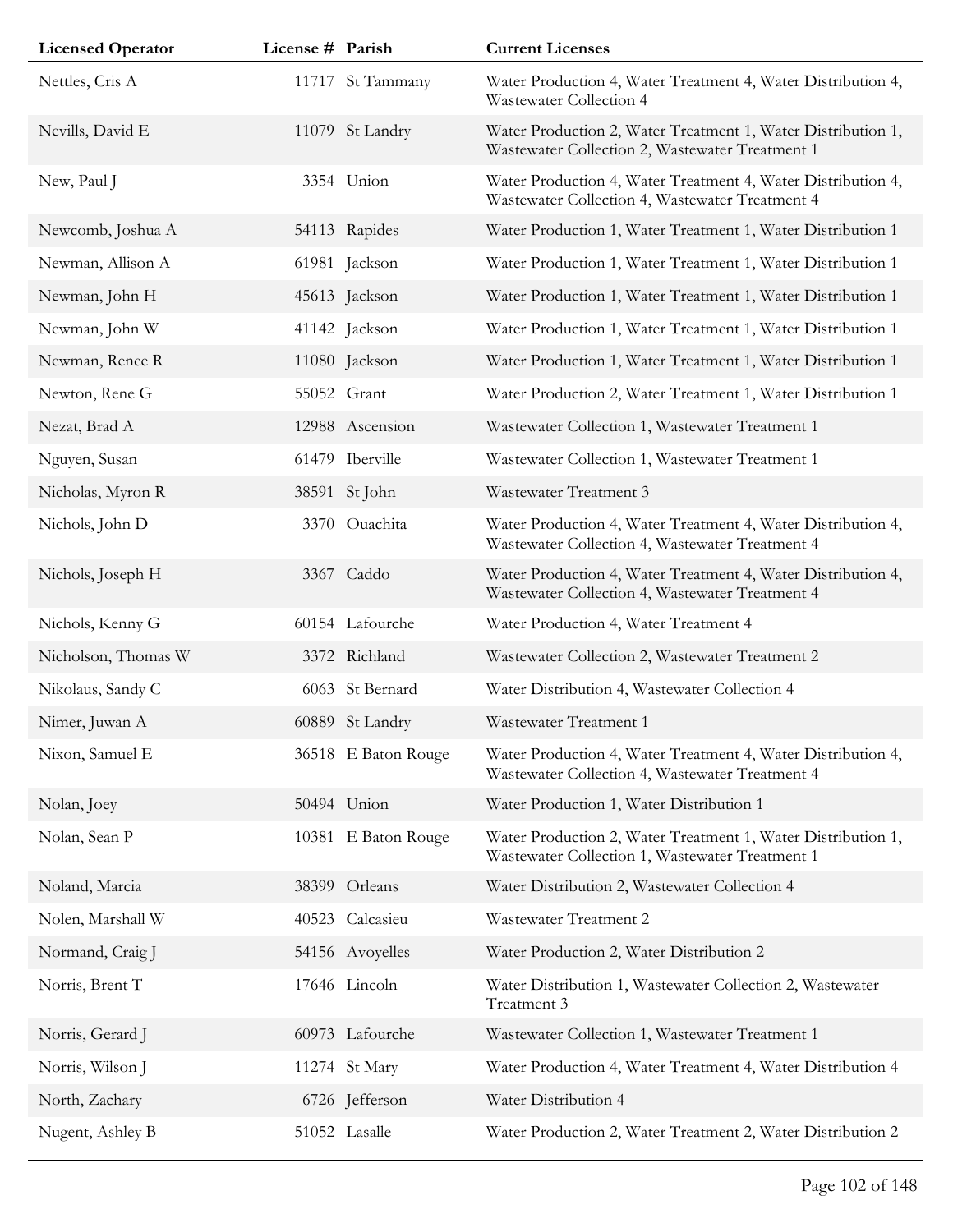| <b>Licensed Operator</b> | License # Parish |                    | <b>Current Licenses</b>                                                                                         |
|--------------------------|------------------|--------------------|-----------------------------------------------------------------------------------------------------------------|
| Nugent, Matthew B        |                  | 11275 Lasalle      | Water Production 3, Water Treatment 3, Water Distribution 1                                                     |
| Nugent, Phillip M        |                  | 12788 Rapides      | Wastewater Collection 1, Wastewater Treatment 1                                                                 |
| Numbers, Michael T       |                  | 7223 Beauregard    | Water Production 3, Water Treatment 3, Water Distribution 3,<br>Wastewater Collection 3, Wastewater Treatment 2 |
| Nunez, Dalton P          | 61861            | Cameron            | Water Production 1, Water Treatment 1, Water Distribution 1                                                     |
| Nunez, Hillary J         |                  | 10301 St Tammany   | Water Production 4, Water Treatment 4, Water Distribution 4,<br>Wastewater Collection 4, Wastewater Treatment 4 |
| Nunez, Jacob E           |                  | 22126 Cameron      | Water Production 4, Water Treatment 2, Water Distribution 4                                                     |
| O'Connor, Timothy M      |                  | 53655 Orleans      | Wastewater Collection 4, Wastewater Treatment 4                                                                 |
| O'Keefe, Gordon M        |                  | 42382 St Charles   | Water Production 1, Water Treatment 1, Wastewater Collection<br>4, Wastewater Treatment 2                       |
| O'Quain, Hallie T        |                  | 43334 Calcasieu    | Water Production 2, Water Treatment 1, Water Distribution 2,<br>Wastewater Collection 3, Wastewater Treatment 3 |
| Oalmann, Robert C        |                  | 5654 Orleans       | Water Distribution 1, Wastewater Collection 4                                                                   |
| Oalmann, Scott W         |                  | 47414 Tangipahoa   | Wastewater Collection 4, Wastewater Treatment 3                                                                 |
| Obrien, Charles M        |                  | 7776 E Baton Rouge | Wastewater Treatment 4                                                                                          |
| Obryant, David K         | 11277            | St James           | Water Production 3, Water Treatment 3, Water Distribution 3                                                     |
| Ockman, Trey J           | 60552            | Plaquemines        | Water Production 2, Water Treatment 2, Water Distribution 2                                                     |
| Odom, Bronnie L          |                  | 3404 Grant         | Water Production 4, Water Treatment 4, Water Distribution 3                                                     |
| Odom, Keith L            |                  | 55438 Lincoln      | Water Production 1, Water Distribution 1                                                                        |
| Ohara, Patrick S         |                  | 6191 Vernon        | Water Production 3, Water Treatment 1, Water Distribution 3                                                     |
| Oliver, Donald E         | 57403            | Calcasieu          | Water Production 1, Water Treatment 1, Water Distribution 1,<br>Wastewater Collection 1                         |
| Oliver, Mark E           |                  | 52614 St Bernard   | Wastewater Collection 1, Wastewater Treatment 1                                                                 |
| Oliver, Travis D         |                  | 34868 Terrebonne   | Wastewater Collection 4, Wastewater Treatment 4                                                                 |
| Olivier, Donavon T       |                  | 52870 St Landry    | Water Production 3, Water Treatment 3, Water Distribution 3                                                     |
| Olivier, Stanley J       |                  | 3410 Iberia        | Water Production 1, Water Treatment 4, Water Distribution 4                                                     |
| Olivoe, Jimmy D          |                  | 57533 Madison      | Water Production 1, Water Treatment 1, Water Distribution 1                                                     |
| Oneil, Marlon J          |                  | 7891 Lafayette     | Wastewater Collection 2                                                                                         |
| Onken, Richard G         |                  | 47332 Calcasieu    | Water Production 2, Water Treatment 2, Water Distribution 2                                                     |
| Opdenhoff, David E       | 3415             | Tangipahoa         | Water Production 4, Water Distribution 4, Wastewater<br>Collection 4, Wastewater Treatment 4                    |
| Oquinn, Kade             | 58510            | Calcasieu          | Wastewater Collection 1, Wastewater Treatment 1                                                                 |
| Ordoyne, Edwin A         |                  | 17886 Lafourche    | Wastewater Collection 1, Wastewater Treatment 1                                                                 |
| Ordoyne, Tony A          |                  | 54440 Lafourche    | Water Production 2, Water Treatment 2, Wastewater Collection<br>2, Wastewater Treatment 2                       |

Ī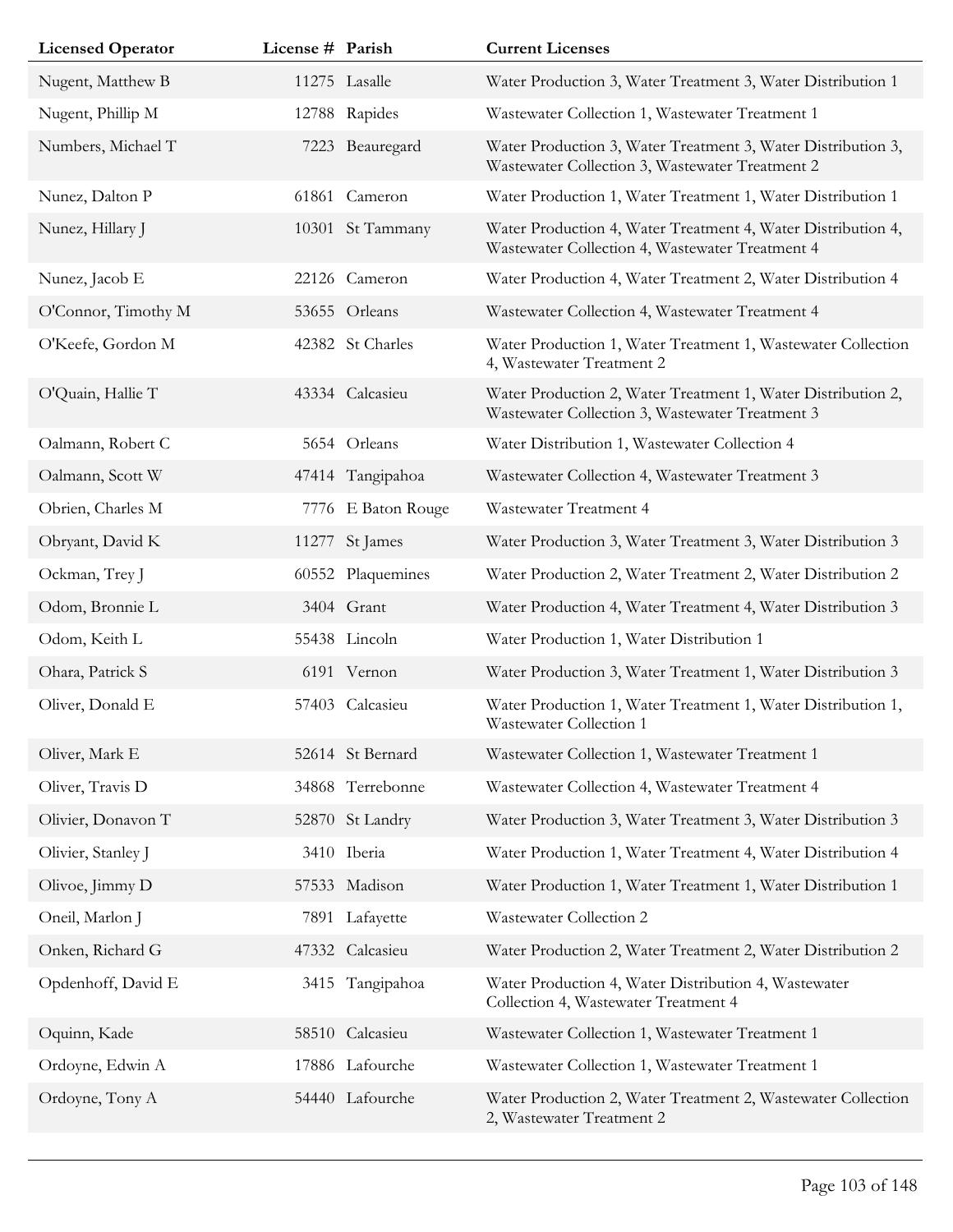| <b>Licensed Operator</b> | License # Parish |                      | <b>Current Licenses</b>                                                                                         |
|--------------------------|------------------|----------------------|-----------------------------------------------------------------------------------------------------------------|
| Orgeron, David J         |                  | 5579 Jefferson       | Water Distribution 4, Wastewater Collection 4                                                                   |
| Orgeron, Wade J          |                  | 59179 St Charles     | Wastewater Collection 2, Wastewater Treatment 2                                                                 |
| Orillion, Scott J        |                  | 28646 St Tammany     | Wastewater Collection 1, Wastewater Treatment 1                                                                 |
| Orr, George              |                  | 6532 Grant           | Water Production 2, Water Distribution 2, Wastewater<br>Collection 2, Wastewater Treatment 2                    |
| Ortego, Roger L          |                  | 8355 St Mary         | Water Production 4, Water Treatment 4, Water Distribution 4                                                     |
| Ory, Daniel J            |                  | 48812 Jefferson      | Water Production 4, Water Treatment 4, Water Distribution 2                                                     |
| Osgood, Dathan S         |                  | 59922 Lafayette      | Wastewater Collection 1, Wastewater Treatment 1                                                                 |
| Osirio, Marvis R         |                  | 58037 Jefferson      | Water Production 2, Water Treatment 1                                                                           |
| Osmer, Dustin M          |                  | 60944 Iberville      | Water Production 2, Water Treatment 2, Water Distribution 2                                                     |
| Osterberger, Albert W    |                  | 52626 West Feliciana | Water Production 1, Water Treatment 1, Water Distribution 1                                                     |
| Ott, Danial K            |                  | 47233 Vernon         | Wastewater Collection 2, Wastewater Treatment 2                                                                 |
| Oubre, George T          |                  | 3422 St James        | Water Production 4, Water Treatment 4, Water Distribution 3,<br>Wastewater Collection 3, Wastewater Treatment 3 |
| Overland, Derek J        | 3427             | Tangipahoa           | Water Production 3, Water Treatment 2, Water Distribution 3                                                     |
| Owen, Lane J             |                  | 61519 Livingston     | Water Production 1, Water Treatment 1, Water Distribution 1                                                     |
| Owens, Gregory B         |                  | 3432 Ouachita        | Wastewater Collection 2, Wastewater Treatment 2                                                                 |
| Owens, Kyle L            |                  | 61631 Caddo          | Water Treatment 1                                                                                               |
| Owens, Lucas L           |                  | 39332 Webster        | Water Production 2, Water Treatment 1, Water Distribution 1                                                     |
| Owens, Rodney D          |                  | 8062 Vernon          | Water Production 2, Water Distribution 1                                                                        |
| Owens, Thomas L          |                  | 3434 Ouachita        | Water Production 4, Water Treatment 3, Water Distribution 4,<br>Wastewater Treatment 1                          |
| Oxley, Timothy P         |                  | 8820 Livingston      | Water Production 4, Water Treatment 4, Water Distribution 4                                                     |
| Ozment, Richard J        |                  | 52344 Calcasieu      | Wastewater Collection 1, Wastewater Treatment 1                                                                 |
| Page, Calvin J           |                  | 11722 Rapides        | Water Production 2, Water Treatment 1, Water Distribution 3                                                     |
| Page, Daniel L           |                  | 61734 Tangipahoa     | Wastewater Collection 1, Wastewater Treatment 1                                                                 |
| Page, Eric B             |                  | 6589 Union           | Water Production 2, Water Treatment 2, Water Distribution 3                                                     |
| Painter, Michael D       |                  | 55537 Caddo          | Wastewater Collection 2, Wastewater Treatment 2                                                                 |
| Painting, Jack C         |                  | 49413 Tangipahoa     | Wastewater Collection 1, Wastewater Treatment 1                                                                 |
| Palermo, Gasper L        |                  | 3444 Tangipahoa      | Water Production 4, Water Treatment 2, Water Distribution 4,<br>Wastewater Collection 4                         |
| Palmisano, Billy D       |                  | 10291 St Tammany     | Water Production 4, Water Treatment 3, Water Distribution 4,<br>Wastewater Collection 4, Wastewater Treatment 2 |
| Papillion, Glenn G       | 11869            | Calcasieu            | Wastewater Collection 1, Wastewater Treatment 1                                                                 |
| Pappan, Larry J          |                  | 42685 Caddo          | Water Production 1, Water Distribution 1, Wastewater<br>Collection 1, Wastewater Treatment 1                    |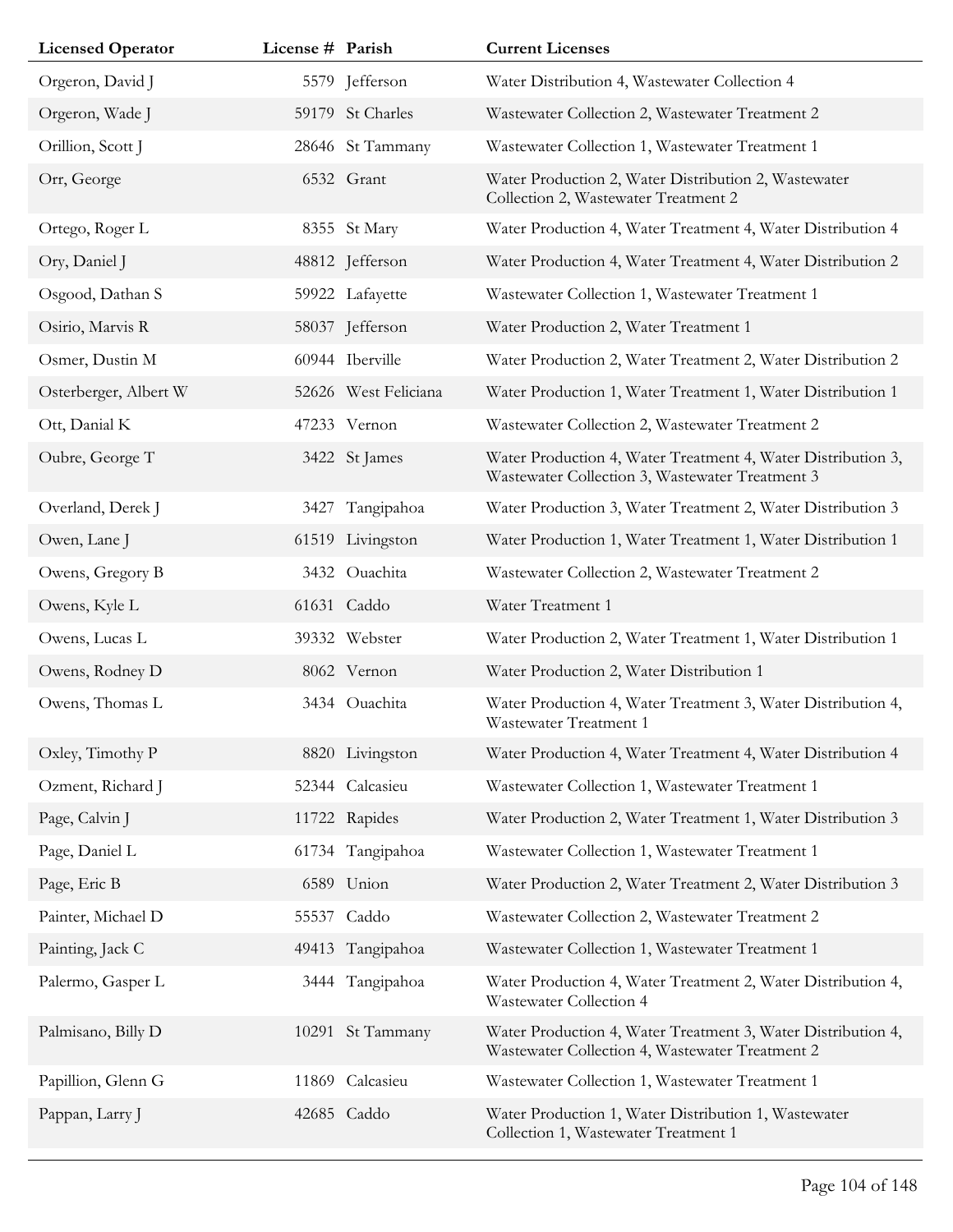| <b>Licensed Operator</b> | License # Parish |                     | <b>Current Licenses</b>                                                                                                                |
|--------------------------|------------------|---------------------|----------------------------------------------------------------------------------------------------------------------------------------|
| Parker, Douglas M        |                  | 52350 Concordia     | Water Production 1, Water Treatment 1, Water Distribution 1                                                                            |
| Parker, Dwayne           |                  | 47593 Plaquemines   | Water Treatment 1, Water Distribution 1, Wastewater<br>Collection 1                                                                    |
| Parker, Joseph L         |                  | 52112 Caddo         | Water Production 1, Water Treatment 1, Water Distribution 1,<br>Wastewater Collection 2, Wastewater Treatment 2                        |
| Parker, Kimberly M       |                  | 55135 Calcasieu     | Water Production 1, Water Treatment 1, Water Distribution 1                                                                            |
| Parker, Matthew J        |                  | 60652 Franklin      | Water Production 1, Water Treatment 1, Water Distribution 1                                                                            |
| Parker, Michael D        |                  | 47255 Calcasieu     | Water Production 4, Water Treatment 4, Water Distribution 4,<br>Wastewater Collection 4, Wastewater Treatment 4                        |
| Parker, Raphael A        |                  | 51473 Orleans       | Water Distribution 3, Wastewater Collection 3                                                                                          |
| Parker, Sean L           |                  | 61717 Richland      | Water Production 2, Water Treatment 2, Water Distribution 2                                                                            |
| Parker, Travis P         |                  | 11280 Ascension     | Water Production 1, Water Treatment 1, Water Distribution 1,<br>Wastewater Collection 1, Wastewater Treatment 1                        |
| Parks, Terry A           |                  | 5459 Terrebonne     | Wastewater Collection 4, Wastewater Treatment 4                                                                                        |
| Parrino, Anthony N       |                  | 37460 Rapides       | Water Production 2, Water Treatment 3                                                                                                  |
| Paschal, Robert          |                  | 3470 Lafourche      | Water Production 4, Water Treatment 4                                                                                                  |
| Passman, Alan L          |                  | 7136 East Feliciana | Water Production 2, Water Treatment 1, Water Distribution 2,<br>Wastewater Collection 2, Wastewater Treatment 1                        |
| Patania, Tracey J        |                  | 50977 Jefferson     | Wastewater Collection 4                                                                                                                |
| Patin, Kim D             |                  | 25947 Iberville     | Water Production 2, Water Treatment 1, Water Distribution 2                                                                            |
| Patrick, Clinton C       |                  | 60832 Bossier       | Water Production 1, Water Treatment 1, Water Distribution 1,<br>Wastewater Collection 2, Wastewater Treatment 2                        |
| Patrick, Karl M          |                  | 57404 Rapides       | Water Production 1, Water Treatment 1, Water Distribution 1                                                                            |
| Patrick, Randy A         |                  | 51114 Iberville     | Wastewater Collection 1, Wastewater Treatment 1                                                                                        |
| Patterson, Raydell       |                  | 46114 St John       | Wastewater Collection 4, Wastewater Treatment 3                                                                                        |
| Patton, Jason G          |                  | 8201 Bossier        | Water Distribution 2, Wastewater Collection 2, Wastewater<br>Treatment 2                                                               |
| Paul, Dewayne E          | 57402 Allen      |                     | Water Production 2, Water Treatment 1, Water Distribution 2                                                                            |
| Paul, Jack               |                  | 41482 Rapides       | Water Production 2, Water Treatment 1, Water Distribution 2                                                                            |
| Paul, Kenneth B          |                  | 58592 Rapides       | Water Production 1, Water Treatment 1, Water Distribution 1                                                                            |
| Paul, Tony J             |                  | 38651 St Mary       | Water Production 3, Water Production 4, Water Treatment 2,<br>Water Distribution 3, Wastewater Collection 3, Wastewater<br>Treatment 2 |
| Pavy, Matthew            |                  | 57412 St Landry     | Wastewater Treatment 1                                                                                                                 |
| Payne, Freddy W          |                  | 35326 East Carroll  | Water Production 3, Water Treatment 2, Water Distribution 3                                                                            |
| Payne, Gregory L         |                  | 43832 Lincoln       | Water Production 1, Water Treatment 1, Water Distribution 1,<br>Wastewater Collection 1, Wastewater Treatment 1                        |
| Payne, Jackie M          |                  | 57012 Jefferson     | Wastewater Collection 1                                                                                                                |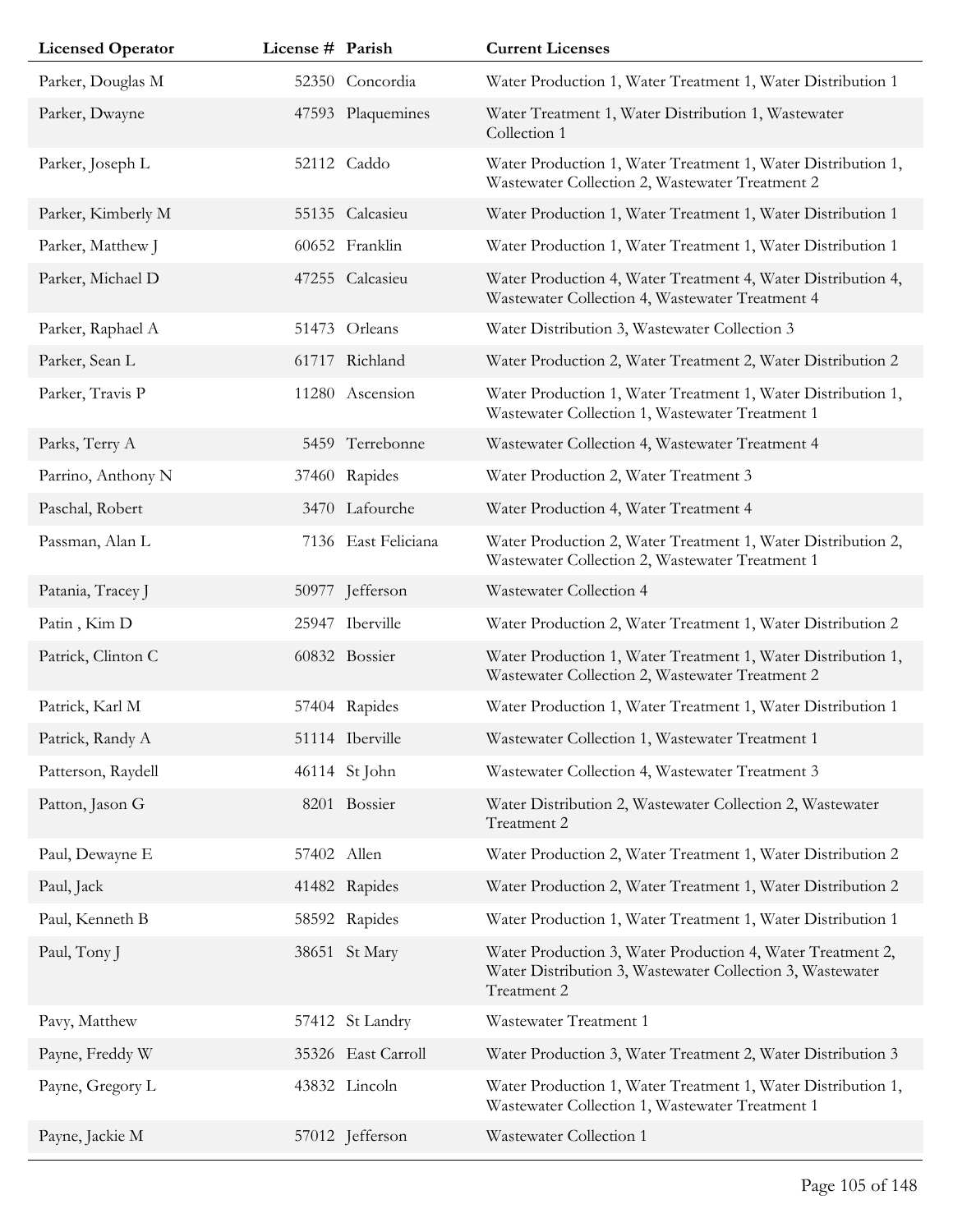| <b>Licensed Operator</b> | License # Parish |                    | <b>Current Licenses</b>                                                                                         |
|--------------------------|------------------|--------------------|-----------------------------------------------------------------------------------------------------------------|
| Payne, Joshua P          |                  | 54052 Jefferson    | Wastewater Collection 2, Wastewater Treatment 3                                                                 |
| Payne, Michelle L        |                  | 44632 Caddo        | Water Distribution 1, Wastewater Collection 1                                                                   |
| Payton, Kurtis D         |                  | 57512 Morehouse    | Wastewater Collection 1                                                                                         |
| Peart, Matthew O         |                  | 61716 Iberville    | Water Production 1, Water Treatment 1, Water Distribution 1,<br>Wastewater Collection 1, Wastewater Treatment 1 |
| Pecar, Keegan P          |                  | 54141 St Tammany   | Wastewater Collection 1, Wastewater Treatment 1                                                                 |
| Peck, James S            |                  | 45736 Iberville    | Water Production 2, Water Treatment 3, Water Distribution 3                                                     |
| Pelicie, Alfredo         |                  | 45009 Iberville    | Wastewater Collection 1, Wastewater Treatment 1                                                                 |
| Pelt, Brandon W          |                  | 61778 Vernon       | Water Production 1, Water Treatment 1, Water Distribution 1                                                     |
| Peltier, Darrel J        |                  | 13086 Lafourche    | Wastewater Collection 2, Wastewater Treatment 2                                                                 |
| Pender, Gary A           |                  | 3500 Natchitoches  | Water Production 4, Water Treatment 4, Water Distribution 4                                                     |
| Pennartz, Edward J       |                  | 10699 Calcasieu    | Wastewater Collection 1, Wastewater Treatment 1                                                                 |
| Pennington, Saundra F    |                  | 61578 Caddo        | Wastewater Treatment 1                                                                                          |
| Pennison, Roland L       |                  | 61968 Grant        | Water Production 1, Water Treatment 1, Water Distribution 1                                                     |
| Pennywell, Jacoby        |                  | 36684 Caddo        | Water Distribution 2, Wastewater Collection 2                                                                   |
| Peper, Keith A           |                  | 17666 Lincoln      | Water Production 2, Water Treatment 2, Water Distribution 3,<br>Wastewater Collection 2, Wastewater Treatment 2 |
| Pepitone, Brady          |                  | 5780 W Baton Rouge | Water Production 3, Water Treatment 3, Water Distribution 3                                                     |
| Perck, Perry J           |                  | 3519 Ascension     | Wastewater Collection 4, Wastewater Treatment 3                                                                 |
| Percle, Charles E        |                  | 6936 Iberville     | Wastewater Collection 1, Wastewater Treatment 1                                                                 |
| Percle, Ray              |                  | 9291 Terrebonne    | Water Production 4, Water Treatment 4                                                                           |
| Perkins, Jesse G         |                  | 3511 Orleans       | Water Distribution 4, Wastewater Collection 4                                                                   |
| Perkins, Lemuel J        |                  | 37657 Ouachita     | Wastewater Collection 4, Wastewater Treatment 3                                                                 |
| Perkins, Leroy           |                  | 9976 E Baton Rouge | Wastewater Treatment 4                                                                                          |
| Perkins, Michael R       |                  | 40663 Beauregard   | Water Production 1, Water Distribution 1                                                                        |
| Permenter, Kathleen A    |                  | 38810 Caddo        | Water Production 4, Water Treatment 4, Water Distribution 2,<br>Wastewater Collection 4, Wastewater Treatment 3 |
| Permenter, Kyle          |                  | 61292 St Mary      | Water Treatment 1, Water Distribution 1                                                                         |
| Perniciaro, David J      |                  | 3513 St Bernard    | Wastewater Collection 4                                                                                         |
| Perque, Dallas M         |                  | 51058 St John      | Water Production 1, Water Treatment 1, Water Distribution 1                                                     |
| Perret, Alice C          |                  | 7137 St Mary       | Water Production 4, Water Treatment 4, Water Distribution 4                                                     |
| Perron, Dustin L         |                  | 37464 St Landry    | Water Production 2, Water Treatment 2, Water Distribution 2                                                     |
| Perry, Cecil C           |                  | 37155 Rapides      | Water Production 4, Water Treatment 4, Water Distribution 4,<br>Wastewater Collection 4, Wastewater Treatment 4 |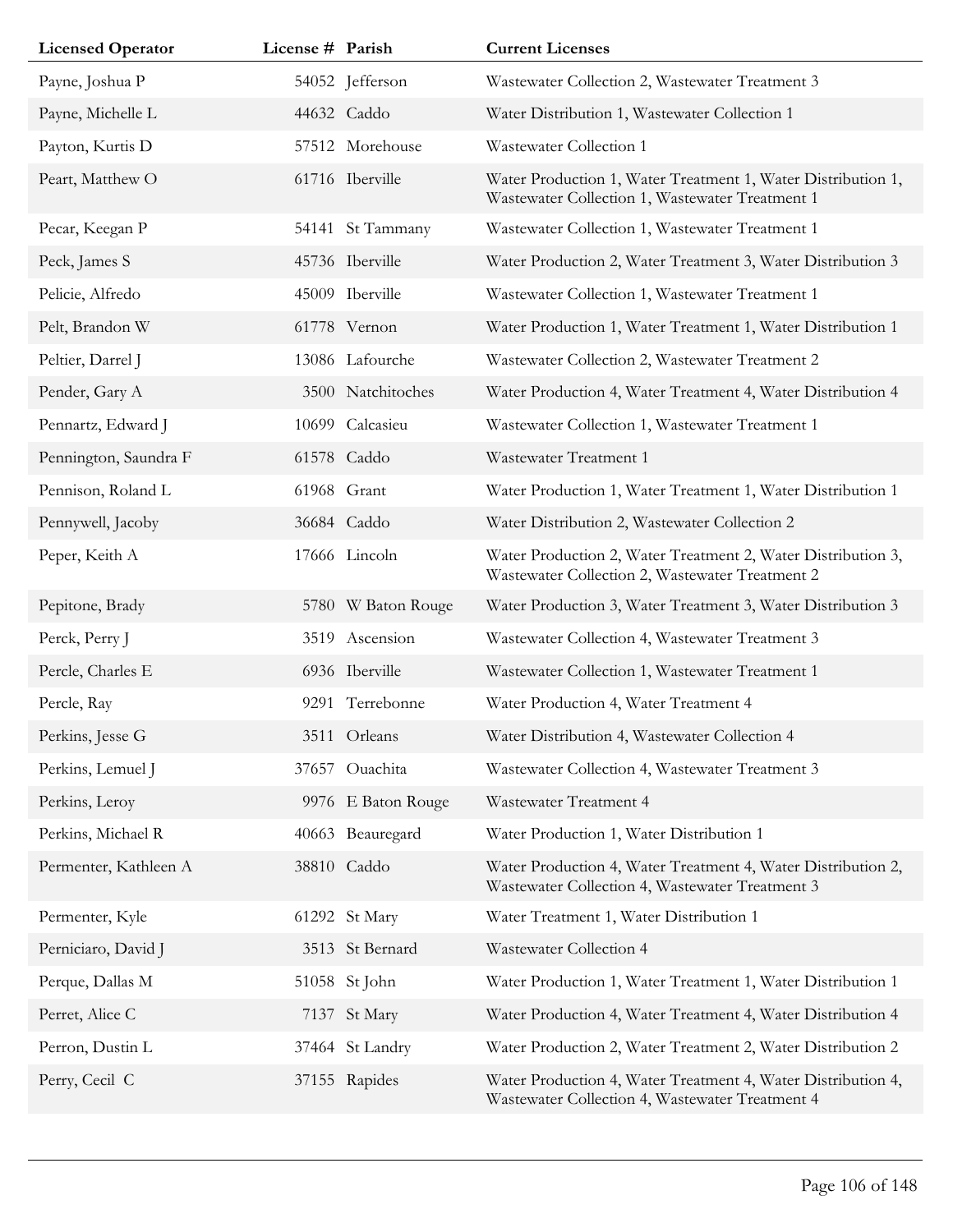| <b>Licensed Operator</b> | License # Parish |                     | <b>Current Licenses</b>                                                                                         |
|--------------------------|------------------|---------------------|-----------------------------------------------------------------------------------------------------------------|
| Perry, Chad I            |                  | 42342 Calcasieu     | Water Production 2, Water Treatment 2, Water Distribution 1,<br>Wastewater Collection 1, Wastewater Treatment 1 |
| Perry, Jerrick L         |                  | 25949 Avoyelles     | Wastewater Collection 1, Wastewater Treatment 1, Wastewater<br>Treatment 2                                      |
| Perry, Nadine L          |                  | 5779 Lafayette      | Water Production 4, Water Treatment 4                                                                           |
| Perry, Rene M            |                  | 59912 St John       | Water Production 1, Water Treatment 1                                                                           |
| Perryman, Tommy F        |                  | 61520 Caddo         | Water Treatment 2                                                                                               |
| Peshoff, Kirk L          |                  | 56589 Cameron       | Water Production 1, Water Treatment 1, Water Distribution 1,<br>Wastewater Collection 1, Wastewater Treatment 1 |
| Peters, Stetson S        |                  | 60572 Lafayette     | Water Production 2, Water Treatment 2, Water Distribution 2                                                     |
| Peterson, Lynette D      |                  | 59157 E Baton Rouge | Wastewater Collection 1, Wastewater Treatment 1                                                                 |
| Petrovich, Cody J        |                  | 56878 Orleans       | Wastewater Collection 3, Wastewater Treatment 3                                                                 |
| Petry, Damian S          |                  | 55360 Vermilion     | Water Production 1, Water Treatment 1, Water Distribution 1                                                     |
| Petty, Gary A            |                  | 8854 E Baton Rouge  | Water Production 4, Water Distribution 4                                                                        |
| Peytral, Rene S          |                  | 5440 Jefferson      | Water Production 1, Water Distribution 1, Wastewater<br>Treatment 2                                             |
| Pfeifer, Ronny L         |                  | 3532 Rapides        | Water Production 4, Water Treatment 4, Water Distribution 4                                                     |
| Pfister, Justin M        |                  | 59180 St Charles    | Wastewater Collection 2, Wastewater Treatment 2                                                                 |
| Pham, Jennifer           |                  | 7045 Lafayette      | Water Production 1, Water Treatment 2, Wastewater<br>Treatment 4                                                |
| Pham, John L             |                  | 60904 St Tammany    | Water Treatment 1                                                                                               |
| Phillips, Frederick W    |                  | 55335 Iberia        | Wastewater Collection 1, Wastewater Treatment 1                                                                 |
| Phillips, Gary D         |                  | 10642 Evangeline    | Water Production 2, Water Treatment 1, Water Distribution 2                                                     |
| Phillips, Norinthian V   |                  | 45056 Desoto        | Water Production 4, Water Treatment 3, Water Distribution 3                                                     |
| Phillips, Troy I         |                  | 3544 Plaquemines    | Water Production 2, Water Treatment 2, Water Distribution 1,<br>Wastewater Collection 3, Wastewater Treatment 1 |
| Picard, James W          |                  | 48592 Calcasieu     | Water Production 2, Water Treatment 2, Water Distribution 2                                                     |
| Picard, Quintin M        |                  | 57254 Ascension     | Wastewater Collection 1, Wastewater Treatment 1                                                                 |
| Pichon, Christian J      |                  | 48052 Orleans       | Wastewater Collection 1                                                                                         |
| Pickens, Teri L          |                  | 22406 Tensas        | Wastewater Collection 1, Wastewater Treatment 1                                                                 |
| Pickett, Shane A         |                  | 41602 Pointe Coupee | Water Production 2, Water Distribution 2                                                                        |
| Picou, Douglas M         |                  | 49754 St Mary       | Water Production 3, Water Treatment 3, Water Distribution 2                                                     |
| Picou, Hayes P           |                  | 37647 Cameron       | Water Production 2, Water Treatment 2, Water Distribution 2                                                     |
| Pierce, Jerri M          |                  | 52613 St Bernard    | Wastewater Collection 1, Wastewater Treatment 1                                                                 |
| Pierce, Maurice          |                  | 3555 Lincoln        | Wastewater Collection 4, Wastewater Treatment 4                                                                 |
| Pierce, Roberta J        |                  | 24908 E Baton Rouge | Wastewater Collection 4, Wastewater Treatment 3                                                                 |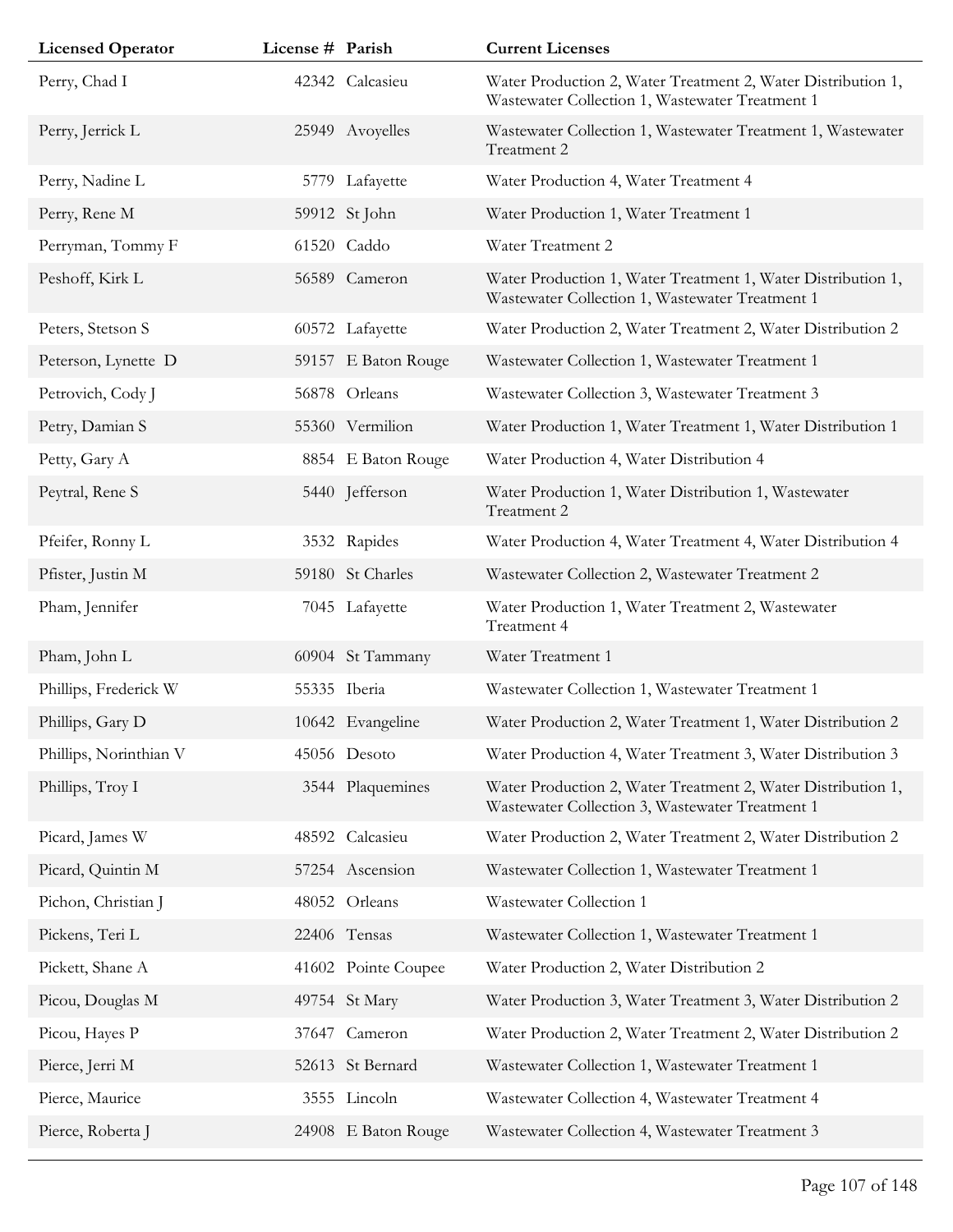| <b>Licensed Operator</b> | License # Parish |                  | <b>Current Licenses</b>                                                                                         |
|--------------------------|------------------|------------------|-----------------------------------------------------------------------------------------------------------------|
| Pierite, Michael R       |                  | 3559 Avoyelles   | Water Production 4, Water Treatment 4, Water Distribution 2,<br>Wastewater Collection 2, Wastewater Treatment 4 |
| Pierre, Terence S        |                  | 57695 St Charles | Wastewater Collection 1                                                                                         |
| Pigott, David G          | 30327            | Washington       | Water Production 1, Water Treatment 1, Water Distribution 1                                                     |
| Pinchback, Shev          |                  | 41823 Caddo      | Water Production 4, Water Treatment 2, Water Distribution 4,<br>Wastewater Collection 3, Wastewater Treatment 2 |
| Pinkins, Ramonte J       |                  | 52612 Jefferson  | Water Production 3, Water Treatment 1, Water Distribution 1                                                     |
| Pinnix, Ashton K         |                  | 61313 Ouachita   | Water Production 1, Water Treatment 1, Water Distribution 1                                                     |
| Pitre, Benjamin E        |                  | 50253 Lafourche  | Water Production 4, Water Treatment 4, Water Distribution 3                                                     |
| Pitre, Dennis J          |                  | 43932 Lafayette  | Water Production 2, Water Treatment 2, Water Distribution 2                                                     |
| Pitre, Lonnie P          |                  | 14849 St Charles | Wastewater Collection 2, Wastewater Treatment 2                                                                 |
| Pittman, Jerry           |                  | 42062 Ouachita   | Wastewater Collection 2, Wastewater Treatment 2                                                                 |
| Placher, George A        |                  | 11475 Lafayette  | Water Production 4, Water Treatment 4, Water Distribution 4                                                     |
| Plains, Brandon R        |                  | 52623 Orleans    | Water Treatment 2                                                                                               |
| Plaisance, Darren J      |                  | 34847 St James   | Water Production 1, Water Treatment 1, Water Distribution 3                                                     |
| Plaisance, Lannie P      |                  | 55313 Lafourche  | Water Production 1, Water Treatment 1                                                                           |
| Plauche, Neal J          |                  | 57406 Rapides    | Water Production 1, Water Treatment 1, Water Distribution 1                                                     |
| Plunkett, James K        |                  | 50732 Lincoln    | Wastewater Collection 1, Wastewater Treatment 2                                                                 |
| Plunkett, Kathryn W      |                  | 11544 Jackson    | Water Production 1, Water Treatment 1, Water Distribution 1                                                     |
| Poche, Guy S             |                  | 61971 Vermilion  | Wastewater Collection 1, Wastewater Treatment 1                                                                 |
| Poche, Timothy T         |                  | 57314 St James   | Water Production 1, Water Treatment 1, Water Distribution 1                                                     |
| Poirier, Michael A       |                  | 60959 Lafayette  | Water Production 1, Water Treatment 1                                                                           |
| Poisso, Mike P           |                  | 11193 Grant      | Water Production 4, Water Treatment 4, Water Distribution 4,<br>Wastewater Collection 3, Wastewater Treatment 3 |
| Polkey, Wayne H          |                  | 38550 St James   | Water Production 3, Water Treatment 3, Water Distribution 1                                                     |
| Pollock, Jason A         |                  | 8126 St Charles  | Wastewater Collection 4, Wastewater Treatment 3                                                                 |
| Pomet, Mitchel S         |                  | 56774 St Charles | Wastewater Collection 2, Wastewater Treatment 2                                                                 |
| Pomier, Joshua D         |                  | 32086 Lafayette  | Water Production 1, Water Treatment 1, Water Distribution 1,<br>Wastewater Collection 1, Wastewater Treatment 1 |
| Poole, Bradley           |                  | 61538 Lasalle    | Water Production 1, Water Treatment 1, Water Distribution 1                                                     |
| Poole, David J           |                  | 57023 Calcasieu  | Water Production 4, Water Treatment 4, Water Distribution 1                                                     |
| Poole, Jerrell W         |                  | 50574 Rapides    | Water Production 1, Water Treatment 1, Water Distribution 1                                                     |
| Poole, Mark S            |                  | 29610 Franklin   | Water Production 3, Water Treatment 3, Water Distribution 3                                                     |
| Poole, Paula K           |                  | 10706 Calcasieu  | Water Production 1, Wastewater Collection 1, Wastewater<br>Treatment 1                                          |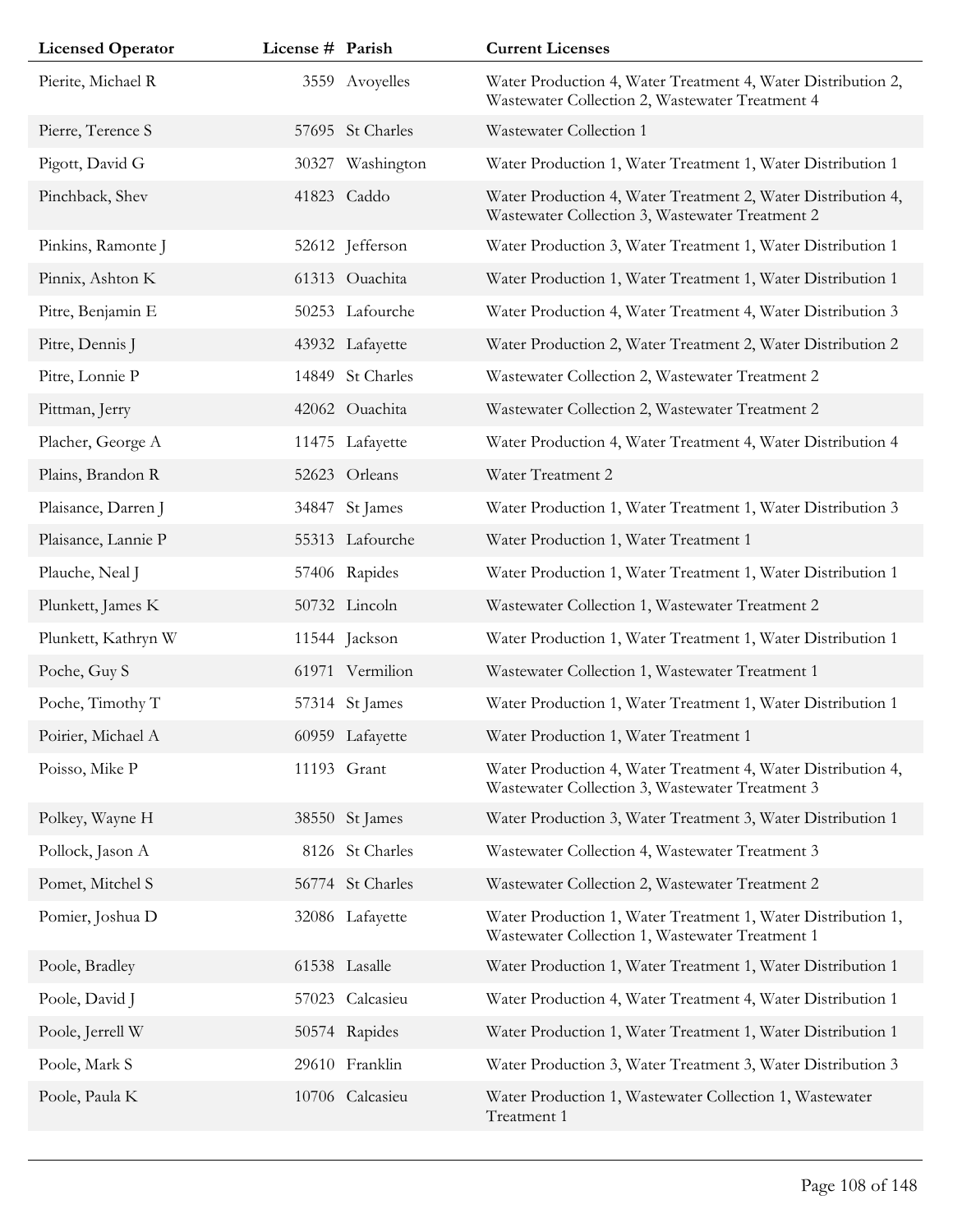| <b>Licensed Operator</b> | License # Parish |                     | <b>Current Licenses</b>                                                                                         |
|--------------------------|------------------|---------------------|-----------------------------------------------------------------------------------------------------------------|
| Pope, Ariel N            |                  | 58475 St Tammany    | Water Production 2, Water Treatment 1, Water Distribution 1                                                     |
| Pope, Ronald P           |                  | 30649 Livingston    | Water Production 3, Water Treatment 4, Water Distribution 3,<br>Wastewater Collection 4, Wastewater Treatment 4 |
| Porche', Austin F        |                  | 55152 Natchitoches  | Water Treatment 1                                                                                               |
| Porche, Donnie R         |                  | 10903 Terrebonne    | Wastewater Collection 4, Wastewater Treatment 3                                                                 |
| Porter, Reginald         |                  | 50995 Ascension     | Wastewater Collection 3, Wastewater Treatment 3                                                                 |
| Porter, Solomon          |                  | 5393 Webster        | Wastewater Collection 1                                                                                         |
| Potter, Lawrence Q       |                  | 54342 Ouachita      | Wastewater Collection 1, Wastewater Treatment 1                                                                 |
| Pourciau, Joseph L       |                  | 60842 E Baton Rouge | Water Production 1                                                                                              |
| Pousson, Jacob S         |                  | 43834 Calcasieu     | Water Production 2, Water Treatment 1, Water Distribution 1,<br>Wastewater Collection 1, Wastewater Treatment 1 |
| Pousson, Michael P       |                  | 60053 Calcasieu     | Water Production 1, Water Treatment 1, Water Distribution 1                                                     |
| Powell, Brian J          |                  | 60413 St Bernard    | Water Treatment 1                                                                                               |
| Powell, Jacob A          |                  | 57496 Grant         | Water Production 2, Water Treatment 2, Water Distribution 2                                                     |
| Powell, Jonah E          |                  | 43836 Sabine        | Water Production 3, Water Production 4, Water Treatment 3,<br>Water Distribution 3, Water Distribution 4        |
| Powell, Joseph M         |                  | 48092 Ouachita      | Wastewater Collection 1                                                                                         |
| Powell, Lacy A           |                  | 55434 Grant         | Water Production 1, Water Treatment 1, Water Distribution 1                                                     |
| Powell, Marvin R         |                  | 59095 Ouachita      | Wastewater Collection 1, Wastewater Treatment 1                                                                 |
| Powers, Philip A         |                  | 42043 Iberville     | Wastewater Collection 1, Wastewater Treatment 1                                                                 |
| Powers, Willie E         |                  | 40862 Evangeline    | Water Production 3, Water Treatment 3, Water Distribution 3,<br>Wastewater Collection 2, Wastewater Treatment 2 |
| Pracht, Steven D         |                  | 11907 Caddo         | Water Production 1, Water Distribution 1                                                                        |
| Prater, Wendell T        |                  | 39650 Ascension     | Wastewater Treatment 1                                                                                          |
| Prattini, Emile E        |                  | 6346 St Bernard     | Water Distribution 4, Wastewater Collection 4                                                                   |
| Pregeant, Brad A         |                  | 58999 Vermilion     | Water Production 1, Water Treatment 1, Water Distribution 1                                                     |
| Prejean, Brandon J       |                  | 37788 Jefferson     | Water Production 4, Water Treatment 4, Water Distribution 4,<br>Wastewater Collection 4, Wastewater Treatment 4 |
| Prejean, Dainae M        |                  | 8656 Lafayette      | Water Production 4, Water Treatment 4, Water Distribution 4                                                     |
| Presley, Melvin E        |                  | 8065 Caddo          | Water Production 1, Water Treatment 1, Water Distribution 1,<br>Wastewater Collection 3, Wastewater Treatment 3 |
| Presley, Shawn M         |                  | 61203 Caddo         | Water Distribution 1, Wastewater Collection 1, Wastewater<br>Treatment 1                                        |
| Pressley, James B        |                  | 40042 Rapides       | Water Production 2, Wastewater Collection 2, Wastewater<br>Treatment 3                                          |
| Prestigiacomo, Crystal D |                  | 57732 E Baton Rouge | Wastewater Collection 2, Wastewater Treatment 1                                                                 |
| Preston, Henry A         |                  | 50716 Morehouse     | Wastewater Collection 4, Wastewater Treatment 3                                                                 |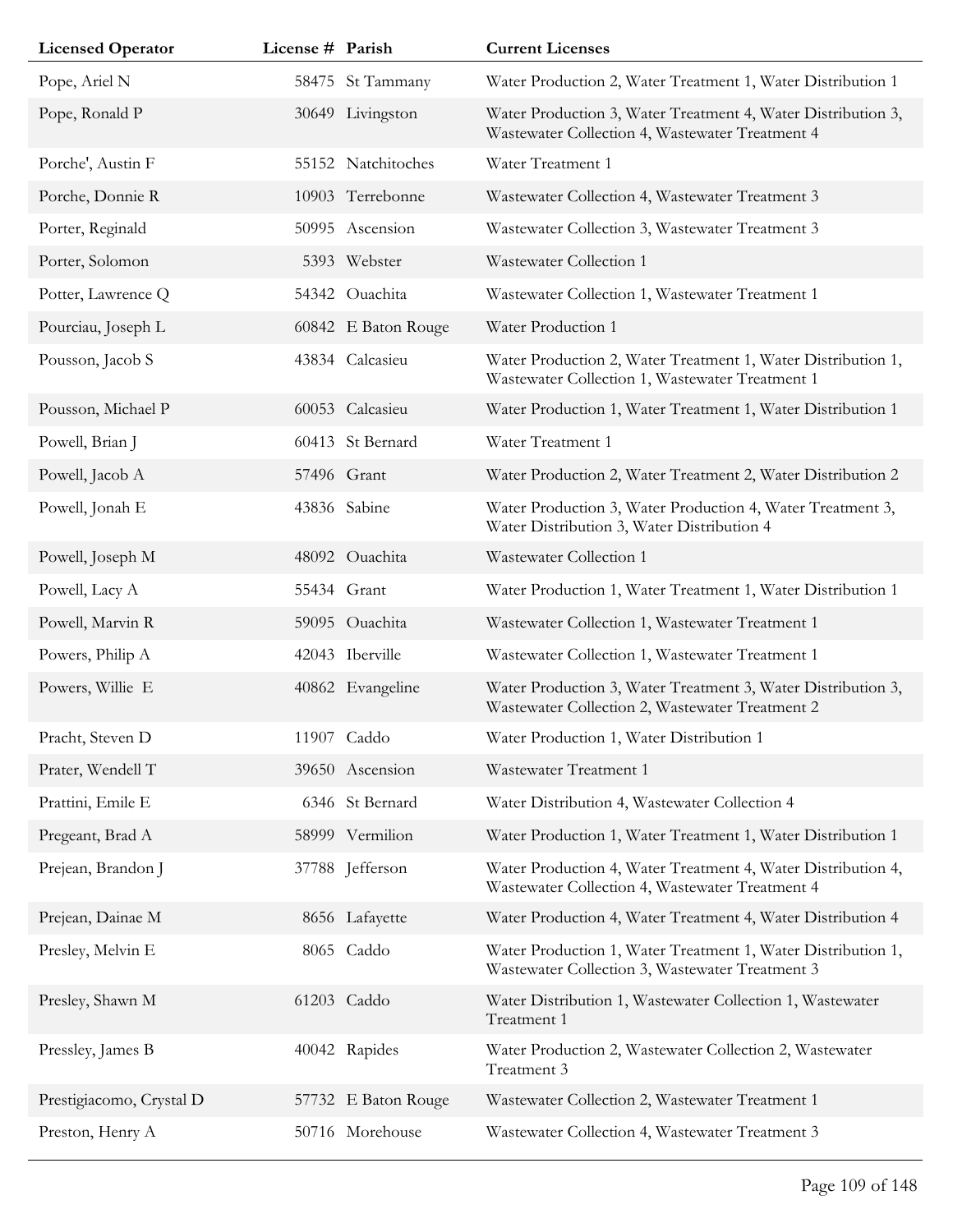| <b>Licensed Operator</b> | License # Parish |                       | <b>Current Licenses</b>                                                                                         |
|--------------------------|------------------|-----------------------|-----------------------------------------------------------------------------------------------------------------|
| Preston, William A       |                  | 5492 Sabine           | Water Production 2, Water Distribution 2                                                                        |
| Prevost, Shawnary L      |                  | 57039 Calcasieu       | Water Production 3, Water Treatment 3, Water Distribution 1                                                     |
| Price, Derryl L          |                  | 51132 Caddo           | Water Production 2, Water Treatment 2, Water Distribution 1                                                     |
| Price, Joctovria R       |                  | 11969 Ouachita        | Water Production 4, Water Treatment 4, Water Distribution 4                                                     |
| Price, Lauret B          |                  | 11409 Orleans         | Wastewater Collection 2                                                                                         |
| Price, Michael P         |                  | 55458 Tangipahoa      | Water Treatment 1, Wastewater Treatment 1                                                                       |
| Price, Rodney L          |                  | 5902 Rapides          | Water Production 4, Water Treatment 1, Water Distribution 4                                                     |
| Pridgen, William Z       | 61238 Winn       |                       | Water Production 1, Water Treatment 1, Water Distribution 1                                                     |
| Priest, Robert E         |                  | 59618 Iberville       | Wastewater Collection 1, Wastewater Treatment 1                                                                 |
| Primeaux, Jason P        |                  | 54353 Calcasieu       | Wastewater Collection 1                                                                                         |
| Priore, Madason J        |                  | 59214 Jefferson       | Water Production 4, Water Treatment 4, Water Distribution 3,<br>Wastewater Collection 1, Wastewater Treatment 1 |
| Pritchard, Willie J      |                  | 58955 West Carroll    | Water Production 2, Water Treatment 2, Water Distribution 2                                                     |
| Prosperie, Jacob P       |                  | 50572 Terrebonne      | Water Production 4, Water Treatment 4, Water Distribution 4                                                     |
| Prosperie, Monique D     |                  | 53472 Terrebonne      | Water Production 4, Water Treatment 4, Water Distribution 4                                                     |
| Prothro, Joseph C        |                  | 27327 Rapides         | Water Treatment 1, Water Distribution 1                                                                         |
| Provost, Johnnie D       |                  | 10955 St Mary         | Water Distribution 3, Wastewater Collection 4                                                                   |
| Prudhomme, Carl N        |                  | 45652 St Landry       | Wastewater Collection 1, Wastewater Treatment 1                                                                 |
| Pryer, Irome R           |                  | 58974 Orleans         | Water Treatment 1                                                                                               |
| Pugh, Brandon B          |                  | 51499 Jefferson Davis | Water Production 4, Water Treatment 4, Water Distribution 4                                                     |
| Pugh, Compton T          |                  | 11942 Ouachita        | Water Production 4, Water Treatment 4, Water Distribution 4                                                     |
| Purvis, Kenneth          |                  | 3660 Livingston       | Water Production 2, Water Treatment 2, Water Distribution 2                                                     |
| Pylant, Jason N          |                  | 60055 Richland        | Water Production 3, Water Treatment 3, Water Distribution 3                                                     |
| Quebedeaux, Cody J       |                  | 60896 Lafourche       | Water Production 3, Water Treatment 3                                                                           |
| Quebedeaux, Derek L      |                  | 56591 Tangipahoa      | Water Production 1, Water Treatment 1, Water Distribution 1,<br>Wastewater Collection 1, Wastewater Treatment 2 |
| Quebedeaux, Joey P       |                  | 56592 Tangipahoa      | Wastewater Collection 1, Wastewater Treatment 1                                                                 |
| Quinn, Charles R         |                  | 10305 Rapides         | Water Production 1, Water Distribution 1                                                                        |
| Rabalais, Derek          |                  | 56880 St Charles      | Wastewater Collection 2, Wastewater Treatment 2                                                                 |
| Racca, Elliott R         |                  | 48512 Rapides         | Water Production 4, Water Treatment 4, Water Distribution 4,<br>Wastewater Collection 4, Wastewater Treatment 4 |
| Rachal, Kennari I        |                  | 56692 Calcasieu       | Wastewater Collection 1, Wastewater Treatment 2                                                                 |
| Radford, Brian K         |                  | 3674 Desoto           | Water Production 2, Water Treatment 2, Water Distribution 4,<br>Wastewater Collection 4, Wastewater Treatment 1 |
| Raia, Johnny R           |                  | 3678 St Charles       | Wastewater Treatment 4                                                                                          |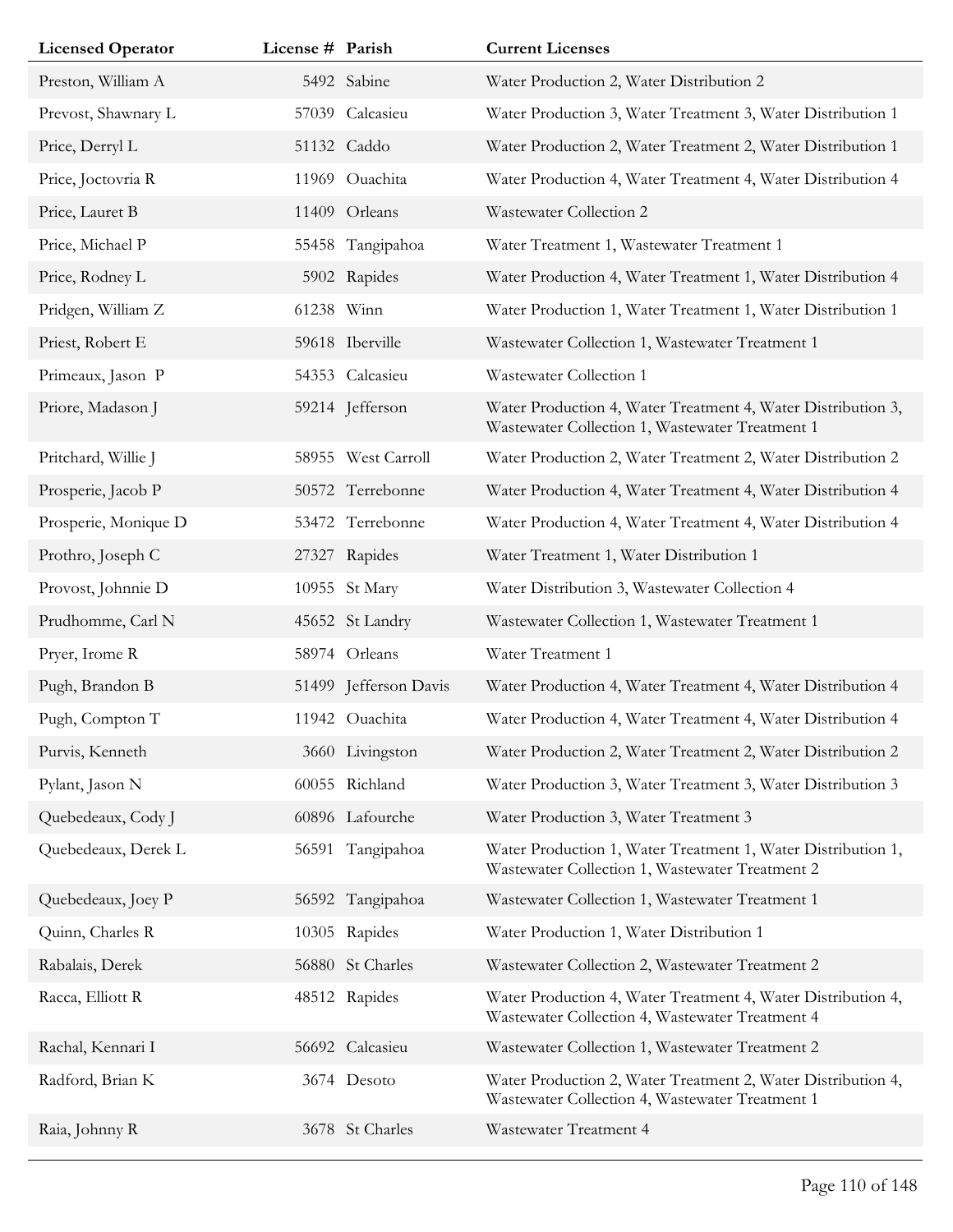| <b>Licensed Operator</b> | License # Parish |                      | <b>Current Licenses</b>                                                                                         |
|--------------------------|------------------|----------------------|-----------------------------------------------------------------------------------------------------------------|
| Raiford, Joseph T        |                  | 61609 Tangipahoa     | Water Production 1, Water Distribution 1                                                                        |
| Rainey, Bruce W          |                  | 57315 Ascension      | Wastewater Collection 1, Wastewater Treatment 1                                                                 |
| Rainey, Glenn A          |                  | 37187 Sabine         | Water Production 4, Water Treatment 4, Water Distribution 4,<br>Wastewater Collection 3, Wastewater Treatment 3 |
| Raley, Michael T         |                  | 61204 Red River      | Water Production 1, Water Treatment 1, Water Distribution 1                                                     |
| Rallinson, Kristopher J  |                  | 7881 Ouachita        | Water Production 4, Water Treatment 4, Water Distribution 4                                                     |
| Ramagos, Mark            |                  | 3681 Pointe Coupee   | Water Production 2, Water Distribution 2, Wastewater<br>Collection 2, Wastewater Treatment 2                    |
| Rambin, Gregory J        |                  | 45232 Caddo          | Water Production 3, Water Treatment 3, Water Distribution 3                                                     |
| Rambin, Vicky L          |                  | 56173 Caddo          | Water Production 2, Water Treatment 2, Water Distribution 1                                                     |
| Ramirez, Chanse J        |                  | 61722 Iberville      | Wastewater Collection 1, Wastewater Treatment 1                                                                 |
| Ramke, Scott B           |                  | 60577 Vermilion      | Water Production 1, Water Distribution 1                                                                        |
| Ramos, Jarrod M          |                  | 47057 Rapides        | Water Production 1, Water Treatment 1, Water Distribution 1,<br>Wastewater Collection 2, Wastewater Treatment 2 |
| Ramour, Charles J        |                  | 3683 Jefferson Davis | Water Production 2, Water Treatment 2, Water Distribution 2,<br>Wastewater Collection 2, Wastewater Treatment 2 |
| Ramsak, Brett M          |                  | 57293 Jefferson      | Wastewater Collection 1                                                                                         |
| Ramsak, Nicholas R       |                  | 50195 Jefferson      | Wastewater Collection 1, Wastewater Treatment 2                                                                 |
| Randell, Justin P        |                  | 56871 St Landry      | Water Treatment 1, Water Distribution 1                                                                         |
| Randle, Lester           |                  | 7030 Rapides         | Water Distribution 2                                                                                            |
| Randolph, Derek M        |                  | 7448 Orleans         | Water Distribution 4, Wastewater Collection 4                                                                   |
| Randolph, Jerome         |                  | 40063 E Baton Rouge  | Wastewater Collection 1, Wastewater Treatment 4                                                                 |
| Randolph, Leonard        |                  | 61019 Cameron        | Water Production 1, Water Treatment 1, Water Distribution 1                                                     |
| Randolph, Lesan U        |                  | 51036 Ouachita       | Wastewater Collection 1, Wastewater Treatment 1                                                                 |
| Rapp, Jeffery J          |                  | 3686 Plaquemines     | Water Production 4, Water Treatment 4, Water Distribution 4                                                     |
| Ratcliff, Benjamin D     |                  | 5575 E Baton Rouge   | Wastewater Collection 4                                                                                         |
| Ratcliff, Odis M         |                  | 30286 West Feliciana | Water Production 3, Water Treatment 3, Water Distribution 3,<br>Wastewater Collection 3, Wastewater Treatment 3 |
| Rauschenbach, Benjamin C |                  | 56192 Bossier        | Water Production 4, Water Treatment 4, Water Distribution 4,<br>Wastewater Collection 4, Wastewater Treatment 4 |
| Rawls, Heath A           |                  | 50512 Morehouse      | Water Production 1, Water Distribution 1, Wastewater<br>Collection 1                                            |
| Ray, Shelly L            |                  | 13806 Livingston     | Wastewater Treatment 1                                                                                          |
| Ray, Tommy J             |                  | 53592 Orleans        | Water Production 4, Water Treatment 4, Water Distribution 4                                                     |
| Reberg, Zackery J        |                  | 42794 Vernon         | Wastewater Collection 1, Wastewater Treatment 1                                                                 |
| Redditt, Carltrell L     |                  | 40162 Iberville      | Wastewater Collection 1, Wastewater Treatment 1                                                                 |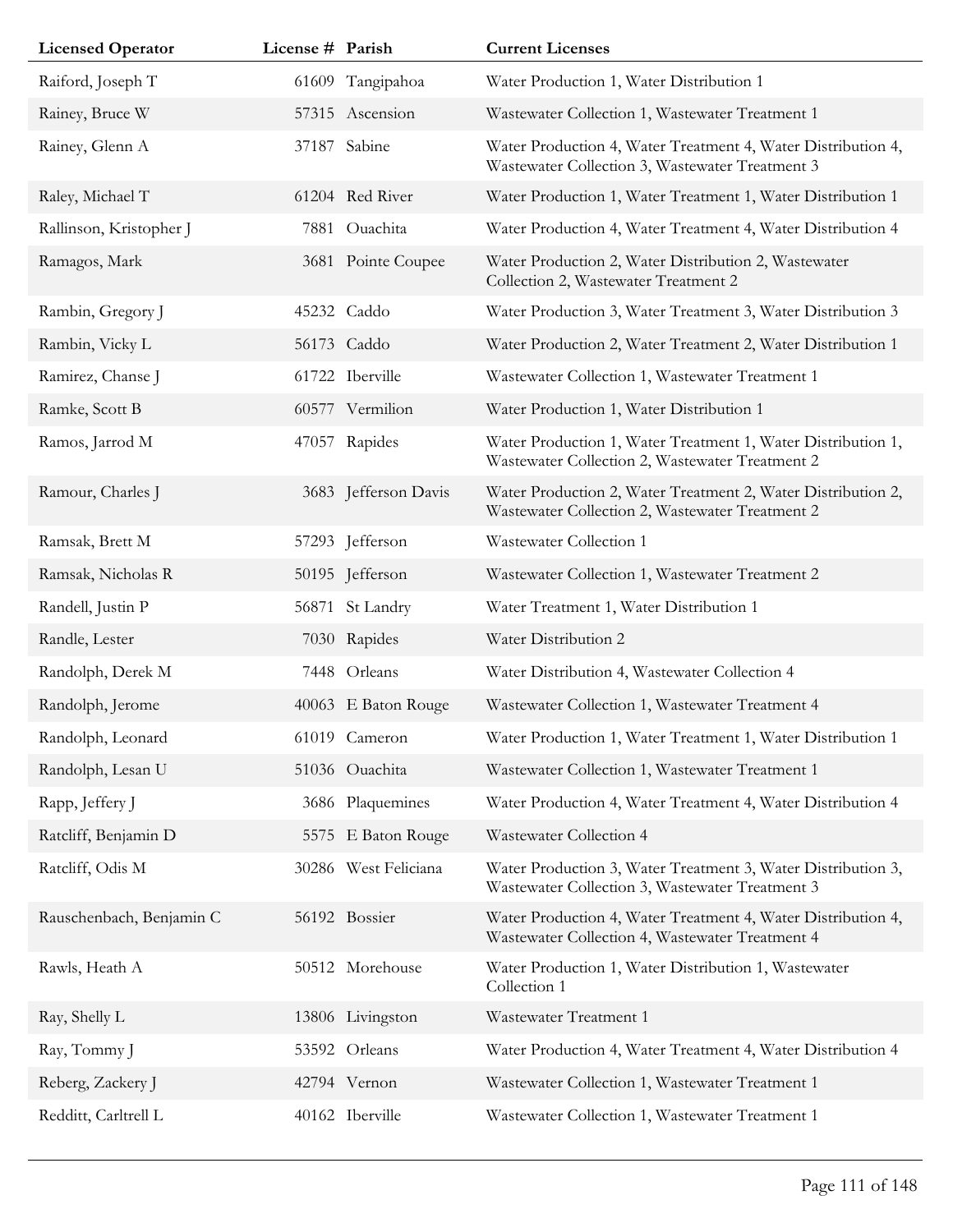| <b>Licensed Operator</b>  | License # Parish |                      | <b>Current Licenses</b>                                                                                         |
|---------------------------|------------------|----------------------|-----------------------------------------------------------------------------------------------------------------|
| Redmon, Louis E           |                  | 7236 Avoyelles       | Water Production 3, Water Treatment 2, Water Distribution 3,<br>Wastewater Collection 3, Wastewater Treatment 3 |
| Redwine, Justin K         |                  | 46174 Rapides        | Water Production 3, Water Treatment 2, Water Distribution 3                                                     |
| Reed, Cameron S           |                  | 55432 Grant          | Water Production 2, Water Treatment 2, Water Distribution 1,<br>Water Distribution 2                            |
| Reed, Chad W              |                  | 6558 Rapides         | Water Production 4, Water Treatment 4, Water Distribution 3                                                     |
| Reed, Gregory J           |                  | 17266 Caddo          | Water Production 2, Water Treatment 1, Water Distribution 4,<br>Wastewater Collection 2                         |
| Reed, Kelvin D            |                  | 5152 Rapides         | Water Distribution 3                                                                                            |
| Reed, Leavie E            |                  | 39312 Ouachita       | Water Treatment 1                                                                                               |
| Reed, Scott A             |                  | 12237 Bossier        | Water Production 4, Water Treatment 4, Water Distribution 4                                                     |
| Reese, Shedran D          |                  | 24847 Ascension      | Wastewater Collection 2, Wastewater Treatment 2                                                                 |
| Reeves, Aaron L           |                  | 60974 Calcasieu      | Wastewater Collection 1, Wastewater Treatment 1                                                                 |
| Reeves, Chandler P        |                  | 59547 West Feliciana | Wastewater Collection 1, Wastewater Treatment 1                                                                 |
| Reeves, Daryl             |                  | 58515 Allen          | Water Treatment 1                                                                                               |
| Reeves, Kaleb C           |                  | 61807 Vernon         | Water Treatment 1, Water Distribution 1                                                                         |
| Reeves, Timothy N         |                  | 54914 Beauregard     | Wastewater Collection 1, Wastewater Treatment 2                                                                 |
| Reeves, Tommy E           |                  | 11636 Lasalle        | Water Production 2, Water Distribution 2                                                                        |
| Reeves, William "Rusty" E |                  | 3712 Allen           | Water Production 4, Water Treatment 4, Water Distribution 4,<br>Wastewater Collection 1, Wastewater Treatment 1 |
| Rehm, Franklin D          |                  | 19926 Tangipahoa     | Water Production 2, Water Treatment 2, Water Distribution 1,<br>Wastewater Collection 1, Wastewater Treatment 1 |
| Reid, Anthony G           |                  | 52621 Jefferson      | Wastewater Treatment 3, Wastewater Treatment 4                                                                  |
| Reis, Melvin J            |                  | 32729 St Bernard     | Water Treatment 4                                                                                               |
| Reliford, Brent L         |                  | 7601 Bienville       | Water Production 2, Water Treatment 2, Water Distribution 2,<br>Wastewater Collection 2, Wastewater Treatment 2 |
| Renfrow, Charles B        |                  | 3720 Concordia       | Water Production 2, Water Treatment 2, Water Distribution 2                                                     |
| Rentrop, Grace N          |                  | 61296 Lafayette      | Wastewater Collection 1, Wastewater Treatment 1                                                                 |
| Rentrop, Jaret A          |                  | 58205 St Mary        | Water Production 2, Water Treatment 3, Water Distribution 2                                                     |
| Rester, William E         |                  | 54343 St Tammany     | Water Production 1, Water Distribution 1                                                                        |
| Reulet, Ian J             |                  | 56594 Iberville      | Water Production 1, Water Treatment 1, Water Distribution 1                                                     |
| Revere, Michael N         |                  | 31906 St Tammany     | Water Production 2, Water Treatment 2, Water Distribution 1                                                     |
| Reynolds, David P         |                  | 45057 Sabine         | Water Production 4, Water Treatment 4, Water Distribution 4,<br>Wastewater Collection 1, Wastewater Treatment 1 |
| Reynolds, Jackquline M    |                  | 47313 Jefferson      | Wastewater Collection 3, Wastewater Treatment 2                                                                 |
| Reynolds, John M          |                  | 30706 Union          | Water Production 2, Water Treatment 1, Water Distribution 2                                                     |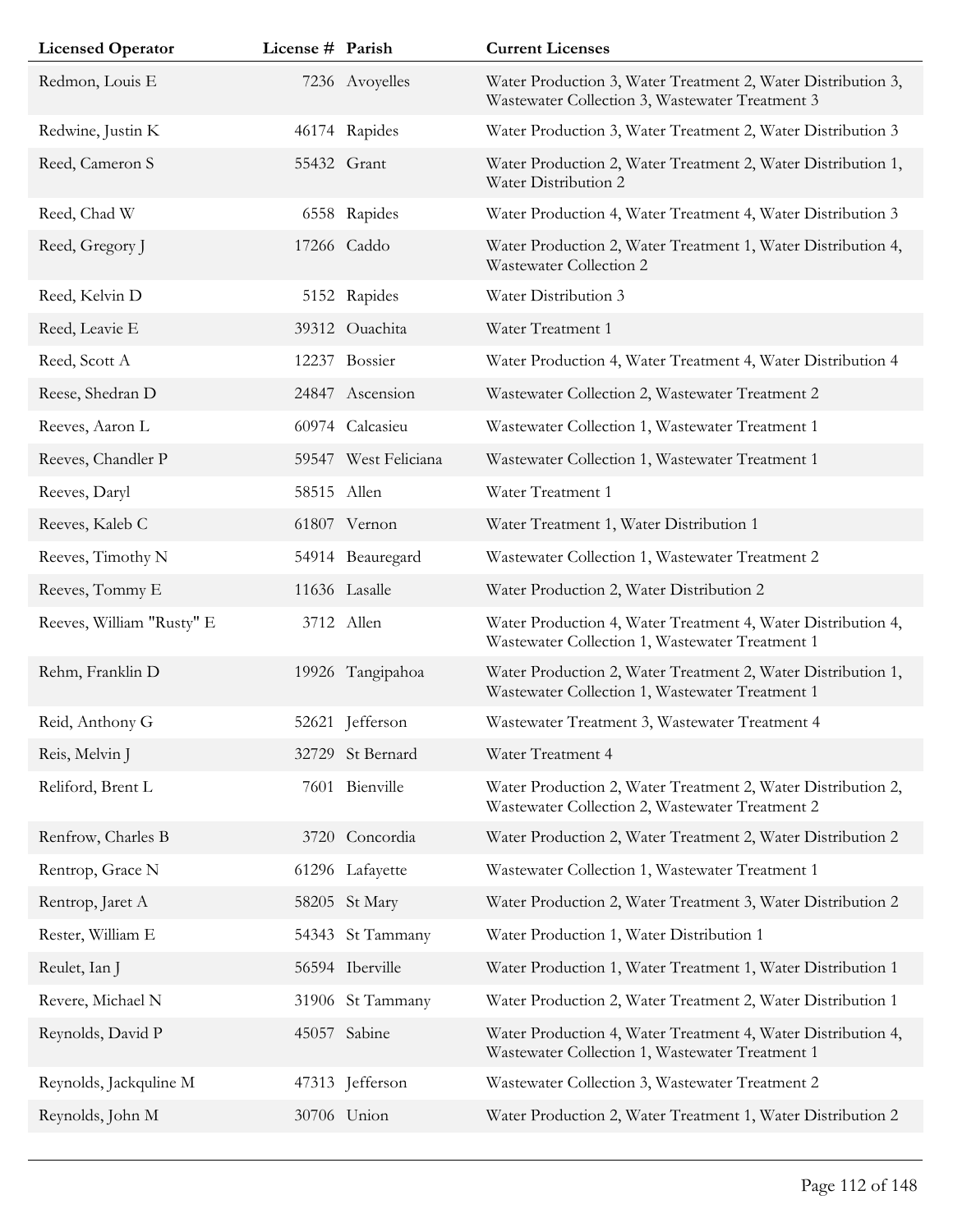| <b>Licensed Operator</b> | License # Parish |                    | <b>Current Licenses</b>                                                                                         |
|--------------------------|------------------|--------------------|-----------------------------------------------------------------------------------------------------------------|
| Reynolds, Kailumnn F     |                  | 46632 Jefferson    | Wastewater Collection 3, Wastewater Treatment 4                                                                 |
| Reynolds, Robert         |                  | 9447 Acadia        | Water Production 3, Water Treatment 3, Water Distribution 1                                                     |
| Rhoden, Joshua R         |                  | 54912 Calcasieu    | Water Production 1, Water Treatment 1, Water Distribution 1                                                     |
| Rhodes, Adam L           |                  | 60955 Lafayette    | Wastewater Treatment 2                                                                                          |
| Rhodes, Channing W       |                  | 53596 Sabine       | Water Production 2, Water Treatment 2, Water Distribution 2                                                     |
| Rhodes, Michael L        |                  | 3729 E Baton Rouge | Wastewater Collection 4, Wastewater Treatment 4                                                                 |
| Rhodes, Richard A        |                  | 58995 Bienville    | Water Production 1, Water Treatment 1, Water Distribution 1,<br>Wastewater Collection 1, Wastewater Treatment 1 |
| Rhodus, David            |                  | 3731 Livingston    | Water Production 4, Water Treatment 2, Water Distribution 4,<br>Wastewater Collection 2, Wastewater Treatment 2 |
| Rhone, James L           |                  | 50096 Caddo        | Wastewater Collection 2, Wastewater Collection 3, Wastewater<br>Treatment 2                                     |
| Rice, Robert C           |                  | 6025 Winn          | Water Distribution 1                                                                                            |
| Rice, William M          |                  | 57613 Caddo        | Water Treatment 1                                                                                               |
| Richard, Brandon D       |                  | 61301 Lafayette    | Wastewater Treatment 1                                                                                          |
| Richard, Cindi D         |                  | 52579 Calcasieu    | Water Production 4, Water Treatment 4, Water Distribution 4,<br>Wastewater Collection 4, Wastewater Treatment 4 |
| Richard, Danny L         |                  | 8105 Acadia        | Water Production 2, Water Treatment 1, Water Distribution 2                                                     |
| Richard, Eric A          |                  | 6266 Assumption    | Water Production 4, Water Treatment 4, Water Distribution 4                                                     |
| Richard, Ethan J         |                  | 58054 Acadia       | Water Production 1, Water Treatment 1, Water Distribution 1,<br>Wastewater Collection 1, Wastewater Treatment 1 |
| Richard, Gregory         |                  | 8662 Acadia        | Water Production 2, Water Treatment 2, Water Distribution 2                                                     |
| Richard, Jody J          |                  | 43172 Iberville    | Water Production 2, Water Treatment 2, Water Distribution 2                                                     |
| Richard, Keith C         |                  | 42085 Lafayette    | Water Production 1, Water Treatment 1, Water Distribution 1                                                     |
| Richard, Kevin J         |                  | 5016 Lafayette     | Wastewater Collection 4, Wastewater Treatment 4                                                                 |
| Richard, Kinsey          |                  | 60653 Avoyelles    | Wastewater Treatment 1                                                                                          |
| Richard, Logan D         |                  | 58275 Calcasieu    | Water Production 2, Water Treatment 1                                                                           |
| Richard, Melanie S       |                  | 34106 St Landry    | Water Production 1, Water Treatment 1, Water Distribution 1                                                     |
| Richard, Michael         | 57399            | St Landry          | Wastewater Treatment 1                                                                                          |
| Richard, Ned A           |                  | 60994 Calcasieu    | Wastewater Collection 1, Wastewater Treatment 1                                                                 |
| Richard, Patrick L       |                  | 54272 Franklin     | Water Production 2, Water Treatment 1                                                                           |
| Richard, Ronald          |                  | 11285 Iberville    | Wastewater Collection 2, Wastewater Treatment 2                                                                 |
| Richard, Seth G          |                  | 54080 St Mary      | Wastewater Collection 1, Wastewater Treatment 1                                                                 |
| Richard, Tony R          |                  | 6574 Vermilion     | Water Production 4, Water Treatment 4, Water Distribution 4                                                     |
| Richard, Wilton J        |                  | 3744 Lafayette     | Water Production 2, Water Treatment 1, Water Distribution 1,<br>Wastewater Collection 2, Wastewater Treatment 2 |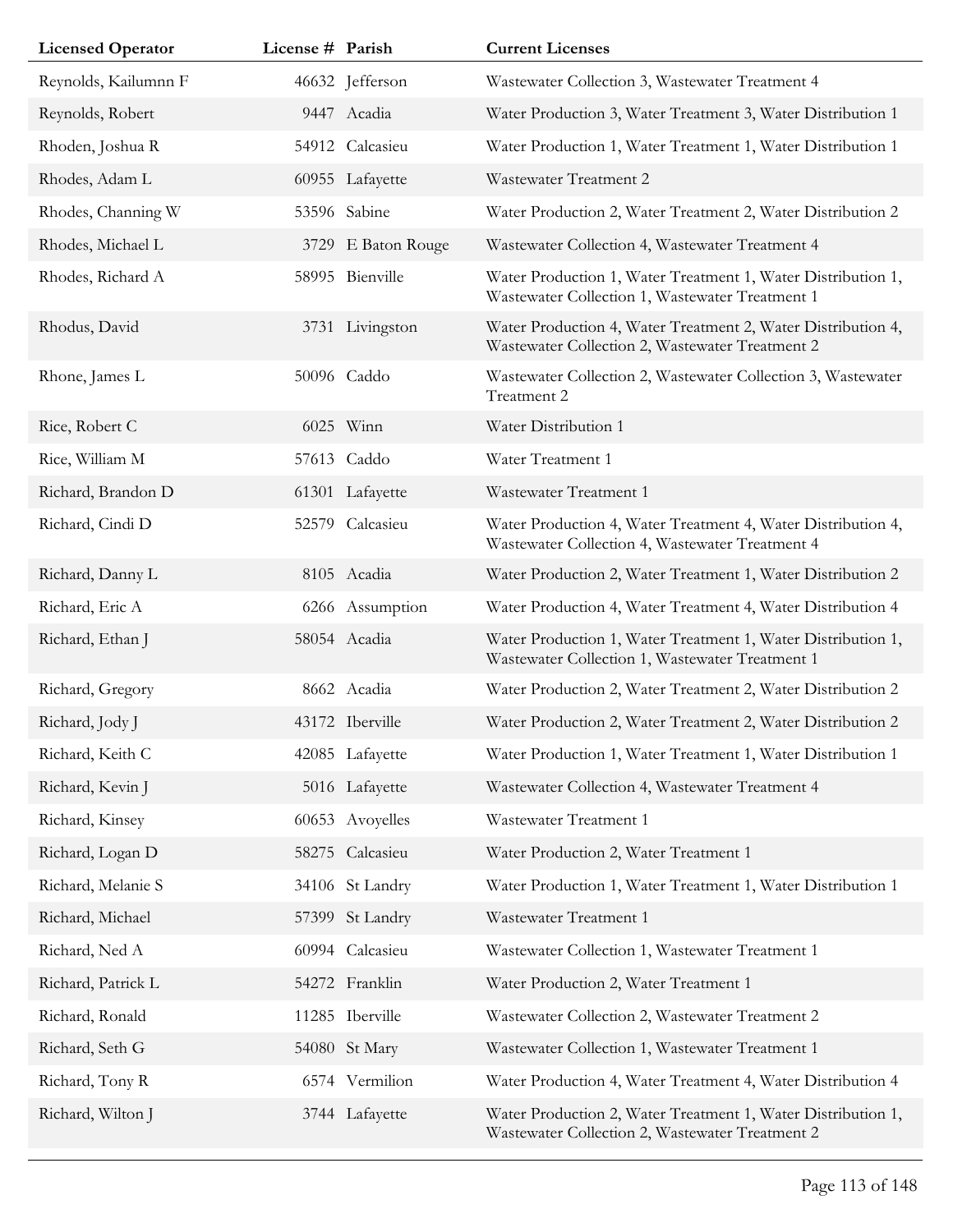| <b>Licensed Operator</b> | License # Parish |                      | <b>Current Licenses</b>                                                                                         |
|--------------------------|------------------|----------------------|-----------------------------------------------------------------------------------------------------------------|
| Richards, David J        |                  | 5073 St Bernard      | Wastewater Collection 1, Wastewater Treatment 4                                                                 |
| Richardson, Cody B       |                  | 37051 Vernon         | Water Production 1, Water Treatment 1, Water Distribution 2,<br>Wastewater Collection 2, Wastewater Treatment 2 |
| Richardson, James A      |                  | 11496 Caddo          | Water Production 4, Water Treatment 4, Water Distribution 4,<br>Wastewater Collection 4, Wastewater Treatment 3 |
| Richardson, Seth D       |                  | 46714 Iberville      | Wastewater Collection 2, Wastewater Treatment 2                                                                 |
| Richey, Kiefer T         |                  | 52052 Rapides        | Water Production 2, Water Treatment 1, Water Distribution 1                                                     |
| Rider, John W            |                  | 6940 Caldwell        | Wastewater Collection 2, Wastewater Treatment 1                                                                 |
| Riecke, Kent             |                  | 3765 St Tammany      | Water Treatment 1, Water Distribution 2                                                                         |
| Riecke, Sean M           |                  | 36493 St Tammany     | Water Production 4, Water Treatment 4, Water Distribution 4,<br>Wastewater Collection 2, Wastewater Treatment 2 |
| Riess, Richard A         |                  | 20408 St Tammany     | Wastewater Collection 2                                                                                         |
| Riggs, Hubert            |                  | 37864 Calcasieu      | Wastewater Treatment 2                                                                                          |
| Rigmaiden, Glenfort R    |                  | 10751 Calcasieu      | Wastewater Treatment 4                                                                                          |
| Riley, Adam J            |                  | 54538 Washington     | Wastewater Treatment 2                                                                                          |
| Riley, Channing P        |                  | 60899 Livingston     | Wastewater Collection 2, Wastewater Treatment 2                                                                 |
| Riley, Shelby W          |                  | 44034 St Charles     | Wastewater Collection 3                                                                                         |
| Rinaudo, Salvador J      |                  | 45572 Pointe Coupee  | Water Production 2, Water Treatment 2, Water Distribution 2                                                     |
| Risner, Tyler S          |                  | 61218 Webster        | Water Production 1, Water Treatment 1, Water Distribution 1                                                     |
| Rivas, Victor M          |                  | 56056 Orleans        | Water Production 1, Water Treatment 1, Water Distribution 1                                                     |
| Rivero, Kristen A        |                  | 47033 Jefferson      | Water Production 4, Water Treatment 4, Water Distribution 4,<br>Wastewater Collection 4, Wastewater Treatment 4 |
| Rivers, Justin M         |                  | 49414 Iberville      | Wastewater Collection 1, Wastewater Treatment 1                                                                 |
| Rixner, Godfrey          |                  | 36180 St John        | Wastewater Treatment 4                                                                                          |
| Roark, Joshua L          |                  | 57296 East Feliciana | Water Production 2, Water Treatment 2, Water Distribution 2                                                     |
| Roark, Rodney H          |                  | 8666 Lasalle         | Wastewater Collection 2, Wastewater Treatment 2                                                                 |
| Robair, Alfred J         |                  | 3782 Orleans         | Water Distribution 4, Wastewater Collection 4                                                                   |
| Robbins, Susan M         |                  | 2005 Rapides         | Water Production 4, Water Treatment 4, Water Distribution 4,<br>Wastewater Collection 2, Wastewater Treatment 1 |
| Robert, Nicholas A       |                  | 57699 St Charles     | Water Production 3, Water Treatment 4, Water Distribution 2                                                     |
| Robert, Rickey J         |                  | 18986 St Charles     | Water Production 4, Water Treatment 4, Water Distribution 4                                                     |
| Robert, Stephen A        |                  | 10907 Ascension      | Wastewater Collection 1, Wastewater Treatment 1                                                                 |
| Roberts, Aleisha L       |                  | 54753 Calcasieu      | Wastewater Collection 1, Wastewater Treatment 1                                                                 |
| Roberts, Israel C        | 3789             | St Landry            | Water Production 4, Water Treatment 4, Water Distribution 4                                                     |
| Roberts, James C         |                  | 57021 Concordia      | Water Production 1, Water Distribution 1                                                                        |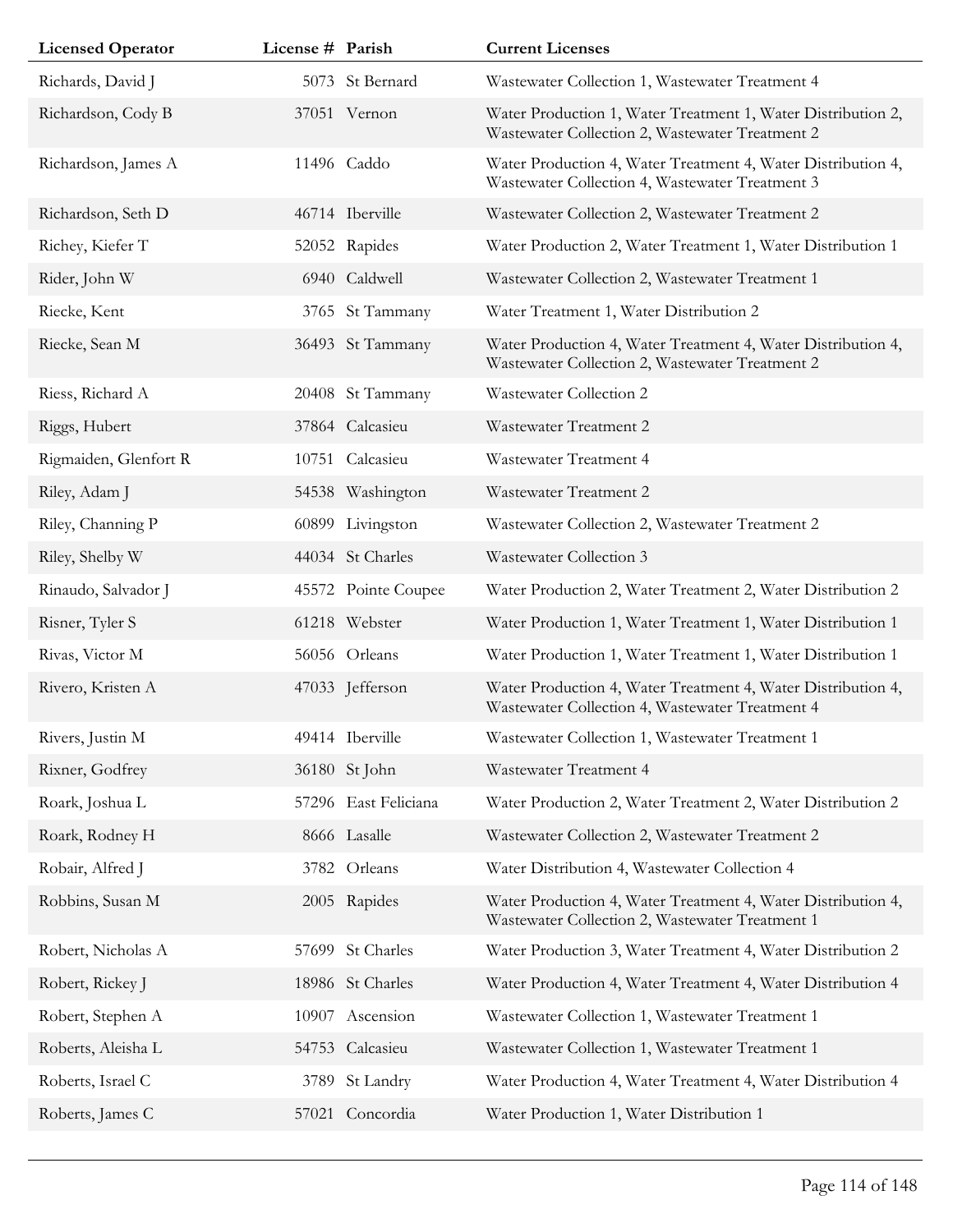| <b>Licensed Operator</b> | License # Parish |                    | <b>Current Licenses</b>                                                                                         |
|--------------------------|------------------|--------------------|-----------------------------------------------------------------------------------------------------------------|
| Roberts, James D         |                  | 13967 Ouachita     | Water Production 2, Water Treatment 3, Water Distribution 4                                                     |
| Roberts, Jessie J        |                  | 6848 Caddo         | Wastewater Collection 1                                                                                         |
| Robertson, Chad A        |                  | 42494 St Mary      | Water Production 3, Water Treatment 3, Water Distribution 4,<br>Wastewater Collection 2, Wastewater Treatment 2 |
| Robertson, Clay B        |                  | 40404 Rapides      | Water Production 2, Water Treatment 2, Water Distribution 2                                                     |
| Robertson, Donald A      |                  | 3796 Jefferson     | Wastewater Collection 4                                                                                         |
| Robertson, Nadine I      |                  | 56761 Jefferson    | Water Treatment 1, Wastewater Collection 1, Wastewater<br>Treatment 4                                           |
| Robertson, William G     |                  | 57049 Webster      | Water Production 1, Water Treatment 1, Water Distribution 1,<br>Wastewater Collection 1                         |
| Robichaux, Jenny A       |                  | 10947 Lafourche    | Water Production 4, Water Treatment 4, Water Distribution 4                                                     |
| Robichaux, Rebecca N     |                  | 8360 Lafourche     | Wastewater Collection 2, Wastewater Treatment 2                                                                 |
| Robinson, Archie B       |                  | 9110 Webster       | Water Production 1, Water Treatment 1, Water Distribution 1                                                     |
| Robinson, Cleveland J    |                  | 14246 St John      | Wastewater Collection 1, Wastewater Treatment 1                                                                 |
| Robinson, Deborah A      |                  | 11087 Rapides      | Water Production 3, Water Distribution 4                                                                        |
| Robinson, Eran C         | 57057            | Catahoula          | Water Production 1, Water Treatment 1, Water Distribution 1                                                     |
| Robinson, Jerry W        | 10308 Winn       |                    | Water Production 2, Water Treatment 2, Water Distribution 2,<br>Wastewater Collection 1, Wastewater Treatment 1 |
| Robinson, Lamonze C      |                  | 39490 Morehouse    | Water Production 1, Water Treatment 2, Water Distribution 2                                                     |
| Robinson, Manghee M      |                  | 39676 Out-Of-State | Wastewater Collection 1, Wastewater Treatment 1                                                                 |
| Robinson, Mary A         |                  | 60850 Caddo        | Wastewater Collection 2, Wastewater Treatment 2                                                                 |
| Robinson, Meko C         |                  | 35401 Orleans      | Wastewater Collection 1                                                                                         |
| Robinson, Phillip H      |                  | 3816 Franklin      | Water Production 4, Water Treatment 4, Water Distribution 3                                                     |
| Robinson, Travis P       |                  | 57697 St John      | Wastewater Collection 1, Wastewater Treatment 1                                                                 |
| Robson, Barry            |                  | 8984 Caddo         | Water Production 4, Water Treatment 4, Water Distribution 4                                                     |
| Roby, Eric P             |                  | 31786 Jefferson    | Water Production 4, Water Treatment 4, Water Distribution 4                                                     |
| Rochester, Clinton D     |                  | 12451 Washington   | Water Production 3, Water Treatment 2, Water Distribution 2,<br>Wastewater Collection 1, Wastewater Treatment 1 |
| Rodgers, Randy           |                  | 3830 Jefferson     | Water Treatment 1, Water Distribution 1, Wastewater<br>Collection 1, Wastewater Treatment 4                     |
| Rodney, Louis E          |                  | 57612 Caddo        | Water Treatment 1, Water Distribution 1                                                                         |
| Rodrigo, Udaya I         |                  | 45274 Caddo        | Water Production 4, Water Treatment 4, Water Distribution 4,<br>Wastewater Collection 2, Wastewater Treatment 2 |
| Rodrigue, Beau M         |                  | 12386 St James     | Water Treatment 1, Water Distribution 3                                                                         |
| Rodrigue, Erkle G        |                  | 14906 St John      | Water Production 3, Water Treatment 3, Water Distribution 3                                                     |
| Rodrigue, Sidney J       |                  | 18008 St Tammany   | Water Production 2, Water Treatment 2, Water Distribution 2                                                     |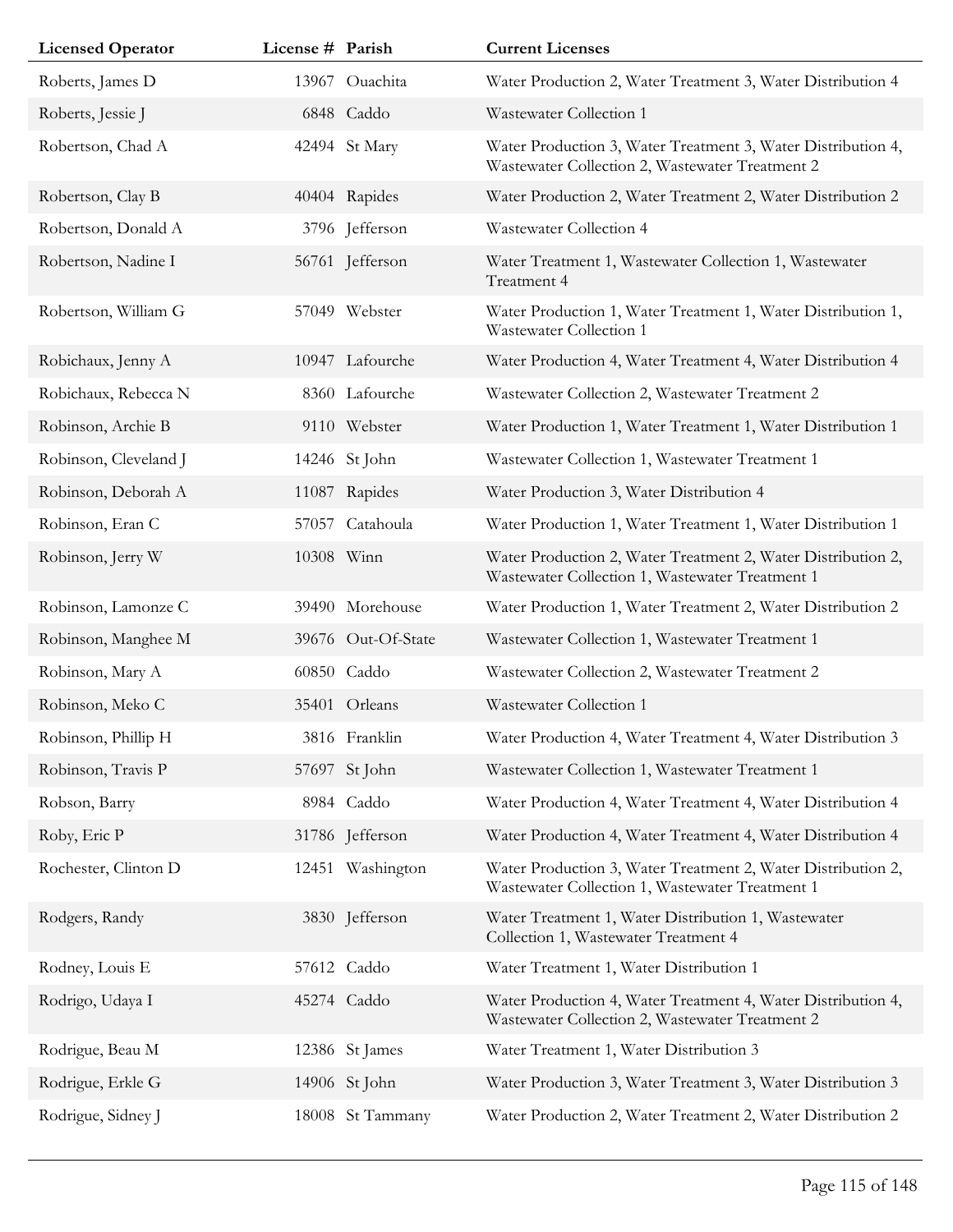| <b>Licensed Operator</b> | License # Parish |                       | <b>Current Licenses</b>                                                                                         |
|--------------------------|------------------|-----------------------|-----------------------------------------------------------------------------------------------------------------|
| Rodriguez, Anthony R     |                  | 11729 Vernon          | Water Production 2, Water Treatment 2, Water Distribution 2,<br>Wastewater Collection 2, Wastewater Treatment 2 |
| Rodriguez, Hunter C      |                  | 52615 Franklin        | Water Production 2, Water Treatment 2, Water Distribution 2                                                     |
| Roe, Anthony W           |                  | 59993 Grant           | Water Production 2, Water Treatment 2, Water Distribution 1,<br>Wastewater Collection 2, Wastewater Treatment 2 |
| Roe, William A           |                  | 8070 Plaquemines      | Water Production 4, Water Treatment 4, Water Distribution 4,<br>Wastewater Collection 4, Wastewater Treatment 1 |
| Roedts, Robert R         |                  | 13147 Livingston      | Wastewater Treatment 4                                                                                          |
| Rogers, Cory R           |                  | 59063 E Baton Rouge   | Water Production 2, Water Treatment 2, Water Distribution 2,<br>Wastewater Collection 1, Wastewater Treatment 1 |
| Rogers, Crystal M        |                  | 54392 Calcasieu       | Wastewater Collection 2, Wastewater Treatment 4                                                                 |
| Rogers, Drake J          |                  | 48852 Lafourche       | Wastewater Collection 1, Wastewater Treatment 1                                                                 |
| Rogers, Eric             |                  | 3846 Orleans          | Wastewater Collection 4                                                                                         |
| Rogers, Forest S         |                  | 47054 Caddo           | Wastewater Collection 3, Wastewater Treatment 2                                                                 |
| Rogers, James-Michael A  |                  | 59548 Jefferson Davis | Water Production 2, Water Treatment 2, Water Distribution 2,<br>Wastewater Collection 1, Wastewater Treatment 1 |
| Rogers, Joshua T         |                  | 50065 Plaquemines     | Water Production 2, Water Treatment 2, Water Distribution 2,<br>Wastewater Collection 1                         |
| Rogers, Kenneth W        |                  | 46339 Beauregard      | Water Production 3, Water Treatment 2, Water Treatment 3,<br>Water Distribution 3                               |
| Rogers, Lee L            |                  | 58813 Ouachita        | Water Production 1, Water Treatment 1, Water Distribution 1,<br>Wastewater Treatment 1                          |
| Rogers, Lee S            |                  | 3847 Orleans          | Water Distribution 4                                                                                            |
| Rogers, Scott P          |                  | 3843 Orleans          | Water Production 3, Water Treatment 4                                                                           |
| Rogers, Westley P        |                  | 8271 Orleans          | Wastewater Collection 2                                                                                         |
| Roland, Overton          |                  | 8748 Rapides          | Wastewater Collection 4                                                                                         |
| Rome, Lance C            |                  | 48032 St James        | Water Production 1, Water Treatment 1, Water Distribution 1                                                     |
| Romero, Bryan            |                  | 11091 Vermilion       | Water Production 3, Water Treatment 3, Water Distribution 3                                                     |
| Romero, Derrick M        |                  | 33827 Calcasieu       | Water Distribution 1                                                                                            |
| Romero, Eddie J          |                  | 40782 Iberia          | Water Production 2, Water Treatment 2, Water Distribution 2                                                     |
| Romero, Jason P          |                  | 38650 Lafayette       | Wastewater Collection 1, Wastewater Treatment 1                                                                 |
| Romero, Kristin B        |                  | 40386 Acadia          | Water Production 3, Water Treatment 3, Water Distribution 3                                                     |
| Ronsonet, Creig J        |                  | 3865 St Mary          | Water Production 4, Water Treatment 4, Water Distribution 4                                                     |
| Roofner, Theresa D       | 7673             | Calcasieu             | Wastewater Collection 4, Wastewater Treatment 4                                                                 |
| Rosaya, Morris           |                  | 5188 E Baton Rouge    | Wastewater Treatment 4                                                                                          |
| Rose, Jonathon V         |                  | 55817 Desoto          | Wastewater Collection 2, Wastewater Treatment 2                                                                 |
| Rose, Mathieu C          |                  | 54344 Beauregard      | Water Production 2, Water Treatment 2, Water Distribution 3                                                     |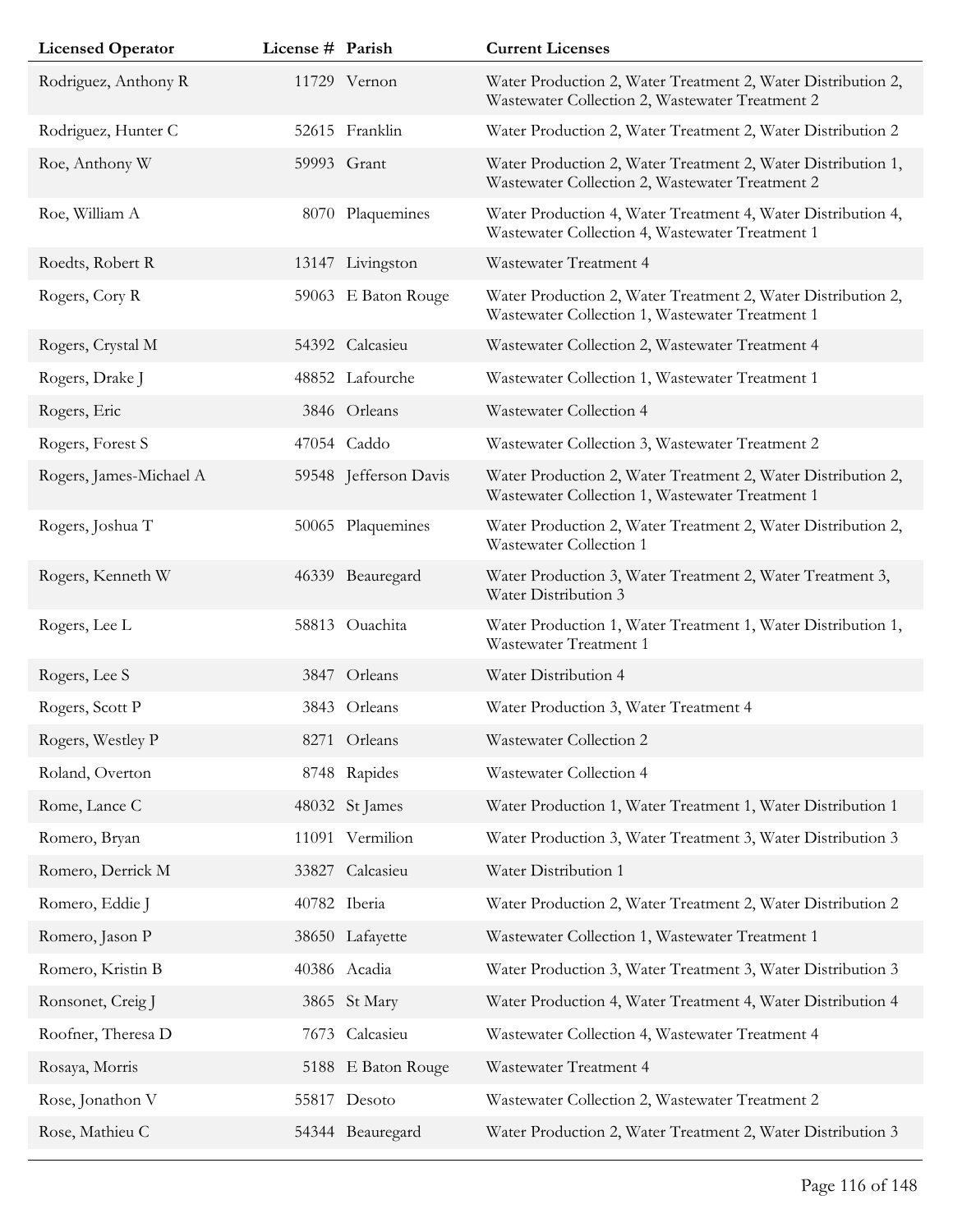| <b>Licensed Operator</b> | License # Parish |                      | <b>Current Licenses</b>                                                                                         |
|--------------------------|------------------|----------------------|-----------------------------------------------------------------------------------------------------------------|
| Rose, Paula L            |                  | 50432 Beauregard     | Water Production 2, Water Treatment 2, Water Distribution 2                                                     |
| Rose, William A          |                  | 51852 Tangipahoa     | Wastewater Collection 1, Wastewater Treatment 1                                                                 |
| Rosenfeld, Jesse S       |                  | 47672 Jefferson      | Water Distribution 3                                                                                            |
| Ross, Donlisha           |                  | 55692 Ouachita       | Water Production 3, Water Treatment 1, Water Distribution 2                                                     |
| Ross, Michael T          |                  | 8794 E Baton Rouge   | Wastewater Collection 2, Wastewater Treatment 2                                                                 |
| Ross, Tara L             |                  | 46232 Calcasieu      | Water Production 1, Water Treatment 1, Water Distribution 1,<br>Wastewater Collection 1, Wastewater Treatment 1 |
| Ross, Tiran C            |                  | 53474 Terrebonne     | Water Production 1, Water Treatment 1                                                                           |
| Roth, Richard K          |                  | 59549 Concordia      | Water Production 3, Water Treatment 3, Water Distribution 3,<br>Wastewater Collection 2, Wastewater Treatment 2 |
| Roth, Scott N            | 21407            | St Tammany           | Water Production 4, Water Treatment 4, Water Distribution 4,<br>Wastewater Collection 4, Wastewater Treatment 4 |
| Rotich, Nicole D         |                  | 61461 Rapides        | Wastewater Collection 2, Wastewater Treatment 2                                                                 |
| Rouchon, Anthony A       |                  | 40664 West Feliciana | Water Production 2, Water Treatment 2, Water Distribution 2                                                     |
| Rouse, Russell K         |                  | 57698 Ascension      | Water Production 1, Water Production 1, Water Treatment 1                                                       |
| Roush, Raymond D         |                  | 8988 Jackson         | Water Production 1, Water Treatment 1, Water Distribution 1                                                     |
| Roussel, Jonathan J      |                  | 60873 St James       | Water Treatment 1                                                                                               |
| Roussel, Jordan A        |                  | 61715 Iberville      | Water Production 1, Water Treatment 1, Water Distribution 1,<br>Wastewater Collection 1, Wastewater Treatment 1 |
| Roussel, Seth M          |                  | 59062 Ascension      | Water Production 1, Water Treatment 1, Water Distribution 1                                                     |
| Roussell, Allen P        |                  | 26487 St Bernard     | Water Production 4, Water Treatment 4, Water Distribution 2,<br>Wastewater Collection 2, Wastewater Treatment 1 |
| Roux, Devin P            |                  | 42224 St Charles     | Wastewater Collection 1, Wastewater Treatment 4                                                                 |
| Roux, Dillon A           |                  | 57306 St Charles     | Wastewater Collection 2, Wastewater Treatment 2                                                                 |
| Roux, Jamie P            |                  | 6568 St Charles      | Wastewater Treatment 3                                                                                          |
| Rouyea, Darrell D        |                  | 57375 Ascension      | Water Production 1, Water Treatment 1, Water Distribution 1                                                     |
| Rowell, Lacy J           |                  | 60634 Red River      | Water Production 1, Water Treatment 1, Water Distribution 1                                                     |
| Rowlands, Charles E      |                  | 10849 Natchitoches   | Water Production 2, Water Treatment 2, Water Distribution 2,<br>Wastewater Collection 1, Wastewater Treatment 1 |
| Roy, Damon P             |                  | 7493 Jefferson       | Wastewater Collection 4                                                                                         |
| Roy, Travis J            |                  | 59035 Calcasieu      | Wastewater Collection 1, Wastewater Treatment 1                                                                 |
| Royal, Eric D            |                  | 58533 Sabine         | Water Production 2, Water Treatment 1, Water Distribution 2,<br>Wastewater Collection 2, Wastewater Treatment 2 |
| Royer, William Q         |                  | 61015 Beauregard     | Water Production 1, Water Treatment 1, Water Distribution 1                                                     |
| Rubin, Lemmon J          |                  | 5935 Lafayette       | Water Distribution 2                                                                                            |
| Rudison, Santonio D      |                  | 54223 Livingston     | Wastewater Collection 1, Wastewater Treatment 1                                                                 |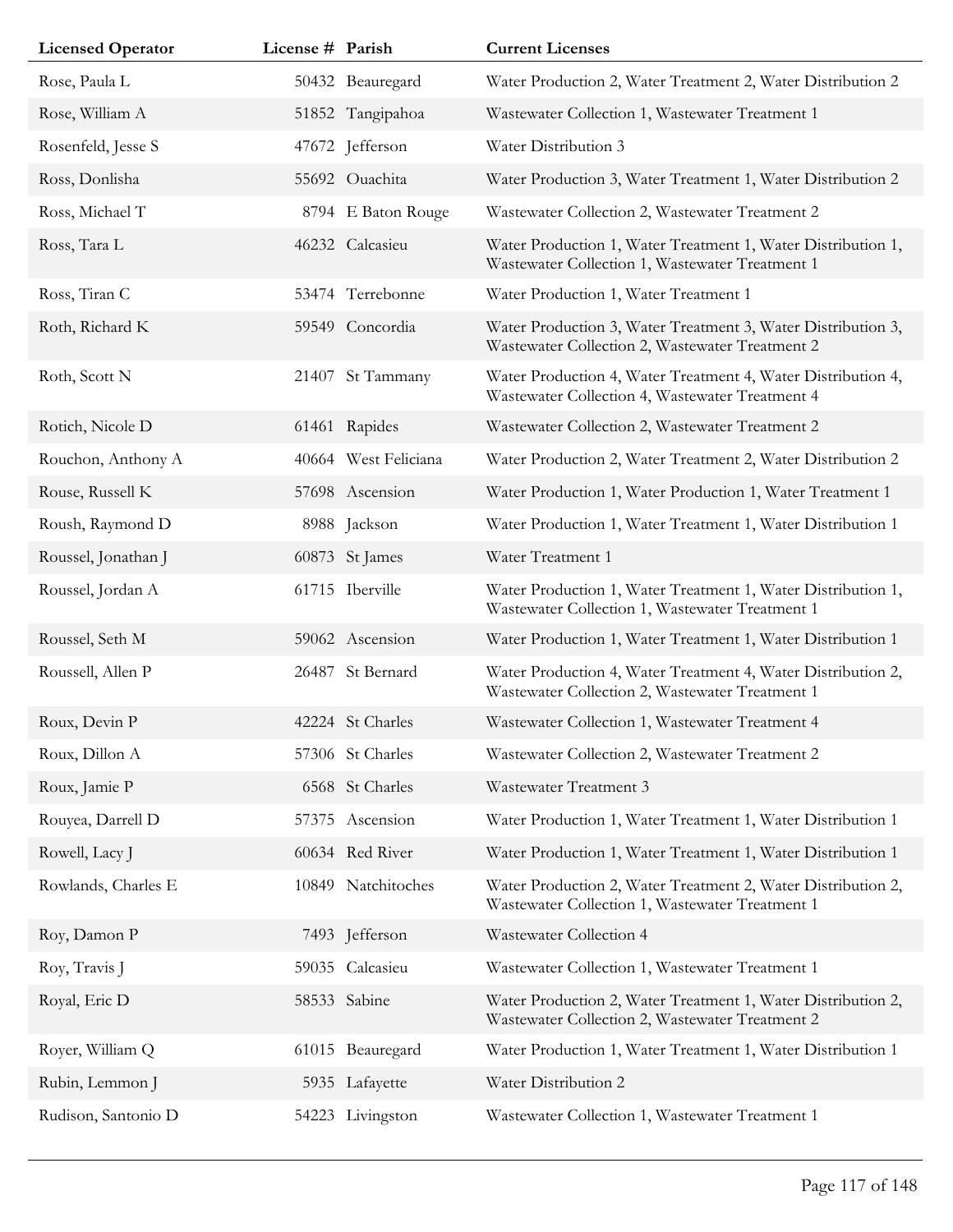| <b>Licensed Operator</b> | License # Parish |                     | <b>Current Licenses</b>                                                                                         |
|--------------------------|------------------|---------------------|-----------------------------------------------------------------------------------------------------------------|
| Ruiz, Kendall M          |                  | 3907 Terrebonne     | Water Production 1, Water Treatment 2, Water Distribution 4                                                     |
| Rumfola, Chase M         |                  | 54185 Iberville     | Wastewater Collection 1, Wastewater Treatment 1                                                                 |
| Rush, Joseph D           |                  | 11481 Ouachita      | Wastewater Collection 2                                                                                         |
| Rush, Timothy S          |                  | 47274 Lafayette     | Water Production 2, Water Treatment 2, Water Distribution 2                                                     |
| Rush, William            |                  | 9615 Jefferson      | Wastewater Collection 4                                                                                         |
| Rushing, Ginger A        |                  | 30367 Assumption    | Water Production 4, Water Treatment 4, Water Distribution 4                                                     |
| Russell, Clayton         |                  | 55494 Union         | Water Production 1, Water Treatment 1, Water Distribution 1                                                     |
| Russo, Janice M          |                  | 5973 Tangipahoa     | Water Production 2, Water Treatment 1, Water Distribution 4,<br>Wastewater Collection 4                         |
| Russo, Kathy A           |                  | 2499 Jefferson      | Wastewater Treatment 4                                                                                          |
| Ryals, David L           |                  | 3924 Desoto         | Water Production 4, Water Treatment 4, Water Distribution 4,<br>Wastewater Collection 4, Wastewater Treatment 4 |
| Ryals, Joshua D          |                  | 11176 Desoto        | Water Production 4, Water Treatment 4, Water Distribution 4,<br>Wastewater Collection 4, Wastewater Treatment 4 |
| Ryder, James J           |                  | 8073 Allen          | Water Production 1, Water Treatment 1, Water Distribution 1,<br>Wastewater Collection 2, Wastewater Treatment 2 |
| Ryland, Gregory A        |                  | 54856 Out-Of-State  | Water Production 4, Water Treatment 4, Water Distribution 4,<br>Wastewater Collection 4, Wastewater Treatment 4 |
| Salley, Charlie W        |                  | 5854 Desoto         | Water Production 2, Water Distribution 2                                                                        |
| Salley, Ronnie L         |                  | 61368 Desoto        | Water Production 1, Water Distribution 1                                                                        |
| Salmon, Michael W        |                  | 8795 East Feliciana | Water Production 1                                                                                              |
| Sam, Jared L             |                  | 24587 Lafayette     | Wastewater Treatment 4                                                                                          |
| Sam, Judson L            |                  | 51672 Tangipahoa    | Wastewater Collection 2, Wastewater Treatment 2                                                                 |
| Sampey, Kevin J          |                  | 5978 Jefferson      | Water Distribution 4                                                                                            |
| San Martin, Pablo        |                  | 20666 Jefferson     | Wastewater Collection 1, Wastewater Treatment 1                                                                 |
| Sanchez, Chadwick K      |                  | 55353 Tangipahoa    | Water Production 2, Water Distribution 2, Wastewater<br>Collection 2, Wastewater Treatment 2                    |
| Sand, Michael D          |                  | 60838 Iberville     | Wastewater Collection 1, Wastewater Treatment 1                                                                 |
| Sandberg, Mary A         |                  | 57328 Orleans       | Wastewater Collection 1, Wastewater Treatment 1                                                                 |
| Sandell, Gary L          |                  | 23947 Rapides       | Water Production 1, Water Treatment 1, Water Distribution 1                                                     |
| Sanders, Andrel D        |                  | 54442 E Baton Rouge | Wastewater Treatment 1                                                                                          |
| Sanders, Ashley C        |                  | 60772 Jefferson     | Water Production 1, Water Treatment 1, Water Distribution 1                                                     |
| Sanders, Calvin          |                  | 43553 St Mary       | Wastewater Collection 4, Wastewater Treatment 4                                                                 |
| Sanders, Carl L          |                  | 11410 Orleans       | Wastewater Collection 2                                                                                         |
| Sanders, Jessie M        |                  | 53974 Caldwell      | Water Production 1, Water Treatment 1, Water Distribution 1,<br>Wastewater Collection 1, Wastewater Treatment 1 |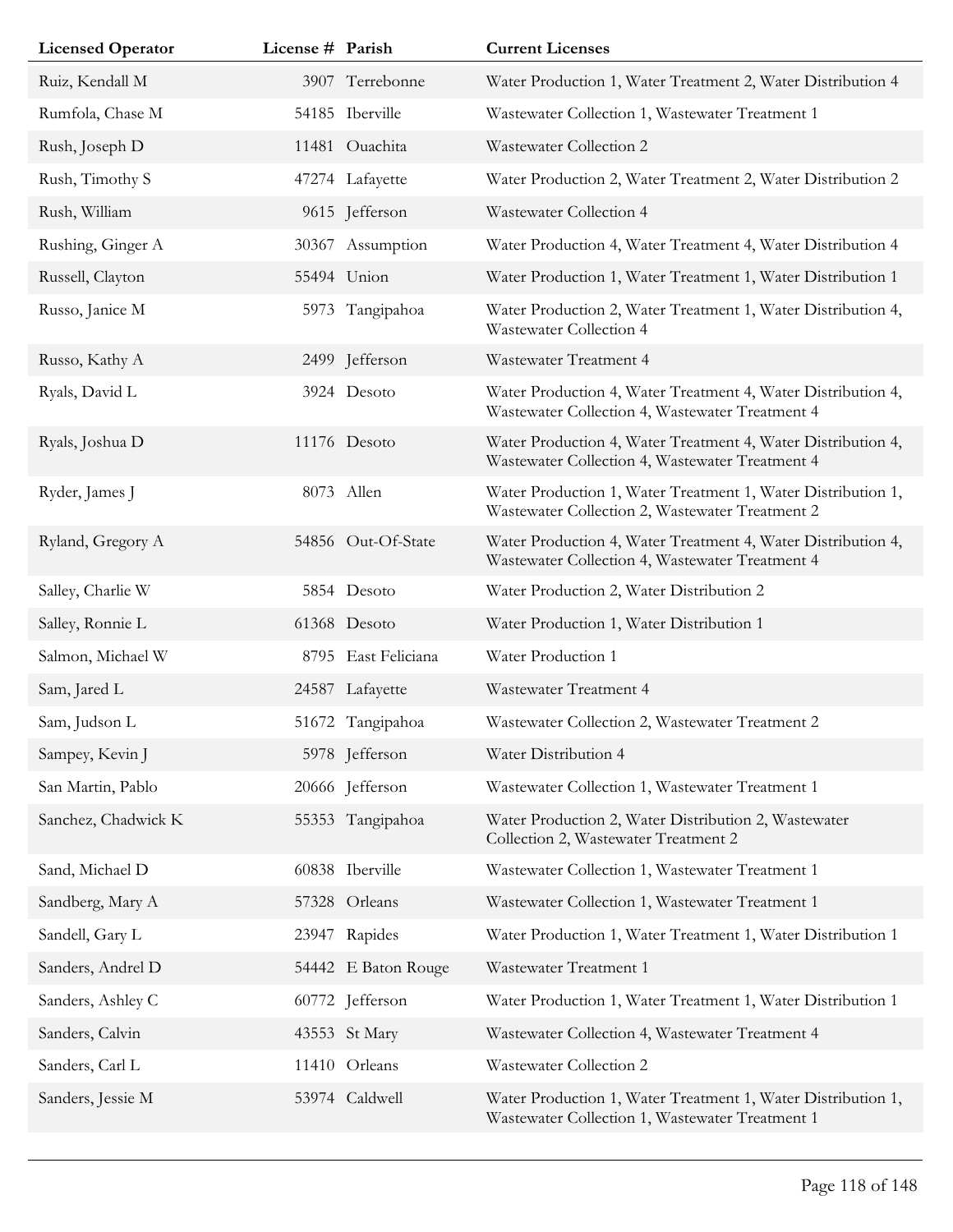| <b>Licensed Operator</b> | License # Parish |                      | <b>Current Licenses</b>                                                                                         |
|--------------------------|------------------|----------------------|-----------------------------------------------------------------------------------------------------------------|
| Sanders, Lester L        |                  | 32826 E Baton Rouge  | Wastewater Collection 4, Wastewater Treatment 4                                                                 |
| Sanders, Melissa N       |                  | 57502 East Feliciana | Water Production 3, Water Treatment 3, Water Distribution 3                                                     |
| Sanders, Steven R        |                  | 12316 Webster        | Water Production 2, Water Treatment 1, Water Distribution 1                                                     |
| Sanders, Terry W         |                  | 42709 Lasalle        | Water Production 2, Water Treatment 1, Water Distribution 2,<br>Wastewater Collection 1, Wastewater Treatment 1 |
| Sanderson, Charles E     |                  | 27566 Sabine         | Water Production 2, Water Treatment 1, Water Distribution 2                                                     |
| Sanderson, Daniel L      |                  | 11971 Tangipahoa     | Water Production 2, Water Treatment 2, Water Distribution 3,<br>Wastewater Collection 2, Wastewater Treatment 3 |
| Sapia, Morris            |                  | 26252 Jefferson      | Wastewater Collection 4, Wastewater Treatment 3                                                                 |
| Sargent, James W         |                  | 37653 Calcasieu      | Water Production 1, Water Treatment 1, Water Distribution 1,<br>Wastewater Collection 1, Wastewater Treatment 1 |
| Sarradet, Shane B        |                  | 53272 W Baton Rouge  | Wastewater Collection 2, Wastewater Treatment 2                                                                 |
| Sarvaunt, Joseph W       |                  | 60158 Calcasieu      | Water Production 1, Water Distribution 1                                                                        |
| Satcher, Christopher W   |                  | 57385 Grant          | Water Production 1, Water Treatment 1                                                                           |
| Saterfiel, Jared S       |                  | 45373 Ouachita       | Wastewater Collection 1, Wastewater Treatment 1                                                                 |
| Saucier, Anthony K       |                  | 52659 Evangeline     | Water Production 2, Water Treatment 2, Water Distribution 2,<br>Wastewater Collection 1, Wastewater Treatment 1 |
| Saucier, Howard J        |                  | 37110 St Landry      | Water Treatment 1, Water Distribution 1                                                                         |
| Saucier, Luis J          |                  | 5863 Rapides         | Water Production 4, Water Treatment 4, Water Distribution 4                                                     |
| Saucier, Ricky B         |                  | 3961 St Mary         | Water Production 4, Water Treatment 4, Water Distribution 4,<br>Wastewater Collection 4, Wastewater Treatment 4 |
| Sauerwin, Raymond A      |                  | 51613 Jefferson      | Wastewater Collection 1, Wastewater Treatment 1                                                                 |
| Saulsberry, Barnabas L   |                  | 25868 Jackson        | Water Production 2, Water Treatment 1, Water Distribution 1                                                     |
| Savignol, Richard G      |                  | 44053 Ascension      | Water Production 1, Water Treatment 1, Water Distribution 1,<br>Wastewater Collection 1, Wastewater Treatment 2 |
| Savoie, Matthew S        |                  | 47612 Jefferson      | Wastewater Collection 3, Wastewater Treatment 3                                                                 |
| Savoy, Jordan C          |                  | 11874 Lafayette      | Wastewater Collection 1, Wastewater Treatment 1                                                                 |
| Savoy, Laura S           |                  | 28206 Calcasieu      | Wastewater Collection 4, Wastewater Treatment 4                                                                 |
| Savoy, Randy J           |                  | 3965 Lafayette       | Water Production 1, Water Treatment 2, Water Distribution 1,<br>Wastewater Collection 4, Wastewater Treatment 4 |
| Savoy, Ray J             |                  | 57882 W Baton Rouge  | Wastewater Collection 1, Wastewater Treatment 1                                                                 |
| Savoy, Steffan P         |                  | 56252 Lafayette      | Wastewater Collection 1, Wastewater Treatment 1                                                                 |
| Savoy, Wendy             |                  | 36693 Lafayette      | Water Distribution 1                                                                                            |
| Sawyer, Scott E          | 6173             | Rapides              | Water Production 4, Water Distribution 4                                                                        |
| Saxton, Della            |                  | 52349 Caddo          | Water Production 3, Water Treatment 3, Water Distribution 4,<br>Wastewater Collection 4, Wastewater Treatment 3 |
| Scales, Kevin R          |                  | 60963 Jackson        | Wastewater Treatment 1                                                                                          |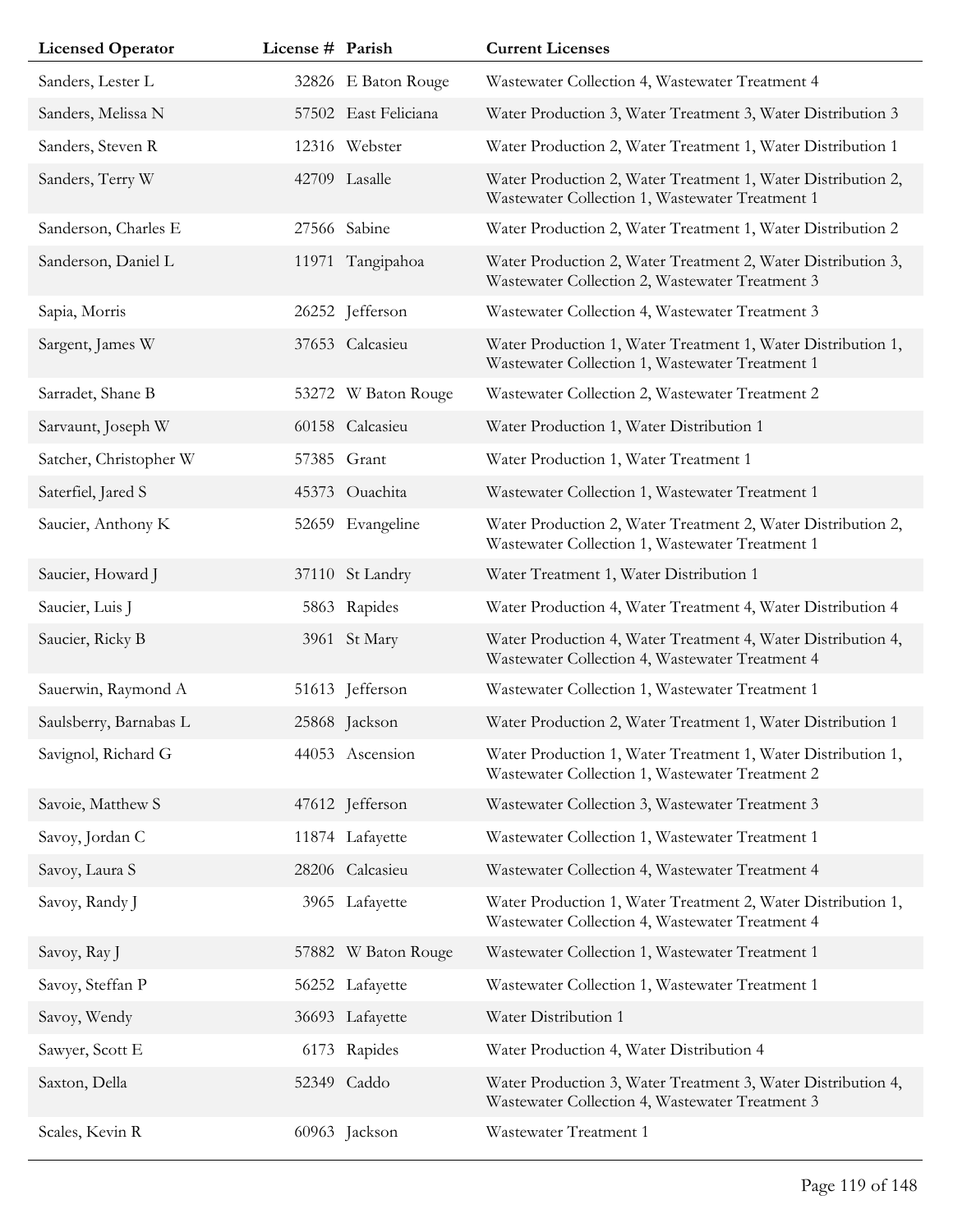| <b>Licensed Operator</b> | License # Parish |                     | <b>Current Licenses</b>                                                                                         |
|--------------------------|------------------|---------------------|-----------------------------------------------------------------------------------------------------------------|
| Scardina, Ryan C         |                  | 3973 E Baton Rouge  | Water Production 4, Water Distribution 4                                                                        |
| Scheeler, Henry A        |                  | 10438 St Bernard    | Wastewater Collection 1, Wastewater Treatment 1                                                                 |
| Schenck, William E       |                  | 38009 St Tammany    | Wastewater Collection 1, Wastewater Treatment 1                                                                 |
| Schexnaider, John H      |                  | 7912 Lafourche      | Wastewater Collection 2, Wastewater Treatment 2                                                                 |
| Schexnaider, Lee A       |                  | 7911 Vermilion      | Wastewater Collection 3, Wastewater Treatment 3, Wastewater<br>Treatment 4                                      |
| Schexnayder, Chance M    |                  | 54038 St James      | Water Production 1, Water Distribution 1, Wastewater<br>Collection 1, Wastewater Treatment 1                    |
| Schexnayder, Jonathan M  |                  | 60397 St James      | Water Production 1, Water Treatment 1, Water Distribution 1,<br>Wastewater Collection 1, Wastewater Treatment 1 |
| Schexnayder, Nelson Y    |                  | 8470 St James       | Water Distribution 3                                                                                            |
| Schexnaydre, Clint A     |                  | 10313 Ascension     | Wastewater Collection 3, Wastewater Treatment 3                                                                 |
| Schexnaydre, Kyle        |                  | 61411 St Charles    | Wastewater Collection 1, Wastewater Treatment 1                                                                 |
| Schexneider, Dawn D      |                  | 60975 Calcasieu     | Wastewater Collection 1, Wastewater Treatment 1                                                                 |
| Schexnyder, Benjamin J   |                  | 58517 Calcasieu     | Wastewater Collection 2, Wastewater Treatment 2                                                                 |
| Schindler, Charles F     |                  | 53332 St Bernard    | Water Production 2, Water Treatment 3, Water Distribution 2,<br>Wastewater Collection 2, Wastewater Treatment 2 |
| Schlesinger, Aimee B     |                  | 53032 Calcasieu     | Water Production 1, Water Treatment 1, Water Distribution 1,<br>Wastewater Collection 1, Wastewater Treatment 1 |
| Schlicher, Charles E     |                  | 3988 Tangipahoa     | Water Production 4, Water Treatment 4, Water Distribution 4,<br>Wastewater Collection 1, Wastewater Treatment 1 |
| Schlicher, Robert W      |                  | 40902 Vermilion     | Wastewater Collection 1, Wastewater Treatment 1                                                                 |
| Schneider, Edward J      |                  | 54093 Orleans       | Water Production 2, Water Treatment 2, Water Distribution 1,<br>Wastewater Collection 3, Wastewater Treatment 3 |
| Schnyder, Aubrey         |                  | 60794 St John       | Wastewater Collection 1, Wastewater Treatment 1                                                                 |
| Schoen, Kenneth J        |                  | 60921 St Bernard    | Water Production 1, Water Treatment 1, Water Distribution 1                                                     |
| Schubert, John A         |                  | 61713 St Tammany    | Water Treatment 1, Water Distribution 1, Wastewater<br>Collection 1, Wastewater Treatment 1                     |
| Schuler, Johnny R        |                  | 59494 Livingston    | Water Production 2, Water Treatment 2, Water Distribution 2                                                     |
| Schultz, James A         |                  | 9618 Jefferson      | Wastewater Collection 4, Wastewater Treatment 3                                                                 |
| Schulze, Amy K           |                  | 13148 E Baton Rouge | Water Production 4, Water Treatment 4, Water Distribution 4,<br>Wastewater Collection 4, Wastewater Treatment 4 |
| Schwartz, Thomas F       | 11287            | East Feliciana      | Water Production 2, Water Treatment 2, Water Distribution 2                                                     |
| Schwertner, Rodney A     |                  | 5561 Calcasieu      | Water Production 2, Water Treatment 2, Water Distribution 2,<br>Wastewater Collection 2, Wastewater Treatment 2 |
| Scieneaux, Lawrence      |                  | 47772 Jefferson     | Wastewater Collection 4                                                                                         |
| Scott, James M           |                  | 54434 Plaquemines   | Wastewater Collection 1, Wastewater Treatment 1                                                                 |
| Scott, Byron L           |                  | 6340 Orleans        | Water Distribution 4, Wastewater Collection 4                                                                   |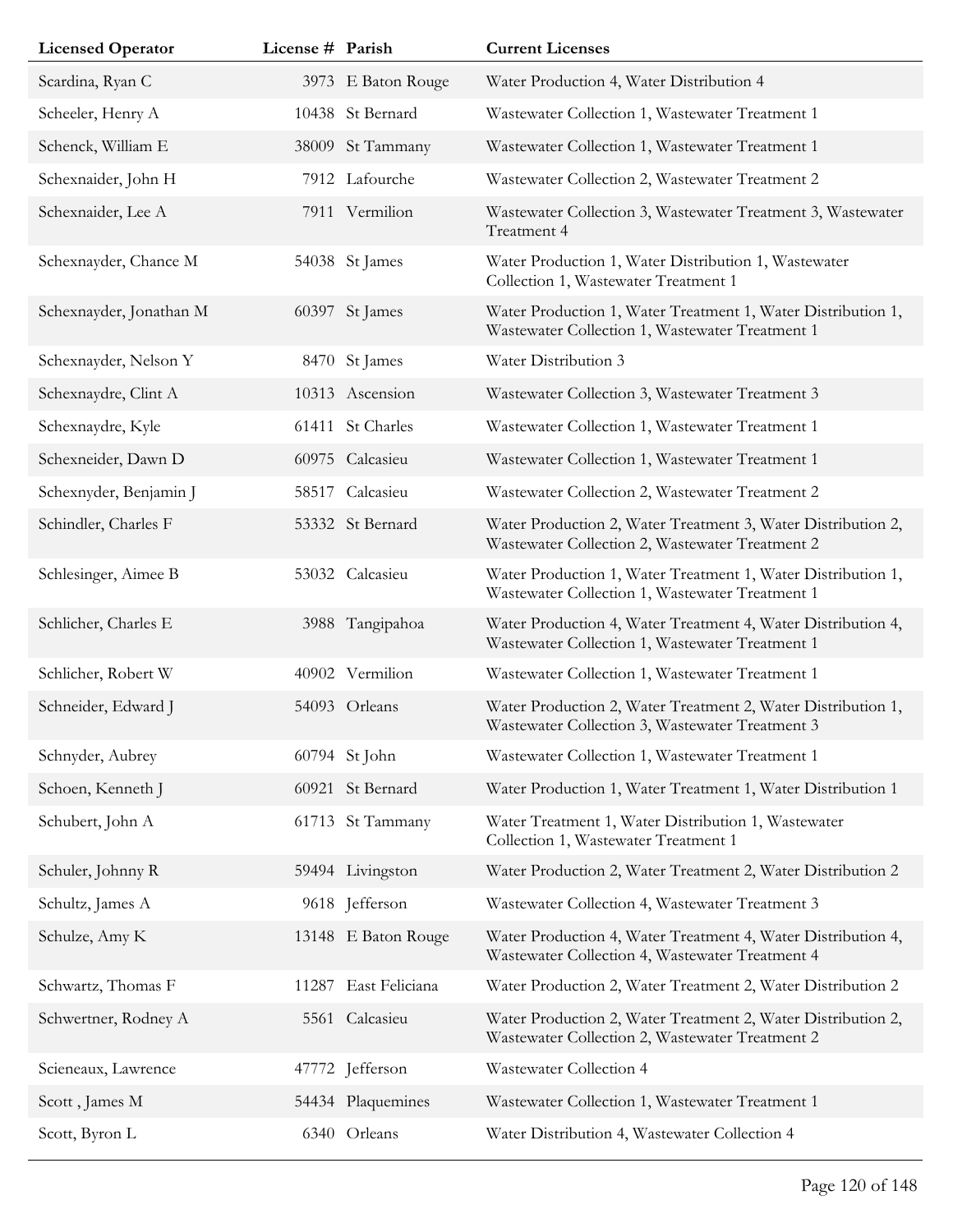| <b>Licensed Operator</b> | License # Parish |                     | <b>Current Licenses</b>                                                                                                                     |
|--------------------------|------------------|---------------------|---------------------------------------------------------------------------------------------------------------------------------------------|
| Scott, Clifton L         |                  | 39470 Ouachita      | Water Production 3, Water Treatment 3, Water Distribution 3                                                                                 |
| Scott, Cody E            |                  | 51652 St Charles    | Wastewater Collection 2, Wastewater Treatment 1                                                                                             |
| Scott, Marion R          |                  | 39012 Calcasieu     | Water Production 2, Water Treatment 2, Water Distribution 2,<br>Wastewater Collection 2, Wastewater Treatment 2                             |
| Scott, Michael L         |                  | 6856 Bossier        | Water Production 1, Water Treatment 2, Water Distribution 2                                                                                 |
| Scott, Michael O         |                  | 35786 Caddo         | Wastewater Collection 3, Wastewater Treatment 2                                                                                             |
| Scott, Robert L          |                  | 6134 Caddo          | Water Distribution 1, Wastewater Collection 2                                                                                               |
| Scott, Ronald J          |                  | 14592 St James      | Water Production 2, Water Treatment 2, Water Distribution 2,<br>Wastewater Collection 2, Wastewater Collection 1, Wastewater<br>Treatment 2 |
| Scroggs, Roy W           |                  | 4004 Rapides        | Water Production 3, Water Distribution 4, Wastewater<br>Collection 4                                                                        |
| Seabaugh, Donna R        |                  | 7146 Calcasieu      | Wastewater Collection 4, Wastewater Treatment 4                                                                                             |
| Seay, Jody J             |                  | 44337 Calcasieu     | Water Distribution 1                                                                                                                        |
| Sebastian, Keiffer W     |                  | 59552 Natchitoches  | Wastewater Collection 1                                                                                                                     |
| Segars, Michael S        |                  | 37490 Ouachita      | Wastewater Collection 2                                                                                                                     |
| Seibold, Kade M          |                  | 54539 Acadia        | Water Treatment 1                                                                                                                           |
| Seidule, Jacob A         |                  | 51192 E Baton Rouge | Wastewater Collection 1, Wastewater Treatment 1                                                                                             |
| Seiple, Ammon R          |                  | 36669 Webster       | Wastewater Collection 2, Wastewater Treatment 1                                                                                             |
| Selbach, Brandon J       |                  | 53352 St Bernard    | Water Production 4, Water Treatment 4, Water Distribution 2,<br>Wastewater Collection 1                                                     |
| Self, Ernest W           |                  | 10315 Natchitoches  | Water Production 1, Water Treatment 1, Water Distribution 1                                                                                 |
| Sellers, William D       |                  | 4016 Tangipahoa     | Water Production 2, Water Treatment 4, Water Distribution 2,<br>Wastewater Collection 4, Wastewater Treatment 4                             |
| Semien, Harold W         |                  | 5906 St Landry      | Water Production 4, Water Treatment 4, Water Distribution 4,<br>Wastewater Collection 3, Wastewater Treatment 2                             |
| Semien, Ricky J          |                  | 19051 Calcasieu     | Water Distribution 1                                                                                                                        |
| Sena, Christopher B      |                  | 58154 Rapides       | Water Production 1, Water Treatment 1, Water Distribution 1                                                                                 |
| Seneca, Raymond L        |                  | 9363 Ascension      | Wastewater Collection 1, Wastewater Treatment 1                                                                                             |
| Senegal, Jeremy J        |                  | 36175 Acadia        | Wastewater Collection 3, Wastewater Treatment 2                                                                                             |
| Senez, Terry L           |                  | 5193 E Baton Rouge  | Wastewater Collection 3, Wastewater Treatment 4                                                                                             |
| Senn, Hal M              |                  | 4021 Richland       | Water Production 2, Water Treatment 2, Water Distribution 2                                                                                 |
| Sentimore, Troy J        |                  | 12947 St Tammany    | Water Treatment 1, Water Distribution 1, Wastewater<br>Collection 2, Wastewater Treatment 1                                                 |
| Sept, Timmie O           |                  | 8361 E Baton Rouge  | Water Production 3, Water Treatment 2, Water Distribution 3,<br>Wastewater Collection 2                                                     |
| Sepulvado, Jesse L       |                  | 5251 Sabine         | Water Production 4, Water Treatment 4, Water Distribution 4,<br>Wastewater Collection 4, Wastewater Treatment 4                             |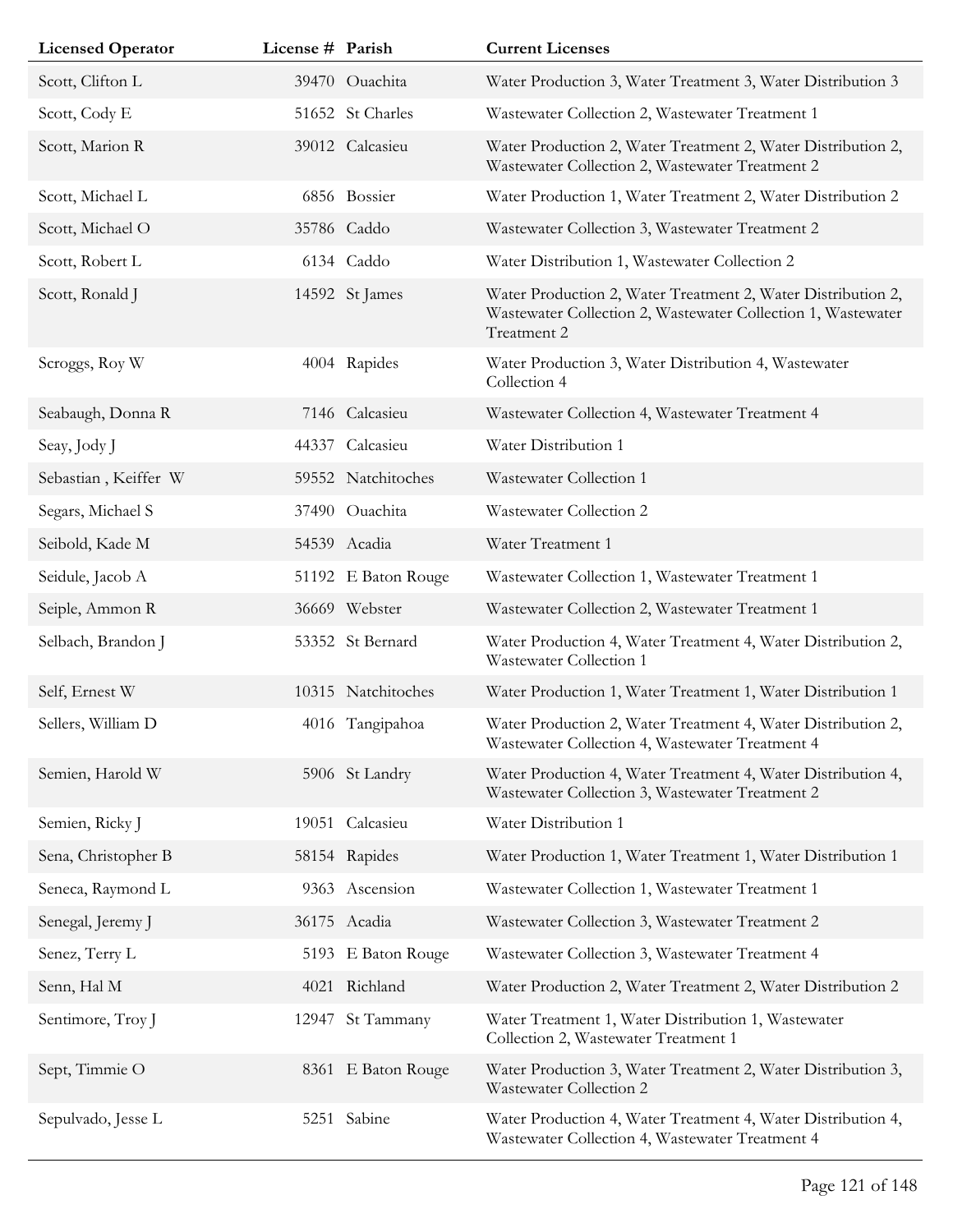| <b>Licensed Operator</b> | License # Parish |                     | <b>Current Licenses</b>                                                                                         |
|--------------------------|------------------|---------------------|-----------------------------------------------------------------------------------------------------------------|
| Sepulvado, Johnathon C   |                  | 57393 Sabine        | Water Production 2, Water Treatment 2, Water Distribution 2                                                     |
| Sepulvado, Stephanie J   |                  | 32367 Sabine        | Water Production 2, Water Treatment 2, Water Distribution 2                                                     |
| Serpas, Corey N          |                  | 26628 St Bernard    | Wastewater Collection 1, Wastewater Treatment 1                                                                 |
| Serrett, Jeffrey S       |                  | 57884 Iberia        | Wastewater Collection 1, Wastewater Treatment 1                                                                 |
| Sevario, Jeffrey B       |                  | 58238 Ascension     | Water Production 2, Water Treatment 1, Water Distribution 1                                                     |
| Shackelford, Kevin L     |                  | 11096 Vernon        | Water Production 2, Water Treatment 1, Water Distribution 1                                                     |
| Shackelford, Lindsey A   |                  | 61793 Caddo         | Wastewater Collection 1, Wastewater Treatment 1                                                                 |
| Shanabarger, Roger W     | 10316 Allen      |                     | Water Production 2, Water Treatment 1, Water Distribution 2,<br>Wastewater Collection 1                         |
| Sharbutt, Timothy S      |                  | 37988 Webster       | Water Production 2, Water Treatment 2, Water Distribution 2,<br>Wastewater Collection 2, Wastewater Treatment 2 |
| Sharp, Matthew E         |                  | 56597 St Tammany    | Wastewater Treatment 1                                                                                          |
| Sharp, Ronald L          |                  | 8676 Livingston     | Water Production 1, Water Treatment 1, Water Distribution 1                                                     |
| Sharper, Justin L        |                  | 48212 E Baton Rouge | Wastewater Collection 4, Wastewater Treatment 4                                                                 |
| Shaw, April D            |                  | 51541 Webster       | Water Production 1, Water Treatment 1, Water Distribution 1                                                     |
| Shaw, Kylie M            |                  | 60472 Red River     | Water Production 2, Water Treatment 2, Water Distribution 2                                                     |
| Sheaffer, Douglas S      |                  | 4032 Orleans        | Water Distribution 4, Wastewater Collection 4                                                                   |
| Shelbia, Savion T        |                  | 52633 Orleans       | Water Treatment 1                                                                                               |
| Shelden, Gregory W       |                  | 8518 Livingston     | Water Production 4, Water Treatment 4, Water Distribution 4,<br>Wastewater Collection 4, Wastewater Treatment 4 |
| Shelvin, Terry L         |                  | 61711 Lafayette     | Water Production 1, Water Production 2, Water Treatment 1,<br>Water Treatment 2                                 |
| Shelvin, Thaddeus X      |                  | 40962 Lafayette     | Water Production 4, Water Treatment 4                                                                           |
| Shelvin, Willie R        |                  | 8894 Ascension      | Water Production 2, Water Treatment 2, Water Distribution 2                                                     |
| Shelvy, Brian K          |                  | 6913 Lafourche      | Water Distribution 4                                                                                            |
| Shepard, David D         |                  | 23949 Vernon        | Water Production 1, Water Treatment 1, Water Distribution 1                                                     |
| Shepherd, Nicole B       |                  | 7943 Rapides        | Wastewater Collection 4, Wastewater Treatment 4                                                                 |
| Sherrill, David L        |                  | 10317 Lasalle       | Water Treatment 1, Water Distribution 1, Wastewater<br>Collection 2, Wastewater Treatment 1                     |
| Sherrill, Karen L        |                  | 10318 Claiborne     | Water Production 1, Water Treatment 1, Water Distribution 1                                                     |
| Shields, Antony B        |                  | 57752 Tangipahoa    | Water Production 1, Water Treatment 1, Water Distribution 1                                                     |
| Shillings, Alex          |                  | 49295 Ascension     | Wastewater Collection 2, Wastewater Treatment 2                                                                 |
| Shoemaker, Paul W        |                  | 12130 Livingston    | Water Production 4, Water Treatment 4, Water Distribution 4,<br>Wastewater Collection 4, Wastewater Treatment 4 |
| Shriver, Larry E         |                  | 5945 Livingston     | Wastewater Collection 1, Wastewater Treatment 4                                                                 |
| Shulin, Steven J         |                  | 4055 Jefferson      | Wastewater Treatment 4                                                                                          |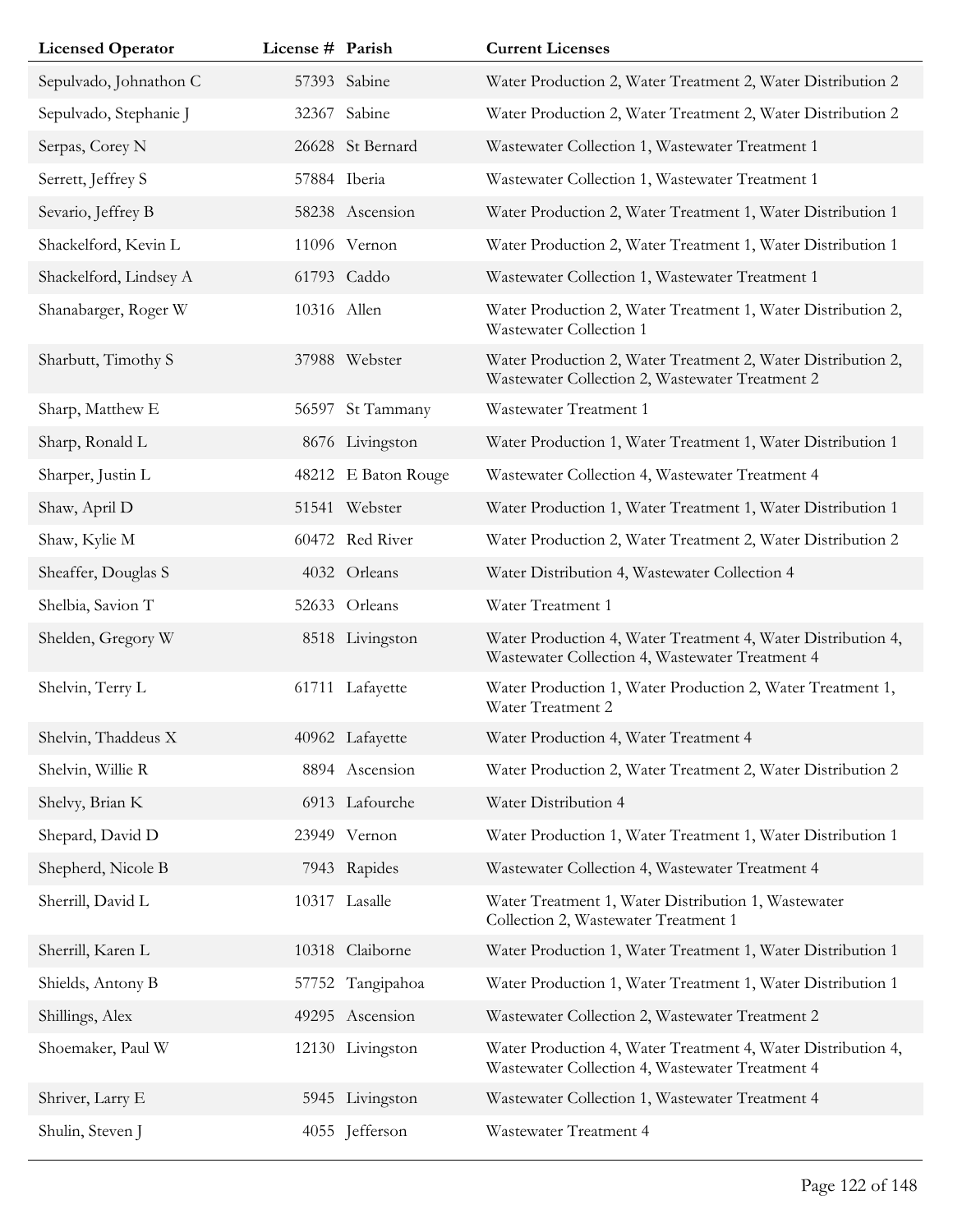| <b>Licensed Operator</b> | License # Parish |                     | <b>Current Licenses</b>                                                                                         |
|--------------------------|------------------|---------------------|-----------------------------------------------------------------------------------------------------------------|
| Shultz, Troy J           |                  | 46901 E Baton Rouge | Water Production 1, Water Treatment 1, Water Distribution 1                                                     |
| Sievers, Connor M        |                  | 60768 Terrebonne    | Wastewater Collection 1                                                                                         |
| Sievers, Timothy J       |                  | 52630 Terrebonne    | Wastewater Collection 4, Wastewater Treatment 4                                                                 |
| Sigler, Douglas E        |                  | 6453 Rapides        | Water Production 2, Water Treatment 1, Water Distribution 4                                                     |
| Sikes, Marcus E          |                  | 5946 Grant          | Water Production 1, Water Treatment 1, Water Distribution 2                                                     |
| Silas, Darrion T         |                  | 40643 St Mary       | Water Production 1, Water Treatment 1                                                                           |
| Simeon, Jamal J          |                  | 8406 Orleans        | Water Production 1, Water Treatment 4                                                                           |
| Simeon, Tammy G          |                  | 56598 Tangipahoa    | Wastewater Collection 2, Wastewater Treatment 1                                                                 |
| Simmers, William E       |                  | 4067 Iberville      | Water Production 2, Water Treatment 2, Water Distribution 2,<br>Wastewater Collection 2, Wastewater Treatment 2 |
| Simmons, Christopher F   |                  | 26647 Vernon        | Water Production 2, Water Treatment 2, Water Distribution 2                                                     |
| Simmons, Earl J          |                  | 57153 Orleans       | Wastewater Collection 1                                                                                         |
| Simmons, Harry G         |                  | 4074 Beauregard     | Water Production 4, Water Treatment 4, Water Distribution 4                                                     |
| Simmons, Kevin R         |                  | 4069 Calcasieu      | Water Production 4, Water Treatment 4, Water Distribution 4                                                     |
| Simmons, Mark J          |                  | 56172 Calcasieu     | Water Production 2, Water Treatment 2, Water Distribution 2,<br>Wastewater Collection 2, Wastewater Treatment 2 |
| Simmons, Tyler B         |                  | 57702 Franklin      | Water Production 3, Water Treatment 3, Water Distribution 3                                                     |
| Simmons, Zquarias L      |                  | 45733 Avoyelles     | Water Production 1                                                                                              |
| Simms, Larry J           |                  | 31586 Iberville     | Water Production 4, Water Treatment 4, Water Distribution 4                                                     |
| Simon, Efron L           |                  | 6286 Calcasieu      | Water Production 4, Water Treatment 4, Water Distribution 1,<br>Wastewater Collection 4, Wastewater Treatment 4 |
| Simon, Jiarius L         |                  | 55298 St James      | Water Production 1                                                                                              |
| Simon, Karl J            |                  | 57972 Lafayette     | Water Production 2, Water Treatment 2, Water Distribution 2,<br>Wastewater Collection 2, Wastewater Treatment 2 |
| Simon, Nikita J          |                  | 20016 Calcasieu     | Wastewater Collection 1, Wastewater Treatment 1                                                                 |
| Simon, Ricky J           |                  | 6219 Vermilion      | Water Production 4, Water Treatment 4, Water Distribution 4                                                     |
| Simon, Robert J          |                  | 7762 Acadia         | Water Production 1, Water Treatment 1, Water Distribution 1,<br>Wastewater Collection 1, Wastewater Treatment 1 |
| Simon, Thaddeus L        |                  | 51793 Iberia        | Water Production 1, Water Treatment 1                                                                           |
| Simoneaux, Jerinae D     |                  | 56773 St Charles    | Wastewater Collection 1, Wastewater Treatment 1                                                                 |
| Simoneaux, Kurt A        |                  | 10322 Sabine        | Water Production 4, Water Treatment 4, Water Distribution 4,<br>Wastewater Collection 1, Wastewater Treatment 1 |
| Simoneaux, Lonnie J      |                  | 20946 Tangipahoa    | Water Production 2, Water Treatment 2, Water Distribution 2                                                     |
| Simoneaux, Patience M    | 30867            | Sabine              | Water Production 3, Water Treatment 3, Water Distribution 3                                                     |
| Simonton, Stuart M       |                  | 53917 Webster       | Wastewater Collection 3, Wastewater Treatment 3                                                                 |
| Simpson, Dantonio K      |                  | 56876 Acadia        | Water Production 1, Water Treatment 1, Water Distribution 1                                                     |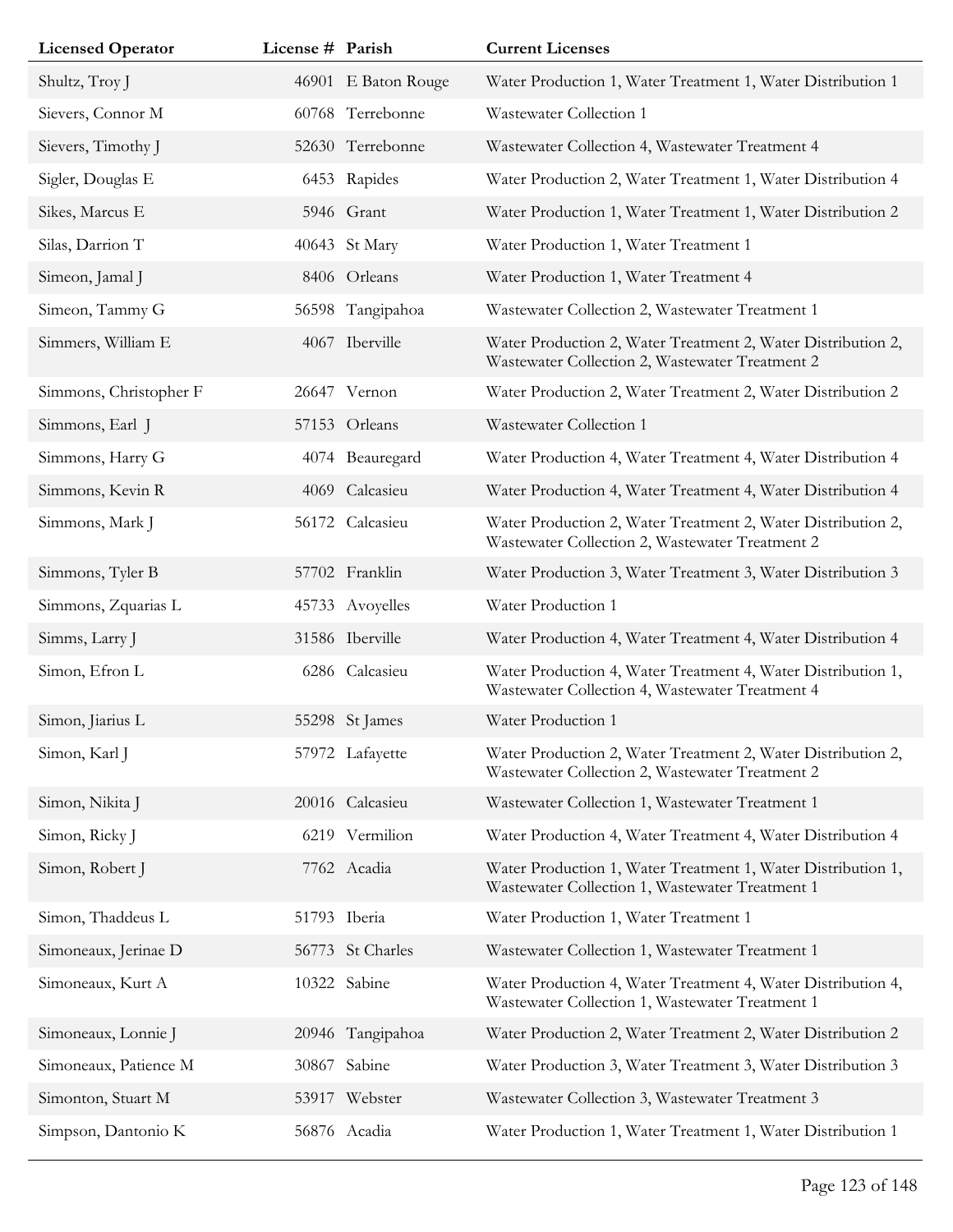| <b>Licensed Operator</b> | License # Parish |                     | <b>Current Licenses</b>                                                                                         |
|--------------------------|------------------|---------------------|-----------------------------------------------------------------------------------------------------------------|
| Simpson, Hollis R        |                  | 7140 Iberville      | Water Production 1, Water Treatment 1, Water Distribution 3                                                     |
| Simpson, Kenneth W       |                  | 19726 E Baton Rouge | Wastewater Collection 1                                                                                         |
| Simpson, Kevin R         |                  | 11411 Orleans       | Water Production 2, Water Distribution 3, Wastewater<br>Collection 4                                            |
| Simpson, Marion J        |                  | 4093 Rapides        | Wastewater Collection 2, Wastewater Treatment 2                                                                 |
| Sims, James M            |                  | 58092 Lincoln       | Water Production 2, Water Treatment 2, Water Distribution 2,<br>Wastewater Collection 2, Wastewater Treatment 2 |
| Sims, Lance D            |                  | 61636 Ouachita      | Wastewater Treatment 1                                                                                          |
| Sims, Rayford            |                  | 6458 Sabine         | Water Production 1, Water Treatment 2, Water Distribution 1,<br>Wastewater Collection 2, Wastewater Treatment 1 |
| Sims, Shanaya T          | 45077            | St Charles          | Wastewater Collection 2, Wastewater Treatment 2                                                                 |
| Singleton, Christopher N |                  | 44584 Bossier       | Wastewater Collection 2, Wastewater Treatment 1                                                                 |
| Siragusa, Joseph R       |                  | 11379 Jefferson     | Wastewater Collection 1, Wastewater Treatment 2                                                                 |
| Siverd, Clifton H        |                  | 19128 St Tammany    | Water Production 4, Water Treatment 4, Water Distribution 4,<br>Wastewater Collection 4, Wastewater Treatment 3 |
| Sizelove, Earl W         |                  | 42717 Calcasieu     | Wastewater Collection 2, Wastewater Treatment 4                                                                 |
| Skaggs, Mark E           |                  | 61953 Livingston    | Wastewater Collection 1, Wastewater Treatment 1                                                                 |
| Skal, Kyle J             | 61358            | Tangipahoa          | Wastewater Collection 1, Wastewater Treatment 1                                                                 |
| Slack, Derrick M         |                  | 50635 Orleans       | Water Distribution 4, Wastewater Collection 4                                                                   |
| Slack, Steve B           |                  | 36515 Orleans       | Water Distribution 4, Wastewater Collection 4                                                                   |
| Slone, Jesse A           |                  | 52956 St Tammany    | Wastewater Treatment 1                                                                                          |
| Smelser, Robert A        |                  | 50252 Ouachita      | Wastewater Collection 3, Wastewater Treatment 1                                                                 |
| Smith, Christopher B     |                  | 56600 Natchitoches  | Water Production 2, Water Treatment 2, Water Distribution 1                                                     |
| Smith, Allen             |                  | 50692 Caddo         | Wastewater Collection 2, Wastewater Treatment 2                                                                 |
| Smith, Anthony R         |                  | 7944 Rapides        | Water Production 3, Water Treatment 3, Water Distribution 4                                                     |
| Smith, Baron A           |                  | 7499 Orleans        | Water Production 4, Water Treatment 4, Water Distribution 4,<br>Wastewater Collection 3                         |
| Smith, Brandon W         |                  | 58525 Rapides       | Water Production 1, Water Treatment 1, Water Distribution 1                                                     |
| Smith, Brian E           |                  | 41902 Caddo         | Water Production 2, Water Treatment 1, Water Distribution 1                                                     |
| Smith, Casey P           |                  | 37867 Calcasieu     | Water Production 3, Water Treatment 2, Water Distribution 3                                                     |
| Smith, Charles A         |                  | 4166 Lasalle        | Water Production 2, Water Treatment 2, Water Distribution 2,<br>Wastewater Collection 2                         |
| Smith, Christopher C     |                  | 56412 Ouachita      | Wastewater Collection 2                                                                                         |
| Smith, Clifford J        |                  | 56601 Washington    | Water Production 1, Water Treatment 1, Water Distribution 1                                                     |
| Smith, Damian J          |                  | 53476 Iberville     | Water Production 3, Water Treatment 3, Water Distribution 3                                                     |
| Smith, Daniel            |                  | 41470 Orleans       | Water Distribution 4, Wastewater Collection 4                                                                   |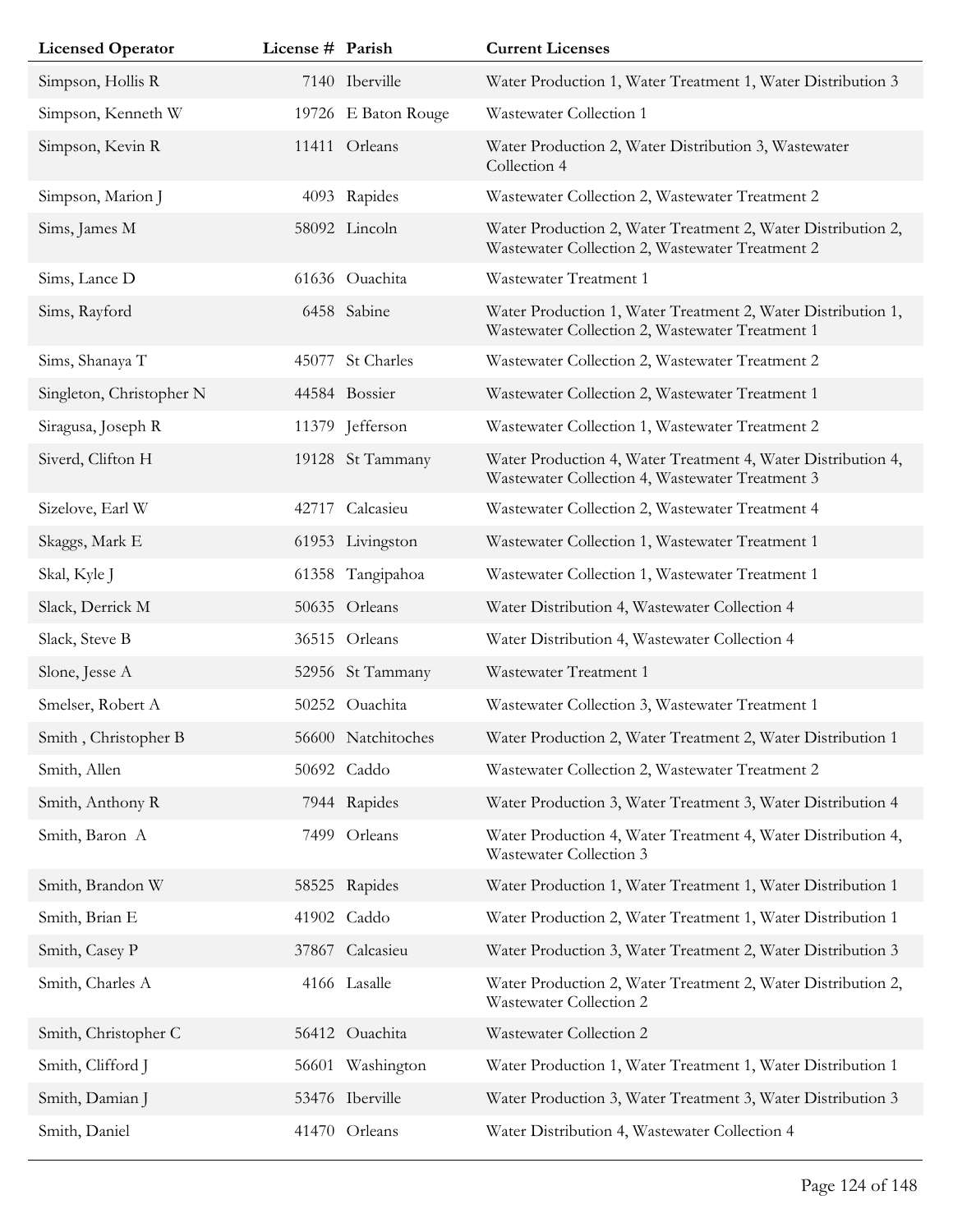| <b>Licensed Operator</b> | License # Parish |                     | <b>Current Licenses</b>                                                                                         |
|--------------------------|------------------|---------------------|-----------------------------------------------------------------------------------------------------------------|
| Smith, David J           |                  | 8277 Out-Of-State   | Wastewater Treatment 4                                                                                          |
| Smith, Elizabeth B       |                  | 16726 Ouachita      | Water Production 2, Water Treatment 2, Water Distribution 2,<br>Wastewater Collection 2, Wastewater Treatment 2 |
| Smith, Ernest T          |                  | 11412 Orleans       | Water Distribution 4, Wastewater Collection 4                                                                   |
| Smith, Floyd             |                  | 59793 Caddo         | Water Production 2, Water Treatment 2, Water Distribution 2                                                     |
| Smith, Gage M            |                  | 59762 Terrebonne    | Water Production 2, Water Treatment 2                                                                           |
| Smith, Gregory A         |                  | 56602 E Baton Rouge | Water Production 1, Water Treatment 1, Water Distribution 1                                                     |
| Smith, Henry             |                  | 6914 Lafourche      | Water Distribution 4                                                                                            |
| Smith, James J           |                  | 7439 Bienville      | Water Production 4, Water Treatment 4, Water Distribution 4,<br>Wastewater Collection 4, Wastewater Treatment 4 |
| Smith, Jason R           |                  | 39798 Jefferson     | Wastewater Collection 4, Wastewater Treatment 3                                                                 |
| Smith, Jeffrion D        |                  | 55826 Caddo         | Water Distribution 1, Wastewater Collection 2                                                                   |
| Smith, Johnny R          |                  | 56341 Orleans       | Water Distribution 1, Wastewater Collection 2                                                                   |
| Smith, Jonathan M        |                  | 60856 St Tammany    | Water Production 2, Water Treatment 2, Water Distribution 2                                                     |
| Smith, Justin C          |                  | 29426 Desoto        | Water Production 3, Water Treatment 3, Water Distribution 1                                                     |
| Smith, Karla A           |                  | 25466 Desoto        | Water Treatment 1                                                                                               |
| Smith, Kendrick K        |                  | 58935 Plaquemines   | Wastewater Collection 1, Wastewater Treatment 1                                                                 |
| Smith, Kenneth R         |                  | 30006 Richland      | Wastewater Collection 2, Wastewater Treatment 2                                                                 |
| Smith, Keosha N          |                  | 54552 Caddo         | Water Distribution 1, Wastewater Collection 1                                                                   |
| Smith, Kevin A           |                  | 7034 St John        | Water Production 2, Water Treatment 2, Water Distribution 1                                                     |
| Smith, Kevin T           |                  | 8683 Rapides        | Water Production 2, Water Production 3, Water Treatment 2,<br>Water Distribution 2                              |
| Smith, Kirbye J          |                  | 47693 Jefferson     | Water Production 4, Water Treatment 4, Water Distribution 1                                                     |
| Smith, Lawrence          |                  | 11102 Pointe Coupee | Water Production 4, Water Treatment 2, Water Distribution 3,<br>Wastewater Collection 4, Wastewater Treatment 1 |
| Smith, Linda L           |                  | 11737 Vernon        | Water Production 4, Water Treatment 3, Water Distribution 4                                                     |
| Smith, Lonnie D          |                  | 9078 Caddo          | Water Production 4, Water Treatment 4, Water Distribution 4                                                     |
| Smith, Marcus            |                  | 51974 Concordia     | Water Production 2, Water Treatment 2, Water Distribution 2                                                     |
| Smith, Michael K         |                  | 60600 Rapides       | Wastewater Collection 1                                                                                         |
| Smith, Nicholas R        |                  | 50392 St Charles    | Water Production 4, Water Treatment 4, Water Distribution 4                                                     |
| Smith, Philip D          |                  | 56933 W Baton Rouge | Wastewater Collection 2, Wastewater Collection 3, Wastewater<br>Treatment 3                                     |
| Smith, Richard R         |                  | 35006 Webster       | Water Production 3, Water Treatment 3, Water Distribution 2                                                     |
| Smith, Ronnie C          |                  | 37249 Ouachita      | Water Production 4, Water Treatment 4, Water Distribution 4                                                     |
| Smith, Ryan M            |                  | 41128 E Baton Rouge | Water Production 2, Water Treatment 1, Water Distribution 2,<br>Wastewater Collection 2, Wastewater Treatment 2 |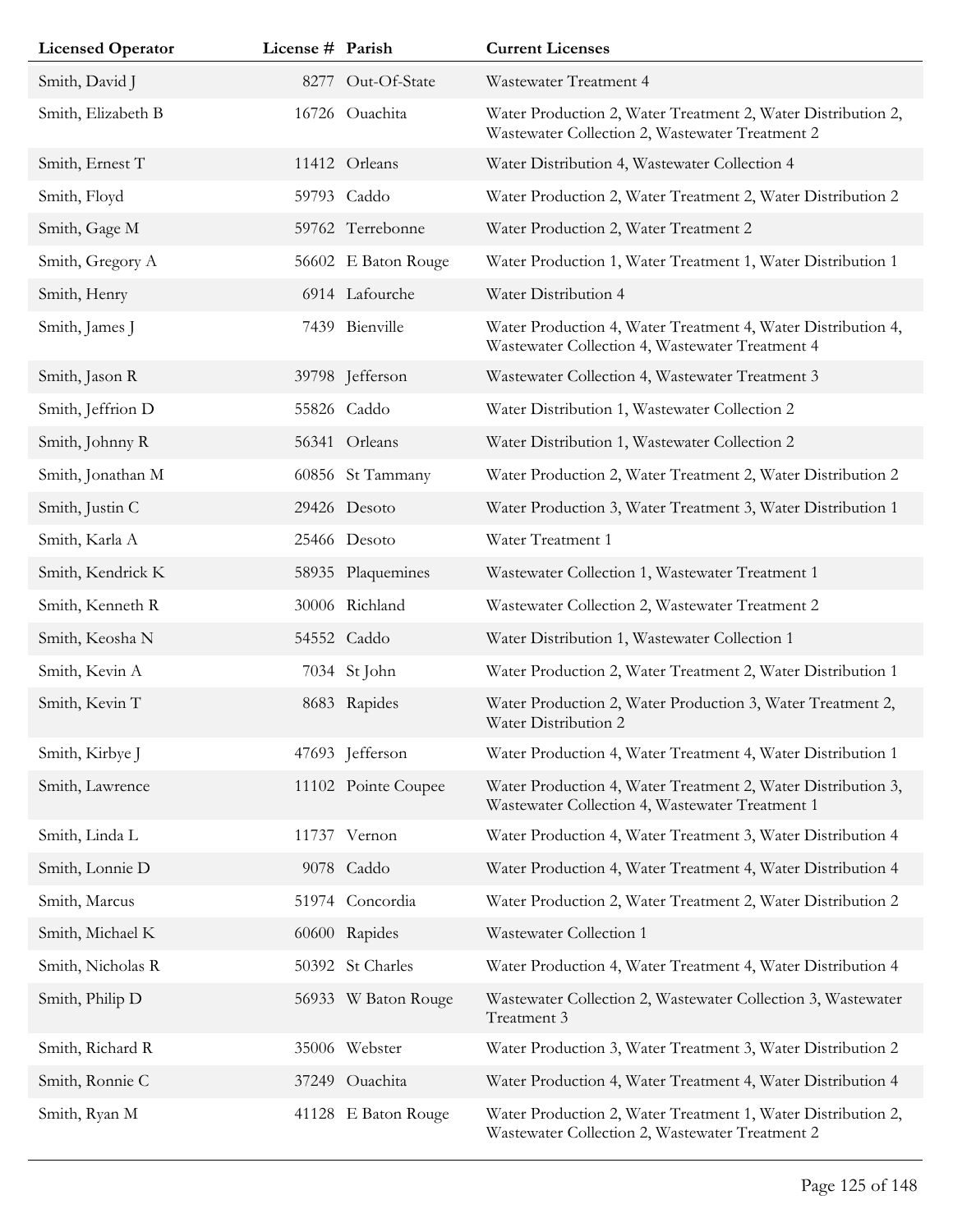| <b>Licensed Operator</b> | License # Parish |                    | <b>Current Licenses</b>                                                                                         |
|--------------------------|------------------|--------------------|-----------------------------------------------------------------------------------------------------------------|
| Smith, Stan              |                  | 36570 Union        | Water Production 2, Water Distribution 2                                                                        |
| Smith, Stephen G         |                  | 16606 Bossier      | Water Production 2, Water Treatment 2, Water Distribution 2,<br>Wastewater Collection 2, Wastewater Treatment 2 |
| Smith, Timothy J         |                  | 61710 St Tammany   | Wastewater Collection 1, Wastewater Treatment 1                                                                 |
| Smith, Travion T         | 28327            | Terrebonne         | Water Production 4, Water Treatment 4, Water Distribution 4                                                     |
| Smith, William J         |                  | 25890 Caddo        | Water Production 3, Water Treatment 3, Water Distribution 3,<br>Wastewater Collection 4, Wastewater Treatment 4 |
| Smith, William R         |                  | 12239 Caddo        | Wastewater Collection 4, Wastewater Treatment 4                                                                 |
| Smith-Wade, Renee L      |                  | 39450 Richland     | Wastewater Collection 4, Wastewater Treatment 3                                                                 |
| Smoak, Patrick R         |                  | 58983 Iberia       | Water Production 3, Water Treatment 3, Water Distribution 3                                                     |
| Snead, Brandon R         |                  | 26507 Caddo        | Water Production 4, Water Treatment 4, Water Distribution 4,<br>Wastewater Collection 4, Wastewater Treatment 4 |
| Sneddon, Erik J          |                  | 51500 Calcasieu    | Water Production 3, Water Treatment 3, Water Distribution 2,<br>Wastewater Collection 4, Wastewater Treatment 4 |
| Snider, Shaun V          |                  | 11495 Bossier      | Water Production 2, Water Treatment 2, Water Distribution 2                                                     |
| Snow, Ray A              |                  | 52694 Caddo        | Water Treatment 1                                                                                               |
| Snyder, Nina L           |                  | 48594 St Landry    | Water Production 2, Water Distribution 2, Wastewater<br>Collection 2, Wastewater Treatment 2                    |
| Sobert, Michael A        |                  | 46373 Terrebonne   | Water Production 4, Water Treatment 4, Water Distribution 4                                                     |
| Soileau, Brian K         |                  | 5116 St Landry     | Water Production 4, Water Treatment 4, Water Distribution 4                                                     |
| Soileau, Christopher D   |                  | 57212 Evangeline   | Wastewater Collection 1, Wastewater Treatment 1                                                                 |
| Soileau, Mathew          |                  | 7310 St Tammany    | Water Production 2, Water Treatment 2, Water Distribution 2                                                     |
| Soileau, Paul J          |                  | 60836 Iberville    | Wastewater Collection 1, Wastewater Treatment 1                                                                 |
| Solares, Matthew R       |                  | 47992 Jefferson    | Wastewater Collection 2, Wastewater Treatment 4                                                                 |
| Soler, Hector L          |                  | 11538 Ascension    | Water Production 2, Water Treatment 2, Water Distribution 2                                                     |
| Sollberger, Craig        |                  | 4185 St Tammany    | Water Production 4, Water Treatment 4, Water Distribution 4,<br>Wastewater Collection 4, Wastewater Treatment 4 |
| Songy, Shannie M         |                  | 61416 St Charles   | Wastewater Collection 1, Wastewater Treatment 1                                                                 |
| Soniat, Richard G        |                  | 9957 W Baton Rouge | Water Production 4, Water Treatment 4, Water Distribution 4,<br>Wastewater Collection 4, Wastewater Treatment 4 |
| Sonnier, Adam J          | 40406 Allen      |                    | Water Production 3, Water Treatment 3, Water Distribution 3                                                     |
| Sonnier, Anthony D       |                  | 15906 Jefferson    | Water Production 4, Water Treatment 4, Water Distribution 4                                                     |
| Sonnier, John W          |                  | 40473 Calcasieu    | Water Production 1, Water Treatment 1, Water Distribution 1,<br>Wastewater Collection 1, Wastewater Treatment 1 |
| Sonnier, John Wesley L   |                  | 54692 Calcasieu    | Water Production 1, Water Treatment 1, Water Distribution 1                                                     |
| Soprano, Becky C         |                  | 8365 St Mary       | Wastewater Collection 2, Wastewater Treatment 1                                                                 |
| Soulet, Derek P          |                  | 60799 Terrebonne   | Water Production 1, Water Treatment 1, Water Distribution 1                                                     |

Ī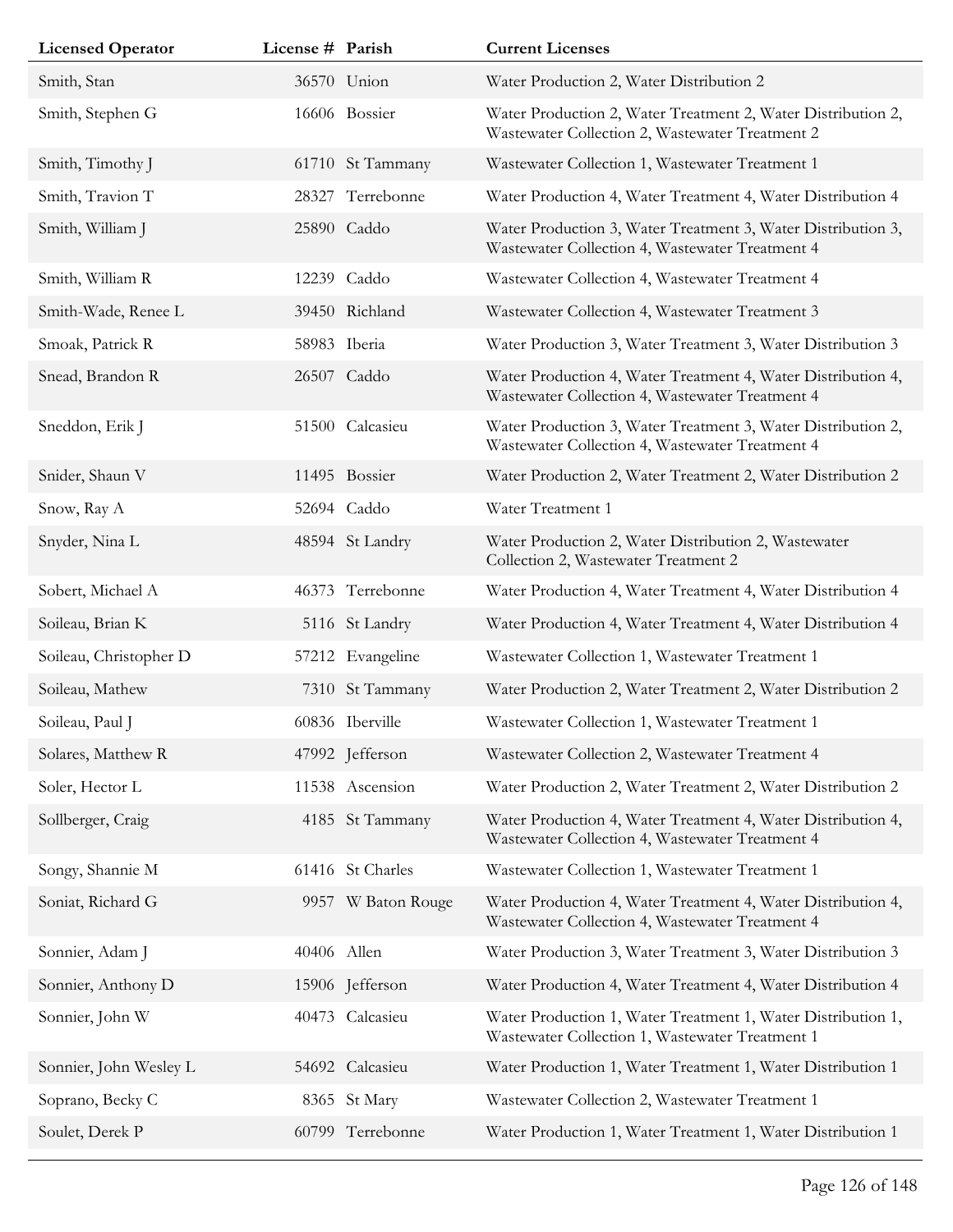| <b>Licensed Operator</b> | License # Parish |                     | <b>Current Licenses</b>                                                                                         |
|--------------------------|------------------|---------------------|-----------------------------------------------------------------------------------------------------------------|
| Spangler, Delbert E      |                  | 13326 Caldwell      | Water Production 2, Water Treatment 2, Water Distribution 2                                                     |
| Sparks, Angela M         |                  | 50593 Caddo         | Wastewater Collection 4, Wastewater Treatment 4                                                                 |
| Sparks, Christopher W    |                  | 59923 Lafayette     | Wastewater Collection 1, Wastewater Treatment 1                                                                 |
| Sparks, Kathryn L        |                  | 31366 E Baton Rouge | Water Production 1, Water Treatment 1, Water Distribution 1                                                     |
| Sparks, Shannon M        |                  | 41822 Caddo         | Water Production 4, Water Treatment 4, Water Distribution 4                                                     |
| Sparrow, Kevin D         |                  | 61787 Caddo         | Wastewater Collection 1, Wastewater Treatment 1                                                                 |
| Spears, Jimmie R         |                  | 5363 Franklin       | Water Treatment 2                                                                                               |
| Spears, Reginald T       |                  | 48112 Ascension     | Water Production 3, Water Treatment 3, Water Distribution 2                                                     |
| Speight, Jimmy D         |                  | 7948 Sabine         | Water Production 3, Water Treatment 3, Water Distribution 3                                                     |
| Spell, William H         |                  | 10985 E Baton Rouge | Water Production 1, Water Treatment 1, Water Distribution 1,<br>Wastewater Collection 1, Wastewater Treatment 1 |
| Spence, Victoria E       |                  | 41124 Tangipahoa    | Water Production 2, Water Treatment 2, Water Distribution 1,<br>Wastewater Collection 2, Wastewater Treatment 1 |
| Spencer, Casey T         |                  | 56867 Tangipahoa    | Wastewater Collection 2, Wastewater Treatment 2                                                                 |
| Spencer, David M         |                  | 28266 Orleans       | Wastewater Treatment 3                                                                                          |
| Spiller, Herman H        |                  | 5138 Rapides        | Water Production 4, Water Treatment 2, Water Distribution 4,<br>Wastewater Collection 3, Wastewater Treatment 2 |
| Springstun, Don W        |                  | 58518 Beauregard    | Water Production 3, Water Treatment 2, Water Distribution 3                                                     |
| St Clair, Tina W         |                  | 8640 Out-Of-State   | Wastewater Collection 1, Wastewater Treatment 1                                                                 |
| St Germain, Adam J       |                  | 45073 St Charles    | Wastewater Collection 2, Wastewater Treatment 2                                                                 |
| St Julian, Nathaniel G   |                  | 59045 Cameron       | Wastewater Collection 1, Wastewater Treatment 1                                                                 |
| St Romain, Cory D        |                  | 40422 Livingston    | Water Production 2, Water Treatment 1, Water Distribution 1,<br>Wastewater Collection 3, Wastewater Treatment 2 |
| St.John, Misti L         |                  | 17746 Ouachita      | Wastewater Collection 1, Wastewater Treatment 1                                                                 |
| St.Julien, Tracey J      |                  | 15946 Iberia        | Wastewater Collection 1, Wastewater Treatment 2                                                                 |
| St.Romain, Darnell P     |                  | 4231 Livingston     | Wastewater Treatment 4                                                                                          |
| Stackhouse, Lionel       |                  | 40282 St Mary       | Water Production 3, Water Treatment 3, Water Distribution 3,<br>Wastewater Collection 1, Wastewater Treatment 1 |
| Staehle, Robert L        |                  | 5240 Allen          | Water Production 3, Water Treatment 3, Water Distribution 3,<br>Wastewater Collection 3, Wastewater Treatment 3 |
| Staehle, Trever          | 61539 Allen      |                     | Water Production 1, Water Distribution 1                                                                        |
| Staffen, Michael C       |                  | 9792 St Tammany     | Water Production 1, Water Treatment 2, Water Distribution 1,<br>Wastewater Collection 2, Wastewater Treatment 1 |
| Stafford, Jason K        |                  | 11294 E Baton Rouge | Water Production 1, Water Distribution 1, Wastewater<br>Collection 2, Wastewater Treatment 2                    |
| Stahl, Erika M           |                  | 51432 Bossier       | Wastewater Treatment 1                                                                                          |
| Stallings, Jeremy T      |                  | 17906 St Bernard    | Wastewater Collection 1, Wastewater Treatment 1                                                                 |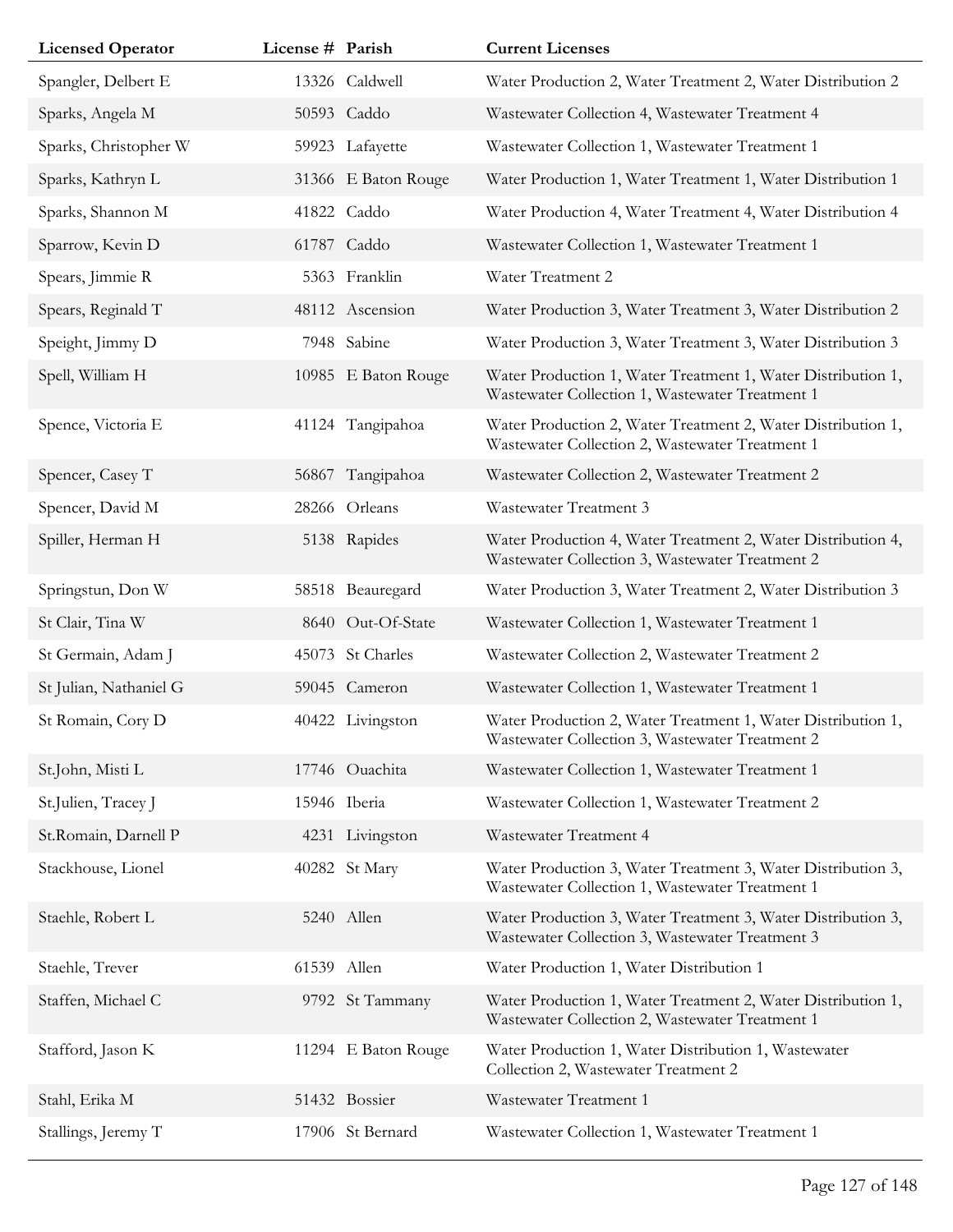| <b>Licensed Operator</b> | License # Parish |                     | <b>Current Licenses</b>                                                                                         |
|--------------------------|------------------|---------------------|-----------------------------------------------------------------------------------------------------------------|
| Stamm, Robert J          |                  | 28337 Plaquemines   | Water Production 4, Water Treatment 4, Water Distribution 4,<br>Wastewater Collection 4, Wastewater Treatment 4 |
| Stanfield, Lucas A       |                  | 49432 Iberville     | Water Production 2, Water Treatment 2, Water Distribution 2                                                     |
| Stanhope, Bryce D        |                  | 59717 Bossier       | Wastewater Collection 2, Wastewater Treatment 2                                                                 |
| Stanwood, Richard        |                  | 35410 Orleans       | Water Distribution 4, Wastewater Collection 4                                                                   |
| Staples, Donald G        |                  | 11822 Union         | Water Production 1, Water Treatment 1, Water Distribution 1,<br>Wastewater Collection 2, Wastewater Treatment 2 |
| Staring, Alan C          |                  | 59190 E Baton Rouge | Wastewater Collection 2, Wastewater Treatment 2                                                                 |
| Ste Marie, Perry C       |                  | 61966 Lafayette     | Water Production 1, Water Treatment 1, Water Distribution 1                                                     |
| Steel, Merrill T         |                  | 9740 Jefferson      | Water Production 4, Water Treatment 4, Water Distribution 2                                                     |
| Steele, Ronny E          |                  | 4246 Lasalle        | Water Production 4, Water Treatment 4, Water Distribution 4,<br>Wastewater Collection 4, Wastewater Treatment 4 |
| Steib, Ronnie P          |                  | 42893 Ascension     | Wastewater Collection 1, Wastewater Treatment 1                                                                 |
| Steib, Stephen R         |                  | 59953 Iberville     | Wastewater Treatment 1                                                                                          |
| Steiner, Molly E         |                  | 50492 St Tammany    | Water Production 2, Water Treatment 1, Water Distribution 2,<br>Wastewater Collection 2, Wastewater Treatment 2 |
| Stelly, Allyson C        |                  | 37658 Acadia        | Water Production 3, Water Treatment 3, Water Distribution 3                                                     |
| Stelly, Kenneth D        |                  | 30987 St Landry     | Water Production 3, Water Treatment 3, Water Distribution 3                                                     |
| Stelly, Shane            |                  | 9445 Iberia         | Water Production 2, Water Treatment 2, Water Distribution 2                                                     |
| Stemley, Fredrick D      |                  | 32886 Orleans       | Water Distribution 4, Wastewater Collection 4                                                                   |
| Stephens, David W        |                  | 36448 Morehouse     | Water Production 2, Water Treatment 1, Water Distribution 2,<br>Wastewater Collection 1, Wastewater Treatment 1 |
| Stephens, Donald R       |                  | 6226 West Feliciana | Water Production 2, Water Distribution 2, Wastewater<br>Collection 2                                            |
| Stevens, Jeremy L        |                  | 56253 Caddo         | Wastewater Collection 3, Wastewater Treatment 2                                                                 |
| Stevens, John K          |                  | 12013 St Tammany    | Water Production 4, Water Treatment 4, Water Distribution 4,<br>Wastewater Collection 2, Wastewater Treatment 1 |
| Stevens, Michael W       |                  | 56212 Calcasieu     | Water Production 1, Water Treatment 1, Water Distribution 1,<br>Wastewater Collection 1, Wastewater Treatment 1 |
| Steward, Edwin           |                  | 6769 Iberia         | Wastewater Collection 4, Wastewater Treatment 3                                                                 |
| Stewart, James E         |                  | 45834 Livingston    | Wastewater Collection 2, Wastewater Treatment 2                                                                 |
| Stewart, Jesse M         |                  | 55714 Vernon        | Water Treatment 1, Water Distribution 1, Wastewater<br>Collection 1, Wastewater Treatment 1                     |
| Stewart, Jody W          |                  | 5730 Livingston     | Water Production 2, Water Treatment 2, Water Distribution 2,<br>Wastewater Collection 2, Wastewater Treatment 2 |
| Stewart, Melvin S        |                  | 27774 Webster       | Water Production 2, Water Treatment 1, Water Distribution 2,<br>Wastewater Collection 1, Wastewater Treatment 1 |
| Stewart, Theodore A      |                  | 4265 St Tammany     | Wastewater Treatment 4                                                                                          |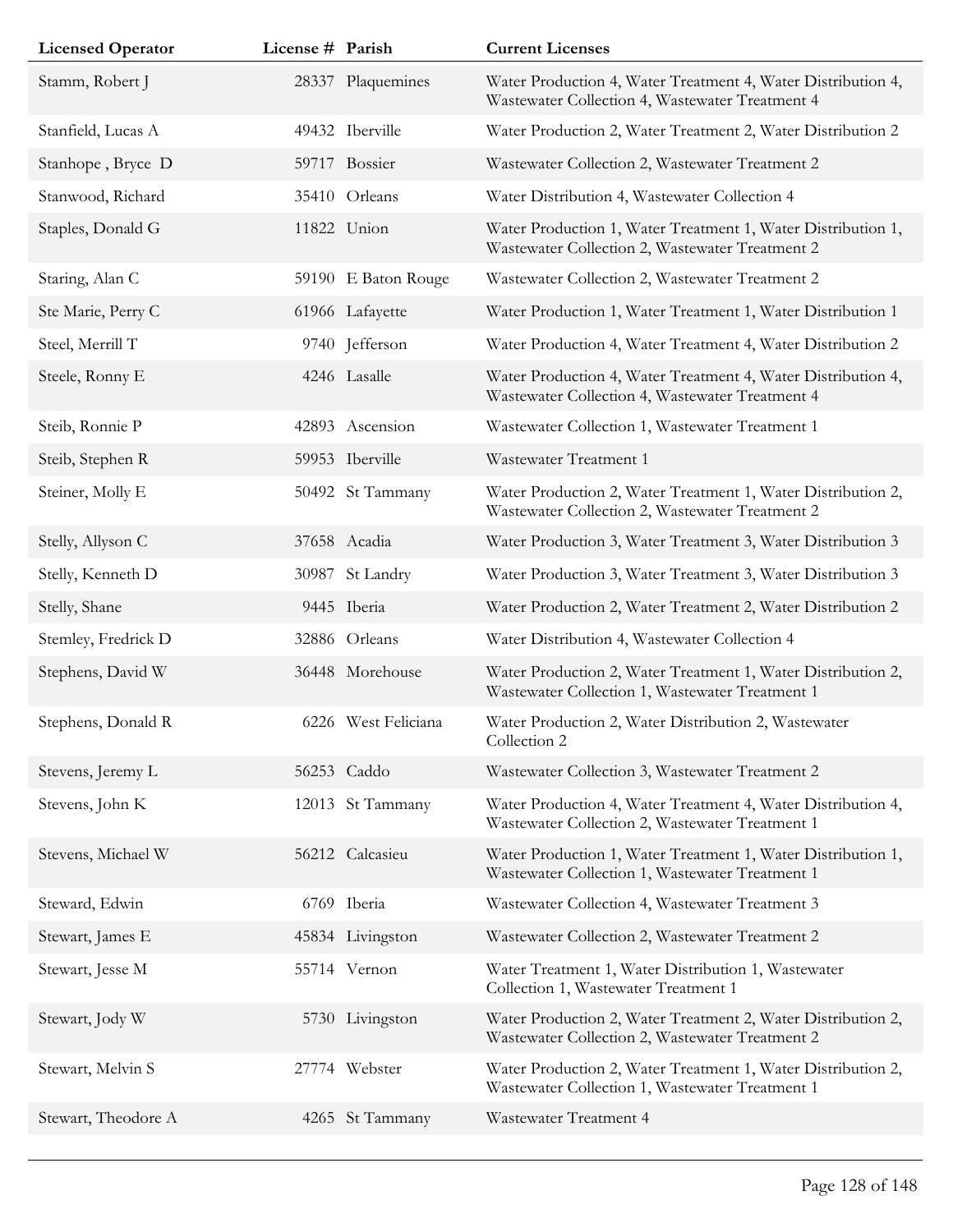| <b>Licensed Operator</b> | License # Parish |                  | <b>Current Licenses</b>                                                                                         |
|--------------------------|------------------|------------------|-----------------------------------------------------------------------------------------------------------------|
| Stewart, Tommy R         |                  | 57026 Ouachita   | Water Production 1, Water Distribution 1                                                                        |
| Stewart, William W       |                  | 4271 Acadia      | Water Production 4, Water Treatment 4, Water Distribution 4                                                     |
| Stiles, Jerry A          |                  | 9099 Webster     | Water Production 3, Water Treatment 3, Water Distribution 3                                                     |
| Stinnett, Shawn M        |                  | 32066 St Charles | Wastewater Collection 4, Wastewater Treatment 4                                                                 |
| Stipe, Christopher       |                  | 50912 St Charles | Wastewater Collection 4                                                                                         |
| Stockdill, Harry W       |                  | 4275 St Mary     | Water Production 3, Water Treatment 4, Water Distribution 3                                                     |
| Stogner, Blake           |                  | 56612 Washington | Water Production 1, Water Treatment 1, Water Distribution 1                                                     |
| Stokes, Austin R         |                  | 52472 Grant      | Water Production 2, Water Treatment 2, Water Distribution 2                                                     |
| Stokes, Raymond          |                  | 7501 Orleans     | Water Treatment 4                                                                                               |
| Stokes, Ronald D         |                  | 12240 Caddo      | Water Production 1, Water Treatment 1, Water Distribution 1,<br>Wastewater Collection 2, Wastewater Treatment 2 |
| Stokley, Gregory K       |                  | 11387 Ascension  | Water Production 2, Water Treatment 2, Water Distribution 2,<br>Wastewater Collection 2, Wastewater Treatment 2 |
| Stonicher, Richard S     |                  | 47317 St Charles | Water Production 4, Water Treatment 4, Water Distribution 4                                                     |
| Stracener, Steven M      |                  | 5695 Calcasieu   | Water Production 1, Water Treatment 1, Water Distribution 1,<br>Wastewater Collection 1, Wastewater Treatment 4 |
| Street, Brandy N         |                  | 59054 Caddo      | Water Production 1, Water Treatment 1, Water Distribution 1                                                     |
| Strick, Stephen A        |                  | 61156 St Mary    | Water Production 1, Water Treatment 1, Water Distribution 1,<br>Wastewater Collection 1, Wastewater Treatment 1 |
| Stricklin, James E       |                  | 4289 Ouachita    | Water Production 3, Water Treatment 3, Water Distribution 3,<br>Wastewater Collection 2, Wastewater Treatment 1 |
| Stringer, Stuart I       |                  | 56885 Livingston | Water Production 1, Water Treatment 1, Water Distribution 1                                                     |
| Strohmeyer, Scott        |                  | 4292 Plaquemines | Water Production 4, Water Treatment 4, Water Distribution 4,<br>Wastewater Collection 4, Wastewater Treatment 4 |
| Strong, Terry J          |                  | 45672 Bossier    | Wastewater Collection 2, Wastewater Treatment 2                                                                 |
| Strother, Blaine L       | 47256 Allen      |                  | Water Production 1, Water Distribution 1                                                                        |
| Strother, Randie S       |                  | 46214 Vernon     | Water Production 1, Water Treatment 1, Water Distribution 1                                                     |
| Strunk, Brandon L        |                  | 59952 St Tammany | Water Production 1, Water Treatment 1, Water Distribution 1,<br>Wastewater Collection 2, Wastewater Treatment 2 |
| Stuart, James C          |                  | 4294 Caldwell    | Water Production 4, Water Treatment 4, Water Distribution 4,<br>Wastewater Collection 4, Wastewater Treatment 4 |
| Stultz, James A          |                  | 61293 Beauregard | Water Production 1, Water Treatment 1, Water Distribution 1                                                     |
| Stutes, Patrick J        |                  | 4296 Lafayette   | Water Treatment 4, Wastewater Collection 4                                                                      |
| Stutes, Ronnie R         |                  | 58053 Vernon     | Water Production 1, Water Treatment 1, Water Distribution 1                                                     |
| Sullivan, Eric J         |                  | 14487 Calcasieu  | Water Production 1, Water Treatment 1, Water Distribution 1,<br>Wastewater Collection 1                         |
| Sullivan, Paul R         |                  | 58200 Rapides    | Wastewater Collection 1, Wastewater Treatment 1                                                                 |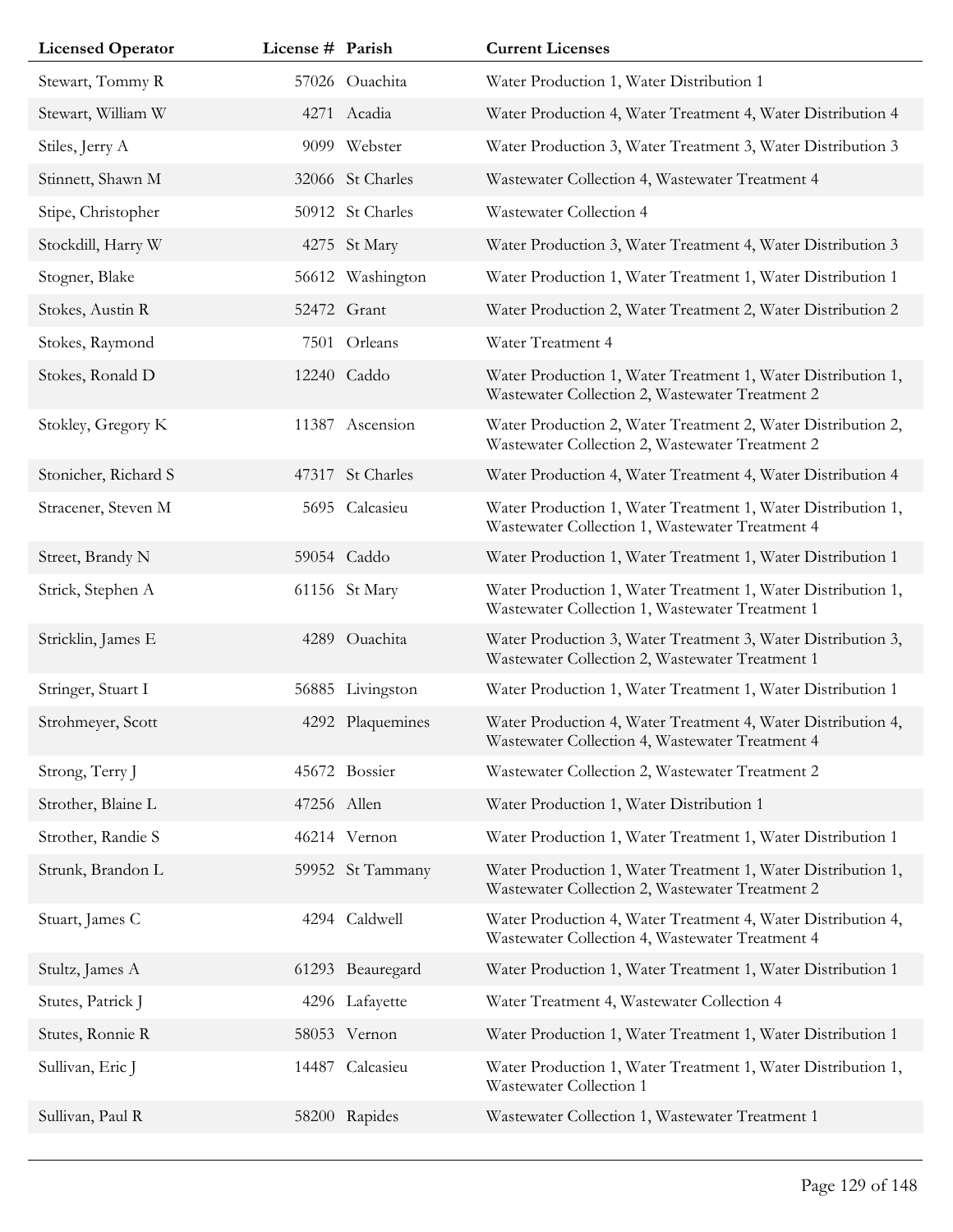| <b>Licensed Operator</b> | License # Parish |                     | <b>Current Licenses</b>                                                                                         |
|--------------------------|------------------|---------------------|-----------------------------------------------------------------------------------------------------------------|
| Sumler, Tarika D         |                  | 55359 E Baton Rouge | Wastewater Collection 1                                                                                         |
| Summers, Daryl           |                  | 10556 Ouachita      | Wastewater Collection 2, Wastewater Treatment 2                                                                 |
| Summers, Michael R       |                  | 61095 Jefferson     | Wastewater Collection 1                                                                                         |
| Swaim, William A         |                  | 59055 Caddo         | Water Production 2, Water Treatment 2, Water Distribution 1,<br>Water Distribution 2                            |
| Swain, Neal W            |                  | 48273 Lafayette     | Wastewater Collection 3, Wastewater Treatment 2                                                                 |
| Sweet, William R         |                  | 31666 Livingston    | Water Production 4, Water Treatment 4, Water Distribution 4,<br>Wastewater Collection 1, Wastewater Treatment 1 |
| Sweeten, Chrystal D      |                  | 56858 Lasalle       | Water Treatment 1, Wastewater Collection 1, Wastewater<br>Treatment 1                                           |
| Swetledge, Frank A       |                  | 5587 E Baton Rouge  | Water Production 2, Water Distribution 4                                                                        |
| Swetledge, Stephen P     |                  | 5673 E Baton Rouge  | Water Production 2, Water Distribution 3                                                                        |
| Swinea, Calvin C         |                  | 5143 St Tammany     | Water Production 3, Water Treatment 2, Water Distribution 2,<br>Wastewater Collection 3, Wastewater Treatment 3 |
| Swope, Claude M          |                  | 11314 Calcasieu     | Water Production 4, Water Treatment 4, Water Distribution 4                                                     |
| Swope, Dakota J          |                  | 44373 Calcasieu     | Water Production 2, Water Treatment 2, Water Distribution 2                                                     |
| Sylve, Dorron T          |                  | 60553 Plaquemines   | Wastewater Treatment 1                                                                                          |
| Sylve, Dwaine S          |                  | 52272 Plaquemines   | Water Production 2, Water Treatment 2, Water Distribution 2,<br>Wastewater Collection 1                         |
| Sylve, Patrick J         |                  | 24886 Plaquemines   | Water Production 4, Water Treatment 4, Water Distribution 4,<br>Wastewater Collection 4, Wastewater Treatment 3 |
| Sylve, Rodney            |                  | 18009 St Tammany    | Water Production 1, Water Treatment 2, Water Distribution 2                                                     |
| Sylvest, Benny E         |                  | 4316 Beauregard     | Wastewater Collection 3, Wastewater Treatment 4                                                                 |
| Sylvien, Deonte S        |                  | 56632 Jefferson     | Water Production 2, Water Treatment 1                                                                           |
| Talbot, Todd A           |                  | 9767 E Baton Rouge  | Water Production 2, Water Treatment 1, Water Distribution 2,<br>Wastewater Collection 2, Wastewater Treatment 2 |
| Talley, Kert D           |                  | 42785 Lafayette     | Wastewater Collection 4, Wastewater Treatment 4                                                                 |
| Tally, Eddie P           |                  | 53896 Out-Of-State  | Wastewater Collection 2                                                                                         |
| Tapia, Eduardo J         |                  | 53042 Jefferson     | Wastewater Collection 4, Wastewater Treatment 4                                                                 |
| Tardy, Phillip J         |                  | 59593 St Tammany    | Water Production 1, Water Treatment 1, Water Distribution 1                                                     |
| Tarrence, Wade P         |                  | 57252 Plaquemines   | Water Treatment 1, Water Distribution 1                                                                         |
| Tarrence, Wade P         |                  | 4339 Plaquemines    | Water Production 4, Water Treatment 4, Water Distribution 4                                                     |
| Tarver, Christian B      |                  | 59554 Natchitoches  | Wastewater Collection 2                                                                                         |
| Tassin, Bernell          |                  | 27426 St John       | Water Production 2, Water Treatment 2, Water Distribution 2                                                     |
| Tastet, Ferris           |                  | 8475 St Charles     | Wastewater Treatment 4                                                                                          |
| Tate, Andrew S           |                  | 54593 Calcasieu     | Wastewater Collection 4, Wastewater Treatment 4                                                                 |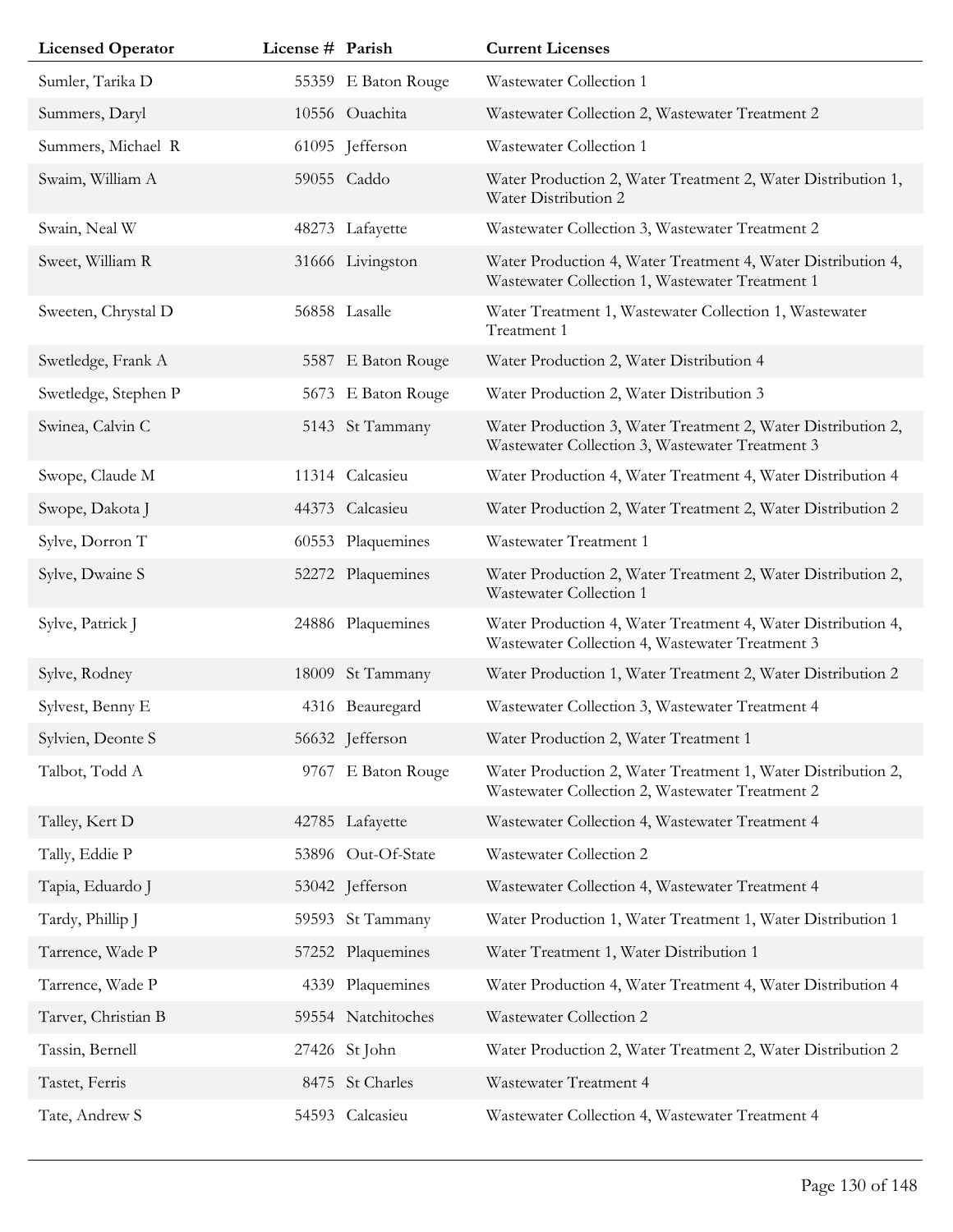| <b>Licensed Operator</b> | License # Parish |                     | <b>Current Licenses</b>                                                                                         |
|--------------------------|------------------|---------------------|-----------------------------------------------------------------------------------------------------------------|
| Tate, Danny E            |                  | 42675 Tangipahoa    | Wastewater Collection 1, Wastewater Treatment 1                                                                 |
| Tate, Janaye D           |                  | 32029 E Baton Rouge | Wastewater Collection 1, Wastewater Treatment 1                                                                 |
| Tatney, Joseph           |                  | 59060 Ascension     | Water Production 1, Water Treatment 1, Water Distribution 1                                                     |
| Taylor, Brant            |                  | 30106 Evangeline    | Water Production 1, Water Treatment 1, Water Distribution 1                                                     |
| Taylor, Jeffery L        |                  | 19226 Calcasieu     | Wastewater Collection 4, Wastewater Treatment 4                                                                 |
| Taylor, Kaseton T        |                  | 61483 Rapides       | Wastewater Collection 2, Wastewater Treatment 2                                                                 |
| Taylor, Kyle J           |                  | 10625 Lafayette     | Water Production 1, Water Treatment 1, Water Distribution 1,<br>Wastewater Collection 1, Wastewater Treatment 1 |
| Taylor, Michael G        |                  | 35888 Rapides       | Wastewater Collection 1, Wastewater Treatment 3                                                                 |
| Taylor, Norman           |                  | 58519 St Charles    | Wastewater Collection 2, Wastewater Treatment 1                                                                 |
| Taylor, Patrick W        |                  | 8215 Desoto         | Water Production 4, Water Treatment 4, Water Distribution 4,<br>Wastewater Collection 3, Wastewater Treatment 3 |
| Taylor, Randall A        |                  | 61974 Vernon        | Water Production 1, Water Treatment 1, Water Distribution 1                                                     |
| Taylor, Steven E         | 53812 Allen      |                     | Water Production 2, Water Treatment 1, Water Distribution 2                                                     |
| Taylor, Thomas B         |                  | 61363 St Tammany    | Water Production 1, Water Treatment 1, Water Distribution 1,<br>Wastewater Collection 1, Wastewater Treatment 1 |
| Taylor, Travis W         |                  | 35686 St Tammany    | Water Production 2, Water Treatment 2, Water Distribution 2,<br>Wastewater Collection 3, Wastewater Treatment 3 |
| Telano, Trey             |                  | 10941 Ouachita      | Wastewater Collection 2, Wastewater Treatment 1                                                                 |
| Tempanaro, David J       |                  | 41162 Iberville     | Wastewater Collection 1, Wastewater Treatment 1                                                                 |
| Templet, Dawn A          |                  | 50415 Ascension     | Water Treatment 1, Water Distribution 1, Wastewater<br>Collection 1, Wastewater Treatment 1                     |
| Terry, Kenneth L         |                  | 6467 Catahoula      | Water Production 3, Water Treatment 2, Water Distribution 3,<br>Wastewater Collection 4, Wastewater Treatment 3 |
| Tewell, Anthony J        |                  | 61304 Iberia        | Wastewater Collection 1, Wastewater Treatment 1                                                                 |
| Thames, Matthew E        |                  | 59713 Livingston    | Water Production 2, Water Treatment 1, Water Distribution 2                                                     |
| Tharp, Fred O            |                  | 59332 Orleans       | Water Distribution 4, Wastewater Collection 4                                                                   |
| Tharpe, Bill G           |                  | 58732 Morehouse     | Water Production 1, Water Treatment 1, Water Distribution 1                                                     |
| Theriot, Brandon G       |                  | 47812 Jefferson     | Water Production 2, Water Treatment 1                                                                           |
| Theriot, Charles E       |                  | 5148 Lafayette      | Wastewater Treatment 3                                                                                          |
| Theriot, Craig J         |                  | 25908 St Martin     | Wastewater Collection 1, Wastewater Treatment 1                                                                 |
| Theriot, Ivy R           |                  | 5043 Terrebonne     | Water Production 4, Water Treatment 4, Water Distribution 3,<br>Wastewater Collection 1, Wastewater Treatment 2 |
| Theriot, Jacquita L      |                  | 55892 Orleans       | Water Treatment 1                                                                                               |
| Theriot, Nicole M        |                  | 47480 Terrebonne    | Water Production 2, Water Treatment 2                                                                           |
| Theriot, Troy J          |                  | 60593 St Mary       | Water Production 1, Water Treatment 1, Wastewater Collection<br>2                                               |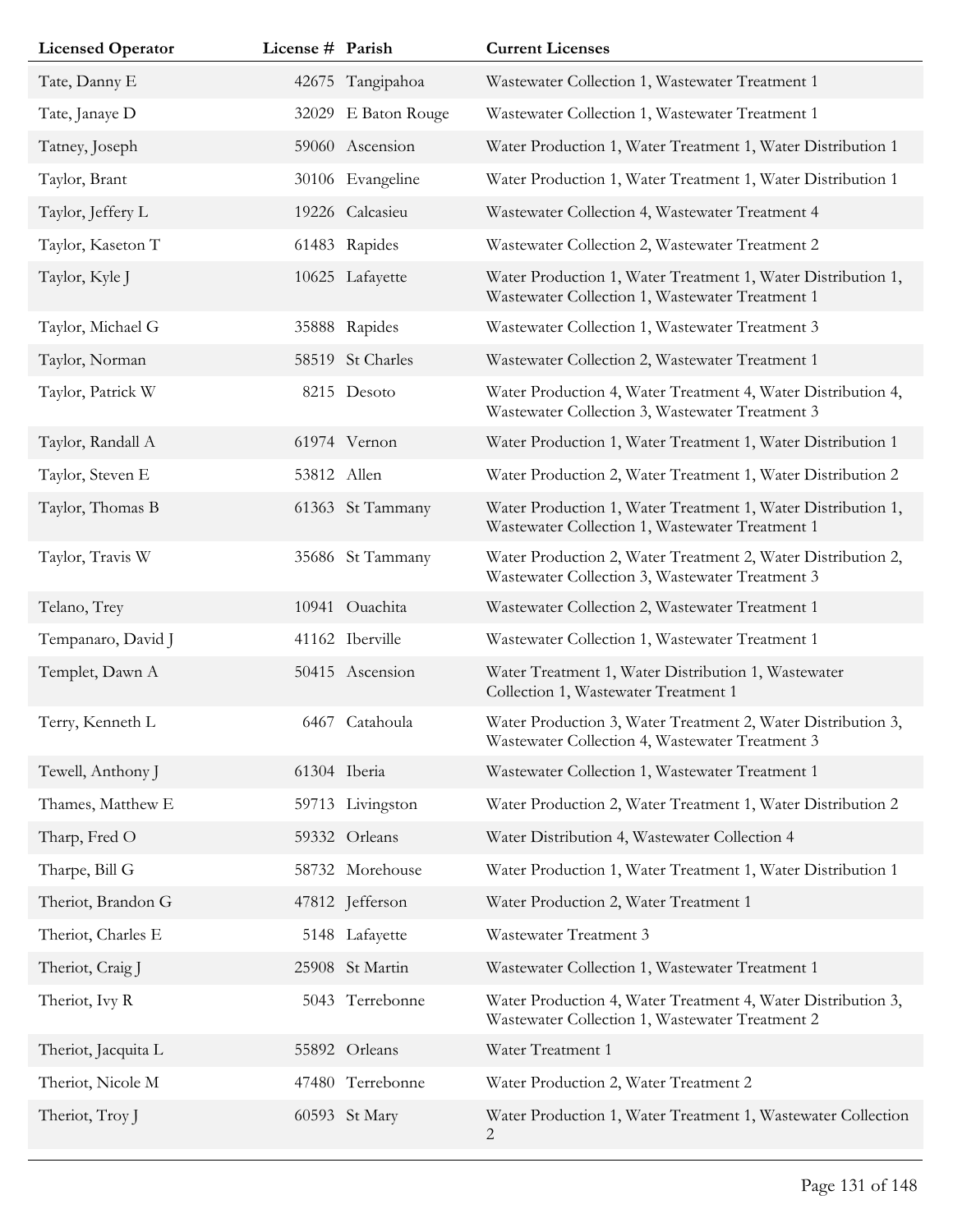| <b>Licensed Operator</b> | License # Parish |                      | <b>Current Licenses</b>                                                                                         |
|--------------------------|------------------|----------------------|-----------------------------------------------------------------------------------------------------------------|
| Theriot, Warren J        |                  | 8500 Iberville       | Wastewater Collection 2, Wastewater Treatment 2                                                                 |
| Theriot, William G       |                  | 27526 Lafayette      | Water Production 4, Water Treatment 4, Water Distribution 4                                                     |
| Thibeaux, Tina R         |                  | 54862 Beauregard     | Water Production 3, Water Treatment 2, Water Distribution 2                                                     |
| Thibodaux, Jessie        |                  | 46432 Terrebonne     | Water Production 4, Water Treatment 4, Water Distribution 2                                                     |
| Thibodaux, Travis J      |                  | 58961 Terrebonne     | Water Production 1, Water Treatment 1, Water Distribution 1                                                     |
| Thibodeaux, Alex         |                  | 57396 St Landry      | Wastewater Treatment 1                                                                                          |
| Thibodeaux, August       |                  | 4389 Lafayette       | Water Production 3, Water Treatment 3, Water Distribution 3,<br>Wastewater Collection 3, Wastewater Treatment 4 |
| Thibodeaux, Blane C      |                  | 5209 Lafayette       | Water Production 1, Water Treatment 1, Wastewater Collection<br>2, Wastewater Treatment 2                       |
| Thibodeaux, Brandon S    |                  | 42786 Orleans        | Wastewater Collection 2                                                                                         |
| Thibodeaux, Curtis J     |                  | 4386 Lafayette       | Water Production 2, Water Treatment 3, Water Distribution 4,<br>Wastewater Collection 4, Wastewater Treatment 4 |
| Thibodeaux, Michael      |                  | 5594 Lafayette       | Wastewater Collection 4, Wastewater Treatment 1                                                                 |
| Thibodeaux, Scott A      |                  | 4400 Lafourche       | Water Production 4, Water Treatment 4, Water Distribution 4,<br>Wastewater Collection 2, Wastewater Treatment 2 |
| Thibodeaux, Steven M     |                  | 4394 Lafayette       | Water Production 4, Water Treatment 3, Water Distribution 3,<br>Wastewater Collection 4, Wastewater Treatment 3 |
| Thibodeaux, Trey M       |                  | 61400 Plaquemines    | Wastewater Treatment 1                                                                                          |
| Thibodeaux, Wayne J      |                  | 11298 Terrebonne     | Wastewater Collection 1, Wastewater Treatment 1                                                                 |
| Thigpen, Grady L         |                  | 4406 St Tammany      | Water Production 4, Water Treatment 4, Water Distribution 4,<br>Wastewater Collection 3, Wastewater Treatment 2 |
| Thomas, Aaron J          |                  | 51063 St John        | Water Treatment 1                                                                                               |
| Thomas, Arthur M         |                  | 20418 Orleans        | Water Treatment 1, Water Distribution 4, Wastewater<br>Collection 4                                             |
| Thomas, Barry B          |                  | 61016 Cameron        | Water Production 1, Water Treatment 1, Water Distribution 1                                                     |
| Thomas, Bryan B          |                  | 10335 Ouachita       | Wastewater Collection 2, Wastewater Treatment 4                                                                 |
| Thomas, Carlo S          |                  | 57575 Lafayette      | Water Distribution 2                                                                                            |
| Thomas, Charles M        |                  | 4422 Caldwell        | Water Production 2, Water Treatment 2, Water Distribution 2                                                     |
| Thomas, Cynthia D        |                  | 31710 E Baton Rouge  | Wastewater Collection 2, Wastewater Treatment 4                                                                 |
| Thomas, Davonthae D      |                  | 54993 St Landry      | Wastewater Collection 1, Wastewater Treatment 2                                                                 |
| Thomas, Dwayne C         |                  | 8412 Jefferson       | Wastewater Collection 4                                                                                         |
| Thomas, Gregory G        |                  | 38190 East Feliciana | Wastewater Collection 1, Wastewater Treatment 1                                                                 |
| Thomas, Jerond D         |                  | 41324 Lincoln        | Wastewater Collection 1, Wastewater Treatment 2                                                                 |
| Thomas, Justin L         |                  | 42493 Caddo          | Wastewater Collection 1, Wastewater Treatment 1                                                                 |
| Thomas, Kenya D          |                  | 32030 Tangipahoa     | Wastewater Collection 1, Wastewater Treatment 1                                                                 |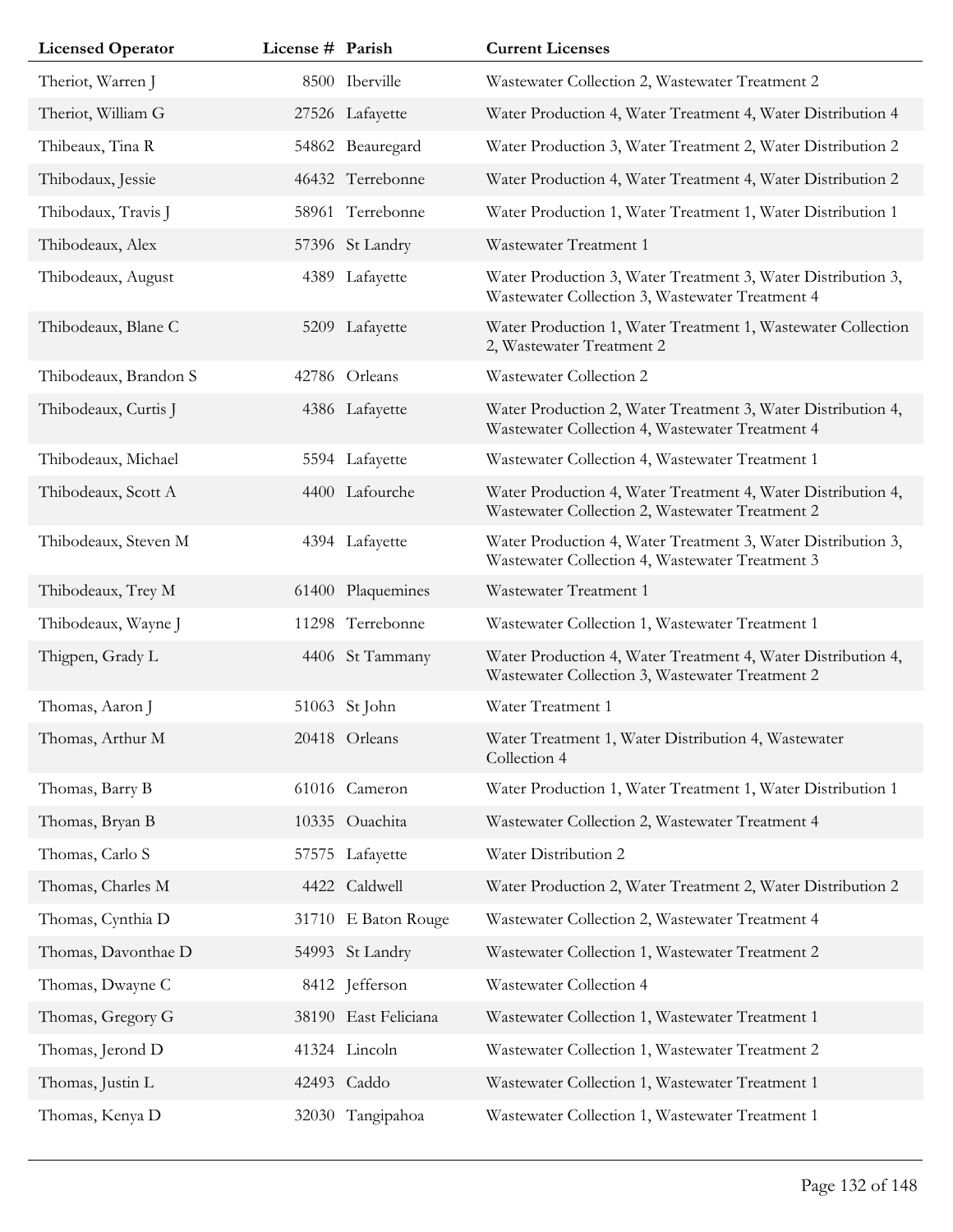| <b>Licensed Operator</b> | License # Parish |                     | <b>Current Licenses</b>                                                                                                                     |
|--------------------------|------------------|---------------------|---------------------------------------------------------------------------------------------------------------------------------------------|
| Thomas, Larry R          |                  | 12185 St John       | Wastewater Collection 1, Wastewater Treatment 1                                                                                             |
| Thomas, Lettye D         |                  | 27048 St Mary       | Wastewater Collection 3, Wastewater Treatment 3                                                                                             |
| Thomas, Lowell           |                  | 54193 Orleans       | Water Distribution 3, Wastewater Collection 2                                                                                               |
| Thomas, Michael D        |                  | 31526 Iberville     | Wastewater Treatment 1                                                                                                                      |
| Thomas, Randall          |                  | 49097 Iberville     | Wastewater Collection 1, Wastewater Treatment 1                                                                                             |
| Thomas, Schmelling A     |                  | 4423 Evangeline     | Wastewater Treatment 1                                                                                                                      |
| Thomas, Sokou D          |                  | 59051 Caddo         | Water Distribution 3, Wastewater Collection 3                                                                                               |
| Thomas, Terrance J       |                  | 16226 Jefferson     | Wastewater Treatment 3, Wastewater Treatment 4                                                                                              |
| Thomas, Trey J           |                  | 54172 Lafayette     | Wastewater Collection 2, Wastewater Treatment 1                                                                                             |
| Thomassie, Paul W        |                  | 47392 Ascension     | Water Production 2, Water Treatment 1, Water Distribution 1,<br>Wastewater Collection 2, Wastewater Collection 1, Wastewater<br>Treatment 2 |
| Thompson, Adam           |                  | 4438 Ascension      | Water Production 1, Water Treatment 1, Water Distribution 4                                                                                 |
| Thompson, Amy C          |                  | 61177 Jackson       | Water Production 1, Water Treatment 1, Water Distribution 1,<br>Wastewater Collection 1, Wastewater Treatment 1                             |
| Thompson, Benjamen H     |                  | 45513 Livingston    | Water Production 2, Water Treatment 1, Water Distribution 2,<br>Wastewater Collection 1, Wastewater Treatment 1                             |
| Thompson, Calvin J       |                  | 44093 Jefferson     | Wastewater Collection 1, Wastewater Collection 2                                                                                            |
| Thompson, John M         |                  | 57054 St Charles    | Wastewater Collection 1, Wastewater Treatment 1                                                                                             |
| Thompson, Koi M          |                  | 42892 St John       | Water Production 1, Water Treatment 1, Wastewater Collection<br>4, Wastewater Treatment 4                                                   |
| Thompson, Michael L      |                  | 10761 E Baton Rouge | Water Production 4, Water Treatment 4, Water Distribution 4,<br>Wastewater Collection 4, Wastewater Treatment 4                             |
| Thompson, Michael W      |                  | 58521 Winn          | Water Production 1, Water Treatment 1, Water Distribution 1                                                                                 |
| Thompson, Todd C         |                  | 46892 E Baton Rouge | Water Production 1, Water Treatment 1, Water Distribution 1                                                                                 |
| Thompson, Tommy L        |                  | 6469 Bienville      | Water Production 1, Water Distribution 1                                                                                                    |
| Thompson, William H      |                  | 13970 Union         | Water Production 3, Water Treatment 3, Water Distribution 2,<br>Wastewater Collection 4, Wastewater Treatment 4                             |
| Thompson, William M      | 4441             | Tangipahoa          | Water Production 4, Water Distribution 4, Wastewater<br>Collection 4, Wastewater Treatment 4                                                |
| Thorn, Gregory S         |                  | 9632 Ascension      | Water Production 1, Water Distribution 1                                                                                                    |
| Thornton, Howard C       |                  | 13186 E Baton Rouge | Water Production 2, Water Distribution 1, Wastewater<br>Collection 3                                                                        |
| Thornton, Michael L      |                  | 10763 E Baton Rouge | Water Production 4, Water Treatment 4, Water Distribution 4,<br>Wastewater Collection 4, Wastewater Treatment 4                             |
| Thrasher, James M        |                  | 37008 Caldwell      | Wastewater Collection 2, Wastewater Treatment 2                                                                                             |
| Thurmon, Samuel M        |                  | 9004 Union          | Water Production 1, Water Distribution 1                                                                                                    |
| Thurston, Curtiss W      |                  | 38270 E Baton Rouge | Water Production 2, Water Treatment 2, Water Distribution 2                                                                                 |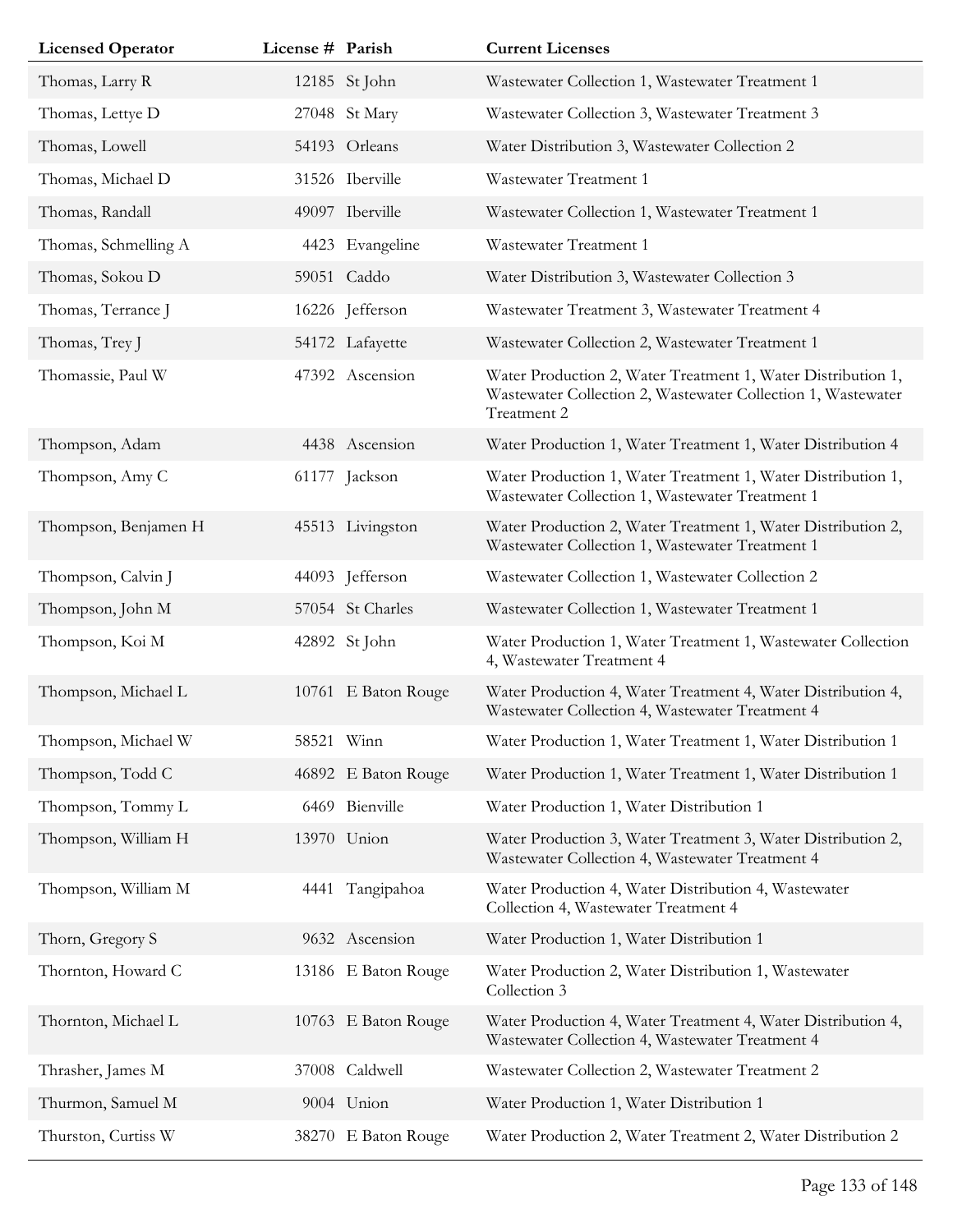| <b>Licensed Operator</b> | License # Parish |                      | <b>Current Licenses</b>                                                                                         |
|--------------------------|------------------|----------------------|-----------------------------------------------------------------------------------------------------------------|
| Tillman, Kerek T         |                  | 58522 W Baton Rouge  | Water Production 1, Water Treatment 1, Water Distribution 1                                                     |
| Tillman, Wade A          |                  | 58987 Iberia         | Water Distribution 1                                                                                            |
| Tilton, Ryan             |                  | 47452 Orleans        | Wastewater Collection 1                                                                                         |
| Timberlake, Jamie R      |                  | 10584 Rapides        | Water Production 2, Water Treatment 3, Water Distribution 1                                                     |
| Timmons, Michael E       |                  | 8701 Webster         | Water Production 2, Water Treatment 2, Water Distribution 2                                                     |
| Timmons, Nathan M        |                  | 8702 Webster         | Water Production 2, Water Distribution 2                                                                        |
| Tinson, Trent A          |                  | 4453 Plaquemines     | Water Production 2, Water Treatment 4, Water Distribution 2                                                     |
| Tison, Brenda E          |                  | 57326 West Feliciana | Wastewater Collection 1, Wastewater Treatment 1                                                                 |
| Toalston, Melvin A       |                  | 10675 Caddo          | Water Production 2, Water Treatment 2, Water Distribution 2,<br>Wastewater Collection 1, Wastewater Treatment 1 |
| Todd, Griffin B          |                  | 56532 Caddo          | Water Production 1, Water Treatment 1, Water Distribution 1                                                     |
| Toefield, Miguel T       |                  | 57056 Tangipahoa     | Wastewater Collection 1, Wastewater Treatment 1                                                                 |
| Tolbert, James D         | 6339             | Rapides              | Wastewater Collection 4, Wastewater Treatment 2                                                                 |
| Tolbert, Shonell A       |                  | 51039 Lafourche      | Water Production 2, Water Treatment 2                                                                           |
| Torregano, Todd A        |                  | 10935 St Tammany     | Water Production 2, Water Treatment 2, Water Distribution 2,<br>Wastewater Collection 3, Wastewater Treatment 3 |
| Torres, Joel A           |                  | 27427 St Charles     | Water Production 2, Water Treatment 2, Water Distribution 2                                                     |
| Tortorich, Nathan J      |                  | 6169 St Mary         | Wastewater Treatment 3                                                                                          |
| Touchet, Benjamin J      |                  | 58523 Vermilion      | Wastewater Collection 1, Wastewater Treatment 1                                                                 |
| Touchet, Huey L          |                  | 60917 Acadia         | Wastewater Collection 1, Wastewater Treatment 1                                                                 |
| Touchet, Jeremy W        |                  | 36483 Vermilion      | Water Production 3, Water Treatment 3, Water Distribution 3                                                     |
| Touchet, Tami L          |                  | 57886 Iberia         | Wastewater Collection 3, Wastewater Treatment 3                                                                 |
| Touchstone, Benjamin R   |                  | 50496 Rapides        | Water Production 3, Water Treatment 3, Water Distribution 3,<br>Wastewater Collection 2, Wastewater Treatment 2 |
| Toups, Abel J            |                  | 55493 Vermilion      | Water Production 3, Water Treatment 4, Water Distribution 3,<br>Wastewater Collection 2, Wastewater Treatment 2 |
| Toups, David P           |                  | 13906 Jefferson      | Wastewater Collection 4, Wastewater Treatment 2                                                                 |
| Toups, Prosper J         |                  | 4474 Terrebonne      | Water Treatment 4, Water Distribution 4                                                                         |
| Toups, William W         |                  | 56055 E Baton Rouge  | Water Production 1, Water Treatment 1, Water Distribution 1                                                     |
| Tousek, Timothy E        |                  | 60623 Natchitoches   | Water Production 4, Water Treatment 4, Water Distribution 4,<br>Wastewater Collection 1, Wastewater Treatment 1 |
| Townsend, Brian          |                  | 28186 Ascension      | Water Production 2, Water Treatment 2, Water Distribution 2                                                     |
| Townsend, Jon K          |                  | 7612 Bossier         | Water Production 4, Water Treatment 4                                                                           |
| Trabeaux, Donald J       |                  | 42788 Ascension      | Wastewater Collection 2, Wastewater Treatment 2                                                                 |
| Trahan, Andy             |                  | 7390 Lafayette       | Water Production 4, Water Treatment 4, Water Distribution 3                                                     |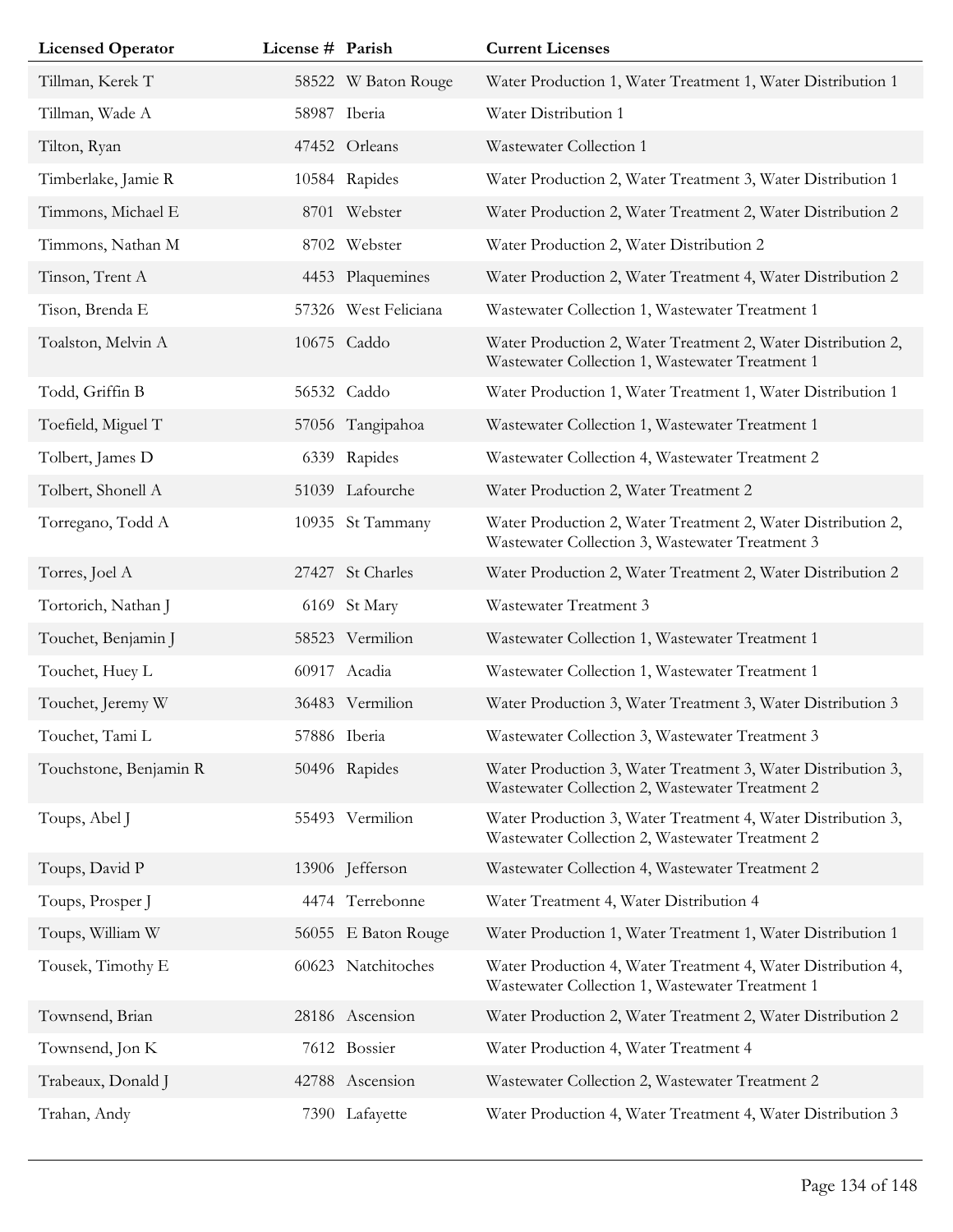| <b>Licensed Operator</b> | License # Parish |                     | <b>Current Licenses</b>                                                                                         |
|--------------------------|------------------|---------------------|-----------------------------------------------------------------------------------------------------------------|
| Trahan, Brian K          |                  | 6470 Calcasieu      | Water Production 3, Water Treatment 2, Water Distribution 4,<br>Wastewater Collection 1, Wastewater Treatment 1 |
| Trahan, Carl E           |                  | 56296 Cameron       | Water Production 2, Water Treatment 2, Water Distribution 2                                                     |
| Trahan, Damon J          |                  | 11799 Vermilion     | Water Production 1, Water Treatment 1, Water Distribution 1                                                     |
| Trahan, Ian L            |                  | 47713 E Baton Rouge | Wastewater Collection 1, Wastewater Treatment 2                                                                 |
| Trahan, Jason            |                  | 37149 Acadia        | Water Production 2, Water Treatment 2, Water Distribution 2                                                     |
| Trahan, Mary V           |                  | 5340 Terrebonne     | Water Production 2, Water Treatment 1, Water Distribution 4                                                     |
| Trahan, Nicholas C       |                  | 61320 Acadia        | Wastewater Collection 1, Wastewater Treatment 1                                                                 |
| Trammel, Brandon E       |                  | 59612 Caddo         | Wastewater Treatment 1                                                                                          |
| Tran, Chieng L           |                  | 61795 Caddo         | Water Production 1, Water Treatment 1, Water Distribution 1                                                     |
| Tran, Hiep V             |                  | 17446 Caddo         | Wastewater Collection 4, Wastewater Treatment 4                                                                 |
| Tranchant, Troy A        |                  | 5963 Jefferson      | Water Production 1, Water Treatment 4                                                                           |
| Travis, William L        |                  | 11300 E Baton Rouge | Water Production 4, Water Treatment 4, Water Distribution 4,<br>Wastewater Collection 4, Wastewater Treatment 3 |
| Treadway, Danni R        |                  | 61176 Bienville     | Water Production 1, Water Treatment 1, Water Distribution 1                                                     |
| Tregre, Joshua I         |                  | 40324 Terrebonne    | Wastewater Collection 4, Wastewater Treatment 4                                                                 |
| Trent, Kenneth R         |                  | 54772 Calcasieu     | Wastewater Collection 4, Wastewater Treatment 4                                                                 |
| Trevino, Patrick R       |                  | 61560 Out-Of-State  | Water Production 3, Water Treatment 3, Water Distribution 4                                                     |
| Triana-Hernandez, Ayca   |                  | 56615 Calcasieu     | Wastewater Collection 4, Wastewater Treatment 4                                                                 |
| Tribe, Russell P         |                  | 49872 St John       | Water Production 1, Water Treatment 1, Water Distribution 1                                                     |
| Triche, Chase D          |                  | 59037 Lafourche     | Wastewater Collection 1, Wastewater Treatment 1                                                                 |
| Triche, Randy J          |                  | 10665 Terrebonne    | Wastewater Collection 1, Wastewater Treatment 1                                                                 |
| Trimble, Antrena F       |                  | 49774 Morehouse     | Wastewater Collection 4, Wastewater Treatment 4                                                                 |
| Trimm, Brady S           |                  | 14806 Calcasieu     | Water Production 1, Water Treatment 1, Water Distribution 1,<br>Wastewater Collection 1, Wastewater Treatment 1 |
| Trimont, Jawanda L       |                  | 31066 Orleans       | Wastewater Collection 1, Wastewater Treatment 2                                                                 |
| Tromblay, Steven D       |                  | 44932 St Landry     | Wastewater Collection 1, Wastewater Treatment 1                                                                 |
| Trosclair, Chad D        |                  | 61605 Ascension     | Wastewater Collection 1, Wastewater Treatment 1                                                                 |
| Trosclair, Kyle P        |                  | 10986 Ascension     | Water Production 1, Water Distribution 1, Wastewater<br>Collection 1, Wastewater Treatment 1                    |
| Trotter, Donald          |                  | 8376 Orleans        | Wastewater Treatment 4                                                                                          |
| Troxclair, Chad M        |                  | 8479 St Charles     | Water Production 4, Water Treatment 4, Water Distribution 4                                                     |
| Troxler, Angela D        |                  | 6293 St Charles     | Wastewater Treatment 4                                                                                          |
| Troxler, Dondi C         |                  | 4511 St Charles     | Water Production 4, Water Treatment 4, Water Distribution 4                                                     |
| Troxler, Kelli           |                  | 61700 St Charles    | Wastewater Collection 1                                                                                         |
|                          |                  |                     |                                                                                                                 |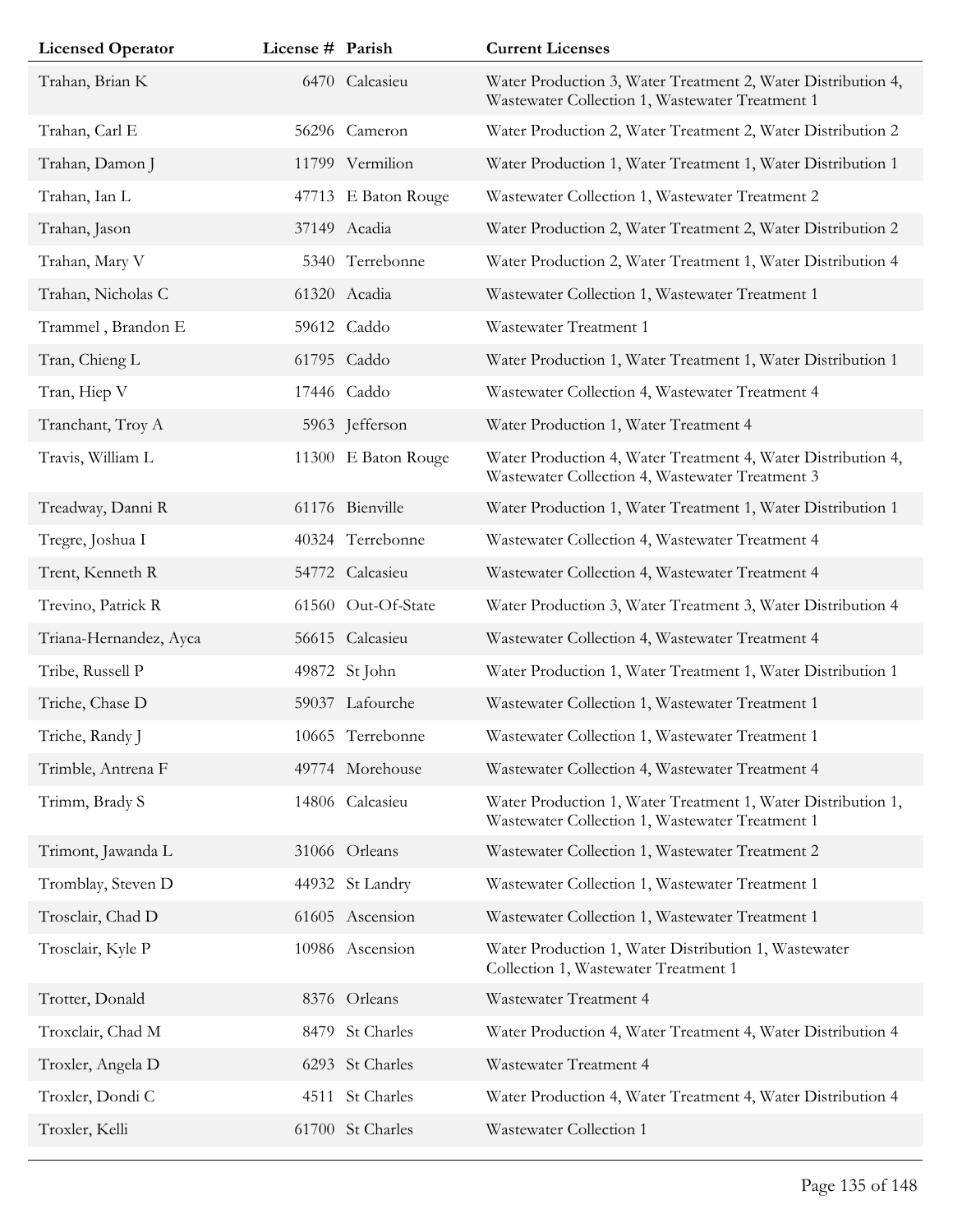| <b>Licensed Operator</b> | License # Parish |                     | <b>Current Licenses</b>                                                                                         |
|--------------------------|------------------|---------------------|-----------------------------------------------------------------------------------------------------------------|
| Truax, Rhonda L          |                  | 58333 Vernon        | Water Production 2, Water Treatment 2, Water Distribution 2                                                     |
| Tucker, Adrianne A       |                  | 40446 Calcasieu     | Wastewater Collection 4, Wastewater Treatment 4                                                                 |
| Tumblin, Bruce D         |                  | 32986 Jefferson     | Water Distribution 4                                                                                            |
| Tunks, Ricky R           |                  | 50067 Calcasieu     | Wastewater Collection 1, Wastewater Treatment 1                                                                 |
| Tunwar, Bobby J          | 1335             | Calcasieu           | Water Production 4, Water Treatment 4, Wastewater Collection<br>1, Wastewater Treatment 4                       |
| Turlich, Trenton G       |                  | 58237 Plaquemines   | Water Distribution 1                                                                                            |
| Turnage, John R          |                  | 4524 Rapides        | Water Production 4, Water Treatment 4, Water Distribution 4,<br>Wastewater Collection 4, Wastewater Treatment 4 |
| Turnage, Patrick G       |                  | 25912 Rapides       | Wastewater Collection 2, Wastewater Treatment 2                                                                 |
| Turner, Anthony          | 4525             | Plaquemines         | Water Production 4, Water Treatment 4, Water Distribution 4,<br>Wastewater Collection 4, Wastewater Treatment 4 |
| Turner, Chardrick D      |                  | 24606 Ouachita      | Water Treatment 1, Water Distribution 1                                                                         |
| Turner, David E          |                  | 44394 Iberville     | Wastewater Collection 1, Wastewater Treatment 1                                                                 |
| Turner, David J          |                  | 59761 Iberia        | Wastewater Collection 1                                                                                         |
| Turner, Jimmy D          |                  | 45192 Caddo         | Wastewater Collection 1                                                                                         |
| Turner, John T           |                  | 30647 Pointe Coupee | Water Production 1, Water Treatment 2, Water Distribution 2                                                     |
| Turner, Latoya A         |                  | 20419 Orleans       | Water Treatment 1                                                                                               |
| Turner, Monique P        |                  | 57352 Orleans       | Wastewater Collection 1, Wastewater Treatment 1                                                                 |
| Turner, Robert W         |                  | 48761 Ouachita      | Wastewater Collection 2, Wastewater Treatment 2                                                                 |
| Turner, Ronald R         |                  | 5081 Ouachita       | Water Production 3, Water Treatment 4, Water Distribution 4,<br>Wastewater Collection 3, Wastewater Treatment 3 |
| Turner, Ronald V         |                  | 11111 Avoyelles     | Water Production 4, Water Treatment 4, Water Distribution 4,<br>Wastewater Collection 3, Wastewater Treatment 3 |
| Turner, Wendell K        |                  | 11156 Plaquemines   | Water Production 4, Water Treatment 4, Water Distribution 3,<br>Wastewater Collection 1                         |
| Tyler, Calvin J          | 4537             | St Landry           | Water Production 4, Water Treatment 4, Water Distribution 4,<br>Wastewater Collection 4, Wastewater Treatment 4 |
| Tyler, Dareyl D          |                  | 31067 Rapides       | Wastewater Collection 1, Wastewater Treatment 1                                                                 |
| Tyler, David K           |                  | 4536 Terrebonne     | Wastewater Collection 4, Wastewater Treatment 4                                                                 |
| Tyler, Luke E            |                  | 42362 St Bernard    | Water Production 4, Water Treatment 4, Water Distribution 3,<br>Wastewater Collection 2, Wastewater Treatment 1 |
| Tynes, Mark M            | 5887             | Natchitoches        | Water Production 4, Water Treatment 4                                                                           |
| Tynes, Paul F            |                  | 4540 Natchitoches   | Water Treatment 3, Water Distribution 3                                                                         |
| Ulmer, Timothy W         |                  | 11824 Franklin      | Water Production 3, Water Treatment 3, Water Distribution 3                                                     |
| Umanzor, John A          |                  | 47276 Jefferson     | Water Production 1, Water Treatment 1                                                                           |
| Upshaw, Larry J          |                  | 54694 Morehouse     | Wastewater Collection 4, Wastewater Treatment 3                                                                 |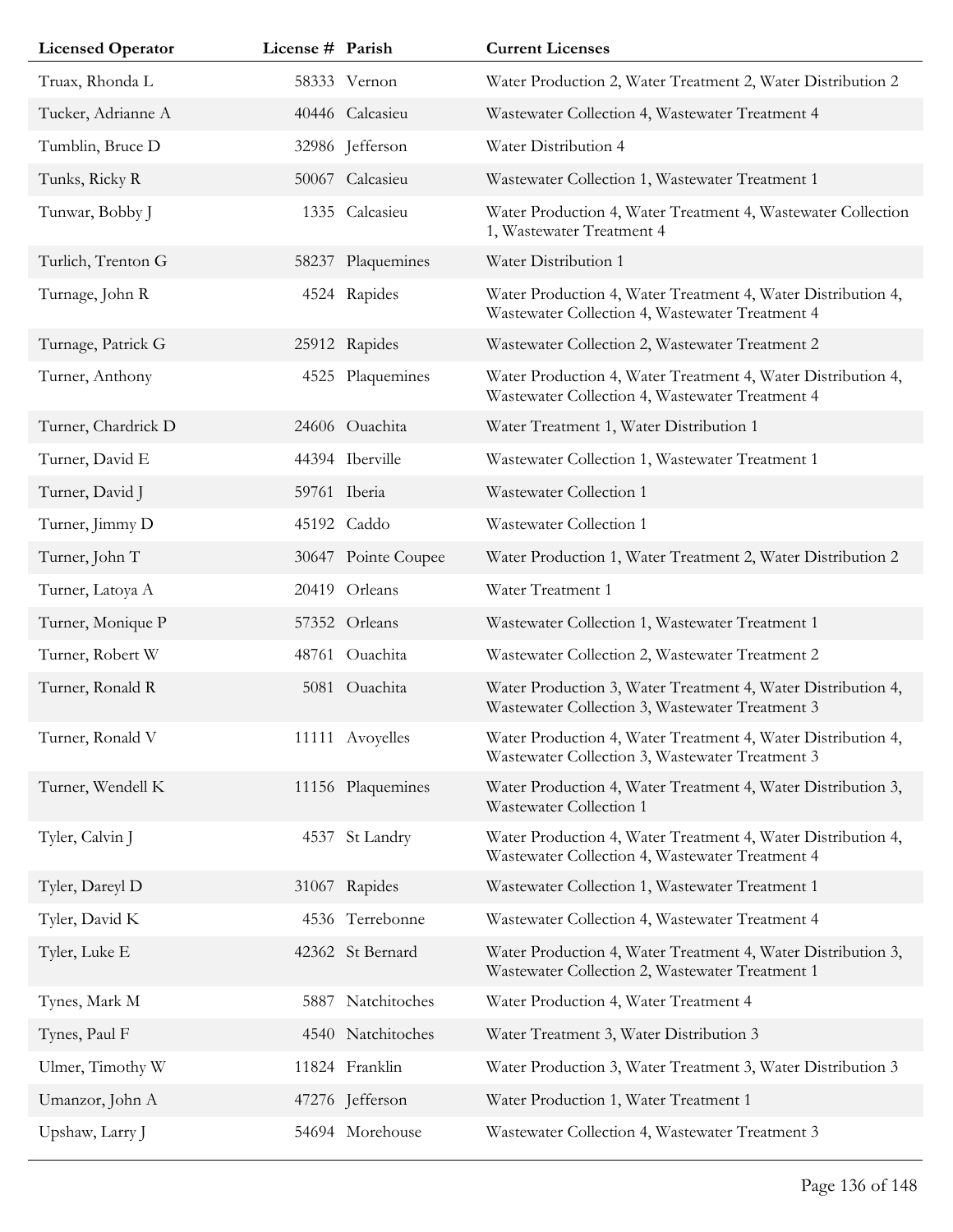| <b>Licensed Operator</b> | License # Parish |                     | <b>Current Licenses</b>                                                                                         |
|--------------------------|------------------|---------------------|-----------------------------------------------------------------------------------------------------------------|
| Uriegas, Tonya M         |                  | 58524 Calcasieu     | Wastewater Collection 1, Wastewater Treatment 1                                                                 |
| Usey, Ryan J             |                  | 56854 Ascension     | Wastewater Collection 2, Wastewater Treatment 2                                                                 |
| Utley, Robert J          |                  | 4547 Jefferson      | Water Production 1, Water Treatment 3, Water Distribution 3                                                     |
| Valdery, Deril T         |                  | 36172 Orleans       | Water Distribution 4, Wastewater Collection 4                                                                   |
| Valdez, Antonio          |                  | 60753 Evangeline    | Wastewater Treatment 1                                                                                          |
| Valega, Parrish C        |                  | 4551 Ascension      | Water Production 4, Water Treatment 4, Water Distribution 4,<br>Wastewater Collection 2, Wastewater Treatment 2 |
| Valega, Patricia A       |                  | 4550 Ascension      | Water Production 4, Water Treatment 4, Water Distribution 4                                                     |
| Valenciano, Sky B        |                  | 50068 St Mary       | Water Production 1, Water Treatment 1, Water Distribution 1                                                     |
| Valentine, Genesis C     |                  | 51732 E Baton Rouge | Wastewater Collection 1                                                                                         |
| Vallier, Kenneth W       |                  | 61003 Calcasieu     | Wastewater Collection 1, Wastewater Treatment 1                                                                 |
| Vallot, Shannon W        |                  | 56617 Vermilion     | Water Production 3, Water Treatment 3, Water Distribution 3                                                     |
| Van Norman, Kelli R      |                  | 59070 Calcasieu     | Water Production 1, Water Treatment 1, Water Distribution 1,<br>Wastewater Collection 1, Wastewater Treatment 1 |
| Van Tassel, Marion E     |                  | 4559 Vernon         | Water Production 3, Water Treatment 4, Water Distribution 3                                                     |
| Van Veckhoven, Clay A    |                  | 7639 E Baton Rouge  | Wastewater Collection 4, Wastewater Treatment 4                                                                 |
| Vanoss, Leonard F        |                  | 4558 Bossier        | Wastewater Collection 4, Wastewater Treatment 4                                                                 |
| Vanover, Joshua R        |                  | 58526 Vernon        | Wastewater Collection 1, Wastewater Treatment 1                                                                 |
| Vantree, Gloria J        |                  | 7039 Rapides        | Wastewater Collection 4, Wastewater Treatment 4                                                                 |
| Vanzant, Kevin R         |                  | 34806 Desoto        | Wastewater Collection 1                                                                                         |
| Vardeman, Eric A         |                  | 51193 Caddo         | Wastewater Collection 2, Wastewater Treatment 2                                                                 |
| Varnado, Lenora J        |                  | 59314 Orleans       | Water Distribution 1                                                                                            |
| Vaughn, Clint M          |                  | 48874 Assumption    | Wastewater Collection 1, Wastewater Treatment 1                                                                 |
| Vaughn, Ralph P          |                  | 61306 Rapides       | Wastewater Collection 2, Wastewater Treatment 2                                                                 |
| Veillion, Jill M         |                  | 10766 St Mary       | Water Production 3, Water Treatment 3, Water Distribution 3                                                     |
| Venable, Kirk P          |                  | 4573 Lafayette      | Water Production 3, Water Treatment 4, Water Distribution 2,<br>Wastewater Treatment 1                          |
| Ventress, Bryan K        |                  | 60177 St Landry     | Wastewater Treatment 1                                                                                          |
| Verdin, Kevin P          |                  | 48652 St Mary       | Water Production 1, Water Treatment 1, Wastewater Collection<br>1, Wastewater Treatment 1                       |
| Vessel, Rusievelt        | 26229            | Ascension           | Water Production 3, Water Treatment 3, Water Distribution 3                                                     |
| Vial, Cory M             |                  | 37228 St Charles    | Water Production 2, Water Treatment 2, Water Distribution 1                                                     |
| Vial, Leon F             |                  | 7925 St Charles     | Wastewater Collection 4, Wastewater Treatment 4                                                                 |
| Viator, Dana B           |                  | 4581 Iberia         | Water Production 3, Water Treatment 2, Water Distribution 4                                                     |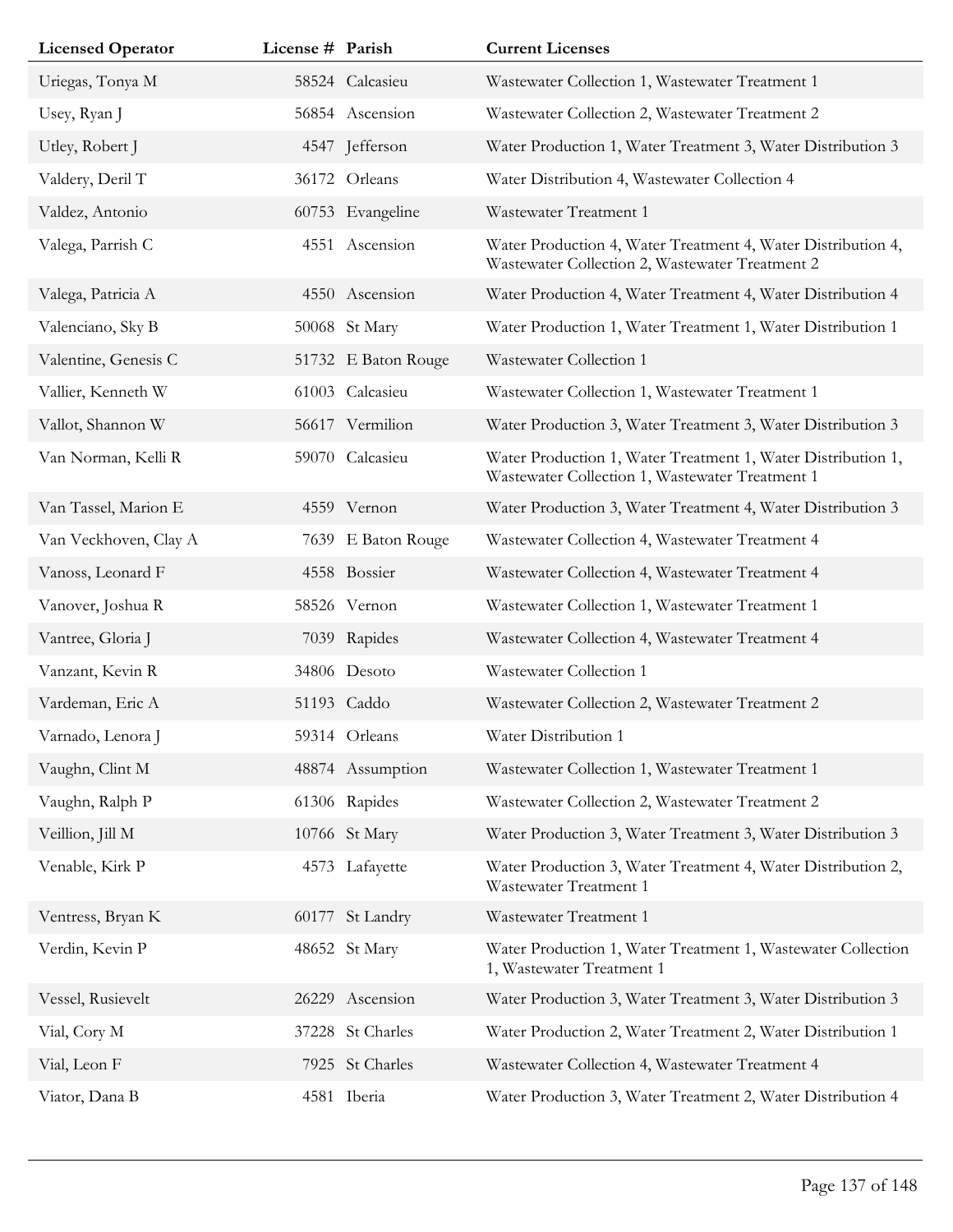| <b>Licensed Operator</b> | License # Parish |                     | <b>Current Licenses</b>                                                                                         |
|--------------------------|------------------|---------------------|-----------------------------------------------------------------------------------------------------------------|
| Vice, Terry J            |                  | 7305 Calcasieu      | Water Production 2, Water Treatment 2, Water Distribution 2,<br>Wastewater Collection 2, Wastewater Treatment 2 |
| Vicknair, Aaron          |                  | 36519 St James      | Water Production 2, Water Treatment 2, Water Distribution 2                                                     |
| Vicknair, Carl J         |                  | 40303 Ascension     | Water Production 2, Water Treatment 2, Water Distribution 2                                                     |
| Vicknair, Joey P         |                  | 48794 St James      | Water Production 2, Water Treatment 1, Water Distribution 1,<br>Wastewater Collection 2, Wastewater Treatment 2 |
| Vicknair, Kenneth J      |                  | 38590 St John       | Wastewater Treatment 4                                                                                          |
| Vicknair, Robert E       |                  | 24748 Tangipahoa    | Wastewater Collection 1, Wastewater Treatment 1                                                                 |
| Vicks, Leonard E         |                  | 53035 Ascension     | Wastewater Collection 2, Wastewater Treatment 2                                                                 |
| Victorian, Sidney        | 61600            | Calcasieu           | Water Production 1, Water Treatment 1                                                                           |
| Victorian, Zane P        |                  | 25926 Calcasieu     | Water Production 4, Water Treatment 4, Water Distribution 3,<br>Wastewater Treatment 2                          |
| Vidrine, Al K            |                  | 7750 Plaquemines    | Water Production 4, Water Treatment 4, Water Distribution 4,<br>Wastewater Collection 4, Wastewater Treatment 4 |
| Vige, John E             |                  | 5388 Calcasieu      | Water Production 3, Water Treatment 3, Water Distribution 3                                                     |
| Villagomez, Kieran O     | 52617            | St Tammany          | Wastewater Collection 2, Wastewater Treatment 2                                                                 |
| Villar, Colby J          |                  | 54350 Ascension     | Wastewater Collection 1, Wastewater Treatment 1                                                                 |
| Villenurve, Gayla M      |                  | 55314 Ascension     | Water Treatment 1, Water Distribution 1, Wastewater<br>Collection 1, Wastewater Treatment 1                     |
| Vincent, Asa J           |                  | 57390 Acadia        | Water Production 1, Water Treatment 1, Water Distribution 1,<br>Wastewater Collection 2, Wastewater Treatment 2 |
| Vincent, Isaac T         |                  | 6211 West Feliciana | Water Production 2, Water Distribution 2, Wastewater<br>Collection 2, Wastewater Treatment 2                    |
| Vincent, Tyler M         |                  | 44334 Vernon        | Water Production 2, Water Treatment 2, Water Distribution 1,<br>Wastewater Collection 3, Wastewater Treatment 3 |
| Vines, Thomas A          |                  | 11748 Desoto        | Water Production 4, Water Treatment 4, Water Distribution 4,<br>Wastewater Collection 1, Wastewater Treatment 1 |
| Vining, Jonathan L       |                  | 49053 St Mary       | Water Production 4, Water Treatment 4, Water Distribution 4,<br>Wastewater Collection 2, Wastewater Treatment 2 |
| Vining, Marty M          |                  | 22766 St Tammany    | Water Production 2, Water Treatment 1, Water Distribution 1,<br>Wastewater Collection 2, Wastewater Treatment 2 |
| Vinson, David W          |                  | 4615 St Tammany     | Water Production 3, Water Treatment 4, Water Distribution 3,<br>Wastewater Collection 4, Wastewater Treatment 4 |
| Virdure, Leonard         |                  | 4616 E Baton Rouge  | Water Production 4, Water Treatment 4, Water Distribution 4                                                     |
| Voisin, Percy A          |                  | 5678 Terrebonne     | Water Production 4, Water Treatment 4, Water Distribution 2                                                     |
| Voisin, Ronnie L         |                  | 57024 Terrebonne    | Water Production 2, Water Treatment 2, Water Distribution 1                                                     |
| Voisine, Tyler           |                  | 59492 Beauregard    | Water Production 1, Water Treatment 1, Water Distribution 1                                                     |
| Voissement, Rodney       |                  | 45003 St Tammany    | Water Production 2, Water Treatment 3, Water Distribution 3,<br>Wastewater Collection 3, Wastewater Treatment 2 |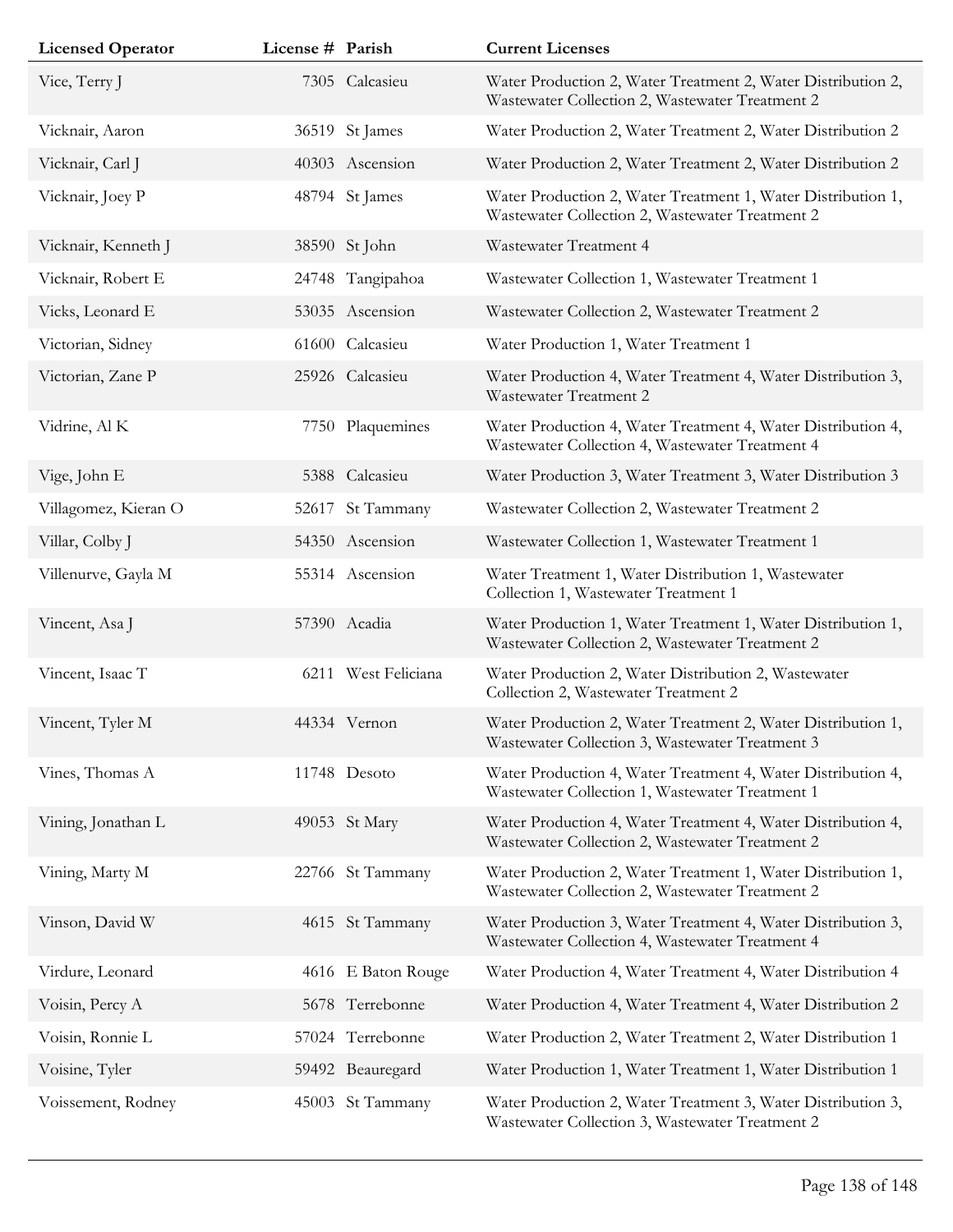| <b>Licensed Operator</b> | License # Parish |                    | <b>Current Licenses</b>                                                                                         |
|--------------------------|------------------|--------------------|-----------------------------------------------------------------------------------------------------------------|
| Vondenstein, Paul A      |                  | 33086 Lafayette    | Wastewater Collection 2, Wastewater Treatment 2                                                                 |
| Vosburgh, Brad G         |                  | 35086 St Mary      | Water Production 2, Water Treatment 2, Water Distribution 1,<br>Wastewater Collection 2, Wastewater Treatment 1 |
| Waddell, Jamie D         |                  | 24848 St Tammany   | Wastewater Collection 1, Wastewater Treatment 1                                                                 |
| Wade, Jonathan P         | 60922 Allen      |                    | Wastewater Collection 1, Wastewater Treatment 1                                                                 |
| Wade, Randy N            |                  | 50412 Grant        | Water Production 2, Water Treatment 1, Water Distribution 2,<br>Wastewater Collection 3, Wastewater Treatment 3 |
| Waguespack, Clinton P    |                  | 14250 Iberville    | Water Production 1, Water Treatment 1, Water Distribution 1,<br>Wastewater Collection 1, Wastewater Treatment 1 |
| Waguespack, Jade M       |                  | 40423 Terrebonne   | Water Production 1, Water Treatment 1, Water Distribution 1,<br>Wastewater Collection 4, Wastewater Treatment 4 |
| Waguespack, Trey A       |                  | 44081 Terrebonne   | Wastewater Collection 3, Wastewater Treatment 3                                                                 |
| Wainwright, Kenneth R    |                  | 11750 Lafayette    | Wastewater Collection 3, Wastewater Treatment 2                                                                 |
| Waldon, James C          |                  | 6138 Rapides       | Wastewater Collection 4, Wastewater Treatment 3                                                                 |
| Waldrop, Derek K         |                  | 59040 St Tammany   | Wastewater Collection 1, Wastewater Treatment 1                                                                 |
| Waldrop, Rhonda C        |                  | 21306 Livingston   | Water Production 1, Water Treatment 1, Water Distribution 1,<br>Wastewater Collection 2, Wastewater Treatment 1 |
| Waldrop, Seth A          |                  | 47752 St Charles   | Wastewater Collection 3, Wastewater Treatment 2, Wastewater<br>Treatment 3                                      |
| Walk, Herbert            |                  | 33106 Ouachita     | Water Production 2, Water Treatment 2, Water Distribution 3                                                     |
| Walker, Charles L        |                  | 10850 Rapides      | Water Production 4, Water Treatment 2, Water Distribution 4                                                     |
| Walker, Chase G          |                  | 61314 Ouachita     | Water Production 1, Water Treatment 2, Water Distribution 2                                                     |
| Walker, Chelsea L        |                  | 54633 Caddo        | Water Production 2, Water Treatment 2, Water Distribution 2                                                     |
| Walker, Christopher J    |                  | 8222 Webster       | Water Production 2, Water Treatment 2, Water Distribution 2,<br>Wastewater Collection 2, Wastewater Treatment 2 |
| Walker, Clifton O        |                  | 9007 Caddo         | Water Distribution 4, Wastewater Collection 4                                                                   |
| Walker, Fred E           |                  | 6334 Beauregard    | Water Production 2, Water Treatment 2, Water Distribution 2,<br>Wastewater Collection 2, Wastewater Treatment 2 |
| Walker, Kevin G          |                  | 57493 Caddo        | Water Treatment 1, Water Distribution 1, Wastewater<br>Collection 4, Wastewater Treatment 3                     |
| Walker, Michael K        |                  | 10341 Out-Of-State | Wastewater Collection 1, Wastewater Treatment 1                                                                 |
| Walker, Shawn C          |                  | 8370 Rapides       | Water Distribution 2                                                                                            |
| Walker, Terriyaka V      | 52876            | Caddo              | Water Distribution 1                                                                                            |
| Walker, Wayne A          |                  | 4640 Calcasieu     | Water Production 4, Water Treatment 4, Water Distribution 4,<br>Wastewater Treatment 4                          |
| Wall, Donald E           |                  | 39310 Bienville    | Water Production 1, Water Treatment 1, Wastewater Collection<br>2, Wastewater Treatment 2                       |
| Wall, Jared A            |                  | 53792 Lafayette    | Water Production 3, Water Treatment 3, Water Distribution 3                                                     |
|                          |                  |                    |                                                                                                                 |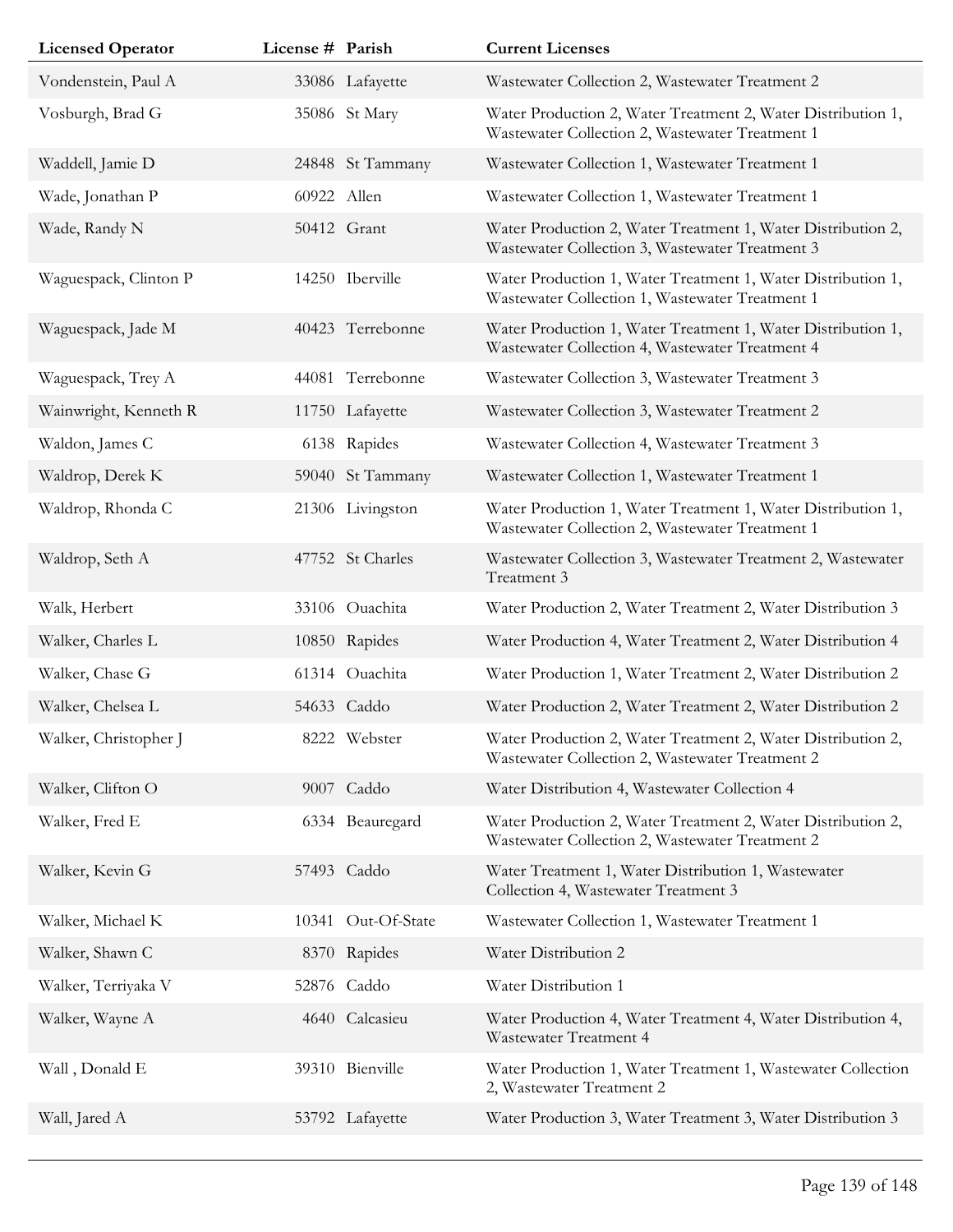| <b>Licensed Operator</b> | License # Parish |                     | <b>Current Licenses</b>                                                                                         |
|--------------------------|------------------|---------------------|-----------------------------------------------------------------------------------------------------------------|
| Wallace, Dody S          |                  | 43412 Vernon        | Water Production 2, Water Treatment 2, Water Distribution 2                                                     |
| Wallace, Heath W         |                  | 43872 Rapides       | Water Production 2, Water Treatment 2, Water Distribution 2                                                     |
| Wallace, Mark D          |                  | 20026 E Baton Rouge | Wastewater Collection 1, Wastewater Treatment 1                                                                 |
| Wallace, Nathan D        |                  | 56912 Ascension     | Water Production 4, Water Treatment 4                                                                           |
| Wallette, Jennifer H     |                  | 48912 Caddo         | Water Distribution 1                                                                                            |
| Wallette, Michael R      |                  | 6862 Caddo          | Water Production 4, Water Treatment 4, Water Distribution 4,<br>Wastewater Collection 4, Wastewater Treatment 4 |
| Walters, James H         |                  | 22666 E Baton Rouge | Wastewater Collection 4, Wastewater Treatment 4                                                                 |
| Walters, Kevin D         |                  | 8713 Rapides        | Water Production 2, Water Treatment 2, Water Distribution 2,<br>Wastewater Collection 2, Wastewater Treatment 1 |
| Walton, Charles J        |                  | 56012 St John       | Water Production 2, Water Treatment 2, Water Distribution 2,<br>Wastewater Collection 2, Wastewater Treatment 2 |
| Walton, Eric J           |                  | 25247 Livingston    | Water Production 1, Water Treatment 1, Water Distribution 1,<br>Wastewater Collection 3, Wastewater Treatment 3 |
| Walton, Thomas           |                  | 4650 Livingston     | Water Production 4, Water Treatment 4, Water Distribution 4,<br>Wastewater Collection 4, Wastewater Treatment 4 |
| Walton, Virgil T         |                  | 53932 St Mary       | Water Production 1, Water Treatment 1, Water Distribution 1                                                     |
| Ward, John P             |                  | 5113 E Baton Rouge  | Wastewater Collection 4, Wastewater Treatment 4                                                                 |
| Ward, John T             |                  | 47415 Jefferson     | Wastewater Collection 2                                                                                         |
| Ward, Michael S          |                  | 30426 Grant         | Water Production 3, Water Treatment 3                                                                           |
| Ware, Edward             |                  | 8383 Jefferson      | Water Treatment 2                                                                                               |
| Ware, Steven             |                  | 7725 St Tammany     | Water Production 2, Water Treatment 4                                                                           |
| Warfield, Larry W        |                  | 24611 Ouachita      | Water Production 2, Water Treatment 2, Water Distribution 2                                                     |
| Warr, Jonathan           |                  | 59972 Iberville     | Water Production 1, Water Treatment 1, Water Distribution 1                                                     |
| Warren, Blake N          |                  | 21266 St Tammany    | Water Production 1, Water Treatment 1, Water Distribution 1                                                     |
| Warren, Nakia D          |                  | 39925 Lafayette     | Wastewater Treatment 4                                                                                          |
| Washington, Donald R     |                  | 57036 Caddo         | Water Distribution 1, Wastewater Collection 1                                                                   |
| Washington, Alcide M     |                  | 7926 Lafayette      | Wastewater Collection 2, Wastewater Treatment 1                                                                 |
| Washington, Corwin L     |                  | 54875 Rapides       | Water Treatment 1, Wastewater Collection 4, Wastewater<br>Treatment 3                                           |
| Washington, Dennis D     |                  | 59598 Desoto        | Water Distribution 1                                                                                            |
| Washington, George       |                  | 5629 Caddo          | Wastewater Collection 4, Wastewater Treatment 3                                                                 |
| Washington, Scott M      |                  | 35426 Orleans       | Water Distribution 4, Wastewater Collection 4                                                                   |
| Waters, Cleo             |                  | 5161 Morehouse      | Water Production 4, Water Treatment 4, Water Distribution 4,<br>Wastewater Treatment 1                          |
| Waters, William E        |                  | 24626 Morehouse     | Water Production 4, Water Treatment 4, Water Distribution 4                                                     |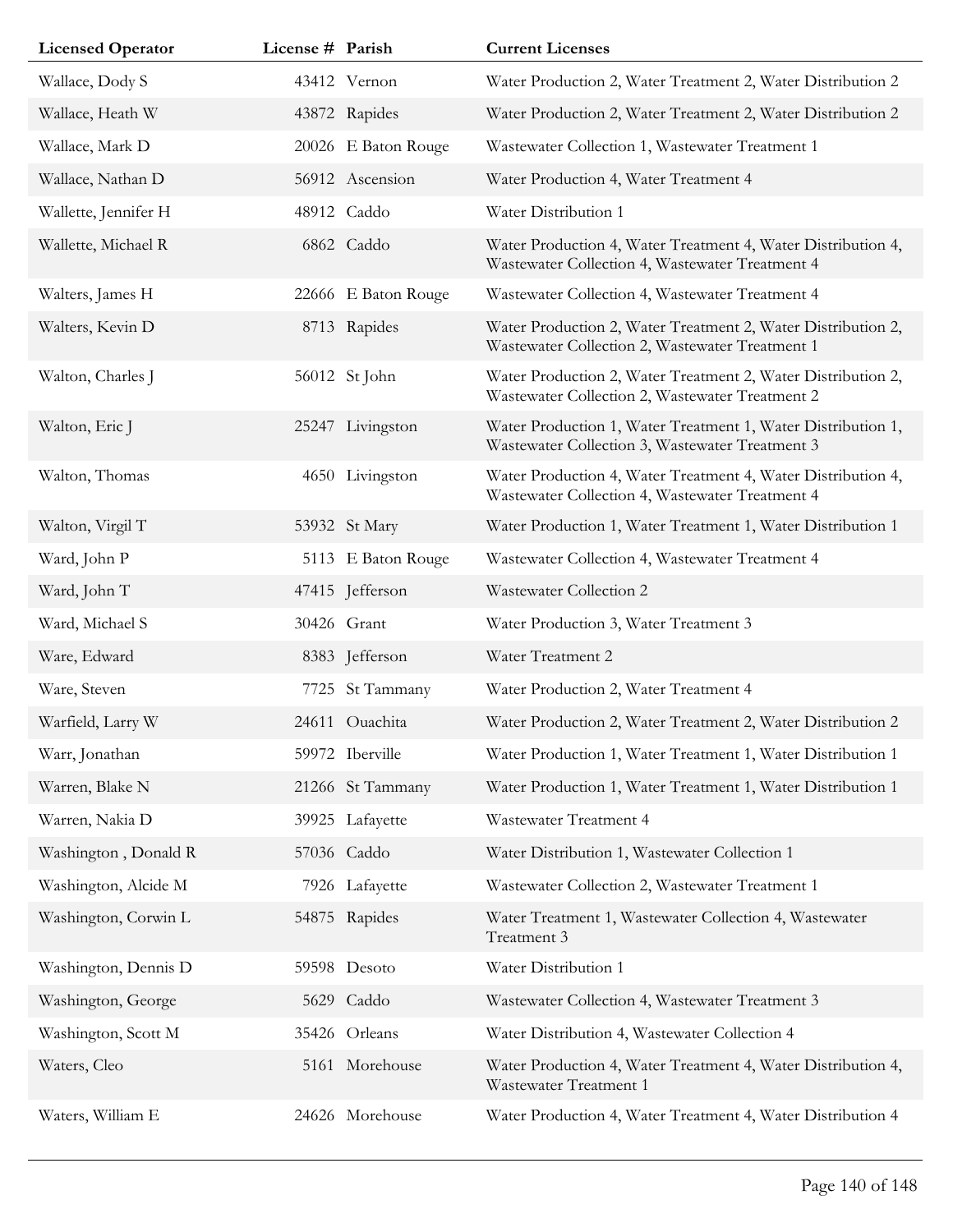| <b>Licensed Operator</b> | License # Parish |                     | <b>Current Licenses</b>                                                                                         |
|--------------------------|------------------|---------------------|-----------------------------------------------------------------------------------------------------------------|
| Watkins, Marcia D        |                  | 55634 Richland      | Water Production 2, Water Distribution 2                                                                        |
| Watkins, Ronnie J        |                  | 56068 Livingston    | Wastewater Collection 2, Wastewater Treatment 2                                                                 |
| Watkins, Tana R          |                  | 50340 Orleans       | Water Treatment 2                                                                                               |
| Watson, Arnold Q         |                  | 39110 St Mary       | Water Production 3, Water Treatment 3, Water Distribution 1                                                     |
| Watson, Jeff D           |                  | 10768 Caddo         | Wastewater Treatment 1                                                                                          |
| Watts, Robert W          | 7040             | Rapides             | Water Production 3, Water Treatment 3, Water Distribution 3                                                     |
| Weary, Billy R           |                  | 52655 St Tammany    | Wastewater Collection 1                                                                                         |
| Weatherford, Cheryl L    | 58372            | Rapides             | Wastewater Collection 1, Wastewater Treatment 1                                                                 |
| Webber, Varice D         |                  | 49832 Jefferson     | Water Distribution 3                                                                                            |
| Weber, Lance M           | 37227            | St John             | Water Production 2, Water Treatment 1, Water Distribution 1                                                     |
| Weber, Wesley L          |                  | 56672 Tangipahoa    | Wastewater Collection 1, Wastewater Treatment 1                                                                 |
| Webre, Claude J          |                  | 33126 W Baton Rouge | Water Treatment 1, Water Distribution 2                                                                         |
| Webre, Darryl G          |                  | 44393 Iberville     | Wastewater Collection 1, Wastewater Treatment 1                                                                 |
| Webre, John M            |                  | 59182 St James      | Water Production 2, Water Treatment 2, Water Distribution 1                                                     |
| Webster, Charles R       |                  | 58114 Iberia        | Wastewater Collection 1, Wastewater Treatment 1                                                                 |
| Webster, Kenneth         |                  | 35407 Orleans       | Water Distribution 4, Wastewater Collection 4                                                                   |
| Wedgeworth, Todd A       |                  | 52053 Desoto        | Wastewater Collection 2, Wastewater Treatment 2                                                                 |
| Weidert, Wayne W         |                  | 27147 St John       | Water Production 2, Water Treatment 2, Water Distribution 2                                                     |
| Weidman, Wade E          |                  | 24926 Ascension     | Water Production 2, Water Treatment 2, Water Distribution 2,<br>Wastewater Collection 1, Wastewater Treatment 1 |
| Weiser, Jerry A          |                  | 54152 St Bernard    | Water Distribution 1                                                                                            |
| Welborn, Daniel K        |                  | 12243 Caddo         | Wastewater Collection 4, Wastewater Treatment 4                                                                 |
| Welch, Clifford K        |                  | 59039 Calcasieu     | Wastewater Collection 1, Wastewater Treatment 1                                                                 |
| Welch, Glenn A           |                  | 12190 Cameron       | Water Production 2, Water Treatment 2, Water Distribution 2                                                     |
| Welch, Jared S           | 25929            | Rapides             | Water Production 2, Water Treatment 1, Water Distribution 1,<br>Wastewater Collection 4, Wastewater Treatment 4 |
| Welch, Taylor R          |                  | 60620 Rapides       | Water Production 2, Water Treatment 1, Water Distribution 2                                                     |
| Welch, Troy D            |                  | 46713 Caddo         | Water Production 2, Water Treatment 2, Water Distribution 2                                                     |
| Wells, Lee N             |                  | 9361 Claiborne      | Water Production 2, Water Treatment 1, Water Distribution 2                                                     |
| Wells, Michael A         | 7641             | E Baton Rouge       | Wastewater Collection 1, Wastewater Treatment 4                                                                 |
| Wells, Robert L          |                  | 61529 Rapides       | Wastewater Collection 1, Wastewater Treatment 1                                                                 |
| Welton, Rickye A         | 56297            | Out-Of-State        | Water Production 2, Water Treatment 3, Water Distribution 3                                                     |
| West, J'Rel D            |                  | 46792 Rapides       | Wastewater Collection 1, Wastewater Treatment 1                                                                 |
| West, Jordan P           |                  | 61174 Rapides       | Wastewater Collection 2, Wastewater Treatment 2                                                                 |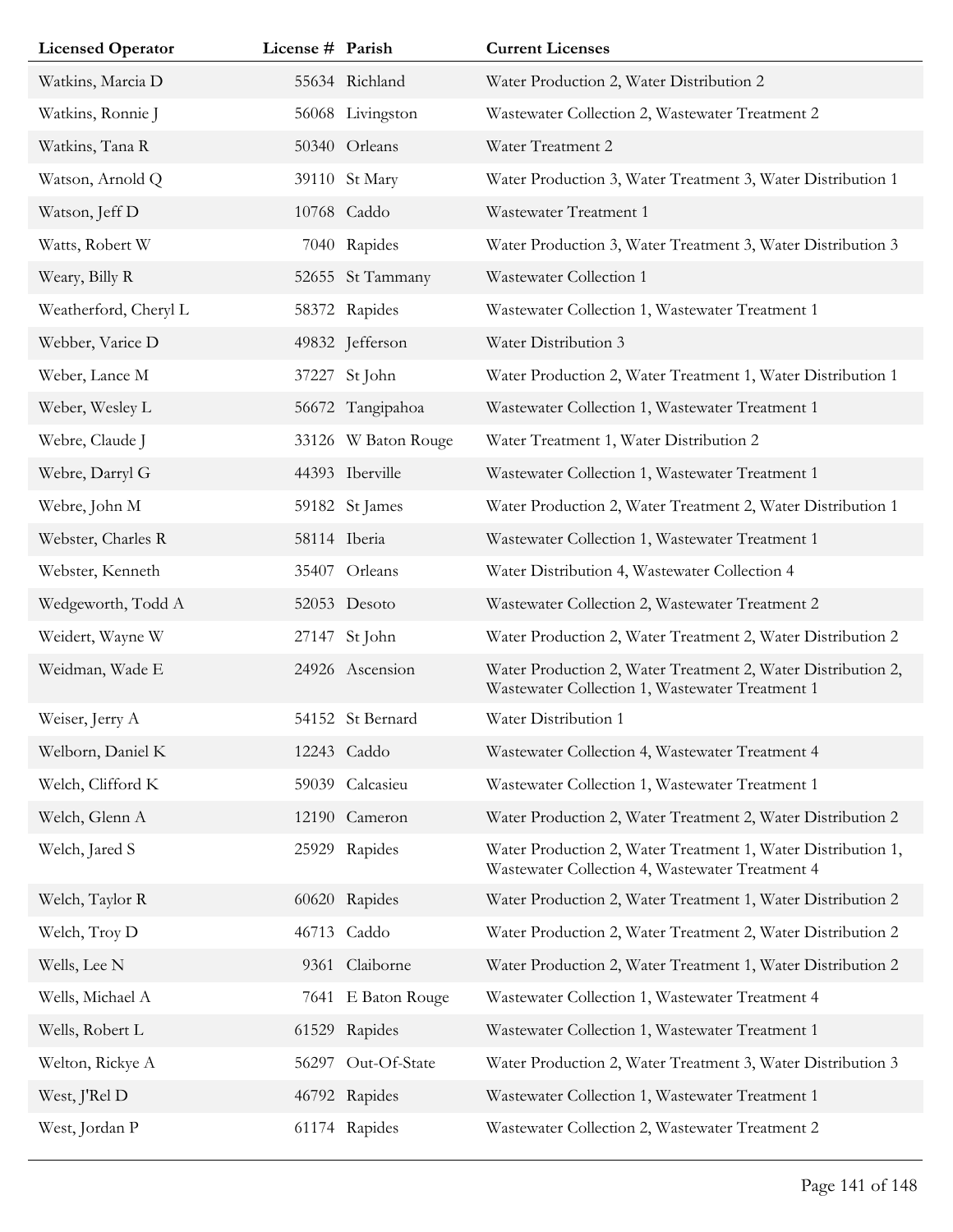| <b>Licensed Operator</b> | License # Parish |                     | <b>Current Licenses</b>                                                                                         |
|--------------------------|------------------|---------------------|-----------------------------------------------------------------------------------------------------------------|
| West, Joshua J           |                  | 45773 St Tammany    | Wastewater Collection 1, Wastewater Treatment 2                                                                 |
| West, Mark S             |                  | 5755 Evangeline     | Water Production 2, Water Distribution 2                                                                        |
| West, Ricky W            |                  | 4719 Vernon         | Water Production 4, Water Treatment 4, Water Distribution 4,<br>Wastewater Collection 4, Wastewater Treatment 4 |
| Westerman, Rae A         |                  | 9371 Lafourche      | Water Production 4, Water Treatment 4                                                                           |
| Westlake, Casey A        |                  | 60639 Vernon        | Water Production 1, Water Treatment 2, Water Distribution 1                                                     |
| Westmoreland, Cody L     |                  | 13909 Livingston    | Wastewater Collection 1, Wastewater Treatment 1                                                                 |
| Westrom, Charles F       |                  | 17926 Ouachita      | Wastewater Collection 4, Wastewater Treatment 4                                                                 |
| Whateley, Terry J        |                  | 54145 St Tammany    | Water Production 2, Water Treatment 1, Water Distribution 1                                                     |
| Wheeler, Anfernee D      |                  | 58954 Acadia        | Water Production 1, Water Treatment 1, Water Distribution 1                                                     |
| Wheeler, Jeron C         |                  | 57097 Orleans       | Water Distribution 2, Wastewater Collection 3                                                                   |
| Whitaker, Carlton R      |                  | 7042 Madison        | Water Production 4, Water Treatment 4, Water Distribution 4,<br>Wastewater Collection 1, Wastewater Treatment 4 |
| White, Aaron             | 24627            | Ouachita            | Water Production 3, Water Treatment 3, Water Distribution 3                                                     |
| White, Benjamin P        |                  | 7929 Rapides        | Water Production 3, Water Distribution 3                                                                        |
| White, Cynthia A         |                  | 7043 Rapides        | Water Production 4, Water Treatment 4, Water Distribution 4                                                     |
| White, Demarlon D        |                  | 49218 Caddo         | Water Production 4, Water Treatment 4, Water Distribution 4,<br>Wastewater Collection 1, Wastewater Treatment 1 |
| White, Don R             |                  | 59555 Evangeline    | Water Production 1                                                                                              |
| White, Dutch             |                  | 19406 Concordia     | Wastewater Collection 1                                                                                         |
| White, George C          |                  | 36347 W Baton Rouge | Water Production 1, Water Treatment 1, Water Distribution 1                                                     |
| White, George F          |                  | 4749 Catahoula      | Water Treatment 2, Water Distribution 2                                                                         |
| White, Howard J          |                  | 10156 Iberia        | Water Treatment 1, Water Distribution 1                                                                         |
| White, James C           |                  | 28707 Vernon        | Water Production 1, Water Distribution 1                                                                        |
| White, James D           |                  | 6080 Orleans        | Water Distribution 4, Wastewater Collection 4                                                                   |
| White, Jeremy R          |                  | 23948 Desoto        | Water Production 2, Water Treatment 2, Water Distribution 2                                                     |
| White, Jesse J           |                  | 6743 Out-Of-State   | Water Production 4, Water Treatment 4, Water Distribution 4,<br>Wastewater Collection 4, Wastewater Treatment 4 |
| White, Kelvin Q          |                  | 11753 E Baton Rouge | Water Treatment 1, Water Distribution 1                                                                         |
| White, Lavon             |                  | 6116 Caddo          | Water Production 1, Water Treatment 4, Water Distribution 4                                                     |
| White, Trevor            |                  | 24167 E Baton Rouge | Water Treatment 1, Water Distribution 1                                                                         |
| White, Tyler J           |                  | 58233 W Baton Rouge | Water Production 2, Water Treatment 2, Water Distribution 2,<br>Wastewater Collection 3, Wastewater Treatment 4 |
| Whitehead, David N       |                  | 12454 Washington    | Water Production 2, Water Treatment 1, Water Distribution 1,<br>Wastewater Collection 2, Wastewater Treatment 2 |
| Whitfield, Guy F         |                  | 11787 Bossier       | Wastewater Collection 2, Wastewater Treatment 4                                                                 |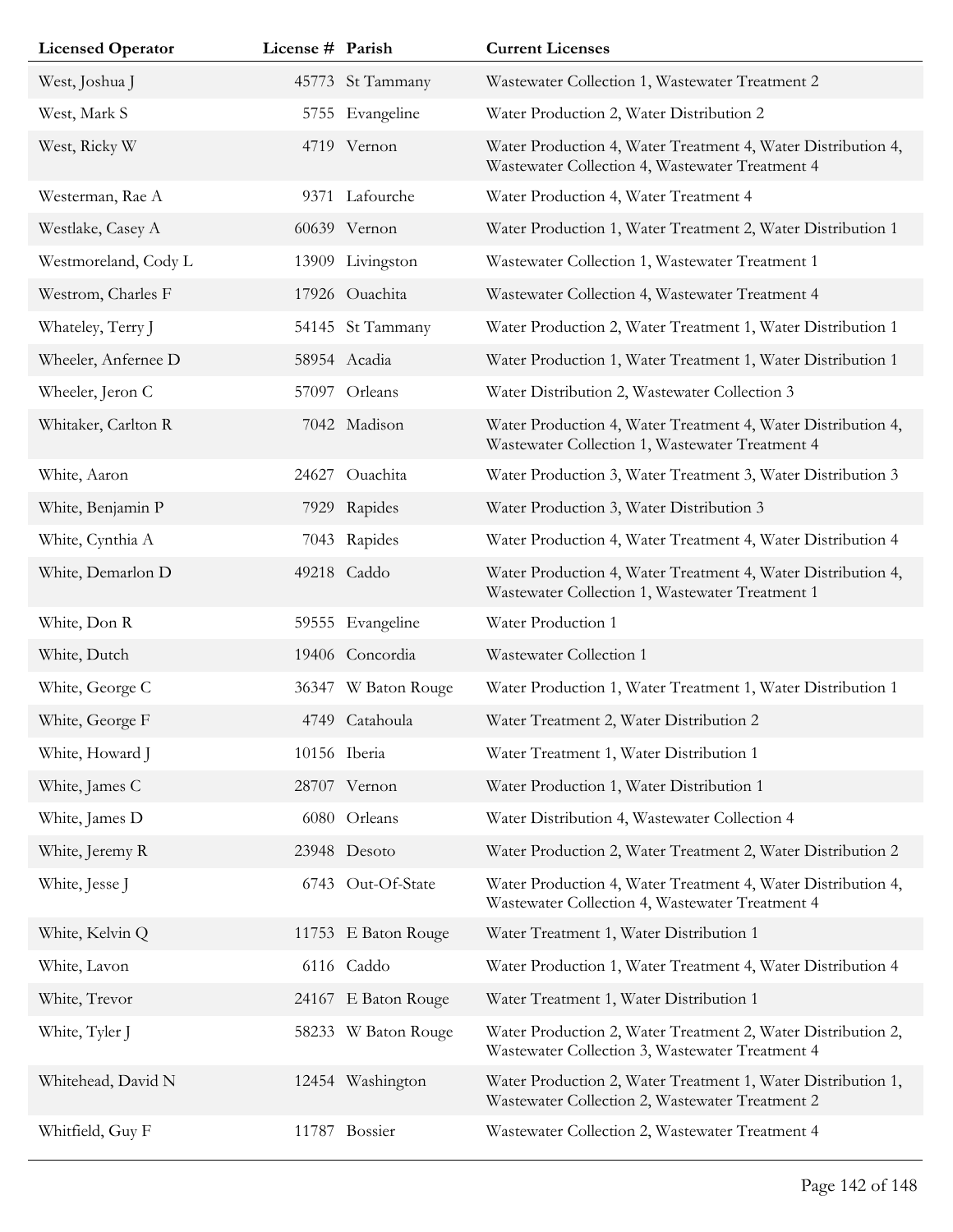| <b>Licensed Operator</b> | License # Parish |                      | <b>Current Licenses</b>                                                                                         |
|--------------------------|------------------|----------------------|-----------------------------------------------------------------------------------------------------------------|
| Whitlow, Brian C         |                  | 61287 E Baton Rouge  | Wastewater Collection 2, Wastewater Treatment 2                                                                 |
| Whitney, Charles C       |                  | 9009 West Carroll    | Wastewater Collection 1, Wastewater Treatment 1                                                                 |
| Whittington, Gerald A    |                  | 57340 Tangipahoa     | Wastewater Collection 1, Wastewater Treatment 1                                                                 |
| Wicker, James F          |                  | 31029 Union          | Water Production 2, Water Treatment 2, Water Distribution 2                                                     |
| Wicks, Carnell S         |                  | 44092 Jefferson      | Wastewater Collection 1                                                                                         |
| Wiggins, Hunter L        |                  | 59812 Ouachita       | Water Production 1, Water Production 2, Water Treatment 2,<br>Water Distribution 2                              |
| Wiles, Michael A         |                  | 56619 Calcasieu      | Water Production 2, Water Treatment 2, Water Distribution 1                                                     |
| Wilkerson, Jerry A       |                  | 61359 Vernon         | Water Production 1, Water Treatment 1, Water Distribution 1                                                     |
| Wilkes, Ricky M          |                  | 36535 W Baton Rouge  | Water Production 1, Water Treatment 1, Water Distribution 1,<br>Wastewater Collection 1                         |
| Williams, Anita L        |                  | 57329 Orleans        | Wastewater Collection 1                                                                                         |
| Williams, Brandon J      |                  | 44873 Livingston     | Water Production 2, Water Treatment 2, Water Distribution 2                                                     |
| Williams, Brian D        | 10770            | E Baton Rouge        | Water Production 2, Water Treatment 1, Water Distribution 3                                                     |
| Williams, Bryan          |                  | 57503 St Charles     | Wastewater Collection 1                                                                                         |
| Williams, Calvin R       |                  | 8372 Webster         | Water Distribution 1, Wastewater Collection 1                                                                   |
| Williams, Clarence R     |                  | 11490 E Baton Rouge  | Water Production 2, Water Treatment 2, Water Distribution 4,<br>Wastewater Collection 4, Wastewater Treatment 1 |
| Williams, Claude M       |                  | 8718 Madison         | Water Distribution 2                                                                                            |
| Williams, Cordaro A      |                  | 54415 Iberville      | Wastewater Collection 1, Wastewater Treatment 1                                                                 |
| Williams, Courtney K     |                  | 53674 Orleans        | Water Production 3, Water Treatment 3, Water Distribution 2                                                     |
| Williams, Darnell L      |                  | 6868 Caddo           | Water Treatment 3, Water Distribution 1                                                                         |
| Williams, Dedric T       |                  | 11320 West Feliciana | Water Production 2, Water Treatment 1, Water Distribution 1,<br>Wastewater Treatment 1                          |
| Williams, Deidra D       |                  | 61172 Claiborne      | Water Production 2, Water Treatment 1, Water Distribution 1                                                     |
| Williams, Demetrius      |                  | 52878 Rapides        | Wastewater Collection 2, Wastewater Treatment 1                                                                 |
| Williams, Derrick R      |                  | 55332 E Baton Rouge  | Wastewater Collection 1, Wastewater Treatment 1                                                                 |
| Williams, Douglas E      |                  | 5078 Sabine          | Water Production 1, Water Treatment 1, Water Distribution 1,<br>Wastewater Collection 1, Wastewater Treatment 1 |
| Williams, Dustin J       |                  | 46113 St John        | Wastewater Collection 1, Wastewater Treatment 3                                                                 |
| Williams, Dwayne T       |                  | 33146 St Charles     | Water Production 2, Water Treatment 1, Water Distribution 4                                                     |
| Williams, Evan E         |                  | 60814 Plaquemines    | Wastewater Collection 1, Wastewater Treatment 1                                                                 |
| Williams, Frank J        | 57707            | St Charles           | Water Production 4, Water Treatment 4, Water Distribution 4                                                     |
| Williams, Frank W        | 31707            | E Baton Rouge        | Wastewater Collection 3, Wastewater Treatment 3                                                                 |
| Williams, Gregory L      |                  | 6869 Caddo           | Wastewater Collection 1                                                                                         |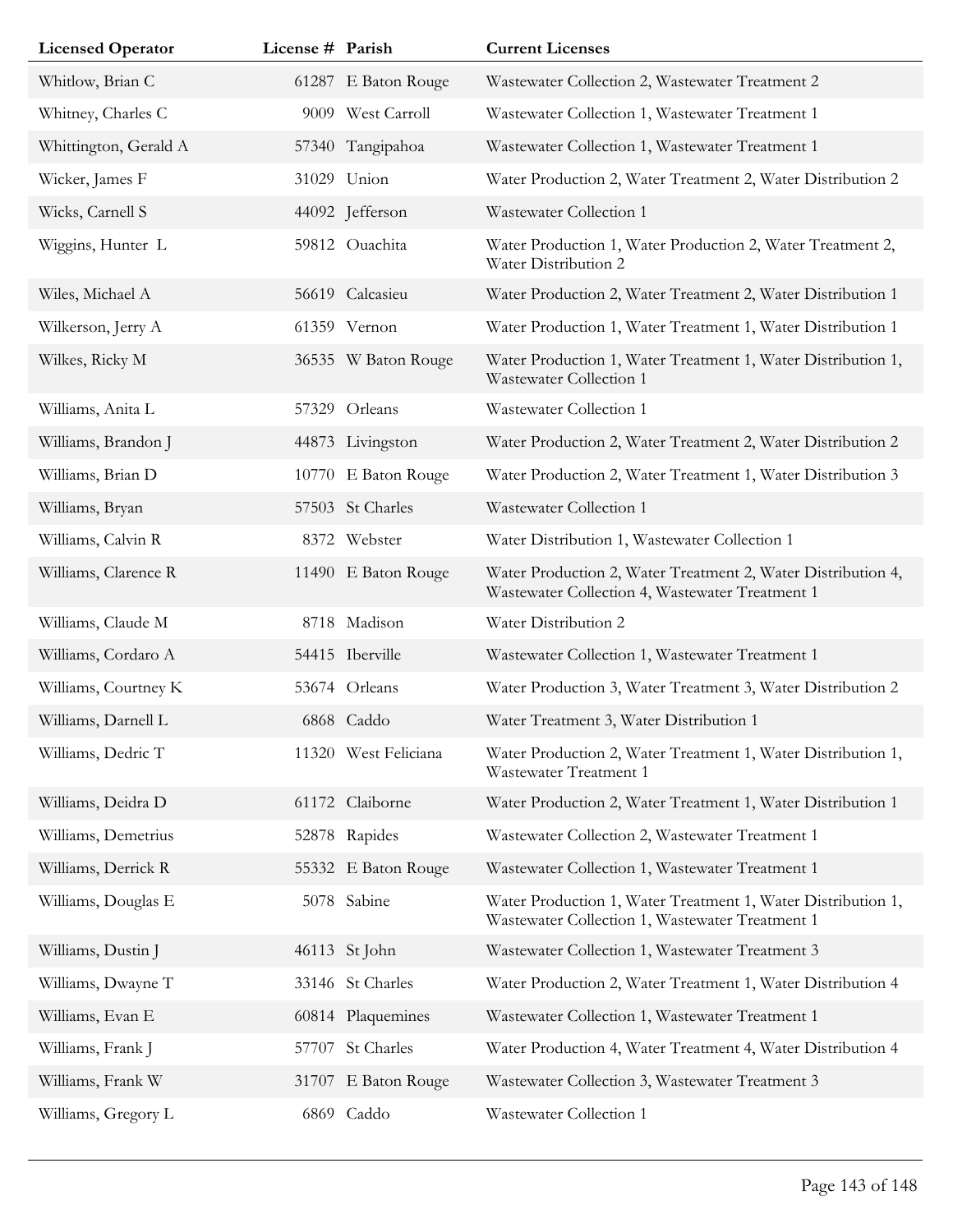| <b>Licensed Operator</b> | License # Parish |                     | <b>Current Licenses</b>                                                                                         |
|--------------------------|------------------|---------------------|-----------------------------------------------------------------------------------------------------------------|
| Williams, Jack E         |                  | 19426 Concordia     | Water Production 1, Water Treatment 1, Water Distribution 1                                                     |
| Williams, James          |                  | 24467 Ouachita      | Water Production 1, Water Distribution 1                                                                        |
| Williams, James A        |                  | 44498 Lafayette     | Wastewater Collection 1, Wastewater Treatment 4                                                                 |
| Williams, James C        |                  | 55534 Iberville     | Wastewater Collection 1, Wastewater Treatment 2                                                                 |
| Williams, James E        |                  | 43873 W Baton Rouge | Wastewater Collection 1, Wastewater Treatment 1                                                                 |
| Williams, Jeremiah       |                  | 5308 Caddo          | Water Production 4, Water Treatment 4, Water Distribution 1                                                     |
| Williams, Jermal D       |                  | 4804 Lafayette      | Wastewater Collection 2                                                                                         |
| Williams, Jerome A       |                  | 25931 Richland      | Water Production 1, Water Distribution 1                                                                        |
| Williams, Jerry L        |                  | 6870 Caddo          | Water Production 2, Water Treatment 3, Water Distribution 4,<br>Wastewater Collection 4                         |
| Williams, Jesse E        |                  | 49312 Bossier       | Wastewater Collection 1                                                                                         |
| Williams, John D         |                  | 57705 Vernon        | Water Production 4, Water Treatment 4, Water Distribution 4                                                     |
| Williams, John E         |                  | 9751 Orleans        | Water Distribution 1                                                                                            |
| Williams, John W         |                  | 44792 Iberia        | Water Production 2, Water Treatment 2, Water Distribution 2                                                     |
| Williams, Joseph A       |                  | 57317 Orleans       | Water Distribution 1                                                                                            |
| Williams, Lester C       |                  | 60837 Iberville     | Wastewater Collection 1, Wastewater Treatment 1                                                                 |
| Williams, Marcus W       |                  | 60618 Iberia        | Wastewater Collection 1, Wastewater Treatment 2                                                                 |
| Williams, Mark T         |                  | 10837 Jefferson     | Water Production 3, Water Treatment 3                                                                           |
| Williams, Marvin B       |                  | 8719 Rapides        | Wastewater Collection 2, Wastewater Treatment 1                                                                 |
| Williams, Mary L         |                  | 4784 Caddo          | Wastewater Collection 4, Wastewater Treatment 4                                                                 |
| Williams, Matthew L      |                  | 6767 Bossier        | Wastewater Collection 4, Wastewater Treatment 4                                                                 |
| Williams, Merlin         |                  | 41411 Orleans       | Wastewater Collection 1                                                                                         |
| Williams, Ricky B        |                  | 9752 E Baton Rouge  | Water Distribution 1                                                                                            |
| Williams, Rodrick C      |                  | 12244 Bossier       | Wastewater Collection 1                                                                                         |
| Williams, Roger D        |                  | 8985 Jackson        | Water Production 2, Water Distribution 1                                                                        |
| Williams, Ronald L       |                  | 4828 Rapides        | Wastewater Treatment 4                                                                                          |
| Williams, Sir H          |                  | 53512 E Baton Rouge | Water Production 1, Water Treatment 1, Water Distribution 1                                                     |
| Williams, Steven D       |                  | 6871 Caddo          | Water Production 4, Water Treatment 4, Water Distribution 4,<br>Wastewater Collection 2, Wastewater Treatment 4 |
| Williams, Susan J        |                  | 8224 Jackson        | Water Production 2, Water Distribution 2                                                                        |
| Williams, Susan W        |                  | 4815 St Tammany     | Water Production 4, Water Treatment 4, Water Distribution 4,<br>Wastewater Collection 4, Wastewater Treatment 4 |
| Williams, Timothy L      |                  | 60412 St John       | Wastewater Treatment 1                                                                                          |
| Williams, Timothy T      |                  | 12334 St Tammany    | Water Production 2, Water Treatment 2, Water Distribution 1,<br>Wastewater Collection 2, Wastewater Treatment 1 |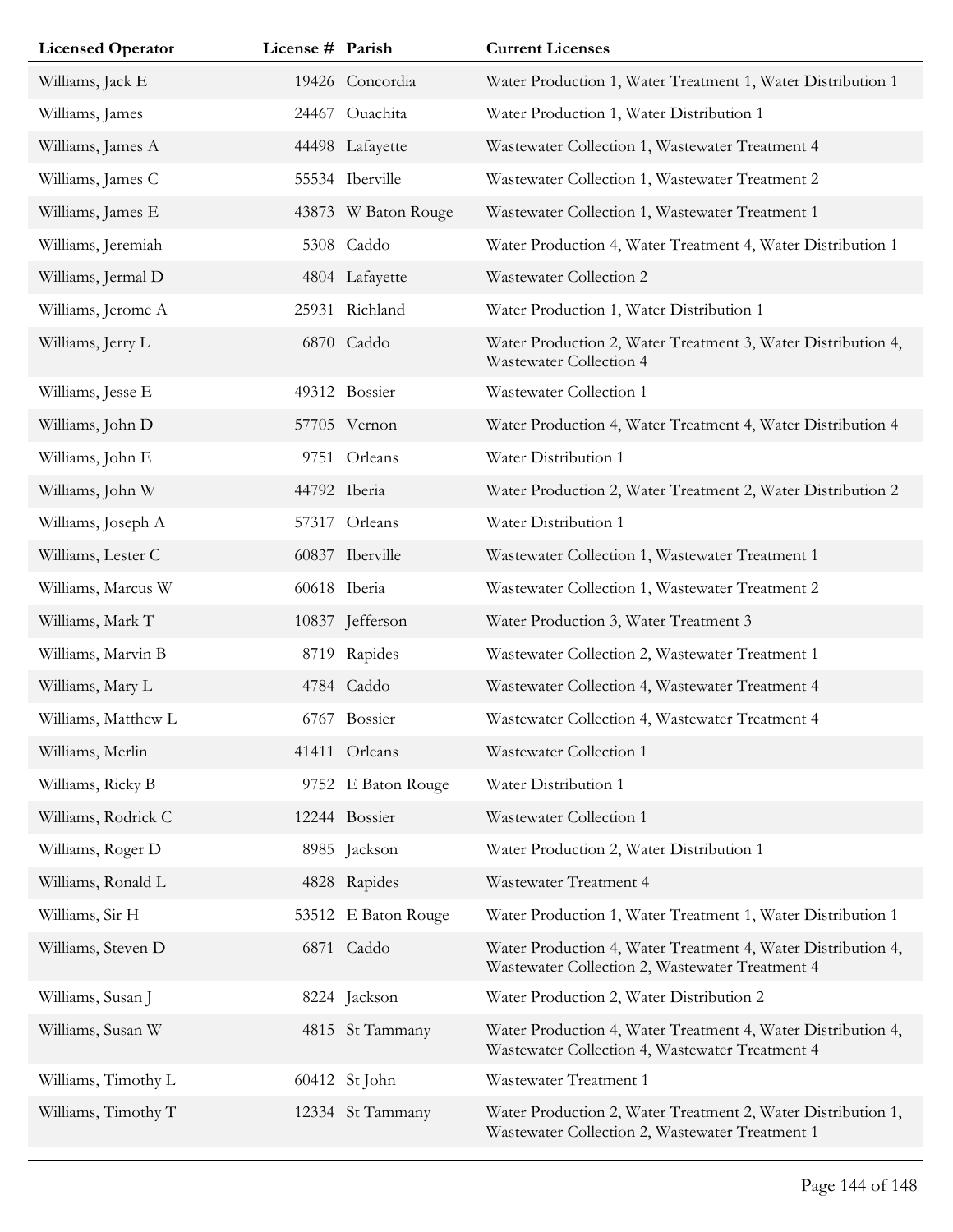| <b>Licensed Operator</b> | License # Parish |                      | <b>Current Licenses</b>                                                                                         |
|--------------------------|------------------|----------------------|-----------------------------------------------------------------------------------------------------------------|
| Williams, Todd D         |                  | 40766 St Tammany     | Wastewater Collection 1, Wastewater Treatment 1                                                                 |
| Williams, Walter C       |                  | 60192 Iberville      | Wastewater Collection 1, Wastewater Treatment 1                                                                 |
| Williamson, Jesse A      |                  | 31047 Webster        | Water Production 1, Water Distribution 1, Wastewater<br>Collection 1, Wastewater Treatment 1                    |
| Williamson, Kenneth J    |                  | 52312 Out-Of-State   | Wastewater Collection 4, Wastewater Treatment 4                                                                 |
| Williamson, Lillie J     |                  | 11742 Lasalle        | Water Production 1, Water Treatment 1, Wastewater Collection<br>1, Wastewater Treatment 1                       |
| Willis, Brittany R       |                  | 57040 Caddo          | Water Production 4, Water Treatment 4, Water Distribution 4                                                     |
| Willis, Carl E           |                  | 7932 Rapides         | Water Production 3, Water Treatment 3, Water Distribution 3                                                     |
| Willis, Kenneth L        |                  | 12249 Livingston     | Water Production 1, Water Treatment 1, Water Distribution 1,<br>Wastewater Collection 4, Wastewater Treatment 3 |
| Willis, Quincy J         |                  | 6886 Lafayette       | Wastewater Collection 2                                                                                         |
| Willis, Stanley J        |                  | 10804 St Tammany     | Water Production 1, Water Treatment 1, Water Distribution 1,<br>Wastewater Collection 1, Wastewater Treatment 1 |
| Willm, John N            | 8489             | Tangipahoa           | Wastewater Collection 2, Wastewater Treatment 2                                                                 |
| Wills, Christopher J     |                  | 60857 Ouachita       | Water Production 2, Water Treatment 2, Water Distribution 2                                                     |
| Wilmore, Steven J        |                  | 11975 Rapides        | Water Production 4, Water Treatment 4, Water Distribution 4,<br>Wastewater Collection 2, Wastewater Treatment 1 |
| Wilmore, Thomas R        |                  | 56275 Vernon         | Water Treatment 1, Water Distribution 1                                                                         |
| Wilson, Ann M            |                  | 4846 Rapides         | Water Production 4, Water Treatment 4, Water Distribution 4,<br>Wastewater Collection 4, Wastewater Treatment 4 |
| Wilson, Bobbie E         |                  | 24006 Jefferson      | Water Production 2, Water Treatment 3, Water Distribution 1                                                     |
| Wilson, Charles W        |                  | 8225 Morehouse       | Water Production 1, Water Treatment 1                                                                           |
| Wilson, Emanuel          |                  | 50679 Caddo          | Water Distribution 2, Wastewater Collection 2                                                                   |
| Wilson, Gregory D        |                  | 28292 Caddo          | Water Production 4, Water Treatment 4, Water Distribution 4                                                     |
| Wilson, J'Ohnnie S       |                  | 38611 St Tammany     | Wastewater Collection 2, Wastewater Treatment 4                                                                 |
| Wilson, James W          |                  | 4847 Livingston      | Water Production 4, Water Treatment 4, Water Distribution 4,<br>Wastewater Collection 2, Wastewater Treatment 1 |
| Wilson, Lori L           |                  | 8851 Vernon          | Wastewater Collection 1, Wastewater Treatment 1                                                                 |
| Wilson, Lynn B           |                  | 27246 West Feliciana | Wastewater Collection 1, Wastewater Treatment 1                                                                 |
| Wilson, Nathan J         |                  | 31051 Union          | Water Production 3, Water Treatment 1, Water Distribution 3                                                     |
| Wilson, Richard E        |                  | 46834 Vernon         | Water Production 1, Water Treatment 1, Water Distribution 2,<br>Wastewater Collection 2, Wastewater Treatment 1 |
| Wilson, Rodney A         |                  | 40475 Vernon         | Water Production 1, Water Distribution 2                                                                        |
| Wiltz, Cody J            |                  | 57020 Lafayette      | Wastewater Collection 1, Wastewater Treatment 2                                                                 |
| Wiltz, Joseph T          |                  | 54553 Acadia         | Water Production 4, Water Treatment 4, Water Distribution 4                                                     |
| Wiltz, Lawrence J        |                  | 45536 St Landry      | Wastewater Collection 1, Wastewater Treatment 1                                                                 |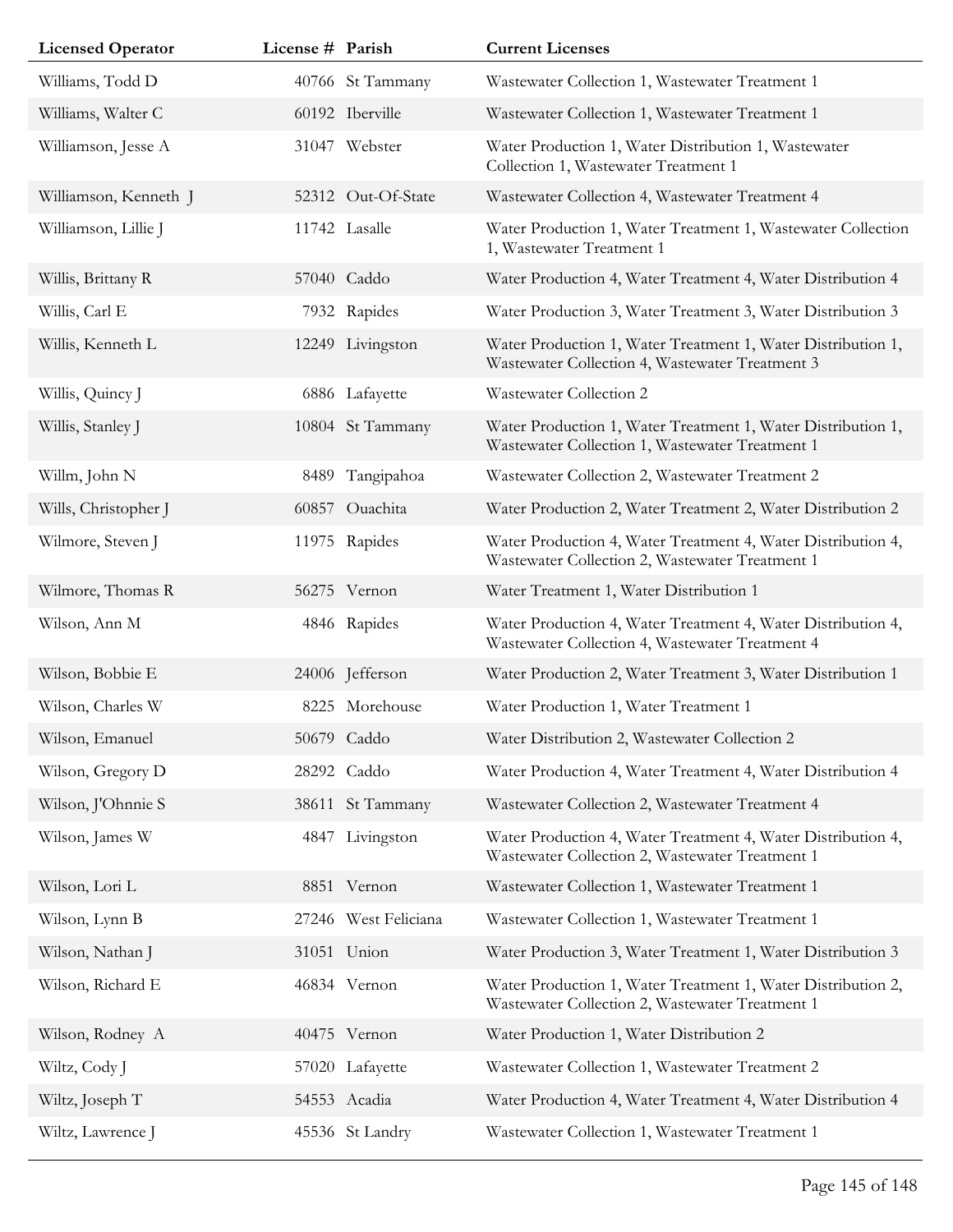| <b>Licensed Operator</b> | License # Parish |                      | <b>Current Licenses</b>                                                                                         |
|--------------------------|------------------|----------------------|-----------------------------------------------------------------------------------------------------------------|
| Wimmer, Miranda M        |                  | 56652 Orleans        | Wastewater Collection 1, Wastewater Treatment 1                                                                 |
| Wimmer, William R        |                  | 29646 Caddo          | Water Production 1, Water Distribution 1                                                                        |
| Winchester, Freida W     |                  | 7934 Desoto          | Water Production 4, Water Treatment 4, Water Distribution 4                                                     |
| Windham, Martin          |                  | 35826 Rapides        | Wastewater Collection 2, Wastewater Treatment 2                                                                 |
| Windham, Wyatt D         |                  | 60834 Caddo          | Wastewater Collection 2, Wastewater Treatment 2                                                                 |
| Winemiller, Jacqueline L |                  | 22606 St Tammany     | Wastewater Collection 4, Wastewater Treatment 4                                                                 |
| Winston, Gabriel A       |                  | 10063 Morehouse      | Water Production 4, Water Treatment 4, Water Distribution 4,<br>Wastewater Collection 4, Wastewater Treatment 4 |
| Winston, Taran A         |                  | 54713 Calcasieu      | Water Production 1, Water Treatment 1, Water Distribution 1,<br>Wastewater Collection 2, Wastewater Treatment 2 |
| Winters, Clay R          |                  | 10353 West Feliciana | Water Production 3, Water Treatment 3, Water Distribution 3,<br>Wastewater Collection 4, Wastewater Treatment 3 |
| Wisby, Gage D            |                  | 56886 Vernon         | Wastewater Collection 3, Wastewater Treatment 3                                                                 |
| Wisby, Robert A          |                  | 6484 Vermilion       | Water Production 1, Water Treatment 1, Water Distribution 3                                                     |
| Wittner, David A         |                  | 4864 St Tammany      | Water Production 4, Water Treatment 4, Water Distribution 4,<br>Wastewater Collection 4, Wastewater Treatment 4 |
| Wolford, John E          |                  | 42645 Calcasieu      | Water Production 2, Water Treatment 2, Water Distribution 1,<br>Wastewater Collection 1, Wastewater Treatment 1 |
| Womack, Glen D           |                  | 4869 Franklin        | Water Production 3, Water Treatment 2, Water Distribution 3,<br>Wastewater Collection 1                         |
| Wood, James H            |                  | 13187 E Baton Rouge  | Wastewater Collection 4, Wastewater Treatment 4                                                                 |
| Woods, Devon C           |                  | 37085 Terrebonne     | Water Production 1, Water Treatment 1, Water Distribution 2                                                     |
| Woods, Greg S            |                  | 38430 Terrebonne     | Water Production 2, Water Treatment 1, Water Distribution 2                                                     |
| Woods, Kariane J         |                  | 60614 Lafayette      | Wastewater Collection 1, Wastewater Treatment 1                                                                 |
| Woods, P M               |                  | 5537 Sabine          | Water Treatment 2, Water Distribution 2, Wastewater<br>Collection 2, Wastewater Treatment 2                     |
| Woods, Stephen M         |                  | 6874 Rapides         | Water Production 4, Water Treatment 4, Water Distribution 4,<br>Wastewater Collection 4, Wastewater Treatment 4 |
| Woolwine, Earl           |                  | 40784 Iberia         | Water Production 4, Water Treatment 4, Water Distribution 4                                                     |
| Wortham, Calvin E        |                  | 5955 Claiborne       | Water Production 2, Water Treatment 2, Water Distribution 2                                                     |
| Wortmann, Ronald J       |                  | 4895 Orleans         | Wastewater Collection 4                                                                                         |
| Wright, Chad M           |                  | 51774 Caldwell       | Water Production 2, Water Treatment 2, Water Distribution 2                                                     |
| Wright, Dion E           |                  | 42489 Lafourche      | Water Production 4, Water Treatment 4, Water Distribution 4                                                     |
| Wright, Dunham R         |                  | 53659 Ouachita       | Water Production 1, Water Treatment 1                                                                           |
| Wright, Nathan           |                  | 7744 E Baton Rouge   | Wastewater Collection 1, Wastewater Treatment 1                                                                 |
| Wright-Speight, Melody N |                  | 53915 Caddo          | Water Production 4, Water Treatment 4, Water Distribution 4                                                     |
| Wyatt, Cody O            |                  | 59253 Cameron        | Wastewater Collection 1, Wastewater Treatment 1                                                                 |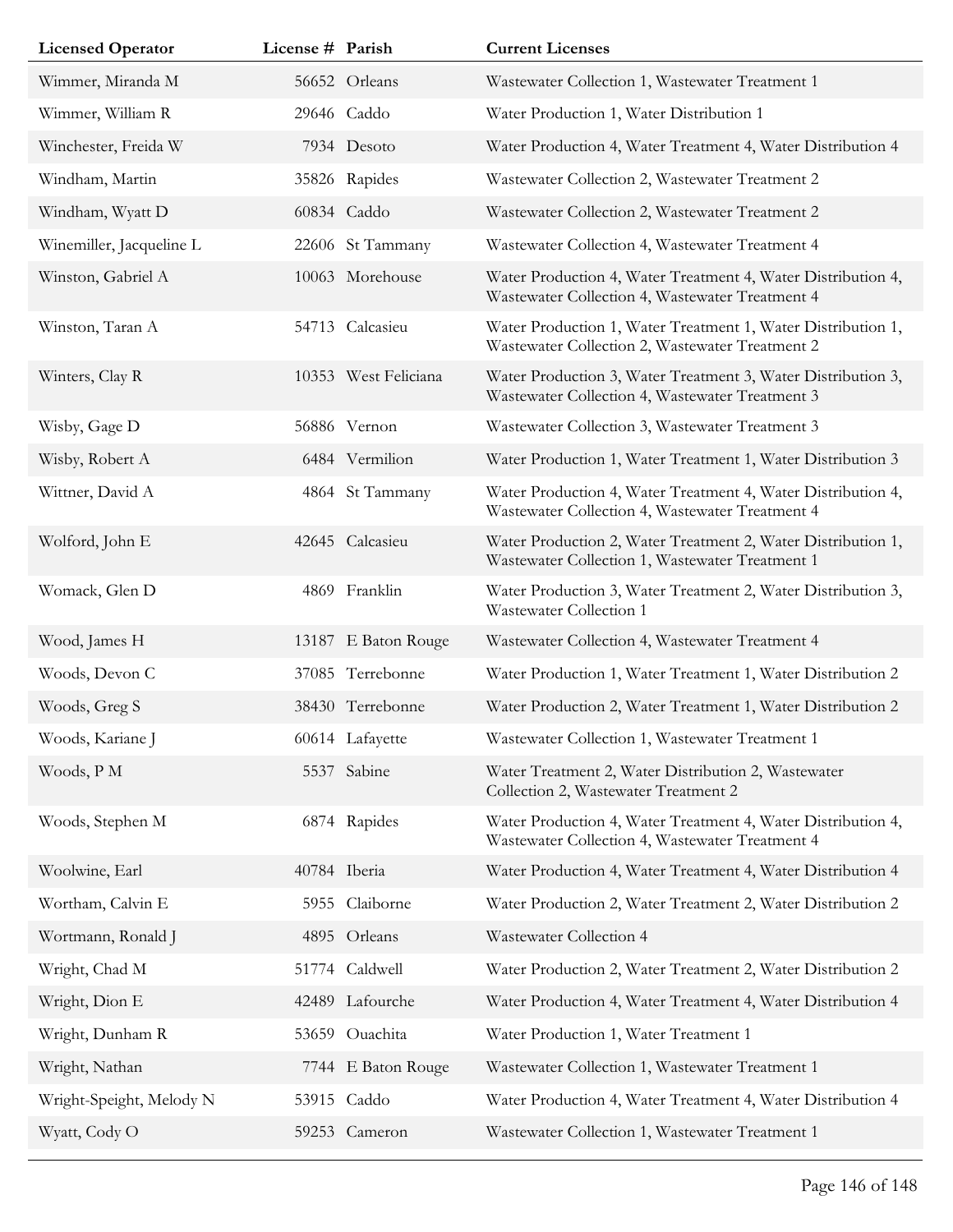| <b>Licensed Operator</b> | License # Parish |                     | <b>Current Licenses</b>                                                                                         |
|--------------------------|------------------|---------------------|-----------------------------------------------------------------------------------------------------------------|
| Yarnell, Scott G         |                  | 59068 Bienville     | Water Production 2, Water Treatment 2, Water Distribution 2                                                     |
| Yeager, Mitchell L       |                  | 31054 Avoyelles     | Water Production 2, Water Treatment 2, Water Distribution 2                                                     |
| Yearby, Hannibal D       |                  | 16106 Concordia     | Water Production 2, Water Treatment 1, Water Distribution 1,<br>Wastewater Collection 1, Wastewater Treatment 1 |
| Yeley, Ellis H           |                  | 10346 Vernon        | Water Production 2, Water Treatment 2, Water Distribution 2                                                     |
| York, Vanessa R          |                  | 25946 Caddo         | Water Production 1, Water Treatment 1, Water Distribution 1                                                     |
| Young, Bradley D         |                  | 4915 Assumption     | Water Production 2, Water Treatment 4, Water Distribution 4                                                     |
| Young, Brandon           |                  | 53532 St Charles    | Wastewater Collection 2, Wastewater Treatment 2                                                                 |
| Young, Dale E            |                  | 59173 St Tammany    | Water Production 1, Water Treatment 1, Water Distribution 1                                                     |
| Young, Danny L           |                  | 54136 Ascension     | Wastewater Collection 1                                                                                         |
| Young, Donna B           |                  | 10807 Avoyelles     | Water Production 3, Water Treatment 3, Water Distribution 3,<br>Wastewater Collection 4, Wastewater Treatment 4 |
| Young, Fredrick          | 58412            | St Tammany          | Wastewater Collection 1                                                                                         |
| Young, Kermit C          |                  | 37973 Caddo         | Wastewater Collection 2                                                                                         |
| Young, Mark A            |                  | 4909 Cameron        | Water Production 3, Water Treatment 2, Water Distribution 3                                                     |
| Young, Robert L          |                  | 60935 St Charles    | Wastewater Collection 1, Wastewater Treatment 1                                                                 |
| Young, Ryan W            |                  | 57304 St Tammany    | Wastewater Collection 2, Wastewater Treatment 2                                                                 |
| Young, Stuart B          |                  | 4912 St Landry      | Water Production 4, Water Treatment 4, Water Distribution 4                                                     |
| Young, Vicki M           | 37507            | St Tammany          | Water Production 3, Water Treatment 3, Water Distribution 4                                                     |
| Youngblood, Johnnie R    |                  | 35396 Orleans       | Water Production 1, Water Treatment 1, Water Distribution 4,<br>Wastewater Collection 4                         |
| Youngblood, Carlos D     |                  | 49220 Caddo         | Water Production 2, Water Treatment 1, Water Distribution 2,<br>Wastewater Collection 1                         |
| Youngblood, Jaryan J     |                  | 54447 Orleans       | Water Distribution 2                                                                                            |
| Younse, Brandon E        |                  | 22386 Lincoln       | Wastewater Collection 1, Wastewater Treatment 1                                                                 |
| Yungai, Muhammad Z       |                  | 41408 Orleans       | Wastewater Collection 4, Wastewater Treatment 2                                                                 |
| Zaback, Abraham J        |                  | 48832 Pointe Coupee | Water Production 1, Water Treatment 1, Water Distribution 1                                                     |
| Zachary, Jacob C         |                  | 57391 Livingston    | Water Production 2, Water Treatment 1, Water Distribution 1,<br>Wastewater Collection 2, Wastewater Treatment 2 |
| Zagar, Shane P           |                  | 28360 Lafayette     | Wastewater Collection 4, Wastewater Treatment 2                                                                 |
| Zaifert, Jeffrey M       |                  | 60858 Out-Of-State  | Water Production 1, Water Treatment 1                                                                           |
| Zeller, Anthony J        | 5207             | St Charles          | Wastewater Collection 3, Wastewater Treatment 3                                                                 |
| Zenon, Ramsey A          |                  | 60741 St James      | Water Treatment 1                                                                                               |
| Zeringue, Christopher M  |                  | 59176 St Charles    | Wastewater Collection 2, Wastewater Treatment 1                                                                 |
| Zeringue, Dustin M       |                  | 22346 St Charles    | Water Production 4, Water Treatment 4, Water Distribution 4                                                     |